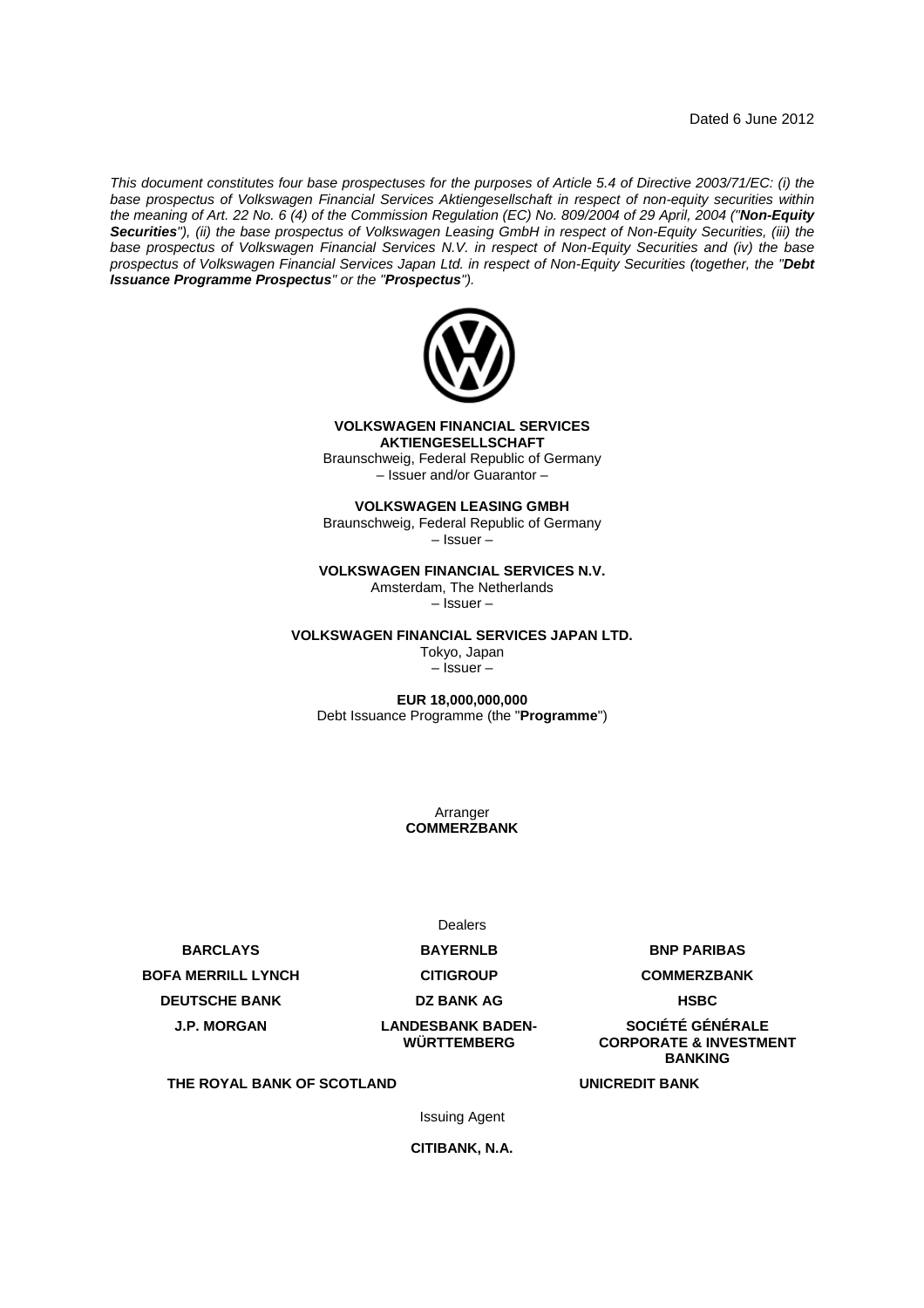Application has been made to the *Commission de Surveillance du Secteur Financier* of the Grand Duchy of Luxembourg (the "**Commission**") in its capacity as competent authority under the Luxembourg law relating to prospectuses for securities (*loi relative aux prospectus pour valeurs mobilières*) dated 10 July 2005 (the ""**Luxembourg Law**"), which implements Directive 2003/71/EC (the "**Prospectus Directive**") into Luxembourg law, for the approval of this Prospectus. The Commission assumes no responsibility as to the economic and financial soundness of the transaction or the quality or solvency of the Issuers and the Guarantor.

Application has been made to the Luxembourg Stock Exchange for notes ("**Notes**") issued under this Prospectus to be admitted to trading on the regulated market of the Luxembourg Stock Exchange (as defined below) and to be listed on the official list of the Luxembourg Stock Exchange. Notes issued under the Programme may also be listed and traded on an alternative stock exchange or may not be listed at all.

Each Issuer has requested the Commission to provide the competent authorities in the Federal Republic of Germany, the Kingdom of The Netherlands, the United Kingdom of Great Britain and Northern Ireland, the Republic of Ireland and the Republic of Austria with a certificate of approval attesting that the Prospectus has been drawn up in accordance with the Luxembourg Law ("**Notification**"). Each Issuer may request the Commission to provide competent authorities in additional Member States within the European Economic Area with a Notification.

This Prospectus and any supplement thereto will be published in electronic form on the website of the Luxembourg Stock Exchange (www.bourse.lu) and the website of Volkswagen Financial Services Aktiengesellschaft (www.vwfs.com). This Prospectus replaces the Prospectus dated 4 August 2011. It is valid for a period of twelve months from its date of publication.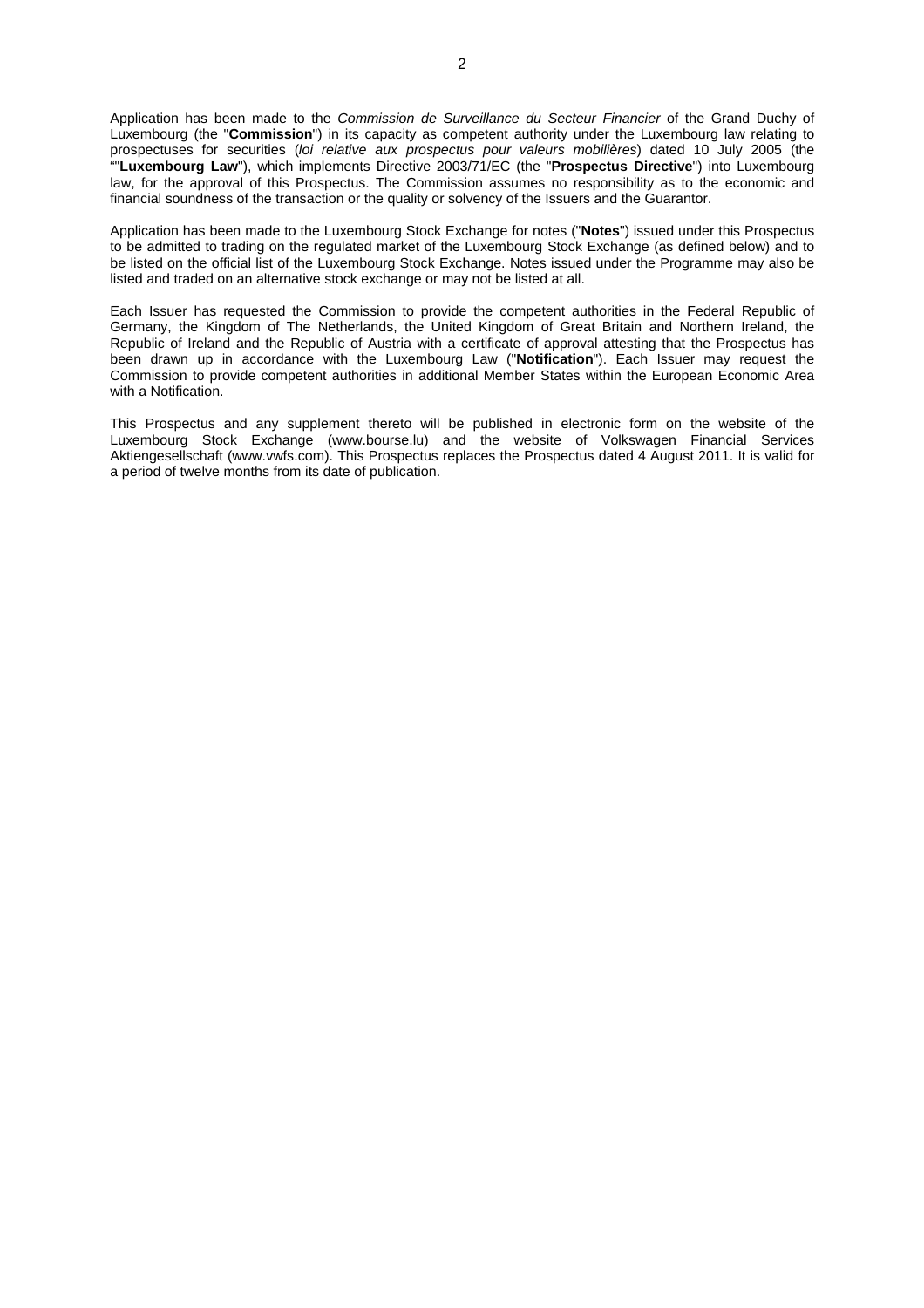# **Table of Contents**

Page

| Summary of Risk Factors regarding Volkswagen Financial Services Aktiengesellschaft  11 |  |
|----------------------------------------------------------------------------------------|--|
|                                                                                        |  |
|                                                                                        |  |
|                                                                                        |  |
|                                                                                        |  |
|                                                                                        |  |
|                                                                                        |  |
|                                                                                        |  |
|                                                                                        |  |
|                                                                                        |  |
|                                                                                        |  |
|                                                                                        |  |
|                                                                                        |  |
|                                                                                        |  |
|                                                                                        |  |
|                                                                                        |  |
|                                                                                        |  |
|                                                                                        |  |
|                                                                                        |  |
|                                                                                        |  |
|                                                                                        |  |
|                                                                                        |  |
|                                                                                        |  |
|                                                                                        |  |
|                                                                                        |  |
|                                                                                        |  |
|                                                                                        |  |
|                                                                                        |  |
|                                                                                        |  |
|                                                                                        |  |
|                                                                                        |  |
|                                                                                        |  |
|                                                                                        |  |
|                                                                                        |  |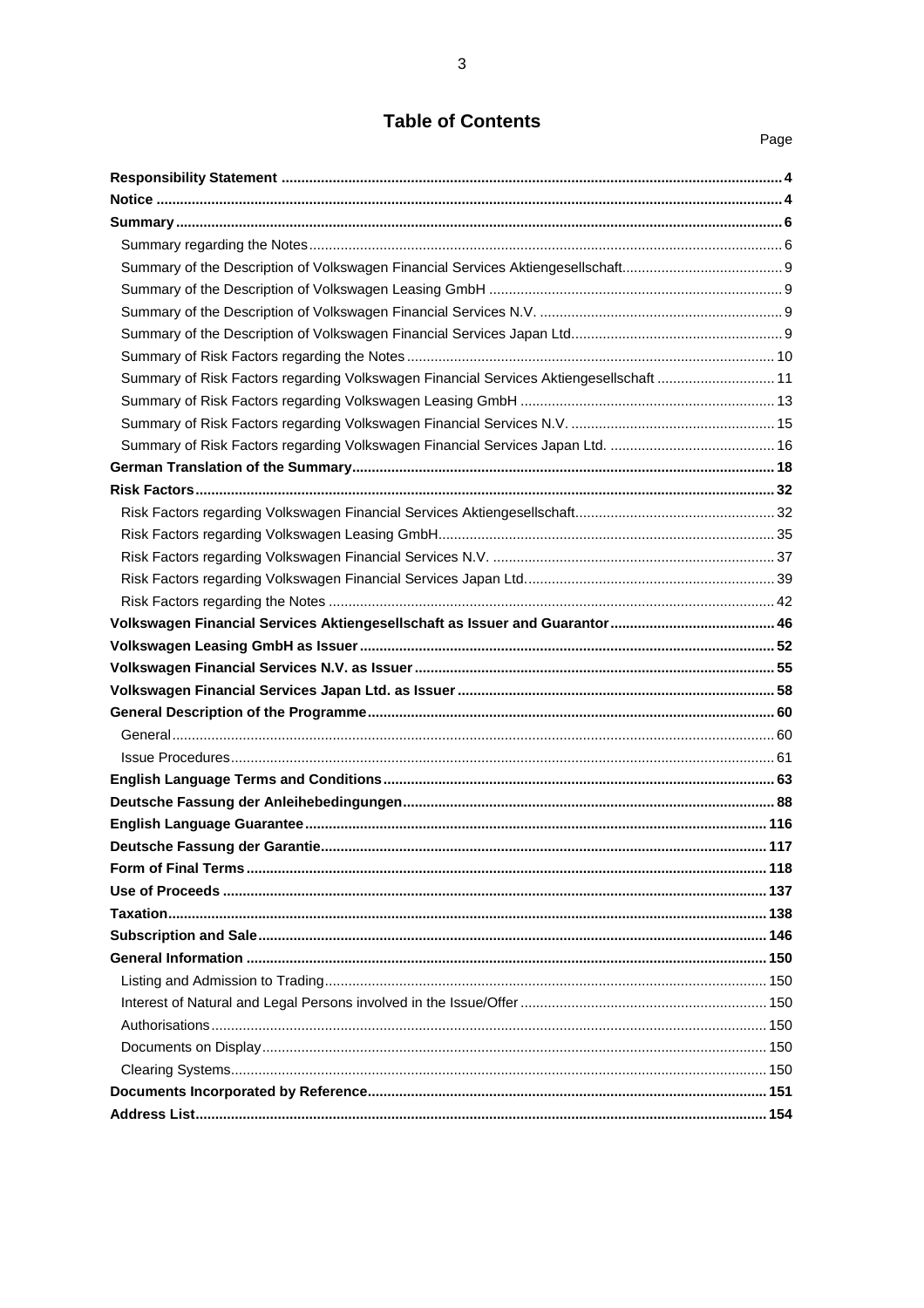# <span id="page-3-0"></span>**Responsibility Statement**

Volkswagen Financial Services Aktiengesellschaft ("**VWFSAG**" or the "**Guarantor**", together with its consolidated subsidiaries "**VWFSAG Group**") with its registered office in Braunschweig, Volkswagen Leasing GmbH ("**VWLGMBH**") with its registered office in Braunschweig, Volkswagen Financial Services N.V. ("**VWFSNV**") with its registered office in Amsterdam and Volkswagen Financial Services Japan Ltd. ("**VWFSJ**") with its registered office in Tokyo (each an "**Issuer**" and together the "**Issuers**") accept responsibility for the information given in this Prospectus,provided that**:**

VWLGMBH is not responsible for the description of VWFSAG(p. [46](#page-45-0)-p. [51\)](#page-50-0), VWFSNV(p. [55](#page-54-0)-p. [57\)](#page-56-0) and VWFSJ(p. [58](#page-57-0)-p. [59\)](#page-58-0) including the Risk Factors regarding VWFSAG(p. [32](#page-31-1)-p. [34\)](#page-33-0), VWFSNV(p. [37](#page-36-0) - p. [38](#page-37-0)) and VWFSJ(p. [39](#page-38-0)-p. [41](#page-40-0)), the related parts of the summary and the description of the guarantee of the Notes(p. [116](#page-115-0)-p. [117](#page-116-1)),

VWFSNV is not responsible for the description of VWFSAG(p. [46](#page-45-0)-p. [51\)](#page-50-0), VWLGMBH(p. [52](#page-51-0)-p. [54\)](#page-53-0) and VWFSJ(p. [58](#page-57-0)-p. [59\)](#page-58-0) including the Risk Factors regarding VWFSAG(p. [32](#page-31-1)-p. [34\)](#page-33-0), VWLGMBH(p. [35](#page-34-0) - p. [36](#page-35-0)) and VWFSJ(p. [39](#page-38-0)-p. [41](#page-40-0)), the related parts of the summary and the description of the guarantee of the Notes(p. [116](#page-115-0)-p. [117](#page-116-1)),

VWFSJ is not responsible for the description of VWFSAG(p. [46](#page-45-0)-p. [51\)](#page-50-0), VWLGMBH(p. [52](#page-51-0)-p. [54](#page-53-0)) and VWFSNV(p. [55](#page-54-0)-p. [57](#page-56-0)) including the Risk Factors regarding VWFSAG(p. [32](#page-31-1)-p. [34](#page-33-0)), VWLGMBH(p. [35](#page-34-0) p. [36\)](#page-35-0) and VWFSNV(p. [37](#page-36-0)-p. [38\)](#page-37-0), the related parts of the summary and the description of the guarantee of the Notes(p. [116](#page-115-0)-p. [117](#page-116-1)).

Each Issuer hereby declares that, having taken all reasonable care to ensure that such is the case, the information contained in this Prospectus for which it is responsible is, to the best of its knowledge, in accordance with the facts and contains no omission likely to affect its import.

# <span id="page-3-1"></span>**Notice**

This Prospectus should be read and understood in conjunction with any supplement thereto and with any other document incorporated herein by reference. Full information on each Issuer and any Tranche of Notes is only available on the basis of the combination of the Prospectus and the relevant final terms (the "**Final Terms**").

Each Issuer and the Guarantor have confirmed to the Dealers (as defined herein) that this Prospectus contains all information with regard to the Issuers and the Notes which is material in the context of the Programme and the issue and offering of Notes thereunder; that the information contained in the Prospectus is accurate and complete in all material respects and is not misleading; that any opinions and intentions expressed herein are honestly held and based on reasonable assumptions; that there are no other facts with respect to the Issuer, the Guarantor or the Notes, the omission of which would make the Prospectus as a whole or any statement, whether fact or opinion, in this Prospectus misleading in any material respect; and that all reasonable enquiries have been made to ascertain all facts and to verify the accuracy of all statements contained herein.

No person has been authorised to give any information which is not contained in or not consistent with this Prospectus or any other information supplied in connection with the Programme and, if given or made, such information must not be relied upon as having been authorised by or on behalf of the Issuers, the Guarantor, the Dealers or any of them.

This Prospectus is valid for twelve months following its date of publication and this Prospectus and any supplement hereto as well as any Final Terms reflect the status as of their respective dates of issue. Notwithstanding that the Issuers may be required to provide a supplement pursuant to Section 16 of the Prospectus Directive, the delivery of this Prospectus or any Final Terms and the offering, sale or delivery of any Notes may not be taken as an implication that the information contained in such documents is accurate and complete subsequent to their respective dates of issue or that there has been no adverse change in the financial situation of the Issuers and the Guarantor since such date or that any other information supplied in connection with the Programme is accurate at any time subsequent to the date on which it is supplied or, if different, the date indicated in the document containing the same.

Each Issuer and the Guarantor have undertaken with the Dealers to supplement this Prospectus or publish a new Prospectus in the event of any significant new factor, material mistake or inaccuracy relating to the information included in this Prospectus which is capable of affecting the assessment of the Notes and which arises or is noted between the time when this Prospectus has been approved and the final closing of any Tranche of Notes offered to the public or, as the case may be, when trading of any Tranche of Notes on a regulated market begins.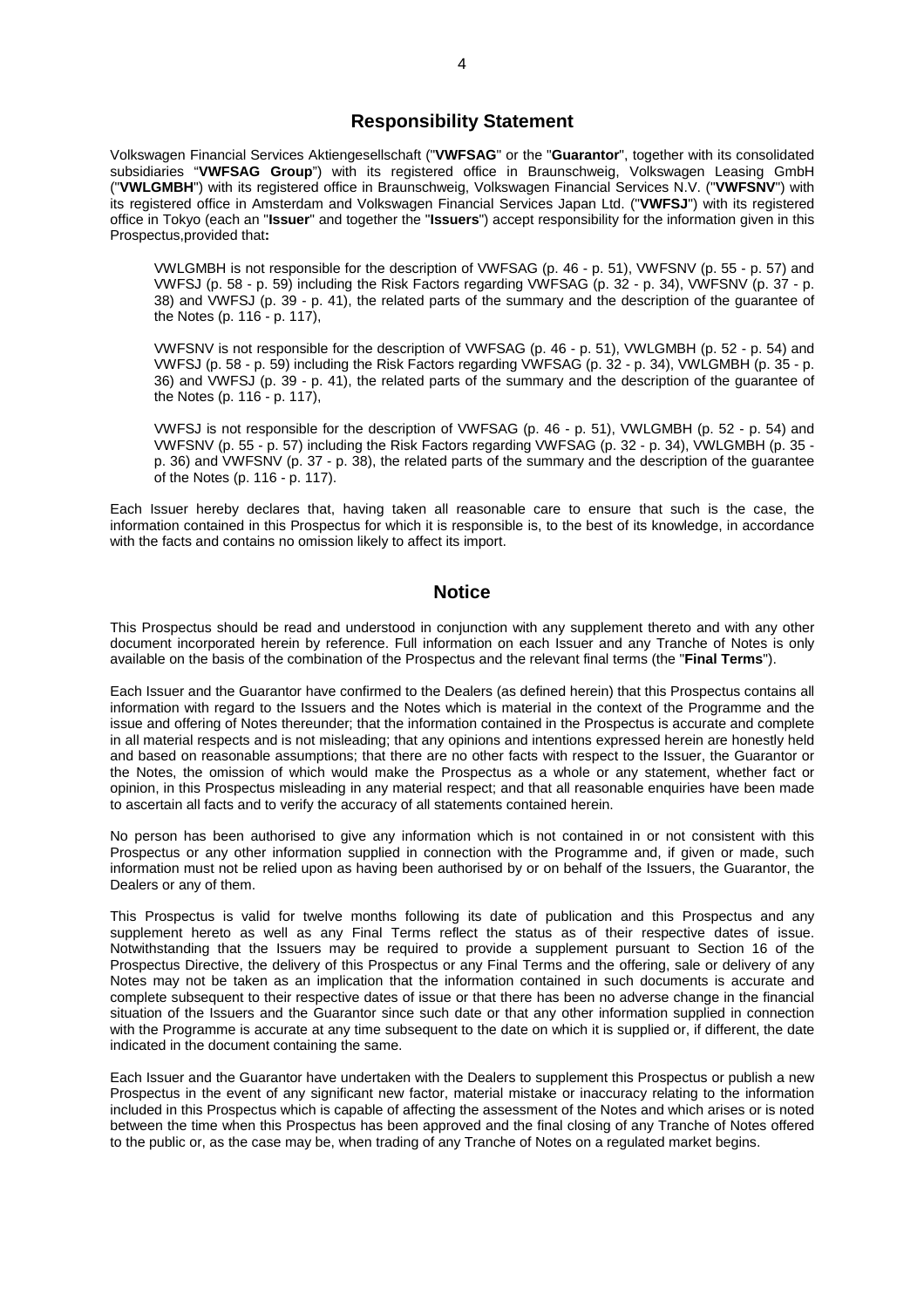Neither the arranger as set forth on the cover page (the "**Arranger**") nor any Dealer nor any other person mentioned in this Prospectus, excluding the Issuers, is responsible for the information contained in this Prospectus or any supplement hereto, or any Final Terms or any other document incorporated herein by reference, and accordingly, and to the extent permitted by the laws of any relevant jurisdiction, none of these persons accepts any responsibility for the accuracy and completeness of the information contained in any of these documents.

The distribution of this Prospectus and any Final Terms and the offering, sale and delivery of Notes in certain jurisdictions may be restricted by law. Persons into whose possession this Prospectus or any Final Terms come are required to inform themselves about and observe any such restrictions. For a description of the restrictions applicable in the United States of America, the European Economic Area, the United Kingdom, The Netherlands and Japan see "*Subscription and Sale*". In particular, the Notes have not been and will not be registered under the United States Securities Act of 1933, as amended, and are subject to tax law requirements of the United States of America; subject to certain exceptions, Notes may not be offered, sold or delivered within the United States of America or to U.S. persons. This Prospectus may only be communicated or caused to be communicated in circumstances in which Section 21(1) of the Financial Services and Markets Act 2000 (FSMA) does not apply.

The language of the Prospectus is English. Where parts of the Prospectus are drafted in a bilingual format reflecting both an English language version and a German language version the English language version shall be the controlling language for reading and construing the contents of the Prospectus, provided that certain parts of the Prospectus reflect documents which have been, or will be, executed as separate documents with the German language version being controlling and binding. Consequently, in respect of the issue of any Tranche of Notes under the Programme, the German language version of the Terms and Conditions may be controlling and binding if so specified in the relevant Final Terms and in respect of the Guarantee, the German language version is always controlling and binding.

**This Prospectus may only be used for the purpose for which it has been published.**

**This Prospectus and any Final Terms may not be used for the purpose of an offer or solicitation by anyone in any jurisdiction in which such offer or solicitation is not authorised or to any person to whom it is unlawful to make such an offer or solicitation.**

**This Prospectus, any supplements thereto and any Final Terms do not constitute an offer or an invitation to subscribe for or purchase any of the Notes.**

**In connection with the issue of any Tranche of Notes under the Programme, the Dealer or Dealers (if any) named as the stabilising manager(s) in the applicable Final Terms (or persons acting on behalf of any stabilising manager(s)) may over-allot Notes or effect transactions with a view to supporting the price of the Notes at a level higher than that which might otherwise prevail. However, there is no assurance that the stabilising manager(s) (or persons acting on behalf of a stabilising manager) will undertake stabilisation action. Any stabilisation action may begin at any time after the adequate public disclosure of the terms of the offer of the relevant Tranche of Notes and, if begun, may be ended at any time, but it must end no later than the earlier of 30 days after the Issue Date of the relevant Tranche of Notes and 60 days after the date of the allotment of the relevant Tranche of Notes. Any stabilisation action or overallotment must be conducted by the relevant stabilising manager(s) (or person(s) acting on behalf of any stabilising manager(s)) in accordance with all applicable laws and rules.**

In this Prospectus, all references to "**EUR**" are to the euro, the single currency of the member states participating in the European Monetary Union, to "**GBP**" are to British pounds sterling, the official currency of the United Kingdom, to "**USD**" are to U.S. dollar, the official currency of the United States of America and references to "**YEN**" are to Japanese yen, the official currency of Japan.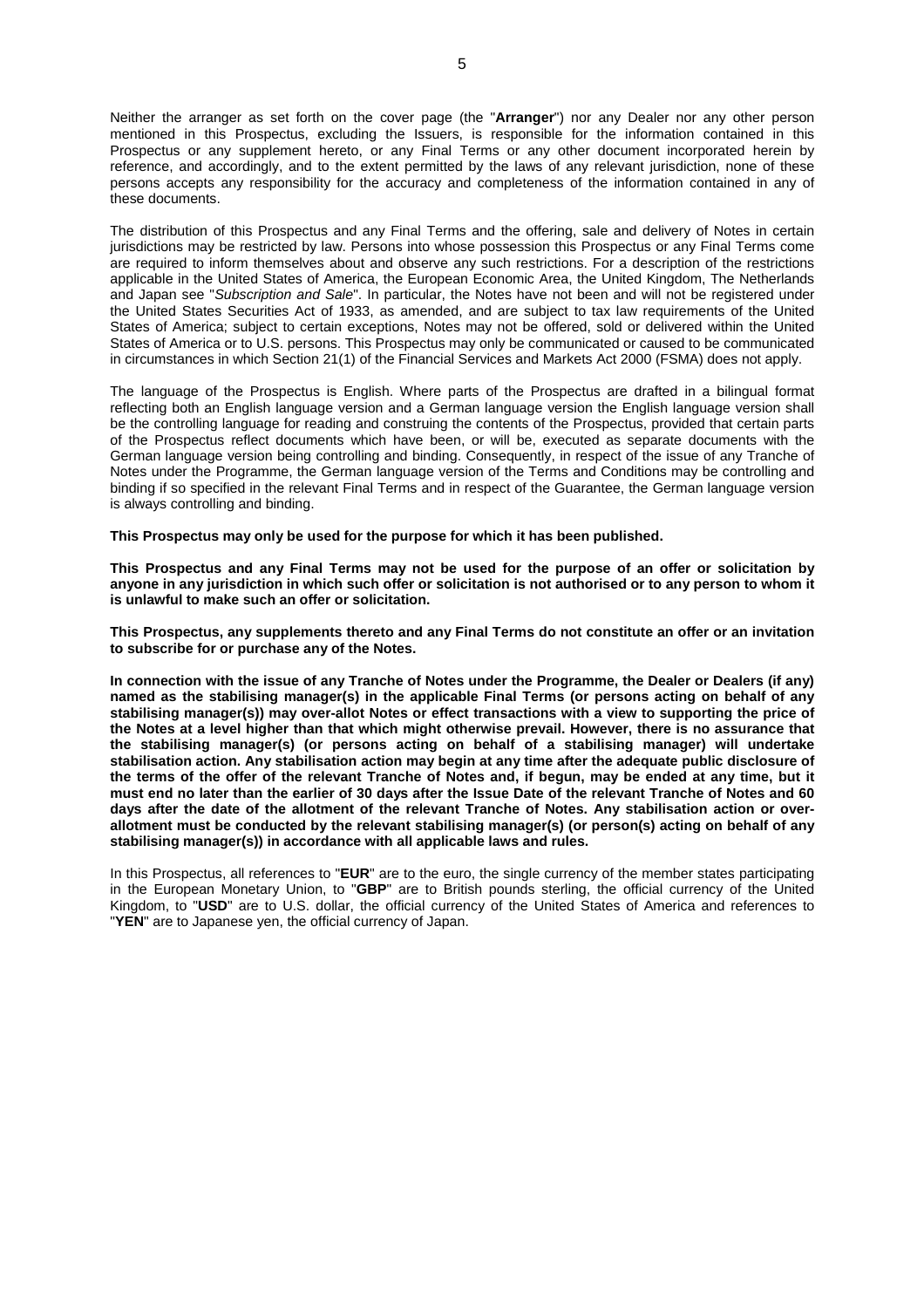# <span id="page-5-0"></span>**Summary**

*The following constitutes the summary (the "Summary") of the essential characteristics and risks associated with each of the Issuers and the Guarantor respectively and the Notes to be issued under the Programme. This Summary should be read as an introduction to this Prospectus. Any decision by an investor to invest in any Tranche of the Notes should be based on consideration of this Prospectus as a whole, including the documents incorporated by reference, any supplements thereto and the relevant Final Terms. Where a claim relating to the information contained in this Prospectus including any document incorporated by reference, any supplement thereto and the relevant Final Terms is brought before a court, the plaintiff investor might, under the national legislation of such court, have to bear the costs of translating the Prospectus, any document incorporated by reference, any supplement thereto and the relevant Final Terms before the legal proceedings are initiated. Civil liability attaches to the Issuers who have tabled this Summary including any translation thereof, and have applied or will apply for its notification, but only if the Summary is misleading, inaccurate or inconsistent when read together with the other parts of this Prospectus.*

*The following Summary does not purport to be complete and is taken from and is qualified in its entirety by the remainder of this Prospectus and, in relation to the Terms and Conditions of any particular Tranche of Notes, the applicable Final Terms.*

# <span id="page-5-1"></span>**Summary regarding the Notes**

| <b>Currencies</b>            | Notes may be denominated in euro as well as any other currency or unit of<br>account as the relevant Issuer and any Dealer(s) may agree subject always<br>to all applicable laws and regulations and requirements of the relevant<br>central bank (or equivalent body).                                                                                                                                                                                                                                                                                                                                                                                                                                                                                                                                                                                                                                     |
|------------------------------|-------------------------------------------------------------------------------------------------------------------------------------------------------------------------------------------------------------------------------------------------------------------------------------------------------------------------------------------------------------------------------------------------------------------------------------------------------------------------------------------------------------------------------------------------------------------------------------------------------------------------------------------------------------------------------------------------------------------------------------------------------------------------------------------------------------------------------------------------------------------------------------------------------------|
| <b>Denomination of Notes</b> | of<br>Notes<br>issued<br>by Volkswagen Financial<br><b>Services</b><br>In.<br>case<br>Aktiengesellschaft, Volkswagen Leasing GmbH and Volkswagen Financial<br>Services N.V., such Notes will be issued in such denominations as may be<br>agreed between the relevant Issuer and the relevant Dealer(s) and as<br>indicated in the applicable Final Terms save that the minimum<br>denomination of the Notes will be, if in euro, EUR 1,000, and if in any<br>currency other than euro, an amount in such other currency nearly<br>equivalent to EUR 1,000 at the time of the issue of the Notes. In case of<br>Notes issued by Volkswagen Financial Services Japan Ltd., the minimum<br>denomination of the Notes will be, if in euro, EUR 100,000 and, if in any<br>currency other than euro, an amount in such other currency nearly<br>equivalent to EUR 100,000 at the time of the issue of the Notes. |
| <b>Form of Notes</b>         | The Notes shall be in bearer form, and each series (each a "Series")<br>thereof shall be represented by a global note in bearer form without<br>coupons (herein each called a "Global Note"). In certain circumstances<br>definitive Notes with coupons and/or talons (hereinafter both called<br>"Coupons"), if any, may be issued.                                                                                                                                                                                                                                                                                                                                                                                                                                                                                                                                                                        |
|                              | If applicable, each Issuer shall arrange for the exchange in whole of the<br>Global Notes issued by it against definitive Notes (with or without Coupons),<br>in each case in accordance with the applicable terms of such Notes.                                                                                                                                                                                                                                                                                                                                                                                                                                                                                                                                                                                                                                                                           |
| <b>Fixed Rate Notes</b>      | Fixed Rate Notes bear a fixed interest income throughout the entire term of<br>the Notes. Fixed interest will be payable on such date or dates and in such<br>manner as may be agreed between the relevant Issuer and the relevant<br>Dealer(s) (as specified in the applicable Final Terms).                                                                                                                                                                                                                                                                                                                                                                                                                                                                                                                                                                                                               |
| <b>Floating Rate Notes</b>   | Floating Rate Notes bear a variable interest income. Floating Rate Notes<br>will bear interest on such basis as may be agreed between the relevant<br>Issuer and the relevant Dealer(s), (as set out in the Terms and Conditions<br>as may be amended by the applicable Final Terms).                                                                                                                                                                                                                                                                                                                                                                                                                                                                                                                                                                                                                       |
|                              | The margin, if any, relating to such floating rate will be agreed between the<br>relevant Issuer and the relevant Dealer(s) for each Series of Floating Rate<br>Notes.                                                                                                                                                                                                                                                                                                                                                                                                                                                                                                                                                                                                                                                                                                                                      |
|                              | Floating Rate Notes may also have a maximum interest rate, a minimum<br>interest rate, or both.                                                                                                                                                                                                                                                                                                                                                                                                                                                                                                                                                                                                                                                                                                                                                                                                             |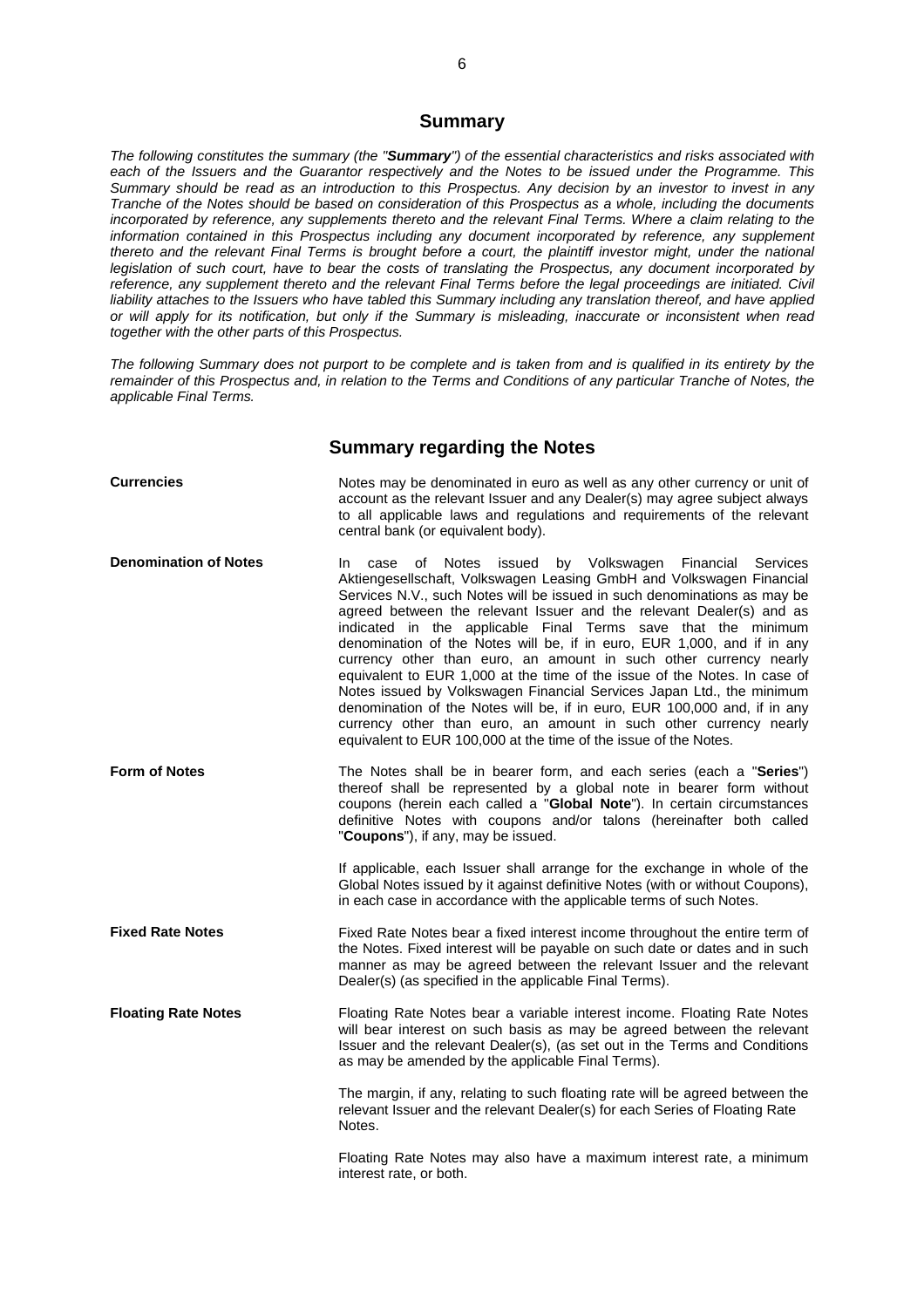|                                                                                                         | The "Agent" (which expression shall in this context mean the Issuing Agent<br>or the Calculation Agent, as specified in the applicable Final Terms) will, on<br>or as soon as practicable after each time at which the Rate of Interest is to<br>be determined, determine the Rate of Interest and calculate the amount of<br>interest (the "Interest Amount") payable on the Floating Rate Notes in<br>respect of each Specified Denomination for the relevant Interest Period.<br>Each Interest Amount shall be calculated by applying the Rate of Interest<br>and the Day Count Fraction detailed in the applicable Final Terms to each<br>Specified Denomination, and rounding the resultant figure to the nearest<br>smallest unit of the Specified Currency, with 0.5 of such unit being rounded<br>upwards. |
|---------------------------------------------------------------------------------------------------------|--------------------------------------------------------------------------------------------------------------------------------------------------------------------------------------------------------------------------------------------------------------------------------------------------------------------------------------------------------------------------------------------------------------------------------------------------------------------------------------------------------------------------------------------------------------------------------------------------------------------------------------------------------------------------------------------------------------------------------------------------------------------------------------------------------------------|
|                                                                                                         | Interest periods for Floating Rate Notes will be one, two, three, six or twelve<br>months or such other period(s) as may be agreed between the relevant<br>Issuer and the relevant Dealer(s) (as indicated in the applicable Final<br>Terms).                                                                                                                                                                                                                                                                                                                                                                                                                                                                                                                                                                      |
| <b>Structured Floating Rate Notes</b>                                                                   | Floating Rate Notes may include multipliers or other leverage factors, or<br>caps or floors, or any combination of those features or other similar related<br>features.                                                                                                                                                                                                                                                                                                                                                                                                                                                                                                                                                                                                                                            |
| <b>Inverse Floating Rate Notes</b>                                                                      | Inverse Floating Rate Notes (also called Reverse Floating Rate Notes)<br>have an interest rate which is determined as the difference between a fixed<br>interest rate and a floating interest rate such as the Euro Interbank Offered<br>Rate (EURIBOR) or the London Interbank Offered Rate (LIBOR).                                                                                                                                                                                                                                                                                                                                                                                                                                                                                                              |
| <b>Index Linked Interest Notes</b>                                                                      | Payments of interest in respect of Index Linked Interest Notes will be made<br>by reference to a single index or other factors (including changes in the<br>price of securities and commodities or movements in exchange rates)<br>and/or such formula as may be specified by the relevant Issuer and the<br>relevant Dealer(s) (as specified in the applicable Final Terms).                                                                                                                                                                                                                                                                                                                                                                                                                                      |
| Other provisions in relation to<br><b>Floating Rate Notes and Index</b><br><b>Linked Interest Notes</b> | Floating Rate Notes and Index Linked Interest Notes may also have a<br>maximum interest rate, a minimum interest rate or both. Interest on Floating<br>Rate Notes and Index Linked Interest Notes in respect of each Interest<br>Period, as selected prior to issue by the relevant Issuer and the relevant<br>Dealer(s), will be payable on such Interest Payment Dates specified in, or<br>determined pursuant to, the applicable Final Terms and will be calculated<br>as specified in the applicable Final Terms.                                                                                                                                                                                                                                                                                              |
| <b>Dual Currency Notes</b>                                                                              | Dual Currency Notes are Notes, where payment of principal and payment of<br>interest can be made in different currencies. Payments (whether in respect<br>of principal or interest and whether at maturity or otherwise) in respect of<br>Dual Currency Notes will be made in such currencies, and based on such<br>rates of exchange, as the relevant Issuer and the relevant Dealer(s) may<br>agree (as indicated in the applicable Final Terms).                                                                                                                                                                                                                                                                                                                                                                |
| <b>Zero Coupon Notes</b>                                                                                | Zero Coupon Notes may be offered and sold at a discount to their principal<br>amount and will not bear interest.                                                                                                                                                                                                                                                                                                                                                                                                                                                                                                                                                                                                                                                                                                   |
| <b>Other Types of Notes</b>                                                                             | Notes may be of any other type, such as Instalment Notes or may have any<br>other structure, all upon terms provided in the applicable Final Terms<br>provided that the Issuers will not issue Notes where the redemption amount<br>is determined by reference to an underlying (including an underlying in the<br>form of a security, an index, an interest rate or a basket of underlyings).                                                                                                                                                                                                                                                                                                                                                                                                                     |
| <b>Redemption</b>                                                                                       | Unless previously redeemed in whole or in part or purchased and<br>cancelled, the Notes, will be redeemed at their Final Redemption Amount<br>specified, in, or determined in the manner specified in, the Final Terms in<br>the relevant Specified Currency on the Maturity Date specified in the<br>applicable Final Terms (in the case of a Note other than a Floating Rate<br>Note) or on the Interest Payment Date falling in the Redemption Month<br>specified in the applicable Final Terms (in the case of a Floating Rate<br>Note).                                                                                                                                                                                                                                                                       |

The applicable Final Terms may provide that Notes may be repayable in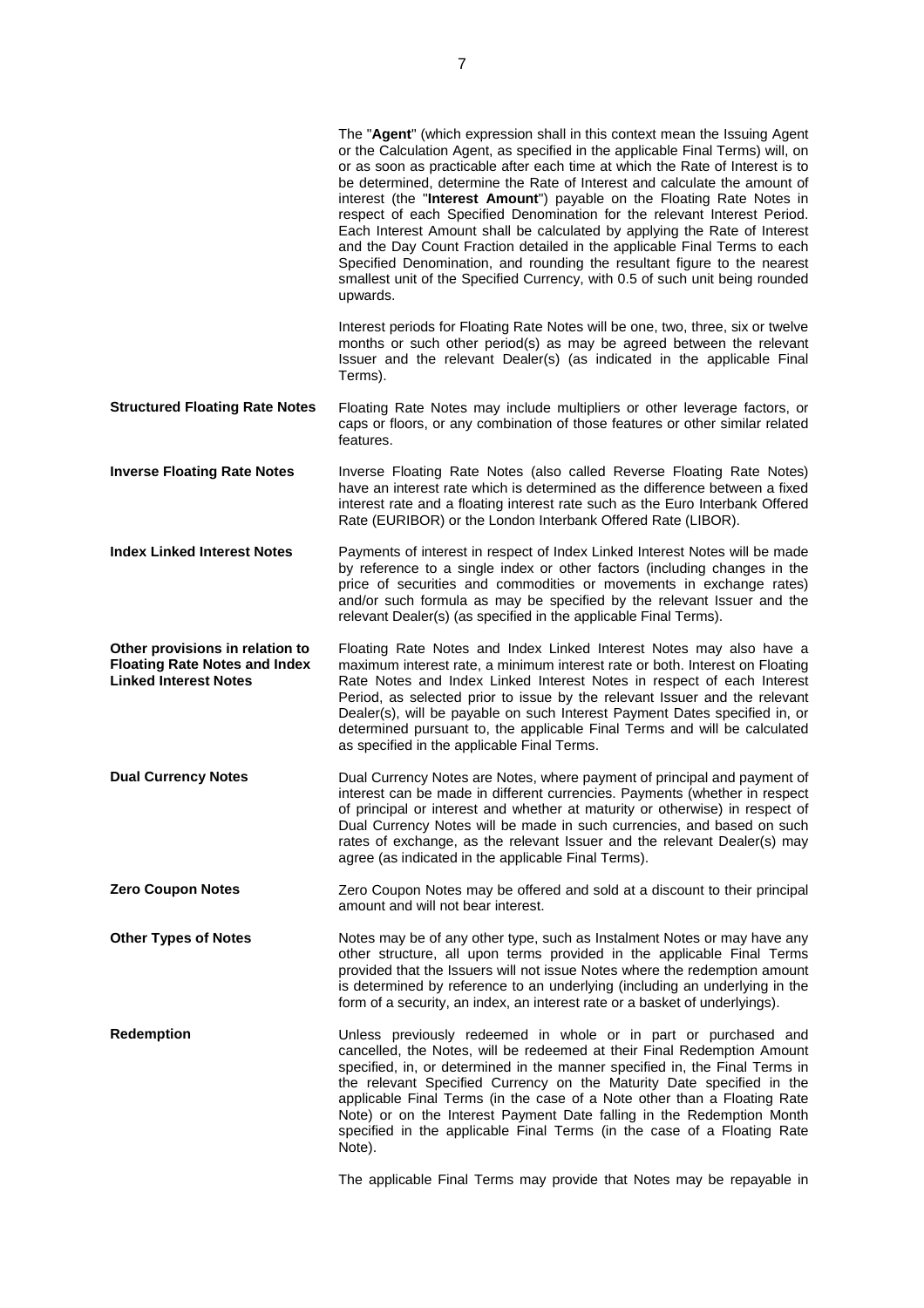|                                                        | two or more instalments of such amounts and on such dates as indicated<br>therein.                                                                                                                                                                                                                                                                                                                                                                                                                                                                                                                                                                                                                                                                                                                                                                                                                                                                                                                                                                 |
|--------------------------------------------------------|----------------------------------------------------------------------------------------------------------------------------------------------------------------------------------------------------------------------------------------------------------------------------------------------------------------------------------------------------------------------------------------------------------------------------------------------------------------------------------------------------------------------------------------------------------------------------------------------------------------------------------------------------------------------------------------------------------------------------------------------------------------------------------------------------------------------------------------------------------------------------------------------------------------------------------------------------------------------------------------------------------------------------------------------------|
| <b>Early Redemption for Taxation</b><br><b>Reasons</b> | Early redemption of the Notes for taxation reasons will be permitted, if as a<br>result of any amendment to, or change in, the laws or regulations (including<br>any amendment to, or change in, an official interpretation or application of<br>such laws or regulations) of the Federal Republic of Germany or in case of<br>Notes issued by Volkswagen Financial Services N.V., The Netherlands, or<br>in case of Notes issued by Volkswagen Financial Services Japan Ltd.,<br>Japan, or any political subdivision or taxing authority thereto, the Issuer or<br>in case of Notes issued by Volkswagen Financial Services N.V.,<br>Volkswagen Leasing GmbH or Volkswagen Financial Services Japan Ltd.,<br>the Guarantor, is required to pay Additional Amounts on the Notes, all as<br>more fully set out in the Terms and Conditions.                                                                                                                                                                                                         |
| <b>Taxation</b>                                        | All payments by the relevant Issuer in respect of the Notes will be made<br>without deduction or withholding for or on account of, any present or future<br>taxes, duties or governmental charges of any nature whatsoever imposed,<br>levied or collected by or on behalf of the Federal Republic of Germany or, in<br>case of Notes issued by Volkswagen Financial Services N.V., The<br>Netherlands, or, in case of Notes issued by Volkswagen Financial Services<br>Japan Ltd., Japan, unless such withholding or deduction is required by law.<br>In such event and in case provided for in the Terms and Conditions and<br>subject to certain exemptions, the respective Issuer will pay such Additional<br>Amounts as shall be necessary in order that the net amounts received by<br>the Holder of the Notes after such withholding or deduction shall equal the<br>respective amounts of principal and interest which would otherwise have<br>been receivable in respect of the Notes in the absence of such withholding<br>or deduction. |
| <b>Status of the Notes</b>                             | The unsubordinated Notes constitute unsecured and unsubordinated<br>obligations of the respective Issuer and rank pari passu without any<br>preference among themselves and pari passu with all other unsecured and<br>unsubordinated obligations of the respective Issuer.                                                                                                                                                                                                                                                                                                                                                                                                                                                                                                                                                                                                                                                                                                                                                                        |
| <b>Negative Pledge and</b><br><b>Undertaking</b>       | The Notes will have the benefit of a negative pledge of the relevant Issuer<br>and the Notes issued by Volkswagen Leasing GmbH, Volkswagen Financial<br>Services N.V. or Volkswagen Financial Services Japan Ltd. will have the<br>benefit of an Undertaking of the Guarantor.                                                                                                                                                                                                                                                                                                                                                                                                                                                                                                                                                                                                                                                                                                                                                                     |
| <b>Cross Default</b>                                   | The Terms and Conditions of the Notes will not provide for a cross default.                                                                                                                                                                                                                                                                                                                                                                                                                                                                                                                                                                                                                                                                                                                                                                                                                                                                                                                                                                        |
| <b>Resolutions of Holders</b>                          | with the Act on<br>Issues of<br>Debt Securities<br>accordance<br>In.<br>(Schuldverschreibungsgesetz - "SchVG") the Notes may contain provisions<br>pursuant to which Holders may agree by resolution to amend the Terms<br>and Conditions (with the consent of the Issuer) and to decide upon certain<br>other matters regarding the Notes, except for Notes initially represented by<br>a Temporary Global Note, which may be exchanged against Definitive<br>Notes. Resolutions of Holders properly adopted in accordance with the<br>Terms and Conditions, are binding upon all Holders. Resolutions providing<br>for material amendments to the Terms and Conditions require a majority of<br>not less than 75 per cent. of the votes cast. Resolutions regarding other<br>amendments are passed by a simple majority of the votes cast, subject to a<br>higher majority provided for in the Terms and Conditions.                                                                                                                             |
| <b>Common Representative</b>                           | In accordance with the SchVG the Notes may provide that the Holders may<br>by majority resolution appoint a representative for all Holders (the<br>"Common Representative"). The responsibilities and functions assigned to<br>the Common Representative appointed by a resolution are determined by<br>the SchVG and by majority resolutions of the Holders.                                                                                                                                                                                                                                                                                                                                                                                                                                                                                                                                                                                                                                                                                      |
| <b>Governing Law</b>                                   | The Notes will be governed by German law.                                                                                                                                                                                                                                                                                                                                                                                                                                                                                                                                                                                                                                                                                                                                                                                                                                                                                                                                                                                                          |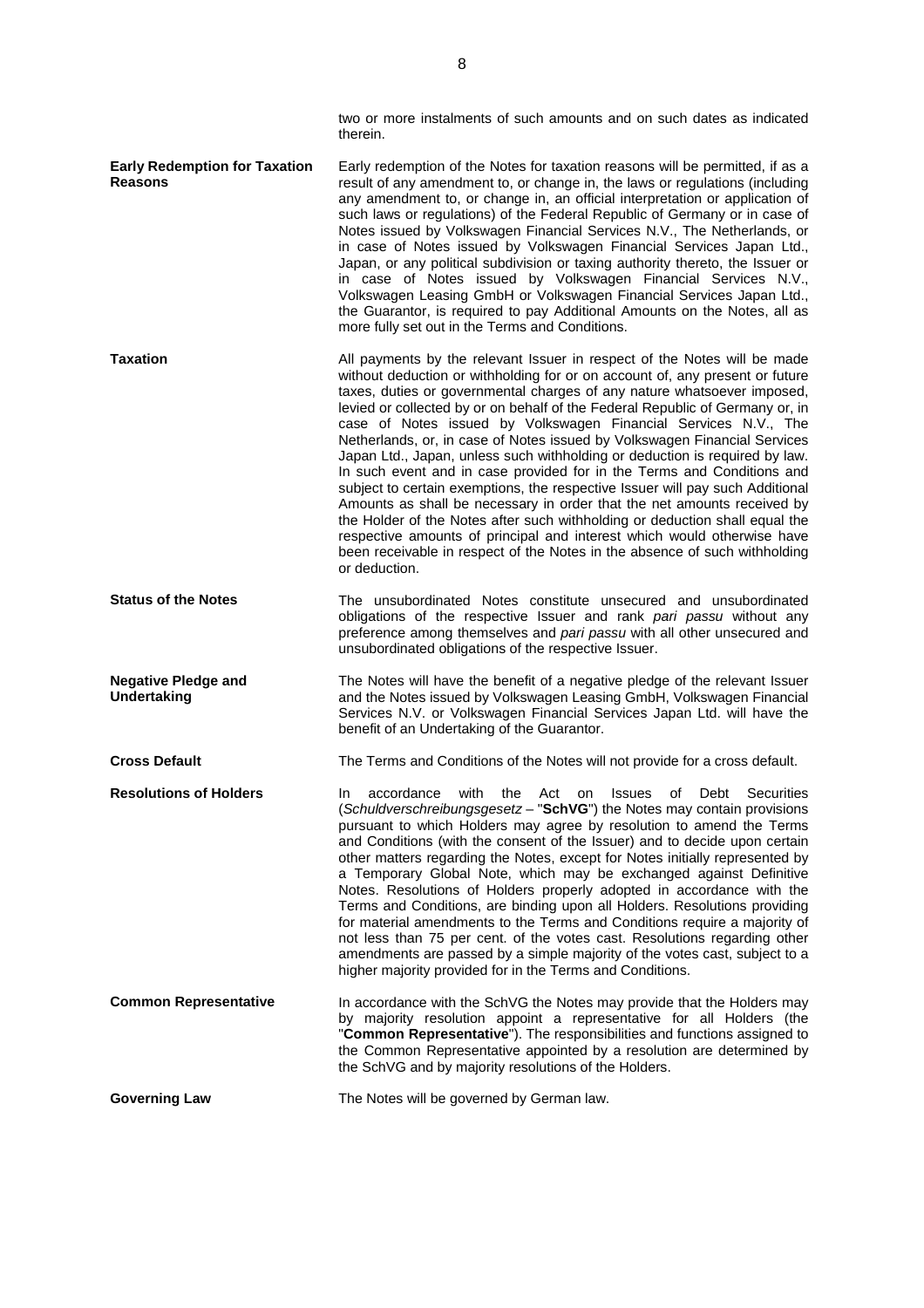# <span id="page-8-0"></span>**Summary of the Description of Volkswagen Financial Services Aktiengesellschaft**

VWFSAG was incorporated on 4 May 1994 and is registered in the commercial register of the local court (*Amtsgericht*) of Braunschweig under number HRB 3790. The registered office is located in Braunschweig and its head office is at Gifhorner Straße 57, 38112 Braunschweig, Federal Republic of Germany.

VWFSAG is a wholly-owned subsidiary of Volkswagen Aktiengesellschaft, Wolfsburg, Federal Republic of Germany ("**VW AG**"). VW AG is the controlling company of the Volkswagen Group ("**VW Group**") the activities of which span two principal areas: the manufacture and sale of cars, commercial cars and parts and financial services.

The purpose of VWFSAG is the development, sale and management of own and outside financial services in Germany and abroad, which are appropriate for enhancing the business of VW AG and its affiliated companies.

Global activities of VWFSAG are allocated to four regions: Europe/International, China/India, North America (NAR) and South America (SAR).

The tasks of VWFSAG are primarily of a strategic nature, but also have a service function for the affiliated companies. Core business spheres are dealer and customers financing, leasing, insurance and fleet management. Further activities include direct banking in connection with deposit-taking.

# <span id="page-8-1"></span>**Summary of the Description of Volkswagen Leasing GmbH**

VWLGMBH was incorporated on 18 October 1966 and is registered in the commercial register of the local court (*Amtsgericht*) of Braunschweig under number HRB 1858. The registered office is located in Braunschweig and its head office is at Gifhorner Straße 57, 38112 Braunschweig, Federal Republic of Germany.

VWLGMBH is a wholly-owned subsidiary of VWFSAG and as such part of the VW Group. Controlling company of the VW Group is Volkswagen Aktiengesellschaft, Wolfsburg, Federal Republic of Germany.

The purpose of VWLGMBH is the leasing of motor vehicles as well as of equipment and plants of any kind, domestically and abroad. VWLGMBH leases individual vehicles as well as vehicle fleets to private and commercial customers. Another core business field is fleet management, which comprises a wide range of services, such as maintenance, tire replacement or fleet analyses. Vehicle insurance packages are offered in collaboration with Volkswagen Versicherungsdienst GmbH and Volkswagen Versicherung AG. The main markets of VWLGMBH are Germany and Italy, the latter of which is being serviced via the branches in Milan and Verona.

# <span id="page-8-2"></span>**Summary of the Description of Volkswagen Financial Services N.V.**

VWFSNV was incorporated on 16 May 1983 and is registered in the Register of Commerce of Amsterdam under No. 33172400. The registered office is at Herengracht 495, 1017 BT Amsterdam, The Netherlands.

VWFSNV is a wholly-owned subsidiary of VWFSAG and as such part of the VW Group. Controlling company of the VW Group is Volkswagen Aktiengesellschaft, Wolfsburg, Federal Republic of Germany.

The tasks of VWFSNV are to finance affiliated companies and enterprises, especially by means of issuance of bonds, convertible bonds, stock and securities of indefinite currency or term. The companies financed by VWFSNV are primarily situated in Europe, South America and Australia.

# <span id="page-8-3"></span>**Summary of the Description of Volkswagen Financial Services Japan Ltd.**

VWFSJ was incorporated on 5 September 1990 and is registered in the commercial register of Tokyo under number 0107-01-024631. The registered office is at Gotenyama Trust Tower 17F, 4-7-35 Kita-Shinagawa, Shinagawa-ku, Tokyo 140-0001, Japan.

VWFSJ is a wholly-owned subsidiary of VWFSAG and provides financial services to retail customers and the dealer network authorised by the VW Group.

VWFSJ has a wholly-owned subsidiary, VAREC LTD., which is engaged in financing and leasing of dealer sites to VW Group dealers.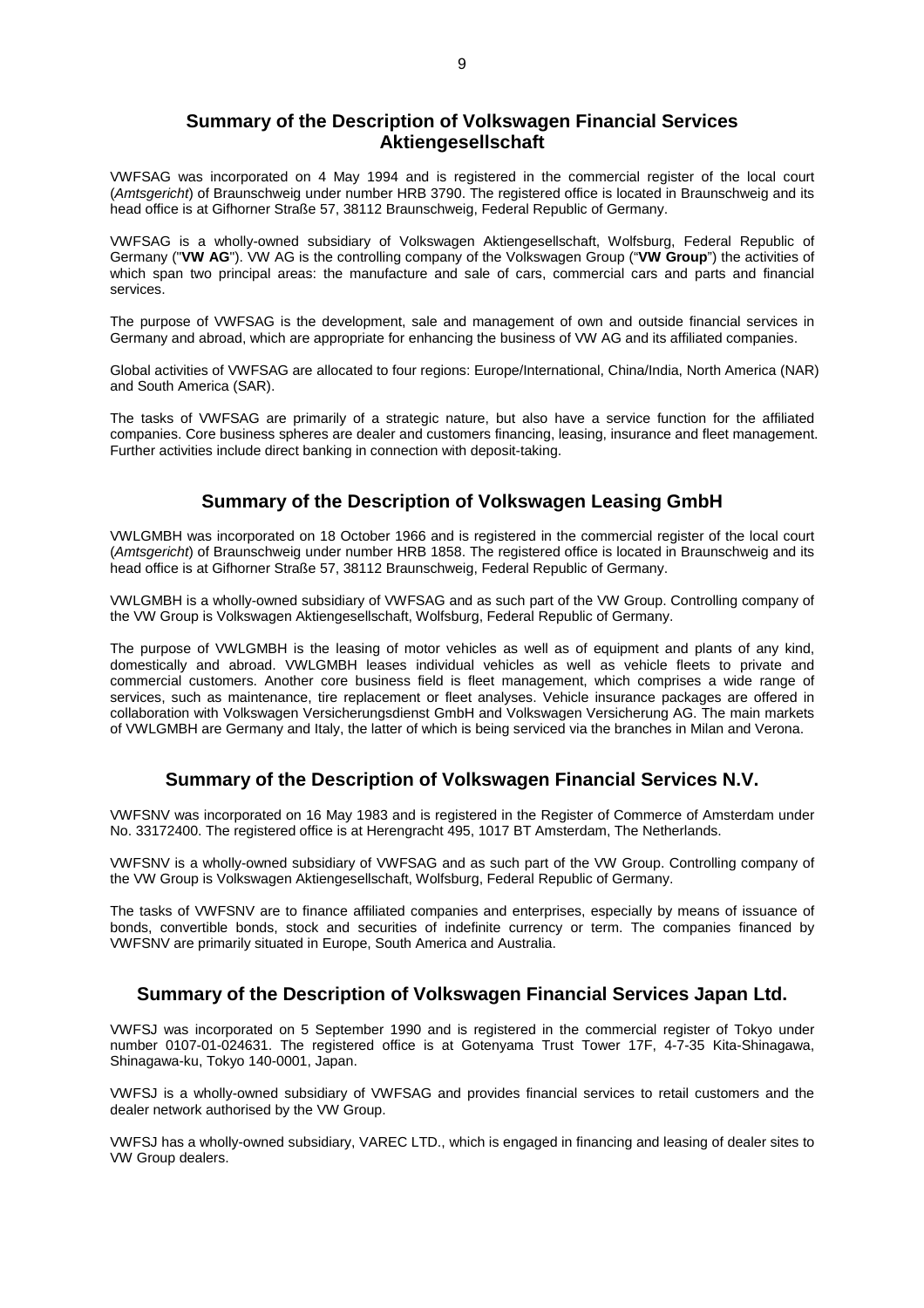# <span id="page-9-0"></span>**Summary of Risk Factors regarding the Notes**

#### **Notes may not be a suitable Investment for all Investors**

A potential investor should not invest in Notes which are complex financial Notes unless the investor has the expertise (either alone or with a financial advisor) to evaluate how the Notes will perform under changing conditions, the resulting effects on the value of the Notes and the impact this investment will have on the potential investor's overall investment portfolio.

# **Liquidity Risk**

There can be no assurance that a liquid secondary market for the Notes will develop or, if it does develop, that it will continue. In an illiquid market, an investor might not be able to sell his Notes at any time at fair market prices. The possibility to sell the Notes might additionally be restricted by country specific reasons.

### **Market Price Risk**

The Holder of the Notes is exposed to the risk of an unfavourable development of market prices of its Notes which materialises if the Holder sells the Notes prior to the final maturity of such Notes.

# **Risk of Early Redemption**

If the relevant Issuer has the right to redeem the Notes prior to maturity, a Holder of such Notes is exposed to the risk that due to early redemption his investment will have a lower than expected yield. Also, the Holder may only be able to reinvest on less favourable conditions as compared to the original investment.

# **Currency Risk/Dual Currency Notes**

A Holder of Notes denominated in a foreign currency or a Holder of Dual Currency Notes is exposed to the risk of changes in currency exchange rates which may affect the yield of such Notes.

# **Fixed Rate Notes**

A Holder of Fixed Rate Notes is exposed to the risk that the price of such Notes falls as a result of changes In the interest rate on the capital market (market interest rate).

#### **Floating Rate Notes**

A Holder of Floating Rate Notes is exposed to the risk of fluctuating interest rate levels and uncertain interest income. Fluctuating interest rate levels make it impossible to determine the profitability of Floating Rate Notes in advance. Floating Rate Notes may include multipliers or other leverage factors, or caps or floors, or any combination of those features or other similar related features. In addition, Floating Rate Notes may be issued as Inverse or Reverse Floating Rate Notes. The market value of such structured Floating Rate Notes tends to be more volatile than the market value of conventional Floating Rate Notes.

#### **Zero Coupon Notes**

A Holder of Zero Coupon Notes is exposed to the risk that the price of such Notes falls as a result of changes in the market interest rate. Prices of Zero Coupon Notes are more volatile than prices of Fixed Rate Notes and are likely to respond to a greater degree to market interest rate changes than interest bearing notes with a similar maturity.

### **Index Linked Interest Notes**

A Holder of Index Linked Interest Notes is particularly exposed to the risk of fluctuating interest rate levels and uncertain interest income and may receive no interest at all. The yield of Index Linked Interest Notes may even be negative. The more volatile the relevant index is the greater is the uncertainty in respect of interest income. Uncertainty with respect to interest amounts makes it impossible to determine the yield of Index Linked Interest Notes in advance.

#### **General Risk in respect of Structured Notes**

An investment in Notes the premium and/or the interest of which is determined by reference to one or more values of currencies, commodities, interest rates or other indices or formulae, *i.e.*, directly or inversely, may entail significant risks not associated with similar investments in a conventional debt security, including the risks that the resulting interest rate will be less than that payable on a conventional debt security at the same time.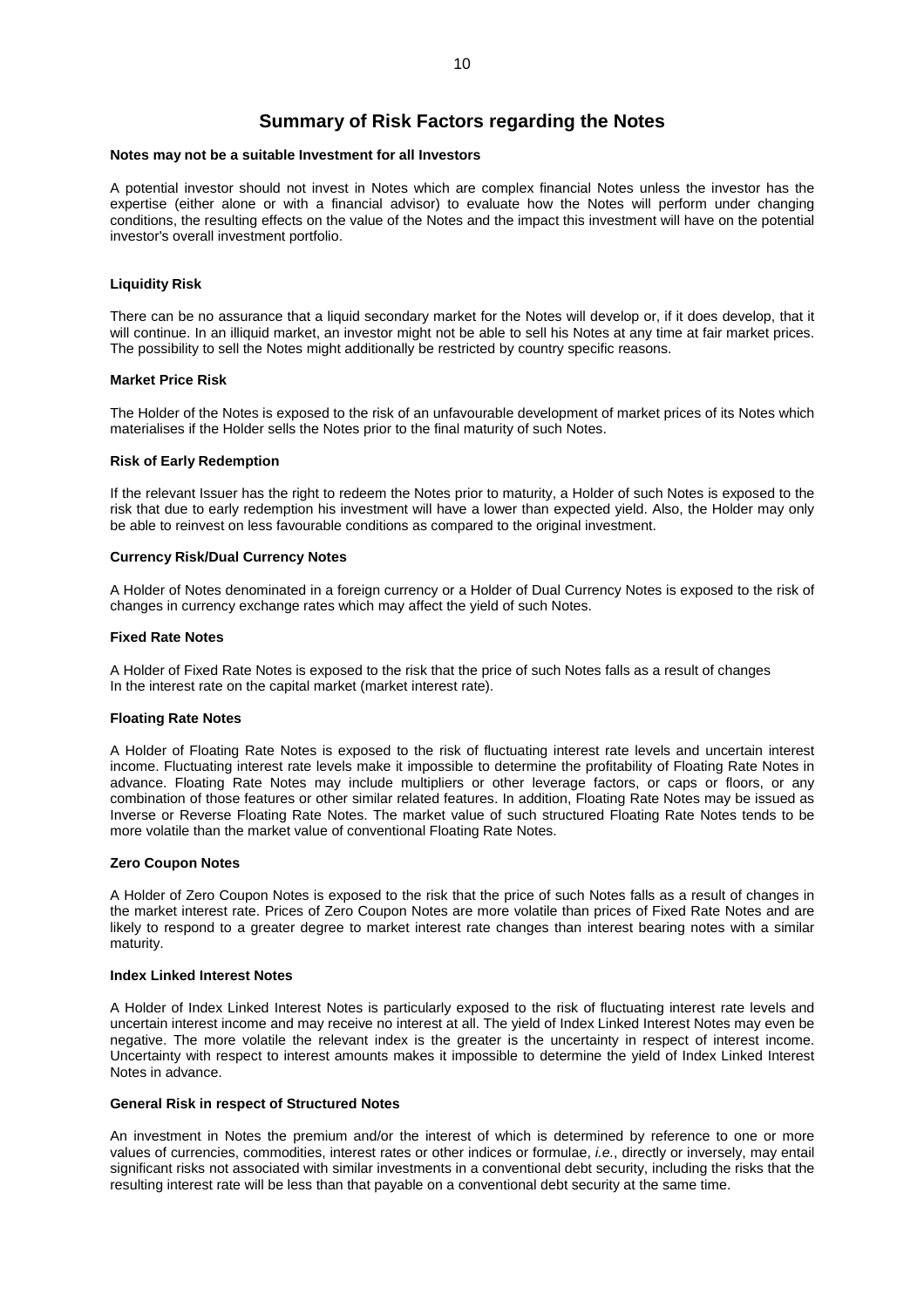### **Substitution**

The Terms and Conditions of the Notes provide that the relevant Issuer may at any time without the consent of the Holders substitute for itself either the Guarantor (in case of Notes issued by VWFSNV, VWLGMBH or VWFSJ) or any other company, more than 90 per cent. of the shares or other equity interest carrying the right to vote of which are directly or indirectly owned by VWFSAG (in the case of Notes issued by VWFSAG) or the Guarantor (in case of Notes issued by VWFSNV, VWLGMBH or VWFSJ) as principal debtor in respect of all obligations arising from or in connection with the Notes in the circumstances and subject to the conditions set out in § 12 of the Terms and Conditions of the Notes.

# **Risk of potential Conflicts of Interest**

In case of Notes linked to an underlying, each of the Issuers, in case of VWFSAG, the Guarantor, and each Dealer or any of their respective affiliates may from time to time engage in transactions relating to such underlying which could create conflicts of interest and may have a negative impact on the underlying value.

#### **Resolutions of Holders**

If the Notes provide for resolutions of Holders, a Holder is subject to the risk of being outvoted by a majority resolution of the Holders. As resolutions properly adopted are binding on all Holders, certain rights of such Holder against the Issuer under the Terms and Conditions may be amended or reduced or even cancelled.

#### **Common Representative**

If the Notes provide for the appointment of a Common Representative, it is possible that a Holder may be deprived of its individual right to pursue and enforce its rights under the Terms and Conditions against the Issuer, such right passing to the Common Representative who is then responsible to claim and enforce the rights of all Holders.

# **Taxation**

Potential purchasers and sellers of the Notes should be aware that they may be required to pay taxes or other documentary charges or duties in accordance with the laws and practices of the country where the Notes are transferred to or of other jurisdictions. Furthermore, all payments made by the Issuer in respect of the Notes may be made subject to any tax, duty, withholding or other payment which may be required to be made, paid, withheld or deducted as further specified in the Final Terms. Holders may not be entitled to receive grossed-up amounts to compensate for tax, duty, withholding or other payment.

# **FATCA**

Under Section 1471 through 1474 of the U.S. Internal Revenue Code, as amended and the regulations promulgated thereunder ("**FATCA**"), the Issuer may be required by FATCA to withhold U.S. tax on all or a portion of payments of principal and interest on the Notes which are treated as "passthru payments" made to foreign financial institutions unless such foreign financial institution payee complies with applicable FATCA reporting requirements.

# <span id="page-10-0"></span>**Summary of Risk Factors regarding Volkswagen Financial Services Aktiengesellschaft**

VWFSAG is subject to market-, industry- and specific business risks, which could have a negative impact on VWFSAG's net assets, financial position and earnings performance. This may affect VWFSAG's ability to fulfill its obligations in full, partially and/or in due time. The principal risks VWFSAG is exposed to are the following:

# **Risk of Counterparty Default**

The risk of counterparty default at VWFSAG is defined as the potential negative deviation of the actual counterparty risk outcome from the planned one. The deviation in outcome occurs when the actual loss exceeds the expected loss due to changes in credit ratings or credit losses. VWFSAG distinguishes between credit risk, counterparty risk, country risk and shareholder risk.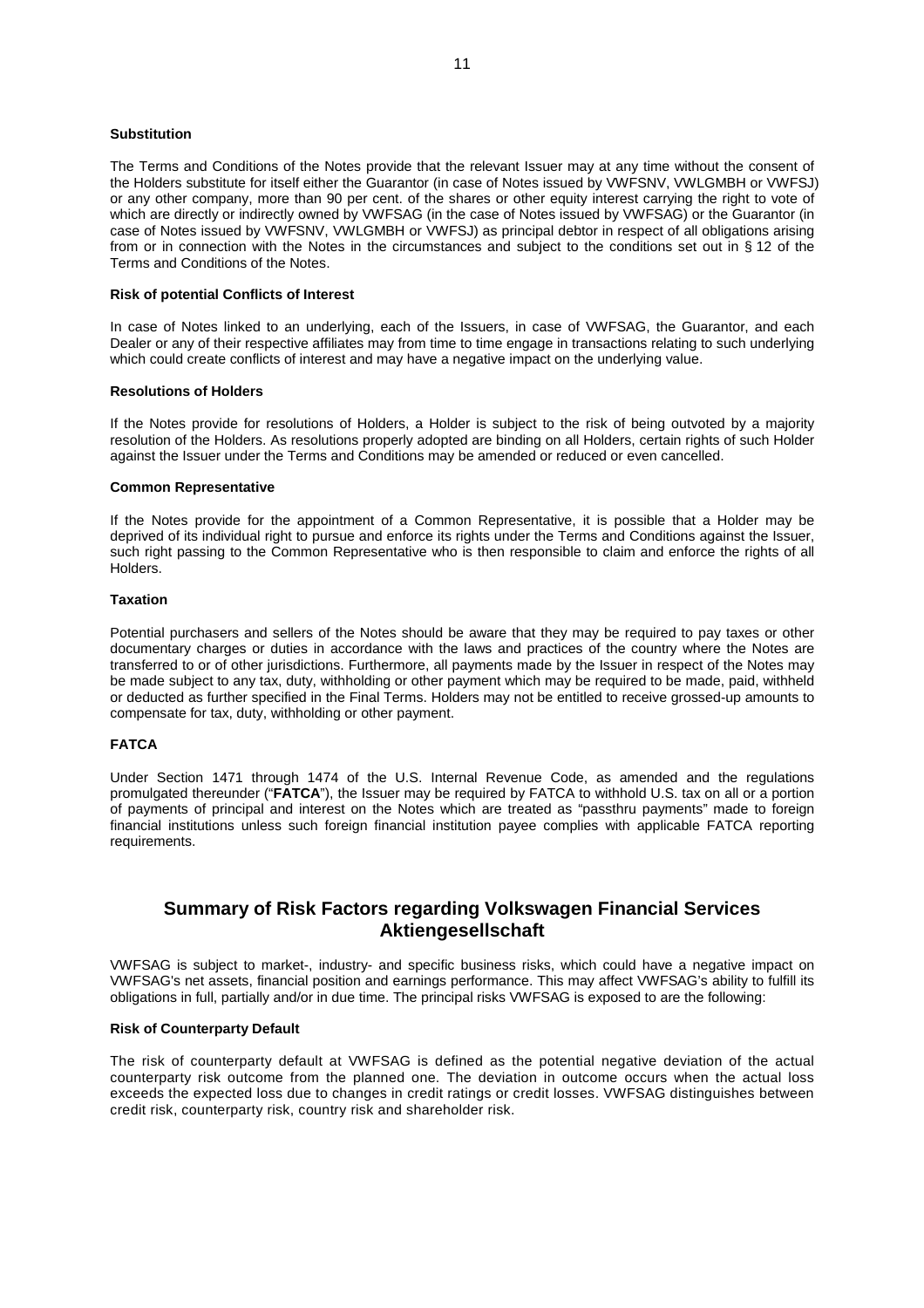# *Credit Risk*

The credit risk concerns the risk of loss through defaults in customer business, specifically, non-payments by a borrower or lessee or the loss of receivables from an insurance policy holder. The loss is contingent on the inability or unwillingness of the borrower or lessee to make payments. This includes scenarios where the contracting party makes payments on interest and principal late or not in full. Credit risks, which also include risks of counterparty default relating to leasing contracts, represent by far the largest component of risk positions among the risks of counterparty default.

#### *Counterparty Risk*

The counterparty risk arises from overnight and term deposits, the conclusion of derivatives as well as pension funds.

#### *Country Risk*

The country risk includes risks in the course of international business, which do not exist with the contractor himself, but are due to his foreign residence. As a result, e.g. critical political or economic developments as well as difficulties in the entire finance system in this country can lead to the fact that agreed trans-border capital payments (interest and repayment) cannot take place or take place incompletely or delayed, due to difficulties of transfer by reason of mandatory measures by a foreign state.

#### *Shareholder Risk*

Shareholder risk defines the risk that after contributions of capital or receivables akin to equity capital (e.g. undisclosed contributions) are made to a company, losses with negative effects on the carrying amount of the equity investment might occur.

# **Earnings Risk**

Earnings risks denote the danger of deviations from the targets for specific items in the income statement of VWFSAG that cannot be measured by means of other risk types. This includes the risks of unexpectedly low commissions (commission risk), unexpectedly high costs (cost risk), excessively large targets for earnings from (new) business volumes (sales risks) and unexpectedly low income from equity investments.

#### **Market Price Risk**

Market price risk refers to the potential loss resulting from disadvantageous changes in market prices or parameters that influence prices. In the case of VWFSAG, market price risk is categorised into interest rate risks, foreign currency risks and fund price risks.

# *Interest Rate Risk*

Interest rate risk includes potential losses from changes in market rates.

#### *Foreign Currency Risk*

Currency risks arise in connection with deviations from numerical inconsistencies between foreign currency items shown in assets and in liabilities.

#### *Fund Price Risk*

The fund price risk arises from potential changes in market prices. VWFSAG incurs "general fund price risks" in connection with the fund-based pension plan for its employees (pension fund). VWFSAG has undertaken to meet these pension obligations in the event the fund can no longer satisfy their employees' guaranteed claims. Additional price risks can arise indirectly from the capital investments of Volkswagen Versicherung AG).

#### **Liquidity Risk**

The liquidity risk entails the risk of a negative deviation between actual and expected cash inflows and outflows. Liquidity risk means the risk of not being able to fulfill payment obligations that are due in full or in timely fashion or – in the event of a liquidity crisis – of only being able to raise refinancing funds at higher market rates or only being able to sell assets at discounted market rates.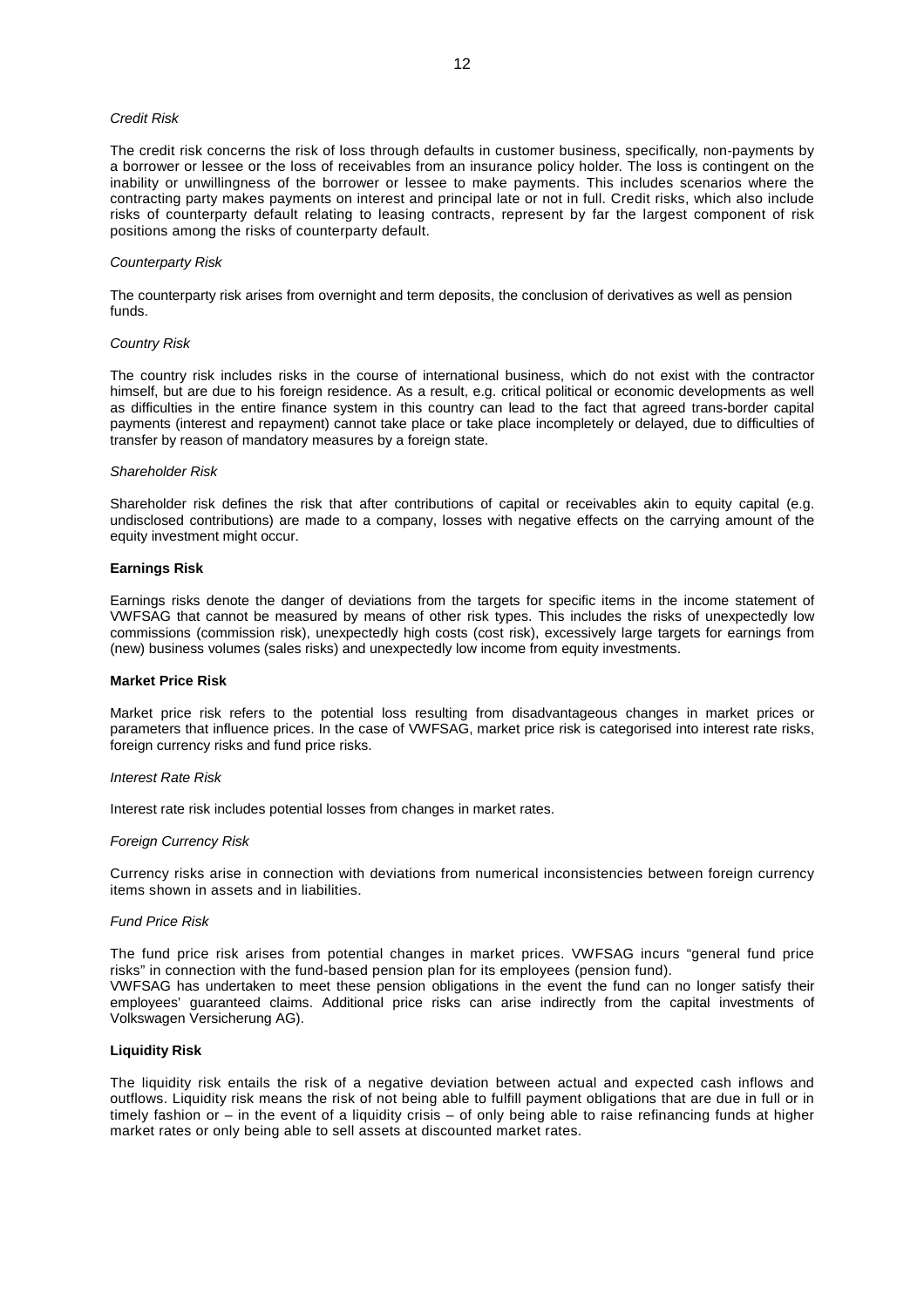# **Operational Risk**

Operational risk at VWFSAG is defined as the threat of losses that occur as a result of inadequate or failing internal processes (process risk), personnel (personnel risks), technology (infrastructure and IT risks), or as a result of external events (external risks, e.g. terror attacks, catastrophes).

# **Residual Value Risk**

Residual value risk occurs whenever the estimated sales value of a leased asset at the time of disposal upon expiration of a contract is less than the residual value calculated at the time the contract was closed.

Direct and indirect residual value risks are differentiated relative to the bearer of the residual value risk.

# **Underwriting Risk**

Underwriting risk is defined as the possibility that payment streams material to the insurance business may deviate from the expected value. The risk stems from the uncertainty whether or not the sum total of the actual claims payments will correspond to the sum total of the expected claims payments.

# **Strategic Risk**

The strategic risk means the risk of a direct or indirect loss through strategic decisions that are defective or based on false assumptions.

#### **Reputation Risk**

The reputation risk denotes the danger that an event or several successive events might cause reputational damage (public opinion), which might limit VWFSAG's current and future business opportunities and activities (potential success) and thus lead to indirect financial losses (customer base, sales, equity, refinancing costs etc.) or direct financial losses (penalties, litigation costs etc.).

#### **Concentrations of Risk**

VWFSAG is a captive. By its nature, this business model makes it impossible to avoid concentrations of risk in the risk types, "credit risk" and "residual value risk". Concentrations of credit risk arise if a major portion of the loans are extended to just a few borrowers/contracts.

### **Risks at the Refinancing Level**

Risks at the refinancing level at VWFSAG describe the risk that refinancing costs might rise with a correspondingly negative impact on earnings.

# **Risk of Downgrade of the Rating**

A rating downgrade of VWFSAG might potentially cause increasing refinancing costs regarding capital market and money market products, as well as price increases as to credit lines.

# <span id="page-12-0"></span>**Summary of Risk Factors regarding Volkswagen Leasing GmbH**

VWLGMBH is subject to market-, industry- and specific business risks, which could have a negative impact on VWLGMBH's net assets, financial position and earnings performance. This may affect VWLGMBH's ability to fulfill its obligations in full, partially and/or in due time. The principal risks VWLGMBH is exposed to are the following:

# **Risk of Counterparty Default**

The risk of counterparty default at VWLGMBH (credit risk) is defined as the potential negative deviation of the actual counterparty risk outcome from the planned one. The deviation in outcome occurs when the actual loss exceeds the expected loss due to changes in credit ratings or credit losses.

The credit risk concerns the risk of loss through defaults in customer business, specifically, non-payments by a lessee. The loss is contingent on the inability or unwillingness of the lessee to make payments. This includes scenarios where the contracting party makes payments late or not in full.

Credit risks, which also include risks of counterparty default relating to leasing contracts, represent by far the largest component of risk positions among the risks of counterparty default.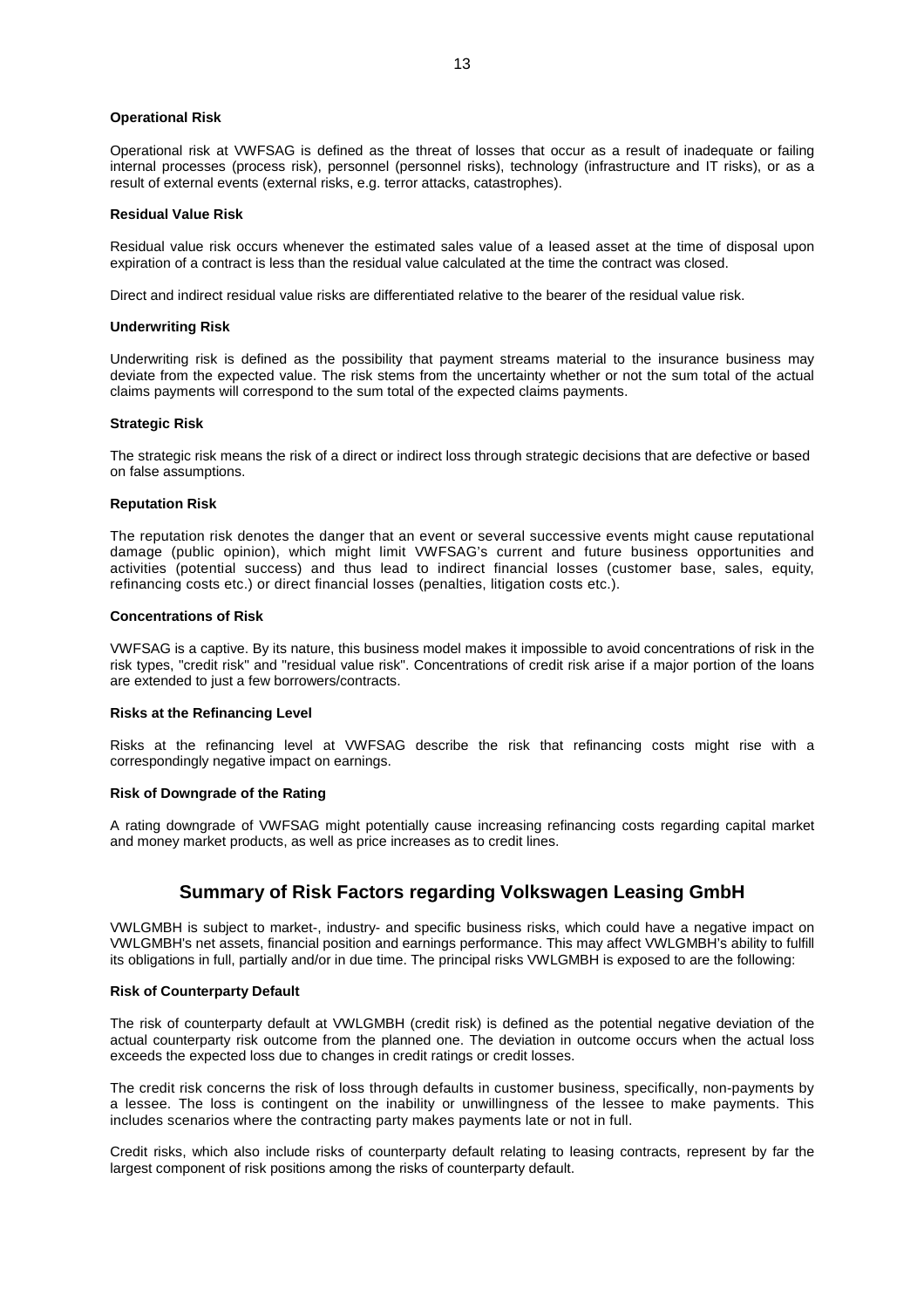#### **Residual Value Risk**

Residual value risk occurs whenever the estimated sales value of a leased asset at the time of disposal upon expiration of a contract is less than the residual value calculated at the time the contract was closed.

Direct and indirect residual value risks are differentiated relative to the bearer of the residual value risk.

#### **Earnings Risk**

Earnings risks denote the danger of deviations from the targets for specific items in the income statement of VWLGMBH that cannot be measured by means of other risk types. This includes the risks of unexpectedly low commissions (commission risk), unexpectedly high costs (cost risk), excessively large targets for earnings from (new) business volumes (sales risks) and unexpectedly low income from equity investments.

#### **Market Price Risk**

Market price risk refers to the potential loss resulting from disadvantageous changes in market prices or parameters that influence prices. Market price risk at VWLGMBH only includes interest rate risk.

#### *Interest Rate Risk*

Interest rate risk includes potential losses from changes in market rates.

#### **Liquidity Risk**

The liquidity risk entails the risk of a negative deviation between actual and expected cash inflows and outflows. Liquidity risk means the risk of not being able to fulfill payment obligations that are due in full or in timely fashion or – in the event of a liquidity crisis – of only being able to raise refinancing funds at higher market rates or only being able to sell assets at discounted market rates.

#### **Operational Risk**

Operational risk at VWLGMBH is defined as the threat of losses that occur as a result of inadequate or failing internal processes (process risk), personnel (personnel risks), technology (infrastructure and IT risks), or as a result of external events (external risks, e.g. terror attacks, catastrophes).

#### **Strategic Risk**

Strategic risk means the risk of a direct or indirect loss through strategic decisions that are defective or based on false assumptions.

#### **Reputation Risk**

The reputation risk denotes the danger that an event or several successive events might cause reputational damage (public opinion), which might limit VWLGMBH's current and future business opportunities and activities (potential success) and thus lead to indirect financial losses (customer base, sales, equity, refinancing costs etc.) or direct financial losses (penalties, litigation costs etc.).

### **Concentrations of Risk**

VWLGMBH is a captive. By its nature, this business model makes it impossible to avoid concentrations of collateral. Concentrations of credit risk arise if a major portion of the loans are extended to just a few lessees/contracts.

#### **Risks at the Refinancing Level**

Risks at the refinancing level at VWLGMBH describe the risk that refinancing costs might rise with a correspondingly negative impact on earnings.

# **Risk of Downgrade of the Rating of VWFSAG as the Guarantor of VWLGMBH**

<span id="page-13-0"></span>A rating downgrade of VWFSAG might potentially cause increasing refinancing costs regarding capital market and money market products, as well as price increases as to credit lines.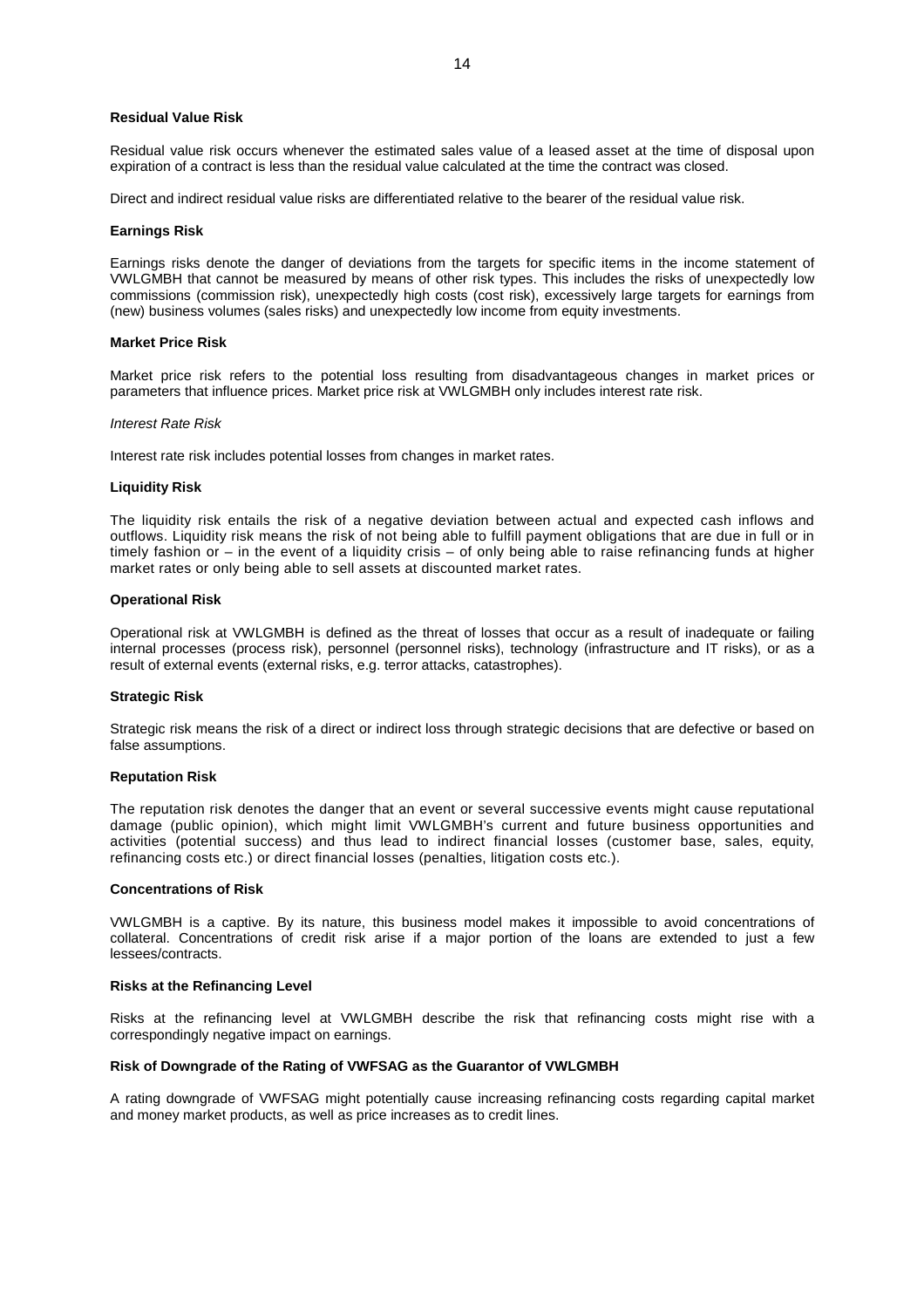# **Summary of Risk Factors regarding Volkswagen Financial Services N.V.**

VWFSNV is subject to market-, industry- and specific business risks, which could have a negative impact on VWFSNV's net assets, financial position and earnings performance. This may affect VWFSNV's ability to fulfill its obligations in full, partially and/or in due time. The principal risks VWFSNV is exposed to, are the following:

# **Risk of Counterparty Default**

The risk of counterparty default at VWFSNV is defined as the potential negative deviation of the actual counterparty risk outcome from the planned one. The deviation in outcome occurs when the actual loss exceeds the expected loss due to changes in credit ratings or credit losses. VWFSNV distinguishes between credit risk, counterparty risk and country risk.

# *Credit Risk*

Credit risk is defined as the risk of a partial or total default of contracted interest payment or principal payment by a borrower. Credit risk represents the largest component of risk factors affecting VWFSNV**.**

# *Counterparty Risk*

The counterparty risk arises from overnight and term deposits and the conclusion of derivatives.

# *Country Risk*

The country risk includes risks in the course of international business, which do not exist with the contractor himself, but are due to his foreign investments. As a result, e.g. critical political or economic developments as well as difficulties in the entire finance system in this country can lead to the fact that agreed trans-border capital payments (interest and repayment) cannot take place or take place incompletely or delayed, due to difficulties of transfer by reason of mandatory measures by a foreign state.

# **Earning Risk**

Earning risks describe the threat of a deviation of planned values in certain profit and loss positions, which are not already covered by other types of risk. These are threats like potentially lower income due to a sharp decrease of business volume or due to unexpected high costs.

#### **Market Risk**

Market risks signify potential losses because of disadvantageous changes in market prices or parameters that influence prices. Interest rate risk and foreign currency risk are part of the market risk.

#### *Interest Rate Risk*

Interest rate risk includes potential losses from changes in market rates. These risks result from refinancing at non-matching interest periods and from different degrees of interest rate elasticity of individual assets and liabilities.

# *Foreign Currency Risk*

Foreign currency risk means the possible negative evolution of the exchange rate of a foreign currency in relation to the euro (base currency).

# **Liquidity Risk**

The liquidity risk entails the risk of a negative deviation between actual and expected cash inflows and outflows. Liquidity risk means the risk of not being able to fulfill payment obligations that are due in full or in timely fashion or – in the event of a liquidity crisis – of only being able to raise refinancing funds at higher market rates or only being able to sell assets at discounted market rates.

#### **Operational Risk**

Operational risk at VWFSNV is defined as the threat of losses that occur as a result of inadequate or failing internal processes (process risk), personnel (personnel risks), technology (infrastructure and IT risks), or as a result of external events (external risks, e.g. terror attacks, catastrophes).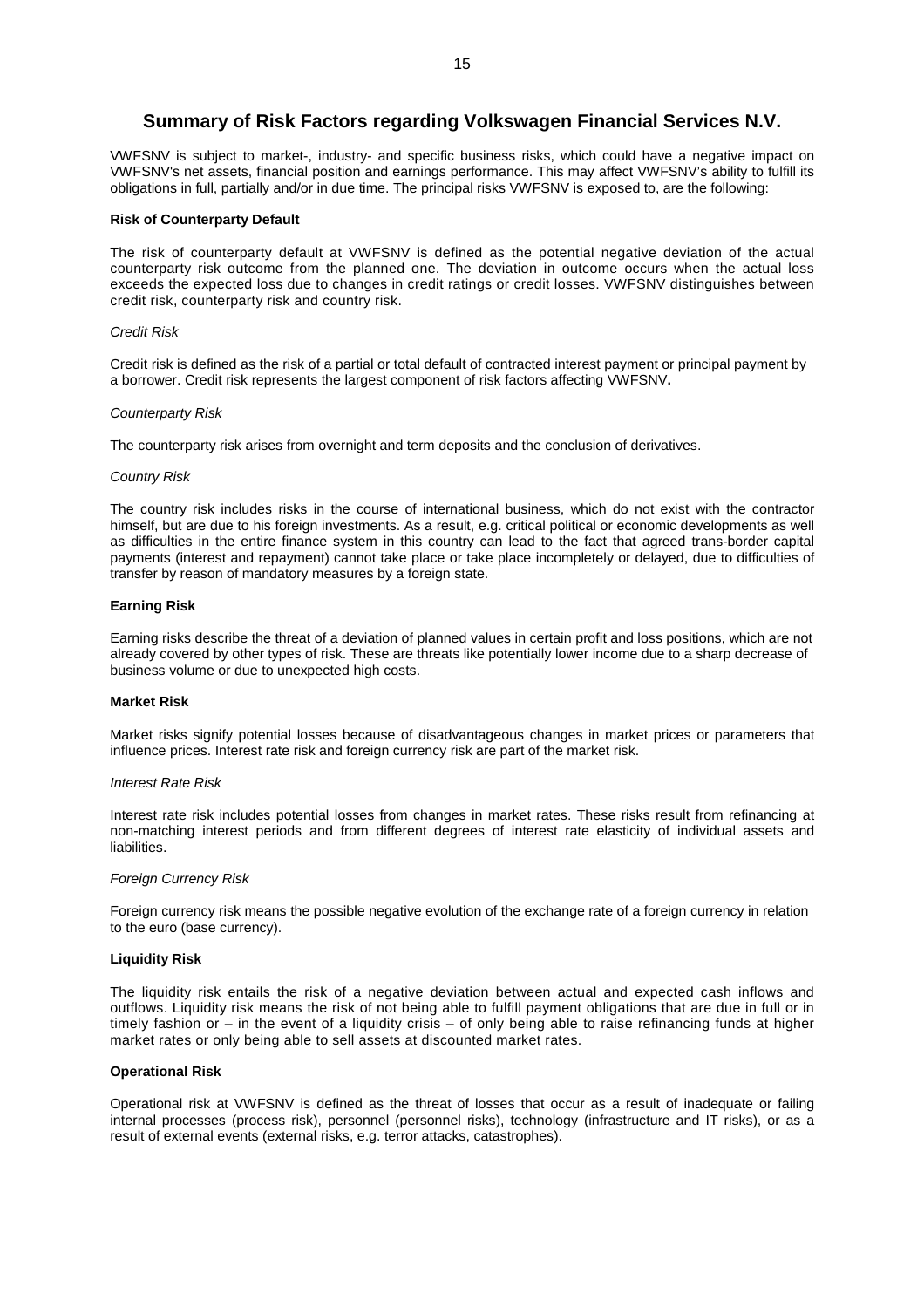#### **Risks at the Refinancing Level**

Risks at the refinancing level at VWFSNV describe the risk that refinancing costs might rise with a correspondingly negative impact on earnings.

# **Risk of Downgrade of the Rating of VWFSAG as the Guarantor of VWFSNV**

A rating downgrade of VWFSAG might potentially cause increasing refinancing costs regarding capital market and money market products, as well as price increases as to credit lines.

# <span id="page-15-0"></span>**Summary of Risk Factors regarding Volkswagen Financial Services Japan Ltd.**

VWFSJ is subject to market-, industry- and specific business risks, which could have a negative impact on VWFSJ's net assets, financial position and earnings performance. This may affect VWFSJ's ability to fulfill its obligations in full, partially and/or in due time. The principal risks VWFSJ is exposed to are the following:

# **Risk of Counterparty Default**

The risk of counterparty default at VWFSJ (credit risk) is defined as the potential negative deviation of the actual counterparty risk outcome from the planned one. The deviation in outcome occurs when the actual loss exceeds the expected loss due to changes in credit ratings or credit losses.

The credit risk concerns the risk of loss through defaults in customer business, specifically, non-payments by a borrower or lessee. The loss is contingent on the inability or unwillingness of the borrower or lessee to make payments. This includes scenarios where the contracting party makes payments on interest and principal late or not in full.

Credit risks, which also include risks of counterparty default relating to auto loan contracts and leasing contracts, represent by far the largest component of risk positions among the risks of counterparty default.

The credit risk of auto loan and leasing is covered by the guarantee, currently provided by the Service-Providers (JNS Collection Service Co., Ltd., Cedyna Financial Corporation and Jaccs Co., Ltd.).

# **Residual Value Risk**

Residual value risk occurs whenever the estimated sales value of an auto loan asset that has a buy-back option between a customer and VWFSJ at the time of disposal upon expiration of a contract is less than the residual value calculated at the time the contract was closed.

Direct and indirect residual value risks are differentiated relative to the bearer of the residual value risk

#### **Earnings Risk**

Earnings risks denote the danger of deviations from the targets for specific items in the income statement of VWFSJ that cannot be measured by means of other risk types. This includes the risks of unexpectedly low commissions (commission risk), unexpectedly high costs (cost risk), excessively large targets for earnings from (new) business volumes (sales risks) and unexpectedly low income from equity investments.

#### **Market Price Risk**

Market price risk refers to the potential loss resulting from disadvantageous changes in market prices or parameters that influence prices. Market price risk at VWFSJ only includes interest rate risk.

#### *Interest Rate Risk*

Interest rate risk includes potential losses from changes in market rates.

### **Liquidity Risk**

The liquidity risk entails the risk of a negative deviation between actual and expected cash inflows and outflows. Liquidity risk means the risk of not being able to fulfill payment obligations that are due in full or in timely fashion or – in the event of a liquidity crisis – of only being able to raise refinancing funds at higher market rates or only being able to sell assets at discounted market rates.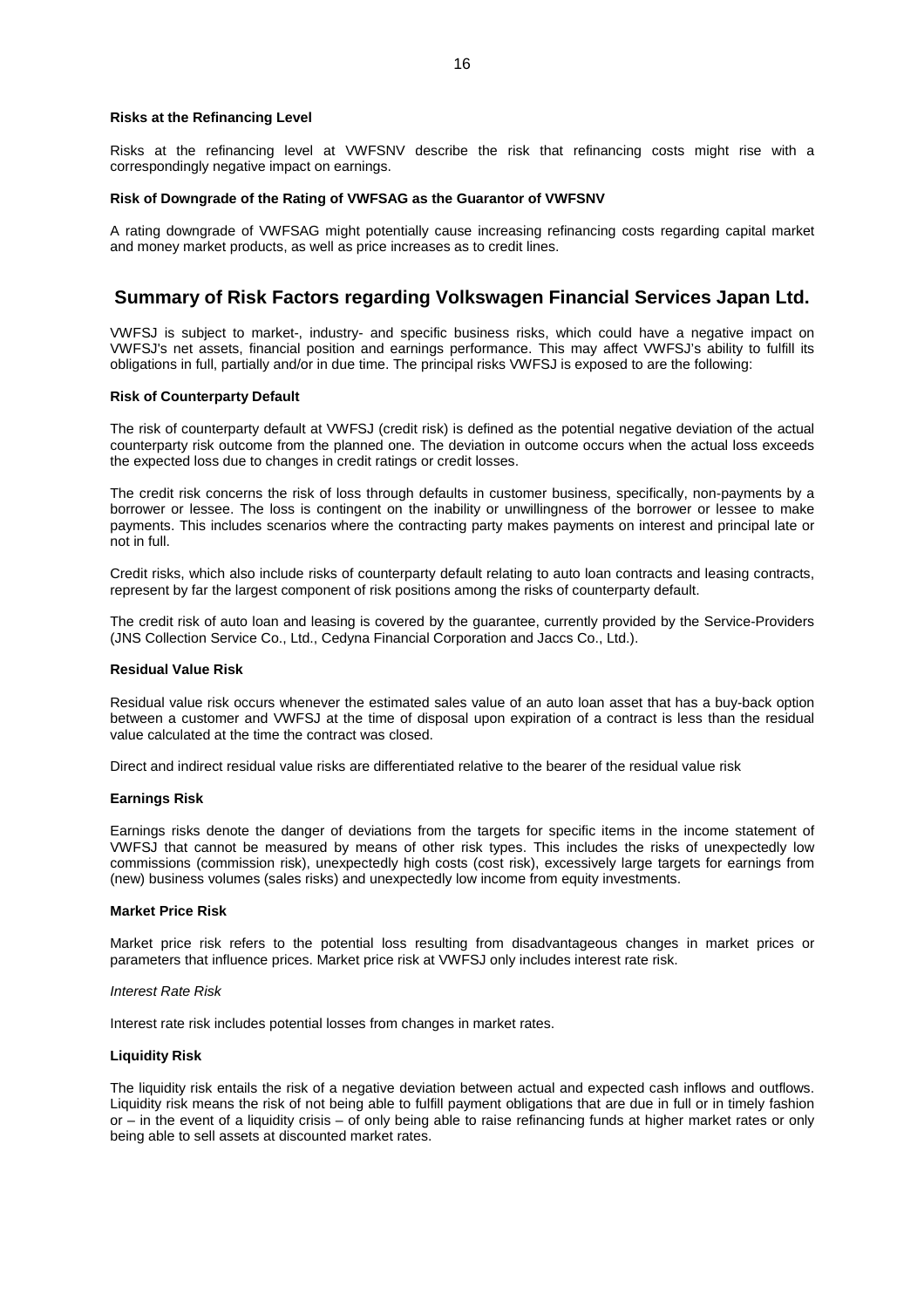# **Operational Risk**

Operational risk at VWFSJ is defined as the threat of losses that occur as a result of inadequate or failing internal processes (process risk), personnel (personnel risks), technology (infrastructure and IT risks), or as a result of external events (external risks, e.g. terror attacks, catastrophes).

# **Strategic Risk**

The strategic risk means the risk of a direct or indirect loss through strategic decisions that are defective or based on false assumptions.

#### **Reputation Risk**

The reputation risk denotes the danger that an event or several successive events might cause reputational damage (public opinion), which might limit VWFSJ's current and future business opportunities and activities (potential success) and thus lead to indirect financial losses (customer base, sales, equity, refinancing costs etc.) or direct financial losses (penalties, litigation costs etc.).

### **Concentrations of Risk**

VWFSJ is a captive. By its nature, this business model makes it impossible to avoid concentrations of risk in the risk types, "risk of counterparty default" and "residual value risk". Concentrations of credit risk arise if a major portion of the loans are extended to just a few borrowers/contracts.

### **Risks at the Refinancing Level**

Risks at the refinancing level at VWFSJ describe the risk that refinancing costs might rise with a correspondingly negative impact on earnings.

# **Risk of Downgrade of the Rating of VWFSAG as the Guarantor of VWFSJ**

A rating downgrade of VWFSAG might potentially cause increasing refinancing costs regarding capital market and money market products, as well as price increases as to credit lines.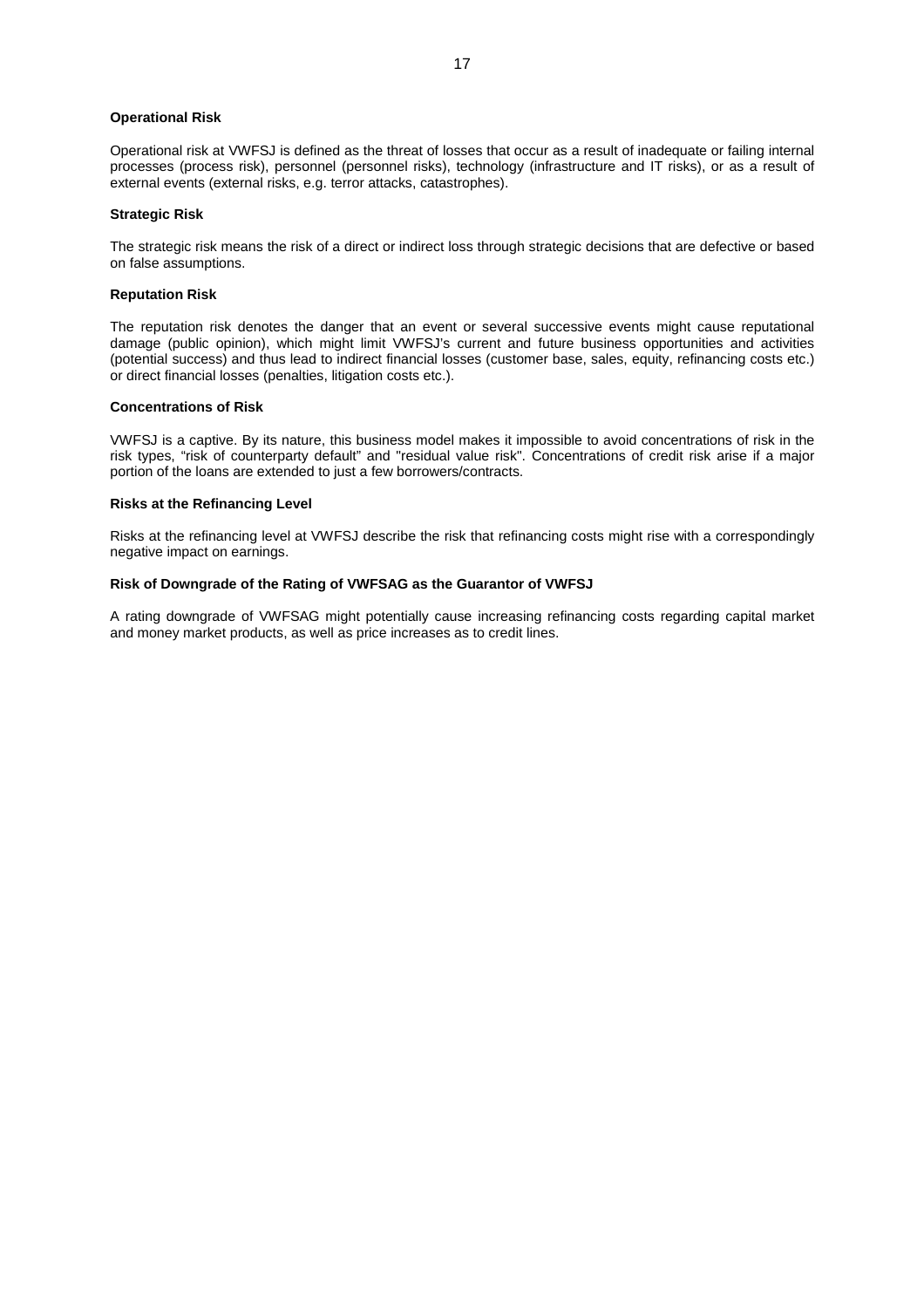# <span id="page-17-0"></span>**German Translation of the Summary**

*Der folgende Abschnitt stellt die Zusammenfassung der wesentlichen Merkmale und Risiken jeder Emittentin, beziehungsweise der Garantin, und der Schuldverschreibungen, die unter dem Programm begeben werden, dar. Die Zusammenfassung ist als Einleitung zum Prospekt zu verstehen. Der Anleger sollte jede Entscheidung zur Anlage in die betreffenden Wertpapiere auf die Prüfung des gesamten Prospekts, einschließlich der durch Verweis einbezogenen Dokumente, etwaiger Nachträge und der maßgeblichen Endgültigen Bedingungen stützen. Für den Fall, dass vor einem Gericht Ansprüche aufgrund der in einem Prospekt durch Verweis einbezogenen Dokumente, etwaigen Nachträgen sowie den in den jeweiligen Endgültigen Bedingungen enthaltenen Informationen geltend gemacht werden, könnte der klagende Anleger aufgrund einzelstaatlicher Rechtsvorschriften die Kosten für eine Übersetzung des Prospekts, der durch Verweis einbezogenen Dokumente, etwaiger Nachträge und der maßgeblichen Endgültigen Bedingungen in die Gerichtssprache vor Prozessbeginn zu tragen haben. Die Emittentin, die die Zusammenfassung einschließlich einer Übersetzung davon vorgelegt hat und deren Notifizierung beantragt hat oder beantragen wird, kann haftbar gemacht werden, jedoch nur für den Fall, dass die Zusammenfassung irreführend, unrichtig oder widersprüchlich ist, wenn sie zusammen mit anderen Teilen des Prospekts gelesen wird.*

*Die nachstehende Zusammenfassung erhebt keinen Anspruch auf Vollständigkeit und wurde den übrigen Teilen dieses Prospekts entnommen und ist im Zusammenhang mit dem Prospekt insgesamt sowie, in Bezug auf die Anleihebedingungen einzelner Tranchen von Schuldverschreibungen, mit den maßgeblichen Endgültigen Bedingungen zu lesen.*

# **Zusammenfassung in Bezug auf die Schuldverschreibungen**

**Währungen** Vorbehaltlich der Einhaltung aller anwendbaren gesetzlichen oder behördlichen Beschränkungen sowie der Vorschriften der betreffenden Zentralbank (oder einer entsprechenden Behörde) können die Schuldverschreibungen in Euro oder anderen zwischen der betreffenden Emittentin und dem/den Platzeur(en) jeweils vereinbarten Währungen oder Recheneinheiten begeben werden.

- **Stückelung der Schuldverschreibungen** Im Falle von Schuldverschreibungen, die von der Volkswagen Financial Services Aktiengesellschaft, der Volkswagen Leasing GmbH und der Volkswagen Financial Services N.V. begeben werden, werden die Schuldverschreibungen in den jeweils zwischen der betreffenden Emittentin und dem/den betreffenden Platzeur(en) vereinbarten Stückelungen begeben, wie in den maßgeblichen Endgültigen Bedingungen angegeben, mit der Maßgabe, dass die Mindeststückelung der auf Euro lautenden Schuldverschreibungen EUR 1.000 betragen wird, bzw., falls die Schuldverschreibungen auf eine andere Währung lauten, einen Betrag in dieser anderen Währung, der zur Zeit der Begebung der Schuldverschreibungen annähernd dem Gegenwert von EUR 1.000 entspricht. Im Falle von Schuldverschreibungen, die von der Volkswagen Financial Services Japan Ltd. begeben werden, beträgt die Mindeststückelung der auf Euro lautenden Schuldverschreibungen EUR 100.000, bzw., wenn die Schuldverschreibungen auf eine andere Währung als Euro lauten, einen Betrag in dieser anderen Währung, der zur Zeit der Begebung der Schuldverschreibungen annähernd dem Gegenwert von EUR 100.000 entspricht.
- **Form der Schuldverschreibungen** Die Schuldverschreibungen werden als Inhaberpapiere begeben; jede Serie (die "**Serie**") wird durch eine Inhaber-Globalurkunde ohne Kupons verbrieft (nachstehend als "**Globalurkunde**" bezeichnet). Unter bestimmten Umständen können Einzelurkunden gegebenenfalls mit Kupons und/oder Talons (nachstehend insgesamt als "**Kupons**" bezeichnet) begeben werden.

Die betreffende Emittentin wird gegebenenfalls den gesamten Umtausch der von ihr begebenen Globalurkunden gegen Einzelurkunden (mit oder ohne Kupons) veranlassen, jeweils im Einklang mit den maßgeblichen Bedingungen dieser Schuldverschreibungen.

**Festverzinsliche Schuldverschreibungen** Festverzinsliche Schuldverschreibungen verbriefen einen festen Zinsertrag über die gesamte Laufzeit der Schuldverschreibungen. Der Festzins wird zu dem/den jeweils zwischen der betreffenden Emittentin und dem/den betreffenden Platzeur(en) vereinbarten Zeitpunkt oder Zeitpunkten und in der vereinbarten Weise zur Zahlung fällig (wie in den maßgeblichen Endgültigen Bedingungen angegeben).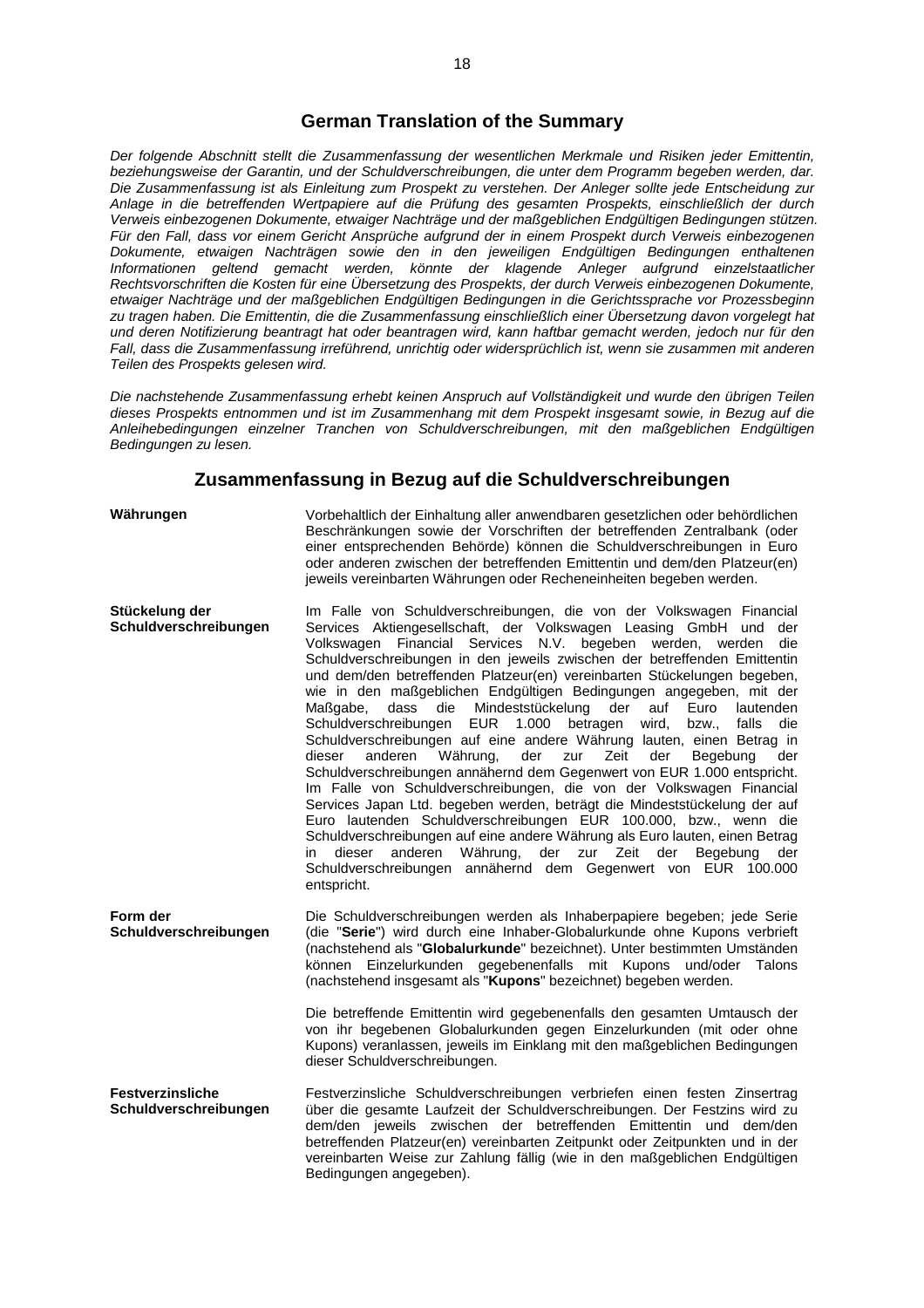| Variabel verzinsliche<br>Schuldverschreibungen                                                                                                                    | Variabel verzinsliche Schuldverschreibungen verbriefen einen variablen<br>Zinsertrag. Variabel verzinsliche Schuldverschreibungen werden auf Basis<br>eines zwischen der betreffenden Emittentin und dem/den betreffenden<br>Platzeur(en) vereinbarten Zinssatz verzinst (wie in den Anleihebedingungen<br>angegeben und gegebenenfalls durch die maßgeblichen Endgültigen<br>Bedingungen geändert).                                                                                                                                                                                                                                                                                                                                                                                                                                              |
|-------------------------------------------------------------------------------------------------------------------------------------------------------------------|---------------------------------------------------------------------------------------------------------------------------------------------------------------------------------------------------------------------------------------------------------------------------------------------------------------------------------------------------------------------------------------------------------------------------------------------------------------------------------------------------------------------------------------------------------------------------------------------------------------------------------------------------------------------------------------------------------------------------------------------------------------------------------------------------------------------------------------------------|
|                                                                                                                                                                   | Eine etwaige Marge bezogen auf einen solchen variablen Zinssatz wird<br>zwischen der betreffenden Emittentin und dem/den betreffenden Platzeur(en)<br>für jede Serie von variabel verzinslichen Schuldverschreibungen vereinbart.                                                                                                                                                                                                                                                                                                                                                                                                                                                                                                                                                                                                                 |
|                                                                                                                                                                   | Für variabel verzinsliche Schuldverschreibungen kann außerdem ein<br>Höchstzinssatz, ein Mindestzinssatz oder beides festgelegt sein.                                                                                                                                                                                                                                                                                                                                                                                                                                                                                                                                                                                                                                                                                                             |
|                                                                                                                                                                   | Der "Beauftragte" (in diesem Zusammenhang bezeichnet dieser Begriff die<br>Emissionsstelle oder die Berechnungsstelle, wie in den maßgeblichen<br>Endgültigen Bedingungen angegeben) wird zu jedem Zeitpunkt (bzw.<br>baldmöglichst danach), zu dem der Zinssatz festzulegen ist, den Zinssatz<br>bestimmen und den Zinsbetrag (der "Zinsbetrag") errechnen, der auf die<br>variabel verzinslichen Schuldverschreibungen für jede festgelegte Stückelung<br>für die betreffende Zinsperiode zahlbar ist. Jeder Zinsbetrag wird auf Basis des<br>Zinssatzes und des Zinstagequotienten berechnet, die in den maßgeblichen<br>Endgültigen Bedingungen für jede festgelegte Stückelung angegeben sind; das<br>Ergebnis wird auf die nächste kleinste Einheit der festgelegten Währung<br>gerundet, wobei 0,5 einer solchen Einheit aufgerundet wird. |
|                                                                                                                                                                   | Die Zinsperioden für variabel verzinsliche Schuldverschreibungen umfassen<br>einen, zwei, drei, sechs oder zwölf Monate bzw. einen oder mehrere andere<br>zwischen der betreffenden Emittentin und dem/den betreffenden Platzeur(en)<br>vereinbarte Zeiträume (wie in den Endgültigen Bedingungen festgelegt).                                                                                                                                                                                                                                                                                                                                                                                                                                                                                                                                    |
| Strukturierte variabel<br>verzinsliche<br>Schuldverschreibungen                                                                                                   | Variabel verzinsliche Schuldverschreibungen können mit Multiplikatoren oder<br>anderen Hebelfaktoren sowie mit Zinsober- und Zinsuntergrenzen oder einer<br>Kombination dieser Merkmale oder mit ähnlichen Merkmalen ausgestattet sein.                                                                                                                                                                                                                                                                                                                                                                                                                                                                                                                                                                                                           |
| <b>Invers variabel</b><br>verzinsliche<br>Schuldverschreibungen                                                                                                   | Invers variabel verzinsliche Schuldverschreibungen (auch gegenläufig variabel<br>verzinsliche Schuldverschreibungen genannt) haben einen Zinssatz, welcher<br>bestimmt wird als Differenz eines festen Zinssatzes und eines variablen<br>Zinssatzes wie der "Euro Interbank Offered Rate" ("EURIBOR") oder der<br>"London Interbank Offered Rate" ("LIBOR").                                                                                                                                                                                                                                                                                                                                                                                                                                                                                      |
| Schuldverschreibungen<br>mit indexabhängiger<br>Verzinsung                                                                                                        | Zinszahlungen auf Schuldverschreibungen mit indexabhängiger Verzinsung<br>erfolgen auf Basis eines einzelnen Indexes oder anderer Faktoren<br>(einschließlich Kurs- bzw. Preisänderungen von Wertpapieren und Waren oder<br>Wechselkursbewegungen) und/oder auf Basis einer von der Emittentin und<br>dem betreffenden Platzeur festgelegten Formel (wie in den maßgeblichen<br>Endgültigen Bedingungen angegeben).                                                                                                                                                                                                                                                                                                                                                                                                                               |
| Andere für variabel<br>verzinsliche<br>Schuldverschreibungen<br>und<br>Schuldverschreibungen<br>mit indexabhängiger<br>Verzinsung geltende<br><b>Bestimmungen</b> | Variabel verzinsliche Schuldverschreibungen und Schuldverschreibungen mit<br>Verzinsung<br>können<br>mit<br>einer<br>Höchstverzinsung,<br>indexabhängiger<br>Mindestverzinsung oder beidem versehen sein. Zinsen auf variabel verzinsliche<br>Schuldverschreibungen und Schuldverschreibungen mit indexabhängiger<br>Verzinsung sind in Bezug auf jede vor Ausgabe der Schuldverschreibungen<br>jeweils zwischen der betreffenden Emittentin und dem/den betreffenden<br>Platzeur(en) bestimmten Zinsperiode an den Zinszahlungstagen fällig, die in<br>den maßgeblichen Endgültigen Bedingungen angegeben oder gemäß diesen<br>Bedingungen bestimmt werden, und gemäß den maßgeblichen Endgültigen<br>Bedingungen zu berechnen.                                                                                                                  |
| Doppelwährungs-<br>Schuldverschreibungen                                                                                                                          | Doppelwährungs-Schuldverschreibungen sind Schuldverschreibungen,<br>bei<br>denen die Kapitalzahlung und die Zinszahlung in unterschiedlichen Währungen<br>erfolgen kann. Zahlungen (von Zinsen oder Kapital, sei es zum<br>Rückzahlungstag oder zu einem anderen Zeitpunkt) auf Doppelwährungs-<br>Schuldverschreibungen erfolgen in der Währung und auf der Grundlage der                                                                                                                                                                                                                                                                                                                                                                                                                                                                        |

Wechselkurse, die zwischen der betreffenden Emittentin und dem/den betreffenden Platzeur(en) vereinbart werden (wie in den maßgeblichen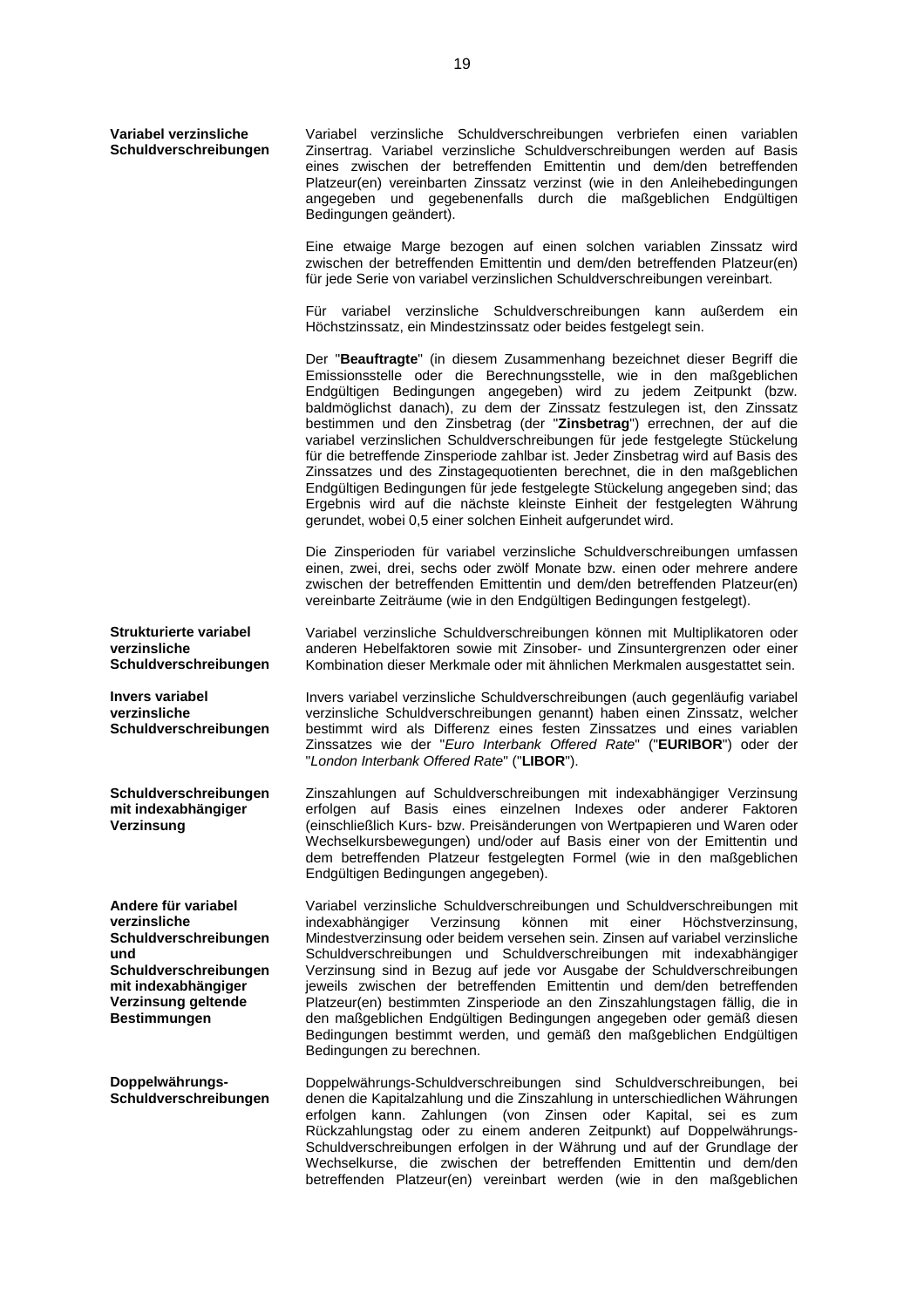Endgültigen Bedingungen angegeben).

**Nullkupon-Schuldverschreibungen** Nullkupon-Schuldverschreibungen können mit einem Abschlag auf ihren Nennbetrag angeboten und verkauft werden und werden nicht verzinst.

**Andere Arten von Schuldverschreibungen** Schuldverschreibungen können in anderer Form begeben werden, wie Raten-Schuldverschreibungen oder mit anderen Strukturen, jeweils wie in den maßgeblichen Endgültigen Bedingungen angegeben.

**Rückzahlung** Sofern nicht vorher ganz oder teilweise zurückgezahlt oder gekauft und entwertet, werden die Schuldverschreibungen in der jeweiligen festgelegten Währung entweder am Fälligkeitstag zu ihrem Rückzahlungsbetrag zurückgezahlt, der in den Endgültigen Bedingungen festgelegt oder entsprechend den Endgültigen Bedingungen ermittelt wird (bei anderen als variabel verzinslichen Schuldverschreibungen), oder an dem Zinszahlungstag, der in den Rückzahlungsmonat fällt, der in den maßgeblichen Endgültigen Bedingungen festgelegt ist (im Falle von variabel verzinslichen Schuldverschreibungen).

> Die maßgeblichen Endgültigen Bedingungen können vorsehen, dass die Rückzahlung der Schuldverschreibungen in zwei oder mehr Raten in der dort festgelegten Höhe und zu den dort angegebenen Terminen erfolgt.

**Vorzeitige Rückzahlung aus steuerlichen Gründen** Die vorzeitige Rückzahlung der Schuldverschreibungen aus steuerlichen Gründen ist zulässig, falls als Folge einer Änderung oder Ergänzung der Gesetze oder Vorschriften (einschließlich einer Änderung oder Ergänzung der Anwendung oder der offiziellen Auslegung dieser Gesetze oder Vorschriften) der Bundesrepublik Deutschland, oder im Falle von Schuldverschreibungen, die von der Volkswagen Financial Services N.V. begeben werden, der Niederlande, oder im Falle von Schuldverschreibungen, die von der Volkswagen Financial Services Japan Ltd. begeben werden, Japans, oder deren Gebietskörperschaften oder Steuerbehörden, die Emittentin, oder, im Falle von Schuldverschreibungen, die von der Volkswagen Financial Services N.V, der Volkswagen Leasing GmbH oder der Volkswagen Financial Services Japan Ltd. begeben werden, der Garantiegeber, zur Zahlung zusätzlicher Beträge auf die Schuldverschreibungen verpflichtet ist, wie im Einzelnen in den Anleihebedingungen der Schuldverschreibungen näher dargelegt.

**Besteuerung** Sämtliche Zahlungen der betreffenden Emittentin auf die Schuldverschreibungen werden ohne Abzug oder Einbehalt von gegenwärtig anfallenden oder künftigen Steuern oder sonstigen öffentlichen Abgaben oder Gebühren jeder Art, die von der Bundesrepublik Deutschland bzw. im Falle von Schuldverschreibungen, die von der Volkswagen Financial Services begeben werden, von den Niederlanden, bzw. im Falle von Schuldverschreibungen, die von der Volkswagen Financial Services Japan Ltd. begeben werden, von Japan, erhoben, veranlagt oder eingezogen werden, gezahlt, es sei denn ein solcher Einbehalt oder Abzug ist gesetzlich vorgeschrieben. In einem solchen Fall wird die jeweilige Emittentin, sofern in den Anleihebedingungen vorgesehen und vorbehaltlich bestimmter Ausnahmen, zusätzliche Beträge in der Höhe leisten, die notwendig sind, um zu gewährleisten, dass die von den Gläubigern unter Berücksichtigung eines solchen Einbehalts oder Abzugs erhaltenen Nettobeträge den Kapital- und Zinsbeträgen entsprechen, die die Gläubiger ohne einen solchen Einbehalt oder Abzug erhalten hätten.

**Status der Schuldverschreibungen** Nicht nachrangige Schuldverschreibungen bilden unbesicherte und nicht nachrangige Verbindlichkeiten der betreffenden Emittentin, die untereinander und mit allen anderen unbesicherten und nicht nachrangigen Verbindlichkeiten der betreffenden Emittentin gleichrangig sind.

**Negativverpflichtung und Verpflichtung** Die Schuldverschreibungen profitieren von einer Negativverpflichtung der jeweiligen Emittentin und die Schuldverschreibungen, die von der Volkswagen Leasing GmbH, der Volkswagen Financial Services N.V. oder der Volkswagen Financial Services Japan Ltd. begeben werden, profitieren von einer Verpflichtung des Garantiegebers.

**Cross Default** Die Anleihebedingungen der Schuldverschreibungen enthalten keine Cross-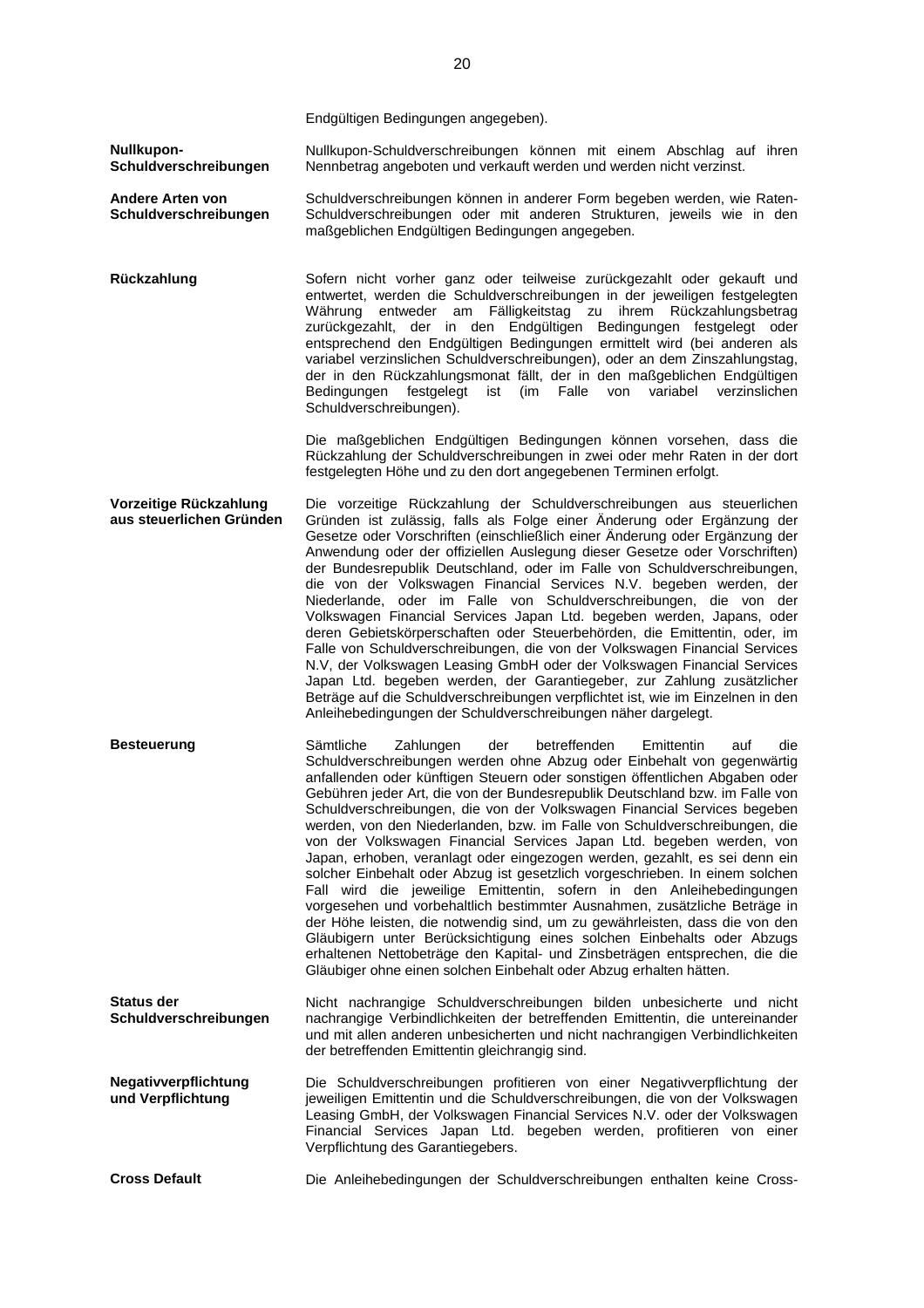Default-Bestimmung.

| Gläubigerbeschlüsse | In Ubereinstimmung mit dem Schuldverschreibungsgesetz ("SchVG") können<br>die Schuldverschreibungen vorsehen, dass die Gläubiger durch Beschluss (mit<br>Zustimmung der Emittentin) Änderungen der Anleihebedingungen zustimmen<br>und gewisse sonstige Maßnahmen in Bezug auf die Schuldverschreibungen<br>(ausgenommen Schuldverschreibungen die zunächst durch eine Vorläufige<br>Globalurkunde verbrieft sind, die gegen Einzelurkunden ausgetauscht wird)<br>beschließen. Beschlüsse der Gläubiger können nach Maßgabe der<br>Anleihebedingungen gefasst werden. Ordnungsgemäß gefasste Beschlüsse<br>der Gläubiger sind für alle Gläubiger gleichermaßen verbindlich. Beschlüsse<br>der Gläubiger, durch welche der wesentliche Inhalt der Anleihebedingungen<br>geändert wird, bedürfen einer Mehrheit von mindestens 75% der an der<br>Abstimmung teilnehmenden Stimmrechte. Sonstige Beschlüsse bedürfen -<br>vorbehaltlich abweichender Bestimmungen in den Anleihebedingungen - der<br>einfachen Mehrheit der teilnehmenden Stimmrechte. |
|---------------------|-----------------------------------------------------------------------------------------------------------------------------------------------------------------------------------------------------------------------------------------------------------------------------------------------------------------------------------------------------------------------------------------------------------------------------------------------------------------------------------------------------------------------------------------------------------------------------------------------------------------------------------------------------------------------------------------------------------------------------------------------------------------------------------------------------------------------------------------------------------------------------------------------------------------------------------------------------------------------------------------------------------------------------------------------------|
|---------------------|-----------------------------------------------------------------------------------------------------------------------------------------------------------------------------------------------------------------------------------------------------------------------------------------------------------------------------------------------------------------------------------------------------------------------------------------------------------------------------------------------------------------------------------------------------------------------------------------------------------------------------------------------------------------------------------------------------------------------------------------------------------------------------------------------------------------------------------------------------------------------------------------------------------------------------------------------------------------------------------------------------------------------------------------------------|

**Gemeinsamer Vertreter** In Übereinstimmung mit dem SchVG können die Schuldverschreibungen vorsehen, dass die Gläubiger durch Beschluss einen gemeinsamen Vertreter (der "**Gemeinsame Vertreter**") bestellen. Die Aufgaben und Befugnisse des durch Beschluss bestellten Gemeinsamen Vertreters bestimmen sich nach dem SchVG sowie den Mehrheitsbeschlüssen der Gläubiger.

**Geltendes Recht** Die Schuldverschreibungen unterliegen deutschem Recht.

# **Zusammenfassung in Bezug auf die Beschreibung der Volkswagen Financial Services Aktiengesellschaft**

VWFSAG wurde am 4. Mai 1994 gegründet und ist im Handelsregister des Amtsgerichts Braunschweig unter der Nummer HRB 3790 eingetragen. Sitz der VWFSAG ist in Braunschweig und die Zentrale befindet sich in der Gifhorner Straße 57, 38112 Braunschweig, Bundesrepublik Deutschland.

VWFSAG ist eine 100%ige Tochtergesellschaft der Volkswagen Aktiengesellschaft, Wolfsburg, Bundesrepublik Deutschland ("**VW AG**"). VW AG führt den Volkswagen-Konzern ("**VW-Konzern**"), dessen Aktivitäten sich in zwei Haupttätigkeitsbereiche gliedern: die Herstellung und der Vertrieb von Autos, Nutzfahrzeugen und Zubehör sowie Finanzdienstleistungen.

Gegenstand der VWFSAG ist die Entwicklung, der Vertrieb und die Abwicklung eigener und fremder Finanzdienstleistungen im In- und Ausland, die das Geschäft der VW AG und der mit ihr verbundenen Unternehmen fördern.

Die weltweiten Aktivitäten der VWFSAG werden vier Regionen zugeordnet: Europa/International, China/Indien, Nordamerika (NAR) und Südamerika (SAR).

Die Aufgaben der VWFSAG sind primär strategischer Natur, sie hat jedoch auch eine Servicefunktion für die mit ihr verbundenen Unternehmen. Haupttätigkeitsbereiche sind Händler- und Kundenfinanzierung, Leasing, Versicherungen und Flottenmanagement. Als weitere Aktivität betreibt die Gesellschaft das Direktbankgeschäft in Verbindung mit dem Einlagengeschäft.

# **Zusammenfassung in Bezug auf die Beschreibung der Volkswagen Leasing GmbH**

VWLGMBH wurde am 18. Oktober 1966 gegründet und ist im Handelsregister des Amtsgerichts Braunschweig unter der Nummer HRB 1858 eingetragen. Sitz der VWLGMBH ist Braunschweig und die Zentrale befindet sich in der Gifhorner Straße 57, 38112 Braunschweig, Bundesrepublik Deutschland.

VWLGMBH ist eine 100%ige Tochtergesellschaft der VWFSAG und als solche Teil des VW-Konzerns. Muttergesellschaft ist die Volkswagen Aktiengesellschaft, Bundesrepublik Deutschland.

Gegenstand der VWLGMBH ist das Leasing von Kraftfahrzeugen sowie Ausstattung und Anlagen aller Art im Inund Ausland. Die VWLGMBH verleast Einzelfahrzeuge sowie Fahrzeugflotten an Privat- und Firmenkunden. Ein weiterer Haupttätigkeitsbereich ist das Flottenmanagement, das einen weiten Serviceumfang umfasst, wie z.B. Wartung, Reifenaustausch oder Flottenanalysen. Kfz-Versicherungspakete werden in Zusammenarbeit mit der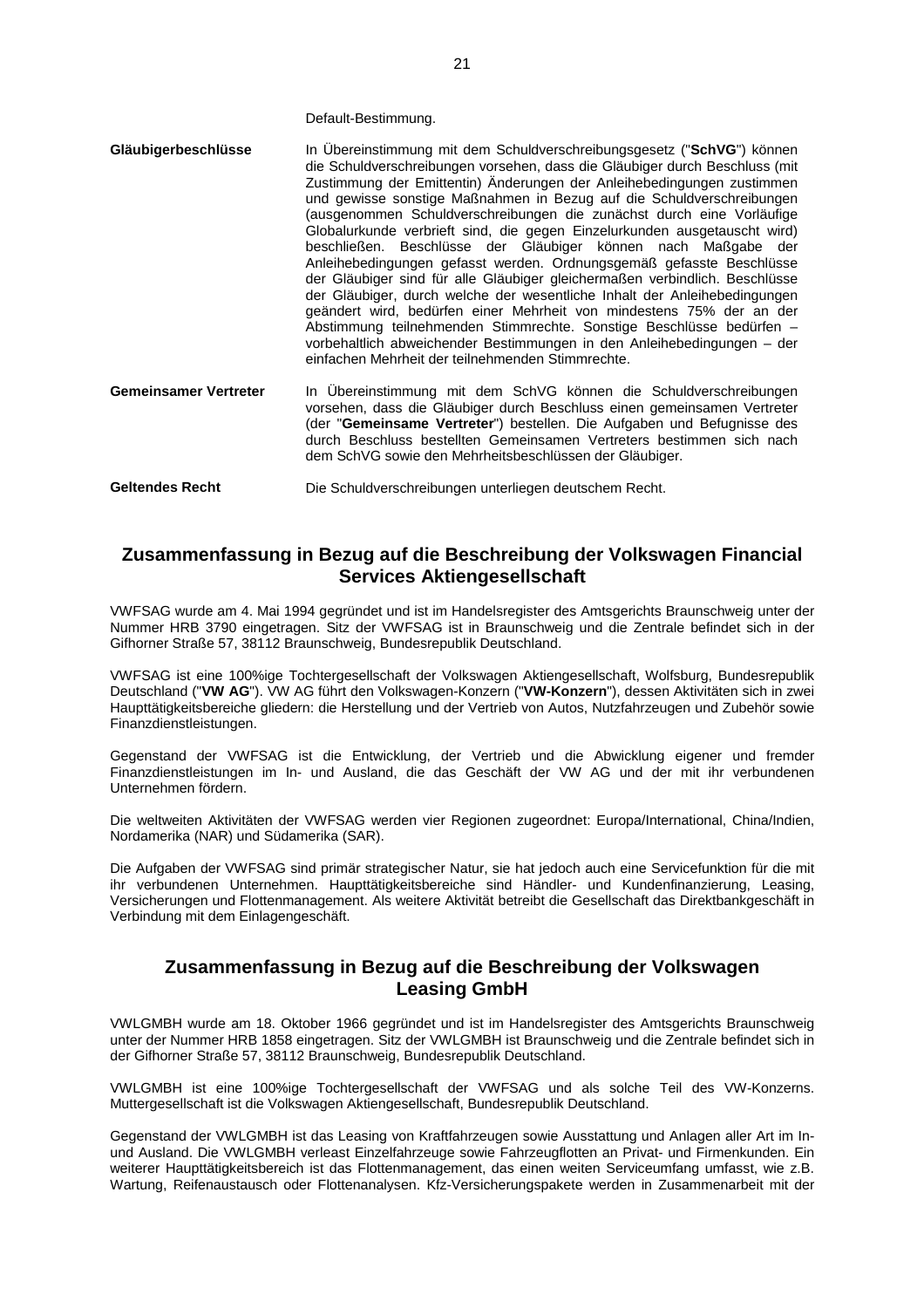Volkswagen Versicherungsdienst GmbH und der Volkswagen Versicherung AG angeboten. Hauptmärkte der VWLGMBH sind Deutschland und Italien, wobei letzterer durch die Filialen in Mailand und Verona betreut wird.

# **Zusammenfassung in Bezug auf die Beschreibung der Volkswagen Financial Services N.V.**

VWFSNV wurde am 16. Mai 1983 gegründet und ist unter der Nummer 33172400 im Handelsregister von Amsterdam eingetragen. Sitz der VWFSNV ist Herengracht 495, 1017 BT Amsterdam, Niederlande.

VWFSNV ist eine 100%ige Tochtergesellschaft der VWFSAG und als solche Teil des VW-Konzerns. Muttergesellschaft der VWFSAG ist die Volkswagen Aktiengesellschaft, Bundesrepublik Deutschland.

Die Aufgaben der VWFSNV sind die Finanzierung verbundener Unternehmen, insbesondere durch die Begebung von Schuldverschreibungen, Wandelschuldverschreibungen, Aktien mit unbefristeter Laufzeit und in verschiedenen Währungen. Die von der VWFSNV finanzierten Gesellschaften sind hauptsächlich in Europa, Südamerika und Australien angesiedelt.

# **Zusammenfassung in Bezug auf die Beschreibung der Volkswagen Financial Services Japan Ltd.**

VWFSJ wurde am 5. September 1990 gegründet und ist unter der Nummer 0107-01-024631im Handelsregister Tokio eingetragen. Sitz der VWFSJ ist Gotenyama Trust Tower 17F, 4-7-35 Kita-Shinagawa, Shinagawa-ku, Tokyo 140-0001, Japan.

VWFSJ ist eine 100%ige Tochtergesellschaft der Volkswagen Financial Services Aktiengesellschaft und bietet Privatkunden und dem durch den VW-Konzern autorisierten Händlernetzwerk Finanzdienstleistungen an.

VWFSJ hat eine 100%ige Tochtergesellschaft, die VAREC LTD., die die Finanzierung und das Leasing von Händlerstandorten für die Händler des VW-Konzerns anbietet.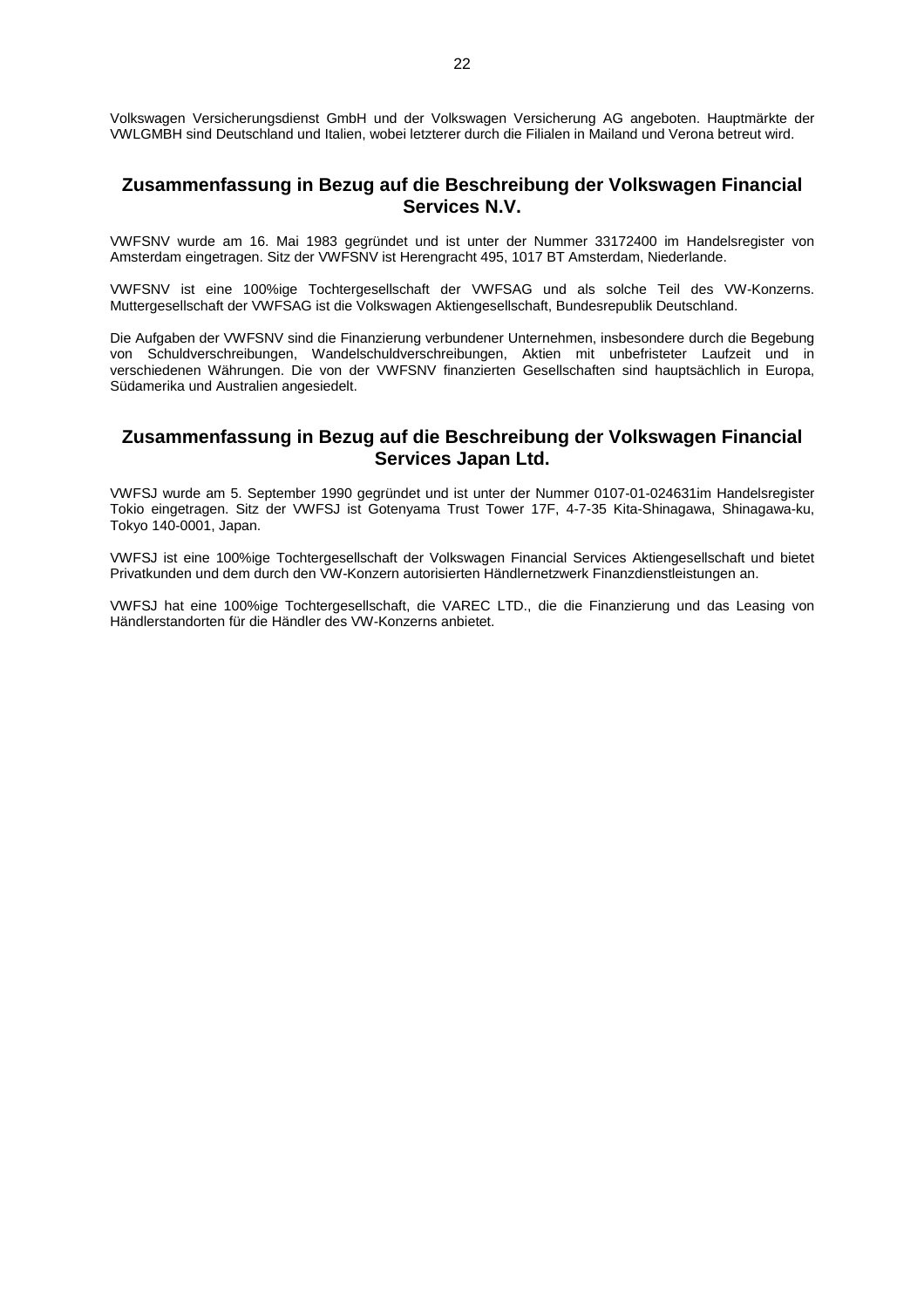# **Zusammenfassung der Risikofaktoren in Bezug auf die Schuldverschreibungen**

#### **Schuldverschreibungen als nicht für alle Investoren geeignetes Investment**

Schuldverschreibungen sind komplexe Finanzinstrumente, in die potentielle Anleger nur investieren sollten, wenn sie (selbst oder durch ihre Finanzberater) über die nötige Expertise verfügen, um die Performance der Schuldverschreibungen unter den wechselnden Bedingungen, die resultierenden Wertveränderungen der Schuldverschreibungen sowie die Auswirkungen einer solchen Anlage auf ihr Gesamtportfolio einzuschätzen.

# **Liquiditätsrisiko**

Es besteht keine Gewissheit, dass ein liquider Sekundärmarkt für die Schuldverschreibungen entstehen wird, oder, sofern er entsteht, dass er fortbestehen wird. In einem illiquiden Markt könnte es sein, dass ein Anleger seine Schuldverschreibungen nicht jederzeit zu angemessenen Marktpreisen veräußern kann. Die Möglichkeit Schuldverschreibungen zu veräußern, kann darüber hinaus aus landesspezifischen Gründen eingeschränkt sein.

#### **Marktpreisrisiko**

Der Gläubiger von Schuldverschreibungen ist dem Risiko einer nachteiligen Entwicklung der Marktpreise seiner Schuldverschreibungen ausgesetzt, welches sich verwirklicht, wenn der Gläubiger seine Schuldverschreibungen vor Endfälligkeit veräußert.

# **Risiko der vorzeitigen Rückzahlung**

Sofern der betreffenden Emittentin das Recht eingeräumt wird, die Schuldverschreibungen vor Fälligkeit zurückzuzahlen, ist der Gläubiger dieser Schuldverschreibungen dem Risiko ausgesetzt, dass infolge der vorzeitigen Rückzahlung seine Kapitalanlage eine geringere Rendite als erwartet aufweisen wird. Außerdem besteht die Möglichkeit, dass der Gläubiger der Schuldverschreibungen eine Wiederanlage nur zu schlechteren als den Bedingungen des ursprünglichen Investments tätigen kann.

# **Währungsrisiko/Doppelwährungs-Schuldverschreibungen**

Ein Gläubiger von Schuldverschreibungen, die auf eine fremde Währung lauten, oder ein Gläubiger von Doppelwährungs-Schuldverschreibungen ist dem Risiko von Wechselkursschwankungen ausgesetzt, welche den Ertrag dieser Schuldverschreibungen beeinflussen können.

# **Festverzinsliche Schuldverschreibungen**

Der Gläubiger von festverzinslichen Schuldverschreibungen ist dem Risiko ausgesetzt, dass der Kurs einer solchen Schuldverschreibung infolge von Veränderungen des aktuellen Zinssatzes am Kapitalmarkt (Marktzinssatz) fällt.

# **Variabel verzinsliche Schuldverschreibungen**

Der Gläubiger von variabel verzinslichen Schuldverschreibungen ist dem Risiko eines schwankenden Zinsniveaus und ungewisser Zinserträge ausgesetzt. Ein schwankendes Zinsniveau macht es unmöglich, die Rendite von variabel verzinslichen Schuldverschreibungen im Voraus zu bestimmen. Variabel verzinsliche Schuldverschreibungen können mit Multiplikatoren oder anderen Hebelfaktoren sowie mit Zinsober- und Zinsuntergrenzen oder einer Kombination dieser Merkmale oder mit ähnlichen Merkmalen ausgestattet sein. Zusätzlich können variabel verzinsliche Schuldverschreibungen als gegenläufig variabel verzinsliche Schuldverschreibungen begeben werden. Der Kurs solcher variabel verzinslicher Schuldverschreibungen neigt zu größerer Volatilität als bei herkömmlichen Schuldverschreibungen.

# **Nullkupon-Schuldverschreibungen**

Der Gläubiger von Nullkupon-Schuldverschreibungen ist dem Risiko ausgesetzt, dass der Kurs einer solchen Schuldverschreibung infolge von Veränderungen des Marktzinssatzes fällt. Kurse von Nullkupon-Schuldverschreibungen sind volatiler als Kurse von festverzinslichen Schuldverschreibungen und reagieren in höherem Maße auf Veränderungen des Marktzinssatzes als verzinsliche Schuldverschreibungen mit einer ähnlichen Fälligkeit.

#### **Schuldverschreibungen mit indexabhängiger Verzinsung**

Der Gläubiger von Schuldverschreibungen mit indexabhängiger Verzinsung ist insbesondere dem Risiko eines schwankenden Zinsniveaus und der Unsicherheit in Bezug auf den Zinsertrag ausgesetzt und wird möglicherweise überhaupt keine Zinsen erhalten. Die Rendite von Schuldverschreibungen mit indexabhängiger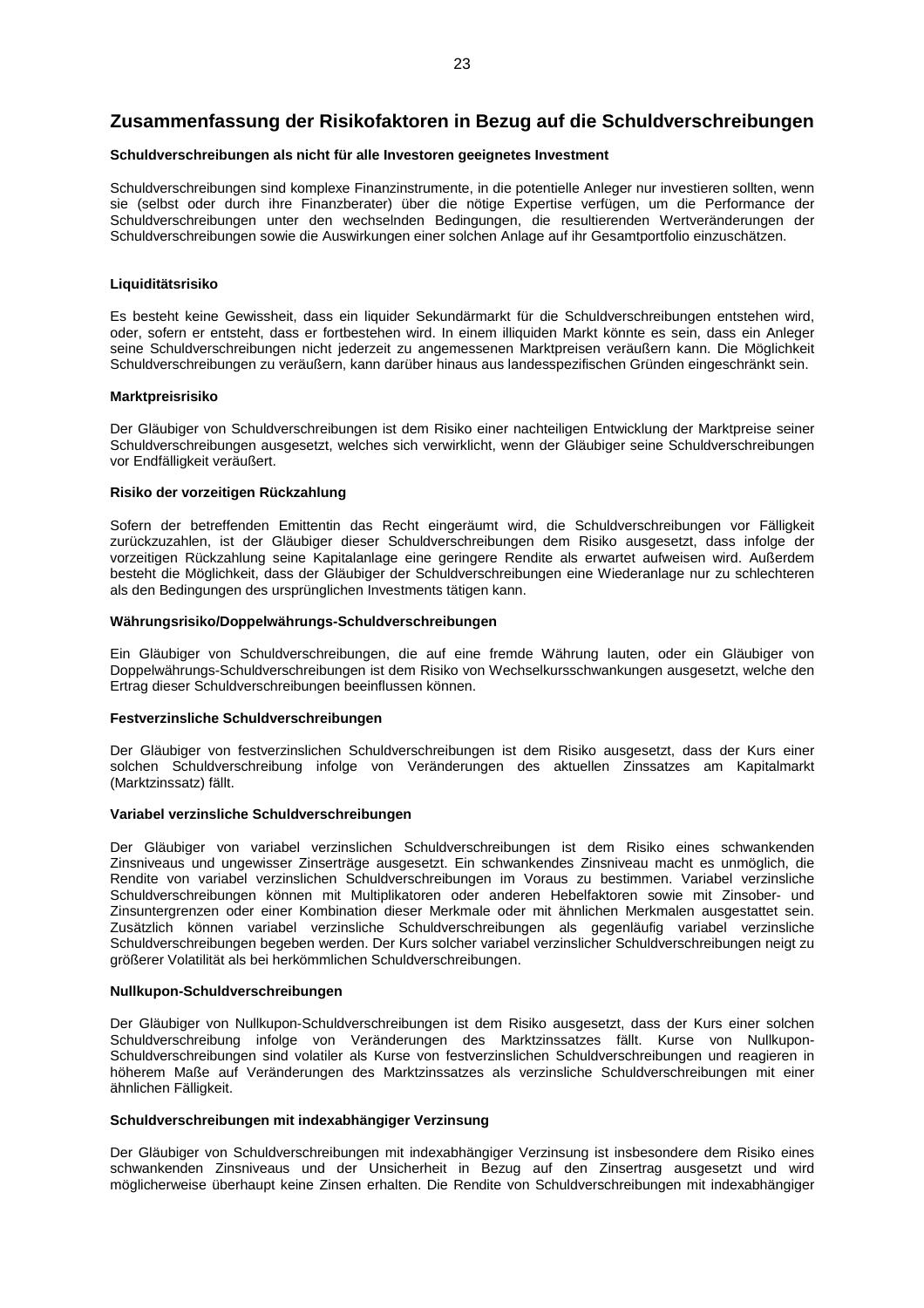Verzinsung kann möglicherweise sogar negativ sein. Je volatiler der betreffende Index ist, desto größer ist die Unsicherheit in Bezug auf die Höhe des Zinsertrages. Unsicherheiten in Bezug auf die Zinsbeträge machen es unmöglich, die Rendite von Schuldverschreibungen mit indexabhängiger Verzinsung im Voraus zu bestimmen.

### **Allgemeine Risiken in Bezug auf strukturierte Schuldverschreibungen**

Eine Kapitalanlage in Schuldverschreibungen, deren Aufschlag und/oder der Zins sich entweder proportional oder umgekehrt proportional zu einer oder mehreren Währungen, Waren, Zinssätzen oder anderen Indizes oder Formeln bestimmt, kann erhebliche Risiken mit sich bringen, die bei ähnlichen Kapitalanlagen in herkömmliche Schuldtitel nicht auftreten, einschließlich des Risikos, dass der resultierende Zinssatz geringer sein wird als der zur gleichen Zeit auf einen herkömmlichen.

# **Ersetzung**

Die Anleihebedingungen der Schuldverschreibungen sehen vor, dass die jeweilige Emittentin jederzeit ohne Zustimmung der Gläubiger die Garantin (bei von VWFSNV, VWLGMBH oder VWFSJ begebenen Schuldverschreibungen) oder eine andere Gesellschaft, deren stimmberechtigte Anteile direkt oder indirekt zu mehr als 90% von der VWFSAG (bei von der VWFSAG begebenen Schuldverschreibungen) oder der Garantin (bei von der VWFSNV, VWLGMBH oder VWFSJ begebenen Schuldverschreibungen), als Hauptschuldnerin für alle Verpflichtungen aus und im Zusammenhang mit den Schuldverschreibungen an ihre Stelle setzen kann, unter den Umständen und vorbehaltlich der Bedingungen, die in § 12 der Anleihebedingungen der Schuldverschreibungen festgelegt sind.

# **Risiken im Zusammenhang mit möglichen Interessenkonflikten**

Bei auf einen Basiswert bezogenen Schuldverschreibungen können jede Emittentin, im Falle von VWFSAG, die Garantin und die Platzeure oder mit diesen verbundene Unternehmen Geschäfte mit Bezug auf den diesen Schuldverschreibungen zu Grunde liegenden Basiswert abschließen, die Interessenkonflikte auslösen und einen negativen Einfluss auf den den Wertpapieren zu Grunde liegenden Basiswert haben können.

# **Beschlüsse der Gläubiger**

Sofern die Schuldverschreibungen Beschlüsse der Gläubiger vorsehen, ist ein Gläubiger dem Risiko ausgesetzt, durch einen Mehrheitsbeschluss der Gläubiger überstimmt zu werden. Da ein solcher Mehrheitsbeschluss für alle Gläubiger verbindlich ist, können bestimmte Rechte des Gläubigers gegen die Emittentin aus den Anleihebedingungen geändert, eingeschränkt oder sogar aufgehoben werden.

#### **Gemeinsamer Vertreter**

Sehen die Schuldverschreibungen die Bestellung eines Gemeinsamen Vertreters vor, so ist es für einen Gläubiger möglich, dass sein persönliches Recht zur Geltendmachung und Durchsetzung seiner Rechte aus den Anleihebedingungen gegenüber der Emittentin auf den Gemeinsamen Vertreter übergeht, der sodann allein verantwortlich ist, die Rechte sämtlicher Gläubiger geltend zu machen und durchzusetzen.

# **Besteuerung**

Potentielle Käufer und Verkäufer der Schuldverschreibungen sollten sich bewusst sein, dass sie gegebenenfalls verpflichtet sind, Steuern oder andere Gebühren oder Abgaben nach Maßgabe der Rechtsordnung und Praktiken desjenigen Landes zu zahlen, in das die Schuldverschreibungen übertragen werden oder möglicherweise auch nach Maßgabe anderer Rechtsordnungen. Ferner erfolgen alle Zahlungen unter den Schuldverschreibungen durch die Emittentin vorbehaltlich eines Abzugs von Steuern, Gebühren, Einbehalten oder anderen Zahlungen, wie in den Endgültingen Bedingungen näher bestimmt. Gläubiger könnten unter Umständen kein Anrecht auf Beträge haben, um solche Steuern, Gebühren, Einbehalte oder andere Zahlungen auszugleichen.

# **FATCA**

Gemäß den Abschnitten 1471 bis 1474 des U.S. Internal Revenue Code in der geänderten Fassung sowie den darunter erlassenen Verordnungen ("**FATCA**"), könnte die Emittentin unter den FATCA-Regelungen dazu verpflichtet sein, eine U.S. Quellensteuer auf alle oder teilweise Zahlungen im Hinblick auf Kapital oder Zinsen der Schuldverschreibungen zu leisten, welche als Durchlaufzahlungen (Passthru Payments) an ausländische Finanzinstitute behandelt werden, es sei denn, dieses ausländische Finanzinstitut als Zahlungsempfänger verhält sich im Einklang mit anwendbaren FATCA-Reportingpflichten.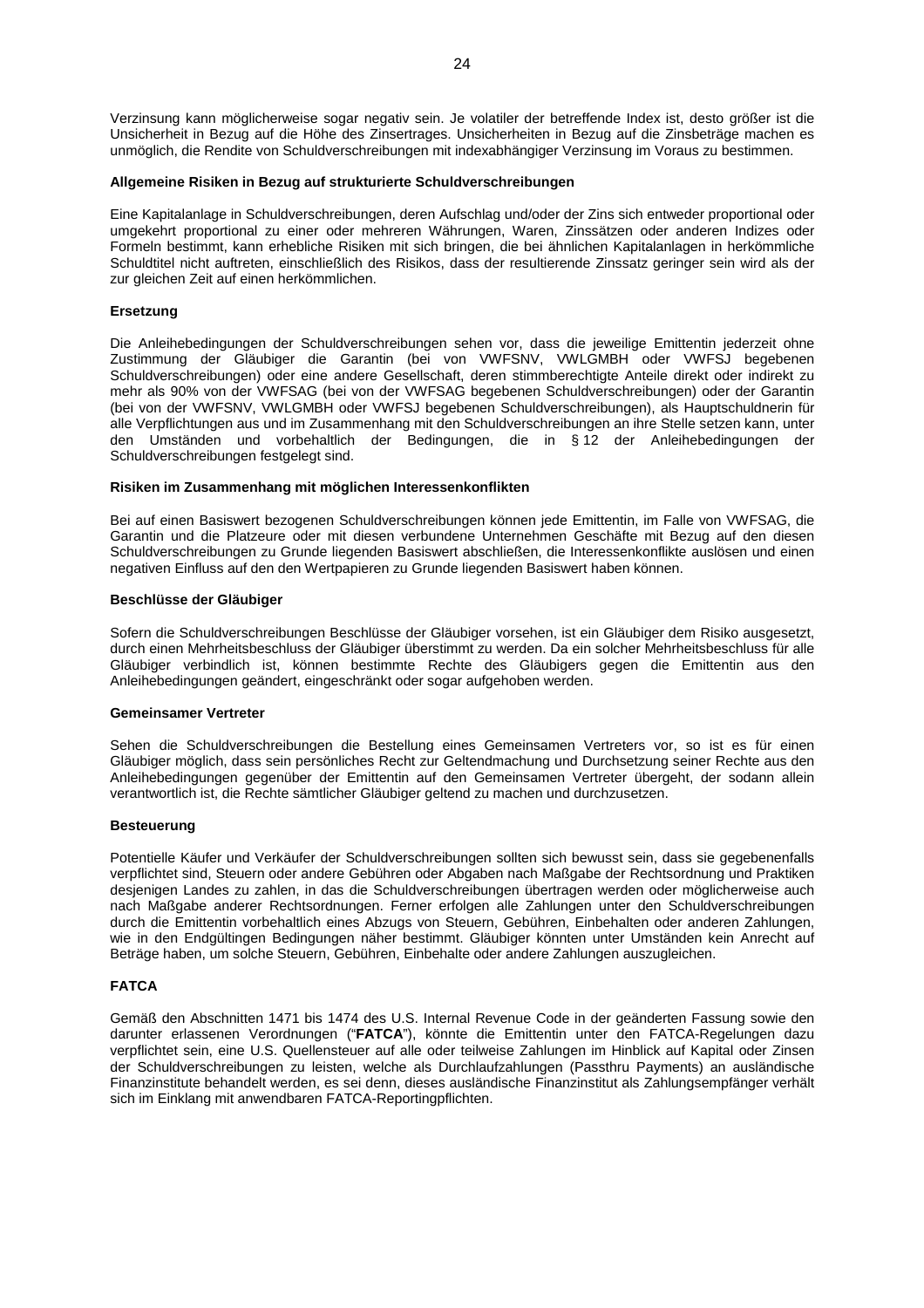# **Zusammenfassung der Risikofaktoren in Bezug auf die Volkswagen Financial Services Aktiengesellschaft**

Die VWFSAG unterliegt markt-, branchen- und unternehmensspezifischen Risiken, die sich negativ auf ihre Vermögens-, Finanz- und Ertragslage auswirken können. Dies kann die Fähigkeit der VWFSAG beeinträchtigen, ihre Zahlungsverpflichtungen ganz, teilweise und/oder fristgerecht zu erfüllen. Die wesentlichen Risiken, denen die VWFSAG ausgesetzt ist, gliedern sich wie folgt:

#### **Adressenausfallrisiko**

Unter Adressenausfallrisiko der VWFSAG wird die mögliche negative Abweichung des tatsächlichen vom geplanten Adressrisikoergebnis beschrieben. Eine Abweichung vom Ergebnis entsteht dadurch, dass der durch Bonitätsveränderungen oder Kreditausfälle eingetretene Verlust den erwarteten Verlust übersteigt. VWFSAG unterscheidet jeweils zwischen dem Kredit-, Kontrahenten-, Länder- und Anteilseignerrisiko.

#### *Kreditrisiko*

Das Kreditrisiko beschreibt die Gefahr der Entstehung von Verlusten durch Ausfälle in Kundengeschäften, konkret durch Ausfall des Kredit-, des Leasingnehmers oder von Forderungspositionen gegenüber dem Versicherungsnehmer. Der Ausfall ist hierbei durch die Zahlungsunfähigkeit bzw. Zahlungsunwilligkeit des Kredit- oder Leasingnehmers bedingt. Kreditrisiken, die auch Adressenausfallrisiken bei Leasingverträgen umfassen, stellen mit Abstand die größte Komponente der Risikopositionen bei den Adressenausfallrisiken dar.

#### *Kontrahentenrisiko*

Das Kontrahentenrisiko entsteht aus im Interbankenbereich getätigten Tages- und Termingeldanlagen, dem Abschluss von Derivaten sowie Pensionsfonds.

#### *Länderrisiko*

Das Länderrisiko umfasst Risiken im internationalen Geschäftsverkehr, welche nicht durch den Vertragspartner selbst, sondern aufgrund seines Sitzes im Ausland bestehen. Infolgedessen können beispielsweise krisenhafte politische oder ökonomische Entwicklungen sowie Schwierigkeiten im gesamten Finanzsystem in diesem Land dazu führen, dass vereinbarte grenzüberschreitende Kapitalleistungen (Zins und Tilgung) – aufgrund von auf hoheitliche Maßnahmen eines ausländischen Staates zurückzuführende Transferschwierigkeiten – nicht oder nur unvollständig bzw. verspätet erfolgen können.

#### *Anteilseignerrisiko*

Das Anteilseignerrisiko bezeichnet das Risiko, dass Verluste mit negativen Auswirkungen auf den Beteiligungsbuchwert nach der Einbringung von Eigenkapital oder eigenkapitalähnlichen Forderungen (z.B. stille Einlagen) in Unternehmen entstehen.

# **Ertragsrisiko**

Ertragsrisiken beschreiben die Gefahr der Abweichung von Planwerten bestimmter Gewinn- und Verlust-Positionen der VWFSAG, die nicht bereits durch andere Risikoarten abgegriffen werden können. Hierzu gehören die Gefahren unerwartet niedriger Provisionen (Provisionsrisiko), unerwartet hoher Kosten (Kostenrisiko), eines im Plan zu hoch angesetzten Ertrages aus dem Neu-/ Geschäftsvolumen (Vertriebsrisiko) –sowie eines unerwartet schlechten Beteiligungsergebnisses.

### **Marktpreisrisiko**

Das Marktpreisrisiko bezeichnet den potenziellen Verlust aufgrund von nachteiligen Veränderungen von Marktpreisen oder preisbeeinflussenden Parametern. Im Falle der VWFSAG gliedert sich das Marktpreisrisiko jeweils in das Zinsänderungs-, Fremdwährungs- und Fondspreisrisiko.

#### *Zinsänderungsrisiko*

Das Zinsänderungsrisiko umfasst potenzielle Verluste aufgrund der Veränderung von Marktzinsen.

### *Fremdwährungsrisiko*

Das Fremdwährungsrisiko entsteht als Ergebnisabweichung aus betragsmäßigen Inkongruenzen zwischen aktivischen und passivischen Fremdwährungspositionen.

# *Fondspreisrisiko*

Fondspreisrisiken entstehen durch potentielle Veränderung von Marktpreisen. In der VWFSAG entstehen "allgemeine Fondspreisrisiken" im Rahmen der fondsbasierten Altersvorsorge der Mitarbeiterinnen und Mitarbeiter (Pensionsfonds).Für den Fall, dass der Fonds die garantierten Ansprüche der Mitarbeiter nicht mehr bedienen kann, hat sich die VWFSAG dazu verpflichtet, diesen Pensionsverpflichtungen nachzukommen.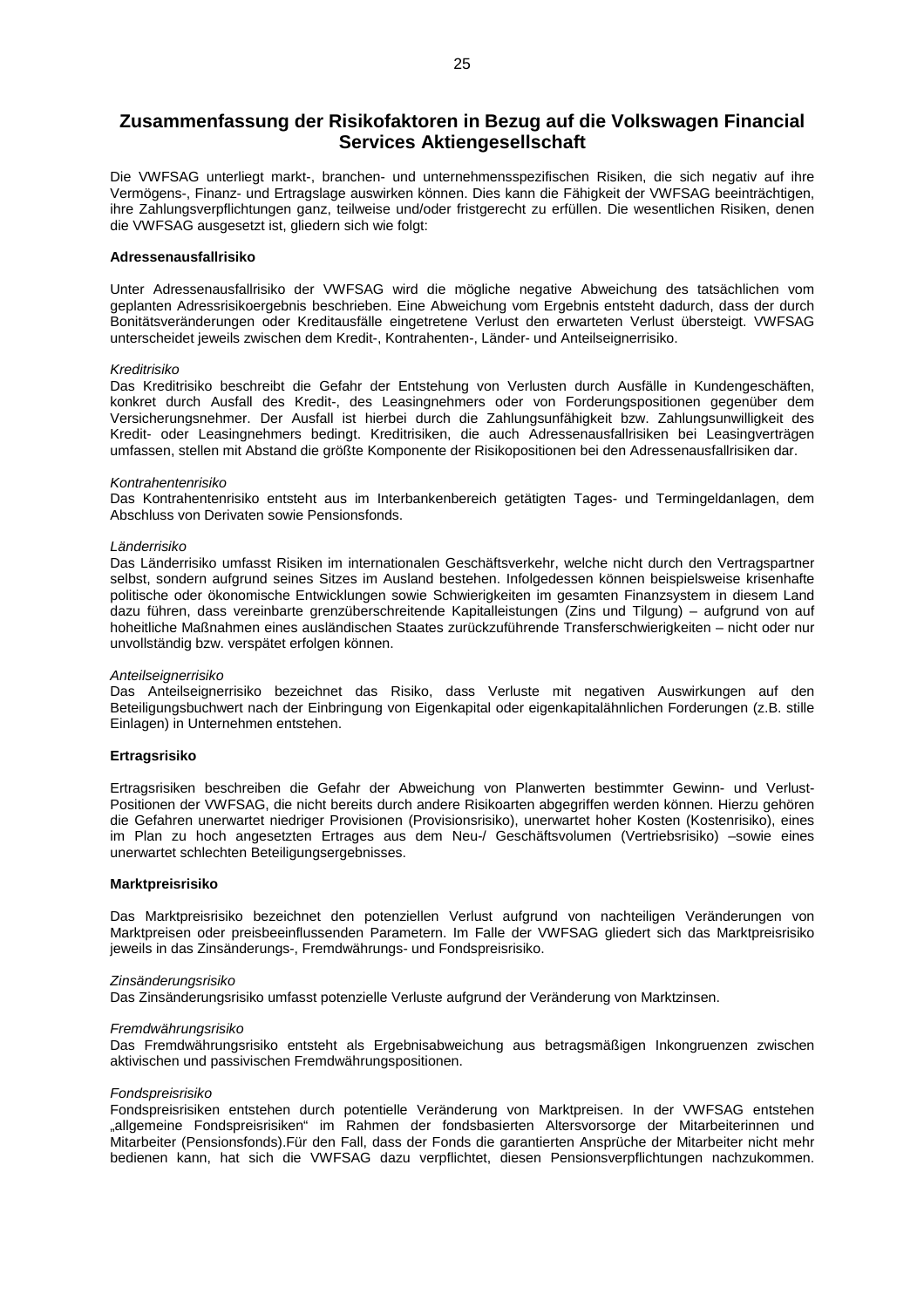Daneben könnten Kursänderungsrisiken indirekt aus den Kapitalanlagen der Volkswagen Versicherung AG entstehen.

# **Liquiditätsrisiken**

Das Liquiditätsrisiko beschreibt das Risiko einer negativen Abweichung zwischen den tatsächlichen und den erwarteten Zahlungsein- und Zahlungsausgängen. Unter Liquiditätsrisiko wird das Risiko verstanden, fällige Zahlungsverpflichtungen nicht vollständig oder zeitgerecht zu erfüllen oder – im Falle einer Liquiditätskrise – Refinanzierungsmittel nur zu erhöhten Marktsätzen zu beschaffen oder Aktiva nur mit Abschlägen zu den Marktpreisen veräußern zu können.

### **Operationelle Risiken**

Das Operationelle Risiko (OpR) wird in der VWFSAG als die Gefahr von Verlusten definiert, die infolge der Unangemessenheit oder des Versagens von internen Prozessen (Prozessrisiken), Mitarbeitern (Personalrisiken), Technologie (Infrastruktur- und IT-Risiken) oder infolge externer Faktoren (Externe Risiken, z.B. Terroranschläge, Katastrophen) eintreten.

#### **Restwertrisiken**

Ein Restwertrisiko entsteht dadurch, dass der prognostizierte Marktwert bei Verwertung des Leasinggegenstands nach Vertragsauslauf geringer ist als der bei Vertragsabschluss kalkulierte Restwert.

Bezogen auf den Träger der Restwertrisiken wird zwischen direkten und indirekten Restwertrisiken unterschieden.

# **Versicherungstechnisches Risiko**

Das versicherungstechnische Risiko ist definiert als die Möglichkeit, dass für das Versicherungsgeschäft wesentliche Zahlungsströme von ihrem Erwartungswert abweichen. Die Gefahr resultiert aus der Ungewissheit, ob die Summe der tatsächlichen Schadenszahlungen der Summe der erwarteten Schadenszahlungen entspricht.

# **Strategisches Risiko**

Das strategische Risiko ist die Gefahr eines direkten oder indirekten Schadens durch fehlerhafte oder auf falschen Annahmen beruhende strategische Entscheidungen.

#### **Reputationsrisiko**

Das Reputationsrisiko beschreibt die Gefahr, dass ein Ereignis oder mehrere aufeinander folgende Ereignisse einen Reputationsschaden (öffentliche Meinung) verursachen, der zu einer Einschränkung der aktuellen und zukünftigen Geschäftsmöglichkeiten-/ aktivitäten (Erfolgspotenziale) und dadurch zu indirekten finanziellen Einbußen (Kundenstamm, Umsatz, Eigenkapital, Refinanzierungskosten, etc.) führen oder direkte finanzielle Verluste (Strafen, Prozesskosten, usw.) nach sich ziehen kann.

# **Kreditrisikokonzentrationen**

Die VWFSAG ist ein Institut mit Fokus auf Spezial-Finanzdienstleistungen (Captive). Durch dieses Geschäftsmodell sind Kreditrisikokonzentrationen in den Risikoarten "Kreditrisiko" und "Restwertrisiko" nicht zu vermeiden. Kreditrisikokonzentrationen resultieren aus einer Verteilung eines großen Teils der Inanspruchnahmen auf wenige Kreditnehmer/Verträge.

#### **Risiken auf der Refinanzierungsebene**

Risiken auf der Refinanzierungsebene werden in der VWFSAG definiert als die Gefahr einer Verteuerung der Refinanzierung mit entsprechenden negativen Ergebnisauswirkungen.

# **Risiko der Herabstufung des Ratings**

Eine Verschlechterung des Ratings der VWFSAG kann zu steigenden Refinanzierungskosten bei Geld- und Kapitalmarktprodukten führen sowie zur Verteuerung von Kreditlinien.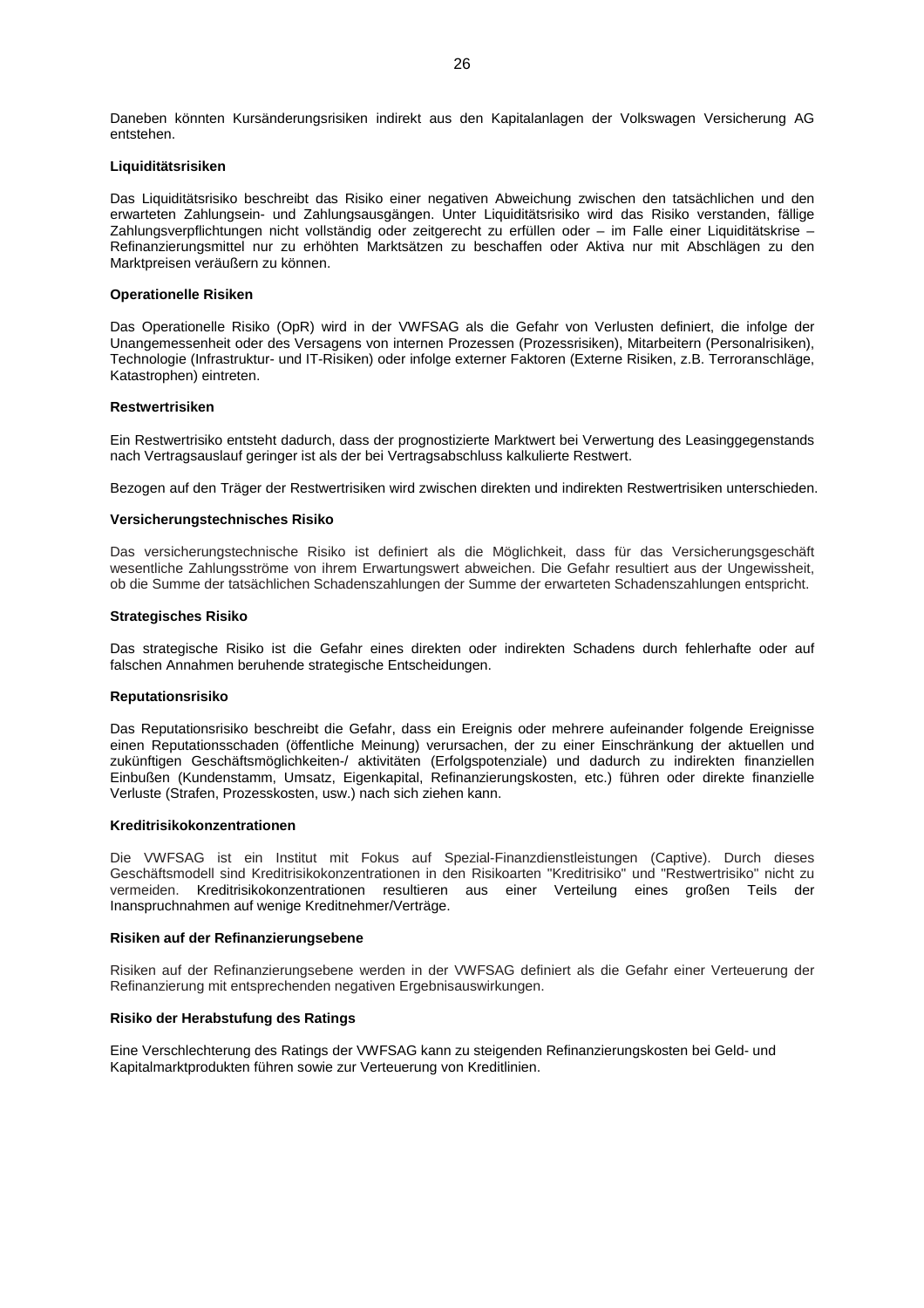# **Zusammenfassung der Risikofaktoren in Bezug auf die Volkswagen Leasing GmbH**

Die VWLGMBH unterliegt markt-, branchen- und unternehmensspezifischen Risiken, die sich negativ auf ihre Vermögens-, Finanz- und Ertragslage auswirken können. Dies kann die Fähigkeit der VWLGMBH beeinträchtigen, ihre Zahlungsverpflichtungen ganz, teilweise und/oder fristgerecht zu erfüllen. Die wesentlichen Risiken, denen die VWLGMBH ausgesetzt ist, gliedern sich wie folgt:

### **Adressenausfallrisiko**

Unter Adressenausfallrisiko der VWLGMBH wird die mögliche negative Abweichung des tatsächlichen vom geplanten Adressrisikoergebnis beschrieben. Eine Abweichung vom Ergebnis entsteht dadurch, dass der durch Bonitätsveränderungen oder Kreditausfälle eingetretene Verlust den erwarteten Verlust übersteigt.

Das Kreditrisiko beschreibt die Gefahr der Entstehung von Verlusten durch Ausfälle in Kundengeschäften, konkret durch Ausfall des Leasingnehmers. Der Ausfall ist hierbei durch die Zahlungsunfähigkeit bzw. Zahlungsunwilligkeit des Leasingnehmers bedingt. Dies umfasst, dass der Vertragspartner Leasingzahlungen nicht termingerecht oder nicht in voller Höhe leistet.

Kreditrisiken, die auch Adressenausfallrisiken bei Leasingverträgen umfassen, stellen mit Abstand die größte Komponente der Risikopositionen bei den Adressenausfallrisiken dar.

#### **Restwertrisiko**

Ein Restwertrisiko entsteht dadurch, dass der der prognostizierte Marktwert bei Verwertung des Leasinggegenstands nach Vertragsauslauf geringer ist als der bei Vertragsabschluss kalkulierte Restwert.

Bezogen auf den Träger der Restwertrisiken wird zwischen direkten und indirekten Restwertrisiken unterschieden.

# **Ertragsrisiko**

Ertragsrisiken beschreiben die Gefahr der Abweichung von Planwerten bestimmter Gewinn- und Verlust-Positionen der VWLGMBH, die nicht bereits durch andere Risikoarten abgegriffen werden können. Hierzu gehören die Gefahren unerwartet niedriger Provisionen (Provisionsrisiko), unerwartet hoher Kosten (Kostenrisiko), eines im Plan zu hoch angesetzten Ertrages aus dem Neu-/ Geschäftsvolumen (Vertriebsrisiko)- sowie eines unerwartet schlechten Beteiligungsergebnisses.

#### **Marktpreisrisiko**

Das Marktpreisrisiko bezeichnet den potenziellen Verlust aufgrund von nachteiligen Veränderungen von Marktpreisen oder preisbeeinflussenden Parametern. Das Marktpreisrisiko beinhaltet bei der VWLGMBH ausschließlich das Zinsänderungsrisiko.

#### *Zinsänderungsrisiko*

Das Zinsänderungsrisiko umfasst potenzielle Verluste aufgrund der Veränderung von Marktzinsen.

#### **Liquiditätsrisiken**

Das Liquiditätsrisiko ist das Risiko einer negativen Abweichung zwischen den tatsächlichen und den erwarteten Zahlungsein- und Zahlungsausgängen. Unter Liquiditätsrisiko wird das Risiko verstanden, fällige Zahlungsverpflichtungen nicht vollständig oder zeitgerecht zu erfüllen oder – im Falle einer Liquiditätskrise – Refinanzierungsmittel nur zu erhöhten Marktsätzen zu beschaffen oder Aktiva nur mit Abschlägen zu den Marktpreisen veräußern zu können.

# **Operationelle Risiken**

Das Operationelle Risiko (OpR) wird in der VWLGMBH als die Gefahr von Verlusten definiert, die infolge der Unangemessenheit oder des Versagens von internen Prozessen (Prozessrisiken), Mitarbeitern (Personalrisiken), Technologie (Infrastruktur- und IT-Risiken) oder infolge externer Faktoren (Externe Risiken, z.B. Terroranschläge, Katastrophen) eintreten.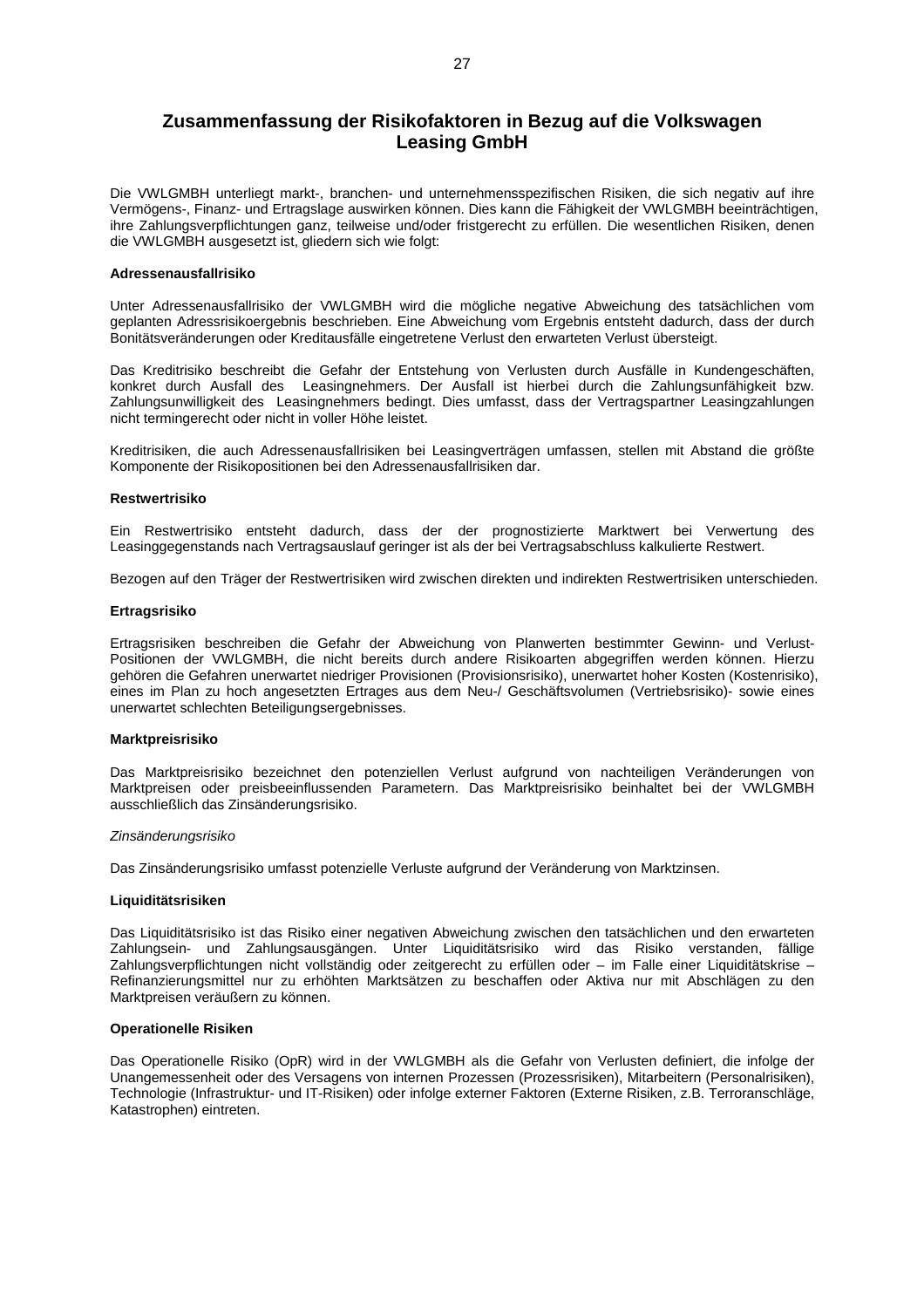# **Strategisches Risiko**

Das strategische Risiko ist die Gefahr eines direkten oder indirekten Schadens durch fehlerhafte oder auf falschen Annahmen beruhende strategische Entscheidungen.

# **Reputationsrisiko**

Das Reputationsrisiko beschreibt die Gefahr, dass ein Ereignis oder mehrere aufeinander folgende Ereignisse einen Reputationsschaden (öffentliche Meinung) verursachen, der zu einer Einschränkung der aktuellen und zukünftigen Geschäftsmöglichkeiten-/ aktivitäten (Erfolgspotenziale) und dadurch zu indirekten finanziellen Einbußen (Kundenstamm, Umsatz, Eigenkapital, Refinanzierungskosten, etc.) führen oder direkte finanzielle Verluste (Strafen, Prozesskosten, usw.) nach sich ziehen kann.

#### **Kreditrisikokonzentrationen**

Die VWLGMBH ist ein Institut mit Fokus auf Spezial-Finanzdienstleistungen (Captive). Durch dieses Geschäftsmodell sind Sicherheitenkonzentrationen nicht zu vermeiden.

Kreditrisikokonzentrationen resultieren aus einer Verteilung eines großen Teils der Inanspruchnahmen auf wenige Leasingnehmer/Verträge.

# **Risiken auf der Refinanzierungsebene**

Risiken auf der Refinanzierungsebene werden in der VWLGMBH definiert als die Gefahr einer Verteuerung der Refinanzierung mit entsprechenden negativen Ergebnisauswirkungen.

# **Risiko der Herabstufung des Ratings der VWFSAG als Garantien der VWLGMBH**

Eine Verschlechterung des Ratings der VWFSAG kann potentiell zu steigenden Refinanzierungskosten bei Geldund Kapitalmarktprodukten führen sowie zur Verteuerung von Kreditlinien.

# **Zusammenfassung der Risikofaktoren in Bezug auf die Volkswagen Financial Services N.V.**

Die VWFSNV unterliegt markt-, branchen- und unternehmensspezifischen Risiken, die sich negativ auf ihre Vermögens-, Ertrags- und Finanzlage auswirken können. Dies kann die Fähigkeit der VWFSNV beeinträchtigen, ihre Zahlungsverpflichtungen ganz, teilweise und/oder fristgerecht zu erfüllen. Die wesentlichen Risiken, denen die VWFSNV ausgesetzt ist, gliedern sich wie folgt:

# **Adressenausfallrisiko**

Unter Adressenausfallrisiko der VWFSNV wird die mögliche negative Abweichung des tatsächlichen vom geplanten Adressrisikoergebnis beschrieben. Eine Abweichung Ergebnis entsteht dadurch, dass der durch Bonitätsveränderungen oder Kreditausfälle eingetretene Verlust den erwarteten Verlust übersteigt. VWFSNV unterscheidet jeweils zwischen dem Kredit-, Kontrahenten-, und Länderrisiko.

#### *Kreditrisiko*

Das Kreditrisiko bezeichnet die Gefahr des teilweisen oder vollständigen Ausfalls vertraglich vereinbarter Zinsund Tilgungsleistungen durch den Schuldner. Das Kreditrisiko stellt die größte Komponente der Risikofaktoren, denen die VWFSNV ausgesetzt ist, dar.

#### *Kontrahentenrisiko*

Das Kontrahentenrisiko entsteht aus im Interbankenbereich getätigten Tages- und Termingeldanlagen sowie dem Abschluss von Derivaten.

# *Länderrisiko*

Das Länderrisiko umfasst Risiken im internationalen Geschäftsverkehr, welche nicht durch den Vertragspartner selbst, sondern aufgrund seiner Investitionen im Ausland bestehen. Infolgedessen können beispielsweise krisenhafte politische oder ökonomische Entwicklungen sowie Schwierigkeiten im gesamten Finanzsystem in diesem Land dazu führen, dass vereinbarte grenzüberschreitende Kapitalleistungen (Zins und Tilgung) – aufgrund von auf hoheitliche Maßnahmen eines ausländischen Staates zurückzuführende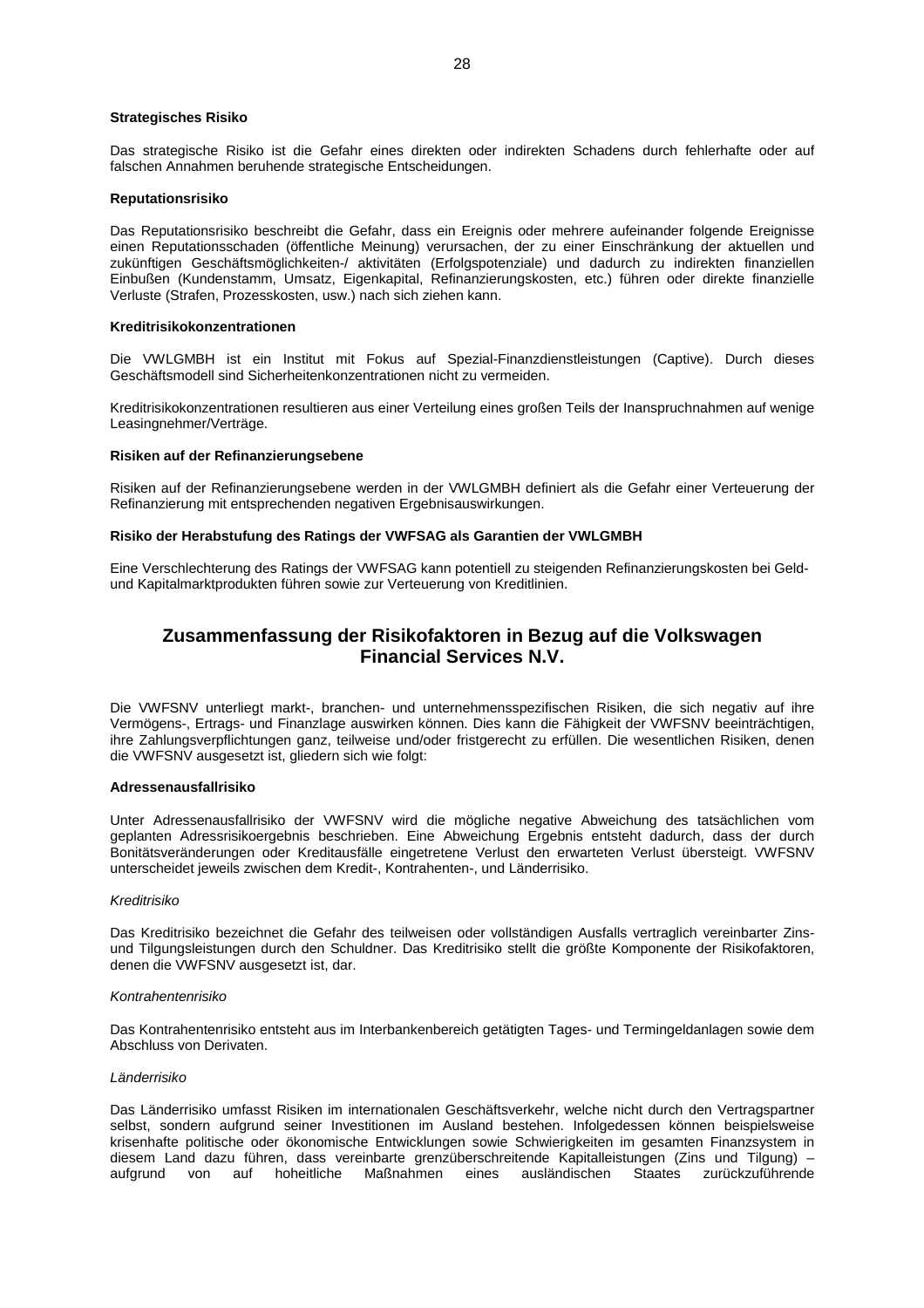Transferschwierigkeiten – nicht oder nur unvollständig bzw. verspätet erfolgen können.

# **Ertragsrisiko**

Ertragsrisiken beschreiben die Gefahr der Abweichung von Planwerten bestimmter Gewinn- und Verlust-Positionen, die nicht bereits durch andere Risikoarten abgedeckt werden. Hierzu gehören die Gefahren potenziell niedriger Erträge durch starke Volumenabnahme oder durch unerwartet hohe Kosten.

### **Marktrisiko**

Das Marktrisiko bezieht sich auf mögliche Verluste aufgrund nachteiliger Veränderungen von Marktpreisen oder Preis beeinflussenden Parametern. Das Marktrisiko schließt Zinsänderungsrisiken und Währungsrisiken ein.

#### *Zinsänderungsrisiko*

Das Zinsänderungsrisiko umfasst potentielle Verluste aufgrund der Veränderung von Marktzinsen. Dieses Risiko resultiert aus der Refinanzierung mit unterschiedlichen Zinsperioden und einem unterschiedlichen Maß an Zinssatzelastizitäten einzelner Forderungen und Verbindlichkeiten.

#### *Währungsrisiko*

Das Währungsrisiko ist die potentielle negative Entwicklung des Wechselkurses einer Währung in Bezug auf den Euro (Basiswährung).

### **Liquiditätsrisiken**

Das Liquiditätsrisiko beschreibt das Risiko einer negativen Abweichung zwischen den tatsächlichen und den erwarteten Zahlungsein- und Zahlungsausgängen. Unter Liquiditätsrisiko wird das Risiko verstanden, fällige Zahlungsverpflichtungen nicht vollständig oder zeitgerecht zu erfüllen oder – im Falle einer Liquiditätskrise – Refinanzierungsmittel nur zu erhöhten Marktsätzen zu beschaffen oder Aktiva nur mit Abschlägen zu den Marktpreisen veräußern zu können.

### **Operationelle Risiken**

Die Operationellen Risiken (OpR) werden in der VWFSNV als die Gefahr von Verlusten definiert, die infolge der Unangemessenheit oder des Versagens von internen Prozessen (Prozessrisiken), Mitarbeitern (Personalrisiken), Technologie (Infrastruktur- und IT-Risiken) oder infolge externer Ereignisse (Externe Risiken, z.B. Terroranschläge, Katastrophen) eintreten.

#### **Risiken auf der Refinanzierungsebene**

Risiken auf der Refinanzierungsebene werden in der VWFSNV definiert als die Gefahreiner Verteuerung der Refinanzierung mit entsprechenden negativen Ergebnisauswirkungen.

# **Risiko der Herabstufung des Ratings der VWFSAG als Garantin der VWFSNV**

Eine Verschlechterung des Ratings der VWFSAG kann potentiell zu steigenden Refinanzierungskosten bei Geldund Kapitalmarktprodukten führen sowie zur Verteuerung von Kreditlinien.

# **Zusammenfassung der Risikofaktoren in Bezug auf die Volkswagen Financial Services Japan Ltd.**

Die VWFSJ unterliegt markt-, branchen- und unternehmensspezifischen Risiken, die sich negativ auf ihre Vermögens-, Ertrags- und Finanzlage auswirken können. Dies kann die Fähigkeit der VWFSJ beeinträchtigen, ihre Zahlungsverpflichtungen ganz, teilweise und/oder fristgerecht zu erfüllen. Die wesentlichen Risiken, denen die VWFSJ ausgesetzt ist, gliedern sich wie folgt:

# **Adressenausfallrisiko**

Unter Adressenausfallrisiko (Kreditrisiko) der VWFSJ wird die mögliche negative Abweichung des tatsächlichen vom geplanten Adressrisikoergebnis der VWFSJ beschrieben. Eine Abweichung vom Ergebnis entsteht dadurch, dass der durch Bonitätsveränderungen oder Kreditausfälle eingetretene Verlust den erwarteten Verlust übersteigt.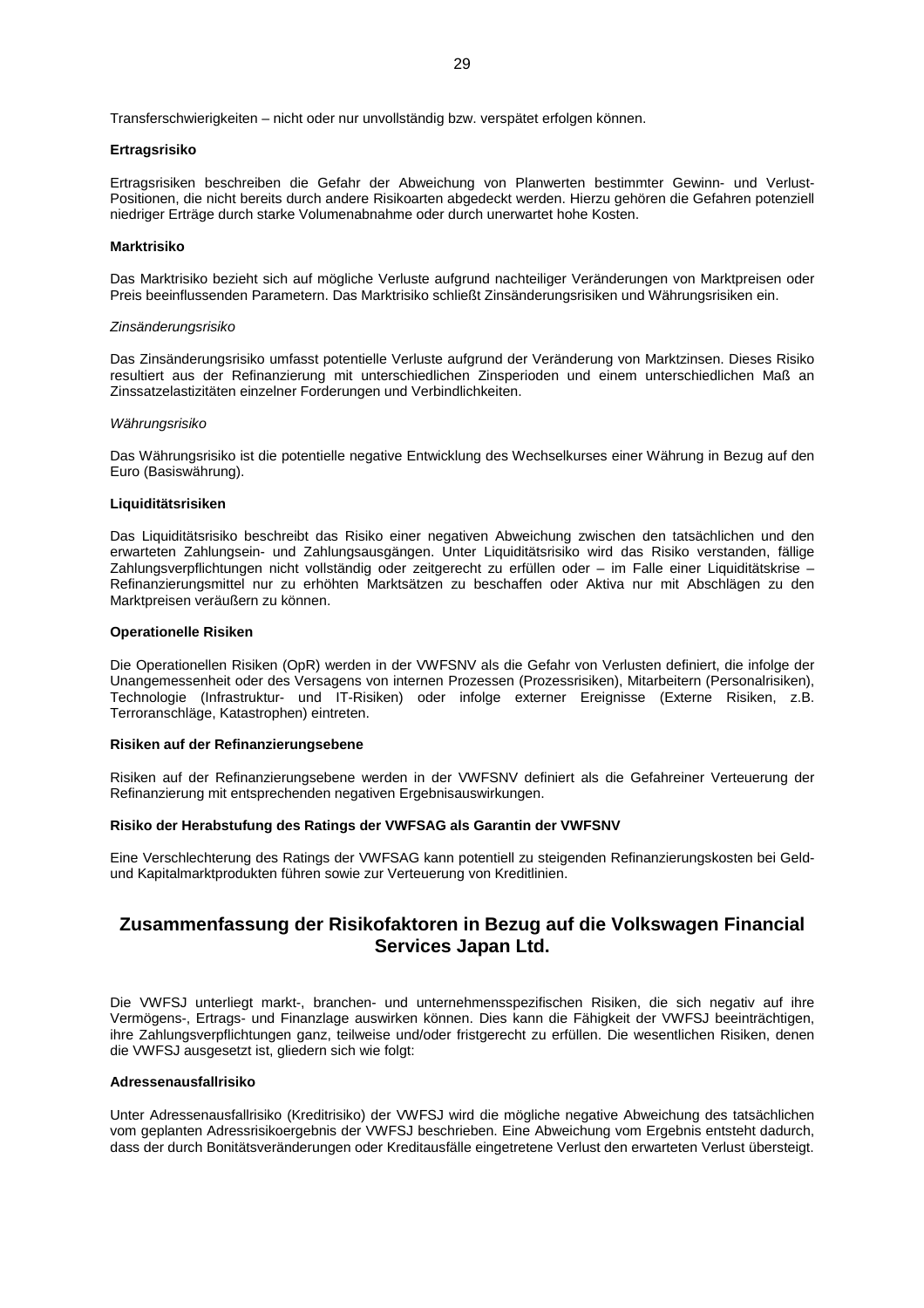Das Kreditrisko betrifft das Risiko von Verlusten durch Ausfälle im Kundengeschäft, insbesondere aufgrund von Nichtleistungen eines Schuldners oder Leasingnehmers. Der Verlust ist abhängig von der Unfähigkeit oder der mangelnden Bereitschaft eines Schuldners oder Leasingnehmers Zahlungen zu leisten. Dies schließt auch Fälle ein, in welchen die Vertragspartei Zahlungen auf Zinsen oder Kapital zu spät oder nur teilweise leistet.

Kreditrisiken, die auch das Adressenausfallrisiko im Fall von Autofinanzierungs- und –leasingverträge umfassen, stellen die mit Abstand größte Komponente der Risikopositionen innerhalb der Adressenausfallrisiken dar.

Das Kreditrisiko in Bezug auf Autokredite und Leasing ist zur Zeit durch die Garantie von Dienstleistern (JNS Collection Service Co., Ltd., Cedyna Financial Corporation und Jaccs Co., Ltd.) abgedeckt.

#### **Restwertrisiko**

Ein Restwertrisiko besteht, sobald der prognostizierte Marktwert bei Verwertung eines per Kredit verkauften Autos, für das eine Rückkaufsoption zwischen dem Kunden und VWFSJ vereinbart wurde, nach Vertragsauslauf geringer ist als der bei Vertragsabschluss kalkulierte Restwert.

Bezogen auf den Träger der Restwertrisiken wird zwischen direkten und indirekten Restwertrisiken unterschieden.

#### **Ertragsrisiko**

Ertragsrisiken beschreiben die Gefahr der Abweichung von Planwerten bestimmter Gewinn- und Verlust-Positionen der VWFSJ, die nicht bereits durch andere Risikoarten abgedeckt werden. Hierzu gehören die Gefahren unerwartet niedriger Provisionen (Provisionsrisiko), unerwartet hoher Kosten (Kostenrisiko), ein im Plan zu hoch angesetzter Ertrag aus dem (Neu-) Geschäftsvolumina (Absatzrisiko) und unerwartet schlechten Beteiligungsergebnisses.

#### **Marktpreisrisiko**

Das Marktpreisrisiko bezeichnet den potenziellen Verlust aufgrund nachteiliger Veränderungen von Marktpreisen oder Preis beeinflussenden Parametern. Das Marktpreisrisiko der VWFSJ umfasst nur das Zinsänderungsrisiko.

#### *Zinsänderungsrisiko*

Das Zinsänderungsrisiko umfasst potenzielle Verluste aufgrund der Veränderung von Marktzinsen.

#### **Liquiditätsrisiken**

Das Liquiditätsrisiko beschreibt das Risiko einer negativen Abweichung zwischen den tatsächlichen und den erwarteten Zahlungsein- und Zahlungsausgängen. Unter Liquiditätsrisiko wird das Risiko verstanden, fällige Zahlungsverpflichtungen nicht vollständig oder zeitgerecht zu erfüllen oder – im Falle einer Liquiditätskrise – Refinanzierungsmittel nur zu erhöhten Marktsätzen zu beschaffen oder Aktiva nur mit Abschlägen zu den Marktpreisen veräußern zu können.

# **Operationelle Risiken**

Die Operationellen Risiken (OpR) werden in der VWFSJ als die Gefahr von Verlusten definiert, die infolge der Unangemessenheit oder des Versagens von internen Prozessen (Prozessrisiken), Mitarbeitern (Personalrisiken), Technologie (Infrastruktur- und IT-Risiken) oder infolge externer Ereignisse (Externe Risiken, z.B. Terroranschläge, Katastrophen) eintreten.

#### **Strategisches Risiko**

Das strategische Risiko ist das Risiko eines direkten oder indirekten Verlusts aufgrund von strategischen Entscheidungen, die fehlerhaft waren oder auf falschen Annahmen beruhten.

# **Reputationsrisiko**

Das Reputationsrisiko beschreibt die Gefahr, dass ein Ereignis oder mehrere aufeinander folgende Ereignisse einen Reputationsschaden (öffentliche Meinung) verursachen, der zu einer Einschränkung der aktuellen und zukünftigen Geschäftsmöglichkeiten-/ aktivitäten (Erfolgspotenziale) und dadurch zu indirekten finanziellen Einbußen (Kundenstamm, Umsatz, Eigenkapital, Refinanzierungskosten, etc.) führen oder direkte finanzielle Verluste (Strafen, Prozesskosten, usw.) nach sich ziehen kann.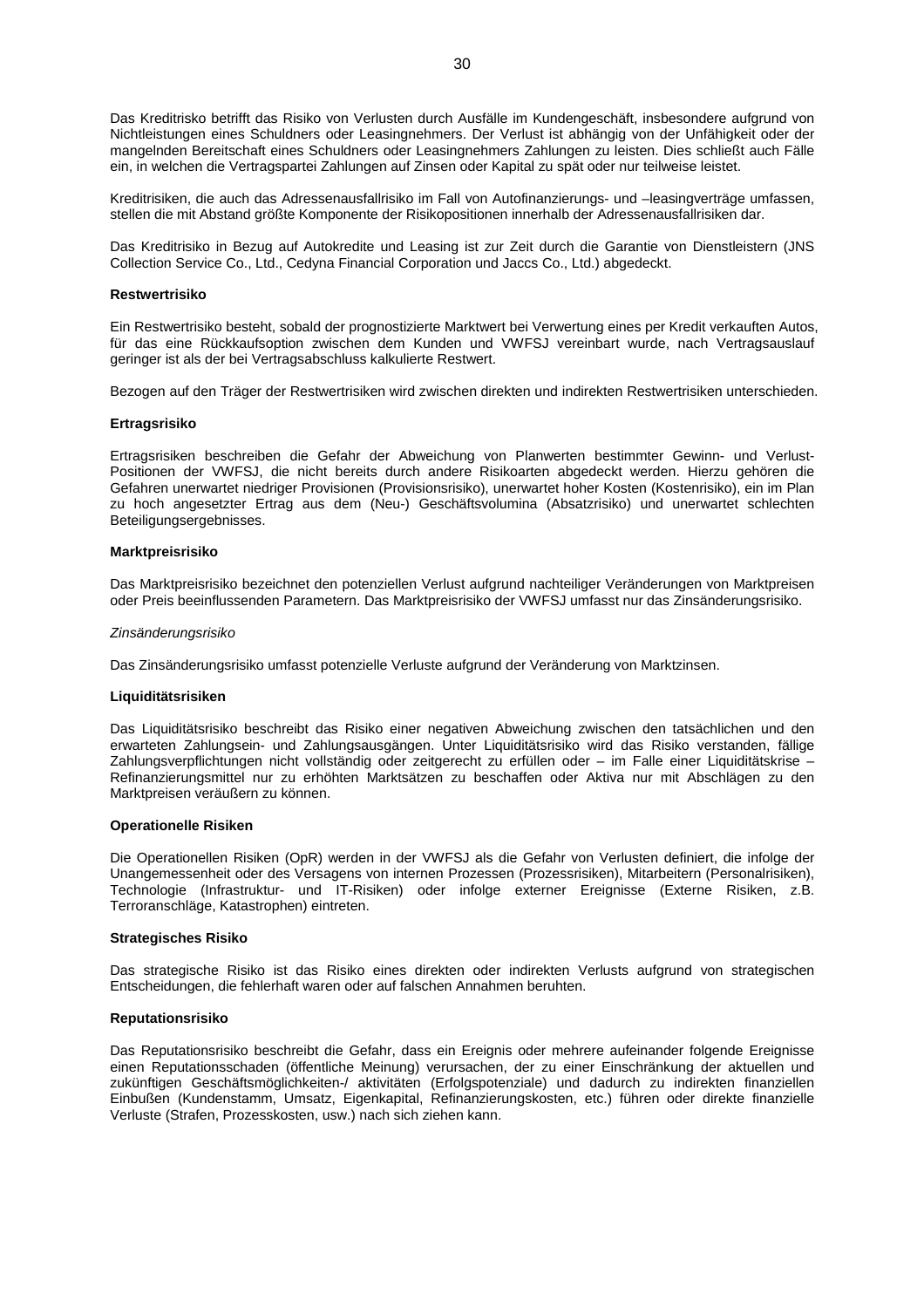# **Kreditrisikokonzentrationen**

Die VWFSJ ist ein Institut mit Fokus auf Spezial-Finanzdienstleistungen (Captive). Durch dieses Geschäftsmodell sind Kreditrisikokonzentrationen in den Risikoarten "Adressenausfallrisiko" und "Restwertrisiko" nicht zu vermeiden. Kreditrisikokonzentrationen resultieren aus einer Verteilung eines großen Teils der Inanspruchnahmen auf wenige Kreditnehmer/Verträge.

# **Risiken auf der Refinanzierungsebene**

Risiken auf der Refinanzierungsebene werden in der VWFSJ definiert als die Gefahr einer Verteuerung der Refinanzierung mit entsprechenden negativen Ergebnisauswirkungen.

# **Risiko der Herabstufung des Ratings der VWFSAG als Garantin der VWFSJ**

Eine Verschlechterung des Ratings der VWFSAG kann potentiell zu steigenden Refinanzierungskosten bei Geldund Kapitalmarktprodukten führen sowie zur Verteuerung von Kreditlinien.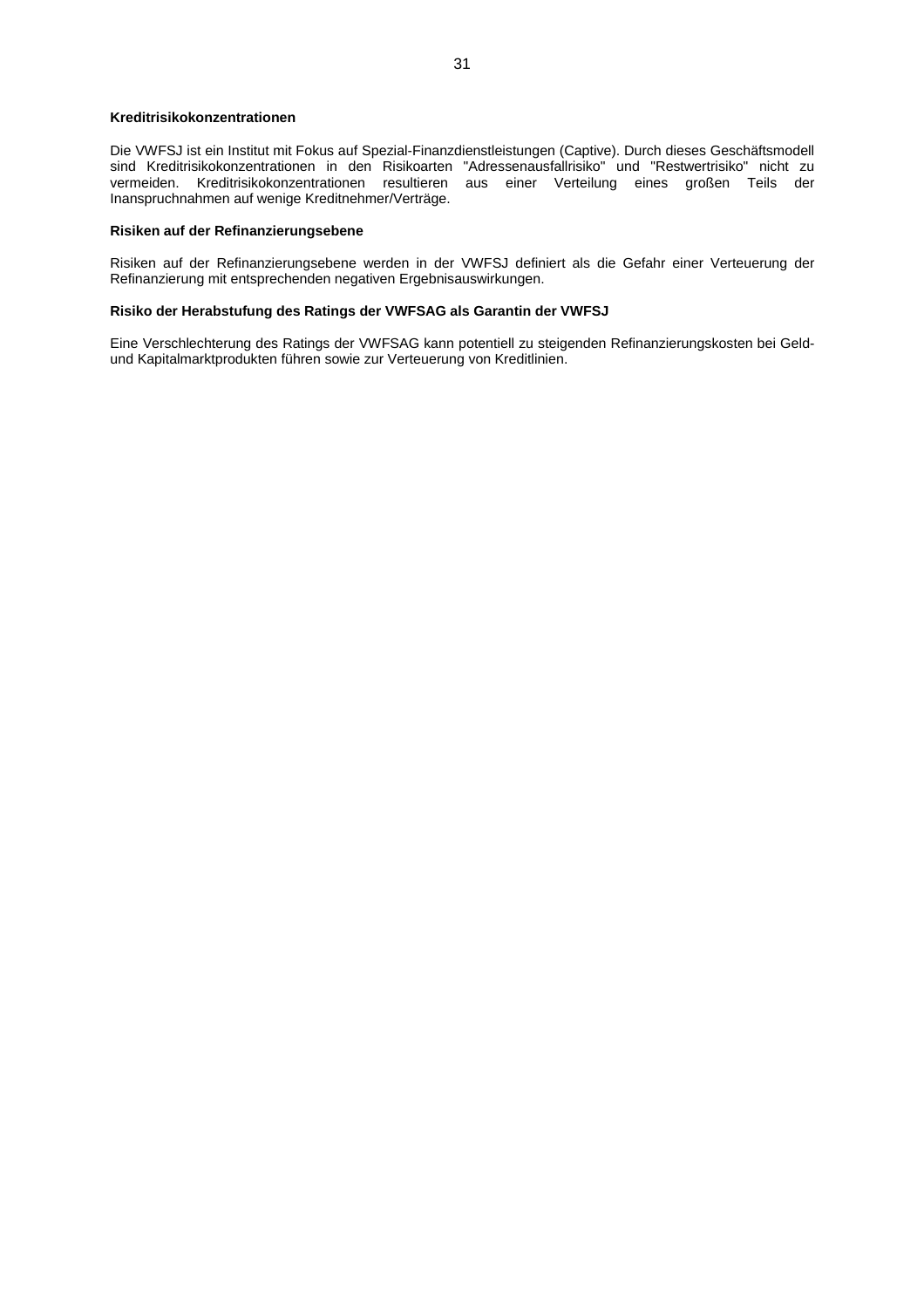# <span id="page-31-0"></span>**Risk Factors**

# <span id="page-31-1"></span>**Risk Factors regarding Volkswagen Financial Services Aktiengesellschaft**

*The following is a disclosure of principal risk factors that may affect VWFSAG's ability to fulfill its obligations under the Notes.*

*The following statements are not exhaustive. Prospective investors should consider all information provided in this Prospectus and should take into account their current financial situation and their investment objectives before deciding whether to invest in the Notes. Prospective investors are also advised to consult their own tax advisers, legal advisers, accountants or other relevant advisers as to the risks associated with, and consequences of, the purchase, ownership and disposition of the Notes including the effect of any laws of each country in which they are resident.*

*In addition, prospective investors should be aware that the described risks may result in a significant decrease in the price of the Notes up to a total loss of interest and the invested capital.*

# **Risk of Counterparty Default**

The risk of counterparty default at VWFSAG is defined as the potential negative deviation of the actual counterparty risk outcome from the planned one. The deviation in outcome occurs when the actual loss exceeds the expected loss due to changes in credit ratings or credit losses. VWFSAG distinguishes between credit risk, counterparty risk, country risk and shareholder risk.

#### *Credit Risk*

The credit risk concerns the risk of loss through defaults in customer business, specifically, non-payments by a borrower or lessee or the loss of receivables from an insurance policy holder. The loss is contingent on the inability or unwillingness of the borrower or lessee to make payments. This includes scenarios where the contracting party makes payments on interest and principal late or not in full.

Credit risks, which also include risks of counterparty default relating to leasing contracts, represent by far the largest component of the risk positions among the risks of counterparty default. They result from dealer and retail financing as well as from leasing business in the automobile business.

The risk acceptance is set by the Board of Management and the Supervisory Board regularly monitors the risk profile of VWFSAG. Risk is spread across customers, products and countries. Lending guidelines regulate credit processes and competencies. Securities are obtained for vehicle and investment financing loans.

Value adjustments are determined based on the incurred loss model pursuant to IAS 39.

Nevertheless, a deterioration of the macroeconomic situation, an increase of private or company insolvencies or the reduction of collateral values can cause a negative development of the financial and profit situation of the VWFSAG.

#### *Counterparty Risk*

The counterparty risk arises from overnight and term deposits, the conclusion of derivatives as well as pension funds.

### *Country Risk*

The country risk includes risks in the course of international business, which do not exist with the contractor himself, but are due to his foreign residence. As a result, e.g. critical political or economic developments as well as difficulties in the entire finance system in this country can lead to the fact that agreed trans-border capital payments (interest and repayment) cannot take place or take place incompletely or delayed, due to difficulties of transfer by reason of mandatory measures by a foreign state.

#### *Shareholder Risk*

Shareholder risk defines the risk that -after contributions of capital or receivables akin to equity capital (e.g. undisclosed contributions) are made to a company-, losses with negative effects on the carrying amount of the equity investment might occur. Furthermore it describes the danger that the expected benefit differs negatively from a shareholding. As a consequence provisions have to be built up on the shareholding book value.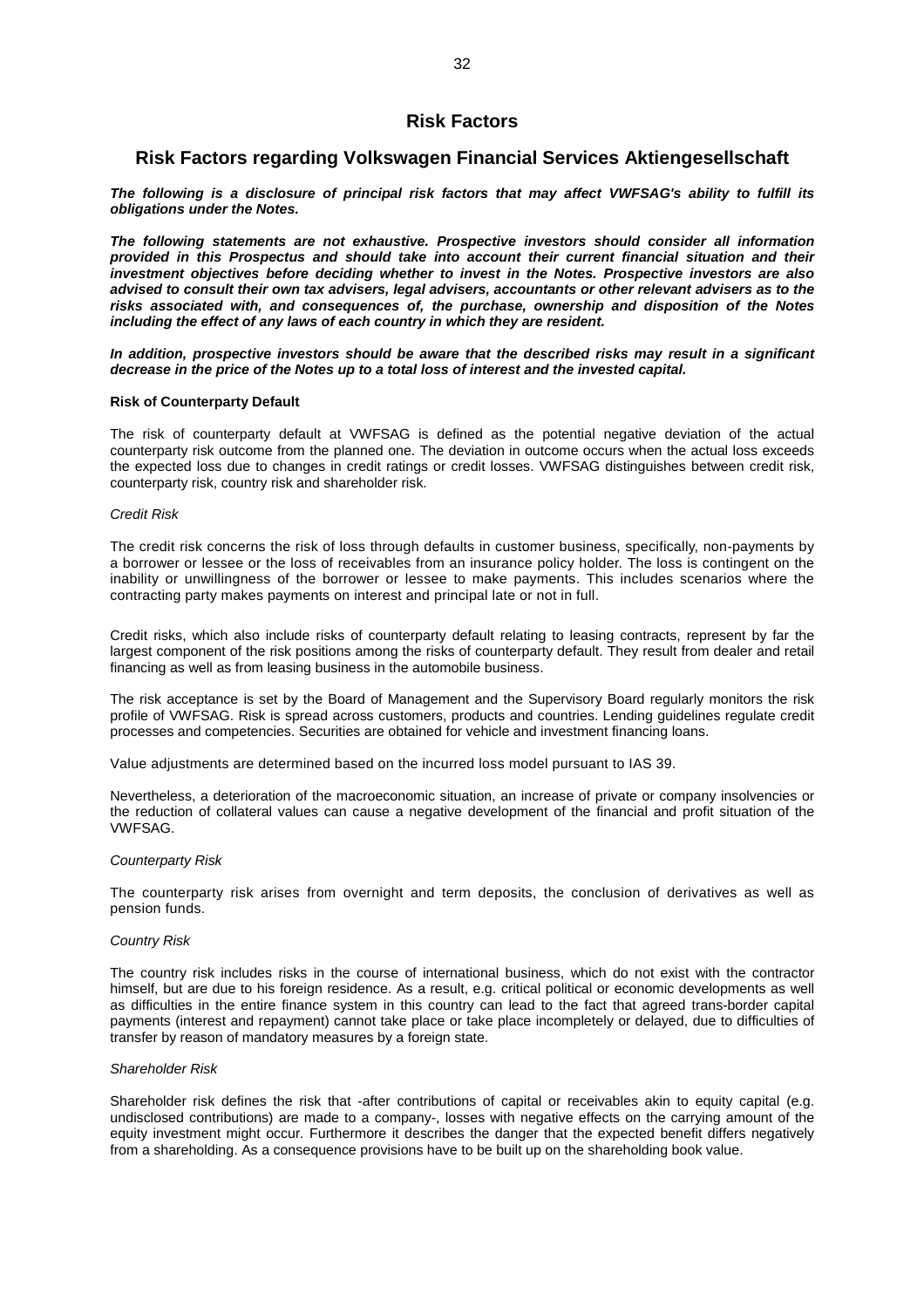To achieve its own corporate goals, VWFSAG does equity investments in other companies. The decisive criterion in this regard is the intention to hold an investment in the long term.

Volkswagen Bank GmbH ("**Volkswagen Bank**") holds a substantial - *i.e.* 50% - stake in LeasePlan Corporation N.V., Amsterdam, which is held indirectly via Global Mobility Holding B.V. (GMH), Amsterdam, since the end of 2004.

The shareholder risk is assessed based on the company's current economic development applying a median probability of its occurring.

# **Earnings Risk**

Earnings risks denote the danger of deviations from the targets for specific items in the income statement of VWFSAG that cannot be measured by means of other risk types. This includes the risks of unexpectedly low commissions (commission risk), unexpectedly high costs (cost risk), excessively large targets for earnings from (new) business volumes (sales risks), and unexpectedly low income from equity investments.

# **Market Price Risk**

Market price risk refers to the potential loss resulting from disadvantageous changes in market prices or parameters that influence prices. Volkswagen Financial Services AG is exposed to major market price risks due to price changes that trigger a change in the value of open interest rate or currency positions. In the case of VWFSAG, market price risk is categorised into interest rate risk, foreign currency risk and fund price risk.

#### *Interest Rate Risk*

Interest rate risk represents by far the largest component of the risk positions among the market rate risks within VWFSAG. Interest rate risk includes potential losses from changes in market rates. These risks result from refinancing at non-matching maturities and from different interest rate elasticities of individual assets and liabilities.

# *Foreign Currency Risk*

Currency risks arise in connection with deviations from numerical inconsistencies between foreign currency items shown in assets and in liabilities. In individual cases, open currency items are conceivable.

#### *Fund Price Risk*

The fund price risk arises from potential changes in market prices. VWFSAG incurs "general fund price risks" in connection with the fund-based pension plan for its employees (pension fund). VWFSAG has undertaken to meet these pension obligations in the event the fund can no longer satisfy their employees' guaranteed claims. Additional price risks can arise indirectly from the capital investments of

Volkswagen Versicherung AG.

#### **Liquidity Risk**

The liquidity risk entails the risk of a negative deviation between actual and expected cash inflows and outflows. Liquidity risk means the risk of not being able to fulfill payment obligations that are due in full or in timely fashion or – in the event of a liquidity crisis – of only being able to raise refinancing funds at higher market rates or only being able to sell assets at discounted market rates.

This leads to the distinction between insolvency risks (day-to-day operational liquidity risk including call and maturity risk), refinancing risks (structural liquidity risk) that take into account that required follow-up financing cannot be provided (See also "*Risks at the refinancing level*") and market liquidity risks.

# **Operational Risk**

Operational risk at VWFSAG is defined as the threat of losses that occur as a result of inadequate or failing:

- internal processes (process risks),
- personnel (personnel risks),
- technology (infrastructure and IT risks), or as a result of:
- external events (external risks, e.g. terror attacks, catastrophes).

The definitions of these four risk categories include the respective legal risks. Strategic risks and reputation risks are not considered under operational risks.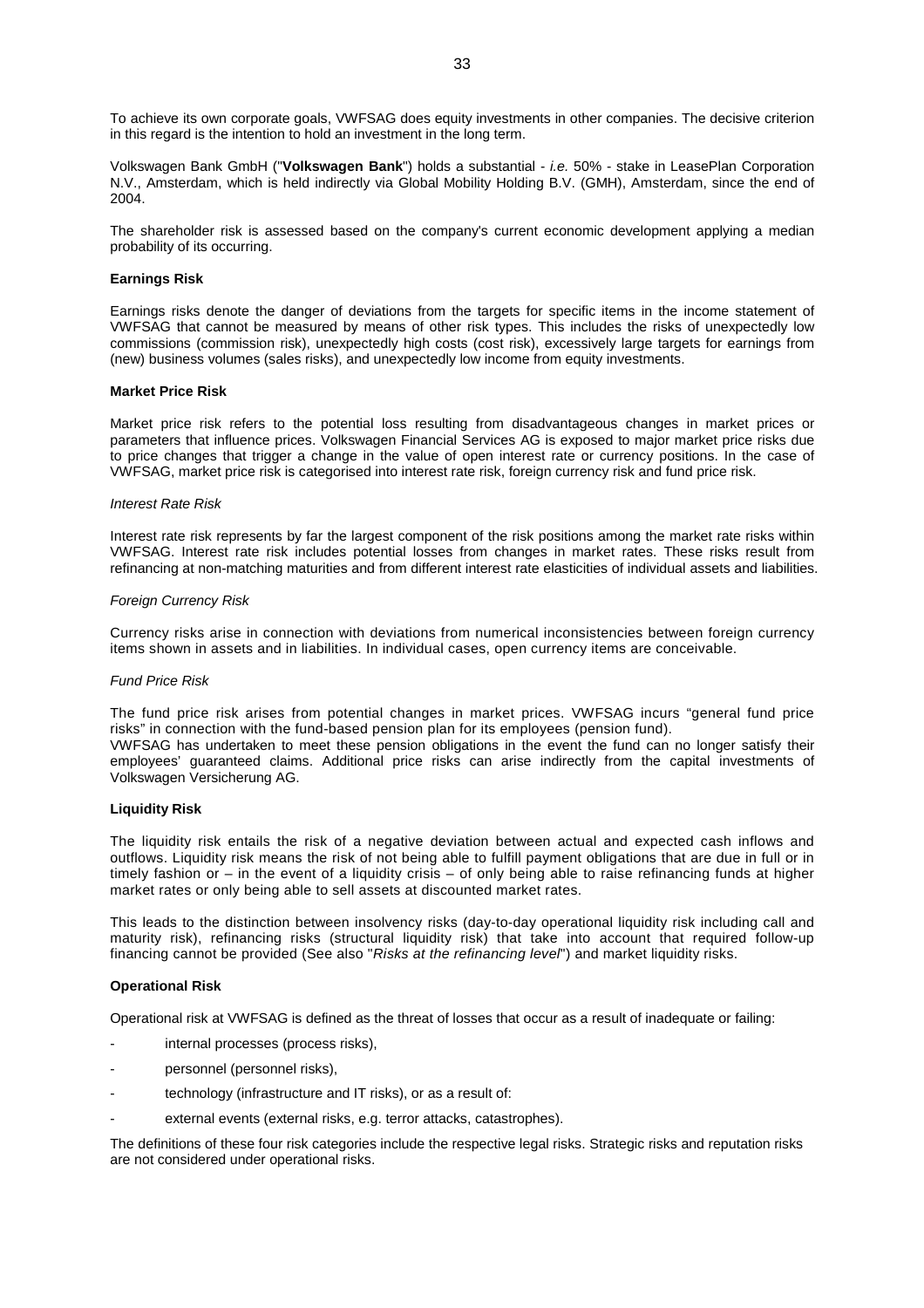If one or more of the risks described occur, this may result in expense entries which have a direct effect on the profit and loss account (direct losses) and therefore influence the financial and profit situation of VWFSAG.

### **Residual Value Risk**

Residual value risk occurs whenever the estimated sales value of a leased asset at the time of disposal upon expiration of a contract is less than the residual value calculated at the time the contract was closed.

Direct and indirect residual value risks are differentiated relative to the bearer of the residual value risks. A direct residual value risk is present if the residual value risk is borne by VWFSAG or one of its subsidiaries (because of contractual provisions). An indirect residual value risk is present, if the residual value risk has been transferred to a third party based on the guaranteed residual value (e.g. dealerships). The initial risk is the probability of default of the counterparty guaranteeing the residual value. If the guarantor of the residual value defaults, the leased asset and hence the residual value risk are transferred to VWFSAG.

# **Underwriting Risk**

Underwriting risk is defined as the possibility that payment streams material to the insurance business may deviate from the expected value. This risk stems from the uncertainty whether or not the sum total of the actual claims payments will correspond to the sum total of the expected claims payments. In particular, an insurance company's exposure to risk resides in the fact that it collects the premiums at the inception of an insurance period whereas the contractually promised payments thereunder are random.

#### **Strategic Risk**

The strategic risk means the risk of a direct or indirect loss through strategic decisions that are defective or based on false assumptions. Likewise the strategic risk also encompasses all risks arising from the integration/reorganisation of technical systems, personnel and corporate culture.

# **Reputation Risk**

The reputation risk denotes the danger that an event or several successive events might cause reputational damage (public opinion), which might limit VWFSAG's current and future business opportunities and activities (potential success) and thus lead to indirect financial losses (customer base, sales, equity, refinancing costs etc.) or direct financial losses (penalties, litigation costs etc.).

#### **Concentrations of Risk**

VWFSAG is a captive. By its nature, this business model makes it impossible to avoid concentrations of risk in the risk types, "credit risk" and "residual value risk". Concentrations of credit risk arise if a major portion of the loans are extended to just a few borrowers/contracts. Concentrations of residual value risk may arise if a major portion of the at-risk residual values are concentrated on a few automotive segments and models.

#### **Risks at the Refinancing Level**

Risks at the refinancing level at VWFSAG describe the risk that refinancing costs might rise with a correspondingly negative impact on earnings.

Any withdrawal of bank deposits from Volkswagen Bank or a deterioration of the situation on the money and capital markets would greatly undermine the Group's ability to refinance itself.

#### **Risk of Downgrade of the Rating**

The rating agencies Standard & Poor's Rating Services and Moody's Investor Service, Inc. use ratings to classify the solvency of VWFSAG in order to assess whether VWFSAG will be able to repay its obligations in future.

VWFSAG is a wholly-owned subsidiary of VW AG and due to the strong strategic and economic connection between these two companies, the credit rating of VWFSAG remains strongly dependent on the economic development and the credit rating of VW AG.

<span id="page-33-0"></span>A rating downgrade of VWFSAG might potentially cause increasing refinancing costs of regarding capital market and money market products, as well as price increases as to credit lines. In turn a rating downgrade could directly influence the financial and profit situation of VWFSAG.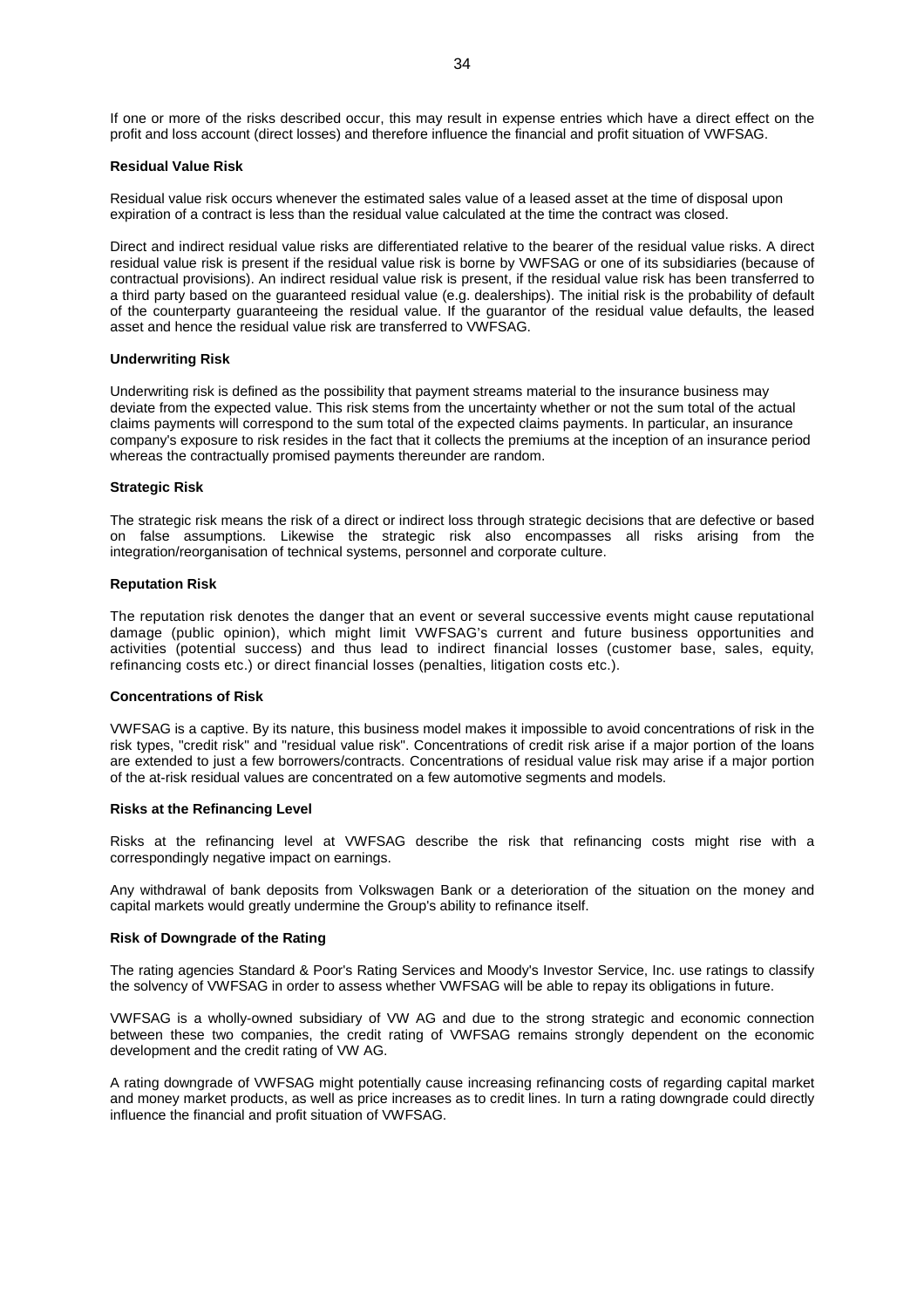# <span id="page-34-0"></span>**Risk Factors regarding Volkswagen Leasing GmbH**

*The following is a disclosure of principal risk factors that may affect VWLGMBH's ability to fulfill its obligations under the Notes.*

*The following statements are not exhaustive. Prospective investors should consider all information provided in this Prospectus and should take into account their current financial situation and their investment objectives before deciding whether to invest in the Notes. Prospective investors are also advised to consult their own tax advisers, legal advisers, accountants or other relevant advisers as to the risks associated with, and consequences of, the purchase, ownership and disposition of the Notes including the effect of any laws of each country in which they are resident.*

*In addition, prospective investors should be aware that the described risks may result in a significant decrease in the price of the Notes up to a total loss of interest and the invested capital.*

# **Risk of Counterparty Default**

The risk of counterparty default at VWLGMBH is defined as the potential negative deviation of the actual counterparty risk outcome from the planned one. The deviation in outcome occurs when the actual loss exceeds the expected loss due to changes in credit ratings or credit losses. The counterparty default risk (credit risk) of VWLGMBH results from leasing business in the automobile business.

The credit risk concerns the risk of loss through defaults in customer business, specifically, non-payments by a lessee. The loss is contingent on the inability or unwillingness of the lessee to make payments. This includes scenarios where the contracting party makes payments late or not in full.

Credit risks, which also include risks of counterparty default relating to leasing contracts, represent by far the largest component of the risk positions among the risks of counterparty default. They result from dealer and retail financing as well as from leasing business in the automobile business.

# **Residual Value Risk**

Residual value risk occurs whenever the estimated sales value of a leased asset at the time of disposal upon expiration of a contract is less than the residual value calculated at the time the contract was closed.

Direct and indirect residual value risks are differentiated relative to the bearer of the residual value risks. A direct residual value risk materialises if the residual value risk is borne by VWLGMBH or its branch (because of contractual provisions). An indirect residual value risk materialises if the residual value risk has been transferred to a third party based on the guaranteed residual value (e. g. dealerships). The initial risk is the probability of default of the counterparty guaranteeing the residual value. If the guarantor of the residual value defaults, the leased asset and hence the residual value risk are transferred to VWLGMBH.

#### **Earnings Risk**

Earnings risks denote the danger of deviations from the targets for specific items in the income statement of VWLGMBH that cannot be measured by means of other risk types. This includes the risks of unexpectedly low commission (commission risk), unexpectedly high costs (cost risk), excessively large targets for earnings from (new) business volumes (sales risks), and unexpectedly low income from equity investments.

# **Market Price Risk**

Market price risk refers to the potential loss resulting from disadvantageous changes in market prices or parameters that influence prices. Market price risk at VWLGMBH only includes interest rate risk.

### *Interest Rate Risk*

Interest rate risk includes potential losses from changes in market rates. These risks result from refinancing at non-matching maturities and from the different interest rate elasticities of individual assets and liabilities.

# **Liquidity Risk**

The liquidity risk entails the risk of a negative deviation between actual and expected cash inflows and outflows. Liquidity risk means the risk of not being able to fulfill payment obligations that are due in full or in timely fashion or – in the event of a liquidity crisis – of only being able to raise refinancing funds at higher market rates or only being able to sell assets at discounted market rates.

This leads to the distinction between insolvency risks (day-to-day operational liquidity risk including call and maturity risk), refinancing risks (structural liquidity risk) that take into account that required follow-up financing cannot be provided (See also "*Risks at the refinancing level*") and market liquidity risks.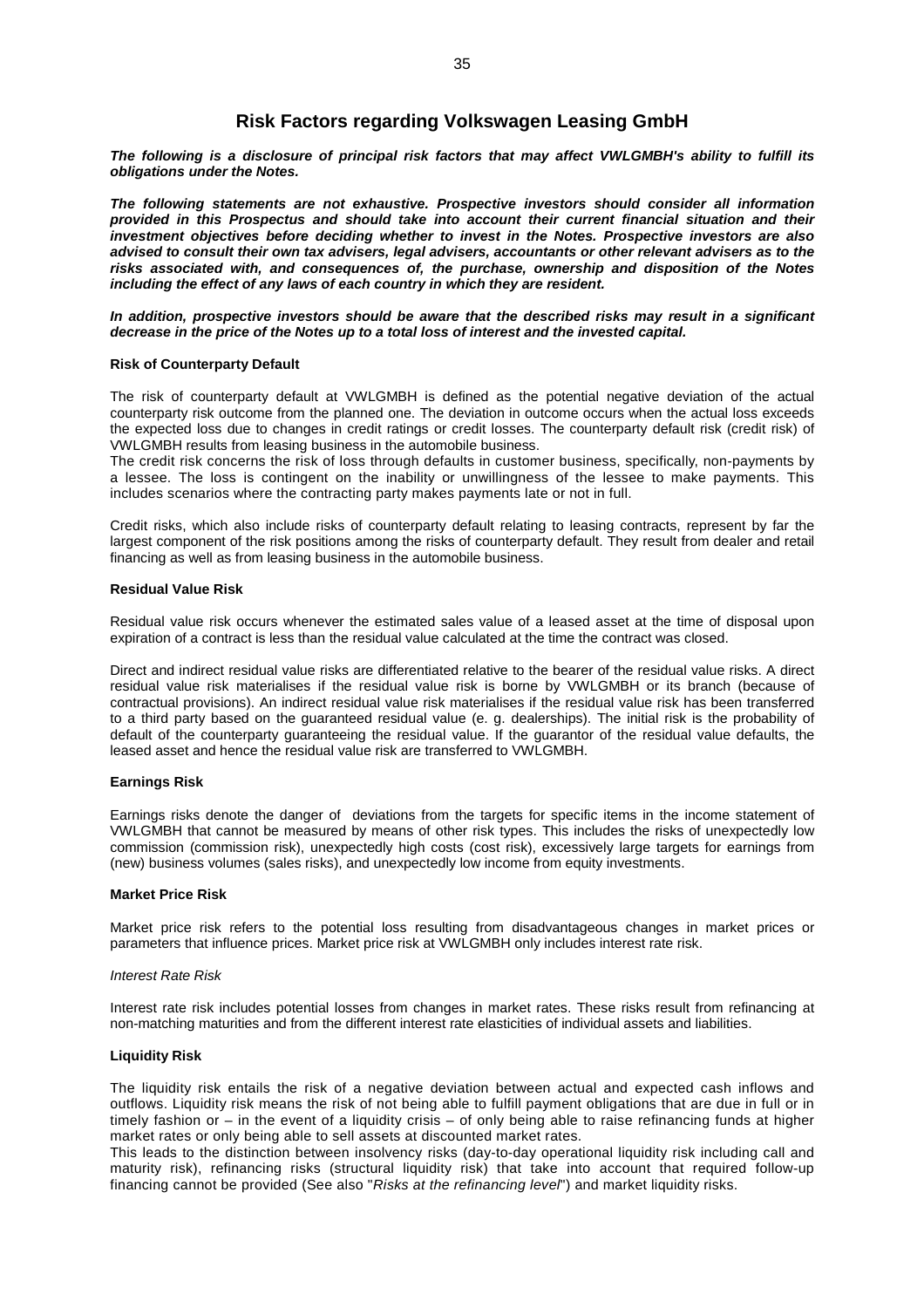# **Operational Risk**

Operational risk at VWLGMBH is defined as the threat of losses that occur as a result of inadequate or failing:

- internal processes (process risks),
- personnel (personnel risks),
- technology (infrastructure and IT risks), or as a result of:
- external events (external risks, e.g. terror attacks, catastrophes).

The definitions of these four risk categories include the respective legal risks. Strategic risks and reputation risks are not considered under operational risks.

If one or more of the risks described occur, this may result in expense entries which have a direct effect on the profit and loss account (direct losses) and therefore influence the financial and profit situation of VWLGMBH.

#### **Strategic Risk**

Strategic risk means the risk of a direct or indirect loss through strategic decisions that are defective or based on false assumptions. Likewise the strategic risk also encompasses all risks arising from the integration/reorganisation of technical systems, personnel and corporate culture.

#### **Reputation Risk**

The reputation risk denotes the danger that an event or several successive events might cause reputational damage (public opinion), which might limit VWLGMBH's current and future business opportunities and activities (potential success) and thus lead to indirect financial losses (customer base, sales, equity, refinancing costs etc.) or direct financial losses (penalties, litigation costs etc.).

#### **Concentrations of Risk**

VWLGMBH is a captive. By its nature, this business model makes it impossible to avoid concentrations of collateral. Concentrations of collateral arise when a substiantial portion of receivables or leasing transactions are collateralised by a single type of security. Risks in connection with concentrations of collateral arise when negative price developments in the used vehicle markets reduce both the value of the collateral and the proceeds from the disposal of the collateral if borrowers and lessees default.

Concentrations of credit risk arise if a major portion of the loans are extended to just a few lessees/contracts.

#### **Risks at the Refinancing Level**

Risks at the refinancing level at VWLGMBH describe the risk that refinancing costs might rise with a correspondingly negative impact on earnings.

Any deterioration of the situation on the money and capital markets would greatly undermine the ability to refinance itself.

# **Risk of Downgrade of the Rating of VWFSAG as the Guarantor of VWLGMBH**

The rating agencies Standard & Poor's Rating Services and Moody's Investor Service, Inc. use ratings to classify the solvency of VWFSAG in order to assess whether VWFSAG will be able to repay its obligations in future.

VWFSAG as the Guarantor of VWLGMBH is a wholly-owned subsidiary of VW AG and due to the strong strategic and economic connection between these two companies, the credit rating of VWFSAG remains strongly dependent on the economic development and the credit rating of VW AG.

<span id="page-35-0"></span>A rating downgrade of VWFSAG might potentially cause increasing refinancing costs regarding capital market and money market products, as well as price increases as to credit lines. In turn a rating downgrade could directly influence the financial and profit situation of VWLGMBH.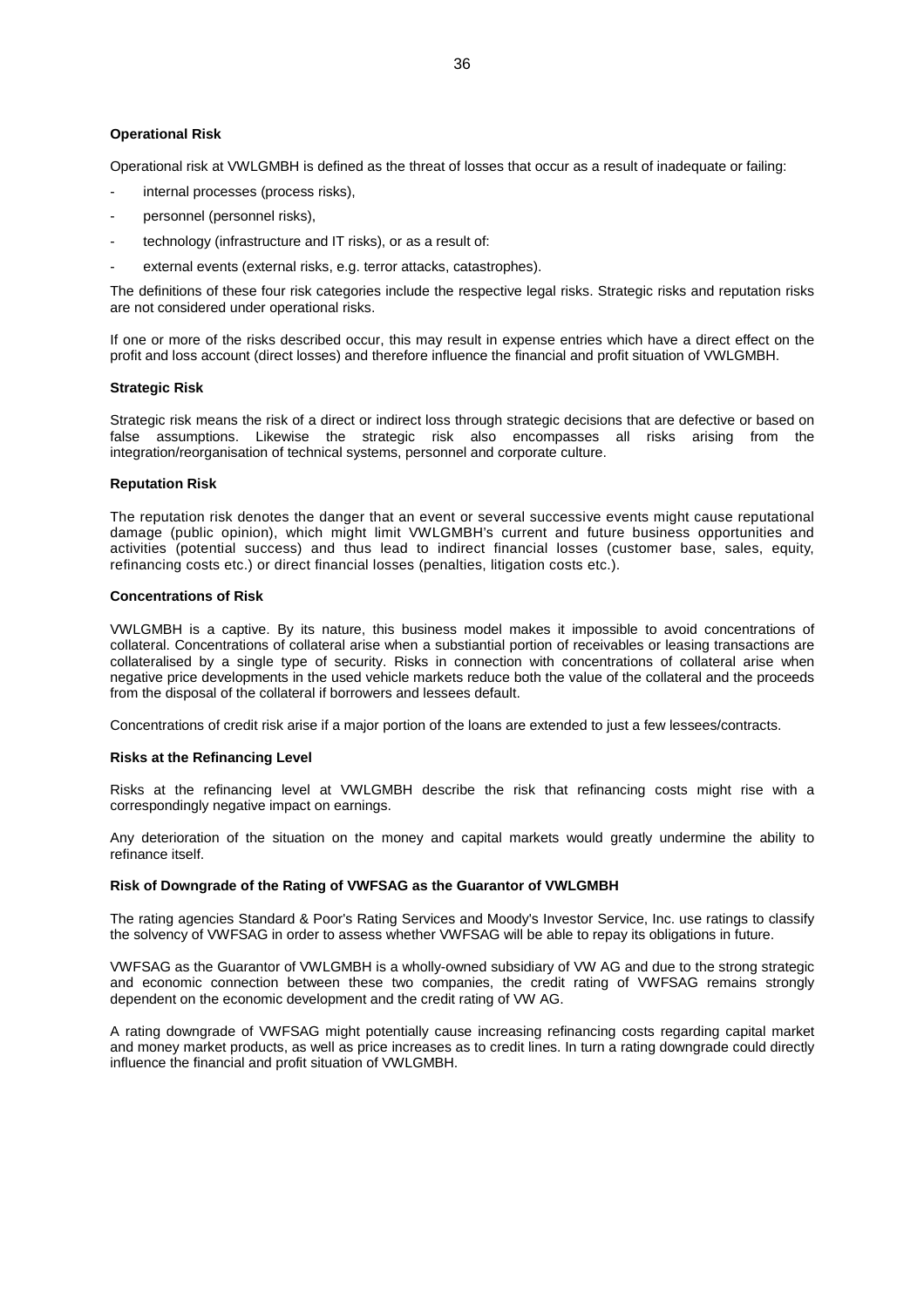## **Risk Factors regarding Volkswagen Financial Services N.V.**

*The following is a disclosure of principal risk factors that may affect VWFSNV's ability to fulfill its obligations under the Notes.*

*The following statements are not exhaustive. Prospective investors should consider all information provided in this Prospectus and should take into account their current financial situation and their investment objectives before deciding whether to invest in the Notes. Prospective investors are also advised to consult their own tax advisers, legal advisers, accountants or other relevant advisers as to the risks associated with, and consequences of, the purchase, ownership and disposition of the Notes including the effect of any laws of each country in which they are resident.*

*In addition, prospective investors should be aware that the described risks may result in a significant decrease in the price of the Notes up to a total loss of interest and the invested capital.*

## **Risk of Counterparty Default**

The risk of counterparty default at VWFSNV is defined as the potential negative deviation of the actual counterparty risk outcome from the planned one. The deviation in outcome occurs when the actual loss exceeds the expected loss due to changes in credit ratings or credit losses. VWFSNV distinguishes between credit risk, counterparty risk and country risk.

#### *Credit Risk*

Credit risk is defined as the risk of a partial or total default of contracted interest payment or principal payment by a borrower. Credit risks, mainly result from loans granted to group and joint venture companies and bank deposits as well as cross currency and interest rate swaps. Credit risk represents the largest component of the indicated risk factors affecting VWFSNV. Risk acceptance is approved by the Board of Management and the Supervisory Board regularly monitors the risk profile of VWFSNV. Lending guidelines regulate credit processes and competences.

#### *Counterparty Risk*

The counterparty risk arises from overnight and term deposits and the conclusion of derivatives.

#### *Country Risk*

The country risk includes risks in the course of international business, which do not exist with the contractor himself, but are due to his foreign investments. As a result, e.g. critical political or economic developments as well as difficulties in the entire finance system in this country can lead to the fact that agreed trans-border capital payments (interest and repayment) cannot take place or take place incompletely or delayed, due to difficulties of transfer by reason of mandatory measures by a foreign state.

#### **Earning Risk**

Earning risks describe the threat of a deviation of planned values in certain profit and loss positions, which are not already covered by other types of risk. These are threats like potentially lower income due to a sharp decrease of business volume or due to unexpected high costs.

#### **Market Risk**

Market risks signify potential losses because of disadvantageous changes of market prices or parameters that influence prices. At VWFSNV, it is subdivided into interest rate risks and foreign currency risks.

#### *Interest Rate Risk*

Interest rate risk includes potential losses from changes in market rates. These risks result from refinancing at non-matching interest periods and from different degrees of interest rate elasticity of individual assets and liabilities. The company has established an appropriate system to manage and control this risk.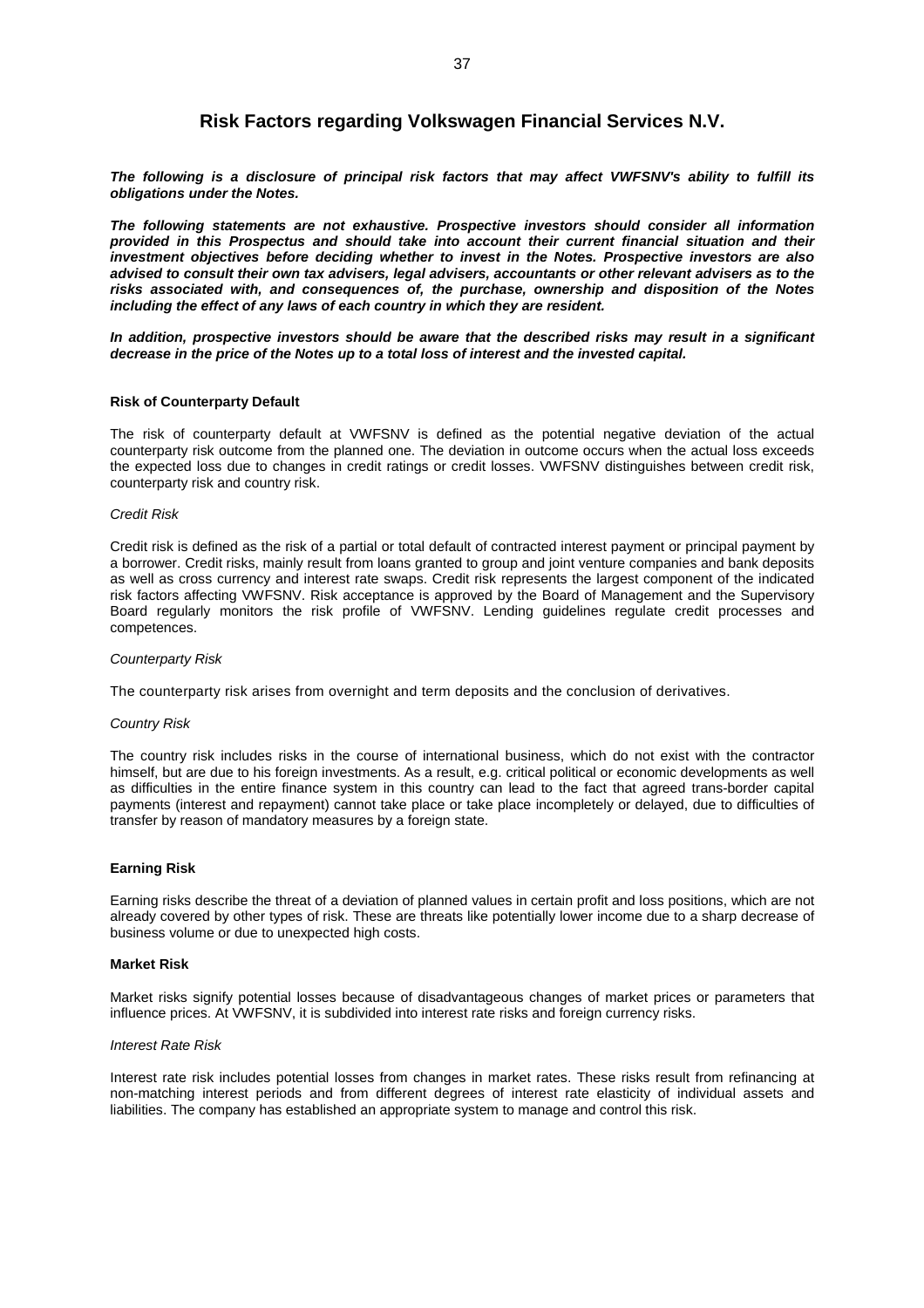#### *Foreign Currency Risk*

Foreign currency risk means the possible negative evolution of the exchange rate of a foreign currency in relation to the euro (base currency).

These changes could then create a negative result if in a specific currency assets and liabilities do not match (currency position).

## **Liquidity Risk**

The liquidity risk entails the risk of a negative deviation between actual and expected cash inflows and outflows. Liquidity risk means the risk of not being able to fulfill payment obligations that are due in full or in timely fashion or – in the event of a liquidity crisis – of only being able to raise refinancing funds at higher market rates or only being able to sell assets at discounted market rates.

This leads to the distinction between insolvency risks (day-to-day operational liquidity risk including call and maturity risk), refinancing risks (structural liquidity risk) that take into account that required follow-up financing cannot be provided (See also "*Risks at the refinancing level*") and market liquidity risks.

#### **Operational Risk**

Operational risk at VWFSNV is defined as the threat of losses that occur as a result of inadequate or failing of:

- internal processes (process risks),
- personnel (personnel risks),
- technology (infrastructure and IT risks), or as a result of:
- external events (external risks, e.g. terror attacks, catastrophes).

The definitions of these four risk categories include the respective legal risks. Strategic risks and reputation risks are not considered under operational risks.

If one or more of the risks described occur, this may result in expense entries which have a direct effect on the profit and loss account (direct losses) and therefore influence the financial and profit situation of VWFSNV.

#### **Risks at the Refinancing Level**

Risks at the refinancing level at VWFSNV describe the risk that refinancing costs might rise with a correspondingly negative impact on earnings.

Any deterioration of the situation on the money and capital markets would greatly undermine the ability to refinance itself.

#### **Risk of Downgrade of the Rating of VWFSAG as the Guarantor of VWFSNV**

The rating agencies Standard & Poor's Rating Services and Moody's Investor Service, Inc. use ratings to classify the solvency of VWFSAG in order to assess whether VWFSAG will be able to repay its obligations in future.

VWFSAG as the Guarantor of VWFSNV is a wholly-owned subsidiary of VW AG and due to the strong strategic and economic connection between these two companies, the credit rating of VWFSAG remains strongly dependent on the economic development and the credit rating of VW AG.

A rating downgrade of VWFSAG might potentially cause increasing refinancing costs regarding capital market and money market products, as well as price increases as to credit lines. In turn a rating downgrade could directly influence the financial and profit situation of VWFSNV.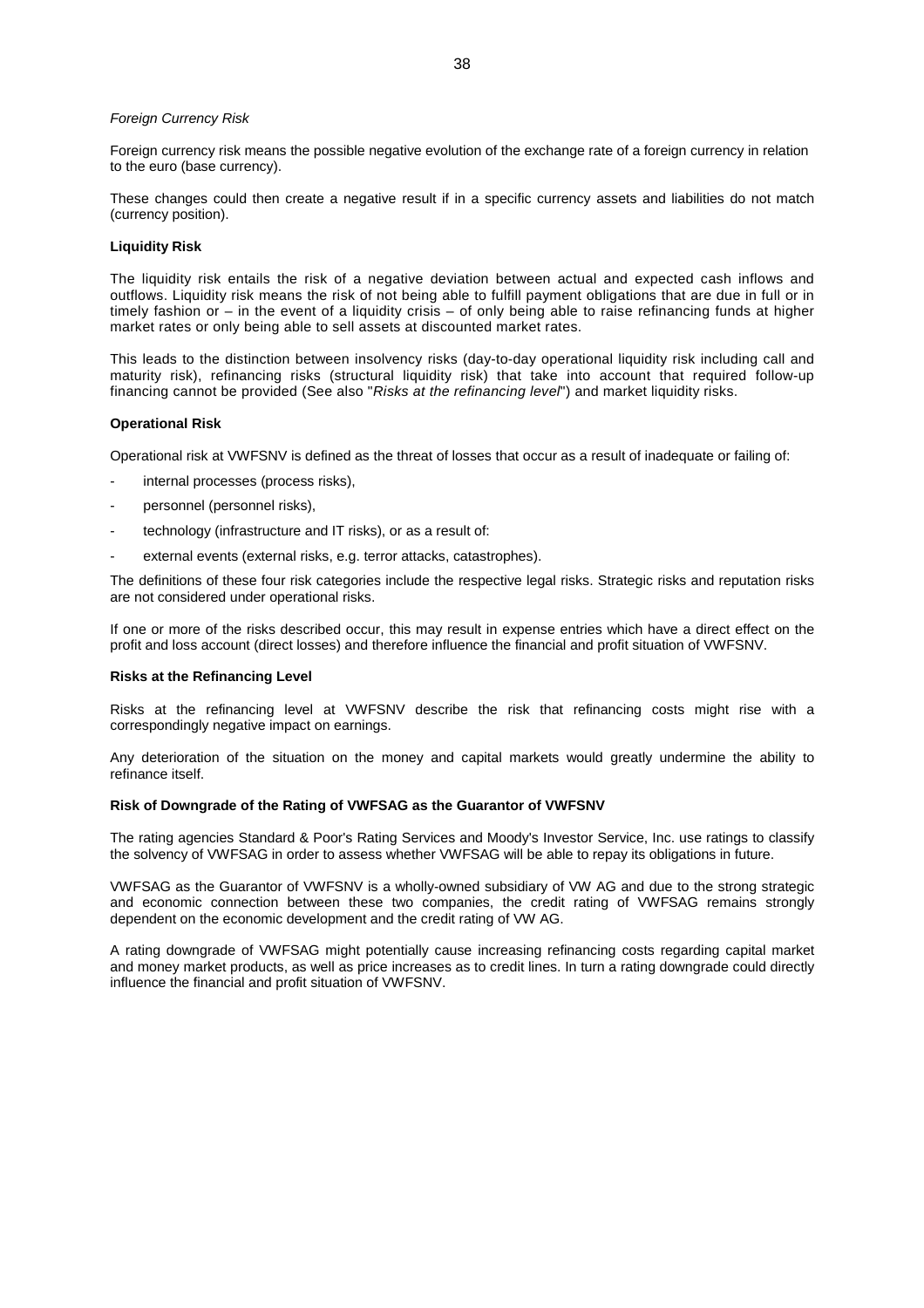## **Risk Factors regarding Volkswagen Financial Services Japan Ltd.**

*The following is a disclosure of principal risk factors that may affect VWFSJ's ability to fulfill its obligations under the Notes.*

*The following statements are not exhaustive. Prospective investors should consider all information provided in this Prospectus and should take into account their current financial situation and their investment objectives before deciding whether to invest in the Notes. Prospective investors are also advised to consult their own tax advisers, legal advisers, accountants or other relevant advisers as to the risks associated with, and consequences of, the purchase, ownership and disposition of the Notes including the effect of any laws of each country in which they are resident.*

*In addition, prospective investors should be aware that the described risks may result in a significant decrease in the price of the Notes up to a total loss of interest and the invested capital.*

#### **Risk of Counterparty Default**

The risk of counterparty default at VWFSJ is defined as the potential negative deviation of the actual counterparty risk outcome from the planned one. The deviation in outcome occurs when the actual loss exceeds the expected loss due to changes in credit ratings or credit losses. The counterparty default risk (credit risk) of VWFSJ results from auto loan business and leasing business in the automobile business.

The credit risk concerns the risk of loss through defaults in customer business, specifically, non-payments by a borrower or lessee. The loss is contingent on the inability or unwillingness of the borrower or lessee to make payments. This includes scenarios where the contracting party makes payments on interest and principal late or not in full.

Credit risks, which also include risks of counterparty default relating to auto loan contracts and leasing contracts, represent by far the largest component of the risk positions among the risks of counterparty default. They result from dealer and retail financing as well as from leasing business in the automobile business.

The credit risk of auto loan and leasing is covered by the guarantee, currently provided by the Service-Providers (JNS Collection Service Co., Ltd., Cedyna Financial Corporation and Jaccs Co., Ltd.). Scoring procedures for private customers are integrated in their systems and loans are granted according to their credit underwriting criteria.

For dealer financing, credit assessment and the standardisation of lending decisions at VWFSJ are carried out on the basis of credit rating procedures provided by VWFSAG. The rating procedures are monitored on a regular basis and revised, if necessary.

## **Residual Value Risk**

Residual value risk occurs whenever the estimated sales value of an auto loan asset that has a buy-back option between a customer and VWFSJ at the time of disposal upon expiration of a contract is less than the residual value calculated at the time the contract was closed.

Direct and indirect residual value risks are differentiated relative to the bearer of the residual value risk.

The management of residual value risks is done by risk identification, quantification, analysis and control.

Residual value risks are being quantified regularly by evaluation and analysis means on individual contract base. The adequacy of risk provisions is reviewed by the Committee of residual value risks on a regular basis.

## **Earnings Risk**

Earnings risks denote the danger of deviations from the targets for specific items in the income statement of VWFSJ that cannot be measured by means of other risk types. This includes the risks of unexpectedly low commissions (commission risk), unexpectedly high costs (cost risk), excessively large targets for earnings from (new) business volumes (sales risks), and unexpectedly low income from equity investments.

#### **Market Price Risk**

Market price risk refers to the potential loss resulting from disadvantageous changes in market prices or parameters that influence prices. Market price risk at VWFSJ only includes interest rate risk.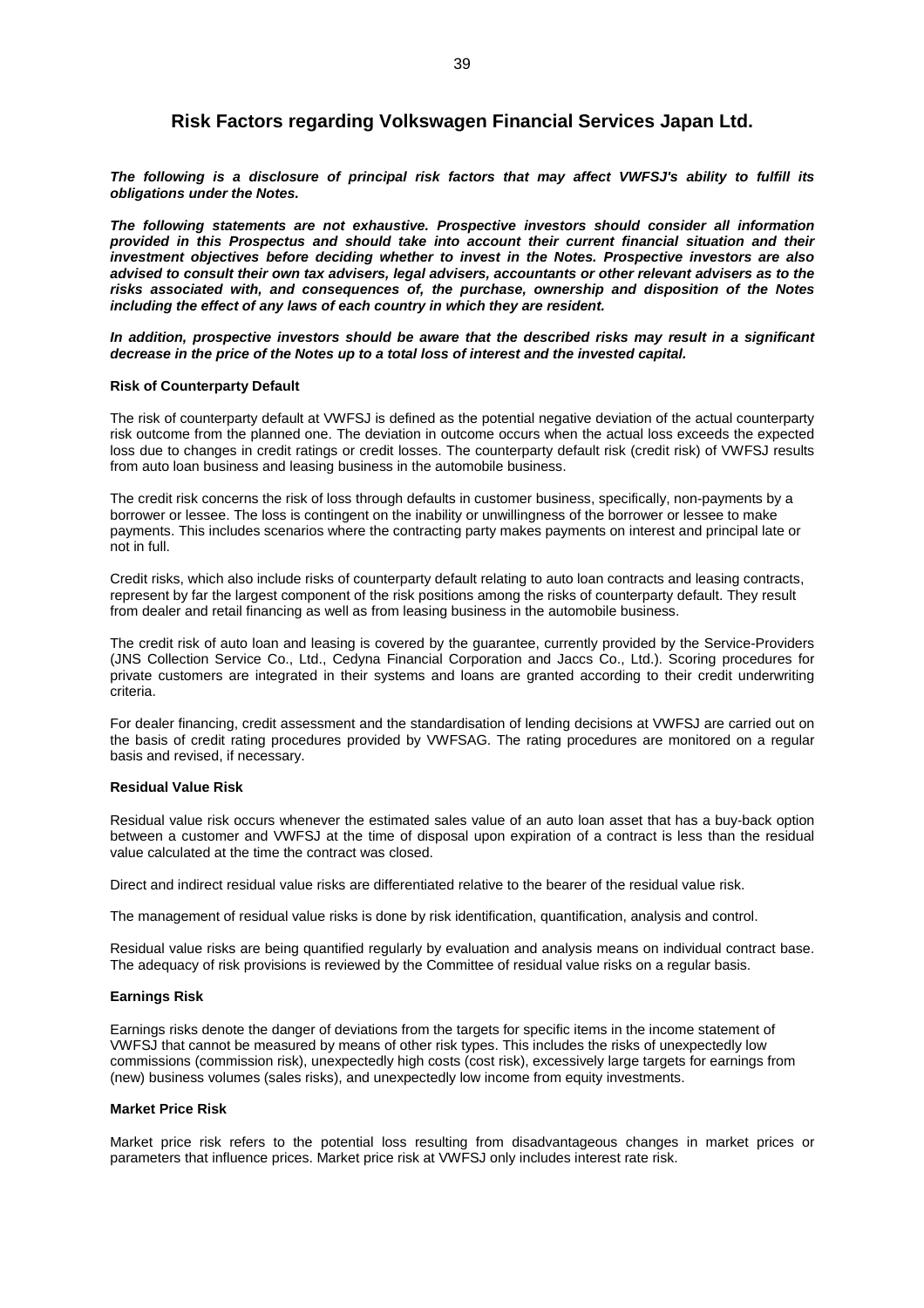#### *Interest Rate Risk*

Interest rate risk includes potential losses from changes in market rates. These risks result from refinancing at non-matching maturities and from the different interest rate elasticities of individual assets and liabilities.

## **Liquidity Risk**

The liquidity risk entails the risk of a negative deviation between actual and expected cash inflows and outflows. Liquidity risk means the risk of not being able to fulfill payment obligations that are due in full or in timely fashion or – in the event of a liquidity crisis – of only being able to raise refinancing funds at higher market rates or only being able to sell assets at discounted market rates.

This leads to the distinction between insolvency risks (day-to-day operational liquidity risk including call and maturity risk), refinancing risks (structural liquidity risk) that take into account that required follow-up financing cannot be provided (See also "*Risks at the refinancing level*") and market liquidity risks.

#### **Operational Risk**

Operational risk at VWFSJ is defined as the threat of losses that occur as a result of inadequate or failing:

- internal processes (process risks),
- personnel (personnel risks),
- technology (infrastructure and IT risks), or as a result of:
- external events (external risks, e.g. terror attacks, catastrophes).

The definitions of these four risk categories include the respective legal risks. Strategic risks and reputation risks are not considered under operational risks.

If one or more of the risks described occur, this may result in expense entries which have a direct effect on the profit and loss account (direct losses) and therefore influence the financial and profit situation of VWFSJ.

#### **Strategic Risk**

The strategic risk means the risk of a direct or indirect loss through strategic decisions that are defective or based on false assumptions. Likewise the strategic risk also encompasses all risks arising from the integration/reorganisation of technical systems, personnel and corporate culture.

#### **Reputation Risk**

The reputation risk denotes the danger that an event or several successive events might cause reputational damage (public opinion), which might limit VWFSJ's current and future business opportunities and activities (potential success) and thus lead to indirect financial losses (customer base, sales, equity, refinancing costs etc.) or direct financial losses (penalties, litigation costs etc.).

#### **Concentrations of Risk**

VWFSJ is a captive. By its nature, this business model makes it impossible to avoid concentrations of risk in the risk types, "risk of counterparty default" and "residual value risk". Concentrations of residual value risk may arise if a major portion of the at-risk residual values are concentrated on a few automotive segments and models. Concentrations of credit risk arise if a major portion of the loans are extended to just a few borrowers/ contracts.

#### **Risks at the Refinancing Level**

Risks at the refinancing level at VWFSJ describe the risk that refinancing costs might rise with a correspondingly negative impact on earnings.

Any deterioration of the situation on the money and capital markets would greatly undermine the ability to refinance itself.

#### **Risk of Downgrade of the Rating of VWFSAG as the Guarantor of VWFSJ**

The rating agencies Standard & Poor's Rating Services and Moody's Investor Service, Inc. use ratings to classify the solvency of VWFSAG in order to assess whether VWFSAG will be able to repay its obligations in future.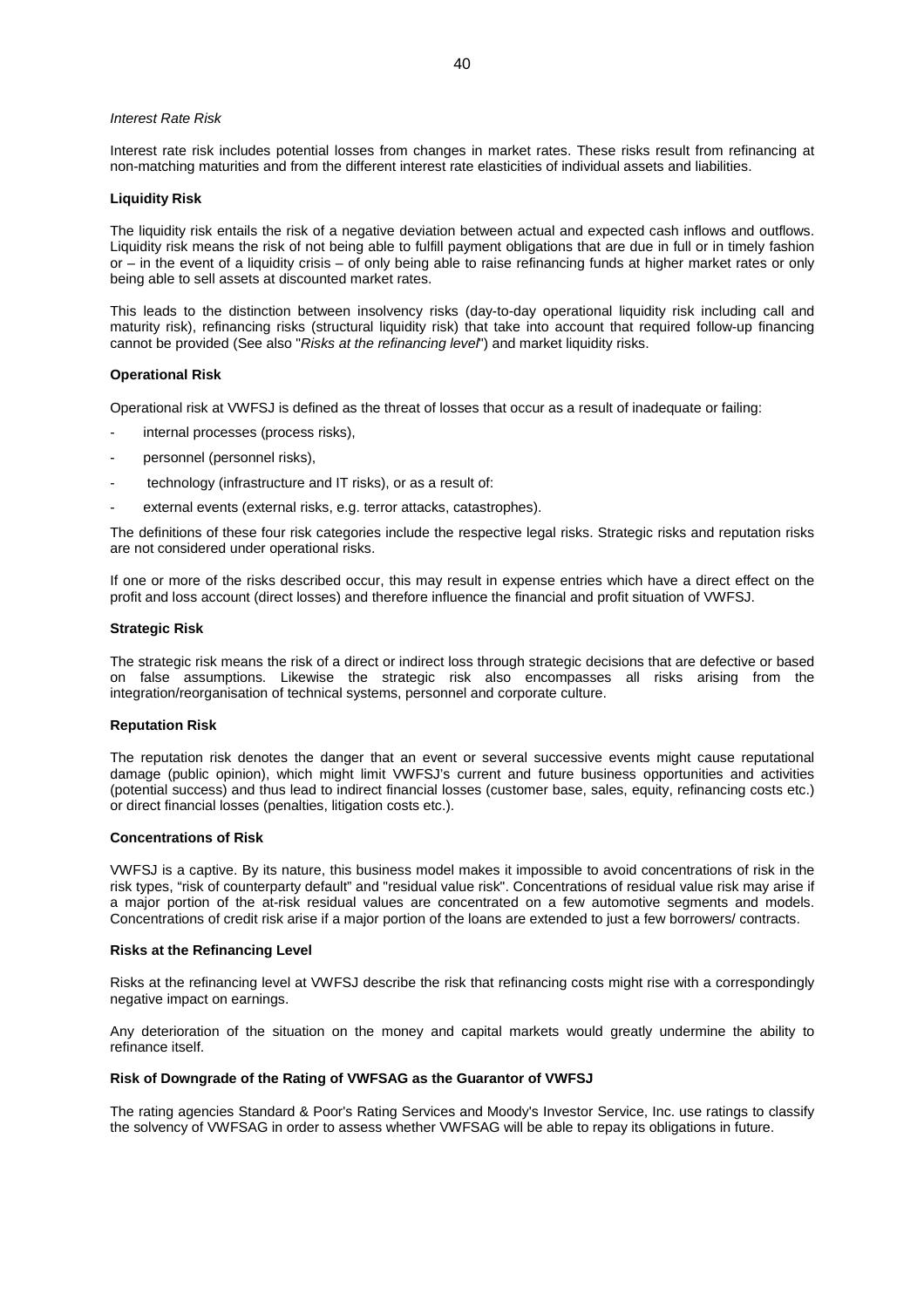VWFSAG as the Guarantor of VWFSJ is a wholly-owned subsidiary of VW AG and due to the strong strategic and economic connection between these two companies, the credit rating of VWFSAG remains strongly dependent on the economic development and the credit rating of VW AG.

A rating downgrade of VWFSAG might potentially cause increasing refinancing costs regarding capital market and money market products, as well as price increases as to credit lines. In turn a rating downgrade could directly influence the financial and profit situation of VWFSJ.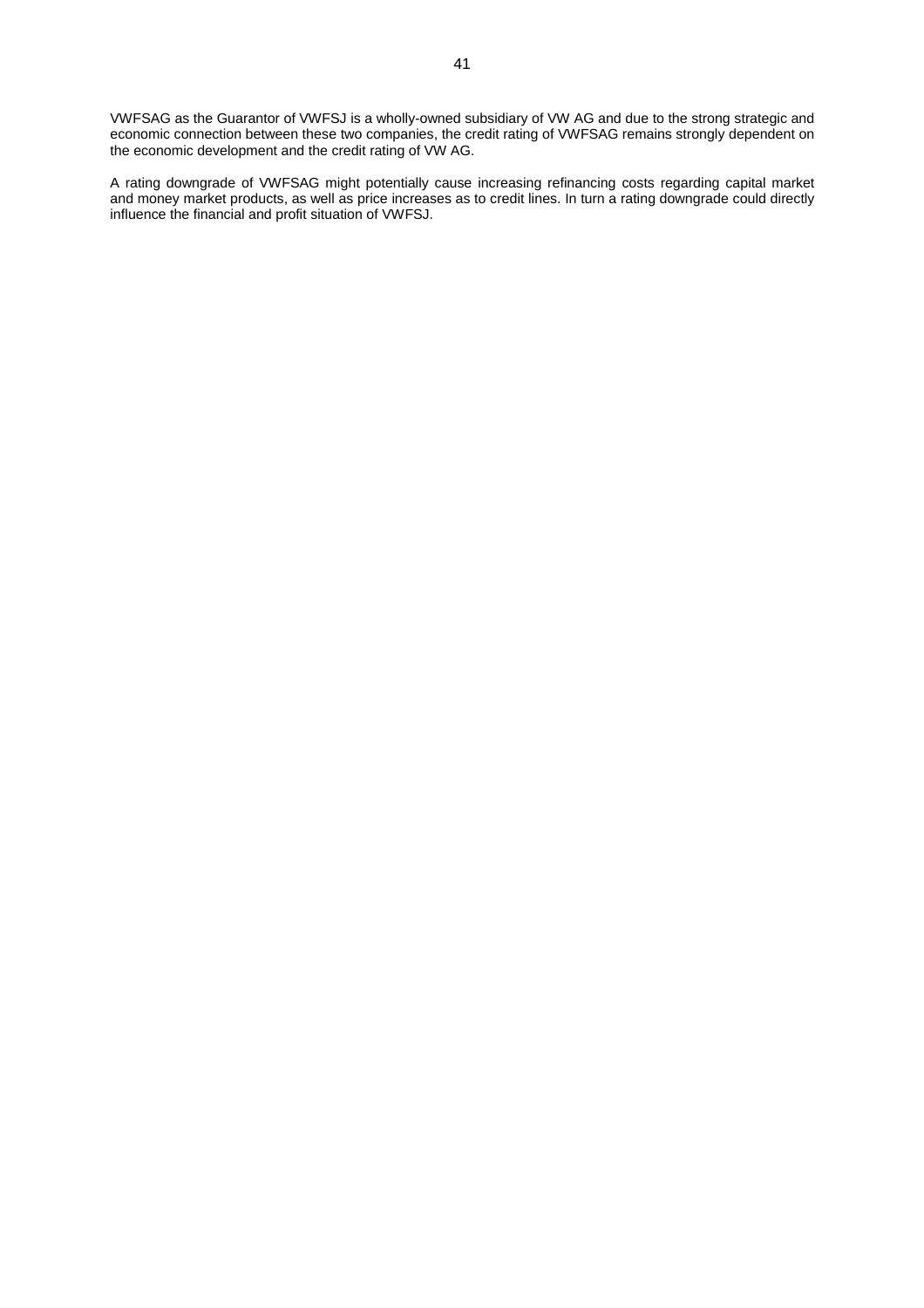## **Risk Factors regarding the Notes**

*The following is a disclosure of risk factors that are material to the Notes issued under the Programme in order to assess the market risk associated with these Notes. Prospective investors should consider these risk factors before deciding to purchase Notes issued under the Programme.*

*The following statements are not exhaustive. Prospective investors should consider all information provided in this Prospectus and the relevant Final Terms and consult with their own professional advisers (including their financial, accounting, legal and tax advisers) if they consider it necessary. In addition, investors should be aware that the risks described may combine and thus intensify one another.*

*In respect of Notes which require in view of their specific structure a special description of risk factors, risk factors in addition to, or in substitution for those described below, will be described in the Final Terms relating to such Notes.*

#### **Notes may not be a suitable Investment for all Investors**

Each potential investor in Notes must determine the suitability of that investment in light of its own circumstances. In particular, each potential investor should:

- (i) have sufficient knowledge and experience to make a meaningful evaluation of the relevant Notes, the merits and risks of investing in the relevant Notes and the information contained or incorporated by reference in this Prospectus or any applicable supplement;
- (ii) have access to, and knowledge of, appropriate analytical tools to evaluate, in the context of its particular financial situation and the investment(s) it is considering, an investment in the Notes and the impact the Notes will have on its overall investment portfolio;
- (iii) have sufficient financial resources and liquidity to bear all of the risks of an investment in the relevant Notes, including where principal or interest is payable in one or more currencies, or where the currency for principal or interest payments is different from the potential investor's currency;
- (iv) understand thoroughly the terms of the relevant Notes and be familiar with the behaviour of any relevant indices and financial markets; and
- (v) be able to evaluate (either alone or with the help of a financial adviser) possible scenarios for economic, interest rate and other factors that may affect its investment and its ability to bear the applicable risks.

Some Notes are complex financial instruments. Sophisticated institutional investors generally do not purchase complex financial instruments as stand-alone investments. They purchase complex financial instruments as a way to reduce risk or enhance yield with an understood, measured, appropriate addition of risk to their overall portfolio. A potential investor should not invest in Notes which are complex financial instruments unless it has the expertise (either alone or with a financial adviser) to evaluate how the Notes will perform under changing conditions, the resulting effects on the value of the Notes and the impact this investment will have on the potential investor's overall investment portfolio.

## **Liquidity Risk**

Application has been made to the Luxembourg Stock Exchange for Notes to be issued under this Prospectus to be admitted to trading on the regulated market of the Luxembourg Stock Exchange and to be listed on the official list of the Luxembourg Stock Exchange. In addition, the Programme provides that Notes may be listed on other or further stock exchanges or may not be listed at all. Regardless of whether the Notes are listed or not, there can be no assurance that a liquid secondary market for the Notes will develop or, if it does develop, that it will continue. The fact that the Notes may be listed does not necessarily lead to greater liquidity compared to unlisted Notes. If the Notes are not listed on any exchange, pricing information for such Notes may, however, be more difficult to obtain which may affect the liquidity of the Notes adversely. In an illiquid market, an investor might not be able to sell his Notes at any time at fair market prices. The possibility to sell the Notes might additionally be restricted by country specific reasons.

## **Market Price Risk**

The development of market prices of the Notes depends on various factors, such as changes of market interest rate levels, the policy of central banks, overall economic developments, inflation rates or the lack of or excess demand for the relevant type of Note. The Holder of Notes is therefore exposed to the risk of an unfavourable development of market prices of its Notes which materialises if the Holder sells the Notes prior to the final maturity of such Notes. If the Holder decides to hold the Notes until final maturity the Notes will be redeemed at the amount set out in the relevant Final Terms.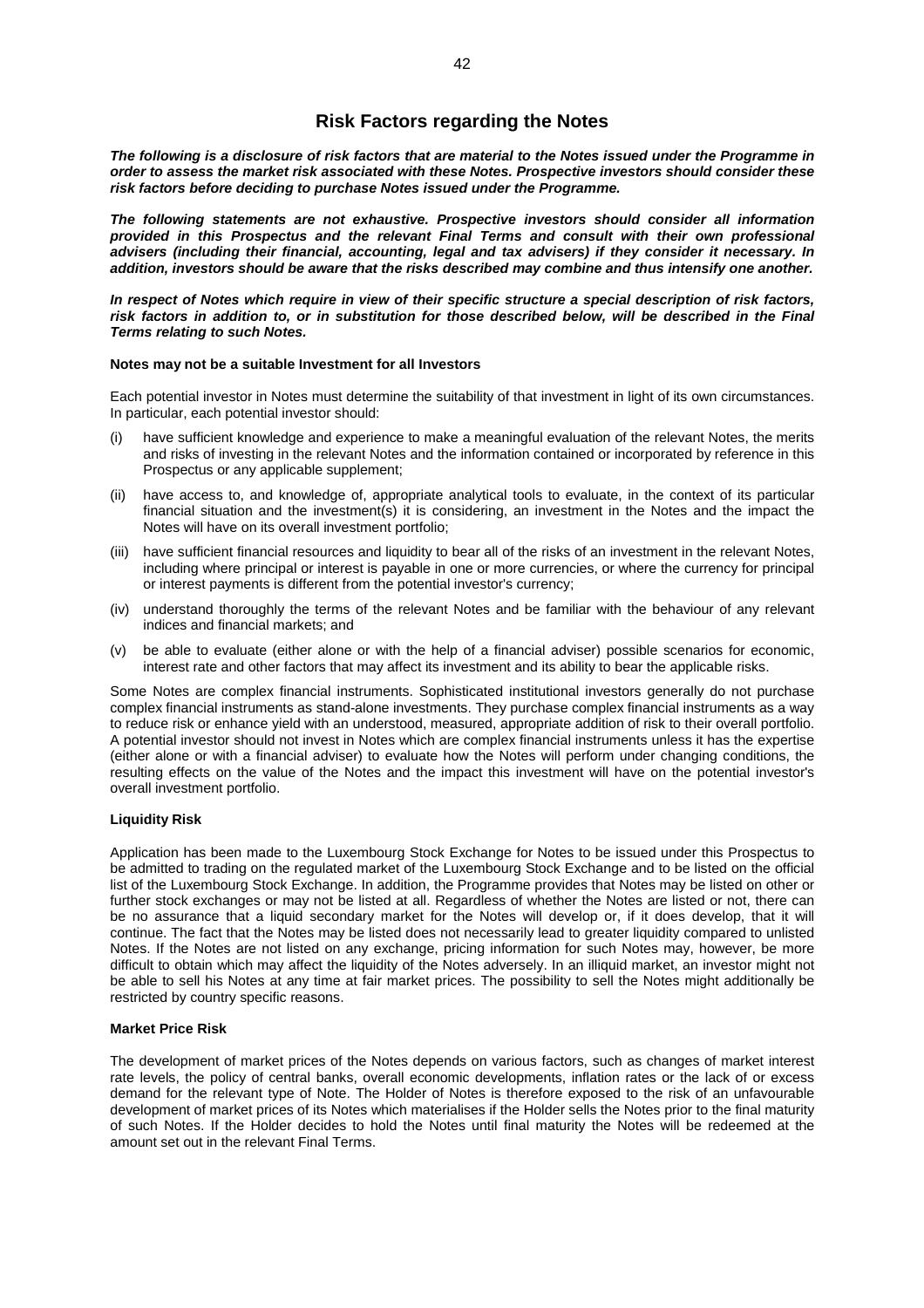#### **Risk of Early Redemption**

The applicable Final Terms will indicate whether the relevant Issuer may have the right to call the Notes prior to maturity for reasons of taxation or at the option of the relevant Issuer (optional call right). If the relevant Issuer redeems any Note prior to maturity, a Holder of such Notes is exposed to the risk that due to early redemption his investment may have a lower than expected yield. The relevant Issuer might exercise his optional call right if the yield on comparable Notes in the capital market falls which means that the Holder may only be able to reinvest on less favourable conditions as compared to the original investment.

## **Currency Risk/Dual Currency Notes**

A Holder of Notes denominated in a foreign currency (*i.e.*, a currency other than euro) or a Holder of Dual Currency Notes is particularly exposed to the risk of changes in currency exchange rates which may affect the yield of such Notes. Changes in currency exchange rates result from various factors such as macro-economic factors, speculative transactions and interventions by central banks and governments.

A change in the value of any foreign currency against the euro, for example, will result in a corresponding change in the euro value of Notes denominated in a currency other than in euro and a corresponding change in the euro value of interest and principal payments made in a currency other than in euro in accordance with the terms of such Notes. If the underlying exchange rate falls and the value of the euro correspondingly rises, the price of the Notes and the value of interest and principal payments made thereunder expressed in euro falls.

In addition, government and monetary authorities may impose (as some have done in the past) exchange controls that could adversely affect an applicable currency exchange rate. As a result, investors may receive less interest or principal than expected, or no interest or principal.

#### **Fixed Rate Notes**

A Holder of Fixed Rate Notes is exposed to the risk that the price of such Notes falls as a result of changes in the market interest rate. While the nominal interest rate of Fixed Rate Notes as specified in the applicable Final Terms is fixed during the life of such Notes, the current interest rate on the capital market ("**market interest rate**") typically changes on a daily basis. As the market interest rate changes, the price of Fixed Rate Notes also changes, but in the opposite direction. If the market interest rate increases, the price of Fixed Rate Notes typically falls, until the yield of such Notes is approximately equal to the market interest rate of comparable issues. If the market interest rate falls, the price of Fixed Rate Notes typically increases, until the yield of such Notes is approximately equal to the market interest rate of comparable issues. If the Holder of Fixed Rate Notes holds such Notes until maturity, changes in the market interest rate are without relevance to such Holder as the Notes will be redeemed at a specified redemption amount, usually the principal amount of such Notes.

#### **Floating Rate Notes**

Floating Rate Notes tend to be volatile investments. A Holder of Floating Rate Notes is exposed to the risk of fluctuating interest rate levels and uncertain interest income. Fluctuating interest rate levels make it impossible to determine the profitability of Floating Rate Notes in advance. Floating Rate Notes may be structured to include multipliers or other leverage factors, or caps or floors, or any combination of those features or other similar related features. In such case, the market value may be more volatile than those for Floating Rate Notes that do not include these features. If the amount of interest payable is determined in conjunction with a multiplier greater than one or by reference to some other leverage factor, the effect of changes in the interest rates on interest payable will be increased. The effect of a cap is that the amount of interest will never rise above and beyond the predetermined cap, so that the Holder will not be able to benefit from any actual favourable development beyond the cap. The yield could therefore be considerably lower than that of similar Floating Rate Notes without a cap.

Neither the current nor the historical value of the relevant floating rate should be taken as an indication of the future development of such floating rate during the term of any Notes.

#### **Inverse/Reverse Floating Rate Notes**

Inverse Floating Rate Notes (also called Reverse Floating Rate Notes) have an interest rate which is determined as the difference between a fixed interest rate and a floating rate reference rate such as the Euro Interbank Offered Rate (EURIBOR) or the London Interbank Offered Rate (LIBOR) which means that interest income on such Notes falls if the reference interest rate increases. Typically, the market value of Inverse Floating Rate Notes is more volatile than the market value of other more conventional Floating Rate Notes based on the same reference rate (and with otherwise comparable terms). Inverse Floating Rate Notes are more volatile because an increase in the reference rate not only decreases the interest payable on the Notes, but may also reflect an increase in prevailing interest rates, which may further adversely affect the market value of such Notes.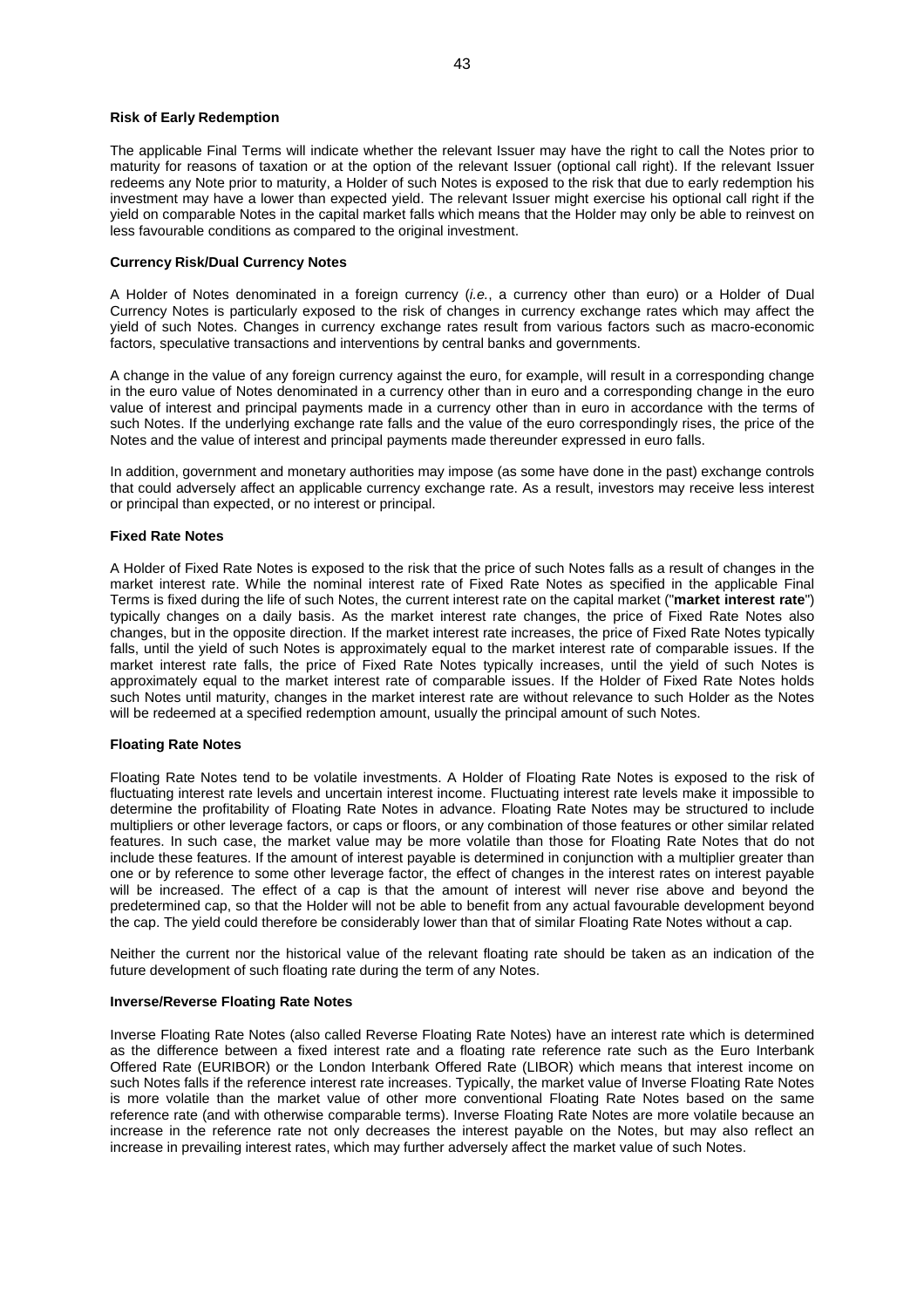#### **Zero Coupon Notes**

Zero Coupon Notes do not pay current interest but are issued at a discount from their nominal value. Instead of periodical interest payments, the difference between the redemption price and the issue price constitutes interest income until maturity and reflects the market interest rate. A Holder of Zero Coupon Notes is exposed to the risk that the price of such Notes falls as a result of changes in the market interest rate. Prices of Zero Coupon Notes are more volatile than prices of Fixed Rate Notes and are likely to respond to a greater degree to market interest rate changes than interest bearing notes with a similar maturity.

#### **Index Linked Interest Notes**

Under the Programme, Index Linked Notes may be issued as Index Linked Interest Notes where payments of interest will be made by reference to a single index or other factors (including changes in the price of securities and commodities or movements in exchange rates) and/or such formula as may be specified by the relevant Issuer and the relevant Dealer(s) (as indicated in the applicable Final Terms).

A Holder of Index Linked Interest Notes is particularly exposed to the risk of fluctuating interest rate levels and uncertain interest income or may even receive no interest at all which may have the effect that the yield of an Index Linked Interest Note is negative. The relevant Issuers have no control over a number of matters, including economic, financial and political events that are important in determining the existence, magnitude and longevity of these risks and their results.

Investors should be aware that the market price of Index Linked Notes may be very volatile (depending on the volatility of the relevant index). Neither the current nor the historical value of the relevant index should be taken as an indication of the future performance of such index during the term of any Note. The more volatile the relevant index is the greater is the volatility of the market price of such Note and the uncertainty in respect of interest income. Uncertainty with respect to the interest amounts makes it impossible to determine the yield of Index Linked Interest Notes in advance.

## **General Risks in respect of Structured Notes**

In general, an investment in Notes the premium and/or the interest of which is determined by reference to one or more values of currencies, commodities, interest rates or other indices or formulae, *i.e.,* directly or inversely, may entail significant risks not associated with similar investments in a conventional debt security. Such risks include the risks that the Holder of such Notes will receive no interest at all, or that the resulting interest rate will be less than that payable on a conventional debt security at the same time. In addition, investors should be aware that the market price of such Notes may be very volatile (depending on the volatility of the relevant currency, commodity, interest rate, index or formula). Neither the current nor the historical value of the relevant currencies, commodities, interest rates or other indices or formulae should be taken as an indication of future performance of such currencies, commodities, interest rates or other indices or formulae during the term of any Note.

## **Substitution**

The Terms and Conditions of the Notes provide that the relevant Issuers may at any time, without the consent of the Holders, substitute for itself either the Guarantor (in case of Notes issued by VWFSNV, VWLGMBH or VWFSJ) or any other company, more than 90 per cent. of the shares or other equity interest carrying the right to vote of which are directly or indirectly owned by VWFSAG (in the case of Notes issued by VWFSAG) or the Guarantor (in case of Notes issued by VWFSNV, VWLGMBH or VWFSJ) as principal debtor in respect of all obligations arising from or in connection with the Notes in the circumstances and subject to the conditions set out in § 12 of the Terms and Conditions of the Notes.

#### **Risk of potential Conflicts of Interest**

In case of Notes linked to an underlying (*e.g.*, but not limited to, an index or a currency) each of the Issuers, in case of VWFSAG, the Guarantor, the Dealer(s) or any of their respective affiliates may from time to time engage in transactions relating to such underlying for their own accounts or for the accounts of third parties and may issue other financial products in respect of such underlying. Such activities could create conflicts of interest and may have a negative impact on the underlying's value.

Certain of the Dealers and their affiliates have engaged, and may in the future engage, in investment banking and/or commercial banking transactions and may perform services for the Issuer and its affiliates in the ordinary course of business.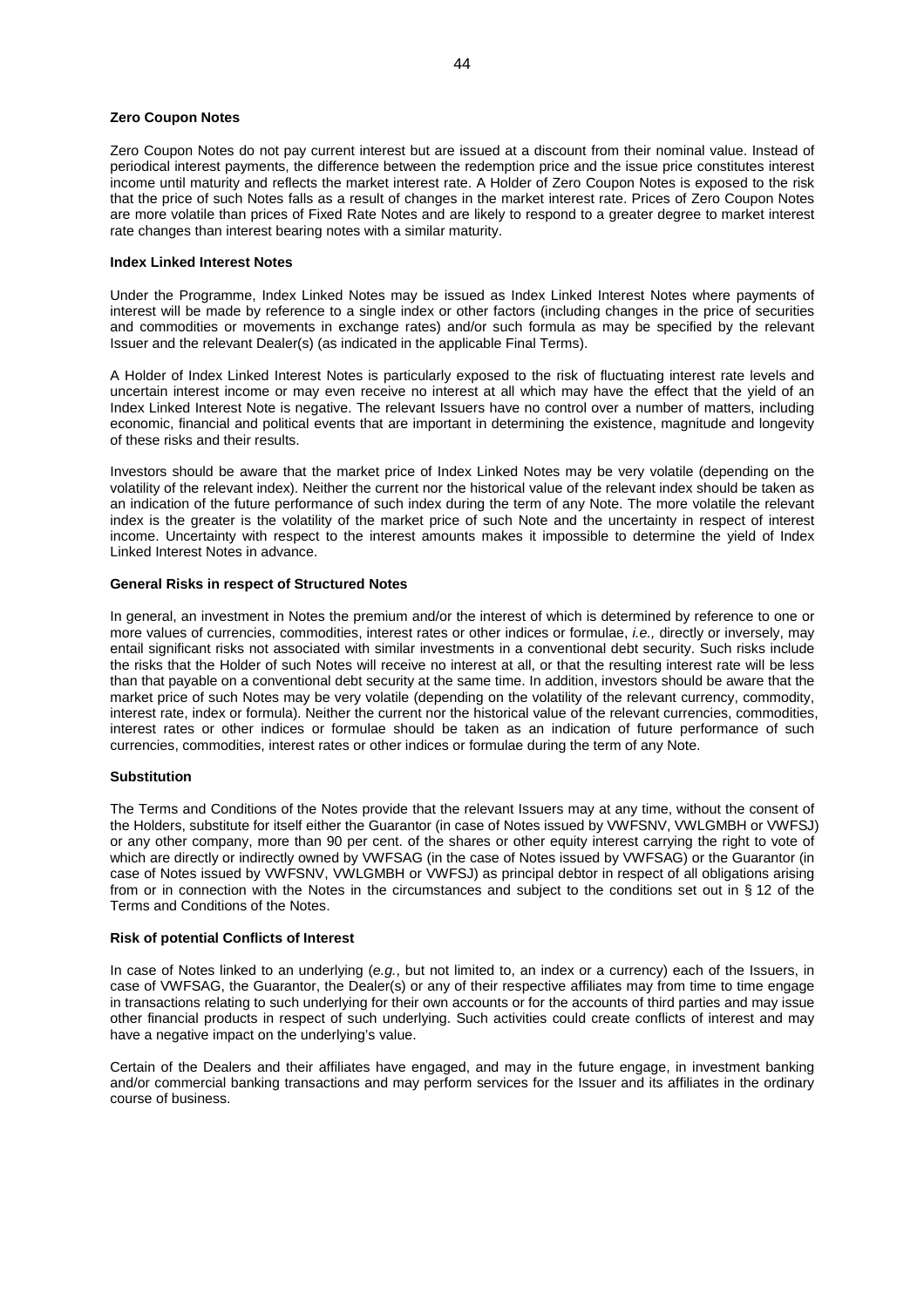#### **Resolutions of Holders**

If the Notes provide for resolutions of Holders, a Holder is subject to the risk of being outvoted by a majority resolution of the Holders. As resolutions properly adopted are binding on all Holders, certain rights of such Holder against the Issuer under the Terms and Conditions may be amended or reduced or even cancelled.

#### **Common Representative**

If the Notes provide for the appointment of a Common Representative, either in the Terms and Conditions or by a majority resolution of the Holders, it is possible that a Holder may be deprived of its individual right to pursue and enforce its rights under the Terms and Conditions against the Issuer, such right passing to the Common Representative who is then exclusively responsible to claim and enforce the rights of all the Holders.

#### **Taxation**

Potential purchasers and sellers of the Notes should be aware that they may be required to pay taxes or other documentary charges or duties in accordance with the laws and practices of the country where the Notes are transferred to or of other jurisdictions. In some jurisdictions, no official statements of the tax authorities or court decisions may be available for innovative financial instruments such as the Notes. In addition, potential purchasers are advised to ask for their own tax adviser's advice on their individual taxation with respect to the acquisition, sale and redemption of the Notes. Only these advisors are in a position to duly consider the specific situation of the potential investor.

All payments made by the Issuer in respect of the Notes may be made subject to any tax, duty, withholding or other payment which may be required to be made, paid, withheld or deducted as further specified in the Final Terms. Holders may not be entitled to receive grossed-up amounts to compensate for tax, duty, withholding or other payment.

## **FATCA**

Under Section 1471 through 1474 of the U.S. Internal Revenue Code, as amended and the regulations promulgated thereunder ("**FATCA**"), the Issuer may, under certain circumstances, be required by FATCA to withhold U.S. tax on all or a portion of payments of principal and interest on the Notes which are treated as "passthru payments" made to foreign financial institutions unless such foreign financial institution payee complies with applicable FATCA reporting requirements. The U.S. Internal Revenue Service indicates that such withholding will not be imposed prior to 1 January 2017.

If an amount in respect of FATCA withholding tax were to be deducted or withheld from interest, principal or other payments on the Notes as a result of a holder's failure to comply with FATCA, none of the Issuer, any paying agent or any other person would, pursuant to the terms and conditions of the Notes, be required to pay additional amounts as a result of the deduction or withholding of such tax.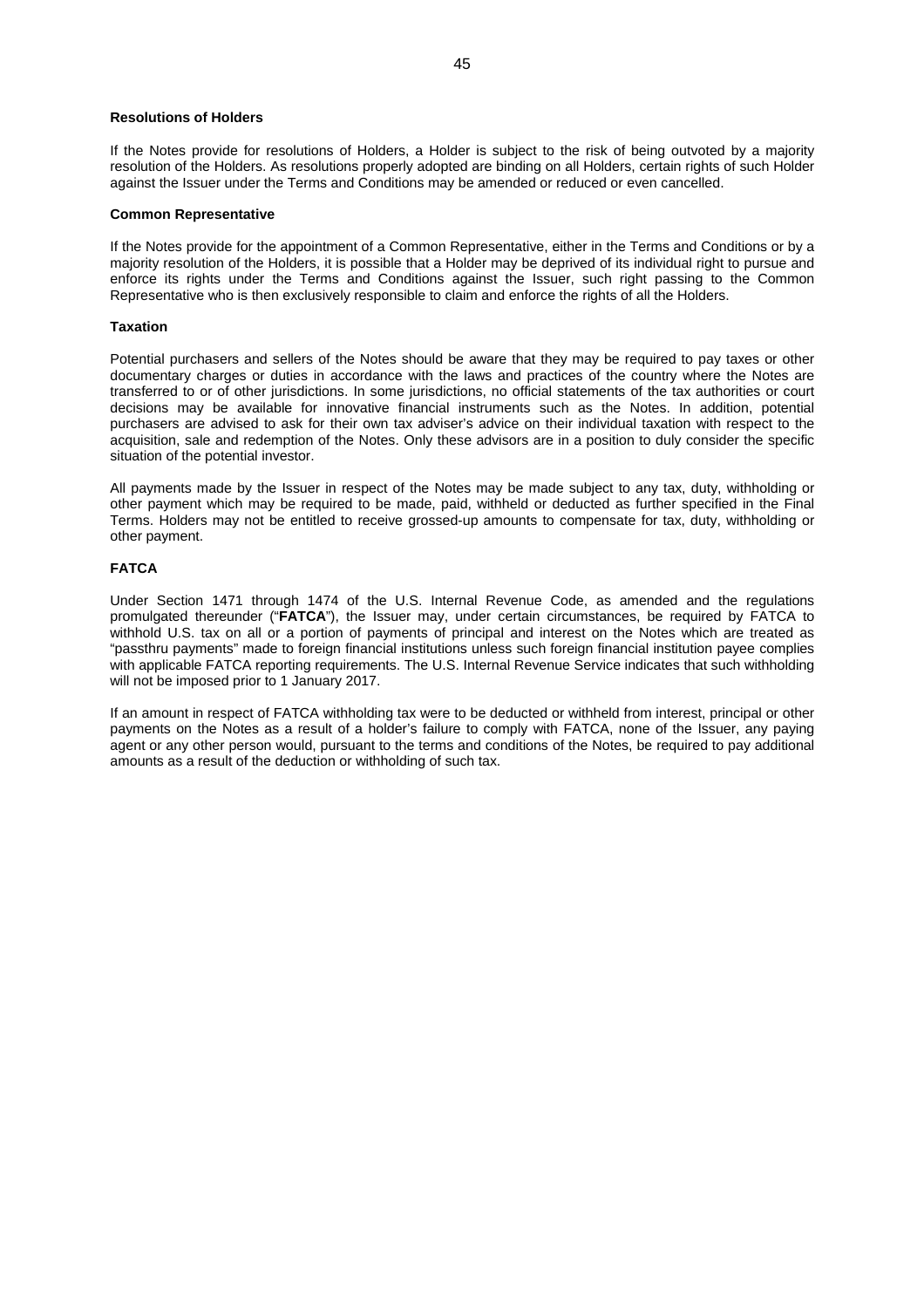## **Volkswagen Financial Services Aktiengesellschaft as Issuer and Guarantor**

#### **History and Development**

VWFSAG was incorporated through the transformation of Volkswagen Finanz GmbH into VWFSAG in accordance with the resolution of the general meeting of shareholders of Volkswagen Finanz GmbH held on 2 March 1994; the name of Volkswagen Finanz GmbH was changed accordingly. The transformation and the change of name were registered in the commercial register of the local court (*Amtsgericht*) of Braunschweig on 4 May 1994.

VWFSAG was incorporated and registered in the commercial register of the local court of Braunschweig under number HRB 3790. The registered office is located in Braunschweig and its head office is at Gifhorner Straße 57, 38112 Braunschweig, Federal Republic of Germany (phone +49 531 212-3071 (Investor Relations) or +49 531 212-3882 (Treasury)).

#### **Articles of Association**

The purpose of VWFSAG according to Article 2 of its Articles of Association is the development, sale and management of own and outside financial services in Germany and abroad, which are appropriate for enhancing the business of Volkswagen AG and its affiliated companies.

VWFSAG is authorised to carry out all business and to take all actions which are connected with its purpose or which promote, directly or indirectly, the purpose of VWFSAG.

In addition, VWFSAG is authorised to establish domestic and foreign branches and to incorporate, acquire or participate in other enterprises.

#### **Organisational Structure / Major Shareholders**

VWFSAG is a wholly-owned subsidiary of Volkswagen Aktiengesellschaft, Wolfsburg, Federal Republic of Germany ("**VW AG**"). VW AG is the controlling company of the Volkswagen Group ("**VW Group**") which consists of numerous subsidiaries and affiliates in the Federal Republic of Germany and abroad. Pursuant to the notifications of the shareholders according to Section 21 et seq. of the German Securities Trading Act (*Wertpapierhandelsgesetz*) which VW AG has received, the following shareholders held more than 3% of VW AG's ordinary shares as of the date of the respective notification: Porsche Automobil Holding SE ("**Porsche SE**") (50.73%), State of Lower Saxony (20%) and Qatar Holding LLC (17%). The VW Group's activities span two principal areas: the manufacture and sale of cars, commercial cars and parts and financial services.

On 23 July 2009, the Supervisory Board of VW AG expressed its support for the creation of an integrated automotive group with Porsche SE, to be led by Volkswagen, and shortly after the related parties entered into a comprehensive agreement (the "Comprehensive Agreement")<sup>[1](#page-45-0)</sup>. The Comprehensive Agreement contains the fundamental agreement concerning the creation of an integrated automotive group with Porsche and establishes the concept and the individual transaction steps. It was entered into after agreement in principle was reached in August 2009, signed as a private written agreement on 18/22 September 2009, and notarised, together with modifications since that date and the implementation agreements by way of deed dated 29 November 2009.

In 2011 VW AG and Porsche SE have been working on the preparations for the intended merger of Porsche SE onto VW AG.

In September 2011 Volkswagen AG and Porsche SE reached the conclusion that due to the continuing legal hurdles the planned merger cannot be implemented within the timeframe provided for in the Comprehensive Agreement. In its ad hoc announcement in September 2011, Volkswagen AG's Board of Management announced, that it will analyze whether other potential courses of action exist for achieving the goal of creating an

<span id="page-45-0"></span><sup>1</sup> The parties to the Comprehensive Agreement are Volkswagen Aktiengesellschaft, Porsche Automobil Holding SE, Dr. Ing. h.c. F. Porsche Aktiengesellschaft, the ordinary shareholders of Porsche Automobil Holding SE excluding the Emirate of Qatar (i.e. Porsche GmbH, Stuttgart, Familie Porsche Beteiligung GmbH, Grünwald, Familien Porsche-Daxer-Piech Beteiligung GmbH, Grünwald, Ferdinand Piëch GmbH, Grünwald and Hans-Michel Piëch GmbH, collectively the "**SE Ordinary Shareholders**"), the Group Works Council of Volkswagen Aktiengesellschaft, the Group Works Council of Dr. Ing. h.c. F. Porsche Aktiengesellschaft, the Works Council of Porsche Automobil Holding SE, Porsche Holding Gesellschaft m.b.H., Salzburg and Porsche Gesellschaft m.b.H., Salzburg.

In the course of the negotiations of the implementation agreements until November 2009, it became necessary to modify the Comprehensive Agreement. Thus, in addition to the original parties to the Comprehensive Agreement, Porsche Zwischenholding GmbH, which holds all shares of the newly established Dr. Ing. h.c. F. Porsche Aktiengesellschaft, was also included as a new party to the Comprehensive Agreement, and it was agreed to increase the originally planned indirect investment by the Volkswagen Aktiengesellschaft in Dr. Ing. h.c. F. Porsche Aktiengesellschaft from 42.0 per cent to 49.9 per cent.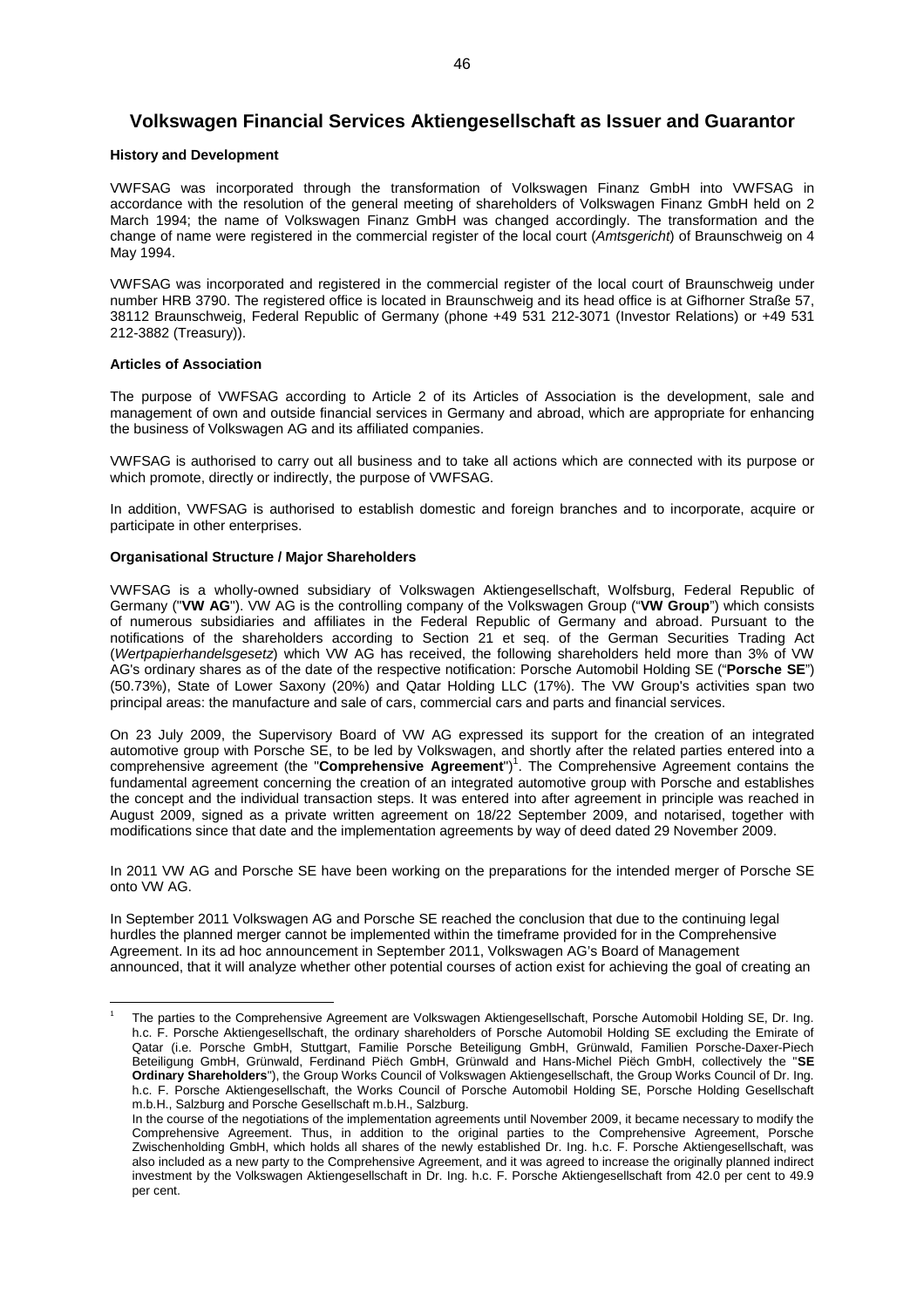integrated automotive group with Porsche in addition to the put/call options laid down in the Comprehensive Agreement. This analysis has not been finished as of the date of this Base Prospectus. If an alternative transaction structure is available and the necessary contractual agreements can be reached, Volkswagen would seek to complete the creation of the integrated Automotive Group on the basis of economically reasonable conditions at the earliest opportunity.

The following table shows the structural relationship in the VW Group, its Financial Services and Automotive Division:



A control and profit-and-loss-transfer agreement came into effect on 25 September 1996 between VW AG and VWFSAG under which the total profit made in a financial year will be transferred to VW AG. Under this agreement, any losses incurred by VWFSAG will be redeemed by VW AG.

Simultaneously, profit-and-loss-transfer agreements exist between VWFSAG and Volkswagen Bank as well as between VWFSAG and VWLGMBH. Both agreements came into effect in September 2002. Furthermore, control and profit-and-loss-transfer agreements exist between VWFSAG and (a) Volim Volkswagen Immobilien Vermietgesellschaft für VW/Audi-Händlerbetriebe mbH, which came into effect on 16 December 1992, (b Volkswagen Versicherung AG which came into effect on 21 December 2006 and (c) Volkswagen Versicherungsdienst GmbH, which came into effect on 16 December 2010. Under these agreements the total profits made by said subsidiaries will be transferred to VWFSAG. Any losses incurred by these subsidiaries will be redeemed by VWFSAG.

Until 31 December 2011, the Board of Management of Volkswagen Bank was responsible for executing within VWFSAG Group the group-wide risk strategy established by the Board of Management of Volkswagen Bank under its overall responsibility and by the Board of Management of VWFSAG. Effective 01 January 2012, VWFSAG has taken over overall responsibility for the group-wide risk strategy in its capacity as the superordinate company (*übergeordnetes Unternehmen*) within the meaning of the German Banking Act (*Kreditwesengesetz, KWG*). It does not provide any banking or financial services itself, but in relation to its subsidiaries Volkswagen Bank, that qualifies as a deposit-taking bank (*Einlagenkreditinstitut*) and VWLGMBH, that qualifies as a financial services institution (*Finanzdienstleistungsinstitut*), it is responsible for the group-wide risk management and reporting under the German Banking Act. VWFSAG is supervised by the German Federal Financial Supervisory Authority (*Bundesanstalt für Finanzdienstleistungsaufsicht – BaFin*).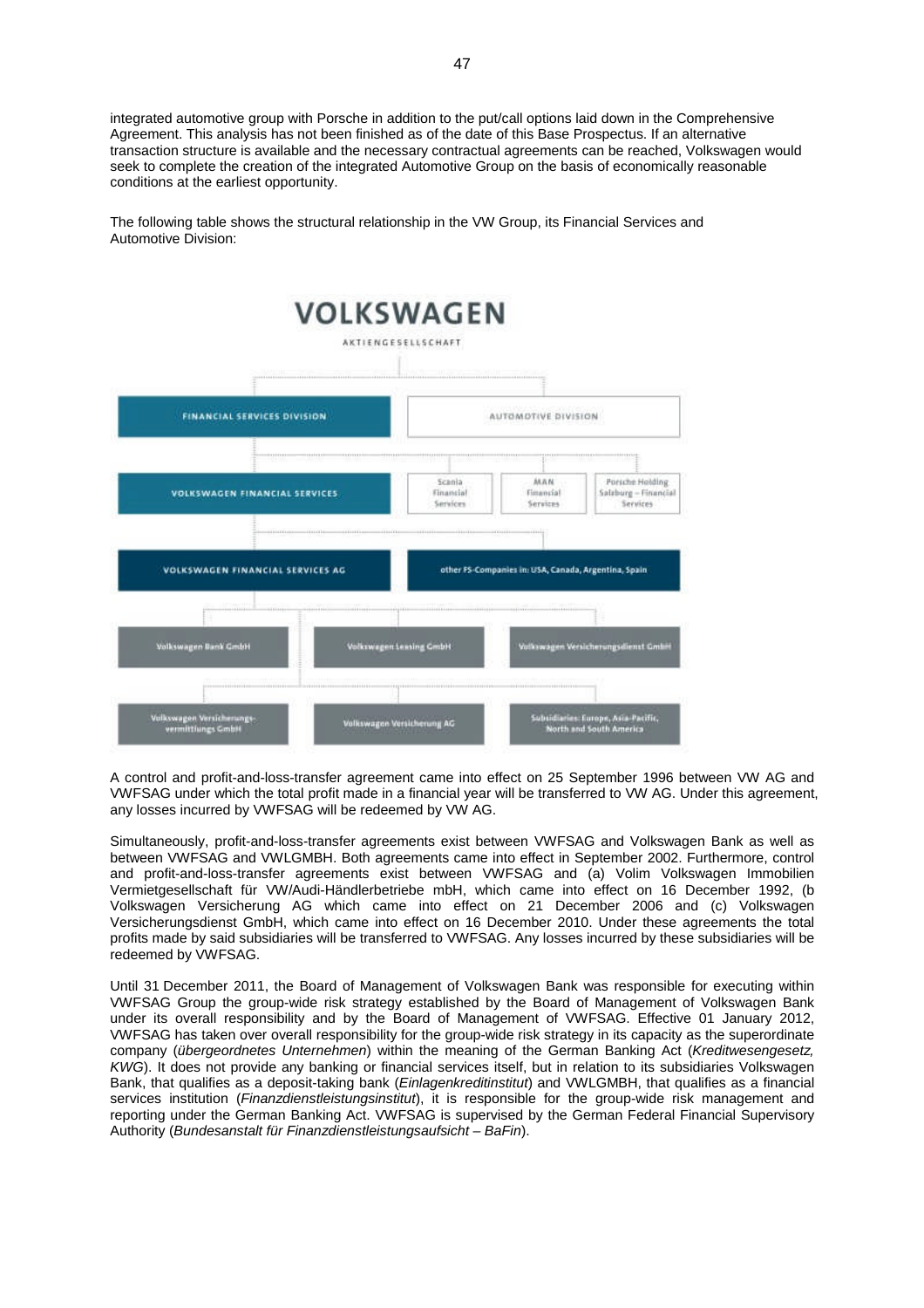## **Share Capital**

As at the date of the Prospectus, the subscribed capital of VWFSAG amounted to EUR 441,280,000 divided into 441,280,000 no-par-value shares. The shares are fully paid-up and are in bearer form.

#### **Business Overview**

#### *Principal Activities*

All financial services companies of the VW Group operating in Europe, in Asia-Pacific and in South America are combined under the management of VWFSAG. The tasks of VWFSAG are primarily of a strategic nature, but also have a service function for the affiliated companies. Core business spheres are financing, leasing, insurance and fleet management. Further activities include direct banking in connection with deposit-taking. Since 1 January 2006 VWFSAG is also responsible for the coordination of the worldwide financial services activities of the VW Group with the exception of MAN FS, Scania FS and Porsche Holding Salzburg FS.

#### *Principal Markets*

Global activities of VWFSAG are allocated to four regions: Europe/International, China/India, North America (NAR) and South America (SAR).

The activities of VWFSAG are segmented into three business areas which are Private Customers/ Corporate Customers, Fleet Customers and Direct banking.

#### *Region Europe/International*

The European market comprises Germany, Austria, Switzerland, Belgium, Great Britain, Ireland, The Netherlands, Sweden, Norway, France, Greece, Italy, Portugal, Spain, Turkey, Poland, Russia, the Czech Republic, Lithuania, Latvia and Estonia. The remaining countries in this region are Australia, Japan, South Korea and South Africa.

#### *Region China/India*

The Region China/India comprises companies in China, India, Singapore and Taiwan.

## *North America (NAR)*

The Region North America (NAR) comprises Mexico.

#### *South America (SAR)*

The Region South America (SAR) comprises Argentina and Brazil.

#### **Selected Financial Information**

The following table shows selected financial information of VWFSAG extracted from the audited consolidated financial statements for the financial years ended 31 December 2010 and 2011 prepared on the basis of the International Financial Reporting Standards (IFRS), as adopted by the EU:

Income statement data

|                                 | 1 January – 31 December |                       |
|---------------------------------|-------------------------|-----------------------|
|                                 | 2011                    | 2010                  |
|                                 |                         | in $\epsilon$ million |
| <b>Pre-tax result</b>           | 933                     | 870                   |
| Taxes on income<br>and earnings | $-275$                  | -247                  |
| <b>Net income</b>               | 658                     | 623                   |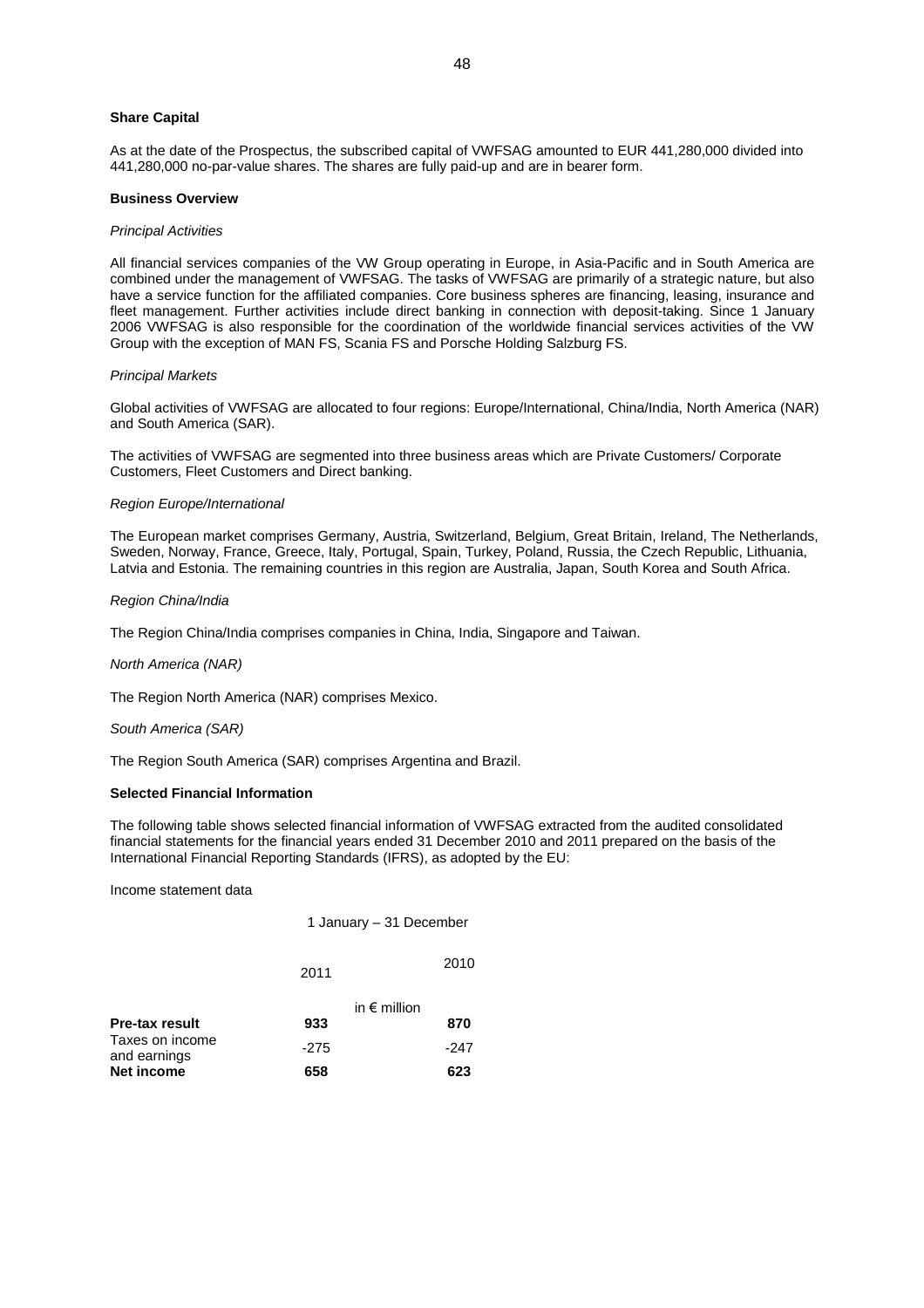#### Balance sheet data

### 31 December 2011 31 December 2010

|                                              |                  | in $\epsilon$ million |
|----------------------------------------------|------------------|-----------------------|
| <b>Total Assets</b>                          | 76,946           | 65,332                |
| Receivables arising from<br>Retail financing | 33,261           | 30,505                |
| Wholesale financing<br>Leasing business      | 10,412<br>14,252 | 8,828<br>13,643       |
| <b>Leased Assets</b>                         | 6,382            | 4,974                 |
| Customer deposits                            | 23,795           | 20,129                |
| Equity                                       | 7.704            | 6.975                 |

#### **Administrative, Management and Supervisory Bodies**

## *Board of Management*

As at the date of this Prospectus, members of the Board of Management of VWFSAG are:

#### Frank Witter, Chairman

## Frank Fiedler

Finance

## Christiane Hesse

Human Resources, Organisation

#### Dr. Michael Reinhart

Risk Management Member of the Board of Management of Volkswagen Bank

## Lars-Henner Santelmann

Sales and Marketing Member of the Board of Management of VWLGmbH

## *Supervisory Board*

As at the date of this Prospectus, members of the Supervisory Board are:

## Hans Dieter Pötsch, Chairman

Member of the Board of Management of VW AG Finance and Controlling

## Prof. Dr. Horst Neumann, Deputy Chairman

Member of the Board of Management of VW AG Human Resources and Organisation

## Michael Riffel, Deputy Chairman

General Secretary of the General Works Council and Group Works Council of VW AG

### Dr. Arno Antlitz

Member of the Board of Management Volkswagen Brand Controlling and Accounting

## Dr. Jörg Boche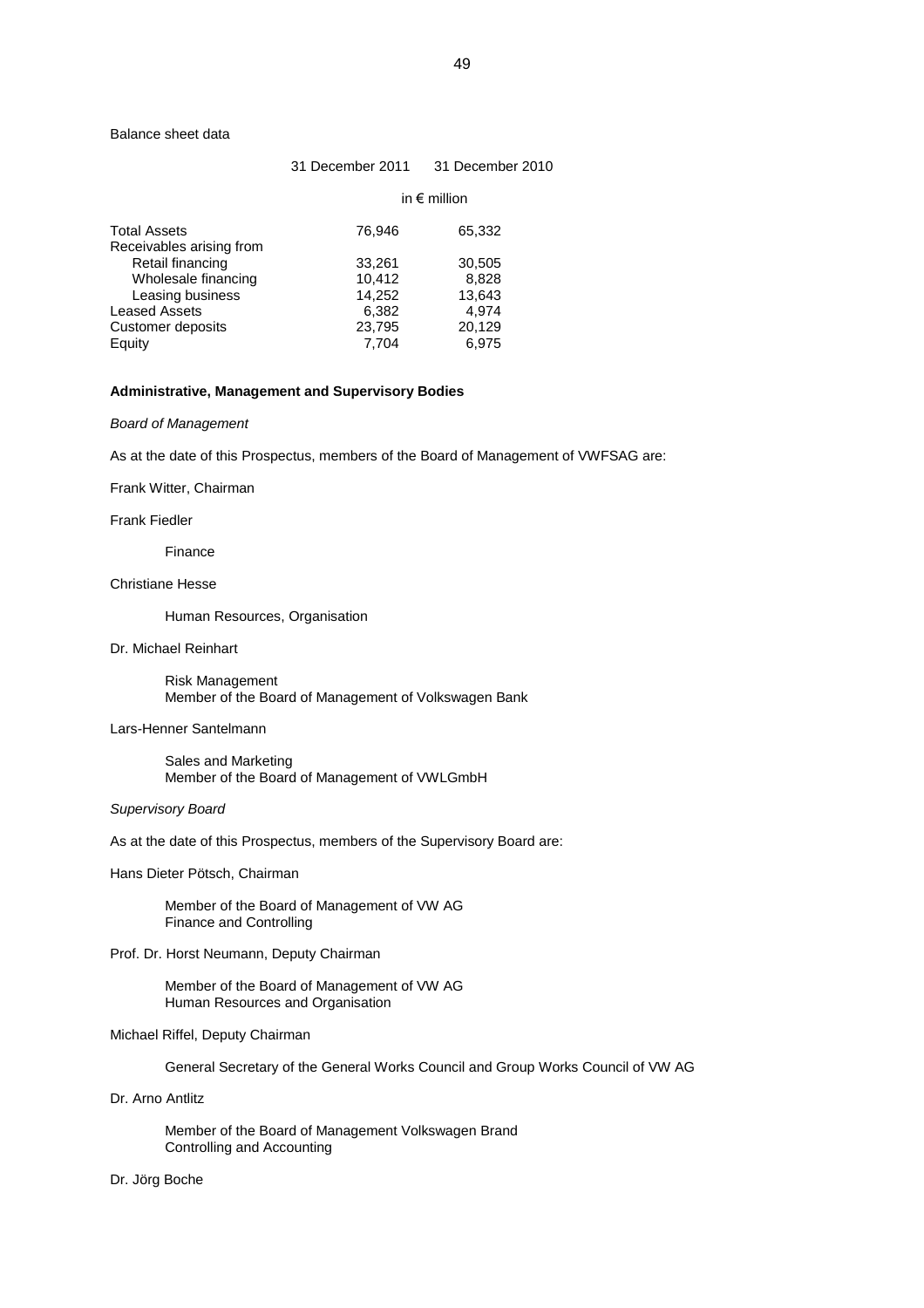#### Executive Vice President of VW AG Group Treasurer

### Waldemar Drosdziok

Chairman of the Joint Works Council of VWFSAG, Volkswagen Bank

#### Christian Klingler

Member of the Board of Management VW AG Sales and Marketing

## Detlef Kunkel

General Secretary/Principal Representative of IG Metall Braunschweig

#### Simone Mahler

Deputy Chairman of the Joint Works Council of VWFSAG and Volkswagen Bank

#### Gabor Polonyi

Head of Sales Germany Private and Corporate Customers of Volkswagen Bank

## Petra Reinheimer

General Secretary of the Joint Works Council of VWFSAG and Volkswagen Bank

#### Axel Strotbek

Member of the Board of Management of AUDI AG Finance and Organisation

The business address of the members of the Board of Management and of the Supervisory Board of VWFSAG is Gifhorner Straße 57, 38112 Braunschweig, Federal Republic of Germany.

### *Conflicts of Interest*

The members of the Board of Management and of the Supervisory Board have additional positions which may potentially result in conflict of interest between their duties towards the Issuer and their private and other duties, in particular in so far as some of the members of the Board of Management and of the Supervisory Board have additional duties within VW Group. As at the date of this Prospectus, none of the members of the Board of Management and of the Supervisory Board has declared that a conflict of interest actually exists.

#### **Board Practices**

The VWFSAG does not comply with every recommendation of the German Corporate Governance Code. The German Corporate Governance Code primarily addresses listed corporations. Therefore many of these recommendations are not applicable to VWFSAG.

## **Historical Financial Information**

The audited consolidated financial statements of VWFSAG for the financial years ended 31 December 2010 and 2011 are incorporated by reference in and form part of this Prospectus.

#### **Auditors**

The auditors of VWFSAG for the financial years 2010 and 2011 were PricewaterhouseCoopers Aktiengesellschaft Wirtschaftsprüfungsgesellschaft, Fuhrberger Straße 5, 30625 Hannover, Federal Republic of Germany, who have audited the consolidated financial statements of VWFSAG for the financial years ended 31 December 2010 and 2011 and have given their unqualified auditors' report for each of these years.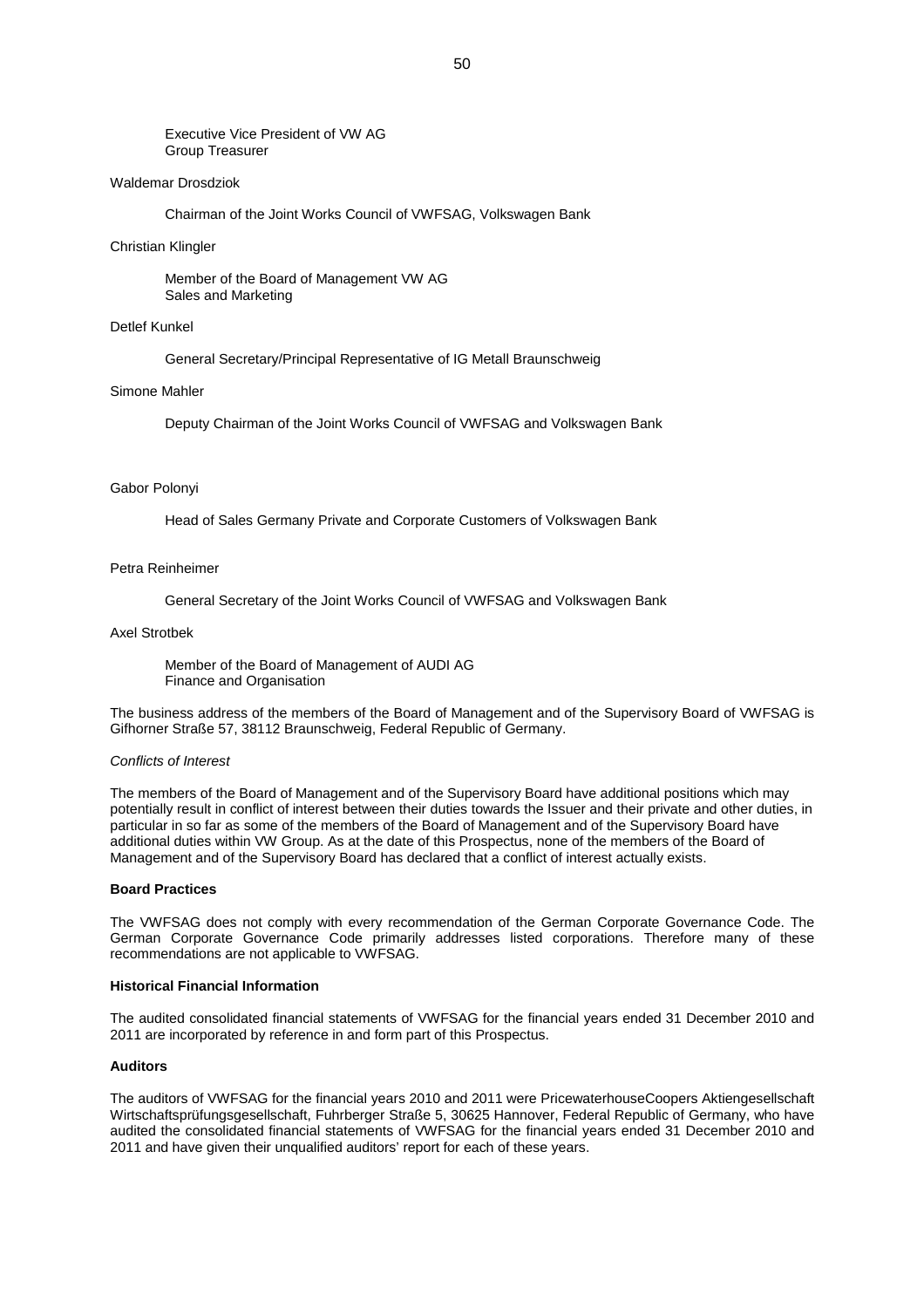PricewaterhouseCoopers Aktiengesellschaft Wirtschaftsprüfungsgesellschaft is a member of the German Chamber of Public Accountants (*Wirtschaftsprüferkammer*).

## **Trend Information**

There has been no material adverse change in the prospects of VWFSAG since the date of its last published audited consolidated financial statements as at 31 December 2011.

#### **Significant Change in the Financial or Trading Position**

There has been no significant change in the financial or trading position of VWFSAG Group since the date of its last published financial statements as at 31 December 2011.

#### **Legal and Arbitration Proceedings**

VWFSAG is not involved in any governmental, legal or arbitration proceedings (including any such proceedings which are pending or threatened of which VWFSAG is aware), during a period covering at least the previous 12 months, which may have or have had in the recent past, significant effects on VWFSAG's and/or VWFSAG Group's financial position or profitability.

## **Material Contracts**

As of the date of this Prospectus and save as disclosed above at "*Organisational Structure / Major Shareholders*" there are no material contracts that are not entered into in the ordinary course of VWFSAG's business, which could result in any group member being under an obligation or entitlement that is material to the VWFSAG's ability to meet its obligation to security holders under the Notes.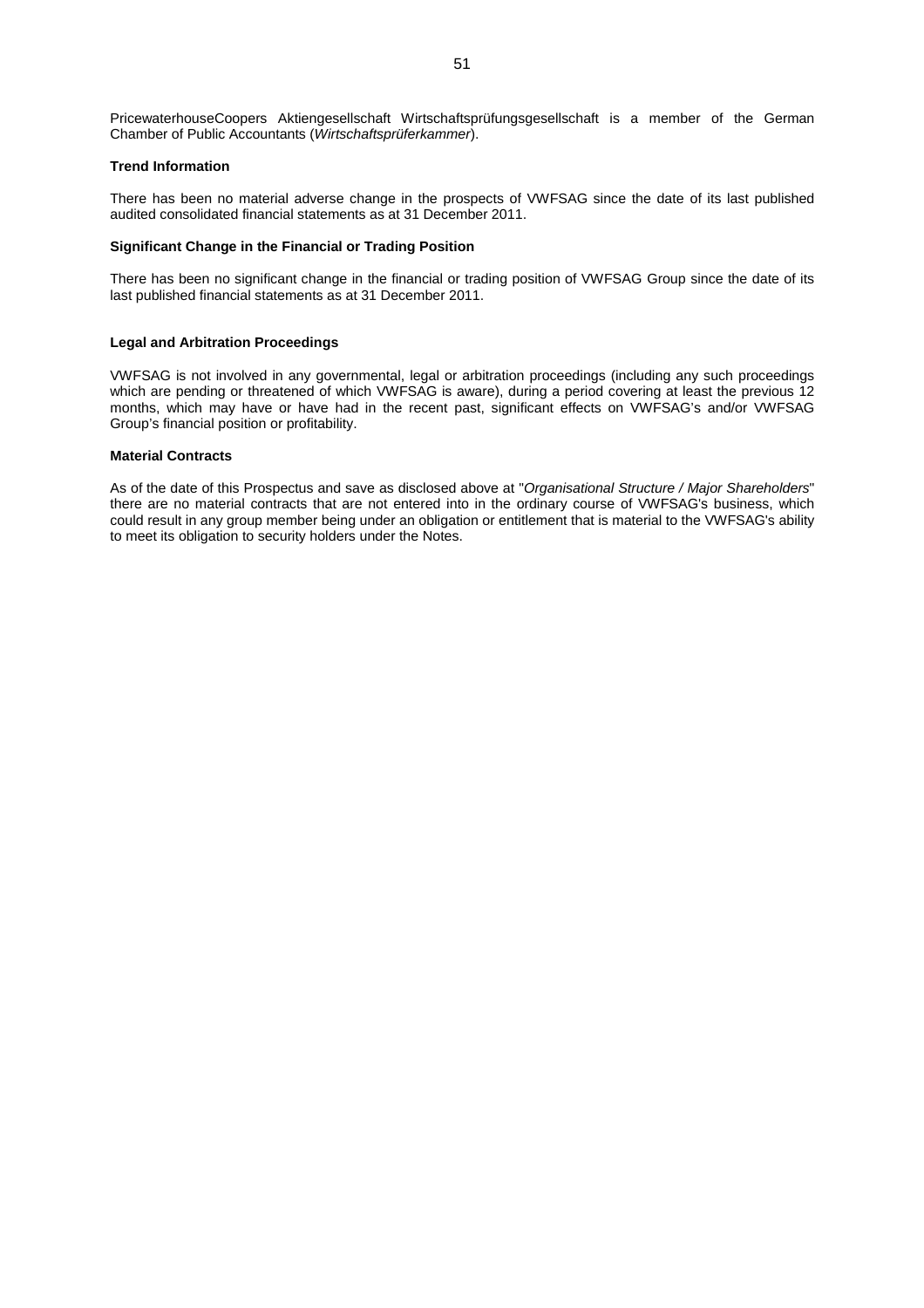## **Volkswagen Leasing GmbH as Issuer**

#### **History and Development**

VWLGMBH was incorporated on 18 October 1966 as a limited liability company under German law under the name "Volkswagen Leasing Gesellschaft mit beschränkter Haftung" in Wolfsburg. The seat was moved to Braunschweig, where VWLGMBH was registered in the commercial register of the local court (*Amtsgericht*) of Braunschweig on 5 January 1983 under the number HRB 1858.

The registered office of VWLGMBH is located in Braunschweig; its head office is at Gifhorner Straße 57, 38112 Braunschweig, Federal Republic of Germany (phone +49 531 212-3071 (Investor Relations) or +49 531 212-3882 (Treasury)).

## **Articles of Association**

The purpose of VWLGMBH as set forth in Article 2 of its Articles of Association is the leasing of motor vehicles as well as of equipment and plants of any kind, domestically and abroad.

VWLGMBH can establish other businesses, participate in other businesses, establish branches and partake in any activities that promote its purpose.

#### **Organisational Structure / Major Shareholders**

VWLGMBH is a wholly-owned subsidiary of VWFSAG, Braunschweig, Federal Republic of Germany. Parent company of VWFSAG is VW AG. VW AG is the controlling company of the VW Group which consists of numerous subsidiaries and affiliates in the Federal Republic of Germany and abroad. The VW Group's activities span two principal areas: the manufacture and sale of cars, commercial cars and parts and financial services.

A profit-and-loss-transfer agreement with VWFSAG came into effect on 18 September 2002. Under this agreement the total profit made in a financial year will be transferred to VWFSAG.

#### **Share Capital**

As at the date of the Prospectus the subscribed capital of VWLGMBH amounted to EUR 76,003,950.

## **Business Overview**

#### *Principal Activities*

VWLGMBH leases individual vehicles as well as vehicle fleets to private and commercial customers. Another core business field is fleet management, which comprises a wide range of services, such as maintenance, tire replacement, fleet analyses, wearing part repairs, fuel consumption invoicing, pan-European maintenance services as well as payment of both vehicle tax and radio licence fees. Furthermore, vehicle insurance packages are offered in collaboration with Volkswagen Versicherungsdienst GmbH and Volkswagen Versicherung AG and since September 2004 payment protection products - aimed at securing the mobility of private and commercial customers - are offered.

#### *Principal Markets*

The main markets of VWLGMBH are Germany and Italy, the latter of which is being served via branches in Milan and Verona.

## **Selected Financial Information**

The following table shows selected financial information of VWLGMBH extracted from the audited nonconsolidated financial statements for the financial years ended 31 December 2010 and 2011:

Balance sheet data

|              | 31 December 2011 | 31 December 2010 |
|--------------|------------------|------------------|
|              |                  | € 000            |
| Total Assets | 17,042,892       | 13,964,773       |
| Fixed assets | 15,189,512       | 13,288,877       |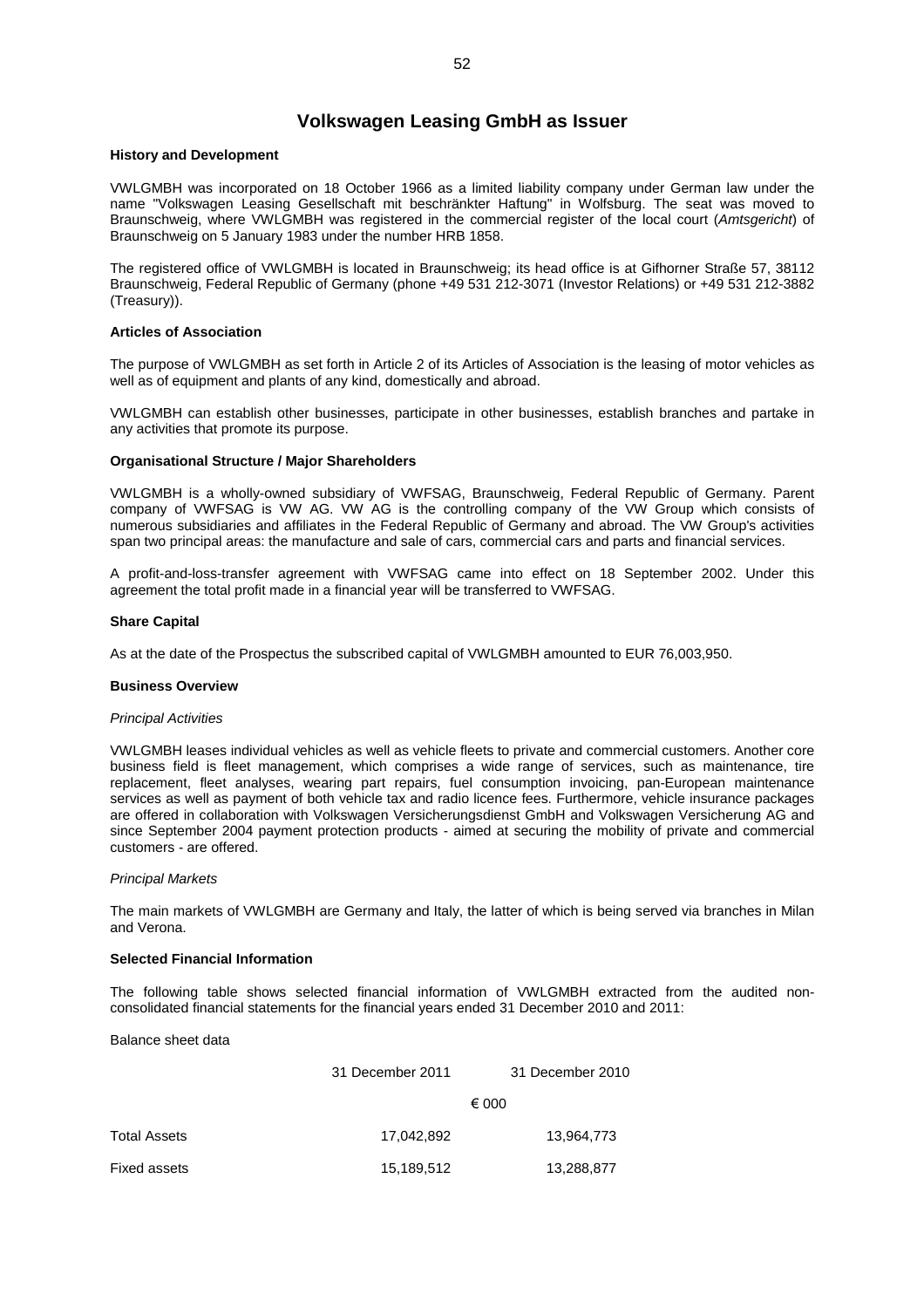| Equity      | 219.124    | 219.124    |
|-------------|------------|------------|
| Liabilities | 12,663,961 | 10,463,954 |

Income statement data

|                                              | 1 January – 31 December |           |
|----------------------------------------------|-------------------------|-----------|
|                                              | 2011                    | 2010      |
|                                              |                         | € 000     |
| Net income from<br>financial<br>transactions | 4,426,855               | 4,349,208 |
| Result from ordinary<br>business activities  | 528,985                 | 974,684   |
| Net retained profits                         | 649                     | 649       |

#### **Administrative, Management and Supervisory Bodies**

#### *Management*

As at the date of this Prospectus, members of the Management are:

Lars-Henner Santelmann, Spokesman

Marketing/Sales Individual Customers Member of the Board of Management of VWFSAG

Gerhard Künne

Sales Fleet Customers

#### Dr. Heidrun Zirfas

Back Office Leasing

The business address of the members of the Management of VWLGMBH is Gifhorner Straße 57, 38112 Braunschweig, Federal Republic of Germany.

The supervisory board of VWLGMBH has been dissolved in May 2012. The dissolution of the supervisory board is expected to lead to a more efficient decision-making process within VWLGMBH. It will not lead to a change in the business strategy of VWLGMBH.

#### *Conflicts of Interest*

The members of the Management have additional positions which may potentially result in conflict of interest between their duties towards the Issuer and their private and other duties, in particular in so far as some of the members of the Management have additional duties within VW Group. As at the date of this Prospectus, none of the members of the Management has declared that a conflict of interest actually exists.

## **Board Practices**

The VWLGMBH has established an audit committee in accordance with §§ 324 HGB (German Commercial Code) and 107 para. 3 sentence 2 AktG (German Stock Corporation Act). As at the date of this Prospectus, members of the audit committee of VWLGMBH are Dr. Arno Antlitz (Chairman), Waldemar Drosdziok (Vice Chairman), Dr. Jörg Boche and Gabor Polonyi. The audit committee especially monitors the accounting process, the effectiveness of the company's internal control, risk management systems and internal audit as well as the external audit, in particular the external auditor's independence and his additional work. The VWLGMBH does not comply with every recommendation of the German Corporate Governance Code. The German Corporate Governance Code primarily addresses listed corporations. Therefore many of these recommendations are not applicable to VWLGMBH.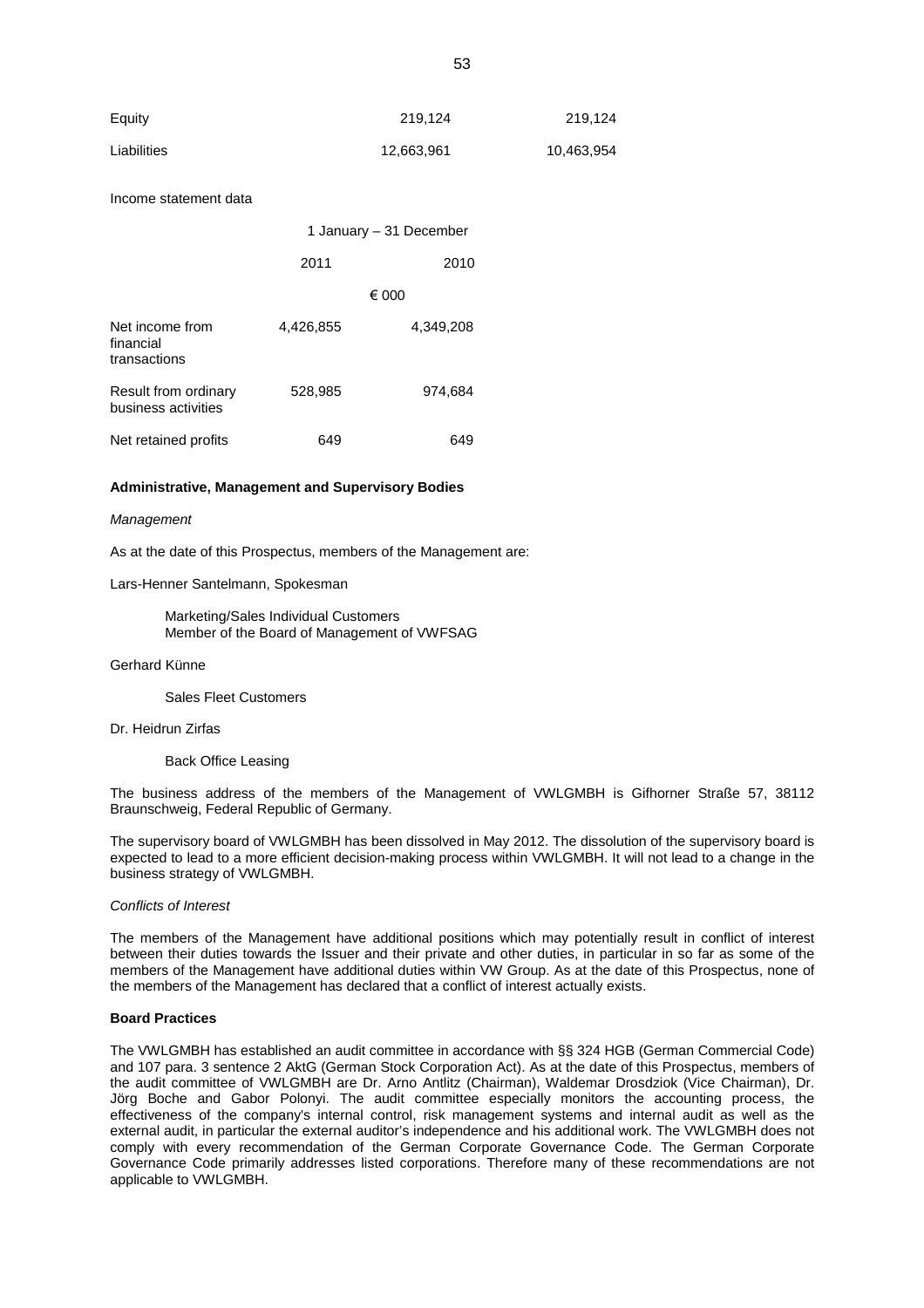## **Historical Financial Information**

The audited non-consolidated financial statements of VWLGMBH for the financial years ended 31 December 2010 and 2011 are incorporated by reference in and form part of this Prospectus.

## **Auditors**

The auditors of VWLGMBH for the financial years 2010 and 2011 were PricewaterhouseCoopers Aktiengesellschaft Wirtschaftsprüfungsgesellschaft, Fuhrberger Straße 5, 30625 Hannover, Federal Republic of Germany, who have audited the non-consolidated financial statements of VWLGMBH for the financial years ended 31 December 2010 and 2011 and have given their unqualified auditor's report for each of these years.

PricewaterhouseCoopers Aktiengesellschaft Wirtschaftsprüfungsgesellschaft is a member of the German Chamber of Public Accountants (Wirtschaftsprüferkammer).

#### **Trend Information**

There has been no material adverse change in the prospects of VWLGMBH since the date of its last published audited consolidated financial statements as at 31 December 2011.

## **Significant Change in the Financial or Trading Position**

There has been no significant change in the financial or trading position of VWLGMBH since the date of its last published financial statements as at 31 December 2011.

#### **Legal and Arbitration Proceedings**

VWLGMBH is not involved in any governmental, legal or arbitration proceedings (including any such proceedings which are pending or threatened of which VWFSAG is aware), during a period covering at least the previous 12 months, which may have or have had in the recent past, significant effects on VWLGMBH's financial position or profitability.

#### **Material Contracts**

As of the date of this Prospectus and save as disclosed above at "*Organisational Structure / Major Shareholders*", there are no material contracts that are not entered into in the ordinary course of the VWLGMBH's business, which could result in any group member being under an obligation or entitlement that is material to the VWLGMBH's ability to meet its obligation to security holders under the Notes.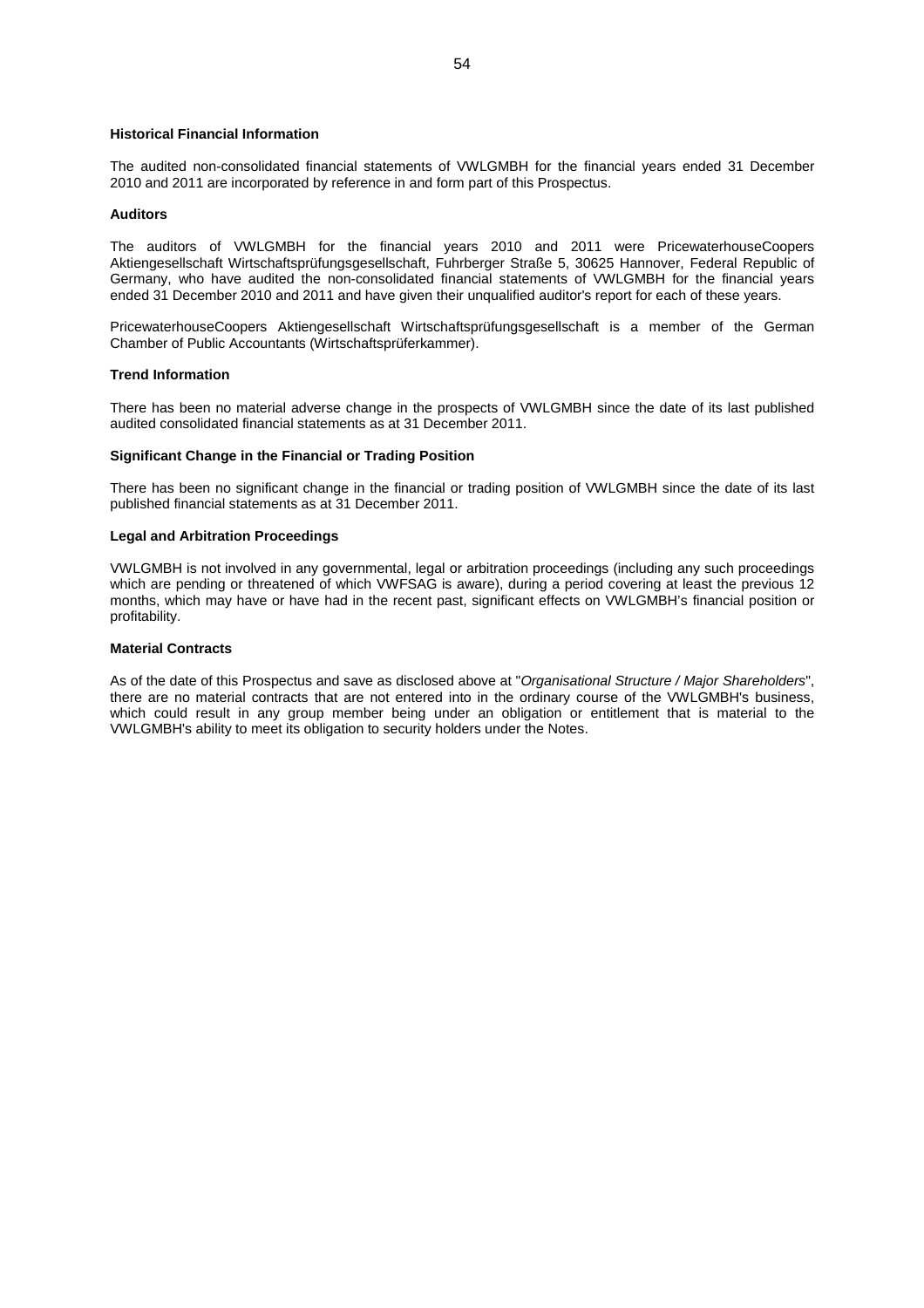## **Volkswagen Financial Services N.V. as Issuer**

### **History and Development**

Volkswagen Financial Services N.V. ("**VWFSNV**") was incorporated as a stock corporation under the law of The Netherlands for an indefinite period of time on 16 May 1983 under the name Audi Finance N.V. It is registered in the Register of Commerce of Amsterdam under No. 33172400. According to a resolution of the extraordinary general meeting of shareholders held on 28 December 1994 the name was changed to Volkswagen Financial Services N.V. Furthermore, it was sold by its former shareholders Volkswagen International Finance N.V. and Audi AG to Volkswagen Financial Services Aktiengesellschaft ("**VWFSAG**") with effect from 31 December 1994. VWFSNV's registered office is at Herengracht 495, 1017 BT Amsterdam, The Netherlands (phone +31 20 420- 5360).

## **Articles of Association**

The purposes of VWFSNV according to Article 2 of its Articles of Association are to finance and to participate in companies and enterprises. VWFSNV may borrow, raise and secure money in all manners expedient to it, especially by means of issuance of bonds, convertible bonds, stock and securities of indefinite currency term or otherwise, be it or be it not by binding some or all of its assets, present or future assets, including the capital not paid in, as well as to redeem or repay such securities.

#### **Organisational Structure / Major Shareholders**

VWFSNV is a wholly-owned subsidiary of VWFSAG, Braunschweig, Federal Republic of Germany. Parent company of VWFSAG is VW AG. VW AG is the controlling company of the VW Group which consists of numerous subsidiaries and affiliates in the Federal Republic of Germany and abroad. The VW Group's activities span two principal areas: the manufacture and sale of passenger cars, commercial cars and parts and financial services.

## **Share Capital**

As at the date of the Prospectus the authorised capital of VWFSNV amounted to EUR 2,270,000 divided into 2,270 registered shares with a par nominal value of EUR 1,000 each, 454 of which are issued and fully paid-up.

#### **Business Overview**

#### *Principal Activities*

The tasks of VWFSNV are to finance affiliated companies and enterprises, by means of borrow, raise and secure money in all manners expedient to it, especially by means of issuance of bonds, convertible bonds, stock and securities of indefinite currency or term, and to participate in such companies. VWFSNV uses for its refinancing the Parent Company's Debt Issuance Programme (DIP) and Commercial Paper Programme and has access to inter-company loans. Depending on the market situation, VWFSNV also makes use of own funds that are provided by VWFSAG as parent company by way of contributions in cash into the share premium reserve of VWFSNV in order to grant loans to affiliated companies. These own funds increase or decrease depending on the financing needs. Therefore VWFSNV´s equity might fluctuate significantly.

#### *Principal Markets*

VWFSNV finances companies who are primarily situated on the European market, in South America and Australia.

## **Selected Financial Information**

The following table shows selected financial information of VWFSNV extracted from the audited nonconsolidated financial statements for the financial year ended 31 December 2010 and 2011:

Balance sheet data

|                     | 31 December 2011       | 31 December 2010       |
|---------------------|------------------------|------------------------|
|                     |                        | € 000                  |
| Balance sheet total | 4,979,394              | 3,133,021              |
| Fixed assets        | 2,070,708<br>2,908,686 | 1,699,495<br>1,433,526 |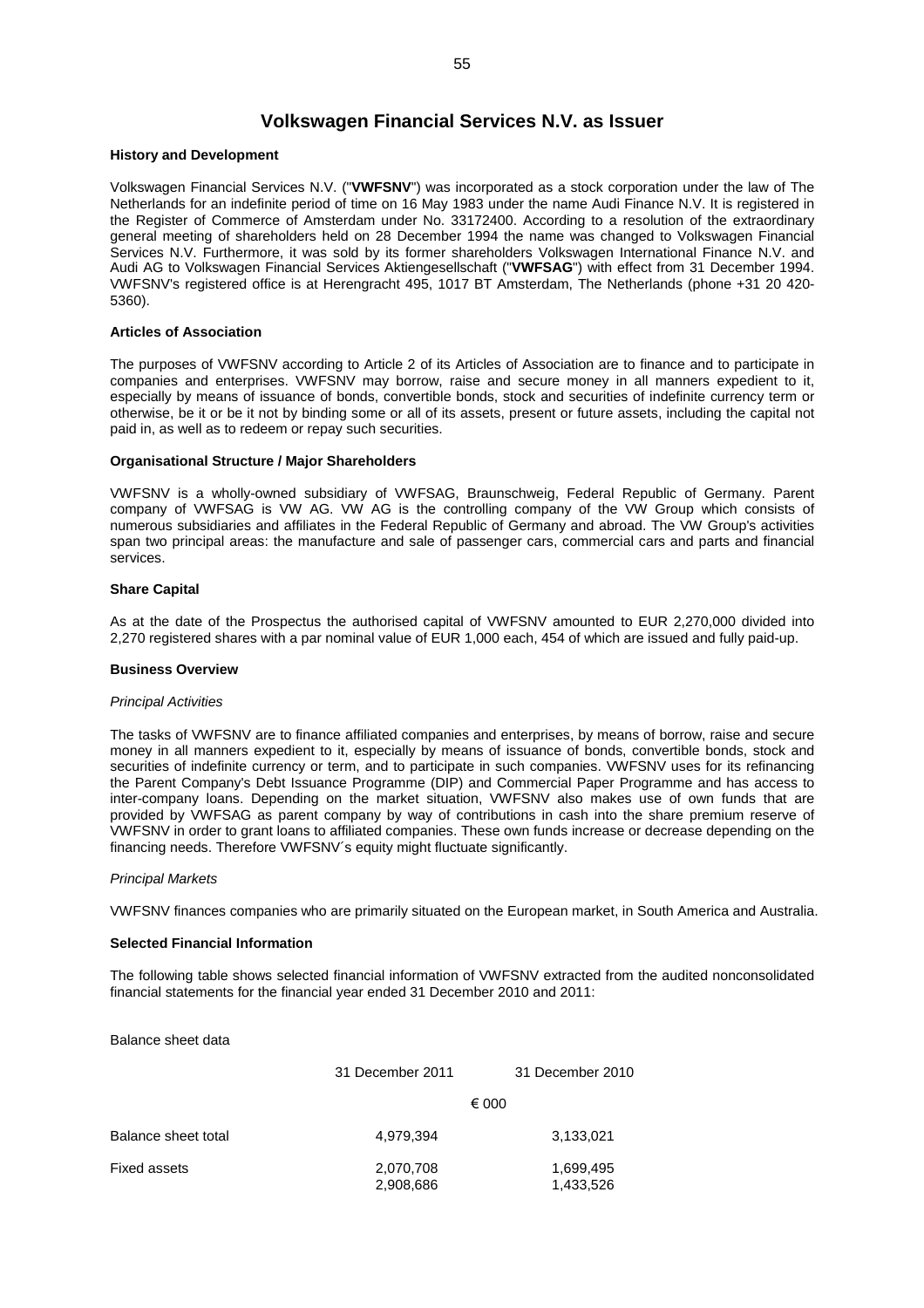### Current assets

| Total liabilities | 4,080,133             | 2,625,596               |
|-------------------|-----------------------|-------------------------|
| Equity            | 899.261 <sup>2)</sup> | $507.425$ <sup>1)</sup> |

**\_\_\_\_\_\_\_\_\_\_\_\_** 1) This figure includes a share premium reserve of EUR 478 milion contributed in cash by VWFSAG in 2010, to strengthen VWFSNV's position as a group financing company.

2) This figure includes a share premium reserve of EUR 375 milion contributed in cash by VWFSAG in 2011, to strengthen VWFSNV's position as a group financing company.

Income statement data

|                                    | 1 January - 31 December |       |
|------------------------------------|-------------------------|-------|
|                                    | 2011                    | 2010  |
|                                    | € 000                   |       |
| Net interest and similar<br>income | 22,217                  | 6,932 |
| Result before taxation             | 21,367                  | 6,099 |
| Result after taxation              | 16,836                  | 4,549 |
|                                    |                         |       |

## **Administrative, Management and Supervisory Bodies**

#### *Management Board*

The Management Board of VWFSNV consists of one or more members.

As at the date of this Prospectus, members of the Management Board are:

Frank Mitschke, Managing Director

Bernd Bode, Managing Director

Head of Treasury of VWFSAG, Volkswagen Bank and VWLGMBH

#### *Supervisory Board*

The Supervisory Board of VWFSNV consists of one or more members.

As at the date of this Prospectus, member of the Supervisory Board is:

Frank Fiedler,

Member of the Board of Management of VWFSAG Finance (Controlling, Treasury, Accounting)

The business address of the members of the Management Board and of the Supervisory Board is Herengracht 495, 1017 BT Amsterdam, The Netherlands.

## *Conflicts of Interest*

The members of the Management Board and of the Supervisory Board have additional positions which may potentially result in conflict of interest between their duties towards the Issuer and their private and other duties, in particular in so far as all members of the Management Board and of the Supervisory Board have additional duties within VW Group. As at the date of this Prospectus, none of the members of the Management Board and of the Supervisory Board has declared that a conflict of interest actually exists.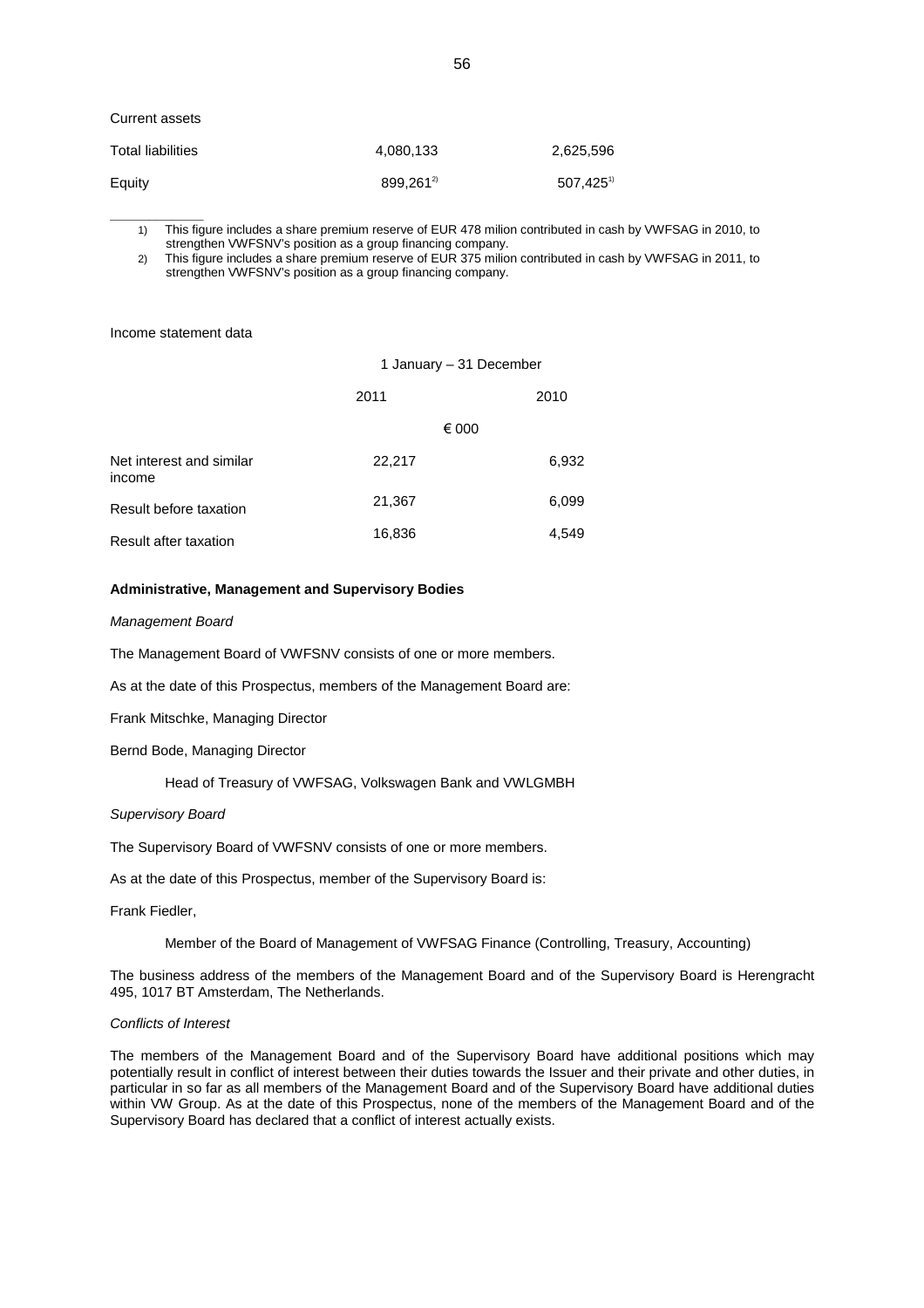#### **Board Practices**

In The Netherlands the Tabaksblat code provides for corporate governance to which corporations with listings on public exchanges are subject. VWFSNV is a subsidiary indirectly owned by a listed company. In view of its limited tasks related to the treasury function of the parent company its corporate governance rules are constituted by its corporate guidelines and its Articles of Association.

The integrity and quality of its management is evaluated in accordance with instructions from the shareholder by a Board of Supervisory Directors consisting of one executive from the direct parent company. In addition periodic internal and external audits are conducted of its accounting and operations, including the risk management.

VWFSNV works with proven transparent systems for accounting and treasury. Basically all decisions and external instructions have to be approved by at least 2 persons. Abuse of authority and of privileges has been made practically impossible.

The management of risks in VWFSNV's work particularly of its interest rate mismatch risks and foreign exchange position risks is subject to narrowly defined limits and monthly reporting apart from the frequent audits.

Members of management may not have other external functions which could imply conflict of interest. Any other function requires the approval of the Board.

## **Historical Financial Information**

The audited non-consolidated financial statements of VWFSNV for the financial years ended 31 December 2010 and 2011 are incorporated by reference in and form part of this Prospectus.

#### **Auditors**

The auditors of VWFSNV for the financial years ended 31 December 2010 and 2011, were PricewaterhouseCoopers Accountants N.V., Fascinatio Boulevard 350, 3065 WB Rotterdam, The Netherlands, who have audited the non-consolidated financial statements of VWFSNV for the financial years ended 31 December 2010 and 2011 and have given their unqualified auditor's opinion. The auditor who signed the financial statements, Dr. H.F.M. Gertsen, is a member of the Dutch Institute of Registrated Accountants (NIVRA).

#### **Trend Information**

There has been no material adverse change in the prospects of VWFSNV since the date of its last published audited non-consolidated financial statements as at 31 December 2011.

#### **Significant Change in the Financial or Trading Position**

There has been no significant change in the financial or trading position of VWFSNV since the date of its last published non-consolidated financial statements as at 31 December 2011.

## **Legal and Arbitration Proceedings**

VWFSNV is not involved in any governmental, legal or arbitration proceedings (including any such proceedings which are pending or threatened of which VWFSNV is aware), during a period covering at least the previous 12 months, which may have or have had in the recent past, significant effects on VWFSNV's financial position or profitability.

#### **Material Contracts**

As of the date of this Prospectus, there are no material contracts that are not entered into in the ordinary course of the VWFSNV's business, which could result in any group member being under an obligation or entitlement that is material to the VWFSNV's ability to meet its obligation to security holders under the Notes.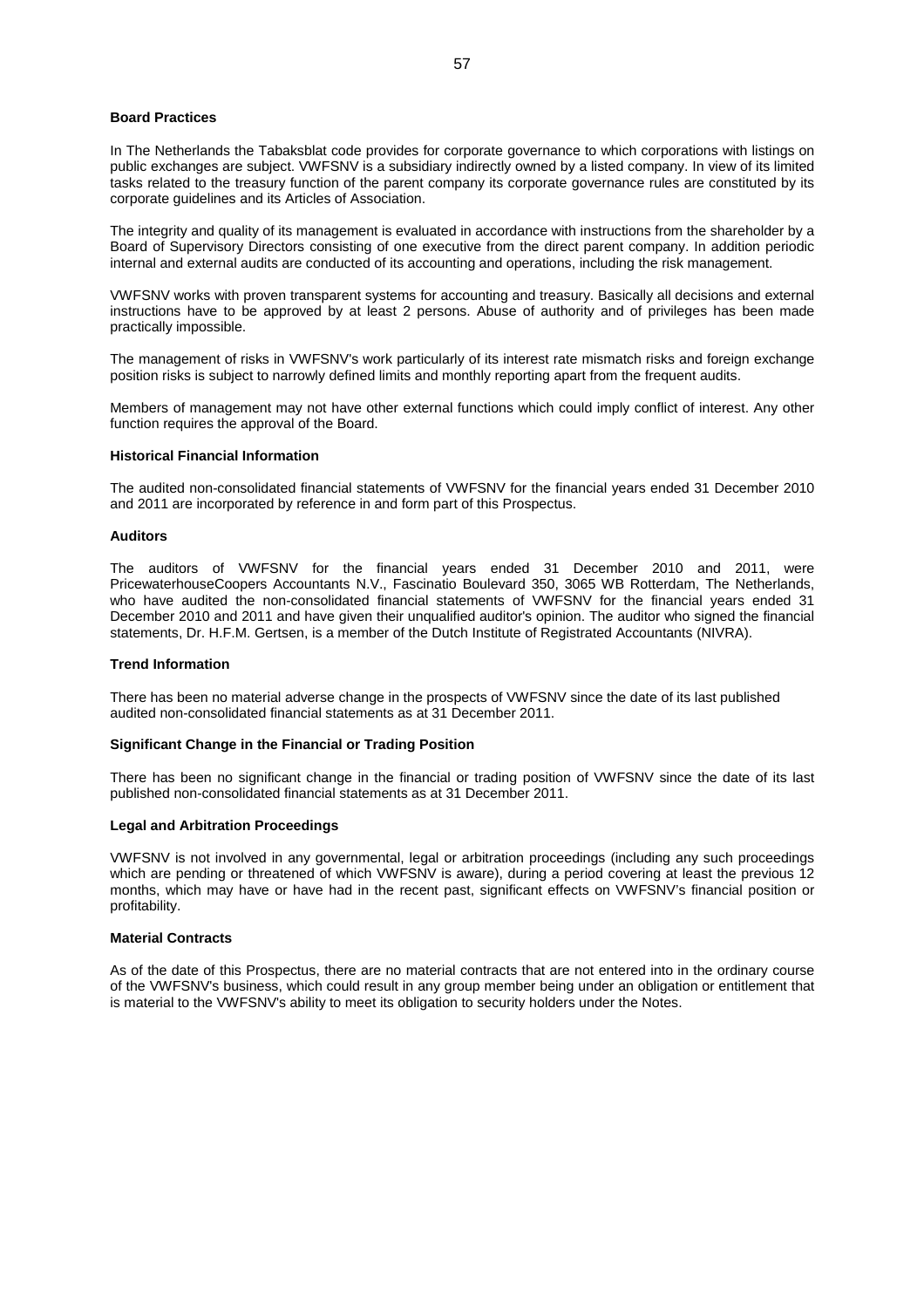## **Volkswagen Financial Services Japan Ltd. as Issuer**

## **History and Development**

Volkswagen Financial Services Japan Ltd. ("**VWFSJ**") was incorporated on 5 September 1990 as a stock corporation under Japanese law under the name "Volkswagen Finance Japan Kabushiki Kaisha". On 1 October 2005 the name was changed to Volkswagen Financial Services Japan Ltd. It is registered in the commercial register of Tokyo under number 0107-01-024631.

The registered office of VWFSJ is at Gotenyama Trust Tower 17F, 4-7-35 Kita-Shinagawa, Shinagawa-ku, Tokyo 140-0001, Japan (phone +81 3 5792 7200).

## **Organisational Structure / Major Shareholders**

VWFSJ is a wholly-owned subsidiary of VWFSAG and provides financial services to retail customers and the dealer network authorised by the VW Group.

VWFSJ has a wholly-owned subsidiary, VAREC LTD., which is engaged in financing and leasing of dealer sites to VW Group dealers.

#### **Business Overview**

#### *Principal Activities*

The principal activities of VWFSJ are the following:

- 1. Offering auto loans to and leasing for retail customers;
- 2. Financing for dealers (such as outlets, equipment, demo-car, etc.);
- 3. Credit Card business (co-branded partnership / affinity relationship);
- 4. Non-life Insurance agency; and
- 5. Any business that arises from above four items.

### **Administrative, Management and Supervisory Bodies**

*Board of Directors and Statutory Auditors*

Present members of the Board of Directors and statutory auditors are:

Masayuki Yokose, President and Chief Executive Officer( $^*$ )<sup>[2](#page-57-0)</sup>

Managing Director of VWFSJ

Patrick Welter, Executive Vice-President(\*)

Managing Director of VWFSJ

Oliver Schmitt, Director

Head of Region International of VWFSAG

Gerasimos Dorizas, Statutory Auditor

President and Chief Executive Officer of VOLKSWAGEN Group Japan K.K.

The business address of the members of the Board of Directors and of the Statutory Auditors of VWFSJ is Gotenyama Trust Tower 17F, 4-7-35 Kita-Shinagawa, Shinagawa-ku, Tokyo 140-0001, Japan.

*Conflicts of Interest*

The members of the Board of Directors have additional positions which may potentially result in conflict of interest between their duties towards the Issuer and their private and other duties, in particular in so far as some of the

<span id="page-57-0"></span><sup>(\*)</sup> Representative Director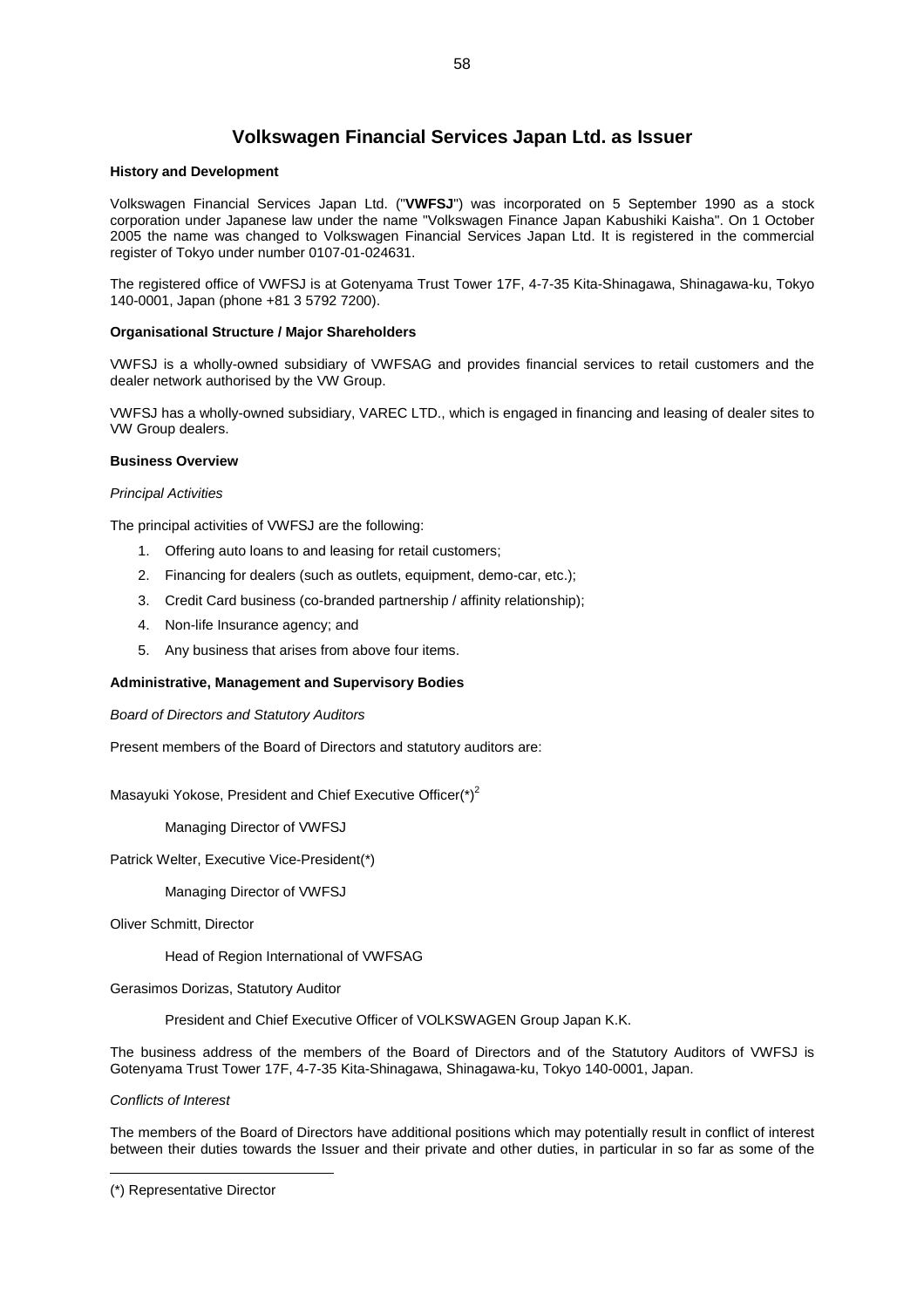members of the Board of Directors have additional duties within VW Group. As at the date of this Prospectus, none of the members of the Board of Directors has declared that a conflict of interest actually exists.

#### **Board Practices**

VWFSJ does not comply with every recommendation of the Japanese Corporate Governance Code as such code primarily addresses to listed companies. Therefore, many of these recommendations are not applicable to VWFSJ.

## **Historical Financial Information**

The audited non-consolidated financial statements of VWFSJ for the financial years ended 31 December 2010 and 2011 are incorporated by reference in and form part of this Prospectus. Those financial statements have been prepared in the Japanese language. VWFSJ accepts responsibility for the correct English translation thereof.

#### **Auditors**

The independent auditors of VWFSJ for the financial years 2010 and 2011 were PricewaterhouseCoopers Aarata, Sumitomo Fudosan Shiodome Hamarikyu Building 16 F, 8-21-1 Ginza, Chuo-ku, Tokyo 104-0061, who have audited the non-consolidated financial statements of VWFSJ for the financial year ended 31 December 2010 and 2011 and have given their unqualified auditor's report.

PricewaterhouseCoopers Aarata is a member of the Japanese Institute of Certified Public Accountants.

#### **Trend Information**

There has been no material adverse change in the prospects of VWFSJ since the date of its last published audited non-consolidated financial statements as at 31 December 2011.

## **Significant Change in the Financial or Trading Position**

There has been no significant change in the financial or trading position of VWFSJ since the date of its last published non-consolidated financial statements as at 31 December 2011.

#### **Legal and Arbitration Proceedings**

VWFSJ is not involved in any governmental, legal or arbitration proceedings (including any such proceedings which are pending or threatened of which VWFSNV is aware), during a period covering at least the previous 12 months, which may have or have had in the recent past, significant effects on VWFSJ's financial position or profitability.

## **Material Contracts**

As of the date of this Prospectus, there are no material contracts that are not entered into in the ordinary course of the VWFSJ's business, which could result in any group member being under an obligation or entitlement that is material to the VWFSJ's ability to meet its obligation to security holders under the Notes.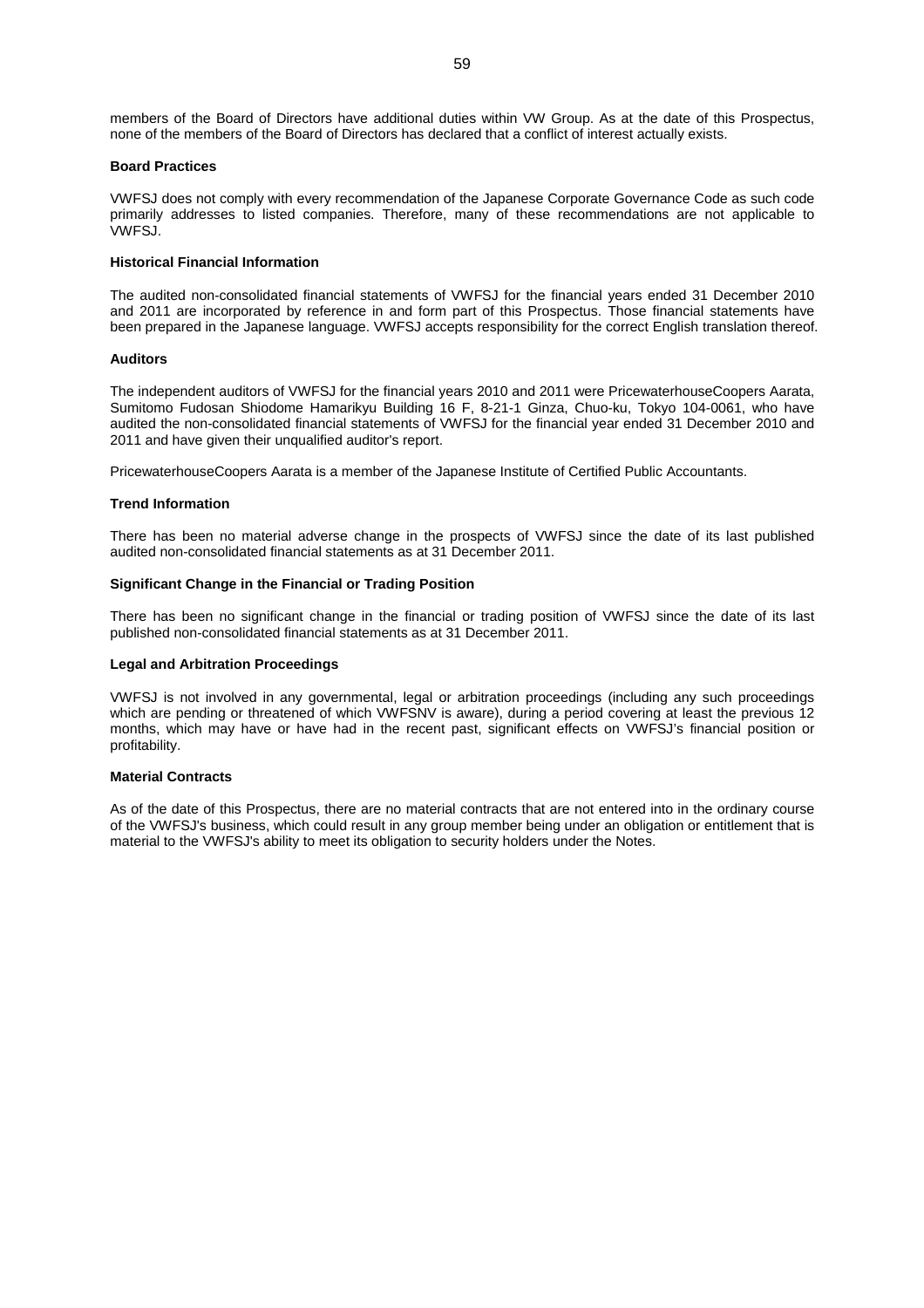## **General Description of the Programme**

#### **I. General**

Under this EUR 18,000,000,000 Debt Issuance Programme, VWFSAG, VWLGMBH, VWFSNV and VWFSJ may from time to time issue Notes to one or more of the following Dealers: Barclays Bank PLC, Bayerische Landesbank, BNP Paribas, Citigroup Global Markets Limited, Commerzbank Aktiengesellschaft, Deutsche Bank Aktiengesellschaft, DZ BANK AG Deutsche Zentral-Genossenschaftsbank, Frankfurt am Main, HSBC Bank plc, J.P. Morgan Securities Ltd., Landesbank Baden-Württemberg, Merrill Lynch International, Société Générale, The Royal Bank of Scotland plc, UniCredit Bank AG or any additional Dealer appointed under the Programme from time to time by the Issuer(s) (each a "**Dealer**" and together, the "**Dealers**"), which appointment may be for a specific issue or on an ongoing basis.

The maximum aggregate principal amount of the Notes at any one time outstanding under the Programme will not exceed EUR 18,000,000,000 (or its equivalent in any other currency). The Issuers may increase the amount of the Programme in accordance with the terms of the Dealer Agreement (as defined herein) from time to time.

The Notes may be issued on a continuing basis to one or more of the Dealers. Notes may be distributed by way of public offer or private placements and, in each case, on a syndicated or non-syndicated basis. The method of distribution of each Tranche will be stated in the relevant Final Terms.

Each issue of Notes shall be made in series with a minimum aggregate principal amount of EUR 5,000,000 (or its equivalent in any other currencies) or such smaller amount as agreed from time to time between the respective Issuer and the respective Dealer for any individual series.

In case of Notes issued by VWFSAG, VWLGMBH and VWFSNV, such Notes will be issued in such denominations as may be specified in the relevant Final Terms, save that the minimum denomination of the Notes will be, if in euro, EUR 1,000 and, if in any currency other than euro, an amount in such other currency nearly equivalent to EUR 1,000 at the time of the issue of the Notes. In case of Notes issued by VWFSJ, the minimum denomination of the Notes will be, if in euro, EUR 100,000 and, if in any currency other than euro, an amount in such other currency nearly equivalent to EUR 100,000 at the time of the issue of Notes.

Notes will be issued in tranches (each a "**Tranche**"), each Tranche consisting of Notes which are identical in all respects. One or more Tranches, which are expressed to be consolidated and forming a single series and being identical in all respects, but may have different issue dates, interest commencement dates, issue prices and/or dates for first interest payments may form a series (each a "**Series**") of Notes. Further Notes may be issued as part of existing Series. The specific terms of each Tranche (which will be supplemented, where necessary, with supplemental Terms and Conditions) will be set forth in the applicable Final Terms.

Volkswagen Financial Services Aktiengesellschaft (the "**Guarantor**") has given its unconditional and irrevocable Guarantee (the "**Guarantee**") for the due payment of the amounts corresponding to the principal of and interest on the Notes issued by Volkswagen Leasing GmbH, Volkswagen Financial Services N.V. or Volkswagen Financial Services Japan Ltd.

Notes may be issued at their principal amount or at a discount or premium to their principal amount as specified in the applicable Final Terms.

Under the Programme, the Issuers will not issue Notes where the redemption amount is determined by reference to an underlying (including an underlying in the form of a security, an index, an interest rate or a basket of underlyings).

Application has been made to the Commission, which is the Luxembourg competent authority for the purpose of the Prospectus Directive, for the approval of this Prospectus.

Application has been made to the Luxembourg Stock Exchange for Notes to be issued under this Prospectus to be admitted to trading on the "**regulated market of the Luxembourg Stock Exchange**" which is a regulated market for the purposes of Directive 2004/39/EC of the European Parliament and of the Council of 21 April 2004 on markets in financial instruments amending Council Directives 85/611/EEC and 93/6/EEC and Directive 2000/12/EC of the European Parliament and of the Council and repealing Council Directive 93/22/EEC, and to be listed on the official list of the Luxembourg Stock Exchange. The Programme provides that Notes may be listed and traded on any other stock exchange agreed between the relevant Issuer and the relevant Dealer(s). Notes may also be issued without being listed.

Banque de Luxembourg, S.A. will act as Listing Agent. Citibank, N.A. will act as Issuing Agent and Principal Paying Agent.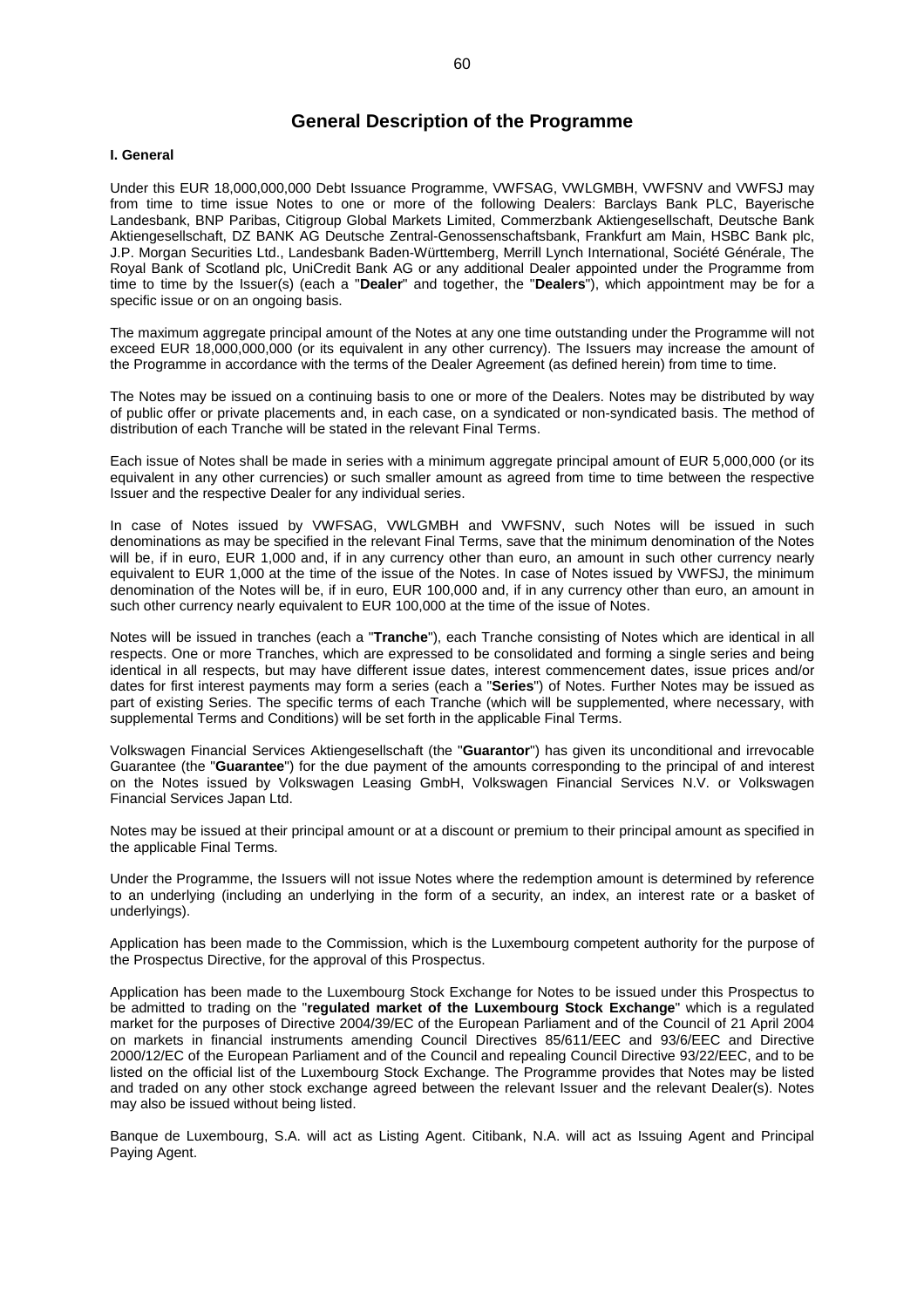#### **II. Issue Procedures**

## **General**

The Issuer and the relevant Dealer(s) will agree on the terms and conditions applicable to each particular Tranche of Notes (the "**Conditions**"), which will be constituted by the Terms and Conditions (the "**Terms and Conditions**") as completed, modified, supplemented or replaced by the provisions of the applicable Final Terms as provided below. The Final Terms relating to each Tranche of Notes will specify:

- whether the Conditions are to be **Long-Form Conditions** or **Integrated Conditions** (each as described below); and
- whether the Conditions will be in the English language or the German language or both (and, if both, whether the English language version or the German language version is controlling).

As to whether the Conditions are documented as **Long-Form Conditions** or **Integrated Conditions** the following applies:

- **Integrated Conditions** will be required where the Notes are to be publicly offered, in whole or in part, or to be initially distributed, in whole or in part, to non-qualified investors.
- In all other cases, the Issuer may elect to use **Long-Form Conditions** or **Integrated Conditions**.

As to the **controlling language** of the respective Conditions, the Issuer anticipates that, in general, subject to any stock exchange or legal requirements applicable from time to time, and unless otherwise agreed between the Issuer and the relevant Dealer(s): in the case of Notes publicly offered, in whole or in part, in the Federal Republic of Germany or distributed, in whole or in part, to non-qualified investors in the Federal Republic of Germany, German will be the controlling language. If, in the event of such public offer or distribution to non-qualified investors, however, English is chosen as controlling language, a German language translation of the Conditions will be available from the respective offices of the Paying Agent in the Federal Republic of Germany and the Issuer, and in the case of Notes issued by Volkswagen Leasing GmbH, Volkswagen Financial Services N.V. or Volkswagen Financial Services Japan Ltd., the Guarantor, as specified under Address List on page 152 – 154 of this Prospectus.

## **Long-Form Conditions**

If the Final Terms specify that **Long-Form Conditions** are to apply to the Notes, the provisions of the applicable Final Terms and the Terms and Conditions set out in the Prospectus, taken together, shall constitute the Conditions. Such Conditions will be constituted as follows:

- the blanks in the provisions of the Terms and Conditions which are applicable to the Notes will be deemed to be completed by the information contained in the Final Terms as if such information were inserted in the blanks of such provisions;
- the Terms and Conditions will be modified, supplemented or replaced by the text of any provisions of the Final Terms modifying, supplementing or replacing, in whole or in part, the provisions of the Terms and Conditions:
- alternative or optional provisions of the Terms and Conditions as to which the corresponding provisions of the Final Terms are not completed or are deleted will be deemed to be deleted from the Conditions; and
- all instructions and explanatory notes set out in square brackets in the Terms and Conditions and any footnotes and explanatory text in the Final Terms will be deemed to be deleted from the Conditions.

Where **Long-Form Conditions** apply, each Global Note representing the Notes of the relevant Series will have the Final Terms and the Terms and Conditions attached. If Definitive Notes are delivered in respect of the Notes of such Series, they will have endorsed thereon either (i) the Final Terms and the Terms and Conditions in full, (ii) the Final Terms and the Terms and Conditions in a form simplified by the deletion of non-applicable provisions, or (iii) Integrated Conditions, as the Issuer may determine.

## **Integrated Conditions**

If the Final Terms specify that **Integrated Conditions** are to apply to the Notes, the Conditions in respect of such Notes will be constituted as follows:

all of the blanks in all applicable provisions of the Terms and Conditions will be completed according to the information contained in the Final Terms and all non-applicable provisions of the Terms and Conditions (including the instructions and explanatory notes set out in square brackets) will be deleted; and/or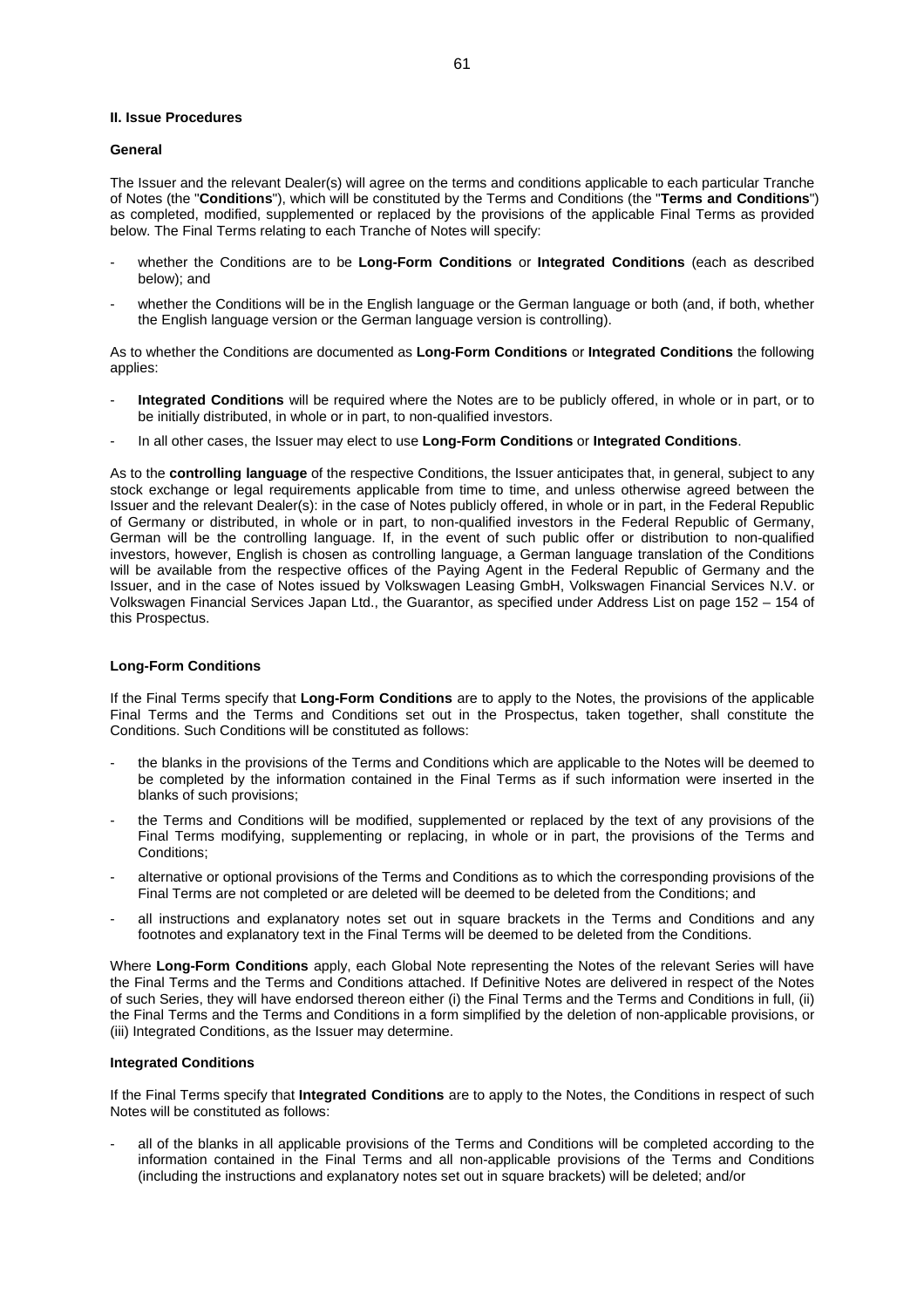- the Terms and Conditions will be otherwise modified, supplemented or replaced, in whole or in part, according to the information set forth in the Final Terms.

Where Integrated Conditions apply, the Integrated Conditions alone will constitute the Conditions. The Integrated Conditions will be attached to each Global Note representing Notes of the relevant Series and will be endorsed on any Definitive Notes exchanged for any such Global Note(s).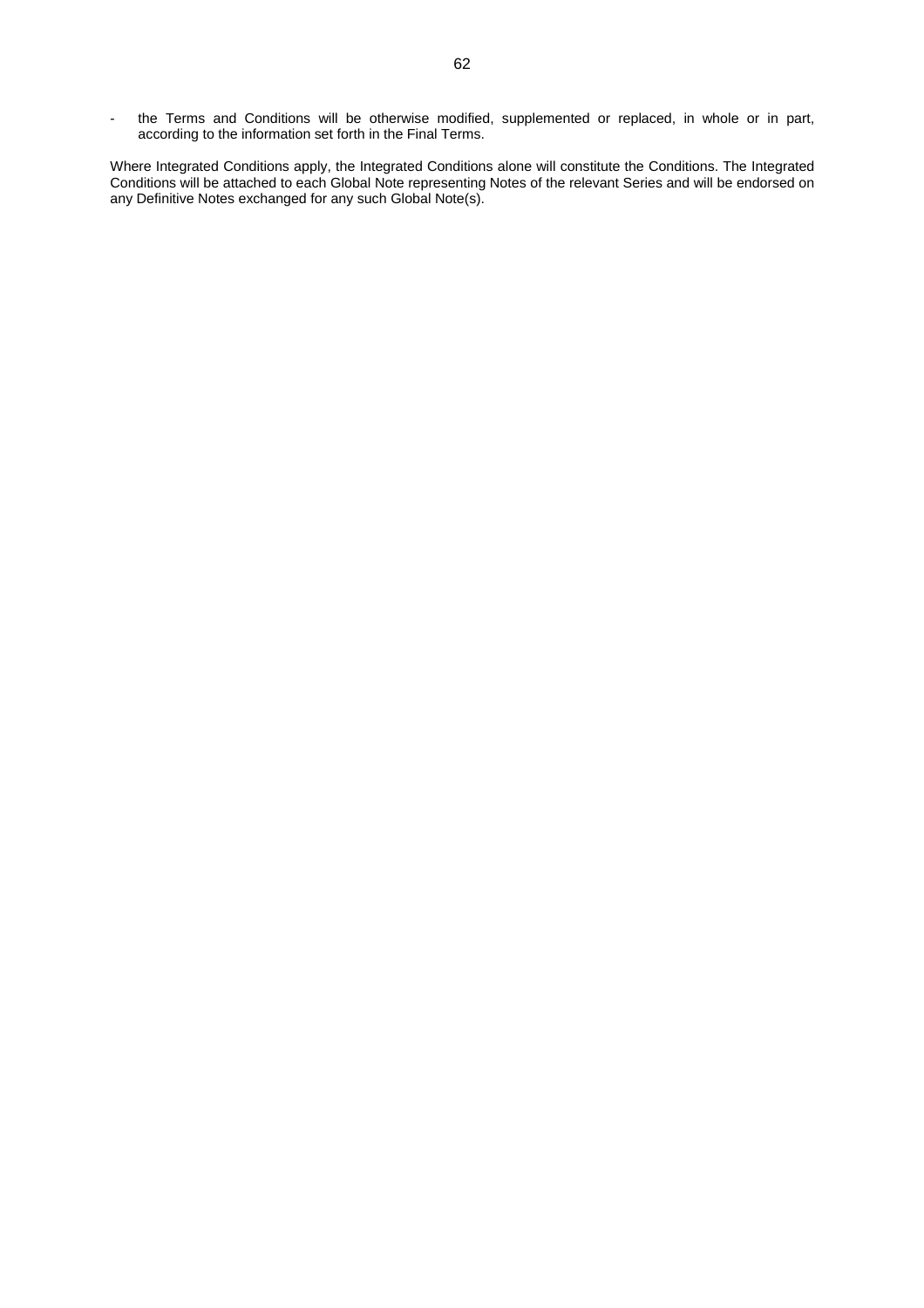# **English Language Terms and Conditions**

|                                                                                                      | This Series of Notes is issued pursuant to an amended and restated<br>agency agreement (the "Agency Agreement"), dated 6 June 2012, and<br>made between Volkswagen Financial Services Aktiengesellschaft,<br>Volkswagen Leasing GmbH, Volkswagen Financial Services N.V.,<br>Volkswagen Financial Services Japan Ltd., Citibank, N.A. as issuing and<br>principal paying agent (the "Issuing Agent", which expression shall include<br>any successor issuing agent) and Citigroup Global Markets Deutschland<br>AG as paying agent (together with the Issuing Agent, each the "Paying<br>Agent", which expression shall include any successor and additional<br>paying agent). [in the case of Notes issued by Volkswagen Leasing<br>GmbH, Volkswagen Financial Services N.V. or Volkswagen Financial<br>Services Japan Ltd.: The Notes have the benefit of an unconditional and<br>irrevocable guarantee (the "Guarantee") by Volkswagen Financial Services<br>Aktiengesellschaft (the "Guarantor").]                                                                                                                                                                                                                                                                                                                                                                                                                                                                                                                                                                                        |
|------------------------------------------------------------------------------------------------------|-----------------------------------------------------------------------------------------------------------------------------------------------------------------------------------------------------------------------------------------------------------------------------------------------------------------------------------------------------------------------------------------------------------------------------------------------------------------------------------------------------------------------------------------------------------------------------------------------------------------------------------------------------------------------------------------------------------------------------------------------------------------------------------------------------------------------------------------------------------------------------------------------------------------------------------------------------------------------------------------------------------------------------------------------------------------------------------------------------------------------------------------------------------------------------------------------------------------------------------------------------------------------------------------------------------------------------------------------------------------------------------------------------------------------------------------------------------------------------------------------------------------------------------------------------------------------------------------------|
| In the case of Long-Form<br><b>Conditions insert:</b>                                                | [The provisions of these Terms and Conditions apply to the Notes as<br>completed, modified, supplemented or replaced, in whole or in part, by the<br>terms of the final terms which are attached hereto (the "Final Terms"). The<br>blanks in the provisions of these Terms and Conditions which are<br>applicable to the Notes shall be deemed to be completed by the information<br>contained in the Final Terms as if such information were inserted in the<br>blanks of such provisions; any provisions of the Final Terms modifying,<br>supplementing or replacing, in whole or in part, the provisions of these<br>Terms and Conditions shall be deemed to so modify, supplement or<br>replace the provisions of these Terms and Conditions; alternative or<br>optional provisions of these Terms and Conditions as to which the<br>corresponding provisions of the Final Terms are not completed or are<br>deleted shall be deemed to be deleted from these Terms and Conditions;<br>and all provisions of these Terms and Conditions which are inapplicable to<br>the Notes (including instructions, explanatory notes and text set out in<br>square brackets) shall be deemed to be deleted from these Terms and<br>Conditions, as required to give effect to the terms of the Final Terms.<br>Copies of the Final Terms may be obtained free of charge at the specified<br>offices of the Paying Agents; provided that, in the case of Notes which are<br>not listed on any stock exchange, copies of the relevant Final Terms will<br>only be available to Holders of such Notes.] |
|                                                                                                      | <b>TERMS AND CONDITIONS</b><br><b>ENGLISH LANGUAGE VERSION</b>                                                                                                                                                                                                                                                                                                                                                                                                                                                                                                                                                                                                                                                                                                                                                                                                                                                                                                                                                                                                                                                                                                                                                                                                                                                                                                                                                                                                                                                                                                                                |
|                                                                                                      | § 1<br><b>CURRENCY, DENOMINATION, FORM AND TITLE, CERTAIN</b><br><b>DEFINITIONS</b>                                                                                                                                                                                                                                                                                                                                                                                                                                                                                                                                                                                                                                                                                                                                                                                                                                                                                                                                                                                                                                                                                                                                                                                                                                                                                                                                                                                                                                                                                                           |
|                                                                                                      | (1)<br>Currency and Denomination. This Series of Notes (the "Notes") of [ ]<br>(the "Issuer") is being issued in [1] (the "Specified Currency") in the<br>aggregate principal amount [in the case the Global Note is an NGN<br><b>insert:</b> (subject to $\S 1(7)$ )] of [ ] (in words: [ ]) and is divided into<br>[[ ] Notes in the principal amount of [ ],] [[ ] Notes in the principal<br>amount of [ ]] [and] [ ] Notes in the principal amount of [ [ ] (the<br>"Specified Denomination[s]").                                                                                                                                                                                                                                                                                                                                                                                                                                                                                                                                                                                                                                                                                                                                                                                                                                                                                                                                                                                                                                                                                         |
| If the Temporary Global Note $\parallel$ [(2)<br>or the Permanent Global<br>Note is exchangeable for | Definitive Notes. Individual Notes in definitive form ("Definitive<br>Notes") [shall have [interest coupons ("Coupons")] [and talons<br>("Talons") for further Coupons] [and] [payment receipts ("Receipts")                                                                                                                                                                                                                                                                                                                                                                                                                                                                                                                                                                                                                                                                                                                                                                                                                                                                                                                                                                                                                                                                                                                                                                                                                                                                                                                                                                                  |

**[**(3)**]** *Form and Title*. The Notes **[**and Coupons**]** are issued in bearer form and represented by one or more global notes (each, a "**Global Note**"). Title to the Notes **[**and Coupons**] [**and the rights evidenced by Receipts**]** shall pass in accordance with the rules of applicable law. Neither the Issuer **[in the case of Notes issued by Volkswagen Leasing GmbH, Volkswagen Financial Services N.V. or Volkswagen Financial Services Japan Ltd.:** nor the Guarantor**]** nor

delivery**] [**and**]** shall be serially numbered.**]**

in respect of the instalments of principal payable**]** attached on initial

**Note is exchangeable Definitive Notes insert:**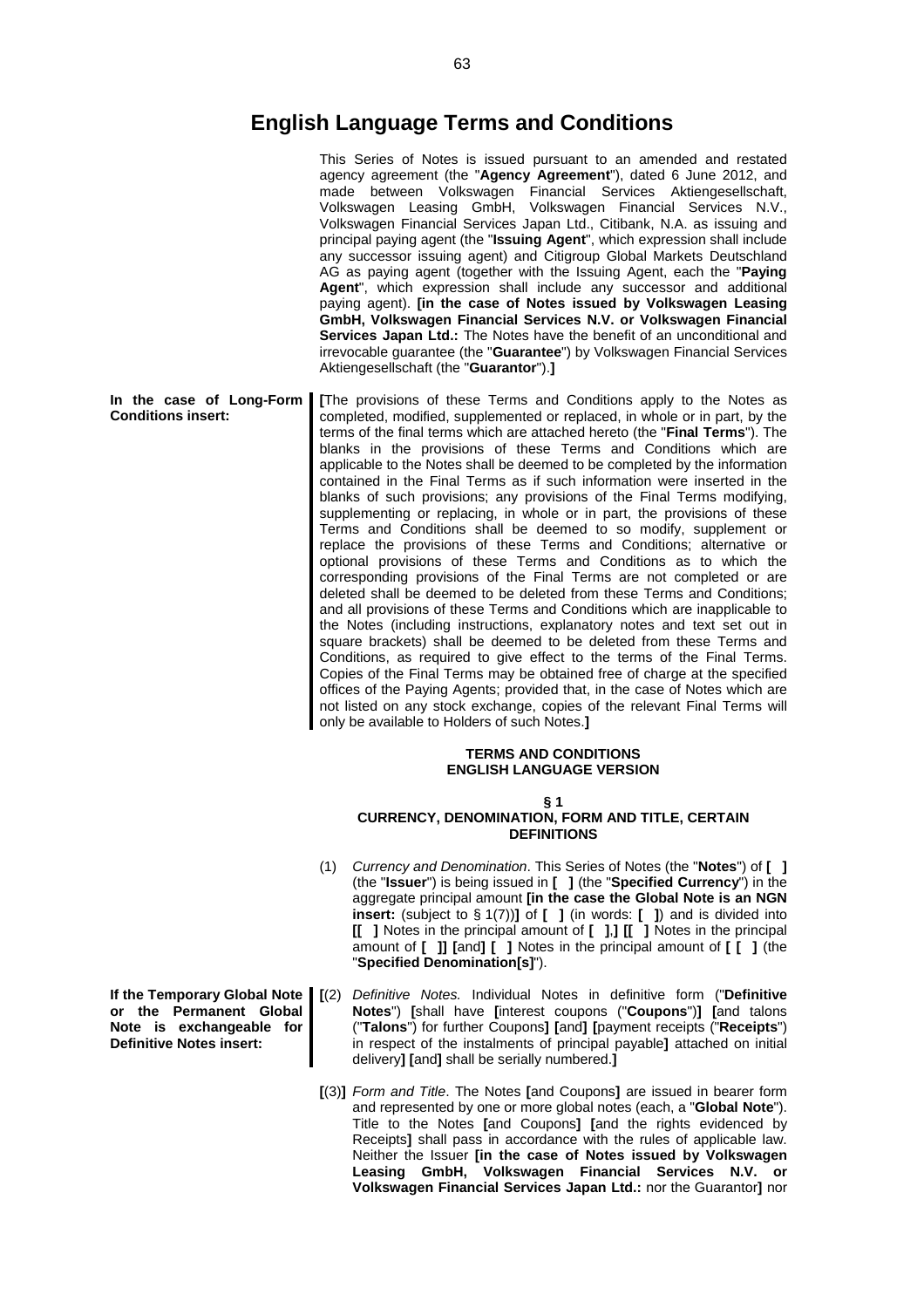**In the case of Notes which are initially represented by a Temporary Global Note insert:**

| are mnuany representeu by a<br>Global<br>Temporary<br>Note<br>insert:                                                       | (a)                                                                                                                                                                                                                                                | The Notes are initially represented by a temporary global note<br>(the "Temporary Global Note") [in the case of Notes other<br>than Zero Coupon Notes insert: without Coupons]. The<br>Temporary Global Note will be exchangeable, as provided<br>below, for [if Temporary Global Note is to be exchanged for<br>Definitive Notes insert: Definitive Notes in the Specified<br>Denomination(s) [with [Coupons] [and] [Talons] [,] [and<br>Receipts]].] [if Temporary Global Note is to be exchanged<br>for one or more Permanent Global Notes insert: Notes in<br>Specified Denominations represented by [a] [specify number<br>if more than one Permanent Global Note] permanent global<br>note[s] ([the] [each, a] "Permanent Global Note") [in the<br>case of Notes other than Zero Coupon Notes insert:<br>without Coupons1.1                                                                                                                                                                  |
|-----------------------------------------------------------------------------------------------------------------------------|----------------------------------------------------------------------------------------------------------------------------------------------------------------------------------------------------------------------------------------------------|----------------------------------------------------------------------------------------------------------------------------------------------------------------------------------------------------------------------------------------------------------------------------------------------------------------------------------------------------------------------------------------------------------------------------------------------------------------------------------------------------------------------------------------------------------------------------------------------------------------------------------------------------------------------------------------------------------------------------------------------------------------------------------------------------------------------------------------------------------------------------------------------------------------------------------------------------------------------------------------------------|
|                                                                                                                             | (b)                                                                                                                                                                                                                                                | The Temporary Global Note shall be exchanged for [Definitive<br>Notes] [Notes represented by the Permanent Global Note[s]]<br>on a date (the "Exchange Date") [in the case of TEFRA D<br>Notes: not earlier than 40 days] after the date of issue of the<br>Temporary Global Note [in the case of TEFRA D Notes: upon<br>delivery by the relevant account holder to the Clearing System,<br>and by the Clearing System to the Issuing Agent, of certificates<br>in the form available from the Issuing Agent for such purpose,<br>to the effect that the beneficial owner or owners of the Notes<br>represented by the Temporary Global Note is not a U.S.<br>person other than certain financial institutions or certain<br>persons holding through such financial institutions. [Any<br>Permanent Global Note] [Any Definitive Note] delivered in<br>exchange for the Temporary Global Note shall be delivered<br>only outside of the United States (as defined in paragraph (2)<br>of $\S$ 6)]. |
|                                                                                                                             | [(c)]                                                                                                                                                                                                                                              | [in the case of Notes where the first Interest Payment Date<br>is after the Exchange Date insert: No interest will be paid on<br>the Temporary Global Note.] [in the case of TEFRA D Notes<br>having an Interest Payment Date prior to the Exchange<br>Date insert: Payment of interest on Notes represented by a<br>Temporary Global Note will be made only after delivery by the<br>relevant account holder to the Clearing System and by the<br>Clearing System to the Issuing Agent of the certifications<br>described in subparagraph (b) of this $\S 1[(4)]$ . Delivery of such<br>certification by the relevant account holder shall constitute<br>irrevocable instructions to exchange the Temporary Global<br>Note for [Definitive Notes] [Notes represented by the<br>Permanent Global Note[s]] on the Exchange Date. After the<br>Exchange Date, no interest will be paid on the Temporary<br>Global Note.]]                                                                            |
| In the case of Notes which $\left[ \left[ \left( 4\right) \right]$ Permanent Global Note.<br>are initially represented by a |                                                                                                                                                                                                                                                    |                                                                                                                                                                                                                                                                                                                                                                                                                                                                                                                                                                                                                                                                                                                                                                                                                                                                                                                                                                                                    |
| <b>Permanent</b><br>Global<br><b>Note</b><br>insert:                                                                        | The Notes are represented by [a] [specify number if more than one<br>Permanent Global Note] permanent global note[s] ([the] [each, a]<br>"Permanent Global Note") [in the case of Notes other than Zero<br>Coupon Notes insert: without Coupons].] |                                                                                                                                                                                                                                                                                                                                                                                                                                                                                                                                                                                                                                                                                                                                                                                                                                                                                                                                                                                                    |
| In the case of Notes<br>deposited with a Clearing                                                                           | [[(5)] Clearing System.                                                                                                                                                                                                                            |                                                                                                                                                                                                                                                                                                                                                                                                                                                                                                                                                                                                                                                                                                                                                                                                                                                                                                                                                                                                    |
| <b>System insert:</b>                                                                                                       |                                                                                                                                                                                                                                                    | [The Global Note will be kept in custody by or on behalf of the<br>Clearing System until all obligations of the Issuer under the Notes<br>have been satisfied.]                                                                                                                                                                                                                                                                                                                                                                                                                                                                                                                                                                                                                                                                                                                                                                                                                                    |

In the case of Notes with **[1] [The right of the Holders to request the issue and delivery of Definitive** 

**[[**(4)**]***Temporary Global Note – Exchange*.

the Issuing Agent nor any Paying Agent is obliged to examine the title

of any person presenting Notes **[**or Coupons**] [**or Receipts**]**.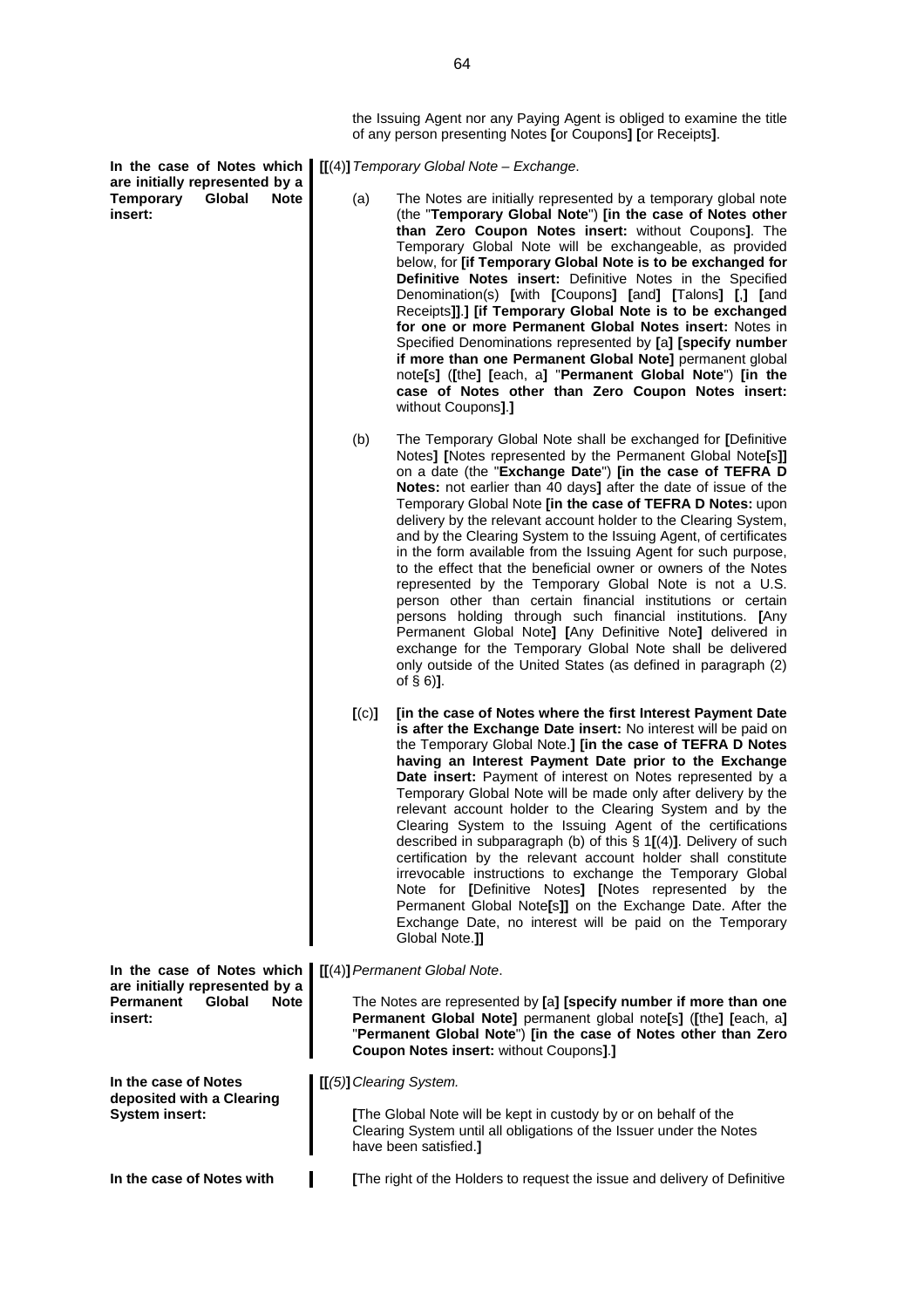**respect to which neither TEFRA C nor TEFRA D applies insert:**

**In the case of Notes kept in custody on behalf of the ICSDs insert:**

**In the case the Global Note is an NGN insert:**

Notes and Coupons shall be excluded.**]**

**[in the case the Global Note is an NGN insert:** The Notes are issued in new global note ("**NGN**") form and are kept in custody by a common safekeeper on behalf of both ICSDs.**]**

**[in the case the Global Note is a CGN insert:** The Notes are issued in classical global note ("**CGN**") form and are kept in custody by a common depositary on behalf of both ICSDs.**]**

- **[**(6)**]** *Fees Payable on Exchange of Global Notes.* Any exchange of the Temporary Global Note **[**or a Permanent Global Note**]** pursuant to this § 1 shall be made free of charge to the Holders, except that a person receiving Definitive Notes must bear the cost of insurance, postage, transportation and the like in the event that such person does not take delivery of such Definitive Notes in person at the offices of the Clearing System.
- **[**(7)**]** *Execution of Notes.* Global Notes shall be executed manually on behalf of the Issuer by two authorised representatives of the Issuer and shall be authenticated by or on behalf of the Issuing Agent. Definitive Notes**[**,**] [**and**] [**Coupons**] [**and**] [**Talons**] [**and Receipts**]** shall be executed in facsimile on behalf of the Issuer by two authorised representatives of the Issuer and the Definitive Notes shall be authenticated by or on behalf of the Issuing Agent.

**[[**(8)**]***Records of the ICSDs*. The aggregate principal amount of Notes represented by the Global Note shall be the aggregate amount from time to time entered in the records of both ICSDs. The records of the ICSDs (which expression means the records that each ICSD holds for its customers which reflect the amount of such customer's interest in the Notes) shall be conclusive evidence of the aggregate principal amount of Notes represented by the Global Note and, for these purposes, a statement issued by an ICSD stating the amount of Notes so represented at any time shall be conclusive evidence of the records of the relevant ICSD at that time.

On any redemption or payment of an instalment or interest being made in respect of, or purchase and cancellation of, any of the Notes represented by the Global Note the Issuer shall procure that details of any redemption, payment or purchase and cancellation (as the case may be) in respect of the Global Note shall be entered *pro rata* in the records of the ICSDs and, upon any such entry being made, the aggregate principal amount of the Notes recorded in the records of the ICSDs and represented by the Global Note shall be reduced by the aggregate principal amount of the Notes so redeemed or purchased and cancelled or by the aggregate amount of such instalment so paid.

**[in the case the Temporary Global Note is an NGN insert:** On an exchange of a portion only of the Notes represented by a Temporary Global Note, the Issuer shall procure that details of such exchange shall be entered pro rata in the records of the ICSDs.**]]**

**[**(9)**]** *Certain Definitions.* For purposes of the Terms and Conditions:

"**Clearing System**" means **[**each of**] [**Clearstream Banking AG, Frankfurt am Main ("**CBF**")**] [**Euroclear Bank SA/NV ("**Euroclear**")**][**,**] [**and**] [**,**] [**Clearstream Banking, société anonyme, Luxembourg, ("**CBL**")**] [**(Euroclear and CBL, each an "**ICSD**" and together the "**ICSDs**")**][**,**] [**and**] [specify any other Clearing System]**.

**[if there will be a Calculation Agent insert:** "**Calculation Agent**" means **[**the Agent**] [insert other Calculation Agent]** and any successor to **[**the Agent**] [insert other Calculation Agent]** in its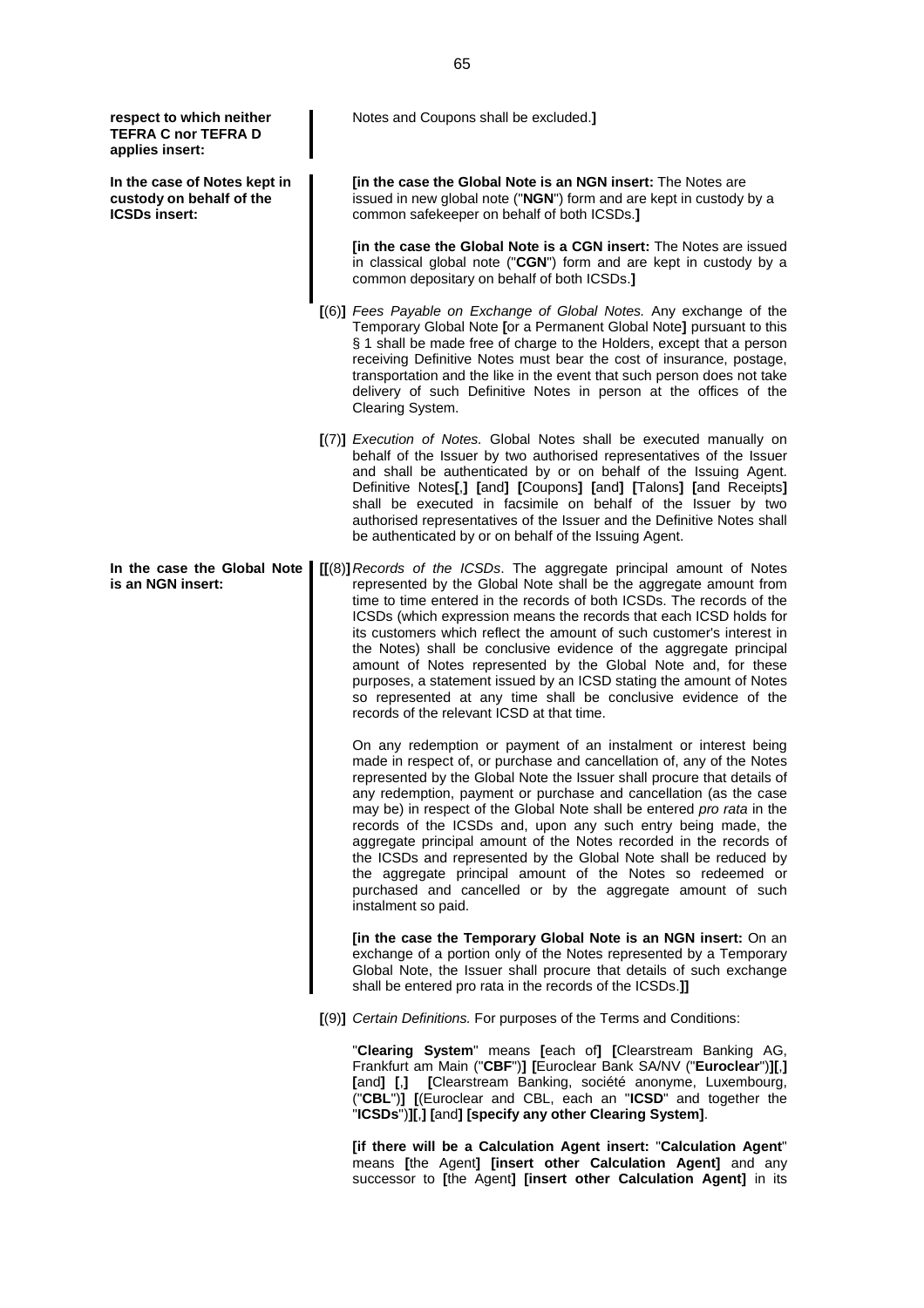capacity as Calculation Agent.**]**

"**Holder**" means, in respect of Notes deposited with any Clearing System or other central securities depository, any holder of a proportionate co-ownership or other beneficial interest or right in the Notes so deposited, and otherwise the bearer of a Note **[**and/or a Coupon**] [**and/or a Receipt**]**.

"

"

"**Paying Agent**" means the Agent in its capacity as principal paying agent, acting through its office specified in § 7, the Paying Agent(s), or any substitute or additional paying agent appointed under § 7.

References herein to the "**Notes**" are references to Notes of this Series and shall, as the context requires, include reference to any Global Note or Definitive Note.

References herein to a "**Specified Currency**" shall include any successor currency provided for by the laws in force in the jurisdiction where the Specified Currency is issued or pursuant to intergovernmental agreement or treaty (a "**Successor Currency**") to the extent that payment in the predecessor currency is no longer a legal means of payment by the Issuer on the Notes **[in the case of Notes issued by Volkswagen Leasing GmbH, Volkswagen Financial Services N.V. or Volkswagen Financial Services Japan Ltd. insert:** or, in the event of payments under the Guarantee, by the Guarantor under the Guarantee**]**.

#### **§ 2 STATUS**

The Notes constitute unsecured and unsubordinated obligations of the Issuer and rank *pari passu* without any preference among themselves and *pari passu* with all other unsecured and unsubordinated obligations of the Issuer.

## **§ 3 INTEREST**

**In the case of Fixed Rate Notes insert: [**(1) *Rate of Interest and Interest Payment Dates.* The Notes bear interest on their aggregate principal amount at the rate of **[insert Fixed Interest Rate]** per cent. *per annum* from **[insert Interest Commencement Date]** (the "**Interest Commencement Date**") (inclusive) to the Maturity Date (exclusive) (as defined in § 4).

> Interest shall be payable in arrears on **[insert Fixed Interest Date(s)]** in each year (each such date, an "**Interest Payment Date**"). The first payment of interest shall be made on **[insert First Interest Payment Date] [if First Interest Payment Date is not first anniversary of Interest Commencement Date insert:** and will amount to **[insert Initial Broken Amount per first Specified Denomination]** per Note in a denomination of **[insert first Specified Denomination]** and **[insert further Initial Broken Amount(s) per further Specified Denomination]** per Note in a denomination of **[insert further Specified Denominations]**.**] [if Maturity Date is not a Fixed Interest Date insert:** Interest in respect of the period from **[insert Fixed Interest Date preceding the Maturity Date]** (inclusive) to the Maturity Date (exclusive) will amount to **[insert Final Broken Amount(s)]**.**] [If the Specified Currency is Euro and if Actual/Actual (ICMA) is applicable insert:** The number of Interest Payment Dates per calendar year (each a "**Determination Date**") is **[insert number of regular interest payment dates per calendar year]**.**]**

(2) *Accrual of Interest.* If the Issuer shall fail to redeem the Notes when due, interest shall continue to accrue on the outstanding aggregate principal amount of the Notes beyond the due date until the actual redemption of the Notes, but not beyond the fourteenth day after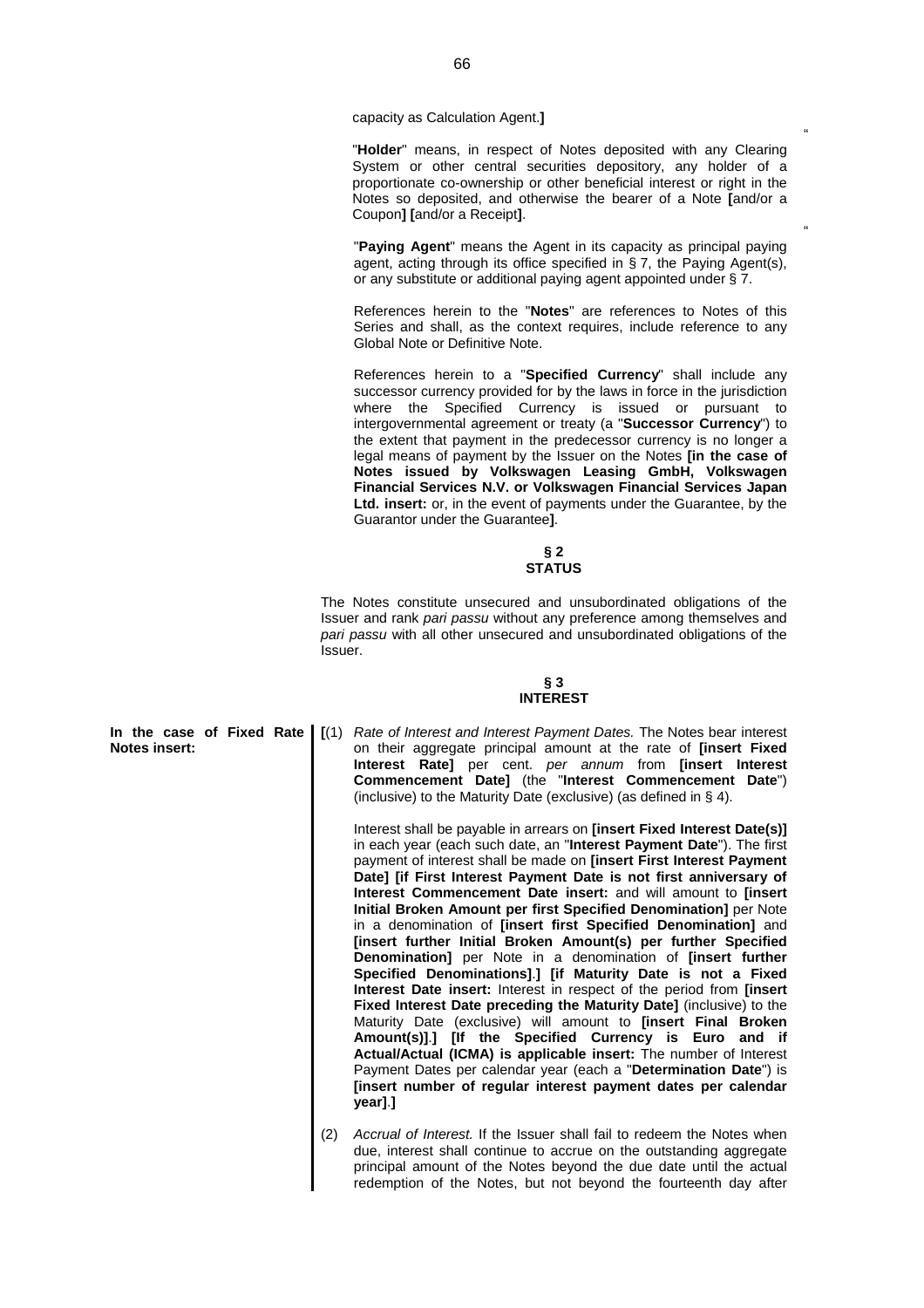that the funds required for redemption have been provided to the Issuing Agent. Interest shall continue to accrue on the outstanding aggregate principal amount of the Notes from the due date (inclusive) until the date of redemption of the Notes (exclusive) at the default rate ofinterest established by law[.](#page-66-0)<sup>1</sup> (3) *Calculation of Interest for Partial Periods.* If interest is required to be calculated for a period of less or more than a full year, such interest shall be calculated on the basis of the Day Count Fraction (as defined below).**] In the case of Floating Rate Notes insert: [**(1) *Interest Payment Dates*. The Notes bear interest on their aggregate principal amount from **[insert Interest Commencement Date]** (the "**Interest Commencement Date**") (inclusive) to the first Interest Payment Date (exclusive) and thereafter from each Interest Payment Date (inclusive) to the next following Interest Payment Date (exclusive). Interest on the Notes shall be payable on each Interest Payment Date. "**Interest Payment Date**" means **[in the case of Specified Interest Payment Dates insert:** each **[insert Specified Interest Payment Dates]] [in the case of Specified Interest Periods insert:** each date which (except as otherwise provided in these Terms and Conditions) falls **[insert number] [**weeks**] [**months**] [insert other specified period(s)]** after the preceding Interest Payment Date or, in the case of the first Interest Payment Date, after the Interest Commencement Date.**]** If any Interest Payment Date would otherwise fall on a day which is not a Business Day (as defined below), it shall be: **[if Modified Following Business Day Convention insert:** postponed to the next day which is a Business Day unless it would thereby fall into the next calendar month, in which event the Interest Payment Date shall be brought forward to the immediately preceding Business Day.**] [if FRN Convention insert:** postponed to the next day which is a Business Day unless it would thereby fall into the next calendar month, in which event (i) the Interest Payment Date shall be brought forward to the immediately preceding Business Day and (ii) each subsequent payment date shall be the last Business Day in the month which falls **[[insert number]** months**] [insert other specified period(s)]** after the preceding applicable Interest Payment Date.**] [if Following Business Day Convention insert:** postponed to the next day which is a Business Day.**] [if Preceding Business Day Convention insert:** brought forward to the immediately preceding Business Day.**]** In this § 3 "**Business Day**" means a day which is: **[in the case of Euro-Notes:** a day (other than a Saturday or a Sunday) on which the Clearing System as well as relevant parts of the Trans-European Automated Real-time Gross Settlement Express Transfer System 2 ("**TARGET**") are operational to settle payments in euro**] [in the case of Notes denominated in a Specified Currency other than euro insert:** a day (other than a Saturday or a Sunday) on which commercial banks and foreign exchange markets settle payments in **[insert all Relevant Financial Centres]]**. (2) *Rate of Interest.* **[if Screen Rate Determination insert:** The rate of interest (the "**Rate of Interest**") for each Interest Period (as defined below) will, except

notice has been given by the Issuing Agent in accordance with § **[**18**]**

<span id="page-66-0"></span> $^{\rm 1}$  The default rate of interest established by law is five percentage points above the basic rate of interest published by Deutsche Bundesbank from time to time, §§ 288 paragraph 1, 247 BGB (German Civil Code).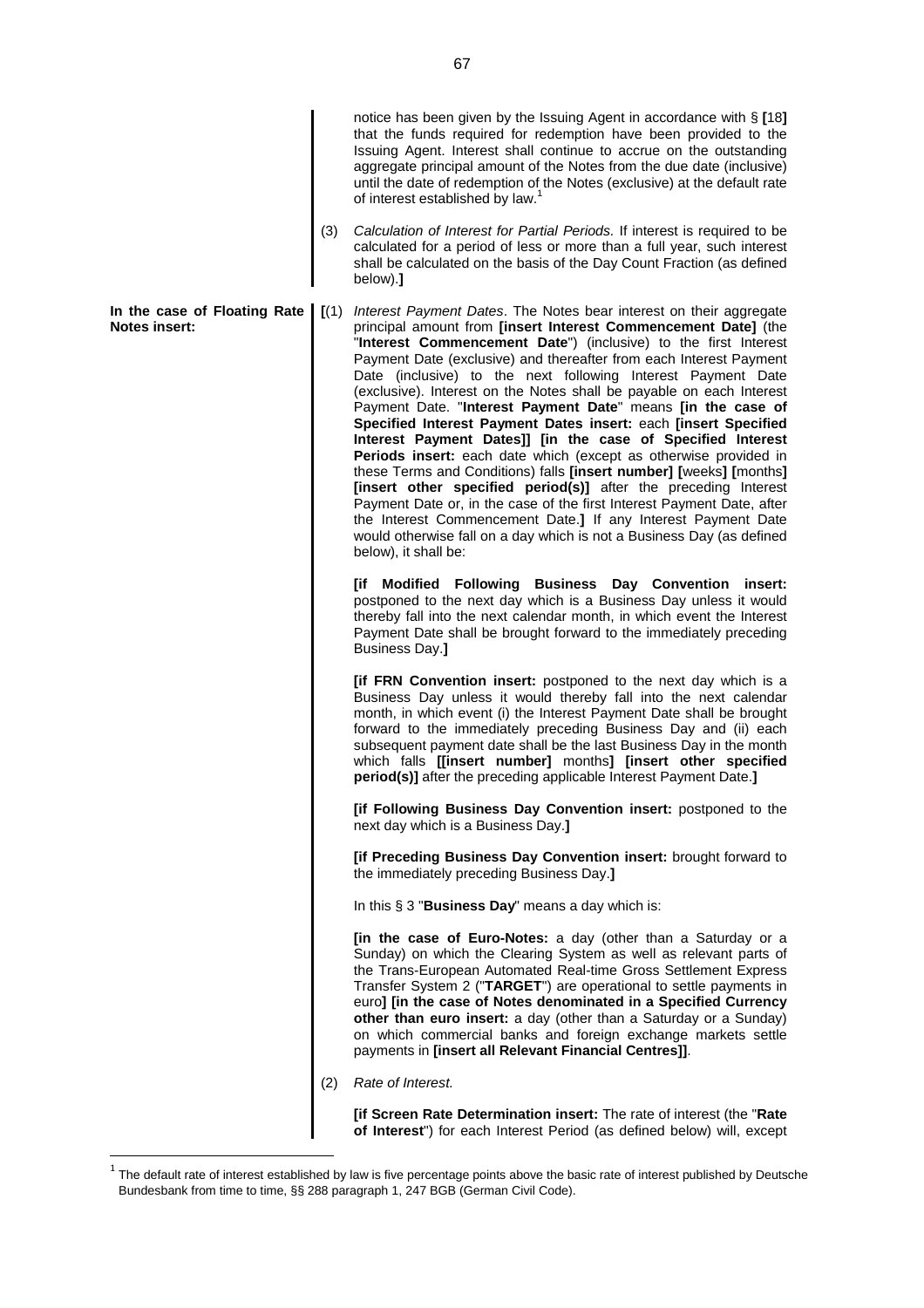as provided below, be the offered quotation (expressed as a percentage rate *per annum*) for deposits in the Specified Currency for that Interest Period which appears on the Screen Page as of 11:00 a.m. (**[**Brussels**] [**London**]** time) on the Interest Determination Date (as defined below) **[if Margin insert: [**plus**] [**minus**]** the Margin (as defined below)**]**, all as determined by the Calculation Agent.

"**Interest Period**" means each period from the Interest Commencement Date (inclusive) to the first Interest Payment Date (exclusive) and from each Interest Payment Date (inclusive) to the following Interest Payment Date (exclusive). "**Interest Determination Date**" means the **[**second**] [insert other applicable number of days] [**TARGET**] [insert the Relevant Financial Centre]** Business Day prior to the commencement of the relevant Interest Period. **[in the case of TARGET Business Day insert:** "**TARGET Business Day**" means a day (other than a Saturday or a Sunday) on which all relevant parts of TARGET are operational.**] [in the case of a Non-TARGET Business Day insert:** "**[insert the Relevant Financial Centre] Business Day**" means a day (other than a Saturday or Sunday) on which commercial banks are open for business (including dealings in foreign exchange and foreign currency) in **[insert the Relevant Financial Centre]**.**] [if Margin insert:** "**Margin**" means **[ ]** per cent. *per annum*.**]** "**Screen Page**" means **[insert Screen Page]** or any successor page.

If the Screen Page is not available or if no such quotation appears as at such time, the Calculation Agent shall request the Reference Banks (as defined below) to provide the Calculation Agent with its offered quotation (expressed as a percentage rate *per annum*) for deposits in the Specified Currency for the relevant Interest Period to leading banks in the **[**London**]** interbank market **[**in the Euro-Zone**]** at approximately 11.00 a.m. (**[**Brussels**] [**London**]** time) on the Interest Determination Date. If two or more of the Reference Banks provide the Calculation Agent with such offered quotations, the Rate of Interest for such Interest Period shall be the arithmetic mean (rounded if necessary to the nearest **[if the Reference Rate is EURIBOR insert:** one thousandth**] [if the Reference Rate is not EURIBOR insert:** one hundred-thousandth**]** of a percentage point, with **[if the Reference Rate is EURIBOR insert:** 0.0005**] [if the Reference Rate is not EURIBOR insert:** 0.000005**]** being rounded upwards) of such offered quotations **[if Margin insert: [**plus**] [**minus**]** the Margin**]**, all as determined by the Calculation Agent.

If on any Interest Determination Date only one or none of the Reference Banks provides the Calculation Agent with such offered quotations as provided in the preceding paragraph, the Rate of Interest for the relevant Interest Period shall be the rate *per annum* which the Calculation Agent determines as being the arithmetic mean (rounded if necessary to the nearest **[if the Reference Rate is EURIBOR insert:** one thousandth**] [if the Reference Rate is not EURIBOR insert:** one hundred-thousandth**]** of a percentage point, with **[if the Reference Rate is EURIBOR insert:** 0.0005**] [if the Reference Rate is not EURIBOR insert:** 0.000005**]** being rounded upwards) of the rates, as communicated to (and at the request of) the Calculation Agent by the Reference Banks or any two or more of them, at which such banks were offered, as at 11.00 a.m. (**[**Brussels**] [**London**]** time) on the relevant Interest Determination Date, deposits in the Specified Currency for the relevant Interest Period by leading banks in the **[**London**]** interbank market **[**in the Euro-Zone**] [if Margin insert: [**plus**] [**minus**]** the Margin**]** or, if fewer than two of the Reference Banks provide the Calculation Agent with such offered rates, the offered rate for deposits in the Specified Currency for the relevant Interest Period, or the arithmetic mean (rounded as provided above) of the offered rates for deposits in the Specified Currency for the relevant Interest Period, at which, on the relevant Interest Determination Date, any one or more banks (which bank or banks is or are in the opinion of the Calculation Agent and the Issuer suitable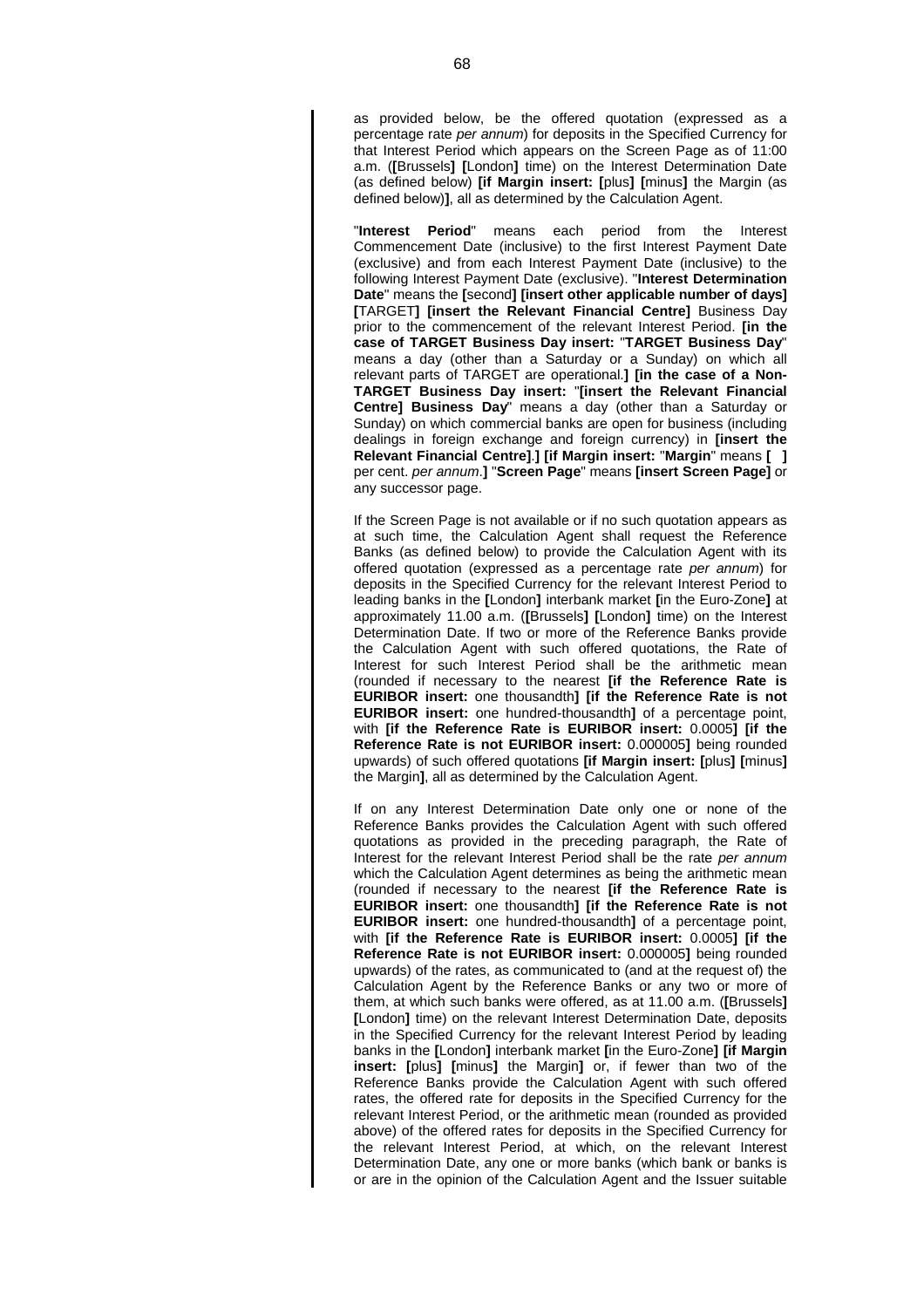for such purpose) inform(s) the Calculation Agent it is or they are quoting to leading banks in the **[**London**]** interbank market **[**in the Euro-Zone**]** (or, as the case may be, the quotations of such bank or banks to the Calculation Agent) **[if Margin insert: [**plus**] [**minus**]** the Margin**]**. If the Rate of Interest cannot be determined in accordance with the foregoing provisions of this paragraph, the Rate of Interest shall be the offered quotation or the arithmetic mean of the offered quotations on the Screen Page, as described above, on the last day preceding the Interest Determination Date on which such quotations were offered **[if Margin insert: [**plus**] [**minus**]** the Margin (though substituting, where a different Margin is to be applied to the relevant Interest Period from that which applied to the last preceding Interest Period, the Margin relating to the relevant Interest Period in place of the Margin relating to that last preceding Interest Period)**]**.

As used herein, "**Reference Banks**" means **[if no other Reference Banks are specified in the Final Terms, insert:** those offices of not less than four of such banks whose offered rates were used to determine such quotation when such quotation last appeared on the Screen Page**] [if other Reference Banks are specified in the Final Terms, insert names here].]**

**[in the case of the interbank market in the Euro-Zone insert:** "**Euro-Zone**" means the region comprised of those member states of the European Union that have adopted, or will have adopted from time to time, the single currency in accordance with the Treaty establishing the European Community (signed in Rome on 25 March 1957), as amended by the Treaty on European Union (signed in Maastricht on 7 February 1992), the Amsterdam Treaty of 2 October 1997 and the Treaty of Lisbon of 13 December 2007, as further amended from time to time.**]**

**[if Reference Rate is other than EURIBOR or LIBOR, insert relevant details in lieu of the provisions of this paragraph (2)]**

**[if ISDA Determination applies insert the relevant provisions and attach either the 2000 ISDA Definitions or the 2006 ISDA Definitions, as applicable, each as published by the International Swaps and Derivatives Association, Inc., (ISDA)]**

**[if other method of determination applies, insert relevant details in lieu of the provisions of this paragraph (2)]**

**[if Minimum and/or Maximum Rate of Interest applies insert:**

(3) **[***Minimum***] [***and***] [***Maximum***]** *Rate of Interest*.

**[if Minimum Rate of Interest applies insert:** If the Rate of Interest in respect of any Interest Period determined in accordance with the above provisions is less than **[insert Minimum Rate of Interest]**, the Rate of Interest for such Interest Period shall be **[insert Minimum Rate of Interest]**.**]**

**[if Maximum Rate of Interest applies insert:** If the Rate of Interest in respect of any Interest Period determined in accordance with the above provisions is greater than **[insert Maximum Rate of Interest]**, the Rate of Interest for such Interest Period shall be **[insert Maximum Rate of Interest]**.**]**

**[**(4)**]** *Interest Amount*. The Calculation Agent will, on or as soon as practicable after each time at which the Rate of Interest is to be determined, determine the Rate of Interest and calculate the amount of interest (the "**Interest Amount**") payable on the Notes in respect of each Specified Denomination for the relevant Interest Period. Each Interest Amount shall be calculated by applying the Rate of Interest and the Day Count Fraction (as defined below) to each Specified Denomination and rounding the resultant figure to the nearest unit of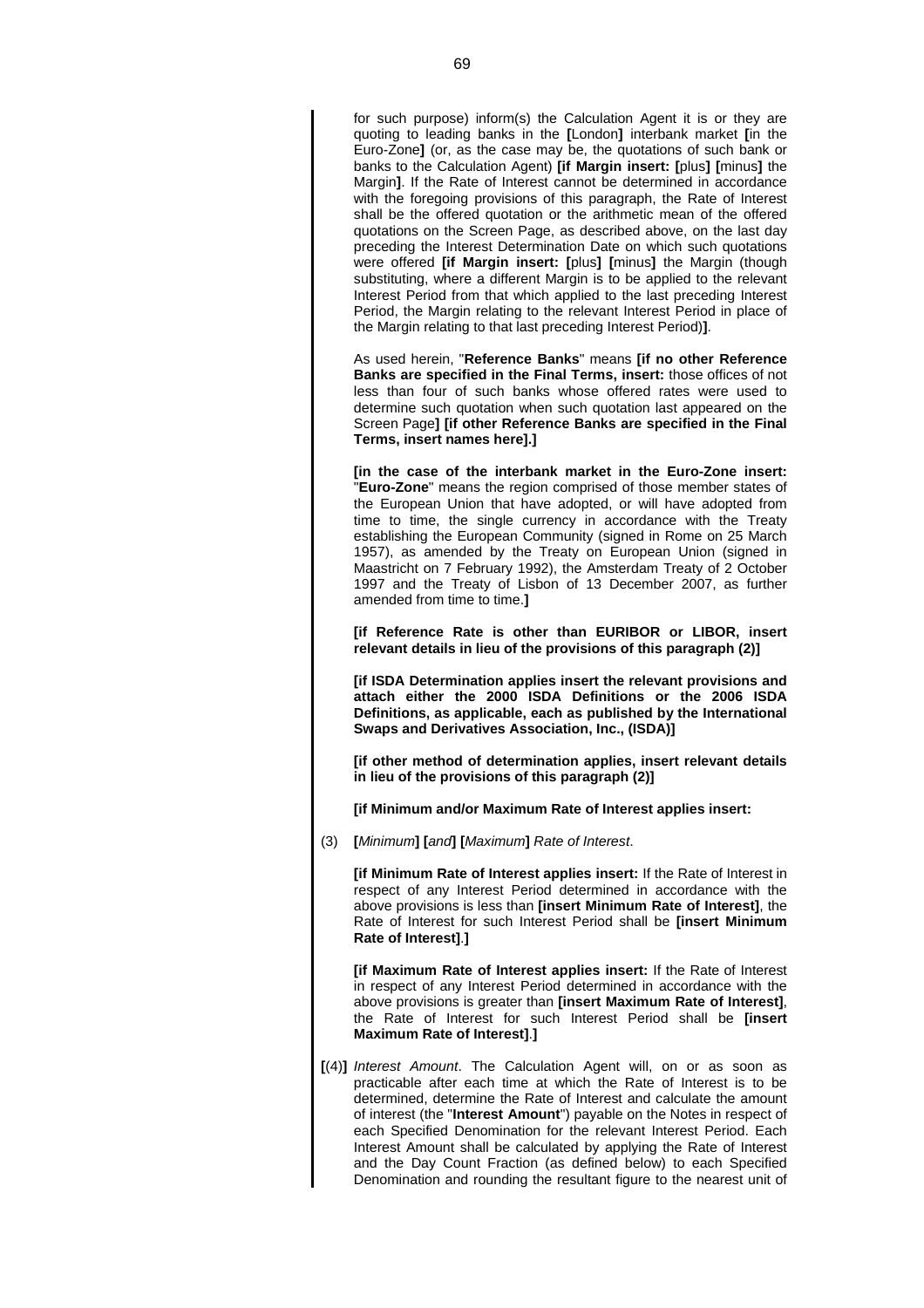the Specified Currency, with 0.5 of such unit being rounded upwards.

- **[**(5)**]** *Notification of Rate of Interest and Interest Amount*. The Calculation Agent will cause notification of the Rate of Interest, each Interest Amount for each Interest Period, each Interest Period and the relevant Interest Payment Date to the Issuer **[in the case of Notes issued by Volkswagen Leasing GmbH, Volkswagen Financial Services N.V. or Volkswagen Financial Services Japan Ltd.:** and the Guarantor**]** and to the Holders in accordance with § **[**18**]** as soon as possible after their determination, but in no event later than the fourth **[**TARGET**] [insert the Relevant Financial Centre]** Business Day (as defined in § 3(2)) thereafter and, if required by the rules of any stock exchange on which the Notes are from time to time listed, to such stock exchange as soon as possible after their determination, but in no event later than the first day of the relevant Interest Period. Each Interest Amount and Interest Payment Date so notified may subsequently be amended (or appropriate alternative arrangements made by way of adjustment) without notice in the event of an extension or shortening of the Interest Period. Any such amendment will be promptly notified to the Issuer, any stock exchange on which the Notes are then listed and to the Holders in accordance with § **[**18**]**. **[**(6)**]** *Determinations Binding*. All certificates, communications, opinions, determinations, calculations, quotations and decisions given, expressed, made or obtained for the purposes of the provisions of this § 3 by the Calculation Agent shall (in the absence of manifest error) be binding on the Issuer, **[in the case of Notes issued by Volkswagen Leasing GmbH, Volkswagen Financial Services N.V. or Volkswagen Financial Services Japan Ltd.:** the Guarantor**]** the Issuing Agent, the Paying Agents and the Holders. **[**(7)**]** *Accrual of Interest*. If the Issuer shall fail to redeem the Notes when due, interest shall continue to accrue on the outstanding aggregate principal amount of the Notes beyond the due date until actual redemption of the Notes but not beyond the fourteenth day after notice has been given by the Issuing Agent in accordance with § **[**18**]** that the funds required for redemption have been provided to the Issuing Agent. The applicable Rate of Interest will be the default rate of interest established bylaw[.](#page-69-0)<sup>2</sup> **] In the case of Zero Coupon Notes insert: [**(1) *No Periodic Payments of Interest.* There will not be any periodic payments of interest on the Notes. (2) *Accrual of Interest.* If the Issuer shall fail to redeem the Notes when due, interest shall accrue on the aggregate principal amount of the Notesat the default rate of interest established by law<sup>3</sup> from the due date to the date of actual redemption *per annum* but not beyond the fourteenth day after notice has been given by the Issuing Agent in accordance with § **[**18**]** that the funds required for redemption have been provided to the Issuing Agent. Interest shall continue to accrue on the outstanding aggregate principal amount of the Notes from the due date (inclusive) until the date of redemption of the Notes (exclusive).**] In the case of Dual Currency Notes, Instalment Notes, Index Linked Interest Notes or other Structured Notes: [Set forth applicable provisions herein]**
	- **[**( )**]** *Day Count Fraction.* "**Day Count Fraction**" means, in respect of the calculation of an amount of interest on any Note for any period of time

<span id="page-69-0"></span> $^2$  The default rate of interest established by law is five percentage points above the basic rate of interest published by Deutsche Bundesbank from time to time, §§ 288 paragraph 1, 247 BGB (German Civil Code).

<span id="page-69-1"></span><sup>&</sup>lt;sup>3</sup> The default rate of interest established by law is five percentage points above the basic rate of interest published by Deutsche Bundesbank from time to time, §§ 288 paragraph 1, 247 BGB (German Civil Code).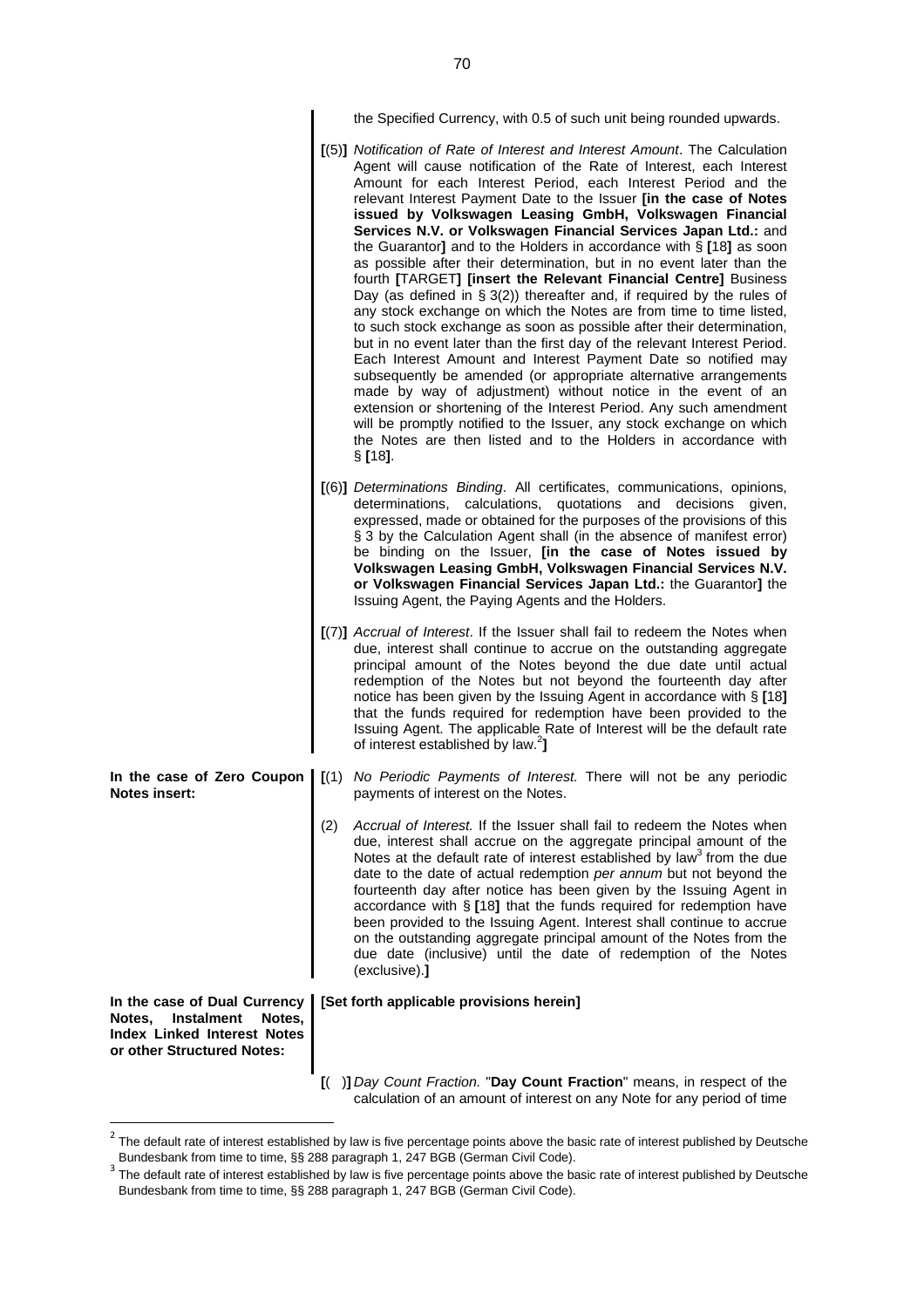(the "**Calculation Period**"):

## **[if Actual/Actual (ICMA) is applicable insert:**

- 1. if the Calculation Period (from and including the first day of such period but excluding the last) is equal to or shorter than the Determination Period during which the Calculation Period ends, the number of days in such Calculation Period (from and including the first day of such period but excluding the last) divided by the product of (1) the number of days in such Determination Period and (2) the number of Interest Payment Dates that occur in one calendar year or that would occur in one calendar year if interest were payable in respect of the whole of such year; or
- 2. if the Calculation Period is longer than the Determination Period during which the Calculation Period ends, the sum of: (A) the number of days in such Calculation Period falling in the Determination Period in which the Calculation Period begins divided by the product of (1) the number of days in such Determination Period and (2) the number of Interest Payment Dates that occur in one calendar year or that would occur in one calendar year if interest were payable in respect of the whole of such year, and (B) the number of days in such Calculation Period falling in the next Determination Period divided by the product of

(1) the number of days in such Determination Period and (2) the number of Interest Payment Dates that occur in one calendar year or that would occur in one calendar year if interest were payable in respect of the whole of such year.

"**Determination Period**" means the period from the Interest Commencement Date (inclusive) to the first Interest Payment Date (exclusive) or from each Interest Payment Date (inclusive) to the next Interest Payment Date (exclusive). **[in the case of a short first or last Calculation Period insert:** For the purposes of determining the relevant Determination Period only, **[insert deemed Interest Commencement Date or deemed Interest Payment Date]** shall be deemed to be an **[**Interest Commencement Date**] [**Interest Payment Date**]**.**] [In the case of a long first or last Calculation Period insert:** For the purposes of determining the relevant Determination Period only, **[insert deemed Interest Commencement Date and/or deemed Interest Payment Date(s)]** shall each be deemed to be an **[**Interest Commencement Date**] [**and**] [**Interest Payment Date**[**s**]]**.**]]**

**[if Actual/365 (Fixed) is applicable insert:** the actual number of days in the Calculation Period divided by 365.**]**

**[if Actual/360 is applicable insert:** the actual number of days in the Calculation Period divided by 360.**]**

**[if 30/360, 360/360 or Bond Basis is applicable insert:** the number of days in the Calculation Period divided by 360, the number of days to be calculated on the basis of a year of 360 days with 12 30-day months (unless (i) the last day of the Calculation Period is the 31st day of a month but the first day of the Calculation Period is a day other than the 30th or 31st day of a month, in which case the month that includes that last day shall not be considered to be shortened to a 30-day month, or (ii) the last day of the Calculation Period is the last day of the month of February in which case the month of February shall not be considered to be lengthened to a 30-day month).**]**

**[if 30E/360 or Eurobond Basis is applicable insert:** the number of days in the Calculation Period divided by 360 (the number of days to be calculated on the basis of a year of 360 days with 12 30-day months, without regard to the date of the first day or last day of the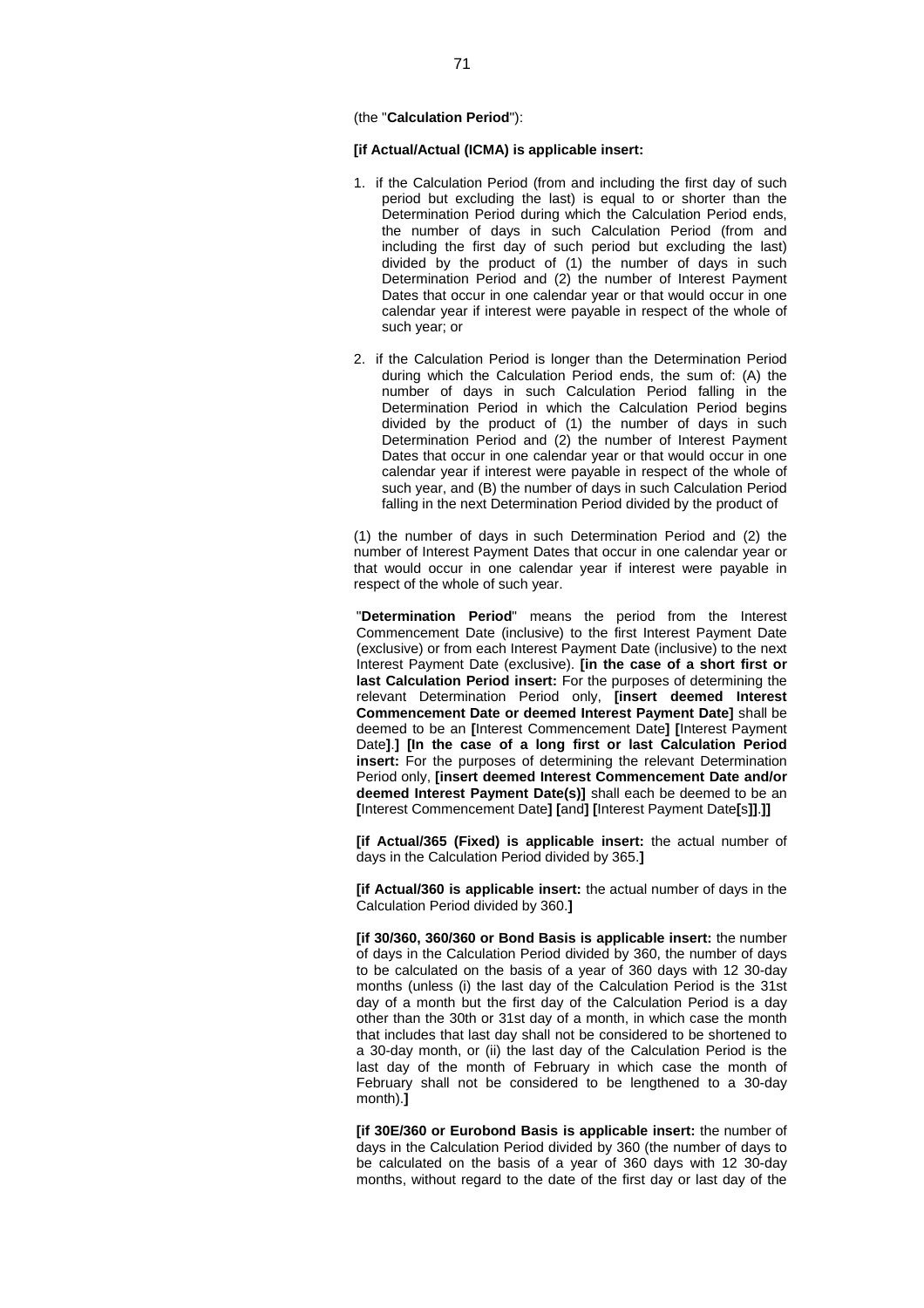Calculation Period unless, in the case of the final Calculation Period, the Maturity Date is the last day of the month of February, in which case the month of February shall not be considered to be lengthened to a 30-day month).**]**

## **§ 4 FINAL REDEMPTION**

| In the case of Notes other<br>than Instalment Notes insert: | <b>Redemption Amount per Specified Denomination].]</b>                                                | <b>[Unless previously redeemed in whole or in part or purchased and</b><br>cancelled, the Notes shall be redeemed at their Final Redemption Amount<br>on [in the case of a specified Maturity Date insert such Maturity Date]<br>[in the case of a Redemption Month insert: the Interest Payment Date<br>falling in <i>[insert Redemption Month]]</i> (the "Maturity Date"). The Final<br>Redemption Amount in respect of each Note shall be <b>[insert Final</b> |
|-------------------------------------------------------------|-------------------------------------------------------------------------------------------------------|-------------------------------------------------------------------------------------------------------------------------------------------------------------------------------------------------------------------------------------------------------------------------------------------------------------------------------------------------------------------------------------------------------------------------------------------------------------------|
| <b>Notes insert:</b>                                        | the Instalment Amount(s) set forth below:<br>Instalment Date(s)<br><b>[insert Instalment Date(s)]</b> | In the case of Instalment [Unless previously redeemed in whole or in part or purchased and<br>cancelled, the Notes shall be redeemed at the Instalment Date(s) and in<br>Instalment Amount(s)<br><b>[insert Instalment Amount(s)]</b>                                                                                                                                                                                                                             |

**§ 5 EARLY REDEMPTION**

(1) *Early Redemption for Reasons of Taxation*. If as a result of any amendment to, or change in, the laws or regulations of **[in the case of Notes issued by Volkswagen Financial Services N.V.:** The Netherlands or**] [in the case of Notes issued by Volkswagen Financial Services Japan Ltd.:** Japan or**]** the Federal Republic of Germany or any political subdivision or taxing authority thereto or therein affecting taxation or the obligation to pay duties of any kind, or any amendment to or change in an official interpretation or application of such laws or regulations, which amendment or change is effective on or after **[insert Issue Date]**, the Issuer **[in the case of Notes issued by Volkswagen Leasing GmbH, Volkswagen Financial Services N.V. or Volkswagen Financial Services Japan Ltd.:** or the Guarantor**]** will become obligated to pay Additional Amounts (as defined in § 8 herein **[in the case of Notes issued by Volkswagen Leasing GmbH, Volkswagen Financial Services N.V. or Volkswagen Financial Services Japan Ltd.:** and in the Guarantee, respectively**]**) **[in the case of Notes other than Zero Coupon Notes insert:** on the next succeeding Interest Payment Date (as defined in § 3(1))] [in the case of Zero Coupon Notes insert: at maturity or upon the sale or exchange of any Note**]**, and this obligation cannot be avoided by the use of reasonable measures available to the Issuer **[in the case of Notes issued by Volkswagen Leasing GmbH, Volkswagen Financial Services N.V. or Volkswagen Financial Services Japan Ltd.:** or the Guarantor**]**, the Notes may be redeemed, in whole but not in part, at the option of the Issuer, upon not more than 60 days' nor less than 30 days' prior notice of redemption given in accordance with § **[**18**]** at their Early Redemption Amount (as defined below), together with interest accrued to the date fixed for redemption.

However, no such notice of redemption may be given (i) earlier than 90 days prior to the earliest date on which the Issuer **[in the case of Notes issued by Volkswagen Leasing GmbH, Volkswagen Financial Services N.V. or Volkswagen Financial Services Japan Ltd.:** or the Guarantor**]** would be obligated to pay such Additional Amounts or make such deduction or withholding in respect of the Notes then due, or (ii) if at the time such notice is given, such obligation to pay such Additional Amounts or make such deduction or withholding does not remain in effect. **[in the case of Floating Rate**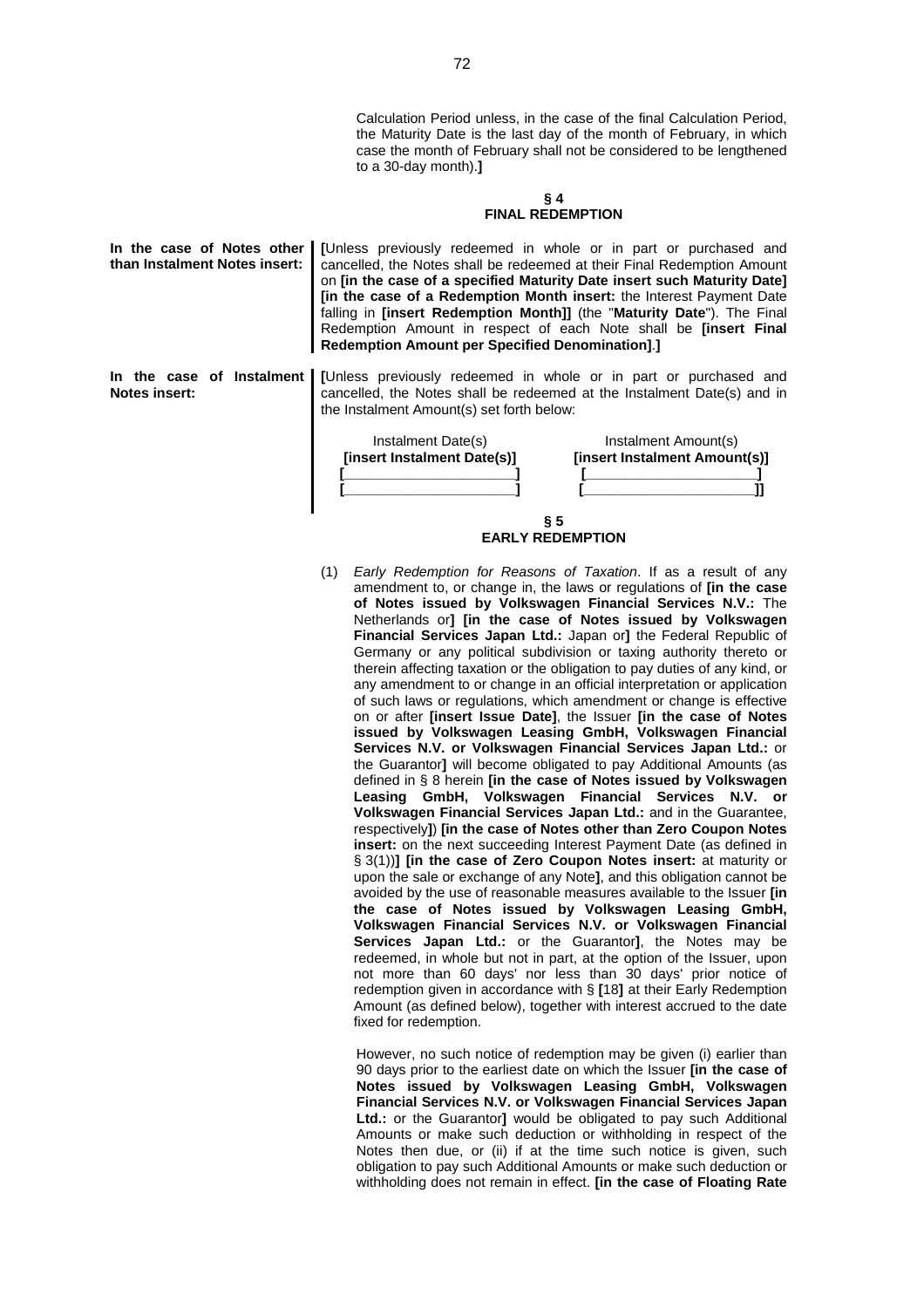**Notes insert:** The date fixed for redemption must be an Interest Payment Date.**]**

Any such notice shall be given in accordance with § **[**18**]**. It shall be irrevocable, must specify the date fixed for redemption and must set forth a statement in summary form of the facts constituting the basis for the rights of the Issuer so to redeem (the "**Termination Event**"); it must also contain a statement to the effect that the Issuer **[in the case of Notes issued by Volkswagen Leasing GmbH, Volkswagen Financial Services N.V. or Volkswagen Financial Services Japan Ltd.:** or, to the extent that the Termination Event relates to unavoidable payments in respect of the Guarantee, the Guarantor respectively,**]** cannot, in its judgement, avoid the occurrence or continuation of the Termination Event by taking reasonable measures available to it.

- **[[**(2)**]***Early Redemption at the Option of the Issuer*.
	- (a) The Issuer may, upon notice given in accordance with subparagraph (b), redeem all or some only of the Notes on the Call Redemption Date(s) at the Call Redemption Amount(s) set forth below together with accrued interest, if any, to (but excluding) the Call Redemption Date. **[if Minimum Redemption Amount or Higher Redemption Amount applies insert:** Any such redemption must be of a principal amount equal to **[**at least **[insert Minimum Redemption Amount]] [insert Higher Redemption Amount]**.**]**

Call Redemption Date(s) **[insert Call Redemption Date(s)]** Call Redemption Amount(s) **[insert Call Redemption Amount(s)]**

| - |  |
|---|--|

**[if Notes are subject to Early Redemption at the Option of the Holder insert:** The Issuer may not exercise such option in respect of any Note which is the subject of the prior exercise by the Holder thereof of its option to require the redemption of such Note under paragraph **[**(4)**]** of this § 5.**]**

(b) Notice of redemption shall be given by the Issuer to the Holders of the Notes in accordance with § **[**18**]**. Such notice shall specify:

(i) the Series of Notes subject to redemption;

- (ii) whether such Series is to be redeemed in whole or in part only and, if in part only, the aggregate principal amount of and, if the Notes are represented by Definitive Notes, the serial numbers of the Notes which are to be redeemed;
- (iii) the Call Redemption Date, which shall be not less than **[insert minimum notice to Holders]** nor more than **[insert maximum notice to Holders]** days after the date on which notice is given by the Issuer to the Holders; and
- (iv) the Call Redemption Amount at which such Notes are to be redeemed.
- (c) In the case of a partial redemption of Notes, Definitive Notes to be redeemed shall be drawn by lot in such European city as the Issuing Agent may specify, or identified in such other manner or in such other place as the Issuing Agent may approve and deem appropriate and fair.

**[if Notes are represented by a Permanent Global Note insert:** Notes represented by a Permanent Global Note shall be selected in accordance with the rules and procedures of the relevant

**If Notes are subject to Early Redemption at the option of the Issuer insert:**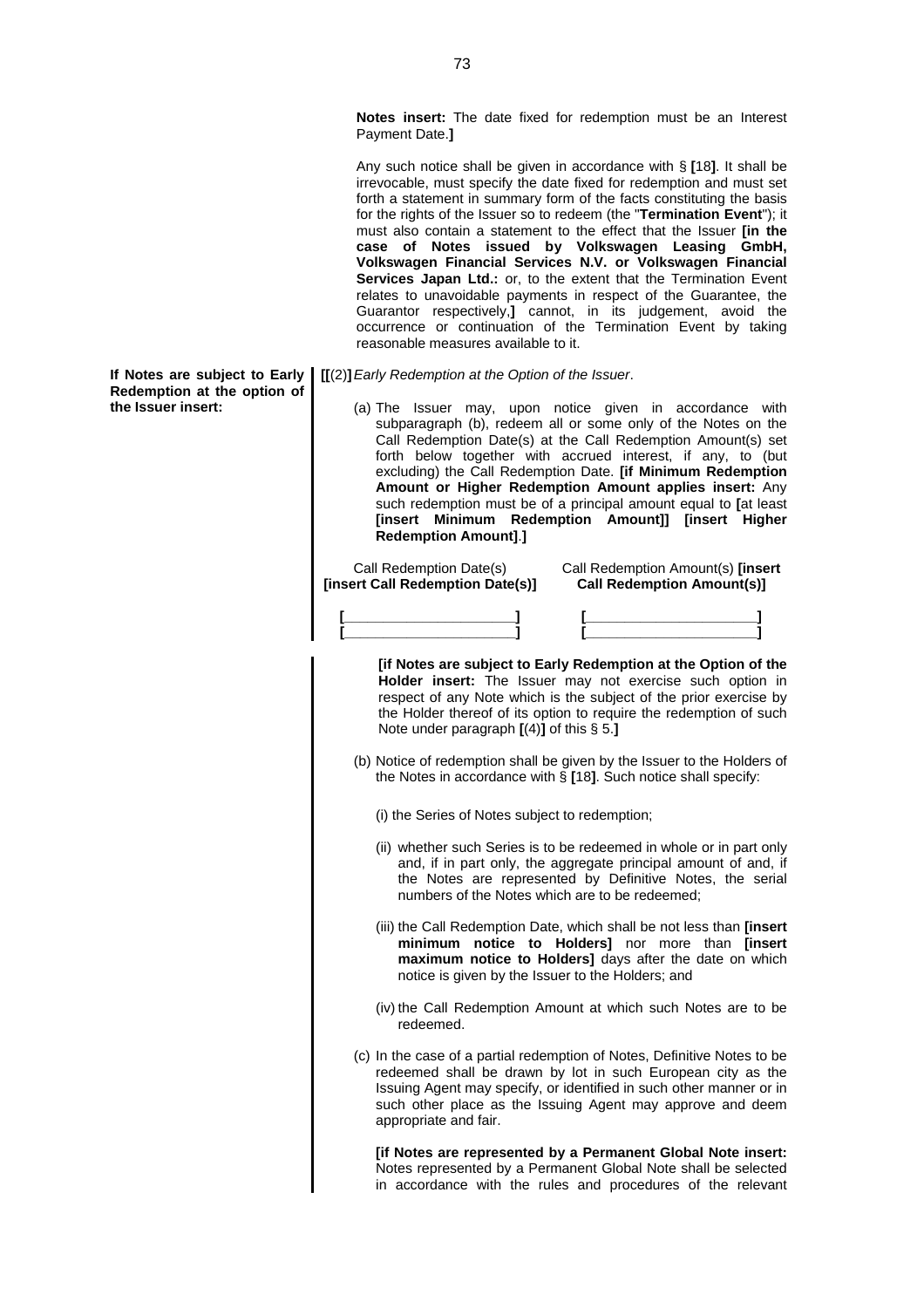Such partial redemption shall be reflected in the records of CBL and Euroclear as either a pool factor or a reduction in aggregate principal amount, at the discretion of CBL and Euroclear.**]]] If the Notes are subject to [[**(3)**]***Early Redemption at the Option of a Holder*. **Early Redemption at the Option of a Holder insert:** (a) The Issuer shall, upon the exercise of the relevant option by the Holder of any Note, redeem such Note on the Put Redemption Date(s) at the Put Redemption Amount(s) set forth below together with accrued interest, if any, to (but excluding) the Put Redemption Date. Put Redemption Date(s) **[insert Put Redemption Date(s)] [\_\_\_\_\_\_\_\_\_\_\_\_\_\_\_\_\_\_\_\_\_\_] [\_\_\_\_\_\_\_\_\_\_\_\_\_\_\_\_\_\_\_\_\_]** Put Redemption Amount(s) **[insert Put Redemption Amount(s)] [\_\_\_\_\_\_\_\_\_\_\_\_\_\_\_\_\_\_\_\_\_\_] [\_\_\_\_\_\_\_\_\_\_\_\_\_\_\_\_\_\_\_\_\_]]** The Holder may not exercise such option in respect of any Note which is the subject of the prior exercise by the Issuer of its option to redeem such Note under this § 5. (b) In order to exercise such option, the Holder must, not less than **[insert minimum notice to Issuer]** and not more than **[insert maximum notice to Issuer]** days before the Put Redemption Date on which such redemption is required to be made as specified in the Put Notice (as defined below), deposit the relevant Note **[**together with all unmatured Coupons appertaining thereto**]** during normal business hours at the specified office of any Paying Agent together with a duly completed early redemption notice ("**Put Notice**") in the form available from the specified office of any of the Paying Agents. No Note so deposited and option so exercised may be withdrawn or revoked.**] [**(4)**]** *Early Redemption Amount*. **In the case of Notes other than Zero Coupon Notes insert: [**For purposes of paragraphs (1) of this § 5 and § 9, the Early Redemption Amount of a Note shall be **[insert Final Redemption Amount] [other Redemption Amount – provide details]**.**] In the case of Zero Coupon Notes insert: [**(a)For purposes of paragraphs (1) of this § 5 and § 9, the Early Redemption Amount of a Note shall be equal to the Amortised Face Amount of the Note. (b) The Amortised Face Amount of a Note shall be an amount equal to the sum of: (i) **[insert Reference Price]** (the "**Reference Price**"), and (ii) the product of **[insert Amortisation Yield]** (compounded annually) and the Reference Price from **[insert Issue Date]** (inclusive) to the date fixed for redemption (exclusive) or (as the case may be) the date upon which the Notes become due and payable. Where such calculation is to be made for a period which is not a whole number of years, the calculation in respect of the period of less than a full year (the "**Calculation Period**") shall be made on the basis of the Day Count Fraction (as defined in § 3). (c) If the Issuer fails to pay the Early Redemption Amount when due, the Amortised Face Amount of a Note shall be calculated as provided herein, except that references in subparagraph (b)(ii) above to the date fixed for redemption or the date on which such Note becomes due and repayable shall refer to the earlier of (i)

Clearing System. **[In the case of Notes in NGN form insert:**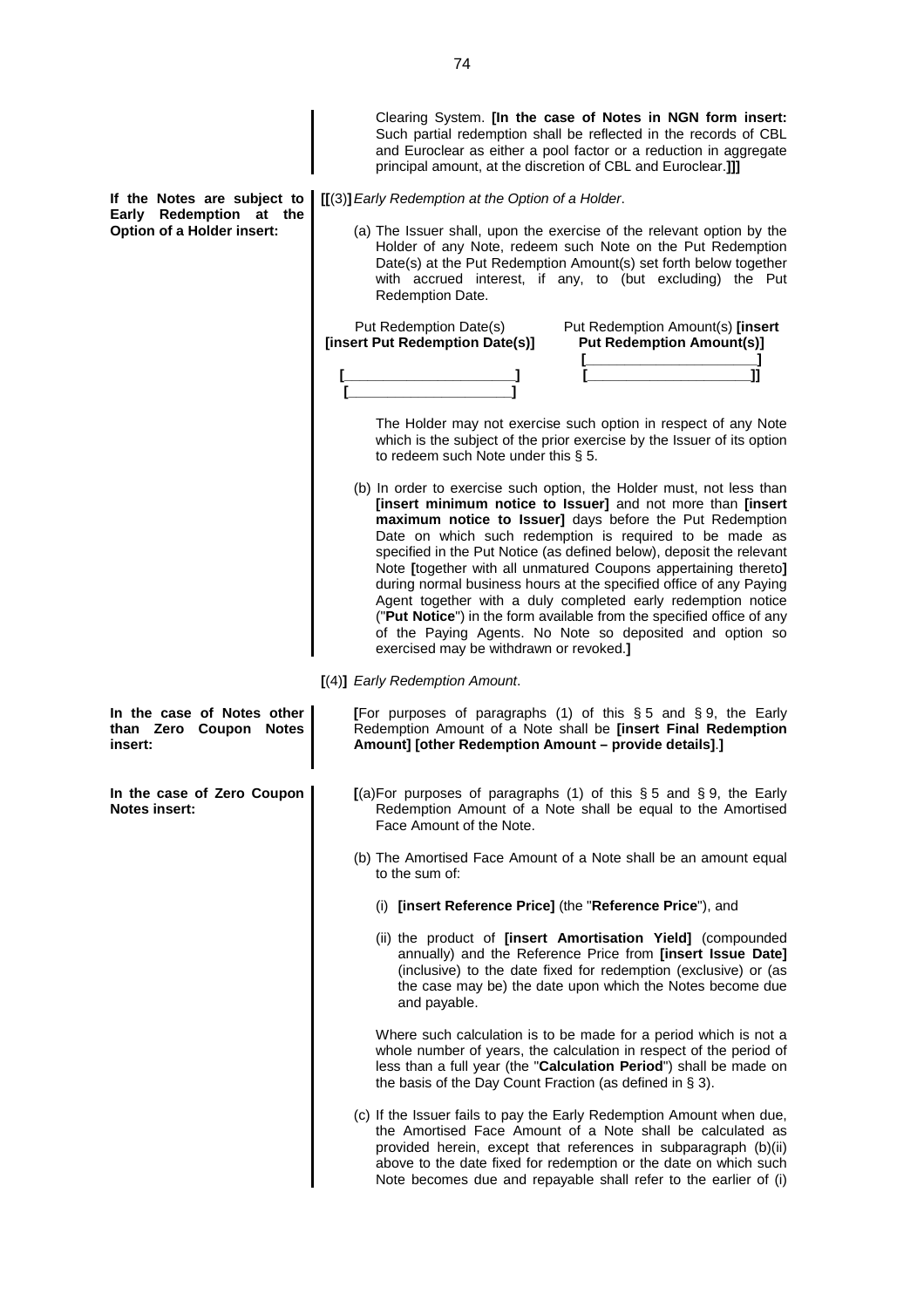| the<br>оf<br>In.<br>case<br>other  <br><b>Structured Notes:</b>                                                   | the date on which upon due presentation and surrender of the<br>relevant Note (if required), payment is made, and (ii) the<br>fourteenth day after notice has been given by the Issuing Agent in<br>accordance with $\S$ [18] that the funds required for redemption<br>have been provided to the Issuing Agent.]<br>[set forth applicable provisions herein]                                                                                                                                                                                                                                                                                                                                                                                                                                                                                                          |
|-------------------------------------------------------------------------------------------------------------------|------------------------------------------------------------------------------------------------------------------------------------------------------------------------------------------------------------------------------------------------------------------------------------------------------------------------------------------------------------------------------------------------------------------------------------------------------------------------------------------------------------------------------------------------------------------------------------------------------------------------------------------------------------------------------------------------------------------------------------------------------------------------------------------------------------------------------------------------------------------------|
|                                                                                                                   | §6<br><b>PAYMENTS</b>                                                                                                                                                                                                                                                                                                                                                                                                                                                                                                                                                                                                                                                                                                                                                                                                                                                  |
|                                                                                                                   | (1) [(a)] Payment of Principal. [in the case of Notes represented by<br>Definitive Notes: Payment of principal in respect of Definitive Notes<br>shall be made, subject to paragraph (2) below, against presentation<br>and (except in the case of partial payment) surrender of the relevant<br>Note at the specified office of any Paying Agent outside the United<br>States.]                                                                                                                                                                                                                                                                                                                                                                                                                                                                                       |
| In the case of Notes<br>represented by a Permanent<br><b>Global Note insert:</b>                                  | [Payment of principal in respect of Notes represented by a Permanent<br>Global Note shall be made, subject to paragraph (2) below, to the<br>Clearing System or to its order for credit to the accounts of the<br>relevant accountholders of the Clearing System upon presentation<br>and surrender of the Global Note at the specified office of any Paying<br>Agent outside the United States.]                                                                                                                                                                                                                                                                                                                                                                                                                                                                      |
| In the case of Instalment<br><b>Notes insert:</b>                                                                 | [Payment of Instalment Amounts in respect of an Instalment Note with<br>Receipts will be made against presentation of the Note together with<br>the relevant Receipt and surrender of such Receipt and, in the case<br>of the final Instalment Amount, surrender of the Note. Receipts are<br>not documents of title and, if separated from the Note to which they<br>relate, shall not represent any obligation of the Issuer. Accordingly,<br>the presentation of an Instalment Note without the relevant Receipt or<br>the presentation of a Receipt without the Note to which it pertains<br>shall not entitle the Holder to any payment in respect of the relevant<br>Instalment Amount.]                                                                                                                                                                         |
| In the case of Notes other<br>than Zero Coupon Notes<br>insert:                                                   | [(b) Payment of Interest. [in the case of Notes represented by<br>Definitive Notes: Payment of interest on Definitive Notes with<br>Coupons shall be made, subject to paragraph (2), against<br>presentation and surrender of the relevant Coupons or, in the case of<br>Notes in respect of which Coupons have not been issued or in the<br>case of interest due otherwise than on a scheduled date for the<br>payment of interest, against presentation of the relevant Notes, at the<br>specified office of any Paying Agent outside the United States.]<br>[In the case of Notes represented by a Permanent Global Note<br>insert: Payment of interest on Notes represented by a Permanent<br>Global Note shall be made, subject to paragraph (2), to the Clearing<br>System or to its order for credit to the relevant accountholders of the<br>Clearing System.] |
|                                                                                                                   | [In the case of interest payable on a TEFRA D Temporary Global<br>Note insert: Payment of interest on Notes represented by a<br>Temporary Global Note shall be made, subject to paragraph (2), to the<br>Clearing System or to its order for credit to the relevant<br>accountholders of the Clearing System, upon due certification as<br>provided in $\S 1[(4)](c)$ .]<br>(2)<br>Manner of Payment. Subject to applicable fiscal and other laws and                                                                                                                                                                                                                                                                                                                                                                                                                  |
| In the case of Notes in<br>definitive form and in the<br>case of<br>payments in<br>a<br>other<br>currency<br>than | regulations, payments of amounts due in respect of the Notes shall be<br>made in [insert Specified Currency]<br>[by [insert Specified Currency] check drawn on a bank in the<br>principal financial centre of the country of the Specified Currency or,<br>at the option of the payee, by transfer to an account denominated in<br>such currency maintained by the payee with a bank in the principal                                                                                                                                                                                                                                                                                                                                                                                                                                                                  |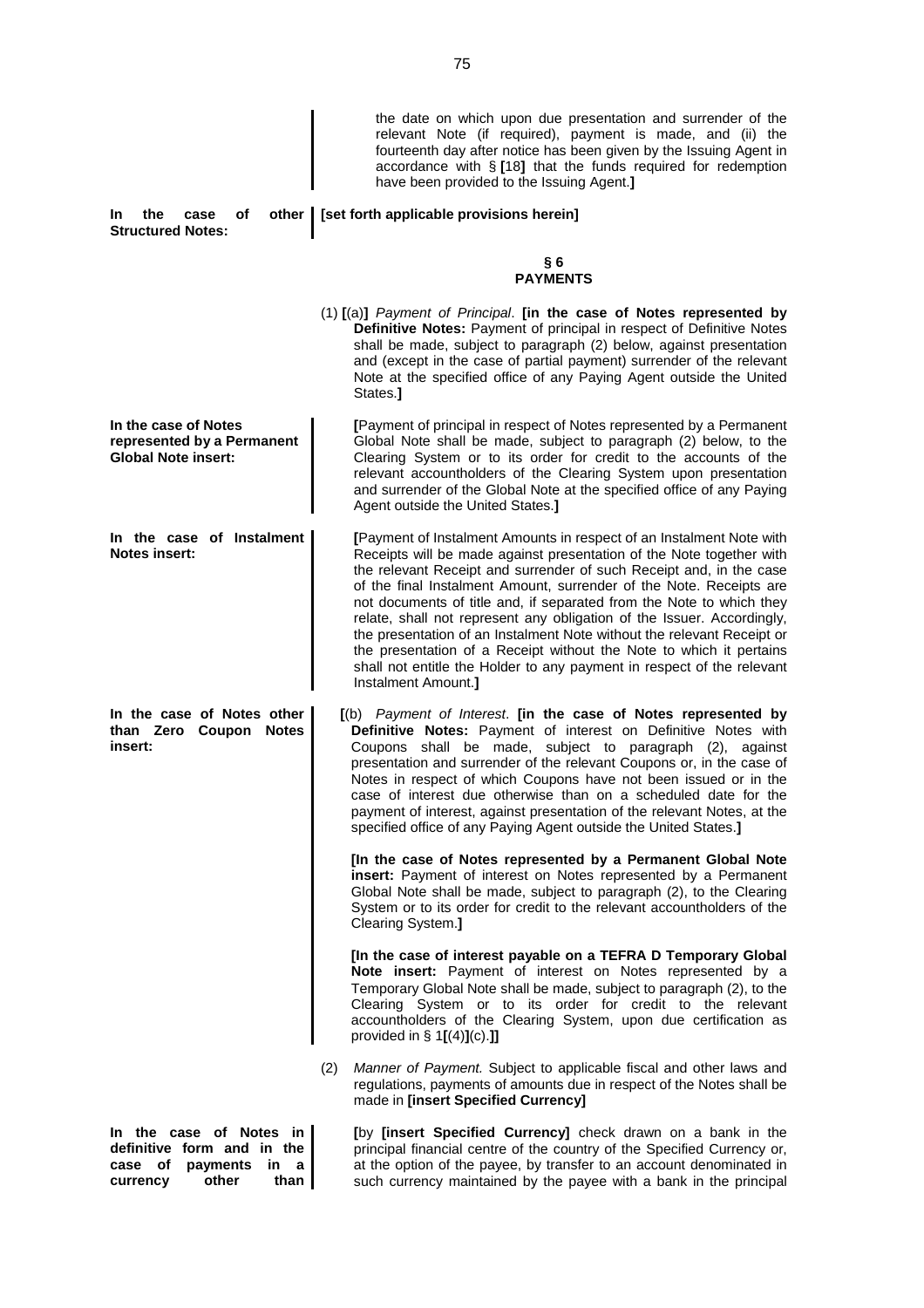**Japanese Yen or U.S. dollars insert:**

**In the case of Notes in definitive form and in the case of payments in U.S. dollars insert:**

financial centre of the country of the Specified Currency.**]**

**[**by U.S. dollar check drawn on a bank in New York City or, at the option of the payee, by transfer to a U.S. dollar account maintained by the payee at a bank outside the United States.**]**

For purposes of paragraph **[**(4)**]** of § 1, this paragraph, and paragraph (1) of this § 6, "**United States**" means the United States of America (including the States thereof and the District of Columbia) and its possessions (including Puerto Rico, the U.S. Virgin Islands, Guam, American Samoa, Wake Island and Northern Mariana Islands).

- (3) *Discharge.* In the case of Notes represented by a Global Note or Definitive Notes held through the Clearing System, the Issuer **[in the case of Notes issued by Volkswagen Leasing GmbH, Volkswagen Financial Services N.V. or Volkswagen Financial Services Japan Ltd.:** or, as the case may be, the Guarantor,**]** shall be discharged by payment to, or to the order of, the Clearing System.
- (4) *Payment Business Day*. If the date for payment of any amount in respect of any Note **[**or Coupon**] [**or Receipt**]** is not a Payment Business Day then the Holder shall not be entitled to payment until the next such day in the relevant place and shall not be entitled to further interest or other payment in respect of such delay.

For these purposes, "**Payment Business Day**" means any day which is both (i) a day on which commercial banks and foreign exchange markets settle payments in the relevant place of presentation, and (ii) a day (other than a Saturday or a Sunday) on which the Clearing System, commercial banks and foreign exchange markets settle payments in **[**London**] [insert all Relevant Financial Centres] [in the case of Notes denominated in Euro:** and which is a day on which all relevant parts of the Trans-European Automated Real-time Gross Settlement Express Transfer System 2 ("**TARGET**") are operational to effect the relevant payment in Euro**]**.

**[**(5) *Surrender of* **[***Coupons***][**,**] [***Talons***] [***and***] [***Receipts***]***.* Each Note initially delivered with Coupons **[**or Talons**] [**or Receipts**]** attached thereto must be presented and, except in the case of partial payment of the redemption amount, surrendered for final redemption together with all unmatured **[**Coupons**][**,**] [[**and**]** Talons**] [**and Receipts**]** relating thereto, failing which

**[in the case of Fixed Rate Notes insert:** the amount of any missing unmatured Coupons (or, in the case of a payment not being made in full, that portion of the amount of such missing Coupon which the redemption amount paid bears to the total redemption amount due) shall be deducted from the amount otherwise payable on such final redemption **[**,**] [**and**] [**.**]]**

**[in the case of Floating Rate Notes insert:** all unmatured Coupons relating to such Notes (whether or not surrendered therewith) shall become void and no payment shall be made thereafter in respect of them **[**,**] [**and**] [**.**]]**

**[in the case of Definitive Notes initially delivered with Talons insert:** all unmatured Talons (whether or not surrendered therewith) shall become void and no exchange for Coupons shall be made thereafter in respect of them **[**,**] [**and**] [**.**]]**

**[in the case of Definitive Notes initially delivered with Receipts insert:** all Receipts relating to such Notes in respect of a payment of an Instalment Amount which (but for such redemption) would have fallen due on a date after such due date for redemption (whether or

**In the case of Definitive Notes initially delivered with Coupons, Talons or Receipts insert:**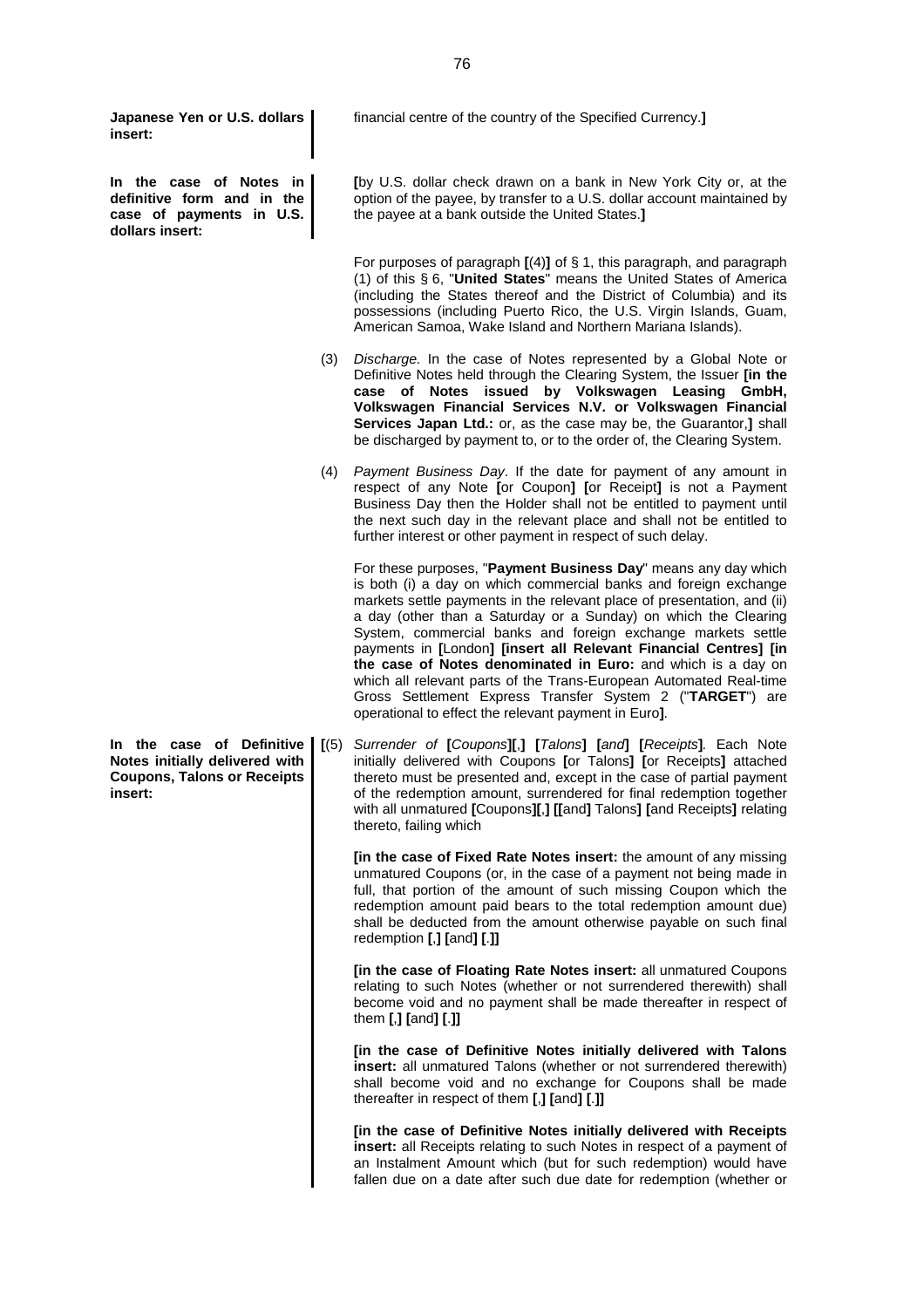not surrendered therewith) shall become void and no payment shall be made thereafter in respect to them.**]**

**[in the case of Definitive Notes initially delivered with Coupons:** If the Notes should be issued with a maturity date and an interest rate or rates such that, on the presentation for payment of any such Note without any unmatured Coupons attached thereto or surrendered therewith, the amount required to be deducted in accordance with the foregoing would be greater than the redemption amount otherwise due for payment, then, upon the due date for redemption of any such Note, such unmatured Coupons (whether or not attached) shall become void (and no payment shall be made in respect thereof) as shall be required so that the amount required to be deducted in accordance with the foregoing would not be greater than the redemption amount otherwise due for payment. Where the application of the preceding sentence requires some but not all of the unmatured Coupons relating to a Note to become void, the relevant Paying Agent shall determine which unmatured Coupons are to become void, and shall select for such purpose Coupons maturing on later dates in preference to Coupons maturing on earlier dates.**]]**

- **[**(6) *Exchange of Talons.* On or after the Interest Payment Date on which the final Coupon in any Coupon sheet matures, the Talon comprised in the Coupon sheet may be surrendered at the specified office of any Paying Agent, in exchange for a further Coupon sheet (including any appropriate further Talon). Each Talon shall, for the purpose of these Terms and Conditions, be deemed to mature on the Interest Payment Date on which the final Coupon in the relative Coupon sheet matures.**]**
	- **[**(7)**]** *References to Principal and Interest.* Reference in these Terms and Conditions to principal in respect of the Notes shall be deemed to include, as applicable: the Final Redemption Amount of the Notes; the Early Redemption Amount of the Notes; **[if redeemable at the option of the Issuer for other than taxation reasons insert:** the Call Redemption Amount of the Notes;**] [if redeemable at the option of the Holder insert:** the Put Redemption Amount of the Notes;**] [in the case of Instalment Notes insert:** Instalment Amounts;**] [in the case of Zero Coupon Notes insert:** the Amortised Face Amount;**]** and any premium and any other amounts which may be payable under or in respect of the Notes.

Reference in these Terms and Conditions to interest in respect of the Notes shall be deemed to include, as applicable, any Additional Amounts which may be payable under § 8.

**[**(8)**]** *Deposit of Principal and Interest.* The Issuer may deposit with the local court (*Amtsgericht*) in Frankfurt am Main principal or interest not claimed by Holders within twelve months after the Maturity Date, even though such Holders may not be in default of acceptance. If and to the extent that the deposit is effected and the right of withdrawal is waived, the respective claims of such Holders against the Issuer shall cease.

# **§ 7**

## **ISSUING AGENT [,] [AND] PAYING AGENT[S] [AND CALCULATION AGENT]**

(1) *Appointment; Specified Offices.* The initial Issuing Agent**[**,**] [**and**]** Paying Agents **[**and the Calculation Agent**]** and their respective initial specified offices are:

Issuing Agent and Principal Paying Agent: Citibank, N.A. Citigroup Centre Canary Wharf London E14 5LB United Kingdom

**In the case of Definitive Notes initially delivered with Talons insert:**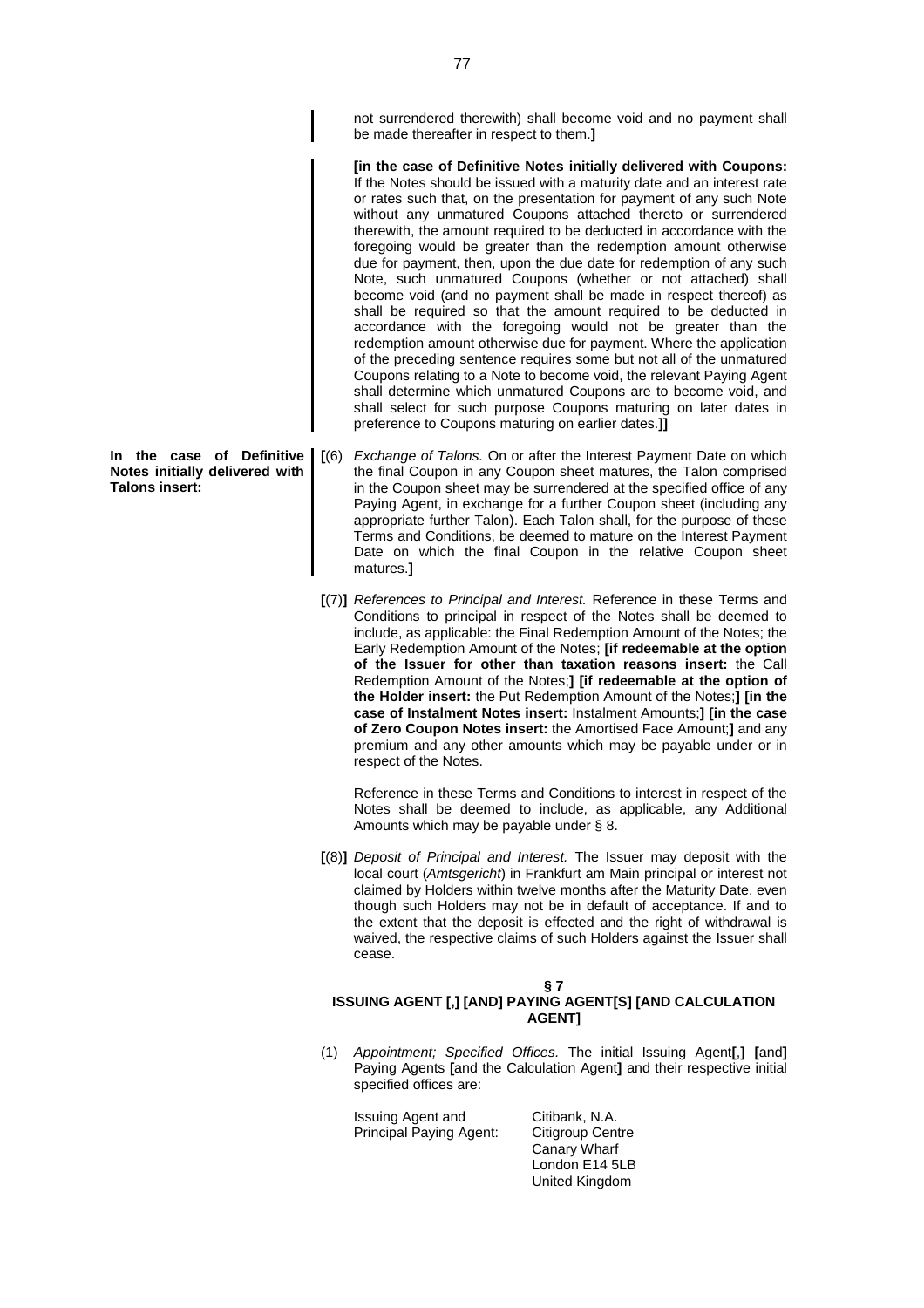Paying Agent**[**s**]**: **[**Citigroup Global Markets Deutschland AG Germany Agency & Trust Reuterweg 16 60323 Frankfurt am Main Federal Republic of Germany**]**

> **[**insert other Paying Agents and specified offices**]**

**[**The Issuing Agent shall also act as Calculation Agent.**]**

**[**Calculation Agent**] [insert name and specified office]]**

The Issuing Agent **[,] [**and**]** the Paying Agent**[**s**] [**and the Calculation Agent**]** reserve the right at any time to change their respective

(2) *Variation or Termination of Appointment.* The Issuer reserves the right at any time to vary or terminate the appointment of the Issuing Agent or any Paying Agent **[**or the Calculation Agent**]** and to appoint another Issuing Agent or additional or other Paying Agents **[**or another Calculation Agent**]**. The Issuer shall at all times maintain (i) an Issuing Agent **[**,**] [**and**]** (ii) a Paying Agent in addition to the Issuing Agent with a specified office in a continental European city **[in the case of Notes listed on a stock exchange and the rules and regulations of such stock exchange so require insert: [**,**] [**and**]** (iii) so long as the Notes are listed on the **[insert name of Stock Exchange]**, a Paying Agent (which may be the Issuing Agent) with a specified office in **[insert location of Stock Exchange]** and/or in such other place as may be required by such stock exchange**] [in the case of Notes denominated in U.S. dollars insert: [**,**] [**and**] [**(iv)**]** in the circumstances described in § 6(3), a Paying Agent with a specified office in New York City**] [insert if Calculation Agent is required to maintain a specified office in a required location: [**,**] [**and**] [**(v)**]** a Calculation Agent with a specified office located in **[insert required location]]**.

specified offices to some other specified office in the same city.

**[in the case of Definitive Notes insert:** The Issuer shall at all times maintain a Paying Agent in a Member State of the European Union that will not be obliged to deduct or withhold tax pursuant to the Council Directive 2003/48/EC on taxation of savings income in the form of interest payments which was approved by the Council of the European Union on 3 June 2003 or any law implementing or complying with, or introduced in order to conform to, such directive, to the extent this is possible in a Member State of the European Union.**]** Any variation, termination, appointment or change shall only take effect (other than in the case of insolvency, when it shall be of immediate effect) after not less than 30 nor more than 45 days' prior notice thereof shall have been given to the Holders in accordance with § **[**18**]**.

(3) *Agents of the Issuer.* The Issuing Agent**[**,**] [**and**]** the Paying Agent(s) **[**and the Calculation Agent**]** act solely as agents of the Issuer and do not assume any obligations towards or relationship of agency or trust for any Holder.

#### **§ 8 TAXATION**

All amounts payable in respect of the Notes **[**or Coupons**] [**or Receipts**]** shall be made without deduction or withholding for or on account of, any present or future taxes, duties or governmental charges of any nature

**If the Issuing Agent shall not act as Calculation Agent insert:**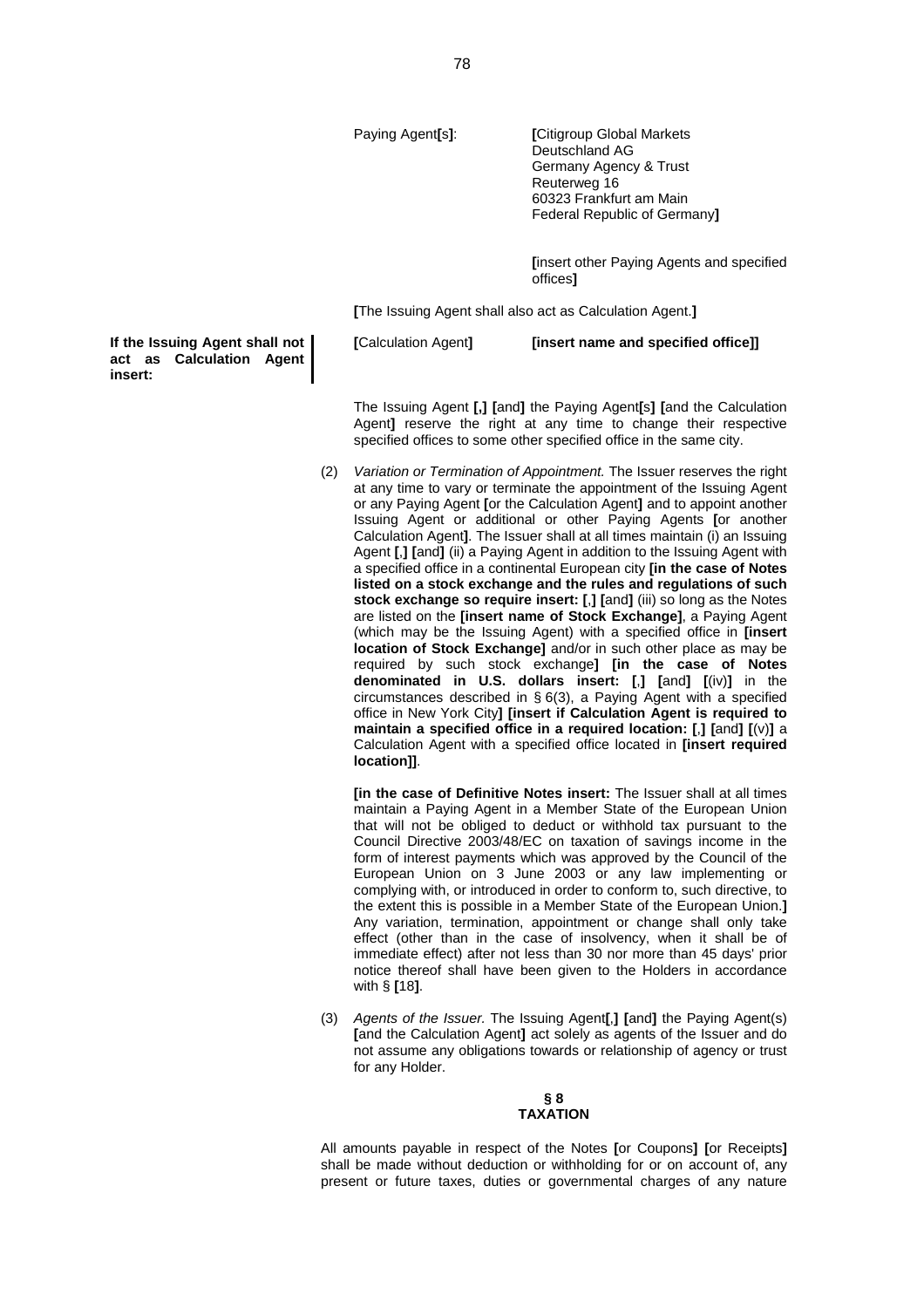whatsoever imposed, levied or collected by or in or on behalf of **[in the case of Notes issued by Volkswagen Financial Services N.V.:** The Netherlands or**] [in the case of Notes issued by Volkswagen Financial Services Japan Ltd.:** Japan or**]** the Federal Republic of Germany or any political subdivision or taxing authority therein or thereof ("**Withholding Taxes**") unless such withholding or deduction is required by law. In that event, subject to the exceptions set forth below, the Issuer shall pay such Additional Amounts (the "**Additional Amounts**") as may be necessary in order that the net amounts received by the Holders of such Notes **[**or Coupons**] [**or Receipts**]**, after deduction or withholding for or on account of such Withholding Taxes, shall equal the respective amounts which would have been receivable had no such deduction or withholding been required. No such Additional Amounts shall, however, be payable on account of any taxes, duties or governmental charges which:

- (1) are payable by any person acting as custodian bank or collecting agent on behalf of a Holder, or otherwise in any manner which does not constitute a deduction or withholding by the Issuer from payments of principal or interest made by it; or
- (2) are payable by reason of a change in law (or by reason of any application or official interpretation of any law or regulation) that becomes effective more than 30 days after the relevant payment becomes due, or, if this occurs later, is duly provided for and notice thereof is given in accordance with § **[**18**]**; or
- (3) are deducted or withheld by a Paying Agent from a payment if the payment could have been made by another Paying Agent without such deduction or withholding; or
- (4) are payable by reason of the Holder having, or having had, some personal or business connection with **[in the case of Notes issued by Volkswagen Financial Services N.V.:** The Netherlands or**] [in the case of Notes issued by Volkswagen Financial Services Japan Ltd.:** Japan or**]** the Federal Republic of Germany other than the mere fact of his holding the Notes **[**or Coupons**] [**or Receipts**]** or not merely by reason of the fact that payments in respect of the Notes **[**or Coupons**] [**or Receipts**] [in the case of Notes issued by Volkswagen Leasing GmbH, Volkswagen Financial Services N.V. or Volkswagen Financial Services Japan Ltd.:** or under the Guarantee (as defined in § 10 hereof)**]** are, or for purposes of taxation are deemed to be, derived from sources in, or are secured in **[in the case of Notes issued by Volkswagen Financial Services N.V.:** The Netherlands or**]** the Federal Republic of Germany; or
- (5) are deducted or withheld pursuant to (i) any European Union Directive or Regulation concerning the taxation of interest income, or (ii) any international treaty or understanding relating to such taxation and to which **[in the case of Notes issued by Volkswagen Financial Services N.V. insert:** The Netherlands or**] [in the case of Notes issued by Volkswagen Financial Services Japan Ltd.:** Japan or**]** the Federal Republic of Germany or the European Union is a party, or (iii) any provision of law implementing, or complying with, or introduced to conform with, such Directive, Regulation, treaty or understanding; **[**or**]**
- (6) would not be payable if the Notes had been kept in safe custody with, and the payments had been collected by, a banking institution**[**.**][**;**]**
- **[**(7) are payable in respect of a payment in relation to Notes issued by VWFSJ, where the amount of interest on such Note is to be calculated by reference to certain indicators (as prescribed under the cabinet order relating to Article 6, paragraph 4 of the Special Taxation Measures Law of Japan) relating to VWFSJ or a person or entity having a special relationship with VWFSJ, as provided in Article 6, paragraph 4 of the Special Taxation Measures Law of Japan (a "**specially-related person of VWFSJ**"), except where the recipient of

**In the case of Notes issued by VWFSJ insert:**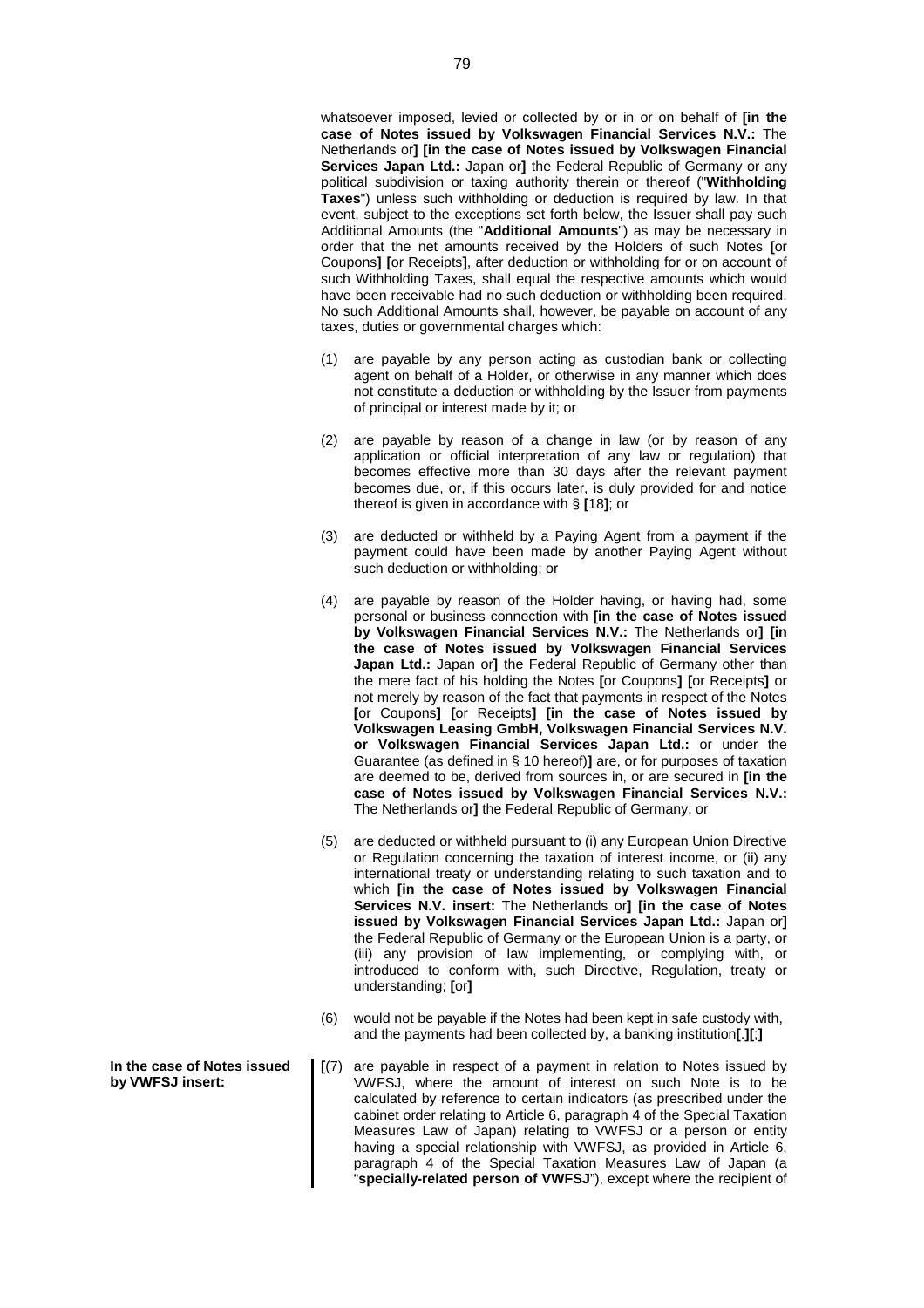interest is a Japanese designated financial institution described in Article 6, paragraph 9 of the Special Taxation Measures Law of Japan which has complied with the requirements under that paragraph; or

are deducted or withheld pursuant to the Special Taxation Measures Law of Japan in respect of a payment in relation to Notes issued by VWFSJ. Interest payments on the Notes to be issued to an individual resident of Japan, to a Japanese corporation (except for a Japanese designated financial institution described in Article 6, paragraph 9 of the Special Taxation Measures Law of Japan which has complied with the requirements under that paragraph), or to an individual nonresident of Japan or a non-Japanese corporation that in either case is a specially-related person of VWFSJ will be subject to deduction in respect of Japanese income tax at a rate of 15 per cent. (as for the period beginning on 1 January 2013 and ending on 31 December 2037, 15.315 per cent.) of the amount specified in sub-paragraph (a) or (b) below, as applicable: (a) if interest is paid to an individual resident of Japan, to a Japanese corporation or, to an individual nonresident of Japan or a non-Japanese corporation that in either case is a specially-related person of VWFSJ (except as provided in subparagraph (b) below), the amount of such interest; or (b) if interest is paid to a public corporation, a financial institution or a financial instruments business operator, etc. through its payment handling agent in Japan as provided in Article 3-3, paragraph 6 of the Special Taxation Measures Law of Japan in compliance with requirement for tax exemption under that paragraph, the amount of such interest minus the amount provided in the cabinet order relating to said paragraph 6.**]**

## **§ 9 EVENTS OF DEFAULT**

- (1) *Events of Default*. Each Holder shall be entitled to declare his Notes due and demand immediate redemption thereof at the Early Redemption Amount (as described in § 5**[**(4)**]**), together with accrued interest (if any) to the date of repayment, in the event that:
	- (a) any amount due under the Notes has not been paid within 30 days from the relevant due date; or
	- (b) the Issuer fails duly to perform any other obligation arising from the Notes **[in the case of Notes issued by Volkswagen Leasing GmbH, Volkswagen Financial Services N.V. or Volkswagen Financial Services Japan Ltd.:** or the Guarantor should fail to perform any obligation arising from the Undertaking (as defined in § 10) contained in the Guarantee**]** and such failure continues unremedied for more than 90 days after the Issuing Agent has received notice thereof from a Holder; or
	- (c) the Issuer **[in the case of Notes issued by Volkswagen Leasing GmbH, Volkswagen Financial Services N.V. or Volkswagen Financial Services Japan Ltd.:** or the Guarantor**]** announces its inability to meet its financial obligations; or
	- (d) a court opens bankruptcy or other insolvency proceedings against the Issuer **[in the case of Notes issued by Volkswagen Leasing GmbH, Volkswagen Financial Services N.V. or Volkswagen Financial Services Japan Ltd.:** or the Guarantor,**]** or such proceedings are instituted and have not been discharged or stayed within 60 days, or the Issuer **[in the case of Notes issued by Volkswagen Leasing GmbH, Volkswagen Financial Services N.V. or Volkswagen Financial Services Japan Ltd.:** or the Guarantor**]** applies for or institutes such proceedings or offers or makes an arrangement for the benefit of its creditors generally **[in the case of Notes issued by Volkswagen Financial Services N.V.:** or the Issuer applies for a "*Surseance van Betaling*" (within the meaning of the Statutes of Bankruptcy of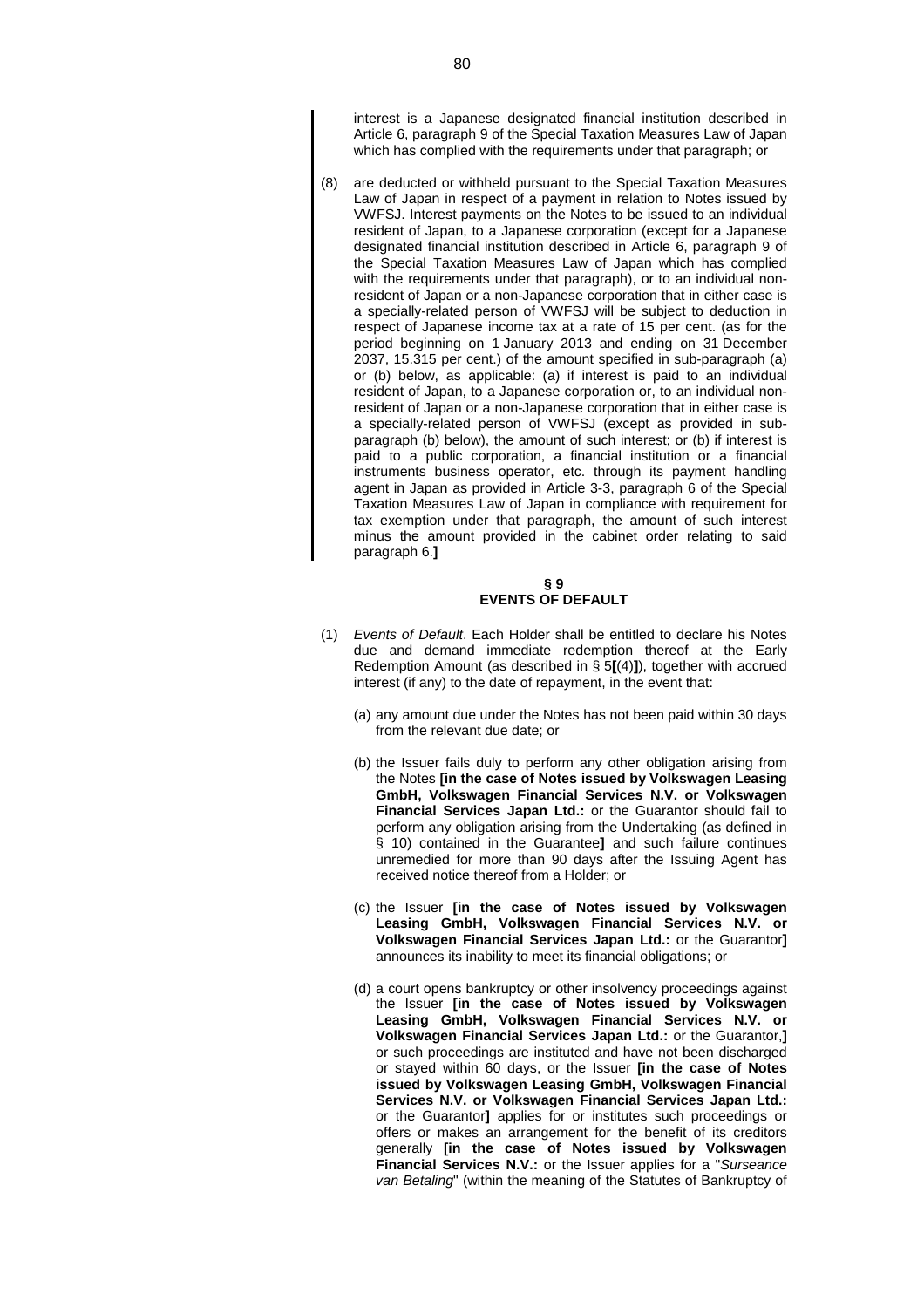The Netherlands ("*Faillissementswet*")**]**; or

(e) the Issuer **[in the case of Notes issued by Volkswagen Leasing GmbH, Volkswagen Financial Services N.V. or Volkswagen Financial Services Japan Ltd.:** or the Guarantor**]** goes into liquidation unless this is done in connection with a merger, consolidation or other form of combination with another company and such other or new company assumes all obligations contracted by the Issuer **[in the case of Notes issued by Volkswagen Leasing GmbH, Volkswagen Financial Services N.V. or Volkswagen Financial Services Japan Ltd.:** or the Guarantor, as the case may be**]**, in connection with the issue of the Notes **[**.**] [**; or**]**

**[In the case of Notes issued by Volkswagen Leasing GmbH, Volkswagen Financial Services N.V. or Volkswagen Financial Services Japan Ltd.:**

- (f) the Guarantee ceases to be in full form and effect.**]**
- (2) *Termination*. The right to declare Notes due shall terminate if the situation giving rise to it has been cured before the right is exercised.
- (3) *Notice*. Any notice, including any notice declaring Notes due, in accordance with this § 9 shall be made by means of written declaration in the German or English language delivered by hand or registered mail to the specified office of the Issuing Agent and shall state the principal amount of the relevant Notes and shall enclose evidence of ownership reasonably satisfactory to the Issuing Agent.

#### **§ 10 NEGATIVE PLEDGE OF THE ISSUER [, GUARANTEE AND UNDERTAKING OF THE GUARANTOR]**

- (1) *Negative Pledge*. So long as any of the Notes remain outstanding, but only up to the time all amounts of principal and interest have been placed at the disposal of the Issuing Agent, the Issuer undertakes not to provide any security upon its assets for other notes or bonds including any guarantee or indemnity in respect thereof without at the same time having the Holders share equally and rateably in such security. For the avoidance of doubt, the undertaking contained in this § **[**10**]** shall not apply to security provided in connection with asset backed securities issued by the Issuer, or by a special purpose vehicle where the Issuer is the originator of the underlying assets.
- **In the case of Notes issued [**(2) *Guarantee.* Volkswagen Financial Services Aktiengesellschaft (the "**Guarantor**") has given its unconditional and irrevocable guarantee (the "**Guarantee**") for the due payment of the amounts corresponding to the principal of and interest on the Notes. In this Guarantee, the Guarantor has further undertaken (the "**Undertaking**"), as long as Notes are outstanding but only up to the time all amounts of principal and interest have been placed at the disposal of the Paying Agent, not to provide any security upon its assets for any Bond Issue, including any guarantee or indemnity in respect thereof without at the same time having the Holders share equally and rateably in such security. For the avoidance of doubt, the undertaking contained in this § **[**10**]** shall not apply to security provided in connection with asset backed securities issued by the Guarantor, or by a special purpose vehicle where the Guarantor is the originator of the underlying assets.

"**Bond Issue**" shall mean an issue of debt securities which is, or is intended to be, or is capable of being, quoted, listed or dealt in on any stock exchange, over- the-counter or other securities market.**]**

**[**(3)**]** *Fiduciary.* The rights arising from **[in the case of Notes issued by Volkswagen Leasing GmbH, Volkswagen Financial Services N.V. or Volkswagen Financial Services Japan Ltd.:** the Guarantee, the

**by Volkswagen Leasing GmbH, Volkswagen Financial Services N.V. or Volkswagen Financial Services Japan Ltd. insert:**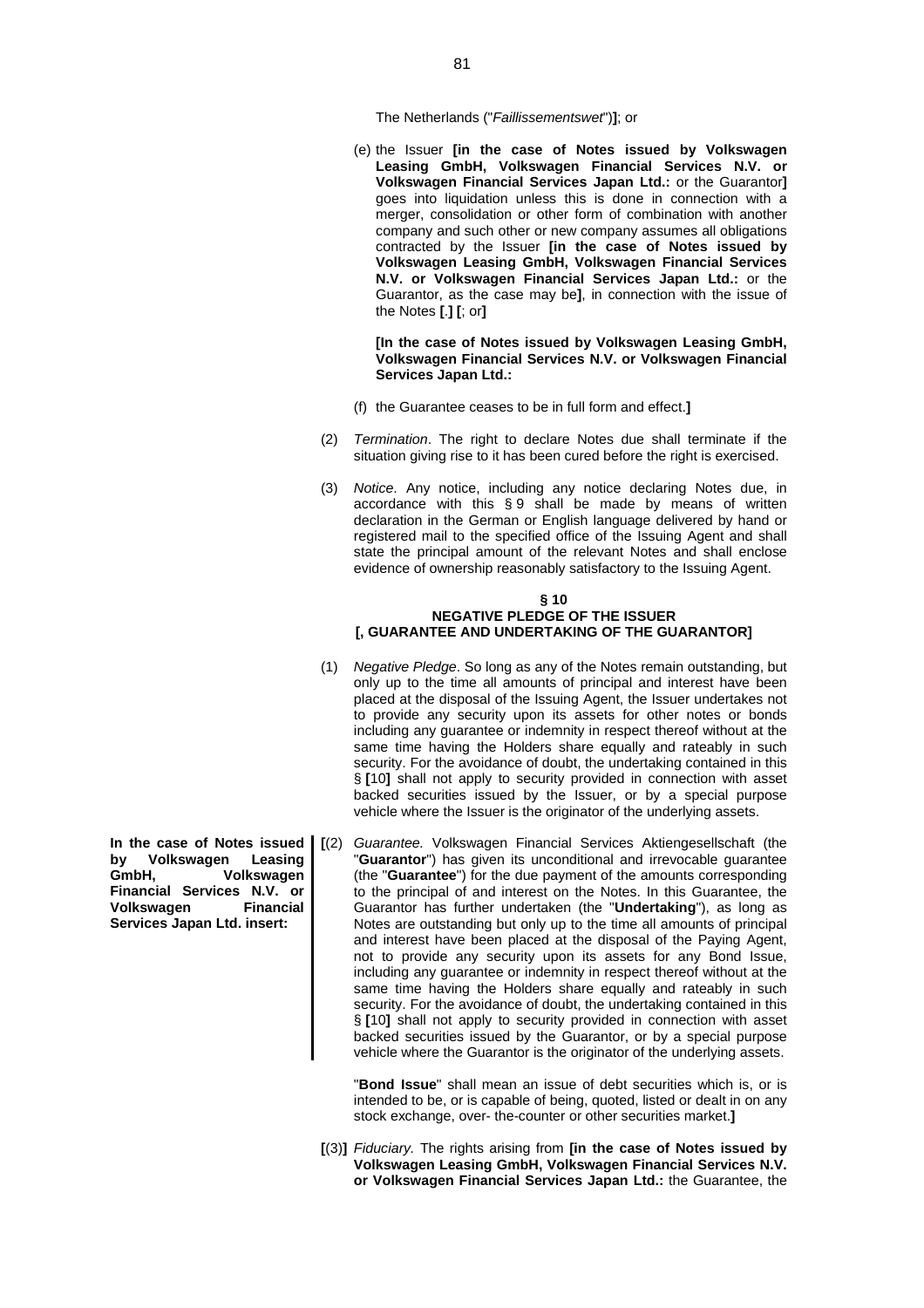Undertaking as well as from**]** any security which may be granted as contemplated in this § **[**10**]** shall, to the extent legally possible, be held and exercised exclusively by Commerzbank Aktiengesellschaft as fiduciary for the Holders (the "**Fiduciary**") or by any other person commissioned by the Fiduciary to act on its behalf or in its stead.

#### **§ 11 FIDUCIARYSHIP**

- **[**(1)**]** *Fiduciary Agreement*. The rights and obligations of the Fiduciary are set out in a fiduciary agreement (the "**Fiduciary Agreement**") between the Fiduciary, Volkswagen Financial Services Aktiengesellschaft, Volkswagen Leasing GmbH, Volkswagen Financial Services N.V. and Volkswagen Financial Services Japan Ltd. which is available for inspection at the head office of the Fiduciary in Frankfurt am Main. The Fiduciary Agreement provides, *inter alia*, that:
	- (a) The Fiduciary shall be obliged to take any action only if and to the extent that (i) it has received an appropriate advance payment satisfactory to it on account of its own expenses and costs of commissioning third parties, including costs of retaining legal advisers and other experts; or (ii) it has been advised by the Issuer **[in the case of Notes issued by Volkswagen Leasing GmbH, Volkswagen Financial Services N.V. or Volkswagen Financial Services Japan Ltd.:** or the Guarantor**]** of the intended giving of security for the Notes.
	- (b) The Fiduciary shall, when distributing any proceeds from the enforcement of any rights held for the Holders, be entitled to charge to the Holders in proportion to their holdings, any expenses it or the person commissioned by it may have incurred in the exercise of such rights.
	- (c) The Fiduciary shall be liable for making, failing to make or accepting statements and for taking or failing to take actions in connection with the Notes or Coupons only if and to the extent that it fails to exercise the full care of a proper merchant. It is exempt from the restrictions of § 181 BGB (German Civil Code) or any similar restriction of the applicable laws of any other country.
	- (d) The Fiduciary may at any time, and without specifying any reason therefor, resign from its duties upon giving not less that three months' notice to the relevant Issuer **[in the case of Notes issued by Volkswagen Leasing GmbH, Volkswagen Financial Services N.V. or Volkswagen Financial Services Japan Ltd.:** and the Guarantor**]** and appoint another bank or trust corporation of recognised standing as successor fiduciary. Should the Fiduciary be unable to make such appointment, then the Issuer shall do so. Any such appointment of a successor shall be notified in accordance with § **[**18**]**.
	- (e) The Fiduciary Agreement may be altered without the consent of the Holders if such alteration is not materially prejudicial to their interest.
- (2) *Notes deemed to be due and payable*. If, after the occurrence of any of the events specified in § 9 which entitle the Holders to declare their Notes due, the Fiduciary or the person commissioned by the Fiduciary, as the case may be, shall with respect to the principal of any Notes not otherwise due, enforce **[in the case of Notes issued by Volkswagen Leasing GmbH, Volkswagen Financial Services N.V. or Volkswagen Financial Services Japan Ltd.:** the Guarantee or**]** any security given for the Notes, then such Notes shall be deemed to be due and payable at the Early Redemption Amount (as defined in § 5**[**(4)**]**) for any purposes.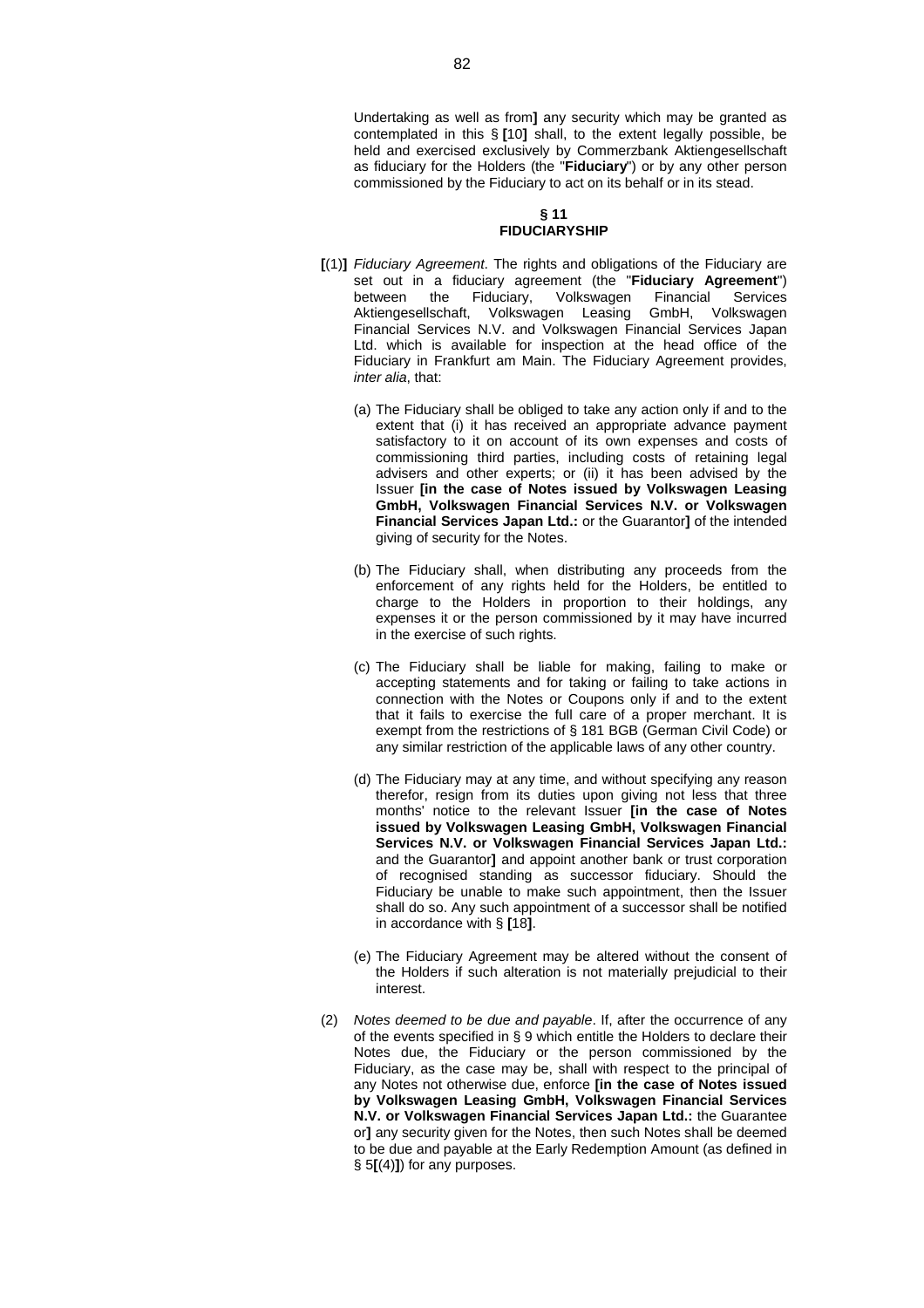# **§ 12 SUBSTITUTION**

(1) *Substitution*. The Issuer shall without the consent of the Holders be entitled at any time to substitute for itself **[in the case of Notes issued by Volkswagen Leasing GmbH, Volkswagen Financial Services N.V. or Volkswagen Financial Services Japan Ltd.:** either the Guarantor or**]** any other company, more than 90 per cent. of the shares or other equity interest carrying the right to vote of which are directly or indirectly owned by **[in the case of Notes issued by Volkswagen Financial Services Aktiengesellschaft:** it**] [in the case of Notes issued by Volkswagen Leasing GmbH, Volkswagen Financial Services N.V. or Volkswagen Financial Services Japan Ltd.:** the Guarantor**]** as principal debtor in respect of all obligations arising from or in connection with the Notes **[**and Coupons**] [**and Receipts**]** (the "**Substitute Issuer**") provided that the Substitute Issuer is in a position to fulfill all payment obligations arising from or in connection with the Notes **[**and Coupons**] [**and Receipts**]** without the necessity of any taxes of duties to be withheld at source, and to transfer any amounts which are required therefor to the Issuing Agent without any restrictions. Any such substitution shall be notified in accordance with § **[**18**]**.

The Issuer irrevocably and unconditionally guarantees in favour of each Holder the payment of all sums payable by the Substitute Issuer in respect of the Notes on terms equivalent to the terms of the form of the senior guarantee of the Issuer in respect of unsubordinated Notes set out in the Agency Agreement.

- (2) *References to the Issuer*. In the event of such substitution any reference in these Terms and Conditions to the Issuer shall from then on be deemed to refer to the Substitute Issuer, and any reference to the country in which the Issuer is domiciled shall from then on be deemed to refer to the country of domicile of the Substitute Issuer.
- (3) *Negative Pledge*. **[in the case of Notes issued by Volkswagen Leasing GmbH, Volkswagen Financial Services N.V. or Volkswagen Financial Services Japan Ltd.:** If the Guarantor becomes the Substitute Issuer, § **[**10**]**(2) shall cease to apply, but the Undertaking of the Guarantor shall continue to be binding on it.**] [in the case of Notes issued by Volkswagen Financial Services Aktiengesellschaft:** If the Issuer will be substituted in its capacity as issuer, its negative pledge given in its capacity as issuer in accordance with § **[**10**]**(1) shall continue to be binding on it.**]**

## **[§ 13**

# **RESOLUTIONS OF HOLDERS; COMMON REPRESENTATIVE**

- **[**(1) *Amendments to the Terms and Conditions by Resolution of the Holders*. These Terms and Conditions may be amended by the Issuer with consent of the Holders based on majority resolution pursuant to § 5 et seq. of the German Act on Issues of Debt Securities, as amended from time to time (*Gesetz über Schuldverschreibungen aus Gesamtemissionen* - "*SchVG*"). In particular, the Holders may consent to amendments which materially change the substance of the Terms and Conditions, including such measures as provided for under § 5, Paragraph 3 of the SchVG. A duly passed majority resolution shall be binding upon all Holders.
- (2) *Majority requirements*. Subject to the attainment of the required quorum, Holders decide with the majorities stated in § 5, Paragraph 4, Sentence 1 and 2 of the SchVG.

**In the case Notes are to provide for Resolution of Holders insert (except for Notes initially represented by a Temporary Global Note which may be exchanged against Definitive Notes):**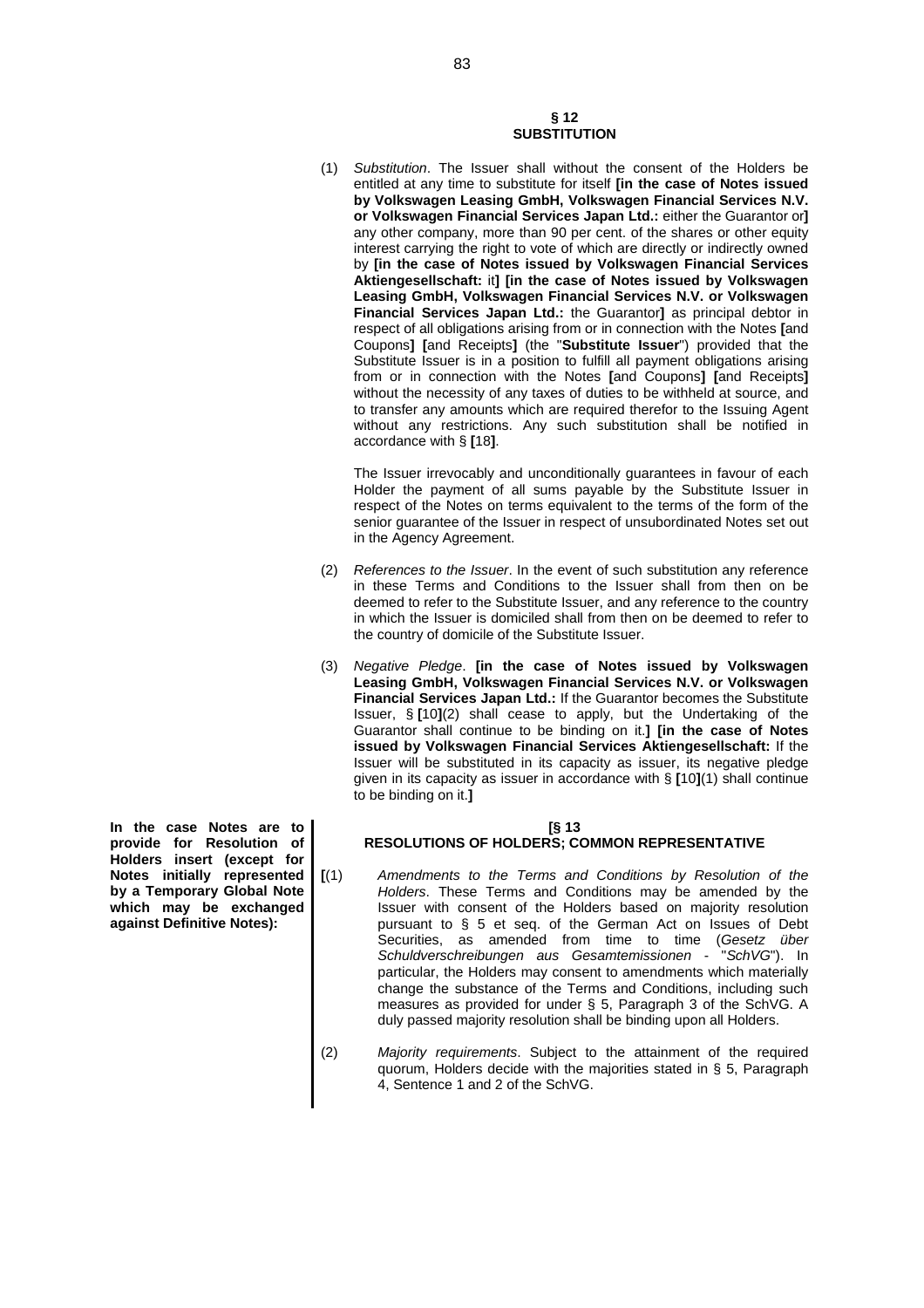- (3) *Procedure*. Resolutions of the Holders shall be made by means of a vote without a meeting (*Abstimmung ohne Versammlung*) in accordance with § 18 of the SchVG. Holders holding Notes in the total amount of 5 % of the outstanding principal amount of the Notes may request, in writing, the holding of a vote without a meeting pursuant to § 9 in connection with § 18 of the SchVG. The request for voting as submitted by the chairman (*Abstimmungsleiter*) will provide the further details relating to the resolutions and the voting procedure. Notice of the subject matter of the vote as well as the proposed resolutions shall be provided to Holders together with the request for voting.
- (4) *Participation Right*. Holders must demonstrate their entitlement to participate in the vote at the time of voting by means of a special confirmation of their Custodian (as defined in § **[**17**][**(5)**]** (a) stating the full name and address of the Holder, (b) specifying the aggregate principal amount of Notes credited to the securities account on the date of such statement, and (c) confirming that the depositary bank has given written notice to the Clearing System containing the information pursuant to (a) and (b), and by submission of a blocking instruction by their depositary bank for the benefit of the Paying Agent as depository (*Hinterlegungsstelle*) for the voting period.
- (5) *Common Representative*.

**[**The Holders may by majority resolution provide for the appointment or dismissal of a common representative, the duties and responsibilities and the powers of such common representative, the execution of the rights of the Holders to the common representative and a limitation of liability of the common representative. If the common representative is to be authorised to consent to a change in the material substance of the Conditions and which require a resolution passed by qualified majority within the meaning of § 5, Paragraph 4, Sentence 2 of the SchVG, such appointment requires a qualified majority.**]**

#### **[[Name, address, contact details to be inserted]**

shall hereby be appointed as common representative of the Holders (*gemeinsamer Vertreter*) pursuant to § 7 and § 8 of the SchVG.**]**

The common representative shall have the duties and powers provided by law or granted by majority resolutions of the Holders.

**[**In addition, the common representative shall have the following duties and powers:

## **[specify additional duties and powers].]**

**[**Unless the common representative is liable for wilful misconduct (*Vorsatz*) or gross negligence (*grobe Fahrlässigkeit*), the common representative's liability shall be limited to **[**ten times**][insert higher amount]** the amount of its annual remuneration.**]**

(6) *Notifications*. Any notices concerning this § 13(1) through (5) shall be made in accordance with § 5 et seq. of the SchVG and § **[**16**]** hereof.**]**

> **[Insert further or alternative provisions in relation to Resolutions of Holders]]**

#### **§ [14] PRESENTATION PERIOD**

The presentation period provided in § 801 paragraph 1, sentence 1 BGB (German Civil Code) is reduced to ten years for the Notes. **[In the case of Notes in definitive form other than Zero Coupon Notes insert:** The

**If no Common Representative is designated in the Terms and Conditions but the Holders may appoint a Common Representative, insert:**

**If the Common Representative is appointed in the Terms and Conditions, insert:**

**If relevant insert further duties and powers of the Common Representative and provision on liability:**

**In the case of deviating provisions on Resolutions of Holders insert:**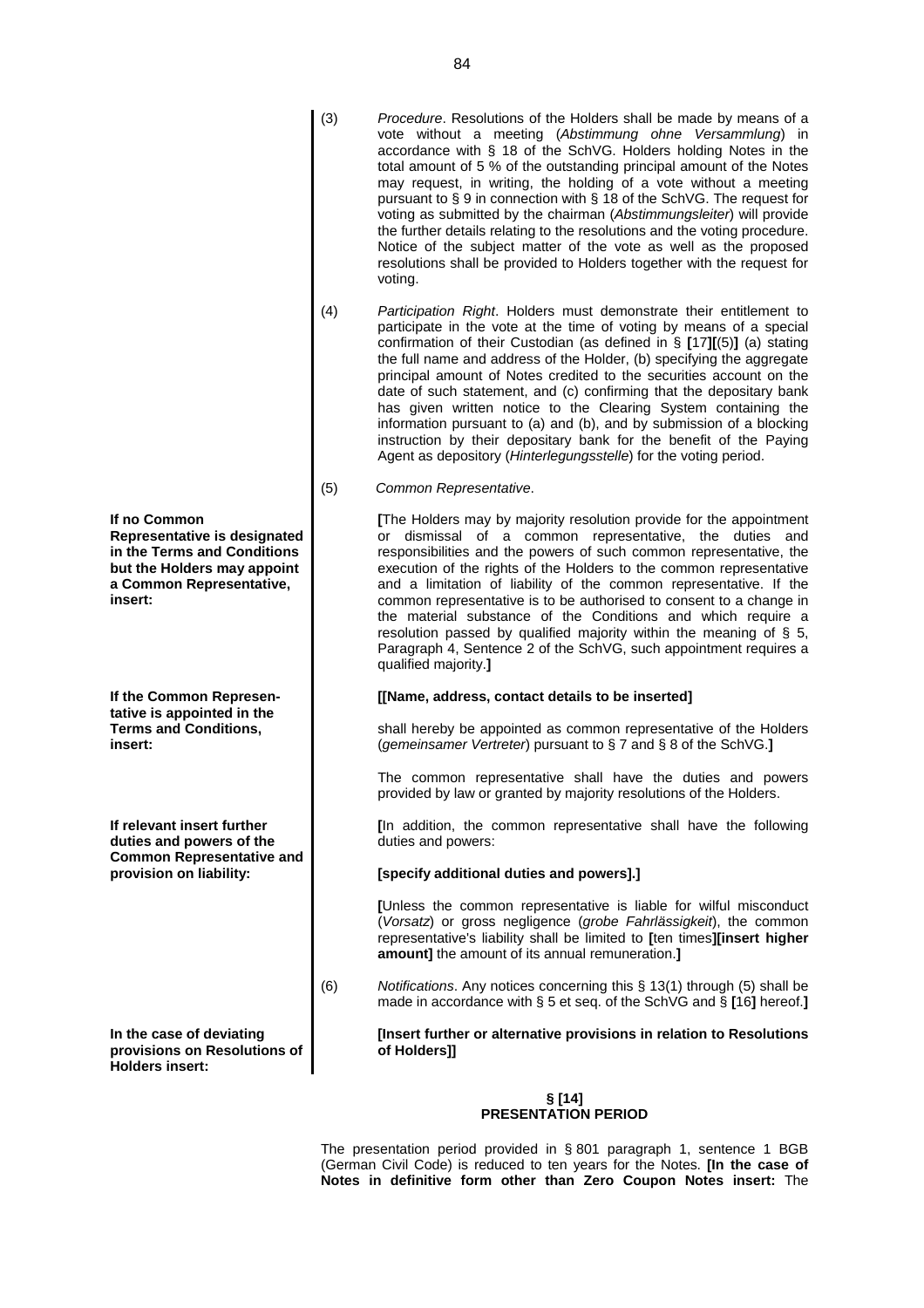presentation period for the Coupons shall, in accordance with § 801 paragraph 2 BGB (German Civil Code), be four years, beginning with the end of the calendar year in which the relevant Coupon falls due. The right pursuant to § 804 paragraph 1, sentence 1 BGB (German Civil Code) in respect of lost or destroyed coupons is excluded (§ 804 paragraph 2 BGB (German Civil Code)).**]**

#### **§ [15] FURTHER ISSUES, PURCHASES AND CANCELLATION**

- (1) *Further Issues*. The Issuer may from time to time, without the consent of the Holders, issue further Notes having the same terms and conditions as the Notes in all respects (or in all respects except for the issue date, interest commencement date and/or issue price) so as to form a single Series with the Notes.
- (2) *Purchases*. The Issuer may at any time purchase Notes in the open market or otherwise and at any price. Notes purchased by the Issuer may, at the option of the Issuer, be held, resold or surrendered to any Paying Agent for cancellation. If purchases are made by tender, tenders for such Notes must be made available to all Holders of such Notes alike.
- (3) *Cancellation*. All Notes redeemed in full shall be cancelled forthwith **[**together with all unmatured Coupons surrendered therewith or attached thereto**]** and may not be reissued or resold.

#### **§ [16] NOTICES**

**In the case of Notes which** (1) *Publication*. All notices concerning the Notes shall be published [if **Germany is the home Member State insert:** in the Federal Gazette (*Bundesanzeiger*).**][if the publication is legally required to be made additionally in a newspaper authorised by the stock exchange in Luxembourg, insert:** to the extent legally required in one leading daily newspaper having general circulation in the Grand Duchy of Luxembourg. **[**This**][**These**]** newspaper**[**s**] [**is**] [**are**]** expected to be the **[***Tageblatt***] [***Luxemburger Wort***] [insert other applicable newspaper having general circulation]**.**]** Any notice so given will be deemed to have been validly given on the day of such publication (or, if published more than once, on the day of the first such publication).**]**

## **[insert other provisions according to relevant legal requirements]**

- **[**(**[**2**]**)*Electronic Publication.* All notices concerning the Notes will be made **[**additionally**]** by means of electronic publication on the internet website of the **[**Luxembourg Stock Exchange**] [insert relevant stock exchange]** (**[**www.bourse.lu**] [insert internet address]**). Any notice so given will be deemed to have been validly given on the day of such publication (or, if published more than once, on the day of the first such publication).**]**
	- (**[**2**]**) *Notification to Clearing System.*

**[**The Issuer shall deliver all notices concerning the Notes to the Clearing System for communication by the Clearing System to the Holders. Any such notice shall be deemed to have been given to the Holders on the seventh day after the day on which the said notice was given to the Clearing System.**]**

**[**If the Rules of the **[insert relevant stock exchange]** so permit, the Issuer may deliver the relevant notice to the Clearing System for communication by the Clearing System to the Holders, in lieu of or in addition to the publication set forth in subparagraph (1) above; any such notice shall be deemed to have been given to the Holders on the seventh day after the day on which the said notice was given to the Clearing System.**]**

(**[**3**]**) *Form of Notice*. Notices to be given by any Holder shall be made by means of a written declaration to be delivered by hand or registered mail

**are listed on a Stock Exchange insert:**

**If notices may be given by means of electronic publication on the website of the relevant Stock Exchange insert:**

**In the case of Notes which are unlisted insert:**

**In the case of Notes which are listed on a Stock Exchange insert:**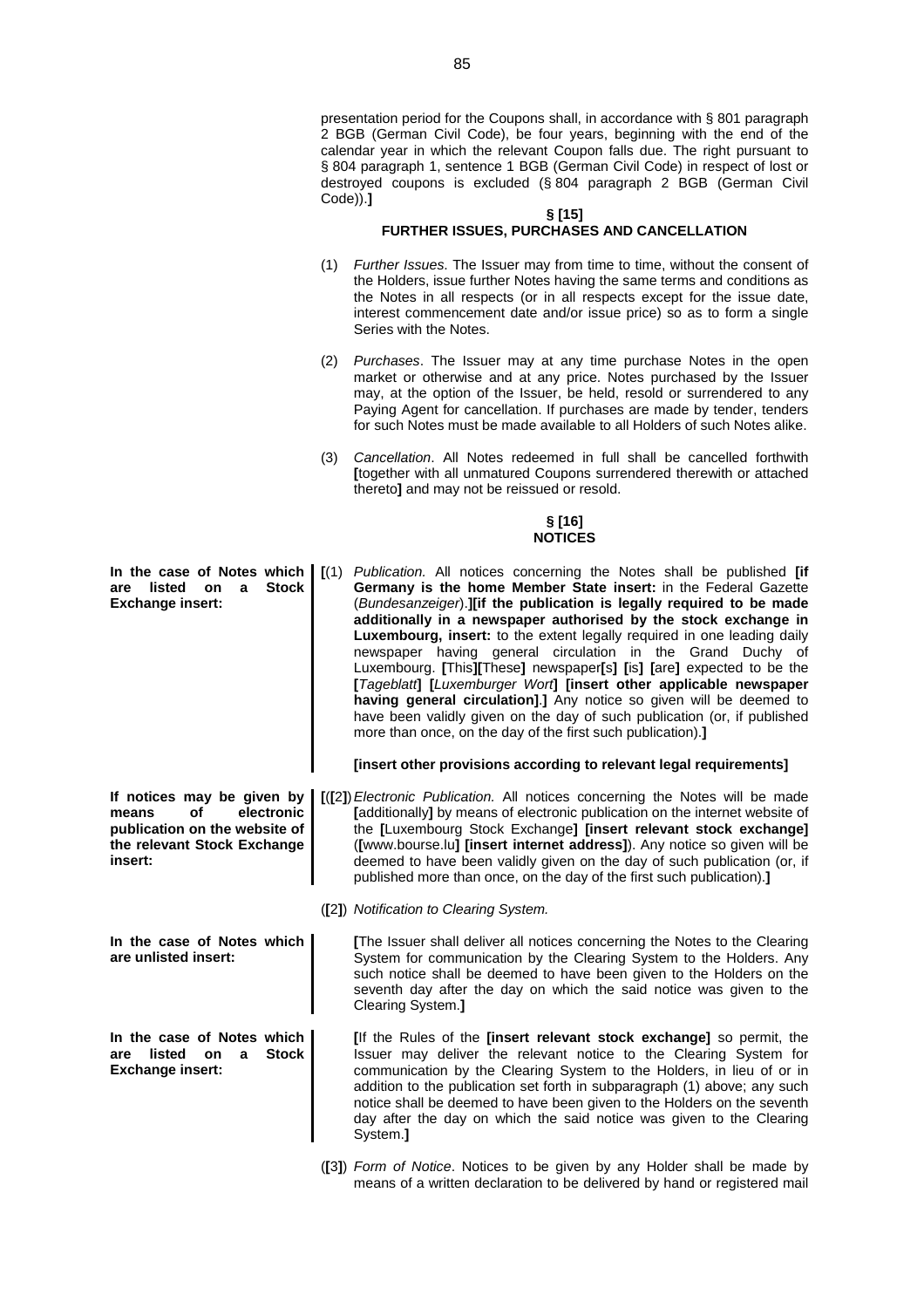together with the relevant Note or Notes to the Issuing Agent. So long as any of the Notes are represented by a Global Note, such notice may be given by any Holder of a Note to the Agent through the Clearing System in such manner as the Agent and the Clearing System may approve for such purpose.

#### **§ [17] APPLICABLE LAW, PLACE OF PERFORMANCE, PLACE OF JURISDICTION AND ENFORCEMENT**

- (1) *Applicable Law.* The Notes **[**,**] [**and**] [**the Coupons**][**,**] [**and**] [**the Talons**] [**and the Receipts**]**, as to form and content, and all rights and duties of the Holders and the Issuer, shall in all respects be determined in accordance with German law. With respect to the rights and duties of **[in the case of Notes issued by Volkswagen Leasing GmbH, Volkswagen Financial Services N.V. or Volkswagen Financial Services Japan Ltd.:** the Guarantor,**]** the Fiduciary and the Paying Agents it has been agreed that German law shall also apply.
- (2) *Place of Performance*. Place of performance shall be Frankfurt am Main.
- (3) *Submission to Jurisdiction.* The place of jurisdiction for all proceedings arising out of or in connection with the Notes **[**or the Coupons**] [**or the Talons**] [**or the Receipts**]** shall be Frankfurt am Main. The Holders, however, may also pursue their claims before courts in any other country in which assets of the Issuer are located. The German courts shall have exclusive jurisdiction over the annulment of lost or destroyed Notes. The Issuer hereby submits to the jurisdiction of the courts referred to in this paragraph.
- **[**(4) *Appointment of Authorised Agent.* For any legal disputes or other proceedings before German courts, the Issuer appoints Volkswagen Financial Services Aktiengesellschaft, Gifhorner Strasse 57, 38112 Braunschweig, Federal Republic of Germany, as its authorised agent for service of process in Germany.**]**
- **[**(5)**]** *Enforcement.* Any Holder of Notes **[**and Coupons**] [**and Receipts**]** through a Clearing System may in any proceedings against the Issuer, or to which such Holder and the Issuer are parties, protect and enforce in his own name his rights arising under such Notes **[**and Coupons**] [**and Receipts**]** on the basis of (i) a statement issued by the Custodian with whom such Holder maintains a securities account in respect of the Notes (a) stating the full name and address of the Holder, (b) specifying the aggregate principal amount of Notes credited to such securities account on the date of such statement and (c) confirming that the Custodian has given written notice to the Clearing System containing the information pursuant to (a) and (b) and (ii) a copy of the Note in global or definitive form certified as being a true copy by a duly authorised officer of the Clearing System or a Depository of the Clearing System, without the need for production in such proceedings of the actual records or the global Note or Definitive Note. For purposes of the foregoing, "**Custodian**" means any bank or other financial institution of recognised standing authorised to engage in securities custody business with which the Holder maintains a securities account in respect of the Notes and includes the Clearing System. Each Holder may, without prejudice to the foregoing, protect and enforce his rights under these Notes also in any other way which is admitted in the country of the Proceedings.

#### **§ [18] LANGUAGE**

**[**The Terms and Conditions are written in the English language only.**]**

**[**The Terms and Conditions are written in the **[**English**] [**German**]** language and provided with **[**a German**] [**an English**]** language translation. The **[**English**]**

**In the case of Notes issued by Volkswagen Financial Services N.V. or Volkswagen Financial Services Japan Ltd. insert:**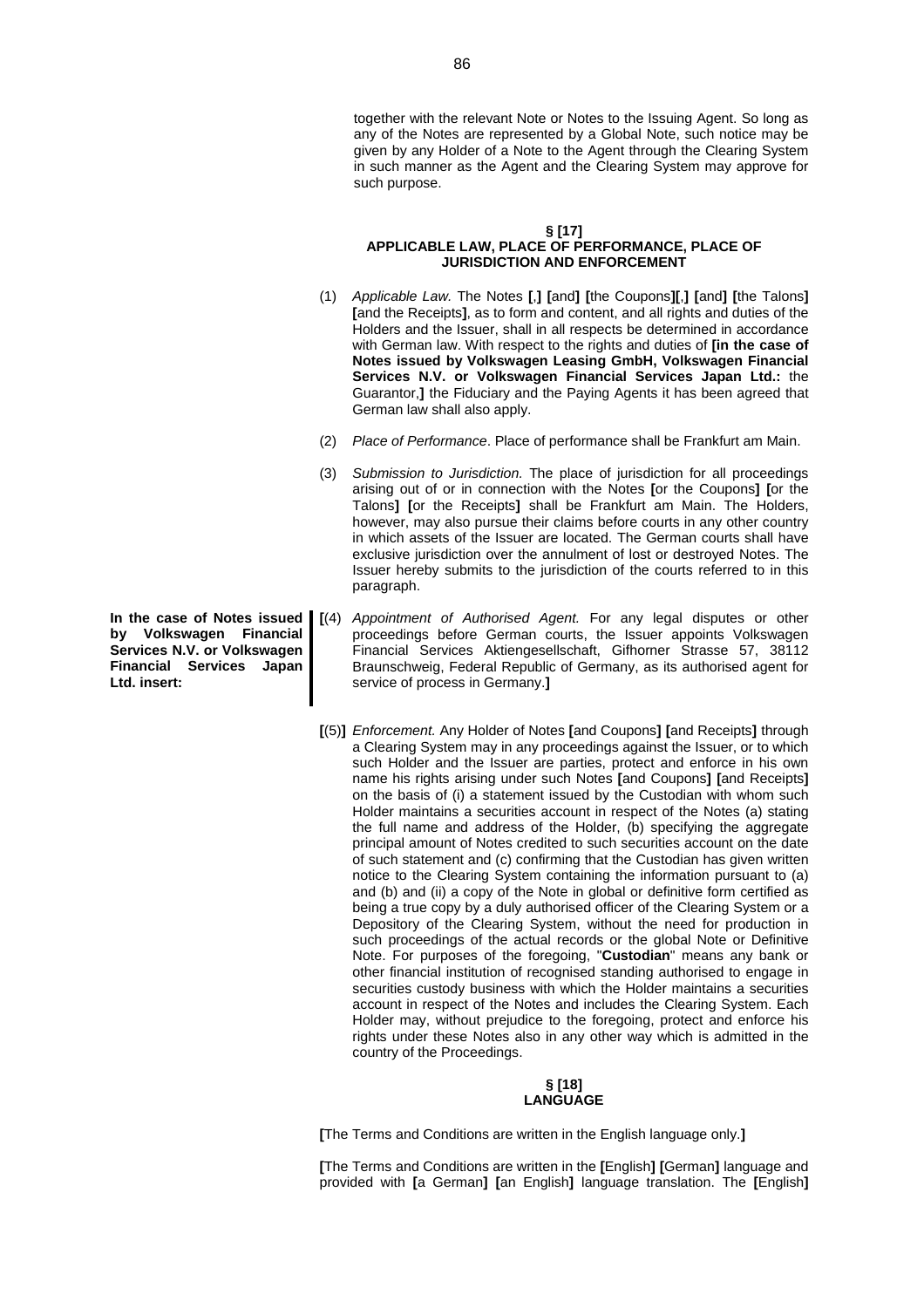**[**German**]** text shall be controlling and binding. The **[**German**] [**English**]** language translation is provided for convenience only.**]**

**In the case of Notes that are publicly offered, in whole or in part, in Germany or distributed in whole or in part to nonqualified investors in Germany and where the controlling language is English insert:**

**[**Eine deutsche Übersetzung der Anleihebedingungen wird bei **[insert name and address of Paying Agent in Germany]** in ihrer Eigenschaft als Paying Agent sowie bei der **[**Volkswagen Financial Services Aktiengesellschaft**] [**Volkswagen Leasing GmbH**]** (Abteilung Treasury/FTRK), Gifhorner Strasse 57, 38112 Braunschweig, Bundesrepublik Deutschland**]** zur kostenlosen Abholung bereitgehalten.**]**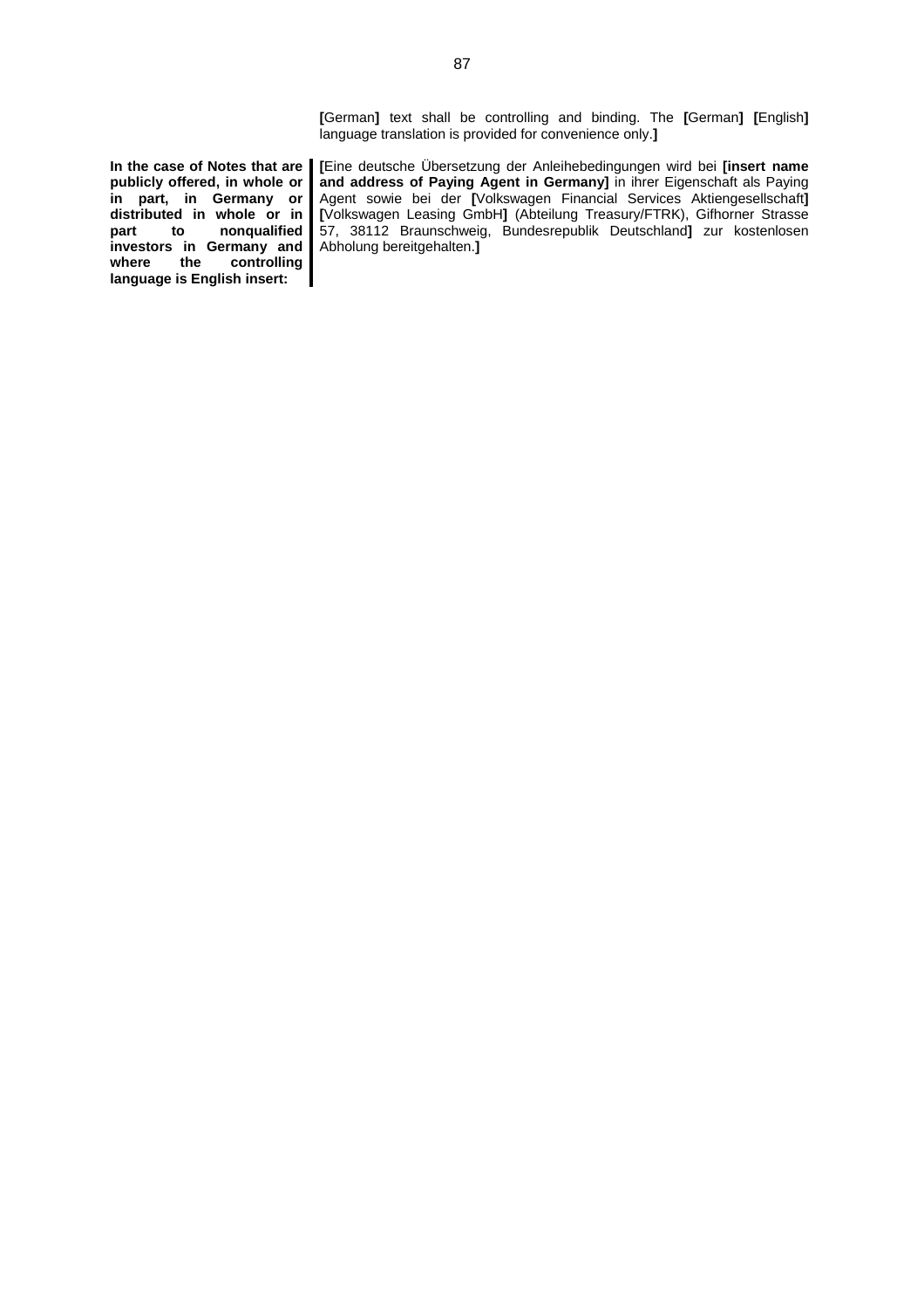# **Deutsche Fassung der Anleihebedingungen**

Diese Serie von Schuldverschreibungen wird gemäß dem amended and restated agency agreement (das "**Agency Agreement**") vom 6. Juni 2012 zwischen Volkswagen Financial Services Aktiengesellschaft, Volkswagen Leasing GmbH, Volkswagen Financial Services, N.V., Volkswagen Financial Services Japan Ltd., Citibank, N.A. als Emissions- und Hauptzahlstelle (die "**Emissionsstelle**", wobei dieser Begriff auch jeden Nachfolger einschließt), und Citigroup Global Markets Deutschland AG als Zahlstelle (gemeinsam mit der Emissionsstelle jeweils die "**Zahlstelle**", wobei dieser Begriff auch Nachfolger der Zahlstelle und weitere Zahlstellen einschließt) begeben. **[im Falle von Schuldverschreibungen, die von Volkswagen Leasing GmbH, Volkswagen Financial Services N.V. oder Volkswagen Financial Services Japan Ltd. begeben werden:** Die Schuldverschreibungen sind mit einer unbedingten und unwiderruflichen Garantie (die "**Garantie**") der Volkswagen Financial Services Aktiengesellschaft (die "**Garantin**") ausgestattet.**]**

**[**Die Bestimmungen dieser Anleihebedingungen gelten für diese Schuldverschreibungen so, wie sie durch die Bedingungen der beigefügten endgültigen Bedingungen (die "**Endgültigen Bedingungen**") vervollständigt, geändert, ergänzt oder ganz oder teilweise ersetzt werden. Die Leerstellen in den auf die Schuldverschreibungen anwendbaren Bestimmungen der Anleihebedingungen gelten als durch die in den Endgültigen Bedingungen enthaltenen Angaben ausgefüllt, als ob die Leerstellen in den betreffenden Bestimmungen tatsächlich durch diese Angaben ausgefüllt wären; sofern die Endgültigen Bedingungen die Änderung, Ergänzung oder (vollständige oder teilweise) Ersetzung bestimmter Anleihebedingungen vorsehen, gelten die betreffenden Bestimmungen der Anleihebedingungen als entsprechend geändert, ergänzt oder ersetzt; alternative oder wählbare Bestimmungen dieser Anleihebedingungen, deren Entsprechungen in den Endgültigen Bedingungen nicht ausgefüllt oder gestrichen sind, gelten als aus diesen Anleihebedingungen gestrichen. Sämtliche auf die Schuldverschreibungen nicht anwendbaren Bestimmungen dieser Anleihebedingungen nicht anwendbaren Bestimmungen dieser Anleihebedingungen (einschließlich der Anweisungen, Anmerkungen und der Texte in eckigen Klammern) gelten als aus diesen Anleihebedingungen gestrichen, so dass die Bestimmungen der Endgültigen Bedingungen Geltung erhalten. Kopien der Endgültigen Bedingungen sind kostenlos bei den bezeichneten Geschäftsstellen der Zahlstellen erhältlich; bei nicht an einer Börse notierten Schuldverschreibungen sind Kopien der betreffenden Endgültigen Bedingungen allerdings ausschließlich für die Gläubiger solcher Schuldverschreibungen erhältlich.**]**

## **ANLEIHEBEDINGUNGEN DEUTSCHE FASSUNG**

#### **§ 1**

## **WÄHRUNG, NENNBETRAG, FORM UND EIGENTUMSRECHT, DEFINITIONEN**

- (1) *Währung und Nennbetrag.* Diese Serie der Schuldverschreibungen (die "**Schuldverschreibungen**") der **[ ]** (die "**Emittentin**") wird in **[ ]** (die "**festgelegte Währung**") im Gesamtnennbetrag von **[falls die Globalurkunde eine NGN ist, einfügen:** (vorbehaltlich § 1 Absatz 7)**] [ ]** (in Worten: **[ ]**) begeben und ist eingeteilt in **[[ ]** Schuldverschreibungen im Nennbetrag von **[ ]**,**] [[ ]** Schuldverschreibungen im Nennbetrag von **[ ]] [**und**] [ ]** Schuldverschreibungen im Nennbetrag von **[ ]]** (die "**Festgelegte[n] Stückelung[en]**").
- **[**(2) *Einzelurkunden*. Schuldverschreibungen in Form von Einzelurkunden ("**Einzelurkunden**") **[**sind bei ihrer anfänglichen Lieferung **[**Zinsscheine ("**Zinsscheine**")**] [**und Talons ("**Talons**") für weitere Zinsscheine**] [**und**] [**Rückzahlungsscheine ("**Rückzahlungsscheine**") für die Zahlung der Tilgungsraten**]** beigefügt**] [**und sie**]** sind fortlaufend nummeriert.**]**

**Bei nicht- konsolidierten Bedingungen:**

**Wenn die vorläufige Globalurkunde oder die Dauerglobalurkunde gegen Einzelurkunden ausgetauscht wird:**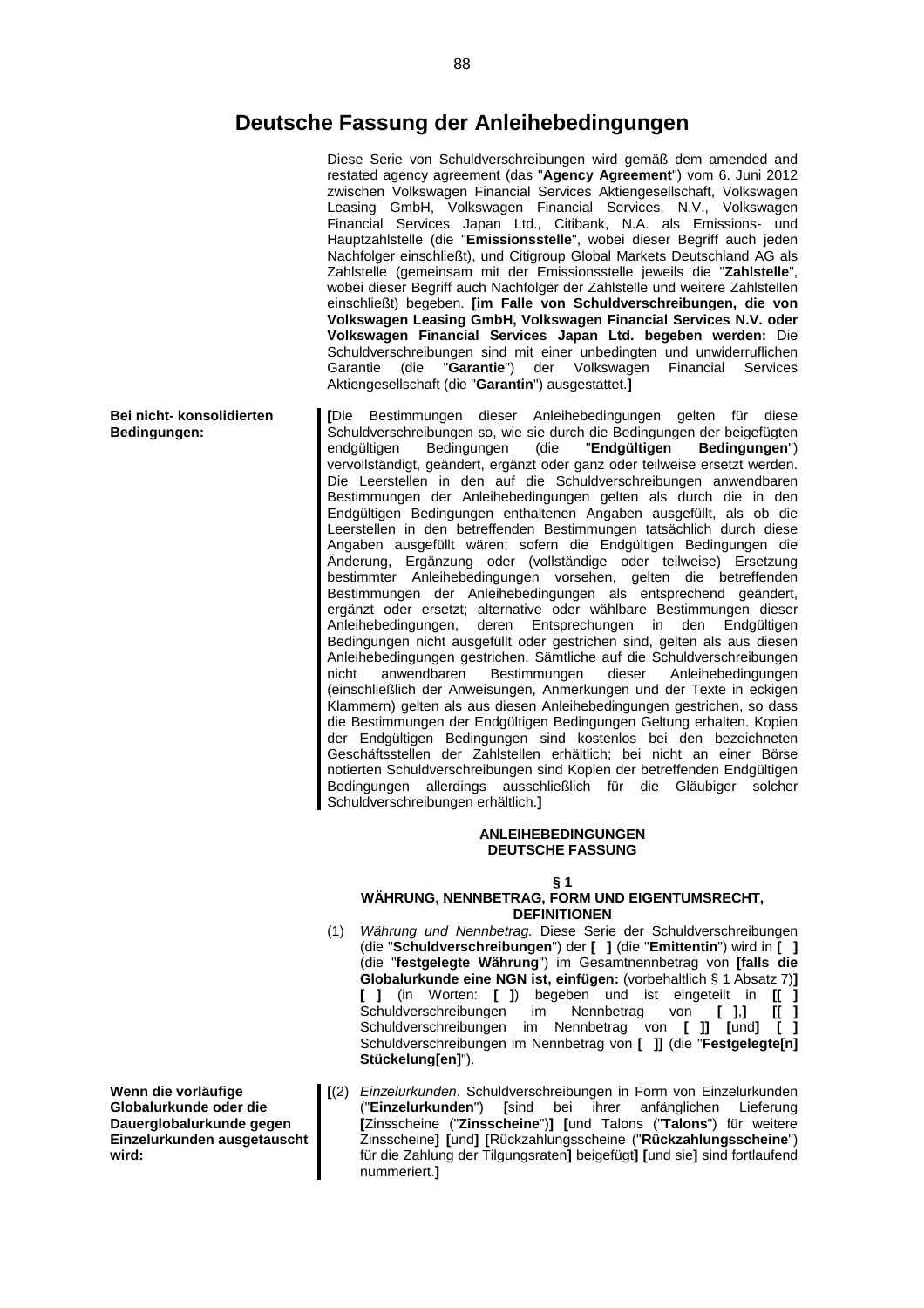- **[**(3)**]** *Form und Eigentumsrecht*. Die Schuldverschreibungen **[**und die Zinsscheine**]** lauten auf den Inhaber und sind durch eine oder mehrere Globalurkunden verbrieft (jede eine "**Globalurkunde**"). Die Übertragung des Eigentumsrechts an den Schuldverschreibungen **[**und Zinsscheinen**] [**und den durch die Rückzahlungsscheine verbrieften Rechten**]** erfolgt nach den Vorschriften des jeweils anwendbaren Rechts. Weder die Emittentin **[bei von Volkswagen Leasing GmbH, Volkswagen Financial Services N.V. oder Volkswagen Financial Services Japan Ltd. begebenen Schuldverschreibungen:** noch die Garantin,**]** noch die Emissionsstelle oder eine der Zahlstellen sind verpflichtet, das Eigentumsrecht desjenigen, der Schuldverschreibungen **[**oder Zinsscheine**] [**oder Rückzahlungsscheine**]** vorlegt, zu überprüfen.
- **[[**(4)**]***Vorläufige Globalurkunde Austausch.*
	- (a) Die Schuldverschreibungen sind anfänglich in einer vorläufigen Globalurkunde (die "**vorläufige Globalurkunde**") **[bei Schuldverschreibungen, die keine Nullkupon-Schuldverschreibungen sind, einfügen:** ohne Zinsscheine**]** verbrieft. Die vorläufige Globalurkunde wird, wie nachstehend bestimmt, gegen **[bei Austausch der vorläufigen Globalurkunde gegen Einzelurkunden, einfügen:** Einzelurkunden in dem/den festgelegten Stückelung(en)**] [**mit beigefügten **[**Zinsscheinen**] [**und**] [**Talons**] [**,**] [**und**] [**Rückzahlungsscheinen**]]] [bei Austausch der vorläufigen Globalurkunde gegen eine oder mehrere Dauerglobalurkunden, einfügen:** Schuldverschreibungen in den festgelegten Stückelung(en), die durch **[**eine**] [falls mehrere Dauerglobalurkunden, Zahl angeben]** Dauerglobalurkunde**[**n**]** verbrieft sind (**[**die**] [**jeweils eine**]** "**Dauerglobalurkunde**"**]**) **[bei Schuldverschreibungen, die keine Nullkupon-Schuldverschreibungen sind, einfügen:** ohne Zinsscheine**]** ausgetauscht.**]**
	- (b) Die vorläufige Globalurkunde wird gegen **[**Einzelurkunden**] [**durch **[**eine**]** Dauerglobalurkunde**[**n**]** verbriefte Schuldverschreibungen**]** an dem Austauschtag (der "**Austauschtag**") ausgetauscht, der **[bei TEFRA D Schuldverschreibungen, einfügen:** mindestens 40 Tage**]** nach dem Tag der Begebung der vorläufigen Globalurkunde liegt **[bei TEFRA D Schuldverschreibungen, einfügen:** und zwar nach Vorlage einer Bescheinigung durch den jeweiligen Kontoinhaber bei dem Clearingsystem sowie durch das Clearingsystem bei der Emissionsstelle, in der Form von für diese Zwecke bei der Emissionsstelle erhältlichen Formularen. Darin wird bescheinigt, dass der bzw. die wirtschaftlichen Eigentümer der durch die vorläufige Globalurkunde verbrieften Schuldverschreibungen, keine US-Personen sind, ausgenommen bestimmte Finanzinstitute oder bestimmte Personen, die die Schuldverschreibungen über solche Finanzinstitute halten. **[**Dauerglobalurkunden**] [**Einzelurkunden**]**, die im Austausch für die vorläufige Globalurkunde geliefert werden, werden ausschließlich außerhalb der Vereinigten Staaten von Amerika (wie in § 6 Absatz 2 definiert) ausgeliefert.**]**
	- **[**(c)**] [bei Schuldverschreibungen, bei denen der erste Zinszahlungstag nach dem Austauschtag liegt, einfügen:** Auf die vorläufige Globalurkunde werden keine Zinsen ausgezahlt.**] [bei TEFRA D Schuldverschreibungen, bei denen der erste Zinszahlungstag vor dem Austauschtag liegt, einfügen:** Zinszahlungen auf durch eine vorläufige Globalurkunde verbriefte Schuldverschreibungen erfolgen erst nach Vorlage der vorstehend unter § 1 Absatz **[**4**]**(b) beschriebenen Bescheinigungen durch den jeweiligen Kontoinhaber gegenüber dem Clearingsystem sowie durch das Clearingsystem gegenüber der Emissionsstelle. Die Abgabe dieser Bescheinigung durch den jeweiligen Kontoinhaber begründet die unwiderrufliche Anweisung, die vorläufige Globalurkunde gegen **[**Einzelurkunden**] [**durch **[**eine**] [**mehrere**]**

**Bei Schuldverschreibungen, die anfänglich durch eine vorläufige Globalurkunde verbrieft sind, einfügen:**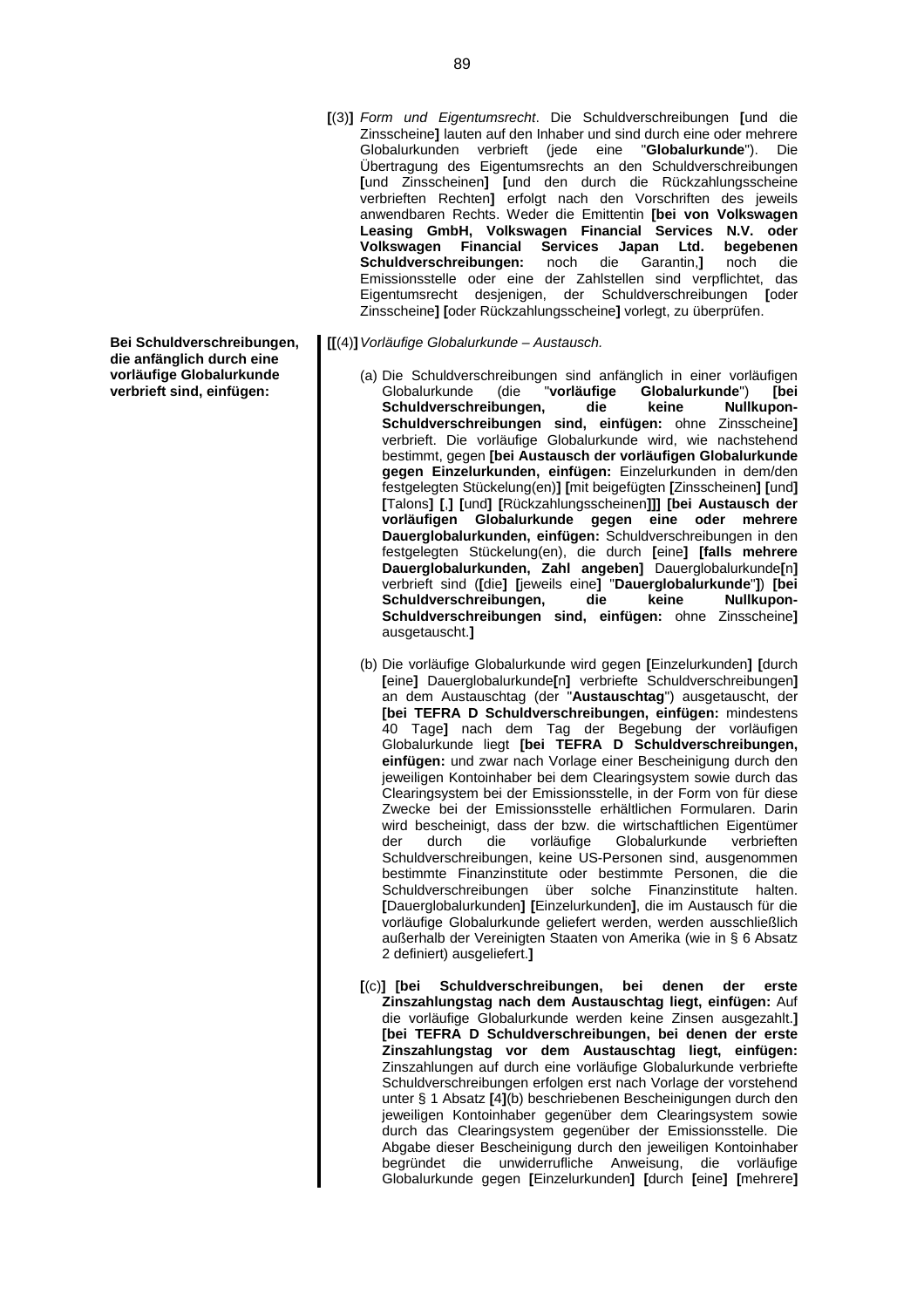**Bei Schuldverschreibungen, die anfänglich durch eine vorläufige Globalurkunde verbrieft sind einfügen: [[**(4)**]***Dauerglobalurkunde*. ohne Zinsscheine**]** verbrieft.**] Im Fall von Schuldverschreibungen, die bei einem Clearing System hinterlegt werden, einfügen: [[**(5)**]***Clearing System*. Emittentin aus den Schuldverschreibungen erfüllt sind.**] Im Fall von Schuldverschreibungen, für die weder TEFRA C noch TEFRA D gilt, einfügen:** Einzelurkunden oder Zinsscheinen besteht nicht.**] Im Fall von Schuldverschreibungen, die im Namen der ICSDs verwahrt werden, einfügen:** beider ICSDs verwahrt.**]** Namen beider ICSDs verwahrt.**]** Einzelurkunden zu tragen. Beauftragten. **Falls die Globalurkunde eine NGN ist, einfügen:**

> Bei Rückzahlung oder Zahlung einer Rate oder einer Zinszahlung bezüglich der durch die Globalurkunde verbrieften Schuldverschreibungen bzw. bei Kauf und Entwertung der durch die

Dauerglobalurkunde**[**n**]** verbriefte Schuldverschreibungen**]** am Austauschtag auszutauschen. Nach dem Austauschtag erfolgen auf die vorläufige Globalurkunde keine Zinszahlungen mehr.**]]**

Die Schuldverschreibungen sind durch **[**eine**] [falls mehrere Dauerglobalurkunden, Zahl angeben]** Dauerglobalurkunde**[**n**]** (**[**die**] [**jeweils eine**]** "**Dauerglobalurkunde**") **[bei Schuldverschreibungen, die keine Nullkupon- Schuldverschreibungen sind, einfügen:**

**[**Die Globalurkunde wird solange von einem oder im Namen eines Clearingsystems verwahrt, bis sämtliche Verbindlichkeiten der

**[**Ein Recht der Gläubiger auf Ausgabe und Lieferung von

**[falls die Globalurkunde eine NGN ist, einfügen**: Die Schuldverschreibungen werden in Form einer new global note ("**NGN**") ausgegeben und von einem common safekeeper im Namen

**[falls die Globalurkunde eine CGN ist, einfügen**: Die Schuldverschreibungen werden in Form einer classical global note ("**CGN**") ausgegeben und von einer gemeinsamen Verwahrstelle im

- **[**(6)**]** *Bei Austausch von Globalurkunden zahlbare Gebühren*. Der Austausch der vorläufigen Globalurkunde **[**oder einer Dauerglobalurkunde**]** gemäß diesem § 1 erfolgt kostenfrei an die Gläubiger; lediglich in dem Fall, in dem die Einzelurkunden nicht persönlich bei der Geschäftsstelle des Clearingsystems in Empfang genommen werden, sind die anfallenden Kosten für Versicherung, Versand, Transport und Ähnliches von dem Empfänger der
- **[**(7)**]** *Unterzeichnung der Schuldverschreibungen.* Die Globalurkunden werden handschriftlich namens der Emittentin durch zwei bevollmächtigte Vertreter der Emittentin unterzeichnet und tragen die Kontrollunterschrift der Emissionsstelle oder ihres Beauftragten. Einzelurkunden**[**,**] [**und**] [**Zinsscheine**] [**und**] [**Talons**] [**und Rückzahlungsscheine**]** tragen faksimilierte Unterschriften zweier vertretungsberechtigter Vertreter der Emittentin. Die Einzelurkunden tragen die Kontrollunterschrift der Emissionsstelle oder ihres
- **[[**(8) *Register der ICSDs*. Der Gesamtnennbetrag der durch die Globalurkunde verbrieften Schuldverschreibungen entspricht dem jeweils in den Registern beider ICSDs eingetragenen Gesamtbetrag. Die Register der ICSDs (unter denen man die Register versteht, die jeder ICSD für seine Kunden über den Betrag ihres Anteils an den Schuldverschreibungen führt) sind maßgeblicher Nachweis über den Gesamtnennbetrag der durch die Globalurkunde verbrieften Schuldverschreibungen, und ein zu diesen Zwecken von einem ICSD jeweils augestellte Bescheinigung mit dem Betrag der so verbrieften Schuldverschreibungen ist ein maßgeblicher Nachweis über den Inhalt des Registers des jeweiligen ICSD zu diesem Zeitpunkt.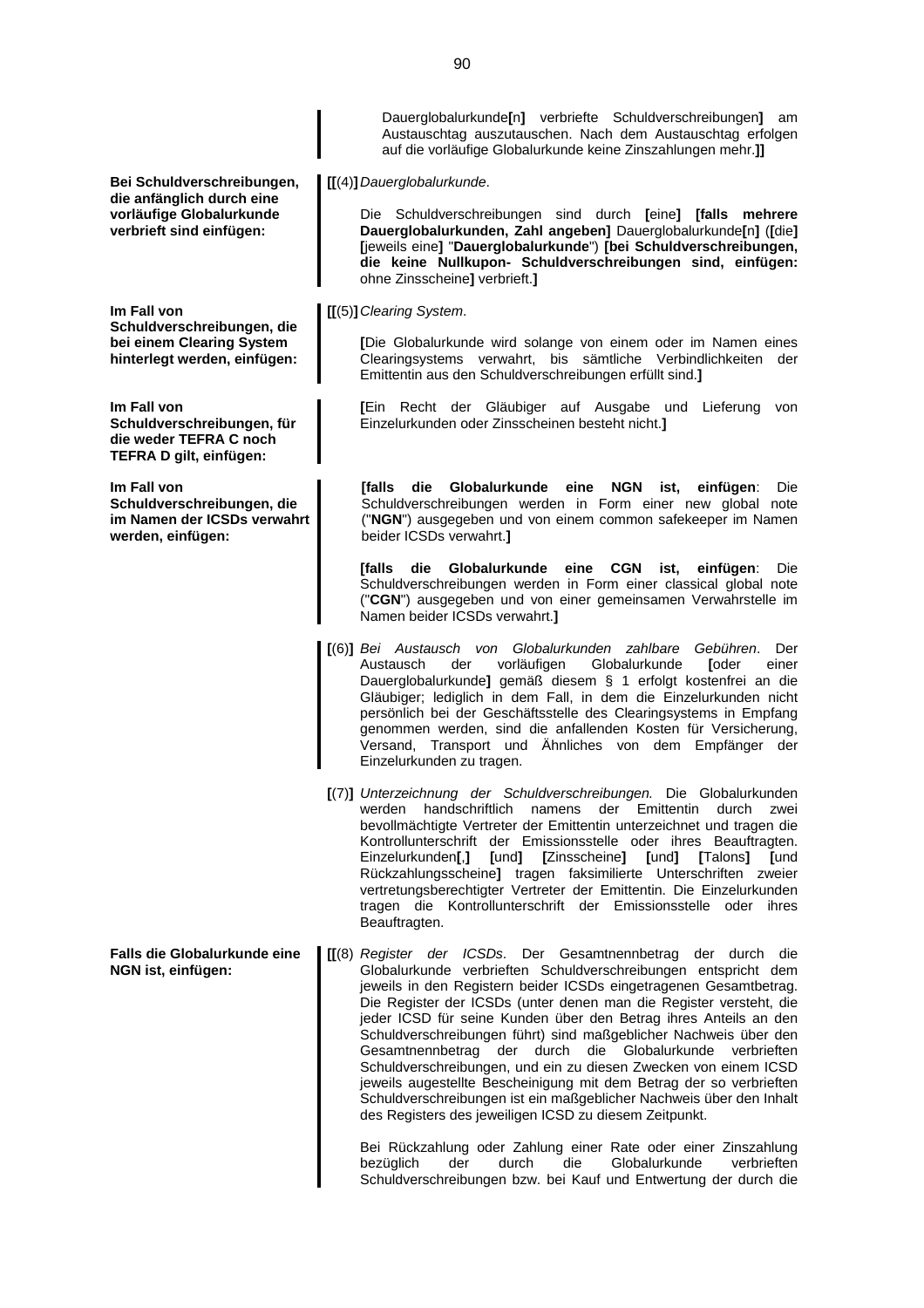Globalurkunde verbrieften Schuldverschreibungen stellt die Emittentin sicher, dass die Einzelheiten über Rückzahlung und Zahlung bzw. Kauf und Löschung bezüglich der Globalurkunde *pro rata* in die Unterlagen der ICSDs eingetragen werden, und dass, nach dieser Eintragung, vom Gesamtnennbetrag der in die Register der ICSDs aufgenommenen und durch die Globalurkunde verbrieften Schuldverschreibungen der Gesamtbetrag der zurückgekauften bzw. gekauften und entwerteten Schuldverschreibungen bzw. der Gesamtbetrag der so gezahlten Raten abgezogen wird.

**[falls die vorläufige Globalurkunde eine NGN ist, einfügen:** Bei Austausch eines Anteils von ausschließlich durch eine vorläufige Globalurkunde verbriefter Schuldverschreibungen wird die Emittentin sicherstellen, dass die Einzelheiten dieses Austauschs *pro rata* in die Aufzeichnungen der ICSDs aufgenommen werden.**]]**

**[**(8)**]** *Definitionen*. Für die Zwecke dieser Anleihebedingungen bedeutet:

"**Clearingsystem**" **[**jeweils**] [**Clearstream Banking AG, Frankfurt am Main ("**CBF**")**] [**Euroclear Bank SA/NV ("**Euroclear**")**][**,**] [**und**] [**und**] [**Clearstream Banking, société anonyme, Luxembourg ("**CBL**")**] [**(CBL und Euroclear jeweils ein "**ICSD**" und zusammen die "**ICSDs**")**][**,**] [**und**] [ggf. weitere Clearingsysteme angeben]**.

**[Im Falle einer Berechnungsstelle, einfügen:** "**Berechnungsstelle**" **[**der Agent**] [ggf. andere Berechnungsstelle einfügen]** und jeder Nachfolger **[**des Agenten**] [andere Berechnungsstelle einfügen]** in seiner Eigenschaft als Berechnungsstelle.**]**

"**Gläubiger**" in Bezug auf die bei einem Clearingsystem oder einem sonstigen zentralen Wertpapierverwahrer hinterlegten Schuldverschreibungen der Inhaber eines proportionalen Miteigentumsanteils oder eines anderen Rechts an den hinterlegten Schuldverschreibungen, und andernfalls der Inhaber einer Schuldverschreibung **[**und/oder eines Zinsscheins**] [**und/oder eines Rückzahlungsscheins**]**.

"**Zahlstelle**" die Emissionsstelle in ihrer Eigenschaft als Hauptzahlstelle handelnd durch ihre nachstehend in § 7 bezeichnete Geschäftsstelle oder jede nach § 7 ernannte Ersatzzahlstelle oder weitere Zahlstelle.

Bezugnahmen in diesen Bedingungen auf die "**Schuldverschreibungen**" beziehen sich auf die Schuldverschreibungen dieser Serie und schließen, wenn der Zusammenhang dies erfordert, Globalurkunden und Einzelurkunden ein.

Bezugnahmen in diesen Bedingungen auf die "**festgelegte Währung**" schließen jede durch die geltenden Gesetze des Ursprungslandes der festgelegten Währung oder durch eine zwischenstaatliche Vereinbarung oder Vertrag festgelegte nachfolgende Währung ein (eine "**Nachfolge**-**Währung**"), vorausgesetzt dass Zahlungen in der ursprünglichen Währung nicht mehr als zulässiges Zahlungsmittel für Zahlungen der Emittentin hinsichtlich der Schuldverschreibungen **[bei von Volkswagen Leasing GmbH, Volkswagen Financial Services N.V. oder Volkswagen Financial Services Japan Ltd. begebenen Schuldverschreibungen, einfügen:** bzw. für Zahlungen der Garantin hinsichtlich der Garantie**]** gelten.

#### **§ 2 STATUS**

Die Schuldverschreibungen begründen nicht besicherte und nicht nachrangige Verbindlichkeiten der Emittentin, die untereinander gleichrangig und ohne Vorzugsrecht und mit allen anderen nicht besicherten und nicht nachrangigen Verbindlichkeiten der Emittentin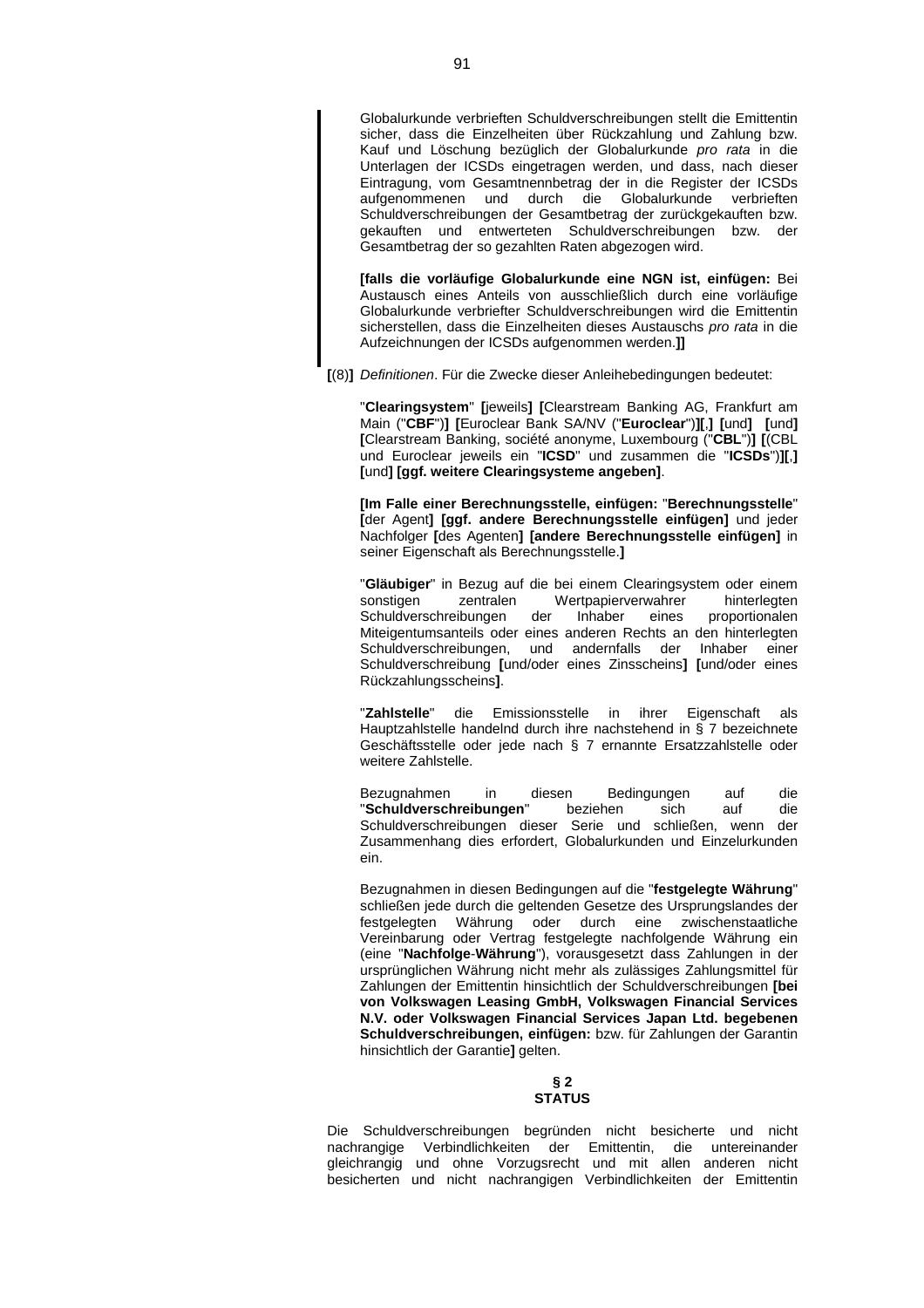gleichrangig sind.

**Bei festverzinslichen Schuldverschreibungen einfügen:**

**Bei variabel verzinslichen Schuldverschreibungen**

**einfügen:**

**[**(1) *Zinssatz und Zinszahlungstage*. Die Schuldverschreibungen werden in Höhe ihres Gesamtnennbetrages verzinst, und zwar vom **[Verzinsungsbeginn einfügen]** (einschließlich) (der "**Verzinsungsbeginn**") bis zum Fälligkeitstag (wie in § 4 definiert) (ausschließlich) mit jährlich **[Festzinssatz einfügen]**%. Die Zinsen sind nachträglich am **[Festzinstermin(e) einfügen]** eines jeden Jahres zahlbar (jeweils ein "**Zinszahlungstag**"). Die erste Zinszahlung erfolgt am **[ersten Zinszahlungstag einfügen] [sofern der erste Zinszahlungstag nicht der erste Jahrestag des Verzinsungsbeginns ist, einfügen:** und beläuft sich auf **[anfänglichen Bruchteilzinsbetrag pro erste Festgelegte Stückelung einfügen]** je Schuldverschreibung im Nennbetrag von **[erste Festgelegte Stückelung einfügen]** und **[weitere anfängliche Bruchteilzinsbeträge für jede weitere Festgelegte Stückelung einfügen]** je Schuldverschreibung im Nennbetrag von **[weitere Festgelegte Stückelungen einfügen]**.**] [sofern der Fälligkeitstag kein Festzinstermin ist einfügen:** Die Zinsen für den Zeitraum vom **[den letzten dem Fälligkeitstag vorausgehenden Festzinstermin einfügen]** (einschließlich) bis zum Fälligkeitstag (ausschließlich) belaufen sich auf **[den abschließenden Bruchteilzinsbetrag/die abschließenden Bruchteilzinsbeträge einfügen]**.**] [Falls die festgelegte Währung Euro ist und falls Actual/Actual (ICMA) anwendbar ist, einfügen:** Die Anzahl der Zinszahlungstage im Kalenderjahr (jeweils ein "**Feststellungstermin**") beträgt **[Anzahl der regulären Zinszahlungstage im Kalenderjahr einfügen]**.**]** (2) *Auflaufende Zinsen*. Falls die Emittentin die Schuldverschreibungen

- bei Fälligkeit nicht einlöst, fallen auf den ausstehenden Gesamtnennbetrag der Schuldverschreibungen vom Tag der Fälligkeit an bis zur tatsächlichen Rückzahlung Zinsen an, aber nicht länger als bis zum vierzehnten Tag nach der Bekanntmachung durch die Emissionsstelle gemäß § **[**18**]**, dass ihr die für die Rückzahlung der Schuldverschreibungen erforderlichen Mittel zur Verfügung gestellt worden sind. Die Verzinsung des ausstehenden Gesamtnennbetrages vom Tag der Fälligkeit an (einschließlich) bis zum Tag der Rückzahlung der Schuldverschreibungen (ausschließlich) erfolgt in Höhe des gesetzlich festgelegten Satzes für Verzugszinsen.
- (3) *Berechnung der Zinsen für Teile von Zeiträumen*. Sofern Zinsen für einen Zeitraum von weniger oder mehr als einem Jahr zu berechnen sind, erfolgt die Berechnung auf der Grundlage Zinstagequotienten (wie nachstehend definiert).
- **[**(1) *Zinszahlungstage*. Die Schuldverschreibungen werden in Höhe ihres Gesamtnennbetrages ab dem **[Verzinsungsbeginn einfügen]** (der "**Verzinsungsbeginn**") (einschließlich) bis zum ersten Zinszahlungstag (ausschließlich) und danach von jedem Zinszahlungstag (einschließlich) bis zum nächstfolgenden Zinszahlungstag (ausschließlich) verzinst. Die Zinsen auf Schuldverschreibungen sind an jedem Zinszahlungstag zahlbar.<br>"Zinszahlungstag" in diesem Sinne ist [bei festgelegten "Zinszahlungstag" in diesem Sinne **Zinszahlungstagen einfügen: [festgelegte Zinszahlungstage einfügen]] [bei festgelegten Zinsperioden einfügen:** (sofern diese Bedingungen keine abweichenden Bestimmungen vorsehen) jeweils der Tag, der **[Zahl einfügen] [**Wochen**] [**Monate**] [andere festgelegte Zeiträume einfügen]** nach dem vorausgehenden Zinszahlungstag liegt oder, im Falle des ersten Zinszahlungstages, nach dem Verzinsungsbeginn liegt.**]** Fällt ein Zinszahlungstag auf einen Tag, der

**§ 3 ZINSEN**

<span id="page-91-0"></span>Der gesetzliche Verzugszinssatz beträgt für das Jahr fünf Prozentpunkte über dem von der Deutsche Bundesbank von Zeit zu Zeit veröffentlichen Basiszinssatz, §§ 288 Absatz 1, 247 BGB.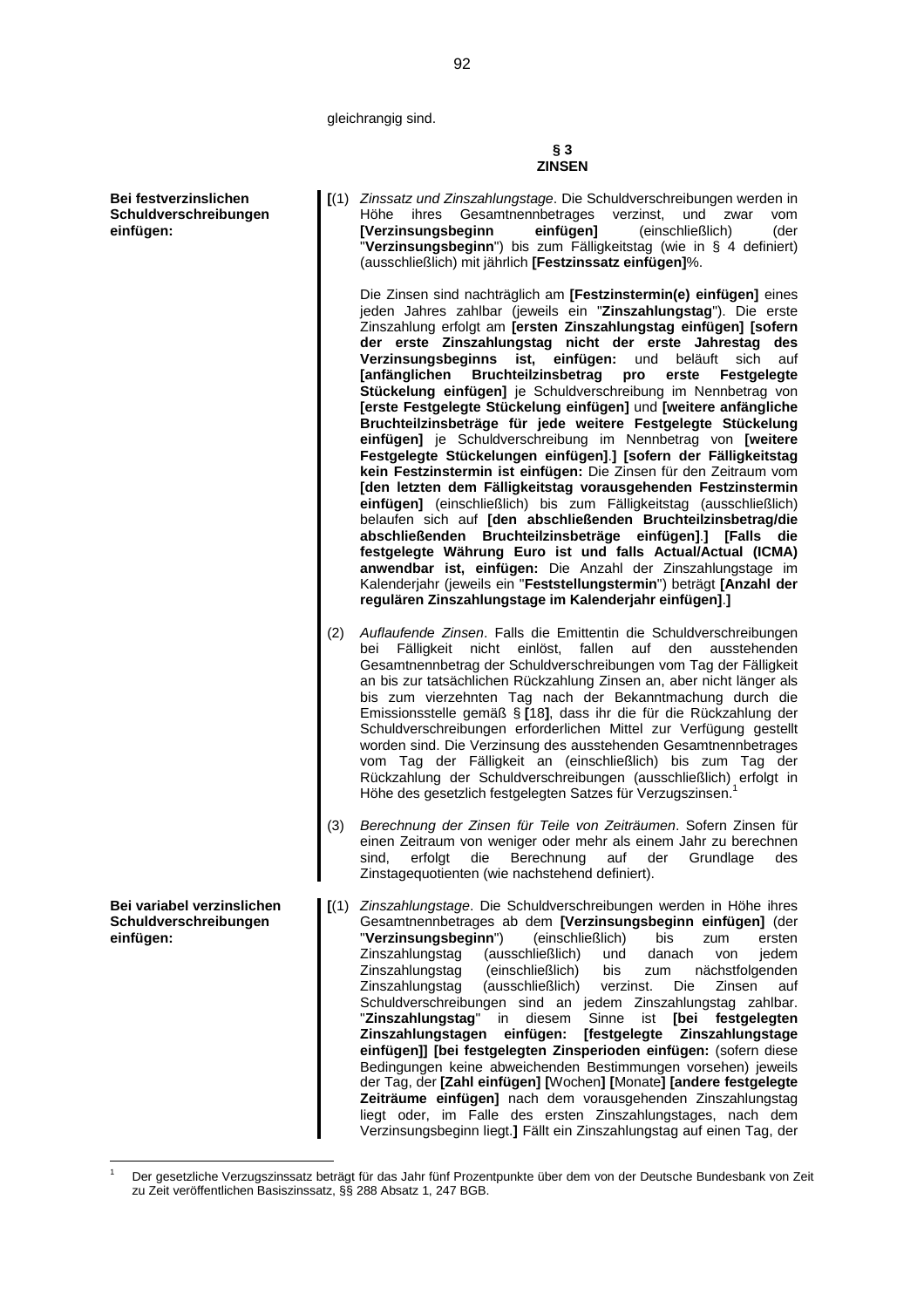kein Geschäftstag (wie nachstehend definiert) ist, so wird er:

**[bei Anwendung der Modified Following Business Day Convention einfügen:** auf den nächstfolgenden Geschäftstag verschoben, es sei denn, dieser würde in den nächsten Kalendermonat fallen; in diesem Fall wird der Zinszahlungstag auf den unmittelbar vorausgehenden Geschäftstag vorgezogen.**]**

**[bei Anwendung der FRN Convention einfügen:** auf den nächstfolgenden Geschäftstag verschoben, es sei denn, dieser würde in den nächsten Kalendermonat fallen; in diesem Fall (i) wird der Zinszahlungstag auf den unmittelbar vorausgehenden Geschäftstag vorgezogen und (ii) jeder nachfolgende Zahltag ist der jeweils letzte Geschäftstag des Monats, der **[[Zahl einfügen]** Monate**] [andere Zeiträume]** nach dem vorausgehenden gültigen Zinszahlungstag liegt.**]**

**[bei Anwendung der Following Business Day Convention einfügen:** auf den nächstfolgenden Geschäftstag verschoben.**]**

**[bei Anwendung der Preceding Business Day Convention einfügen:** auf den unmittelbar vorausgehenden Geschäftstag vorgezogen.**]**

In diesem § 3 bezeichnet "**Geschäftstag**" einen Tag,

**[im Falle von Euro-Schuldverschreibungen einfügen:** (außer einem Samstag oder Sonntag), an dem sowohl das Clearing System als auch alle betroffenen Bereiche des Trans-European Automated Real-time Gross Settlement Express Transfer Systems 2 ("**TARGET**") betriebsbereit sind, um Zahlungen in Euro vorzunehmen.**] [im Falle von Schuldverschreibungen, die auf eine festgelegte Währung außer Euro lauten einfügen:** (außer einem Samstag oder Sonntag), an dem Geschäftsbanken und Devisenmärkte in **[alle relevanten Finanzzentren einfügen]]** Zahlungen abwickeln.**]**

(2) *Zinssatz*.

**[bei Bildschirmfeststellung einfügen:** Der Zinssatz (der "**Zinssatz**") für jede Zinsperiode (wie nachstehend definiert) ist, sofern nachstehend nichts abweichendes bestimmt wird, der Angebotssatz (ausgedrückt als Prozentsatz *per annum*), für Einlagen in der festgelegten Währung für die jeweilige Zinsperiode, der auf der Bildschirmseite am Zinsfestlegungstag (wie nachstehend definiert) um 11.00 Uhr (**[**Brüsseler**] [**Londoner**]** Zeit) angezeigt wird **[im Falle einer Marge: [**zuzüglich**] [**abzüglich**]** der Marge (wie nachstehend definiert)**]**, wobei alle Festlegungen durch die Berechnungsstelle erfolgen.

"**Zinsperiode**" bezeichnet den Zeitraum von dem Verzinsungsbeginn (einschließlich) bis zum ersten Zinszahlungstag (ausschließlich) bzw. von jedem Zinszahlungstag (einschließlich) bis zum jeweils darauffolgenden Zinszahlungstag "**Zinsfestlegungstag**" bezeichnet den **[**zweiten**] [zutreffende Zahl einfügen] [**TARGET**] [relevantes Finanzzentrum einfügen]** Geschäftstag vor Beginn der jeweiligen Zinsperiode. **[im Falle eines TARGET Geschäftstages einfügen:** "**TARGET Geschäftstag**" bezeichnet einen Tag (außer einem Samstag oder Sonntag), an dem alle betroffenen Bereiche von TARGET betriebsbereit sind.**] [im Falle eines anderen Geschäftstages einfügen:** "**[relevantes Finanzzentrum einfügen] Geschäftstag**" bezeichnet einen Tag (außer einen Samstag oder Sonntag), an dem Geschäftsbanken in **[relevantes Finanzzentrum einfügen]** für Geschäfte (einschließlich Devisen- und Sortengeschäfte) geöffnet sind.**] [im Falle einer Marge einfügen:** Die "**Marge**" beträgt **[ ]**% *per annum*.**]** "**Bildschirmseite**" bedeutet **[Bildschirmseite einfügen]** oder jede Nachfolgeseite.

Sollte die Bildschirmseite nicht zur Verfügung stehen oder wird zu der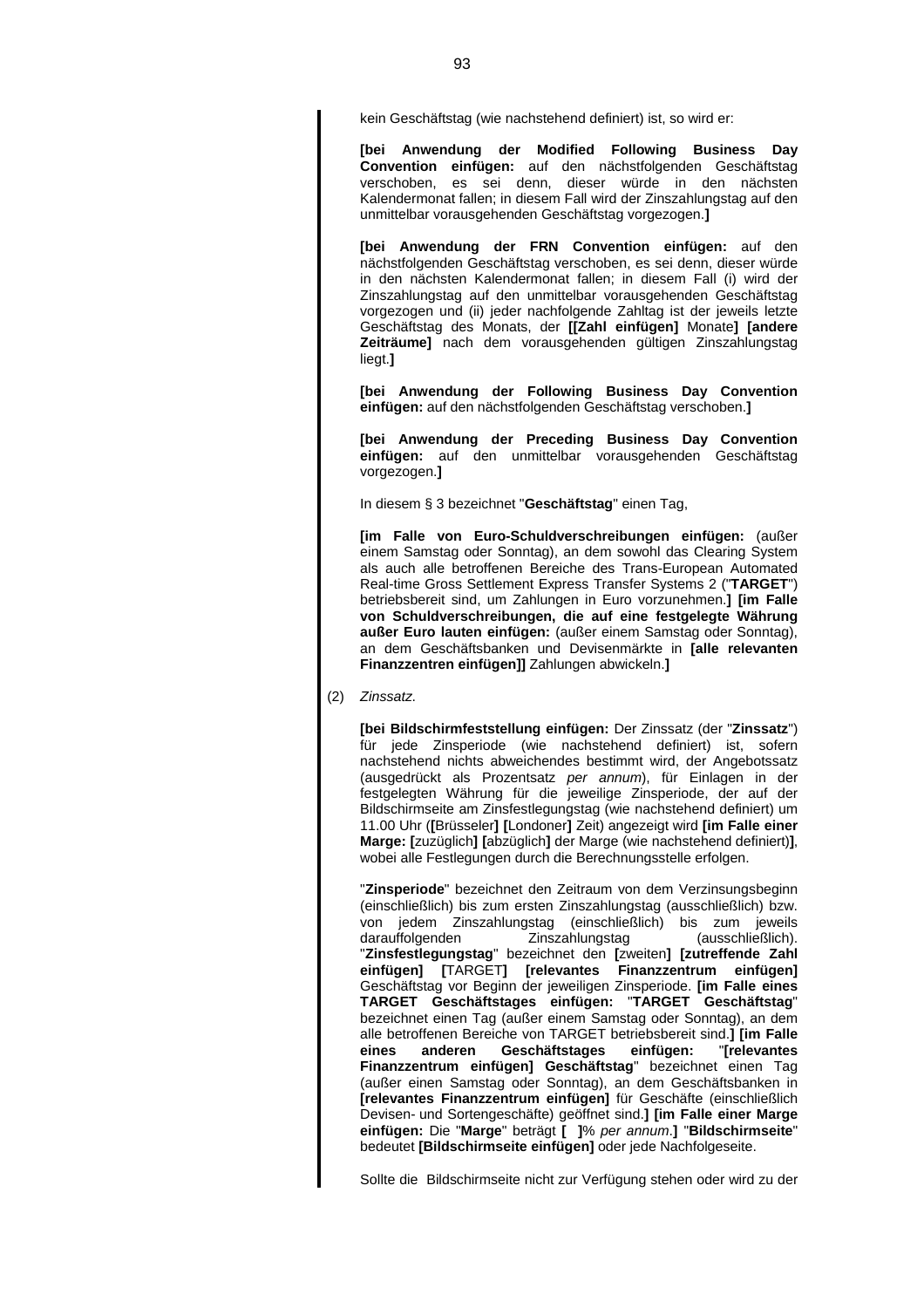genannten Zeit kein Angebotssatz angezeigt, wird die Berechnungsstelle von den Referenzbanken (wie nachstehend definiert) deren jeweilige Angebotssätze (jeweils als Prozentsatz *per annum* ausgedrückt) für Einlagen in der festgelegten Währung für die betreffende Zinsperiode bei führenden Banken im **[**Londoner**]** Interbanken-Markt **[**in der Euro-Zone**]** um ca. 11.00 Uhr **[**Brüsseler**] [**Londoner**]** Ortszeit am Zinsfestlegungstag anfordern. Falls zwei oder mehr Referenzbanken der Berechnungsstelle solche Angebotssätze nennen, ist der Zinssatz für die betreffende Zinsperiode das arithmetische Mittel (falls erforderlich auf- oder abgerundet auf das nächste **[falls der Referenzsatz EURIBOR ist, einfügen:** 1/1.000**] [falls der Referenzsatz nicht EURIBOR ist, einfügen:** 1/100.000**]**%, wobei **[falls der Referenzsatz EURIBOR ist, einfügen:** 0,0005**] [falls der Referenzsatz nicht EURIBOR ist, einfügen:** 0,000005**]** aufgerundet wird) dieser Angebotssätze **[im Falle einer Marge einfügen: [**zuzüglich**] [**abzüglich**]** der Marge**]**, wobei alle Festlegungen durch die Berechnungsstelle erfolgen.

Falls an einem Zinsfestlegungstag nur eine oder keine der Referenzbanken der Berechnungsstelle solche im vorstehenden Absatz beschriebenen Angebotssätze nennt, ist der Zinssatz für die betreffende Zinsperiode der Satz *per annum*, den die Berechnungsstelle als das arithmetische Mittel (falls erforderlich, aufoder abgerundet auf das nächste **[falls der Referenzsatz EURIBOR ist, einfügen:** 1/1.000**] [falls der Referenzsatz nicht EURIBOR ist, einfügen:** 1/100.000**]**%, wobei **[falls der Referenzsatz EURIBOR ist, einfügen:** 0,0005**] [falls der Referenzsatz nicht EURIBOR ist, einfügen:** 0,000005**]** aufgerundet wird) der Angebotssätze ermittelt, die die Referenzbanken bzw. zwei oder mehrere von ihnen der Berechnungsstelle auf deren Anfrage als den jeweiligen Satz nennen, zu dem ihnen um 11.00 Uhr **[**Brüsseler**] [**Londoner**]** Zeit an dem betreffenden Zinsfestlegungstag Einlagen in der festgelegten Währung für die betreffende Zinsperiode von führenden Banken im **[**Londoner**]** Interbanken-Markt **[**in der Euro-Zone**]** angeboten werden **[im Falle der Marge einfügen: [**zuzüglich**] [**abzüglich**]** der Marge**]**; falls weniger als zwei der Referenzbanken der Berechnungsstelle solche Angebotssätze nennen, dann soll der Zinssatz für die betreffende Zinsperiode der Angebotssatz für Einlagen in der festgelegten Währung für die betreffende Zinsperiode, oder das arithmetische Mittel (gerundet wie oben beschrieben) der Angebotssätze für Einlagen in der festgelegten Währung für die betreffende Zinsperiode sein, den bzw. die eine oder mehrere Banken (die nach Ansicht der Berechnungsstelle und der Emittentin für diesen Zweck geeignet sind) der Berechnungsstelle als Sätze bekannt geben, die sie an dem betreffenden Zinsfestlegungstag gegenüber führenden Banken am **[**Londoner**]** Interbanken-Markt **[**in der Euro-Zone**]** (bzw. den diese Banken gegenüber der Berechnungsstelle) nennen **[im Falle einer Marge einfügen: [**zuzüglich**] [**abzüglich**]** der Marge**]**. Für den Fall, dass der Zinssatz nicht gemäß den vorstehenden Bestimmungen dieses Absatzes ermittelt werden kann, ist der Zinssatz der Angebotssatz oder das arithmetische Mittel der Angebotssätze auf der Bildschirmseite, wie vorstehend beschrieben, an dem letzten Tag vor dem Zinsfestlegungstag, an dem diese Angebotssätze angezeigt wurden **[im Falle einer Marge einfügen: [**zuzüglich**][**abzüglich**]** der Marge (wobei jedoch, falls für die relevante Zinsperiode eine andere Marge als für die unmittelbar vorhergehende Zinsperiode gilt, die relevante Marge an die Stelle der Marge für die vorhergehende Zinsperiode tritt)**]**.

"**Referenzbanken**" bezeichnen **[falls in den Endgültigen Bedingungen keine anderen Referenzbanken bestimmt werden, einfügen:** diejenigen Niederlassungen von mindestens vier derjenigen Banken, deren Angebotssätze zur Ermittlung des relevanten Angebotssatzes zu dem Zeitpunkt benutzt wurden, als solch ein Angebot letztmals auf der relevanten Bildschirmseite angezeigt wurde**] [falls in den Endgültigen Bedingungen andere Referenzbanken bestimmt werden, sind sie hier einzufügen]**.**]**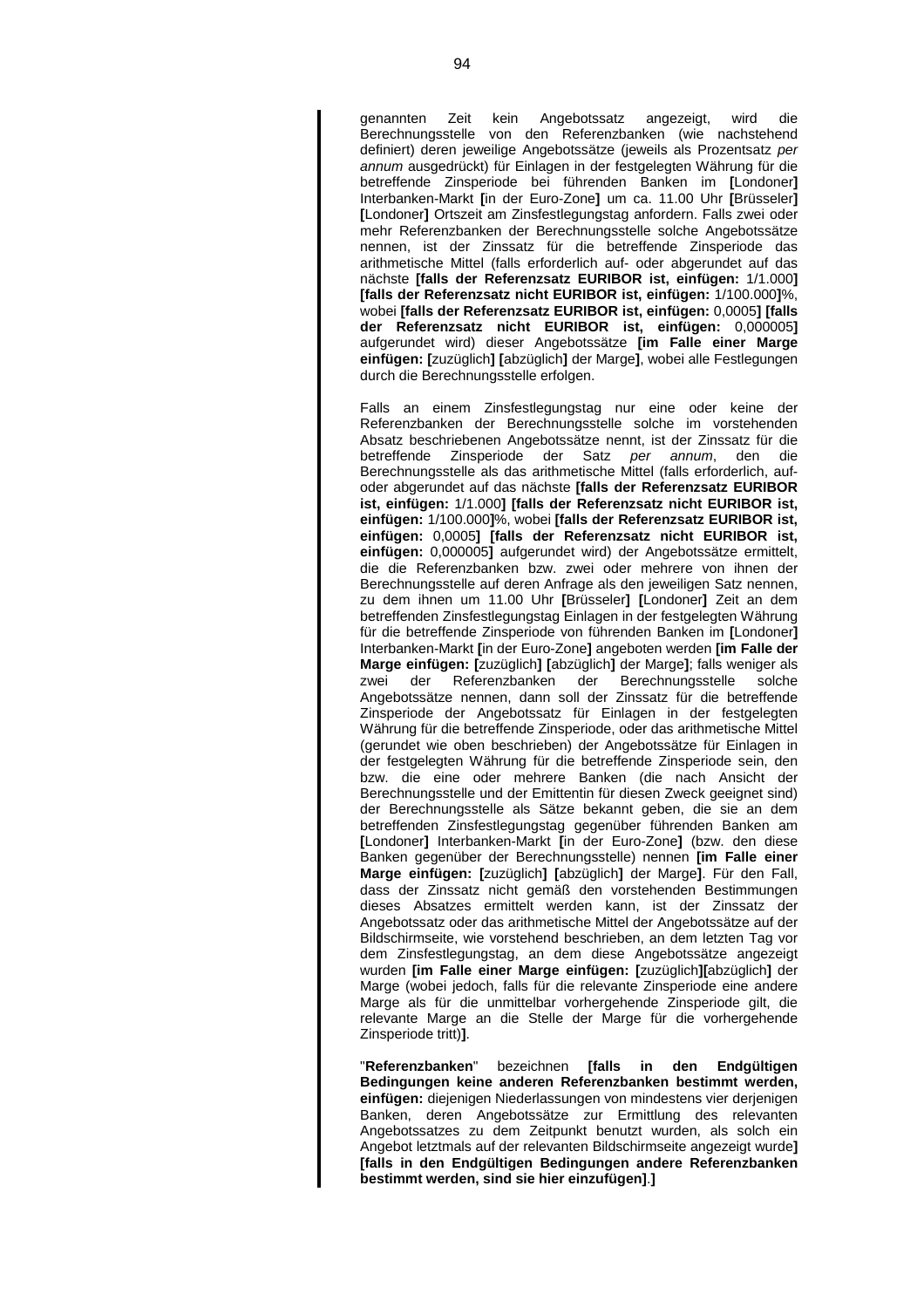**[im Fall des Interbankenmarktes in der Euro-Zone einfügen:** "**Euro-Zone**" bezeichnet das Gebiet derjenigen Mitgliedstaaten der Europäischen Union, die gemäß dem Vertrag über die Gründung der Europäischen Gemeinschaft (unterzeichnet in Rom am 25. März 1957), geändert durch den Vertrag über die Europäische Union (unterzeichnet in Maastricht am 7. Februar 1992), den Amsterdamer Vertrag vom 2. Oktober 1997 und den Vertrag von Lissabon vom 13. Dezember 2007, in seiner jeweiligen Fassung, eine einheitliche Währung eingeführt haben oder jeweils eingeführt haben werden.**]**

**[sofern ein anderer Referenzzinssatz als EURIBOR oder LIBOR anwendbar ist, sind die Einzelheiten hier einzufügen, und zwar in Ersetzung der Bestimmungen dieses Absatzes 2]**

**[sofern ISDA-Feststellung gelten soll, sind die entsprechenden Bestimmungen einzufügen und entweder die von der International Swaps and Derivatives Association, Inc. (**"**ISDA**"**) jeweils veröffentlichten 2000 ISDA Definitionen oder, falls anwendbar, die 2006 ISDA Definitionen diesen Anleihebedingungen als Anlage beizufügen]**

**[falls eine andere Feststellungsmethode gelten soll, sind die betreffenden Einzelheiten an dieser Stelle als Ersatz für die Bestimmungen dieses Absatzes 2 einzufügen]**

**[falls ein Mindest- und/oder Höchstsatz gilt:**

(3) **[***Mindest-***] [***und***] [***Höchst-***]** *Zinssatz*.

**[falls ein Mindestzinssatz gilt, einfügen:** Wenn der gemäß den obigen Bestimmungen für eine Zinsperiode ermittelte Zinssatz niedriger ist als **[Mindestzinssatz einfügen]**, so ist der Zinssatz für diese Zinsperiode **[Mindestzinssatz einfügen]**.**]**

**[falls ein Höchstzinssatz gilt, einfügen:** Wenn der gemäß den obigen Bestimmungen für eine Zinsperiode ermittelte Zinssatz höher ist als **[Höchstzinssatz einfügen]**, so ist der Zinssatz für diese Zinsperiode **[Höchstzinssatz einfügen]**.**]**

- **[**(4)**]** *Zinsbetrag*. Die Berechnungsstelle wird zu oder baldmöglichst nach jedem Zeitpunkt, an dem der Zinssatz zu bestimmen ist, den Zinssatz bestimmen und den zahlbaren Zinsbetrag in Bezug auf jede festgelegte Stückelung (der "**Zinsbetrag**") für die entsprechende Zinsperiode berechnen. Der Zinsbetrag wird errechnet, indem der Zinssatz und der Zinstagequotient (wie nachstehend definiert) auf den festgelegten Nennbetrag angewendet werden, wobei der resultierende Betrag auf die kleinste Einheit der festgelegten Währung auf- oder abgerundet wird, wobei 0,5 solcher Einheiten aufgerundet werden.
- **[**(5)**]** *Mitteilung von Zinssatz und Zinsbetrag*. Die Berechnungsstelle wird veranlassen, dass der Zinssatz, jeder Zinsbetrag für jede Zinsperiode, jede Zinsperiode und der maßgebliche Zinszahlungstag der Emittentin **[bei von Volkswagen Leasing GmbH, Volkswagen Financial Services N.V. oder Volkswagen Financial Services Japan Ltd. begebenen Schuldverschreibungen einfügen:** und der Garantin**]**, sowie den Gläubigern gemäß § **[**18**]** baldmöglichst, aber keinesfalls später als am vierten auf die Berechnung jeweils folgenden **[**TARGET**] [relevantes Finanzzentrum einfügen]** Geschäftstag (wie in § 3 Absatz 2 definiert) und jeder Börse, an der die betreffenden Schuldverschreibungen zu diesem Zeitpunkt notiert sind und deren Regeln eine Mitteilung an die Börse verlangen, baldmöglichst nach der Festlegung, aber keinesfalls später als zu Beginn der jeweiligen Zinsperiode mitgeteilt werden. Im Falle einer Verlängerung oder Verkürzung der Zinsperiode können der mitgeteilte Zinsbetrag und Zinszahlungstag nachträglich angepasst (oder andere geeignete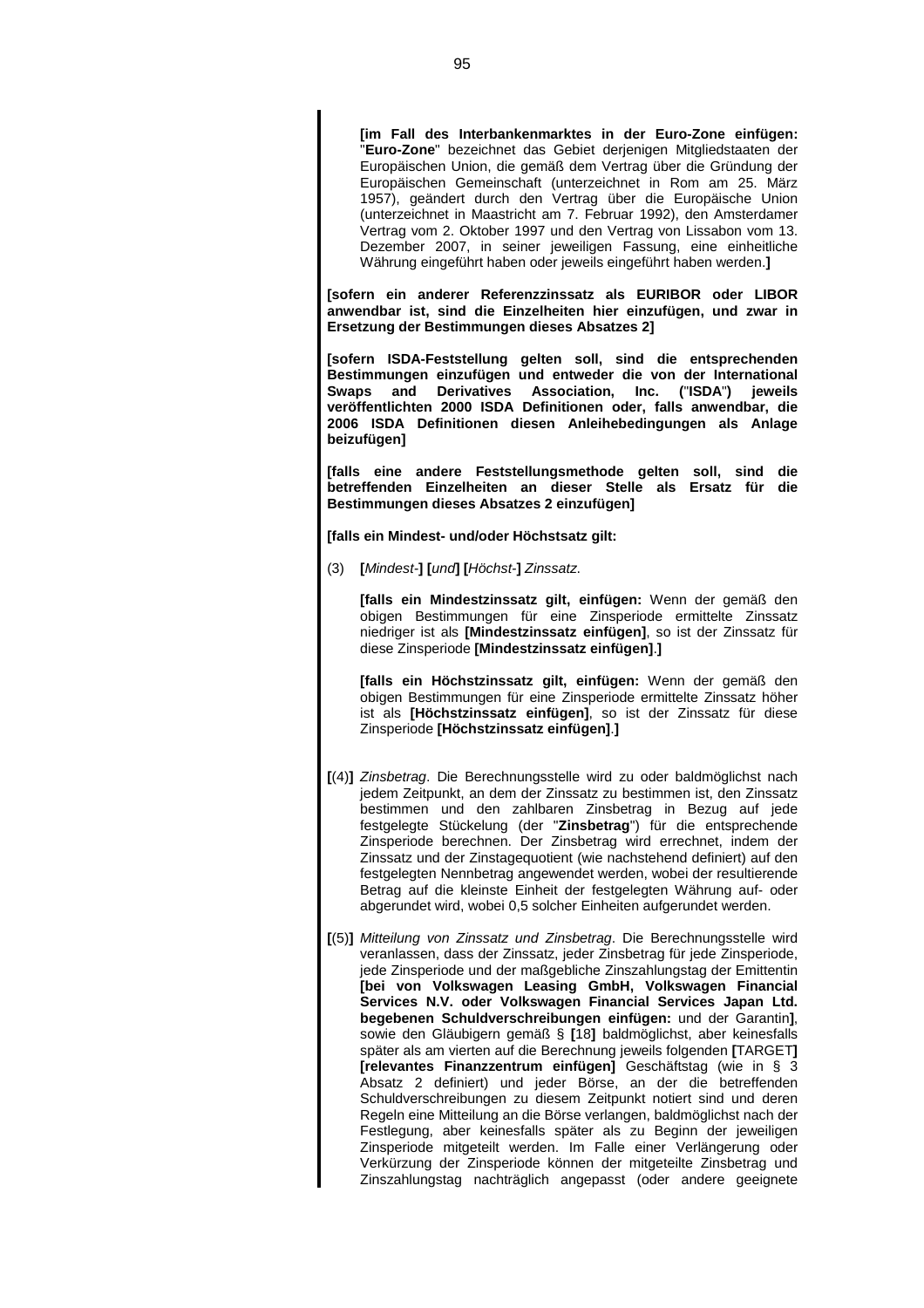|                                                                                                                                                                                                   |     | Anpassungsregelungen getroffen) werden, ohne dass diesbezüglich<br>eine Mitteilung erforderlich ist. Jede solche Anpassung wird umgehend<br>der Emittentin, allen Börsen, an denen die Schuldverschreibungen zu<br>diesem Zeitpunkt notiert sind sowie den Gläubigern gemäß § [18]<br>mitgeteilt.                                                                                                                                                                                                                                                                                                                                           |
|---------------------------------------------------------------------------------------------------------------------------------------------------------------------------------------------------|-----|---------------------------------------------------------------------------------------------------------------------------------------------------------------------------------------------------------------------------------------------------------------------------------------------------------------------------------------------------------------------------------------------------------------------------------------------------------------------------------------------------------------------------------------------------------------------------------------------------------------------------------------------|
|                                                                                                                                                                                                   |     | [(6)] Verbindlichkeit<br>Alle<br>der<br>Festsetzungen.<br>Bescheinigungen,<br>Mitteilungen,<br>Gutachten,<br>Festsetzungen,<br>Berechnungen,<br>Quotierungen und Entscheidungen, die von der Berechnungsstelle für<br>die Zwecke dieses § 3 gemacht, abgegeben, getroffen oder eingeholt<br>werden, sind (sofern nicht ein offensichtlicher Irrtum vorliegt) für die<br>Emittentin, [bei von Volkswagen Leasing GmbH, Volkswagen<br>Financial Services N.V. oder Volkswagen Financial Services<br>Japan Ltd. begebenen Schuldverschreibungen einfügen: die<br>Garantin,] die Emissionsstelle, die Zahlstellen und die Gläubiger<br>bindend. |
|                                                                                                                                                                                                   |     | [(7)] Auflaufende Zinsen. Falls die Emittentin die Schuldverschreibungen<br>bei Fälligkeit nicht einlöst,<br>fallen auf den<br>ausstehenden<br>Gesamtnennbetrag der Schuldverschreibungen vom Tag der Fälligkeit<br>an bis zur tatsächlichen Rückzahlung Zinsen an, aber nicht länger als<br>bis zum vierzehnten Tag nach der Bekanntmachung durch die<br>Emissionsstelle gemäß § [18], dass ihr die für die Rückzahlung der<br>Schuldverschreibungen erforderlichen Mittel zur Verfügung gestellt<br>worden sind. Der maßgebliche Zinssatz entspricht dem gesetzlich<br>festgelegten Satz für Verzugszinsen <sup>2</sup> .]                |
| Im Falle von Nullkupon-<br>Schuldverschreibungen<br>einfügen:                                                                                                                                     |     | [(1) Keine periodische Zinszahlungen. Es erfolgen keine periodischen<br>Zinszahlungen auf die Schuldverschreibungen.                                                                                                                                                                                                                                                                                                                                                                                                                                                                                                                        |
|                                                                                                                                                                                                   | (2) | Auflaufende Zinsen. Sollte die Emittentin die Schuldverschreibungen<br>bei Fälligkeit nicht einlösen, fallen auf den Gesamtnennbetrag der<br>Schuldverschreibungen ab dem Fälligkeitstag bis zum Tag der<br>tatsächlichen Rückzahlung Zinsen in Höhe des gesetzlich festgelegten<br>Satzes für Verzugszinsen <sup>3</sup> per annum an, die Verzinsung endet<br>jedoch spätestens mit Ablauf des vierzehnten Tages nach<br>Bekanntmachung durch die Emissionsstelle gemäß § [18], dass ihr die<br>für die Rückzahlung der Schuldverschreibungen erforderlichen Mittel<br>zur Verfügung gestellt worden sind.]                               |
| Im Fall von Doppelwährungs-<br>Schuldverschreibungen,<br>Ratenschuldverschreibungen<br>.indexierten<br>Schuldverschreibungen oder<br>anderen strukturierten<br>Schuldverschreibungen<br>einfügen: |     | [Anwendbare Bestimmungen hier einfügen]                                                                                                                                                                                                                                                                                                                                                                                                                                                                                                                                                                                                     |
|                                                                                                                                                                                                   |     | [( )] Zinstagequotient. "Zinstagequotient"<br>bezeichnet bezüglich<br>der<br>Berechnung des Zinsbetrages auf eine Schuldverschreibung für einen<br>beliebigen Zeitraum (der "Zinsberechnungszeitraum"):                                                                                                                                                                                                                                                                                                                                                                                                                                     |
|                                                                                                                                                                                                   |     | [falls Actual/Actual (ICMA) anwendbar ist, einfügen:                                                                                                                                                                                                                                                                                                                                                                                                                                                                                                                                                                                        |
|                                                                                                                                                                                                   |     | 1. wenn der Zinsberechnungszeitraum (einschließlich des ersten,<br>aber ausschließlich des letzten Tages dieser Periode) kürzer ist als                                                                                                                                                                                                                                                                                                                                                                                                                                                                                                     |

aber ausschließlich des letzten Tages dieser Periode) kürzer ist als die Feststellungsperiode, in die das Ende des Zinsberechnungszeitraums fällt oder ihr entspricht, die Anzahl der Zinsberechnungszeitraum (einschließlich des ersten aber ausschließlich des letzten Tages

<span id="page-95-0"></span> $2^2$  Der gesetzliche Verzugszinssatz beträgt für das Jahr fünf Prozentpunkte über dem von der Deutsche Bundesbank von Zeit zu Zeit veröffentlichen Basiszinssatz, §§ 288 Absatz 1, 247 BGB.

<span id="page-95-1"></span> $3$  Der gesetzliche Verzugszinssatz beträgt für das Jahr fünf Prozentpunkte über dem von der Deutsche Bundesbank von Zeit zu Zeit veröffentlichen Basiszinssatz, §§ 288 Absatz 1, 247 BGB.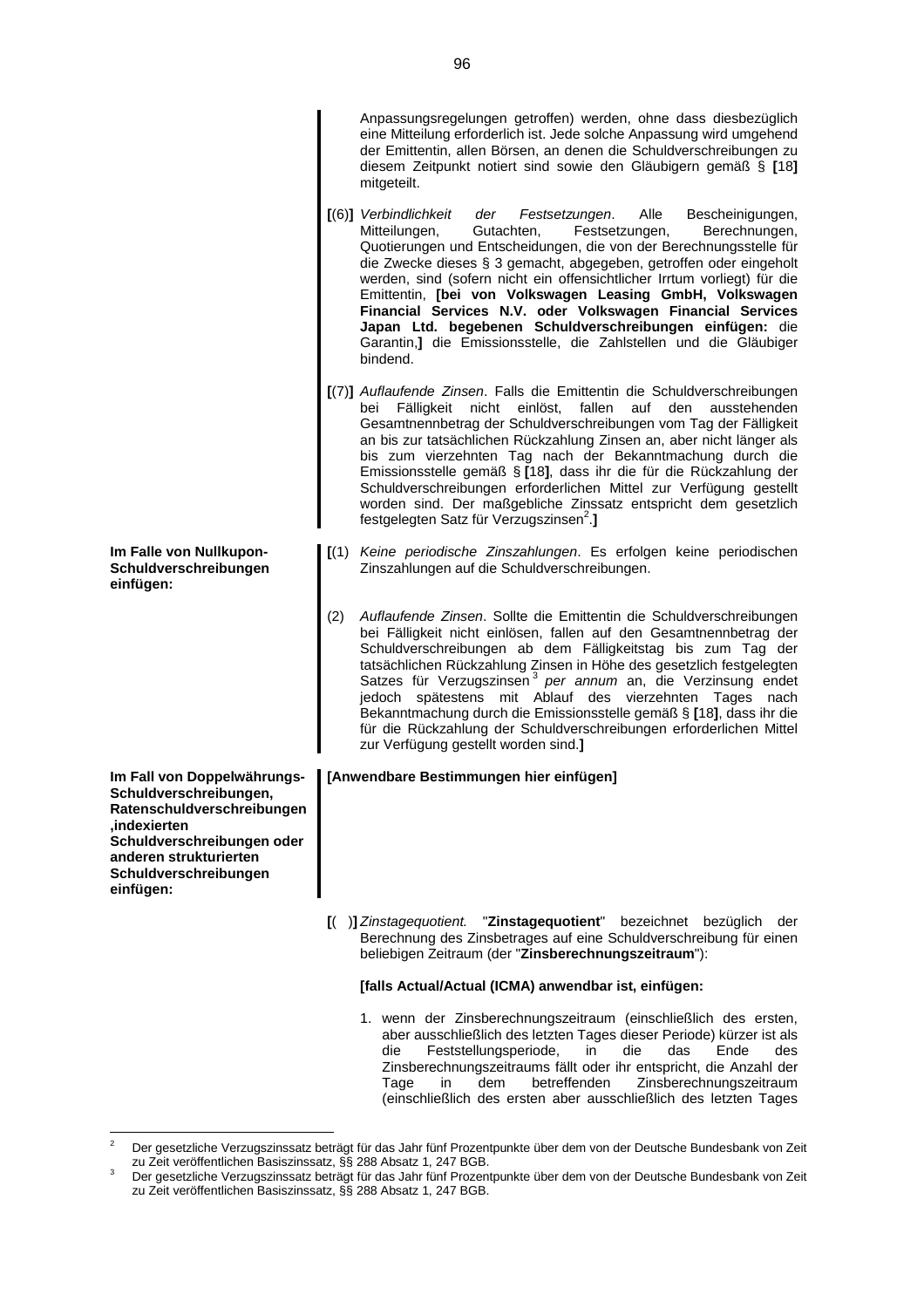dieser Periode) geteilt durch das Produkt (1) der Anzahl der Tage in der Feststellungsperiode und (2) der Anzahl der Zinszahlungstage, die in ein Kalenderjahr fallen oder fallen würden, falls Zinsen für das gesamte betreffende Jahr zu zahlen wären; oder

2. wenn der Zinsberechnungszeitraum (einschließlich des ersten, aber ausschließlich des letzten Tages dieser Periode) länger ist als die Feststellungsperiode, in die das Ende des Zinsberechnungszeitraums fällt, die Summe (A) der Anzahl der Tage in dem Zinsberechnungszeitraum, die in die Feststellungsperiode fallen, in welcher der Zinsberechnungszeitraum beginnt, geteilt durch das Produkt (1) der Anzahl der Tage in dieser Feststellungsperiode und (2) der Anzahl der Zinszahlungstage, die in ein Kalenderjahr fallen oder fallen würden, falls Zinsen für das gesamte betreffende Jahr zu zahlen wären und (B) der Anzahl der Tage in dem Zinsberechnungszeitraum, die in die nächste Feststellungsperiode fallen, geteilt durch das Produkt (1) der Anzahl der Tage in dieser Feststellungsperiode und (2) der Anzahl der Zinszahlungstage, die in ein Kalenderjahr fallen oder fallen würden, falls Zinsen für das gesamte betreffende Jahr zu zahlen wären.

"Feststellungsperiode" bezeichnet den Zeitraum ab Verzinsungsbeginn (einschließlich) bis zum ersten Zinszahlungstag (ausschließlich) oder von jedem Zinszahlungstag (einschließlich) bis zum nächsten Zinszahlungstag (ausschließlich). **[im Falle eines ersten oder letzten kurzen Zinsberechnungszeitraums einfügen**: Zum Zwecke der Bestimmung der maßgeblichen Feststellungsperiode<br>
gilt der [Fiktiven Verzinsungsbeginn oder Fiktiven der **[Fiktiven Verzinsungsbeginn oder Fiktiven Zinszahlungstag einfügen]** als **[**Verzinsungsbeginn**][**Zinszahlungstag**]**.**] [Im Falle eines ersten oder letzten langen Zinsberechnungszeitraums einfügen**: Zum Zwecke der Bestimmung der maßgeblichen Feststellungsperiode gelten **[**der**] [Fiktiven Verzinsungsbeginn oder Fiktive(n) Zinszahlungstag(e) einfügen]** jeweils als **[**Verzinsungsbeginn**][**Zinszahlungstag**[**e**]]**.**]]**

**[falls Actual/365 (Fixed) anwendbar ist, einfügen:** die tatsächliche Anzahl von Tagen im Zinsberechnungszeitraum dividiert durch 365.**]**

**[falls Actual/360 anwendbar ist, einfügen:** die tatsächliche Anzahl von Tagen im Zinsberechnungszeitraum dividiert durch 360.**]**

**[falls 30/360, 360/360 oder Bond Basis anwendbar ist, einfügen:** die Anzahl von Tagen im Zinsberechnungszeitraum dividiert durch 360, wobei die Anzahl der Tage auf der Grundlage eines Jahres von 360 Tagen mit zwölf Monaten zu je 30 Tagen zu ermitteln ist (es sei denn, (A) der letzte Tag des Zinsberechnungszeitraumes fällt auf den 31. Tag eines Monates, während der erste Tag des Zinsberechnungszeitraumes weder auf den 30. noch den 31. Tag eines Monats fällt, wobei in diesem Fall der diesen letzten Tag enthaltende Monat nicht als ein auf 30 Tage gekürzter Monat zu behandeln ist, oder (B) der letzte Tag des Zinsberechnungszeitraumes fällt auf den letzten Tag des Monats Februar, wobei in diesem Fall der Monat Februar nicht als ein auf 30 Tage verlängerter Monat zu behandeln ist).**]**

**[falls 30E/360 oder Eurobond Basis anwendbar ist, einfügen:** die Anzahl der Tage im Zinsberechnungszeitraum dividiert durch 360 (dabei ist die Anzahl der Tage auf der Grundlage eines Jahres von 360 Tagen mit 12 Monaten zu je 30 Tagen zu ermitteln, und zwar ohne Berücksichtigung des ersten oder letzten Tages des Zinsberechnungszeitraumes, es sei denn, dass im Falle eines am Fälligkeitstag endenden Zinsberechnungszeitraums der Fälligkeitstag der letzte Tag des Monats Februar ist, in welchem Fall der Monat Februar als nicht auf einen Monat zu 30 Tagen verlängert gilt).**]**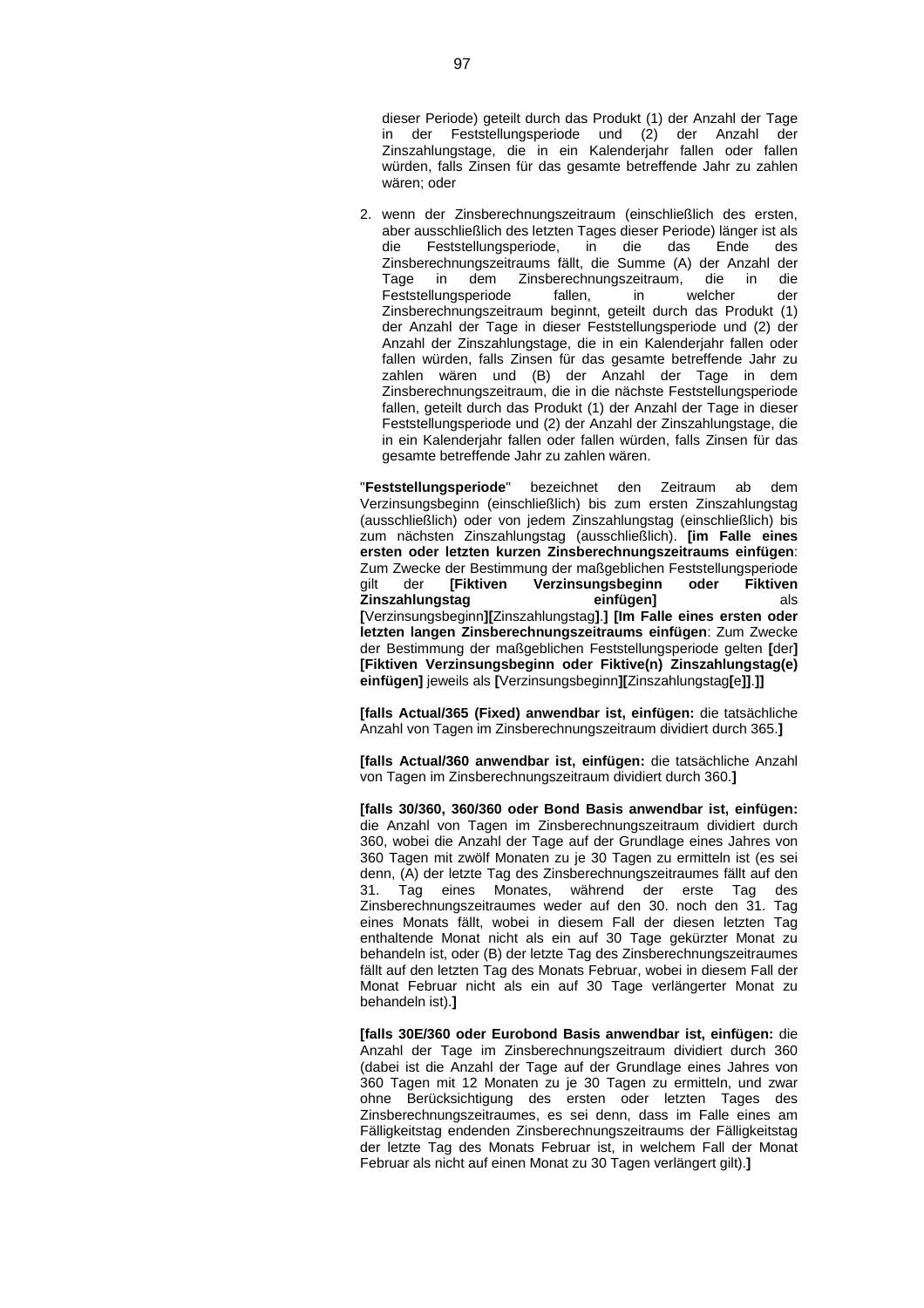#### **§ 4 RÜCKZAHLUNG BEI ENDFÄLLIGKEIT**

**Im Falle von Schuldverschreibungen außer Ratenschuldverschreibungen einfügen: [**Soweit nicht zuvor bereits ganz oder teilweise zurückgezahlt oder angekauft und entwertet, werden die Schuldverschreibungen zu ihrem<br>Rückzahlungsbetrag am [bei Vorliegen eines festgelegten Rückzahlungsbetrag am **[bei Vorliegen eines festgelegten Fälligkeitstages den Fälligkeitstag einfügen] [im Falle eines Rückzahlungsmonats einfügen:** an dem in den **[Rückzahlungsmonat einfügen]** fallenden Zinszahlungstag**]]** (der "**Fälligkeitstag**") zurückgezahlt. Der Rückzahlungsbetrag in Bezug auf die Schuldverschreibungen beträgt **[Rückzahlungsbetrag für die jeweiligen Festgelegte Stückelung einfügen]**.**] Im Falle von [**Soweit nicht vorher bereits ganz oder teilweise zurückgezahlt oder

angekauft und entwertet, werden die Schuldverschreibungen an dem/den nachstehend genannten Ratenzahlungstermin(en) zu der/den folgenden Rate(n) zurückgezahlt:



**VORZEITIGE RÜCKZAHLUNG**

(1) *Vorzeitige Rückzahlung aus Steuergründen.* Falls die Emittentin **[bei von Volkswagen Leasing GmbH, Volkswagen Financial Services N.V. oder Volkswagen Financial Services Japan Ltd. begebenen Schuldverschreibungen einfügen:** oder die Garantin**]** als Folge einer Ergänzung oder Änderung der Steuer- und Abgabengesetze und -vorschriften **[bei von Volkswagen Financial Services N.V. begebenen Schuldverschreibungen einfügen:** der Niederlande oder **[bei von Volkswagen Financial Services Japan Ltd. begebenen Schuldverschreibungen einfügen:** Japan oder**]** der Bundesrepublik Deutschland oder deren politischen Untergliederungen oder Steuerbehörden oder als Folge einer Ergänzung oder Änderung der Anwendung oder der offiziellen Auslegung dieser Gesetze und Vorschriften, und diese Ergänzung oder Änderung am oder nach dem **[Ausgabetag einfügen]** wirksam werden, zur Zahlung von Zusätzlichen Beträgen (wie in § 8 dieser Anleihebedingungen **[bei von Volkswagen Leasing GmbH, Volkswagen Financial Services N.V. oder Volkswagen Financial Services Japan Ltd. begebenen Schuldverschreibungen einfügen:** , bzw. in der Garantie**]** definiert) **[bei Schuldverschreibungen außer Nullkupon-**<br> **Schuldverschreibungen einfügen:** an dem nächstfolgenden Schuldverschreibungen einfügen: an dem Zinszahlungstag (wie in § 3(1) definiert)**] [bei Nullkupon-Schuldverschreibungen einfügen:** bei Fälligkeit oder bei Verkauf oder Austausch einer Schuldverschreibung**]** verpflichtet ist und diese Verpflichtung nicht durch das Ergreifen vernünftiger der Emittentin **[bei von Volkswagen Leasing GmbH, Volkswagen Financial Services N.V. oder Volkswagen Financial Services Japan Ltd. begebenen Schuldverschreibungen einfügen:** oder der Garantin**]** zur Verfügung stehender Maßnahmen vermieden werden kann, können die Schuldverschreibungen insgesamt, jedoch nicht teilweise, nach Wahl der Emittentin in der in § **[**18**]** vorgesehenen Form mit einer Kündigungsfrist von nicht weniger als 30 und nicht mehr als 60 Tagen gekündigt und zum vorgesehenen vorzeitigen Rückzahlungsbetrag (wie nachstehend definiert) zuzüglich bis zum für die Rückzahlung festgesetzten Tag aufgelaufener Zinsen zurückgezahlt werden.

Eine solche Kündigung darf allerdings (i) nicht früher als 90 Tage vor dem frühestmöglichen Termin erfolgen, an dem die Emittentin **[bei von Volkswagen Leasing GmbH, Volkswagen Financial Services N.V. oder Volkswagen Financial Services Japan Ltd. begebenen**

**Ratenschuldverschreibungen einfügen:**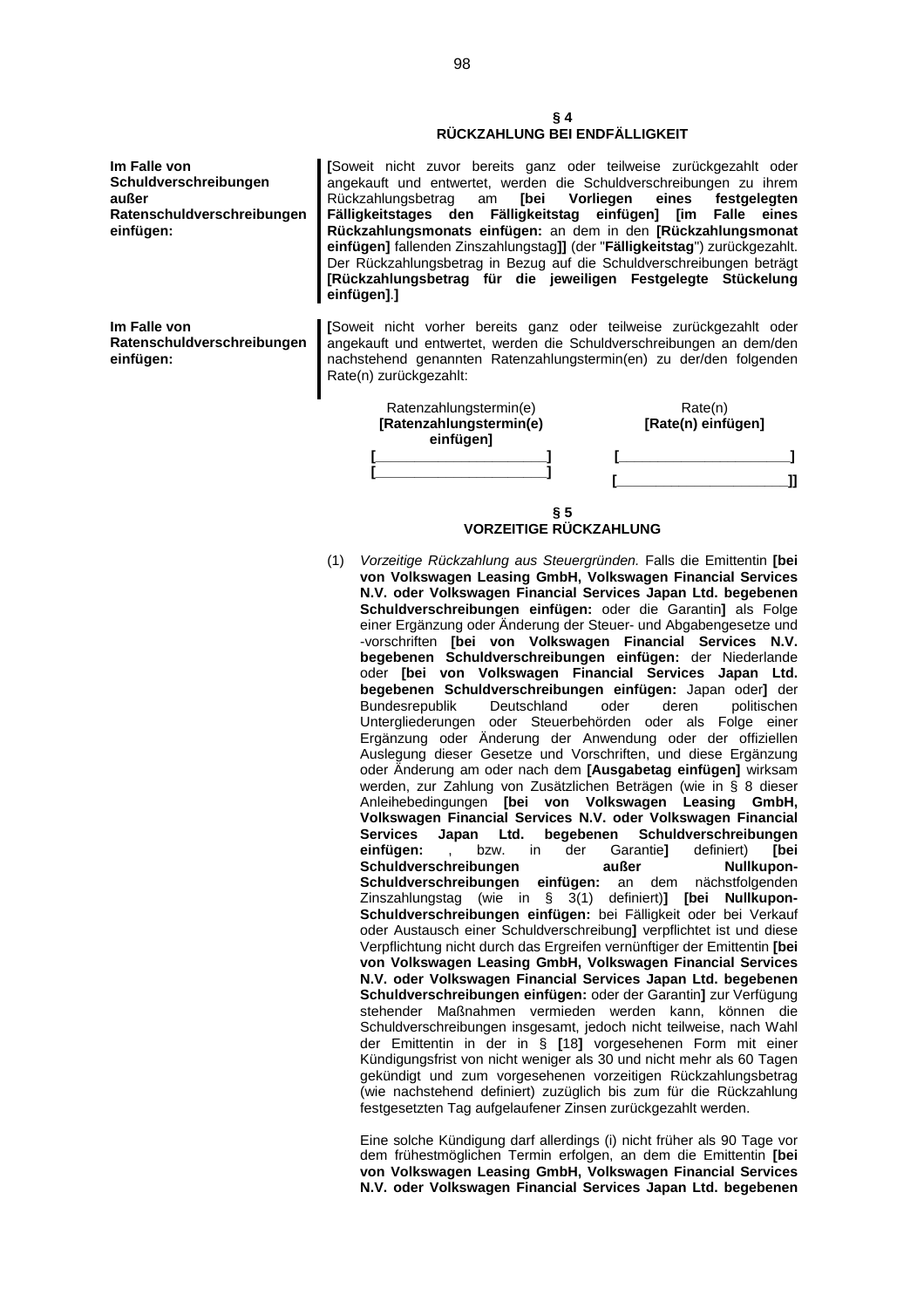**Schuldverschreibungen einfügen:** oder die Garantin**]** verpflichtet wäre, solche zusätzlichen Beträge zu zahlen oder solche Abzüge oder Einbehalte in Bezug auf die fälligen Schuldverschreibungen vorzunehmen, und (ii) zu dem Zeitpunkt, zu dem die Kündigung erfolgt, muss die Verpflichtung zur Zahlung von zusätzlichen Beträgen oder zur Vornahme der genannten Abzüge oder Einbehalte noch<br>wirksam sein. **[im Fall von variabel verzinslichen**  $verzinslichen$ **Schuldverschreibungen einfügen:** Der für die Rückzahlung festgelegte Termin muss ein Zinszahlungstag sein.**]**

Eine solche Kündigung hat gemäß § **[**18**]** zu erfolgen. Sie ist unwiderruflich, muss den für die Rückzahlung festgelegten Termin nennen und eine zusammenfassende Erklärung enthalten, welche die das Rückzahlungsrecht der Emittentin begründenden Umstände (der "**Kündigungsgrund**") darlegt; des weiteren ist eine Bescheinigung darüber beizufügen, dass es der Emittentin **[bei von Volkswagen Leasing GmbH, Volkswagen Financial Services N.V. oder Volkswagen Financial Services Japan Ltd. begebenen Schuldverschreibungen einfügen:** bzw., soweit sich der Kündigungsgrund auf nicht vermeidbare Zahlungen in Bezug auf die Garantie bezieht, der Garantin**]** nach ihrem Ermessen nicht möglich ist, durch die Ergreifung angemessener, ihr zur Verfügung stehender Maßnahmen das Eintreten oder das Fortbestehen des Kündigungsgrundes zu vermeiden.

**[[**(2)**]***Vorzeitige Rückzahlung nach Wahl der Emittentin.*

(a) Die Emittentin kann, nachdem sie gemäß Unterabsatz (b) gekündigt hat, alle Schuldverschreibungen oder einen Teil derselben am/an den Wahl- Rückzahlungstag(en) (Call) zum/zu den Wahl- Rückzahlungsbetrag bzw. -beträgen (Call), wie nachstehend angegeben, nebst etwaigen bis zum Wahl-Rückzahlungstag (Call) (ausschließlich) aufgelaufenen Zinsen zurückzahlen. **[bei Geltung eines** Mindestrückzahlungsbetrages oder eines **Rückzahlungsbetrages einfügen:** Eine solche Rückzahlung muss in Höhe eines Nennbetrages von **[**mindestens **[Mindestrückzahlungsbetrag einfügen]] [erhöhten Rückzahlungsbetrag einfügen]** erfolgen**]**.**]**

| Wahl-Rückzahlungstag(e)<br>(Call) | Wahl-Rückzahlungsbetrag/-<br>beträge (Call) |
|-----------------------------------|---------------------------------------------|
| [Wahl-Rückzahlungstag(e)          | [Wahl-                                      |
| einfügen]                         | Rückzahlungsbeträge                         |
|                                   | einfügen]                                   |
|                                   |                                             |
|                                   |                                             |

**[falls der Gläubiger ein Wahlrecht hat, die Schuldverschreibungen vorzeitig zu kündigen, einfügen:** Der Emittentin steht dieses Wahlrecht nicht in Bezug auf eine Schuldverschreibung zu, deren Rückzahlung bereits der Gläubiger in Ausübung seines Wahlrechts nach diesem § 5 Absatz 4 verlangt hat.**]**

- (b) Die Kündigung ist den Gläubigern durch die Emittentin gemäß § **[**18**]** bekannt zu geben. Sie beinhaltet die folgenden Angaben:
	- (i) die Serie von Schuldverschreibungen, die Gegenstand der Rückzahlung ist;
	- (ii) ob diese Serie ganz oder teilweise zurückgezahlt wird und im letzteren Fall den Gesamtnennbetrag der zurückzuzahlenden Schuldverschreibungen und, falls die Schuldverschreibungen durch Einzelurkunden verbrieft sind, die entsprechenden Seriennummern;

**Falls die Emittentin das Wahlrecht hat, die Schuldverschreibungen vorzeitig zurückzuzahlen, einfügen:**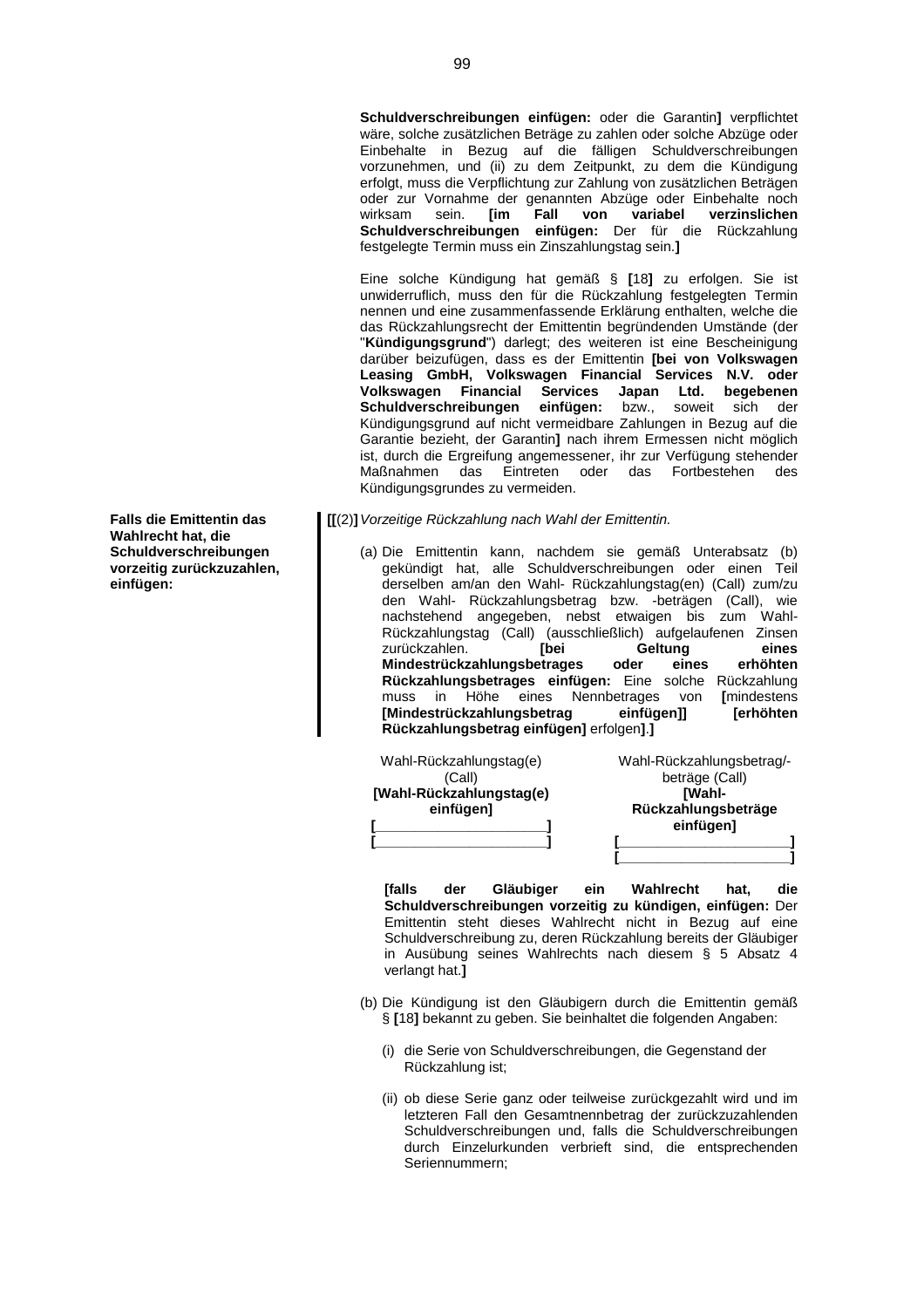- (iii) den Wahl-Rückzahlungstag (Call), der nicht weniger als **[Mindestkündigungsfrist gegenüber den Gläubigern einfügen]** und nicht mehr als **[Höchstkündigungsfrist gegenüber den Gläubigern einfügen]** Tage nach dem Tag der Kündigung gegenüber den Gläubigern liegen darf; und
- (iv) den Wahl-Rückzahlungsbetrag (Call), zu dem die Schuldverschreibungen zurückgezahlt werden.
- (c) Wenn die Schuldverschreibungen nur teilweise zurückgezahlt werden, werden die zurückzuzahlenden durch Einzelurkunden verbrieften Schuldverschreibungen in einer von der Emissionsstelle bestimmten europäischen Stadt durch das Los oder nach billigem Ermessen der Emissionsstelle auf andere Weise oder an einem anderen Ort ermittelt.

**[im Falle von durch eine Dauerglobalurkunde verbrieften Schuldverschreibungen einfügen:** Die durch eine Dauerglobalurkunde verbrieften Schuldverschreibungen werden in Übereinstimmung mit den Regeln des betreffenden Clearingsystems ausgewählt. **[Falls die Schuldverschreibungen in Form einer NGN begeben werden, einfügen:** Die teilweise Rückzahlung wird in den Registern von CBL und Euroclear nach deren Ermessen entweder als Pool-Faktor oder als Reduzierung des Gesamtnennbetrags wiedergegeben.**]]]**

- **[[**(3)**]***Vorzeitige Rückzahlung nach Wahl des Gläubigers*.
	- (a) Die Emittentin hat eine Schuldverschreibung nach Ausübung des entsprechenden Wahlrechts durch den Gläubiger am/an den Wahl-Rückzahlungstag(en) (Put) zum/zu den Wahl-Rückzahlungsbetrag/-beträgen (Put) nebst etwaigen bis zum Wahl-Rückzahlungstag (Put) (ausschließlich) aufgelaufenen Zinsen zurückzuzahlen.

| Wahl-Rückzahlungstag(e)  |  | Wahl-Rückzahlungsbetrag/- |
|--------------------------|--|---------------------------|
| (Put)                    |  | beträge (Put)             |
| [Wahl-Rückzahlungstag(e) |  | <b>IWahl-</b>             |
| einfügen]                |  | Rückzahlungs(betrag) bzw. |
|                          |  | Wahl-Rückzahlungsbeträge  |
|                          |  | einfügen]                 |
|                          |  |                           |
|                          |  |                           |

Dem Gläubiger steht dieses Wahlrecht nicht in Bezug auf eine Schuldverschreibung zu, deren Rückzahlung bereits die Emittentin in Ausübung ihres Wahlrechts nach diesem § 5 verlangt hat.

- (b) Um dieses Wahlrecht auszuüben, darf der Gläubiger die betreffende Schuldverschreibung nicht später als **[Mindestkündigungsfrist gegenüber der Emittentin einfügen]** und nicht mehr als **[Höchstkündigungsfrist gegenüber der Emittentin einfügen]** Tage vor dem Wahl-Rückzahlungstag (Put), an dem die Rückzahlung gemäß der Ausübungserklärung (wie nachstehend definiert) erfolgen soll, bei einer bezeichneten Geschäftsstelle einer Zahlstelle während der normalen Geschäftszeiten zusammen mit einer ordnungsgemäß ausgefüllten Mitteilung zur vorzeitigen Rückzahlung ("**Ausübungserklärung**"), wie sie von der bezeichneten Geschäftsstelle jeder Zahlstelle erhältlich ist, **[**zusammen mit allen zugehörigen, noch nicht fälligen Zinsscheinen**]** hinterlegen. Eine so hinterlegte Schuldverschreibung kann nicht zurückgefordert und die Ausübung des Wahlrechts kann nicht widerrufen werden.**]**
- **[**(4)**]** *Vorzeitiger Rückzahlungsbetrag.*

**Bei Schuldverschreibungen, [**Für die Zwecke von Absatz 1 des § 5 und § 9 ist der vorzeitige

**Falls der Gläubiger ein Wahlrecht hat, die Schuldverschreibungen vorzeitig zu kündigen, einfügen:**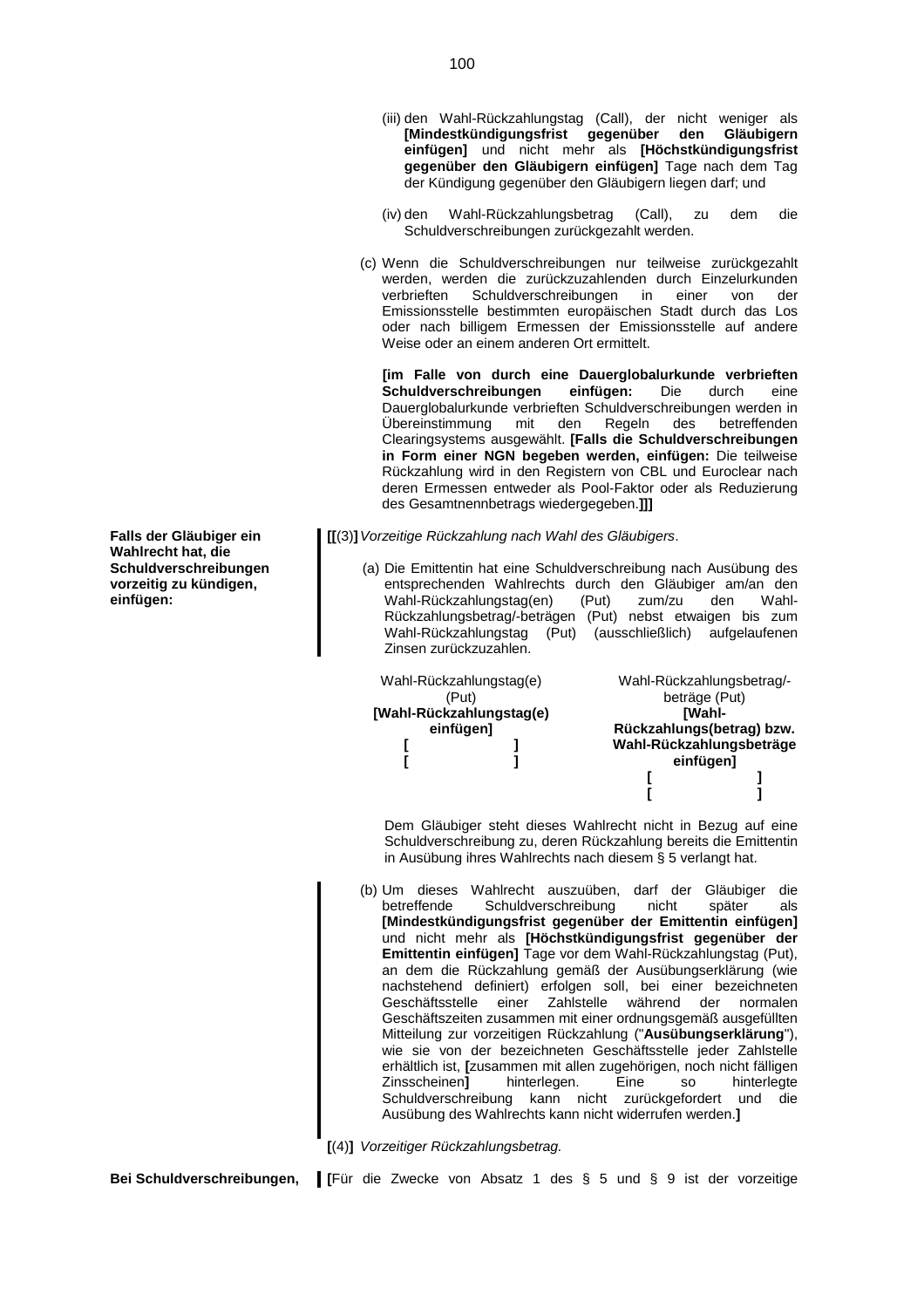**die keine Nullkupon-Schuldverschreibungen sind, einfügen:** Rückzahlungsbetrag **[Rückzahlungsbetrag einfügen] [bei einem anderen Rückzahlungsbetrag Details einfügen]**.**] Bei Nullkupon-Schuldverschreibungen einfügen: [**(a) Für die Zwecke von Absatz 1 des § 5 und § 9 ist der vorzeitige Rückzahlungsbetrag der Amortisationsbetrag der Schuldverschreibung. (b) Der Amortisationsbetrag entspricht der Summe aus: (i) **[Referenz-Preis einfügen]** (der "**Referenzpreis**"), und (ii) dem Produkt aus **[Emissionsrendite einfügen]** (jährlich kapitalisiert) und dem Referenzpreis ab **[Ausgabetag einfügen]** (einschließlich) bis zu dem vorgesehenen Rückzahlungstag (ausschließlich)oder (je nachdem) dem Termin, an dem die Schuldverschreibungen fällig und rückzahlbar werden. Wenn diese Berechnung für einen Zeitraum, der nicht vollen Jahren entspricht, durchzuführen ist, hat sie im Falle des nicht vollständigen Jahres (der "**Zinsberechnungszeitraum**") auf der Grundlage des Zinstagequotienten (wie vorstehend in § 3 definiert) zu erfolgen. (c) Falls die Emittentin den vorzeitigen Rückzahlungsbetrag bei Fälligkeit nicht zahlt, wird der Amortisationsbetrag einer Schuldverschreibung, wie vorstehend beschrieben, berechnet, jedoch mit der Maßgabe, dass die Bezugnahmen in Unterabsatz (b)(ii) auf den für die Rückzahlung vorgesehenen Rückzahlungstag oder den Tag, an dem diese Schuldverschreibungen fällig und rückzahlbar werden, durch den früheren der nachstehenden Zeitpunkte ersetzt werden: (i) der Tag, an dem die Zahlung gegen ordnungsgemäße Vorlage und Einreichung der betreffenden Schuldverschreibung (sofern erforderlich) erfolgt, und (ii) der vierzehnte Tag, nachdem die Emissionsstelle gemäß § **[**18**]** mitgeteilt hat, dass ihr die für die Rückzahlung erforderlichen Mittel zur Verfügung gestellt wurden.**] Im Fall von anderen strukturierten Schuldverschreibungen einfügen: [Anwendbare Bestimmungen hier einfügen] § 6 ZAHLUNGEN** (1) **[**(a)**]** *Zahlung auf Kapital.* **[bei durch Einzelurkunden verbrieften Schuldverschreibungen einfügen:** Zahlungen auf Kapital in Bezug auf durch Einzelurkunden verbriefte Schuldverschreibungen erfolgen nach Maßgabe des nachstehenden Absatzes 2 gegen Vorlage und (Teilzahlungen ausgenommen) Einreichung der entsprechenden Schuldverschreibung bei der bezeichneten Geschäftsstelle einer der Zahlstellen außerhalb der Vereinigten Staaten.**] Bei durch Dauerglobalurkunde verbrieften Schuldverschreibungen einfügen: [**Zahlungen auf Kapital in Bezug auf durch eine Dauerglobalurkunde verbriefte Schuldverschreibungen erfolgen nach Maßgabe des nachstehenden Absatzes 2 an das Clearingsystem oder dessen Order zur Gutschrift auf den Konten der jeweiligen Kontoinhaber des Clearingsystems gegen Vorlage und Einreichung der Globalurkunde bei der bezeichneten Geschäftsstelle einer der Zahlstellen außerhalb der Vereinigten Staaten.**] Im Falle von Ratenschuldverschreibungen : [**Die Zahlung von Raten auf eine Ratenschuldverschreibung mit Rückzahlungsscheinen erfolgt gegen Vorlage der Schuldverschreibung zusammen mit dem betreffenden

> Rückzahlungsschein und Einreichung dieses Rückzahlungsscheins und, im Falle der letzten Ratenzahlung,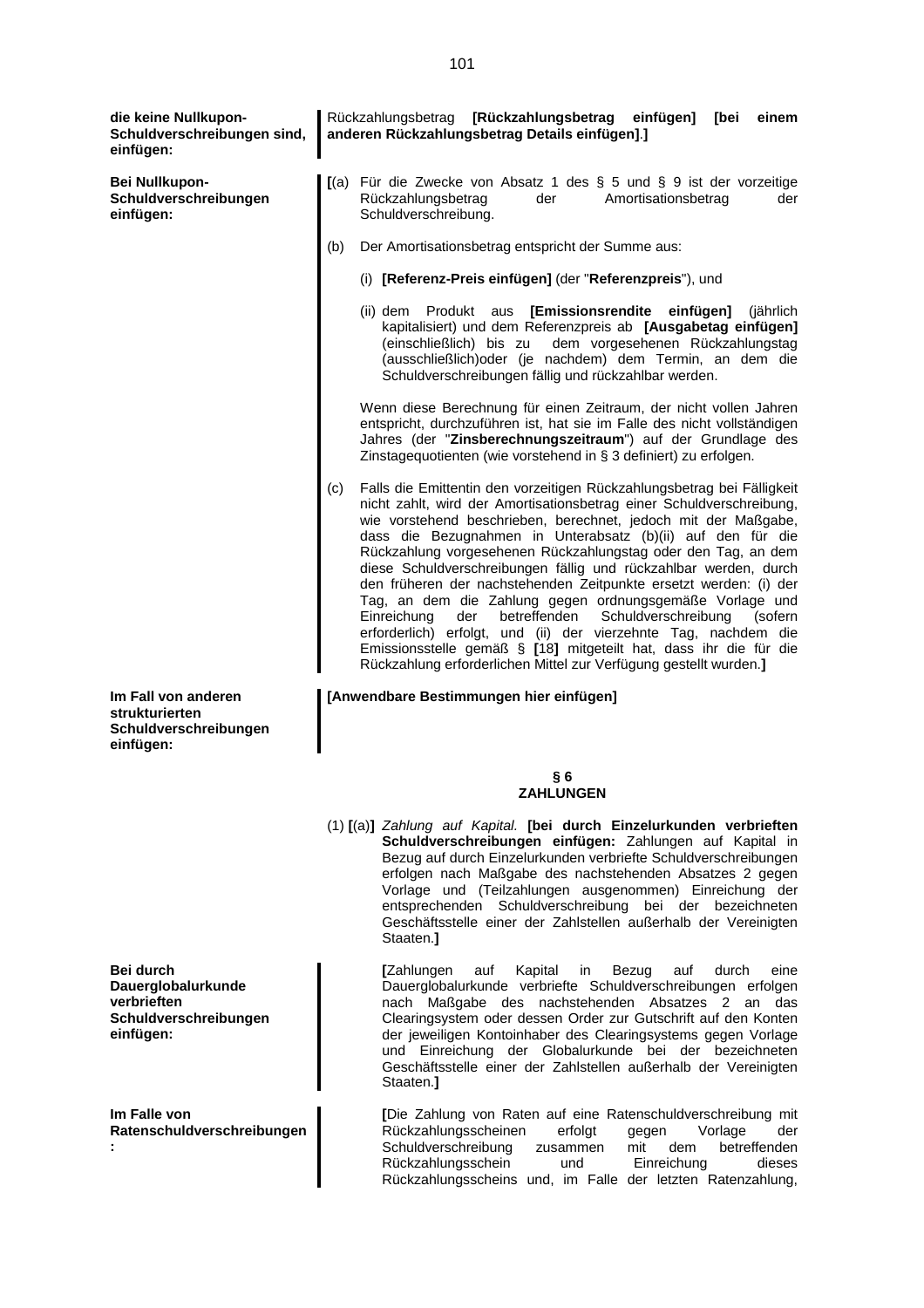**Im Falle von Schuldverschreibungen, die keine Nullkupon-Schuldverschreibungen sind, einfügen:**

**Im Falle von Schuldverschreibungen in effektiven Urkunden und im Falle von Zahlungen in einer anderen Währung als japanischen Yen oder US-Dollar einfügen:**

**Im Falle von Schuldverschreibungen in effektiven Urkunden und im Falle von Zahlungen in US-Dollar einfügen:**

gegen Einreichung der Schuldverschreibung. Rückzahlungsscheine begründen keinen Titel.<br>Rückzahlungsscheine, die ohne die dazugehörige Rückzahlungsscheine, die ohne Schuldverschreibung vorgelegt werden, begründen keine Verpflichtungen der Emittentin. Daher berechtigt die Vorlage einer Schuldverschreibung ohne den Rückzahlungsschein, bzw. die Vorlage eines Rückzahlungsscheins ohne die dazugehörige Schuldverschreibung den Gläubiger nicht, die Zahlung einer Rate zu verlangen.**]**

**[**(b)*Zahlung von Zinsen*. **[bei durch Einzelurkunden verbrieften Schuldverschreibungen einfügen:** Die Zahlung von Zinsen auf durch Einzelurkunden verbriefte Schuldverschreibungen mit Zinsscheinen erfolgt nach Maßgabe des nachstehenden Absatzes 2 gegen Vorlage und Einreichung der entsprechenden Zinsscheine, oder im Falle von Schuldverschreibungen für die Zinsscheine nicht ausgegeben sind oder im Fall von Zinsen, die zwar fällig sind, aber nicht an einem der vorher festgelegten Zinszahlungstage, gegen Vorlage der entsprechenden Schuldverschreibungen bei der bezeichneten Geschäftsstelle einer der Zahlstellen außerhalb der Vereinigten Staaten.**]**

**[im Falle von durch eine Dauerglobalurkunde verbrieften Schuldverschreibungen einfügen:** Die Zahlung von Zinsen auf durch eine Dauerglobalurkunde verbriefte Schuldverschreibungen erfolgt nach Maßgabe des nachstehenden Absatzes 2 an das Clearingsystem oder dessen Order zur Gutschrift für die betreffenden Kontoinhaber des Clearingsystems.**]**

**[im Falle von auf eine vorläufige TEFRA D Globalurkunde zahlbare Zinsen einfügen:** Die Zahlung von Zinsen auf durch eine vorläufige Globalurkunde verbriefte Schuldverschreibungen erfolgt nach Maßgabe des nachstehenden Absatzes 2 an das Clearingsystem oder dessen Order zur Gutschrift für die betreffenden Kontoinhaber des Clearingsystems nach ordnungsgemäßer Bescheinigung gemäß § 1 **[**Absatz 4**]**(c).**]]**

(2) *Zahlungsweise.* Vorbehaltlich geltender steuerlicher und sonstiger gesetzlicher Regelungen und Vorschriften erfolgen zu leistende Zahlungen auf Schuldverschreibungen in **[festgelegte Währung einfügen] [**.**]**

**[**durch **[festgelegte Währung einfügen]** Scheck, der auf eine Bank im Hauptfinanzzentrum des Landes der festgelegten Währung ausgestellt ist oder nach Wahl des Zahlungsempfängers durch Überweisung auf ein auf diese Währung lautendes von diesem bezeichnetes Konto bei einer Bank im Hauptfinanzzentrum des Landes der festgelegten Währung.**]**

**[**durch US-Dollar Scheck, ausgestellt auf eine Bank in New York City oder nach Wahl des Zahlungsempfängers durch Überweisung auf ein auf US-Dollar lautendes Konto des Zahlungsempfängers bei einer Bank außerhalb der Vereinigten Staaten.**]**

Für die Zwecke des § 1 **[**Absatz 4**]**, **[**dieses Absatzes**]** und des § 6 Absatz 1 bezeichnet "**Vereinigte Staaten**" die Vereinigten Staaten von Amerika (einschließlich deren Bundesstaaten und des District of Columbia) sowie deren Territorien (einschließlich Puerto Rico, die U.S. Virgin Islands, Guam, American Samoa, Wake Island und Northern Mariana Islands).**]**

(3) *Befreiung*. Bei durch eine Globalurkunde oder durch Einzelurkunden verbrieften Schuldverschreibungen, die durch ein Clearingsystem gehalten werden, wird die Emittentin **[bei von Volkswagen Leasing**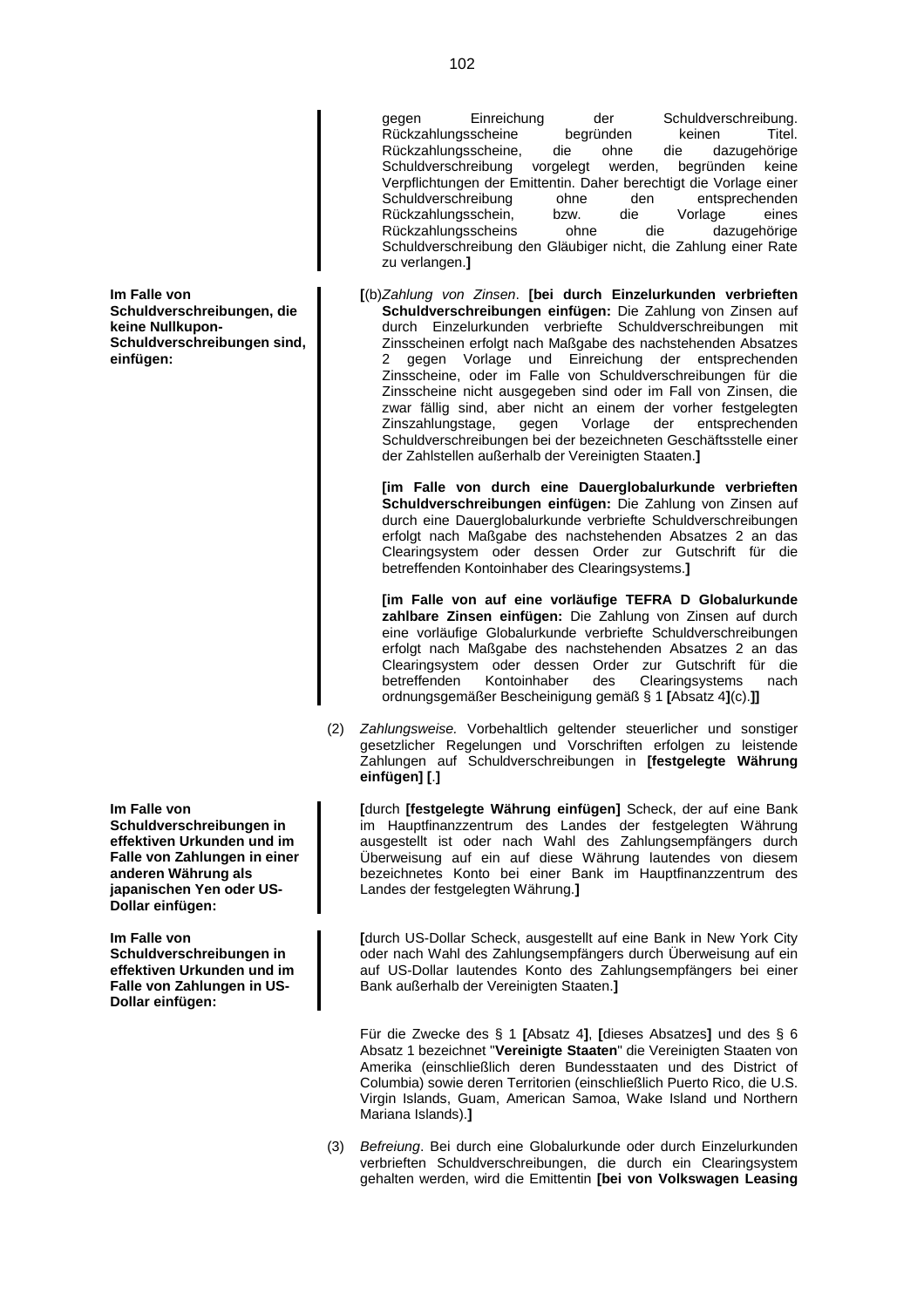**GmbH, Volkswagen Financial Services N.V. oder Volkswagen Financial Services Japan Ltd. begebenen Schuldverschreibungen einfügen:** bzw. die Garantin**]** durch Leistung der Zahlung an das Clearingsystem oder dessen Order von ihrer Zahlungspflicht befreit.

(4) *Zahltag*. Fällt der Fälligkeitstag einer Zahlung in Bezug auf eine Schuldverschreibung **[**oder einen Zinsschein**] [**oder einen Rückzahlungsschein**]** auf einen Tag, der kein Zahltag ist, so ist der Gläubiger erst an dem nächstfolgenden Zahltag berechtigt, die Zahlung an diesem Ort zu verlangen und ist nicht berechtigt, weitere Zinsen oder sonstige Ausgleichszahlungen aufgrund dieser Verspätung zu verlangen.

Für diese Zwecke bezeichnet "**Zahltag**" einen Tag, der sowohl (i) ein Tag ist, an dem Geschäftsbanken und Devisenmärkte Zahlungen an dem jeweiligen Ort der Vorlage abwickeln, und (ii) ein Tag (außer Samstag oder Sonntag), an dem das Clearingsystem, Geschäftsbanken und Devisenmärkte Zahlungen in **[**London**] [alle relevanten Finanzzentren einfügen]** abwickeln **[bei auf Euro lautenden Schuldverschreibungen einfügen:** und der ein Tag ist, an dem des Trans-European Automated Real-time Gross Settlement Express Transfer Systems 2 ("**TARGET**") betriebsbereit sind, um die betreffende Zahlung in Euro vorzunehmen**]**.

**[**(5) *Einreichung von* **[***Zinsscheinen***][***,***] [***Talons***] [***und***] [***Rückzahlungsscheinen***]**. Jede Schuldverschreibung, die anfänglich mit beigefügten Zinsscheinen **[**oder Talons**] [**oder Rückzahlungsscheinen**]** ausgegeben wurde, ist bei Rückzahlung vorzulegen und (außer im Falle einer Teilzahlung des Rückzahlungsbetrages) bei Rückzahlung einzureichen und zwar mit allen dazugehörigen noch nicht fälligen **[**Zinsscheinen**][***,***] [[**und**]** Talons**] [**und Rückzahlungsscheinen**]**; erfolgt dies nicht,

**[im Falle von festverzinslichen Schuldverschreibungen einfügen:** wird der Betrag aller fehlenden noch nicht fälligen Zinsscheine (oder falls die Zahlung nicht vollständig erfolgt, der Anteil des Gesamtbetrages solcher fehlenden, nicht fälligen Zinsscheine, wie er dem Verhältnis zwischen dem tatsächlich gezahlten Betrag und der fälligen Summe entspricht) von dem ansonsten bei der Rückzahlung fälligen Betrag abgezogen**[**,**] [**und**] [**.**]]**

**[im Falle von variabel verzinslichen Schuldverschreibungen einfügen:** werden alle nicht fälligen zugehörigen Zinsscheine (gleich, ob sie zusammen mit diesen eingereicht werden oder nicht) ungültig und es erfolgt keine Zahlung auf sie**[**,**] [**und**] [**.**]]**

**[im Falle von Einzelurkunden, die anfänglich mit beigefügten Talons ausgegeben werden, einfügen:** werden sämtliche nicht fälligen Talons (gleich, ob sie zusammen mit diesen eingereicht werden oder nicht) ungültig und können nicht zu einem späteren Zeitpunkt gegen Zinsscheine ausgetauscht werden**[**,**] [**und**] [**.**]]**

**[im Falle von Einzelurkunden, die anfänglich mit beigefügten Rückzahlungsscheinen ausgegeben werden einfügen:** werden sämtliche zugehörigen Rückzahlungsscheine, die in Bezug auf die Zahlung einer Rate, die (wäre sie nicht zur Rückzahlung fällig geworden) an einem Tag nach Rückzahlung fällig geworden wäre (gleich, ob sie mit dieser Schuldverschreibung eingereicht wurde oder nicht) ungültig und bei Vorlage zu einem späteren Zeitpunkt erfolgt auf sie keine Zahlung.**]**

**[im Falle von Einzelurkunden, die anfänglich mit beigefügten Zinsscheinen ausgegeben werden, einfügen:** Haben Schuldverschreibungen eine Fälligkeit und einen Zinssatz oder sonstigen Satz, die dazu führen würden, dass bei Vorlage zur Zahlung dieser Schuldverschreibungen ohne dazugehörige, noch nicht fällige Zinsscheine der wie vorstehend dargelegt in Abzug zu bringende

**Bei Einzelurkunden, die anfänglich mit Zinsscheinen, Talons oder Rückzahlungsscheinen ausgeliefert werden, einfügen:**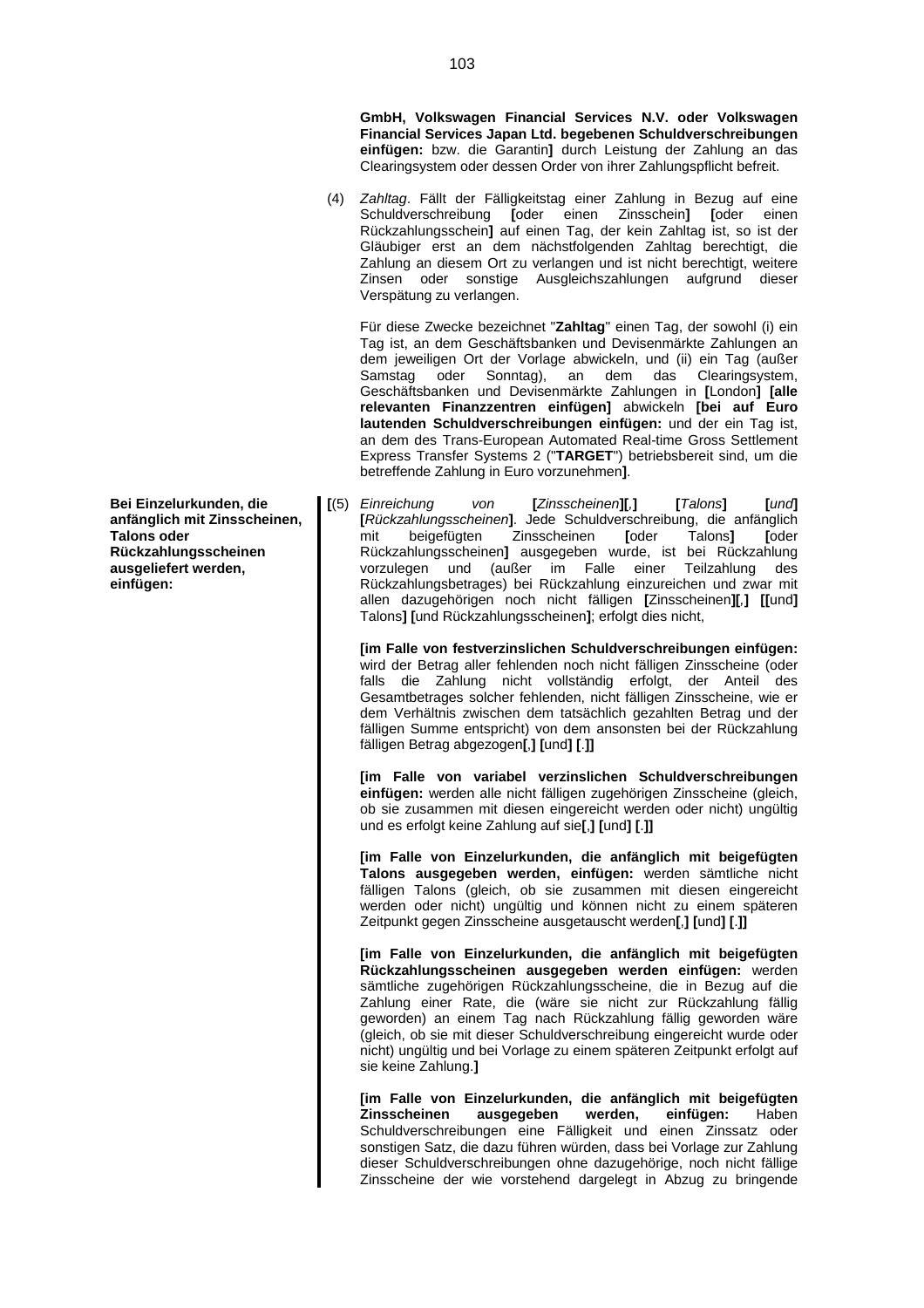Betrag den ansonsten zu zahlenden Rückzahlungsbetrag übersteigt, so werden diese noch nicht fälligen Zinsscheine (gleich ob sie beigefügt sind oder nicht) zum Zeitpunkt der Fälligkeit solcher Schuldverschreibungen ungültig (und es erfolgt auf sie keine Zahlung), insoweit als dies erforderlich ist, damit der gemäß der vorstehenden Regelung in Abzug zu bringende Betrag den vorgesehenen Rückzahlungsbetrag nicht übersteigt. Sofern die Anwendung des letzten Satzes die Entwertung einiger, aber nicht sämtlicher noch nicht fälliger Zinsscheine einer Schuldverschreibung erfordert, bestimmt die betreffende Zahlstelle, welche Zinsscheine ungültig werden sollen, wobei später fällige Zinsscheine vor früher fälligen Zinsscheinen für ungültig zu erklären sind.**]]**

- **[**(6) *Austausch von Talons.* Am oder nach dem Zinszahlungstag, an dem der letzte Zinsschein eines Zinsscheinbogens fällig wird, kann der im Zinsscheinbogen enthaltene Talon bei der bezeichneten Geschäftsstelle einer Zahlstelle im Austausch gegen einen weiteren Zinsscheinbogen (einschließlich ggf. weiterer Talons) eingereicht werden. Jeder Talon gilt für die Zwecke dieser Anleihebedingungen als am Zinszahlungstag fällig, an dem der letzte im jeweiligen Zinsscheinbogen enthaltene Zinsschein fällig wird.**]**
- **[**(7)**]** *Bezugnahmen auf Zahlungen von Kapital und Zinsen*. Bezugnahmen in diesen Anleihebedingungen auf Kapital der Schuldverschreibungen sollen, soweit anwendbar, folgende Beträge beinhalten: den Rückzahlungsbetrag der Schuldverschreibungen; den vorzeitigen<br>Rückzahlungsbetrag der Schuldverschreibungen; [falls die der Schuldverschreibungen; **[falls die Emittentin das Wahlrecht hat, die Schuldverschreibungen aus anderen als steuerlichen Gründen vorzeitig zurückzuzahlen, einfügen:** den Wahl-Rückzahlungsbetrag (Call) der Schuldverschreibungen;**] [falls der Gläubiger ein Wahlrecht hat, die Schuldverschreibungen vorzeitig zu kündigen, einfügen:** den Wahl-Rückzahlungsbetrag (Put) der Schuldverschreibungen**] [im Fall von Ratenschuldverschreibungen einfügen:** die Ratenzahlungsbeträge;] [im Fall von Nullkupon-**Schuldverschreibung einfügen:** den Amortisationsbetrag;**]** und jeden Aufschlag sowie sonstige auf oder in Bezug auf die Schuldverschreibungen zahlbare Beträge.

Bezugnahmen in diesen Anleihebedingungen auf Zinszahlungen auf Schuldverschreibungen sollen, soweit anwendbar, sämtliche gemäß § 8 zahlbaren zusätzlichen Beträge einschließen.

**[**(8)**]** *Hinterlegung von Kapital und Zinsen.* Die Emittentin ist berechtigt, beim Amtsgericht Frankfurt am Main Kapital- oder Zinsbeträge zu hinterlegen, die von den Gläubigern nicht innerhalb von zwölf Monaten nach dem Fälligkeitstag beansprucht worden sind, auch wenn die Gläubiger sich nicht in Annahmeverzug befinden. Falls und soweit eine solche Hinterlegung erfolgt, und auf das Recht der Rücknahme verzichtet wird, erlöschen die entsprechenden Ansprüche der Gläubiger gegen die Emittentin.

**§ 7**

## **DIE EMISSIONSSTELLE [,] [UND] DIE ZAHLSTELLE[N] [UND DIE BERECHNUNGSSTELLE]**

(1) *Ernennung; Bezeichnete Geschäftsstellen*. Die anfängliche Emissionsstelle**[**,**] [**und**]** die anfänglichen Zahlstellen **[**und die anfänglich bestellte Berechnungsstelle**]** und deren bezeichnete Geschäftsstellen lauten wie folgt:

Emissionsstelle und Hauptzahlstelle:

Citibank, N.A. Citigroup Centre Canary Wharf London E14 5LB Vereinigtes Königreich

**Im Falle von Einzelurkunden, die ursprünglich mit Talons ausgegeben wurden:**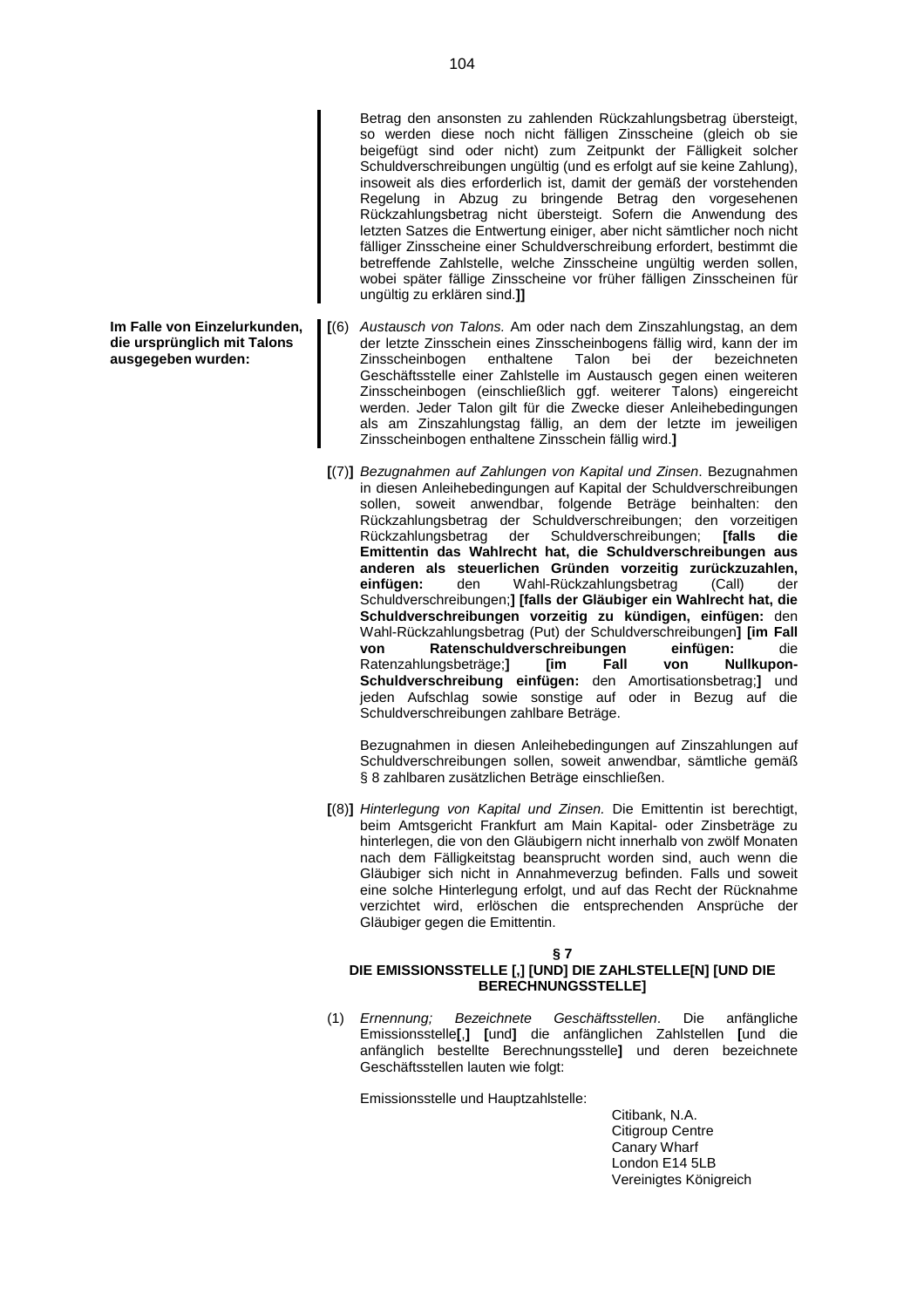Zahlstelle**[**n**]**: **[**Citigroup Global Markets Deutschland AG Germany Agency & Trust Reuterweg 16 60323 Frankfurt am Main Bundesrepublik Deutschland**]**

> **[weitere Zahlstellen und deren bezeichnete Geschäftsstellen einfügen]**

**[**Die Emissionsstelle handelt auch als Berechnungsstelle.**]**

| einfügen]] | [Berechnungsstelle] | [Name und Geschäftsstelle |
|------------|---------------------|---------------------------|
|------------|---------------------|---------------------------|

Die Emissionsstelle**[**,**] [**und**]** die Zahlstelle**[**n**] [**und die Berechnungsstelle**]** behalten sich das Recht vor, jederzeit ihre jeweiligen bezeichneten Geschäftsstellen durch andere bezeichnete Geschäftsstellen in derselben Stadt zu ersetzen.

(2) *Änderung der Bestellung oder Abberufung*. Die Emittentin behält sich das Recht vor, jederzeit die Bestellung der Emissionsstelle oder einer Zahlstelle **[**oder der Berechnungsstelle**]** zu ändern oder zu beenden und eine andere Emissionsstelle oder zusätzliche oder andere Zahlstellen **[**oder eine andere Berechnungsstelle**]** zu bestellen. Die Emittentin wird jedoch zu jedem Zeitpunkt (i) eine Emissionsstelle unterhalten **[**,**] [**und**]** (ii) zusätzlich zu der Emissionsstelle eine Zahlstelle mit einer bezeichneten Geschäftsstelle in einer kontinentaleuropäischen Stadt, **[für an einer Börse notierte Schuldverschreibungen und soweit die Börsenregeln der betreffenden Börse es erfordern, einfügen: [**,**] [**und**]** (iii) solange die Schuldverschreibungen an der **[Name der Börse einfügen]** notiert sind, eine Zahlstelle (die die Emissionsstelle sein kann) mit bezeichneter Geschäftsstelle in **[Ort der Börse einfügen]** und/oder an einem anderen von einer anderen Börse hierfür vorgeschriebenen Ort**] [für auf U.S. Dollar lautende Schuldverschreibungen einfügen: [,] [**und**] [**(iv)**]** unter den in § 6 Absatz 3 genannten Umständen eine Zahlstelle mit bezeichneter Geschäftsstelle in New York City **[falls die Berechnungsstelle eine bezeichnete Geschäftsstelle an einem vorgeschriebenen Ort haben muss, einfügen: [**,**] [**und**] [**(v)**]** eine Berechnungsstelle mit bezeichneter Geschäftsstelle in **[vorgeschriebenen Ort einfügen]]** unterhalten.

**[Im Falle von Einzelurkunden einfügen:** Die Emittentin verpflichtet sich, eine Zahlstelle in einem Mitgliedstaat der Europäischen Union zu unterhalten, welche nicht verpflichtet ist, steuerliche Einbehalte oder Abzüge nach Maßgabe der Richtlinie 2003/48/EG des Rates vom 3. Juni 2003 im Bereich der Besteuerung von Zinserträgen oder nach Maßgabe einer Rechtsnorm, die zur Umsetzung dieser Richtlinie vorgesehen ist, dieser entspricht oder zur Anpassung an diese Richtlinie eingeführt wird, vorzunehmen, soweit dies in einem Mitgliedstaat der Europäischen Union möglich ist.**]** Jede Änderung, Abberufung, Bestellung oder jeder sonstige Wechsel wird nur wirksam (außer im Insolvenzfall, in dem eine solche Änderung sofort wirksam wird), sofern die Gläubiger hierüber gemäß § **[**18**]** vorab unter Einhaltung einer Frist von mindestens 30 und nicht mehr als 45 Tagen informiert wurden.

(3) *Beauftragte der Emittentin.* Die Emissionsstelle**[**,**] [**und**]** die Zahlstelle(n) **[**und die Berechnungsstelle**]** handeln ausschließlich als Beauftragte der Emittentin und übernehmen keinerlei Verpflichtungen gegenüber den Gläubigern und es wird kein Auftrags- oder

**Falls die Emissionsstelle nicht als Berechnungsstelle handelt, einfügen:**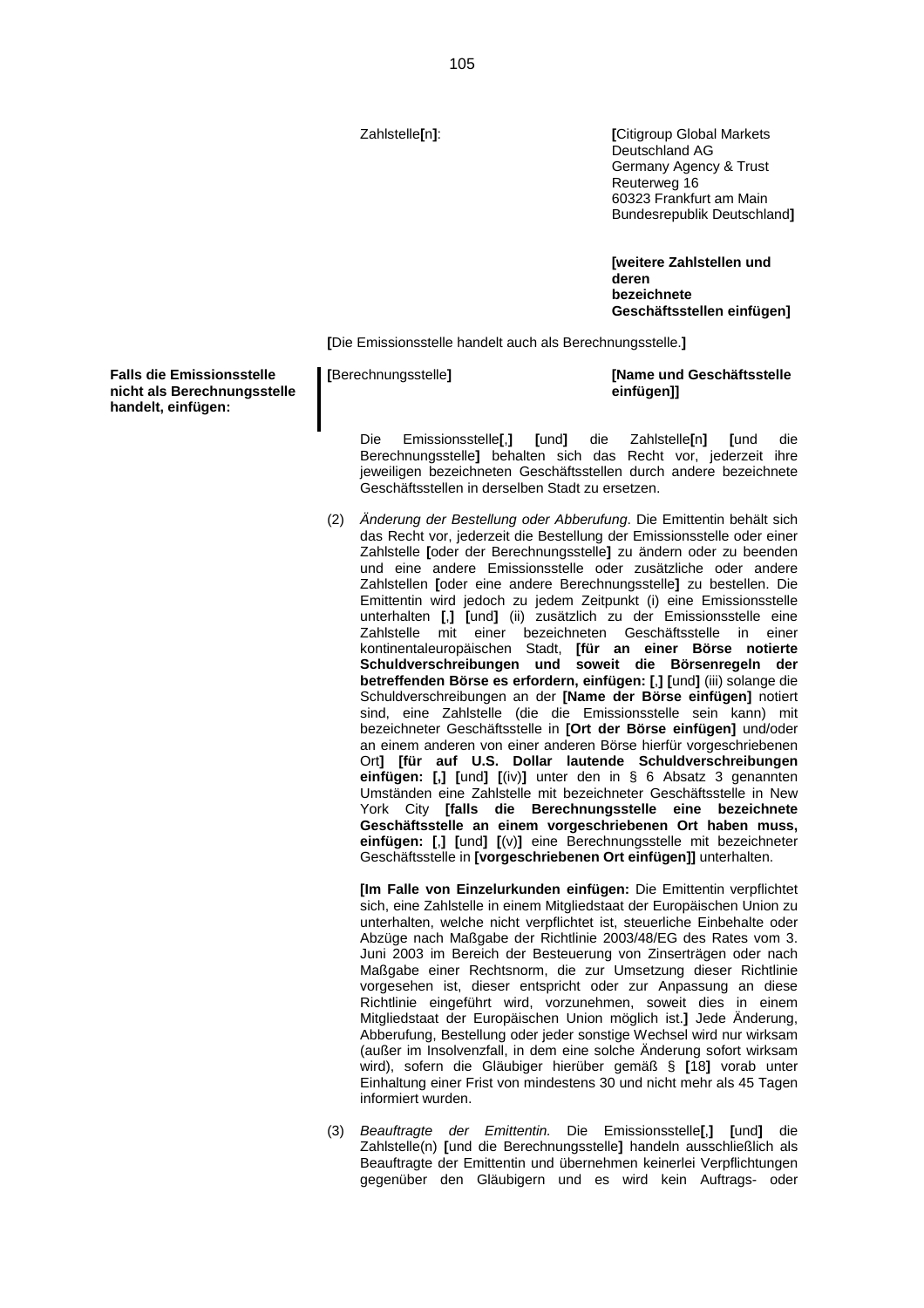Treuhandverhältnis zwischen ihnen und den Gläubigern begründet.

# **§ 8 BESTEUERUNG**

Sämtliche in Bezug auf die Schuldverschreibungen **[**oder Zinsscheine**] [**oder Rückzahlungsscheine**]** zu zahlenden Beträge sind ohne Einbehalt oder Abzug von oder aufgrund von gegenwärtigen oder zukünftigen Steuern, Abgaben oder amtlichen Gebühren zu leisten, die von oder in **[bei von Volkswagen Financial Schuldverschreibungen einfügen:** in den Niederlanden oder**] [bei von Volkswagen Financial Services Japan Ltd. begebenen Schuldverschreibungen einfügen:** Japan oder**]** in der Bundesrepublik Deutschland oder für deren Rechnung oder von oder für Rechnung einer politischen Untergliederung oder Steuerbehörde der oder in **[**den Niederlanden oder**] [**Japan oder**]** der Bundesrepublik Deutschland ("**Quellensteuern**") auferlegt, erhoben oder eingezogen werden, es sei denn, dieser Einbehalt oder Abzug ist gesetzlich vorgeschrieben. In diesem Fall wird die Emittentin, außer in den nachstehend aufgeführten Ausnahmefällen, diejenigen zusätzlichen Beträge (die "**Zusätzlichen Beträge**") zahlen, die erforderlich sind, damit die den Gläubigern auf die Schuldverschreibungen **[**oder Zinsscheine**] [**oder Rückzahlungsscheine**]** zufließenden Nettobeträge nach diesem Einbehalt oder Abzug jeweils den Beträgen entsprechen, die ohne einen solchen Einbehalt oder Abzug zahlbar wären. Die Verpflichtung zur Zahlung solcher Zusätzlichen Beträge besteht allerdings nicht im Hinblick auf Steuern, Abgaben oder amtliche Gebühren, die:

- (1) von einer als Depotbank oder Inkassobeauftragter des Gläubigers handelnden Person oder sonst auf andere Weise zu entrichten sind als dadurch, dass die Emittentin aus den von ihr zu leistenden Zahlungen von Kapital oder Zinsen einen Abzug oder Einbehalt vornimmt; oder
- (2) wegen einer Rechtsänderung zu zahlen sind (oder auf Grund einer Änderung der Anwendung oder offiziellen Auslegung eines Gesetzes oder einer Vorschrift), welche später als 30 Tage nach Fälligkeit der betreffenden Zahlung oder, wenn dies später erfolgt, ordnungsgemäßer Bereitstellung aller fälligen Beträge und einer diesbezüglichen Bekanntmachung gemäß § **[**18**]** wirksam wird; oder
- (3) von einer Zahlstelle abgezogen oder einbehalten werden, wenn eine andere Zahlstelle die Zahlung ohne einen solchen Einbehalt oder Abzug hätte leisten können; oder
- (4) wegen einer gegenwärtigen oder früheren persönlichen oder geschäftlichen Beziehung des Gläubigers zu **[bei von Volkswagen Financial Services N.V. begebenen Schuldverschreibungen einfügen:** den Niederlanden oder**] [bei von Volkswagen Financial Services Japan Ltd. begebenen Schuldverschreibungen einfügen:** Japan oder**]** der Bundesrepublik Deutschland zu zahlen sind und nicht allein aufgrund der Tatsache, dass Zahlungen in Bezug auf die Schuldverschreibungen **[**oder Zinsscheine**] [**oder Rückzahlungsscheine**] [bei von Volkswagen Leasing GmbH, Volkswagen Financial Services N.V. oder Volkswagen Financial Services Japan Ltd. begebenen Schuldverschreibungen einfügen:** oder aus der Garantie (wie in § 10 definiert)**]** aus **[bei von Volkswagen Financial Services N.V. begebenen Schuldverschreibungen einfügen:** den Niederlanden oder aus**]** der Bundesrepublik Deutschland stammen oder steuerlich so behandelt werden, oder dort besichert sind; oder
- (5) aufgrund (i) einer Richtlinie oder Verordnung der Europäischen Union betreffend die Besteuerung von Zinserträgen oder (ii) einer zwischenstaatlichen Vereinbarung über deren Besteuerung, an der **[im Falle von Schuldverschreibungen, die von Volkswagen Financial Services N.V. begeben werden, einfügen:** die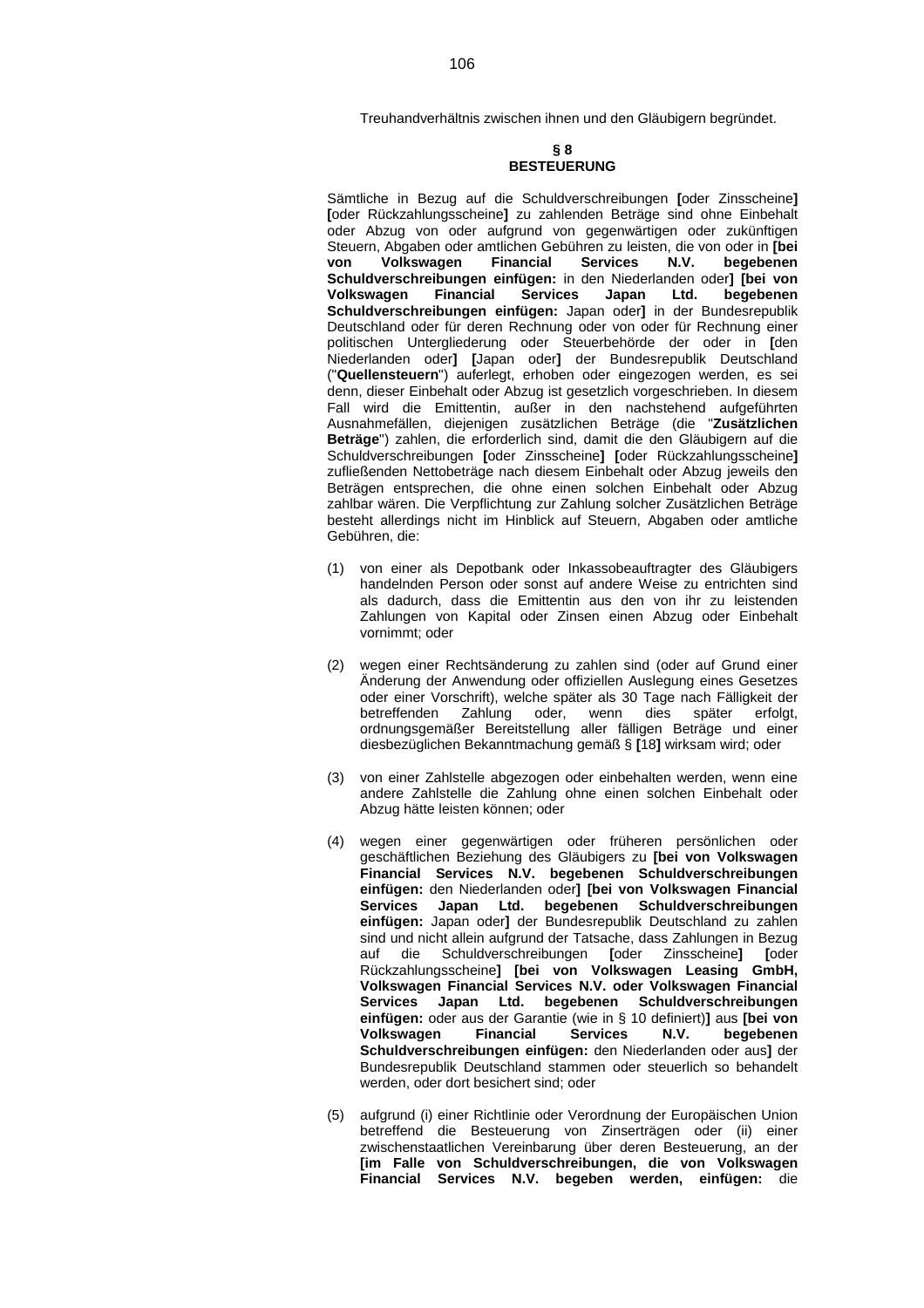Niederlande oder**] [im Falle von Schuldverschreibungen, die von von Volkswagen Financial Services Japan Ltd. begebenen Schuldverschreibungen, einfügen:** Japan oder**]** die Bundesrepublik Deutschland oder die Europäische Union beteiligt ist, oder (iii) einer gesetzlichen Vorschrift, die diese Richtlinie, Verordnung oder Vereinbarung umsetzt oder befolgt, abzuziehen oder einzubehalten sind; **[**oder**]**

- (6) nicht zu entrichten wären, wenn die Schuldverschreibungen bei einem Kreditinstitut verwahrt und die Zahlungen von diesem eingezogen worden wären**[**.**][**;**]**
- **[**(7) in Bezug auf eine Zahlung hinsichtlich durch die VWFSJ begebene Schuldverschreibungen zahlbar sind, bei der der auf die Schuldverschreibung zahlbare Zinsbetrag unter Einbeziehung bestimmter Indikatoren (gemäß der ministeriellen Verordnung zu Artikel 6 Absatz 4 des japanischen Gesetzes über besondere Besteuerungsmaßnahmen (*Special Taxation Measures Law of Japan*) (das "**Japanische Gesetz über besondere Besteuerungsmaßnahmen**")) in Bezug auf VWFSJ oder auf Personen oder Unternehmen, die in einer besonderen Beziehung zur VWFSJ stehen, entsprechend Artikel 6 Absatz 4 des Japanischen Gesetzes über besondere Besteuerungsmaßnahmen (eine "**Person mit besonderer Beziehung zur VWFSJ**"), berechnet wird, es sei denn, der Zinsempfänger ist ein japanisches anerkanntes Finanzinstitut (*designated financial institution*) gemäß Artikel 6 Absatz 9 des Japanischen Gesetzes über besondere Besteuerungsmaßnahmen, das die Anforderungen jenes Absatzes erfüllt hat; oder
- (8) gemäß dem Japanischen Gesetz über besondere Besteuerungsmaßnahmen in Bezug auf eine Zahlung hinsichtlich von der VWFSJ begebenen Schuldverschreibungen abgezogen oder einbehalten werden. Zinszahlungen auf die Schuldverschreibungen, die an eine Person mit Wohnsitz in Japan, an eine japanische Gesellschaft (mit Ausnahme eines japanischen anerkannten Finanzinstituts (*designated financial institution*) gemäß Artikel 6 Absatz 9 des Japanischen Gesetzes über besondere Besteuerungsmaßnahmen, das die Anforderungen jenes Absatzes erfüllt hat) begeben werden sollen oder an eine Person, die keinen Wohnsitz in Japan hat, bzw. eine nicht-japanische Gesellschaft, die in beiden Fällen eine Person mit besonderer Beziehung zur VWFSJ ist, werden abzüglich der japanischen Einkommensteuer in Höhe von 15 Prozent (für den Zeitraum vom 1. Januar 2013 bis zum 31. Dezember 2037 15,315 Prozent) des nachfolgend in Unterabsatz (a) bzw. (b) genannten Betrags, je nach Anwendbarkeit, ausgezahlt: (a) sofern Zinsen an eine Person mit Wohnsitz in Japan, eine japanische Gesellschaft oder an eine Person, die keinen Wohnsitz in Japan hat oder eine nicht japanische Gesellschaft, die jeweils eine Person mit besonderer Beziehung zur VWFSJ ist (es sei denn, es wird im nachfolgenden Unterabsatz (b) etwas anderes angegeben), gezahlt werden, der Betrag dieser Zinsen; oder (b) falls Zinsen über einen Zahlungsdienstleister (*payment handling agent*) in Japan gemäß Artikel 3-3 Absatz 6 des Japanischen Gesetzes über besondere Besteuerungsmaßnahmen in Übereinstimmung mit den für Steuerausnahmen (*tax exemption*) geltenden Voraussetzungen gemäß jenes Absatzes an eine Kapitalgesellschaft, ein Finanzinstitut oder ein Finanzdienstleistungsunternehmen, usw., gezahlt werden, der Betrag dieser Zinsen abzüglich des in der ministeriellen Verordnung zu dem vorgenannten Absatz 6 angegebenen Betrags.**]**

#### **§ 9 KÜNDIGUNGSRECHT**

(1) *Kündigungsgründe.* Jeder Gläubiger ist berechtigt, seine Schuldverschreibungen zu kündigen und deren sofortige Rückzahlung zum vorzeitigen Rückzahlungsbetrag (wie in § 5 Absatz **[**4**]** beschrieben) zuzüglich etwaiger aufgelaufener Zinsen bis zum Tag

**Im Falle von Schuldverschreibungen, die von VWFSJ begeben werden, einfügen:**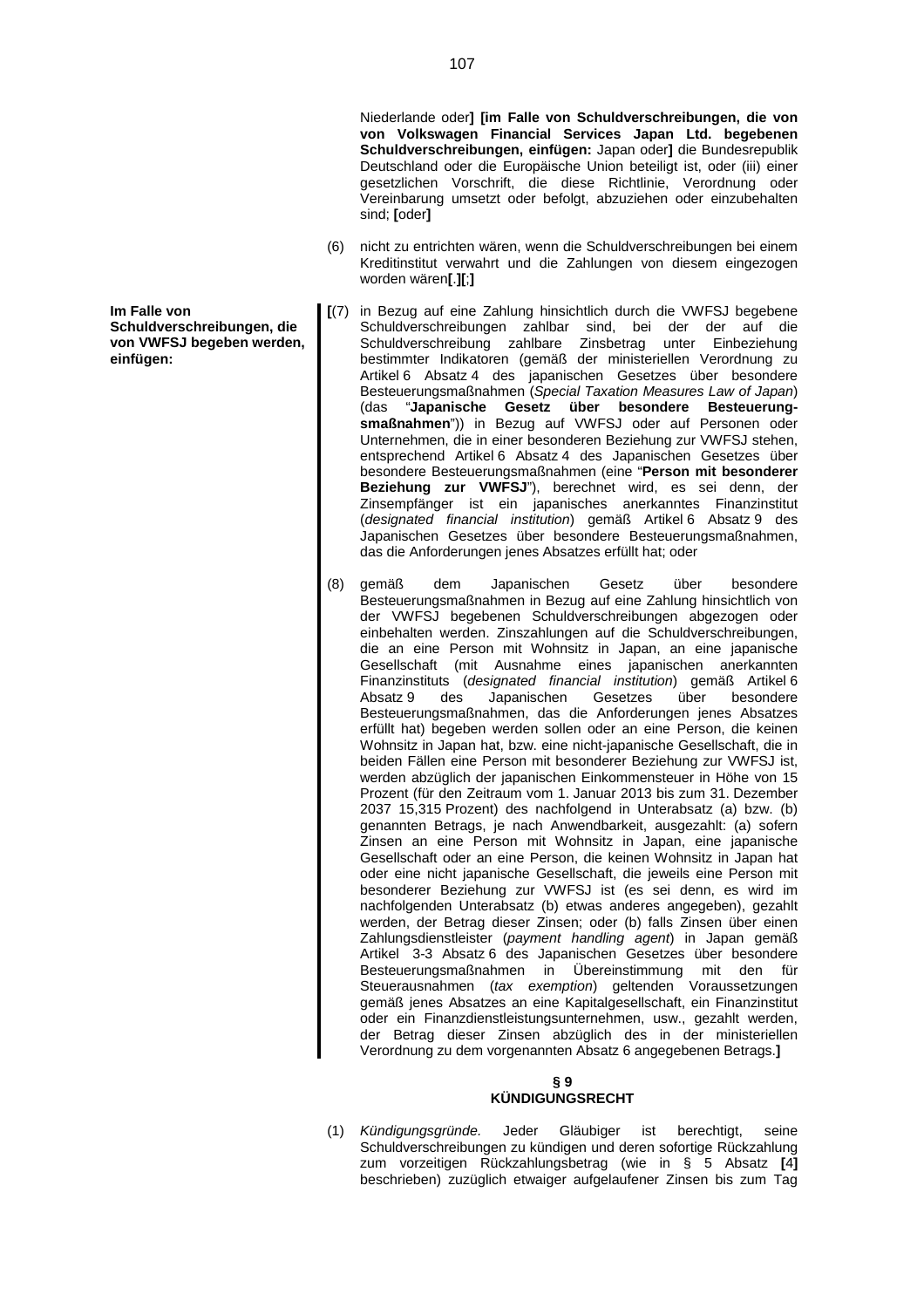der Rückzahlung zu verlangen, falls:

- (a) bezüglich der Schuldverschreibungen zahlbare Beträge nicht innerhalb von 30 Tagen nach dem jeweiligen Fälligkeitstag gezahlt wurden; oder
- (b) die Emittentin die Erfüllung irgendeiner anderen Verpflichtung aus den Schuldverschreibungen **[bei von Volkswagen Leasing GmbH, Volkswagen Financial Services N.V. oder Volkswagen Financial Services Japan Ltd. begebenen Schuldverschreibungen einfügen:** oder die Garantin die Erfüllung einer Verpflichtung aus der in der Garantie enthaltenen Verpflichtungserklärung (wie in § 10 definiert)**]** unterlässt und die Unterlassung, sofern diese nicht geheilt wurde, länger als 90 Tage fortdauert, nachdem die Emissionsstelle hierüber eine Benachrichtigung von einem Gläubiger erhalten hat; oder
- (c) die Emittentin **[bei von Volkswagen Leasing GmbH, Volkswagen Financial Services N.V. oder Volkswagen Financial Services Japan Ltd. begebenen Schuldverschreibungen einfügen:** oder die Garantin**]** ihre Zahlungsunfähigkeit bekannt gibt; oder
- (d) ein Gericht ein Konkurs- oder sonstiges Insolvenzverfahren gegen die Emittentin **[bei von Volkswagen Leasing GmbH, Volkswagen Financial Services N.V. oder Volkswagen Financial Services Japan Ltd. begebenen Schuldverschreibungen einfügen:** oder die Garantin**]** eröffnet, ein solches Verfahren eingeleitet und nicht innerhalb von 60 Tagen aufgehoben oder ausgesetzt worden ist, oder die Emittentin **[bei von Volkswagen Leasing GmbH, Volkswagen Financial Services N.V. oder Volkswagen Financial Services Japan Ltd. begebenen Schuldverschreibungen einfügen:** oder die Garantin**]** ein solches Verfahren beantragt oder einleitet oder eine allgemeine Schuldenregelung zugunsten ihrer Gläubiger anbietet oder trifft **[bei von Volkswagen Financial Services N.V. begebenen Schuldverschreibungen einfügen:** oder die Emittentin ein "*Surseance van Betaling*" (im Sinne der Konkursgesetze der Niederlande ("*Faillissementswet*") beantragt**]**; oder
- (e) die Emittentin **[bei von Volkswagen Leasing GmbH, Volkswagen Financial Services N.V. oder Volkswagen Financial Services Japan Ltd. begebenen Schuldverschreibungen einfügen:** oder die Garantin**]** in Liquidation tritt, es sei denn, dies geschieht im Zusammenhang mit einer Verschmelzung, Zusammenlegung oder anderen Form des Zusammenschlusses mit einer anderen Gesellschaft und die andere oder neue Gesellschaft übernimmt alle Verpflichtungen, die die Emittentin **[bei von Volkswagen Leasing GmbH, Volkswagen Financial Services N.V. oder Volkswagen Financial Services Japan Ltd. begebenen Schuldverschreibungen einfügen:** bzw. die Garantin**]** im Zusammenhang mit dieser Anleihe eingegangen ist**[**.**] [**; oder**]**

**[Bei von Volkswagen Leasing GmbH, Volkswagen Financial Services N.V. oder Volkswagen Financial Services Japan Ltd. begebenen Schuldverschreibungen einfügen:**

- (f) die Garantie erlischt.**]**
- (2) *Erlöschen*. Das Kündigungsrecht erlischt, falls der Kündigungsgrund vor Ausübung des Rechts geheilt wurde.
- (3) *Mitteilung*. Eine Benachrichtigung einschließlich einer Kündigung hat nach diesem § 9 schriftlich in deutscher oder englischer Sprache durch persönliche Zustellung oder eingeschriebenen Brief an die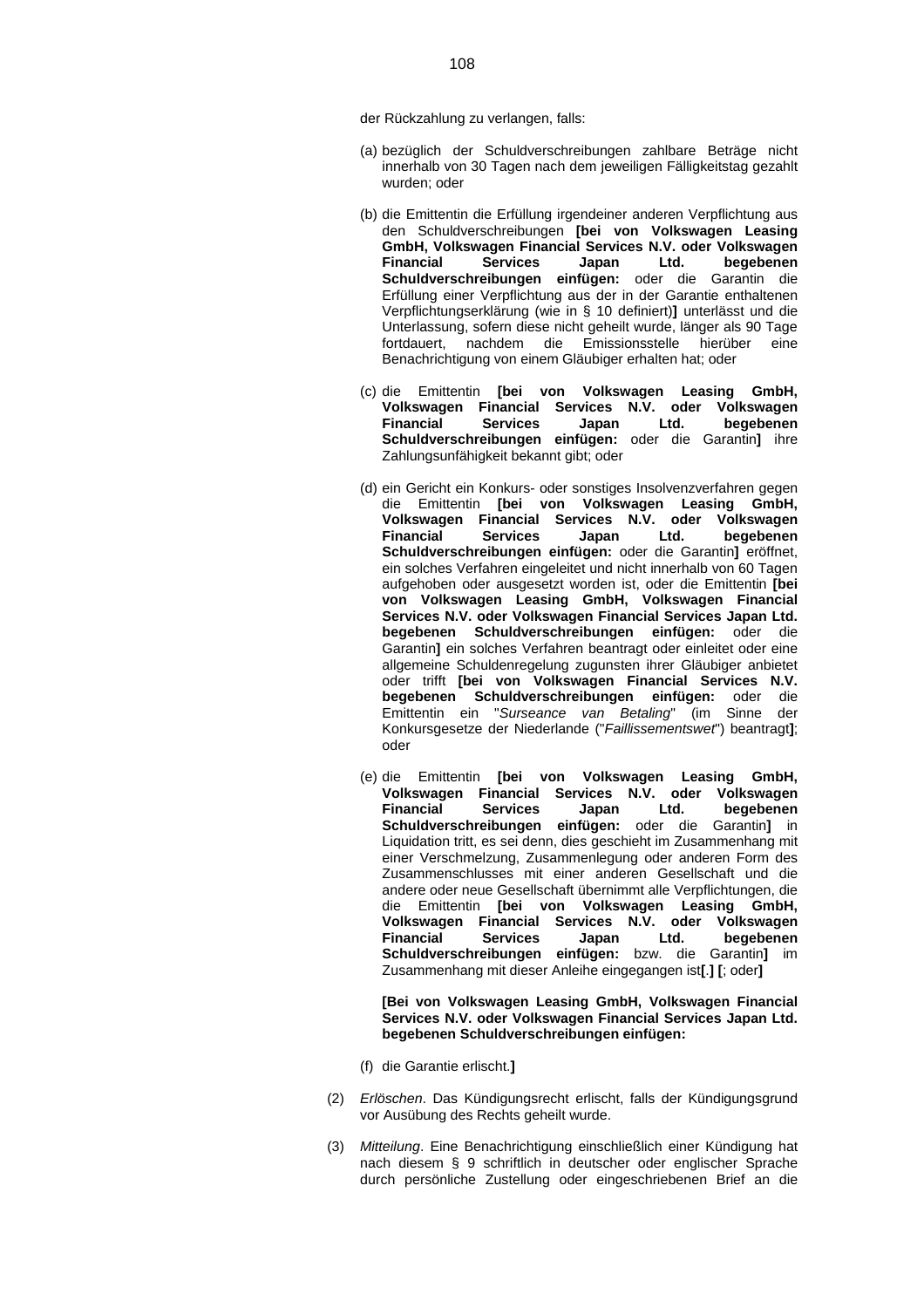festgelegte Niederlassung der Emissionsstelle zu erfolgen; darin ist der Kapitalbetrag der betreffenden Schuldverschreibungen anzugeben und ein den Anforderungen der Emissionsstelle genügender Nachweis über das Eigentum an den Schuldverschreibungen beizufügen.

### **§ 10 NEGATIVVERPFLICHTUNG DER EMITTENTIN [, GARANTIE UND VERPFLICHTUNG DER GARANTIN]**

- (1) *Negativverpflichtung.* Die Emittentin verpflichtet sich, solange Schuldverschreibungen ausstehen, jedoch nur bis zu dem Zeitpunkt, an dem alle Beträge an Kapital und Zinsen der Emissionsstelle zur Verfügung gestellt worden sind, für andere Schuldverschreibungen oder Anleihen, einschließlich einer dafür übernommenen Garantie oder Gewährleistung, keine Sicherheiten an ihrem Vermögen zu bestellen, ohne gleichzeitig und im gleichen Rang die Gläubiger dieser Anleihe an solchen Sicherheiten teilnehmen zu lassen. Zur Vermeidung etwaiger Zweifel, die Verpflichtung in diesem § **[**10**]** gilt nicht in Bezug auf Sicherheiten, die in Zusammenhang mit von der<br>Emittentin begebenen asset-backed-securities (strukturierte Emittentin begebenen *asset-backed-securities* (strukturierte Wertpapiere, die mit Vermögenswerten besichert sind) gestellt werden oder für *asset-backed-securities*, die von einer Zweckgesellschaft begeben werden, und bei denen die Emittentin die ursprüngliche Inhaberin der zugrunde liegenden Vermögenswerte ist.
- **[**(2) *Garantie.* Volkswagen Financial Services Aktiengesellschaft (die "**Garantin**") hat die unbedingte und unwiderrufliche Garantie (die "**Garantie**") für die ordnungsgemäße Zahlung der Beträge, die Kapital und Zinsen der Schuldverschreibungen entsprechen, übernommen. Darüber hinaus hat sich die Garantin in dieser Garantie verpflichtet (die "**Verpflichtungserklärung**"), solange Schuldverschreibungen ausstehen, jedoch nur bis zum Zeitpunkt, an dem alle Beträge an Kapital und Zinsen der Zahlstelle zur Verfügung gestellt worden sind, für andere Anleiheemissionen, einschließlich dafür übernommener Garantien oder Gewährleistungen, keine Sicherheiten an ihrem Vermögen zu bestellen, ohne gleichzeitig und im gleichen Rang die Gläubiger dieser Anleiheemission an solchen Sicherheiten teilnehmen lassen. Zur Vermeidung etwaiger Zweifel, die Verpflichtungserklärung in diesem § **[**10**]** gilt nicht in Bezug auf Sicherheiten, die in Zusammenhang mit von der Garantin begebenen *asset-backed-securities* (strukturierte Wertpapiere, die mit Vermögenswerten besichert sind) gestellt werden oder für *assetbacked-securities*, die von einer Zweckgesellschaft begeben werden, und bei denen die Garantin die ursprüngliche Inhaberin der zugrunde liegenden Vermögenswerte ist.

"**Anleiheemission**" ist eine Emission von Schuldverschreibungen, die an einer Wertpapierbörse, im Freiverkehr oder an einem anderen Wertpapiermarkt notiert, eingeführt oder gehandelt werden bzw. notiert, eingeführt oder gehandelt werden sollen oder können.**]**

**[**(3)**]** *Treuhänderin.* Die Rechte aus **[bei von Volkswagen Leasing GmbH, Volkswagen Financial Services N.V. oder Volkswagen Financial Services Japan Ltd. begebenen Schuldverschreibungen einfügen:** der Garantie, der Verpflichtungserklärung sowie aus**]** jeder etwa aufgrund dieses § **[**10**]** gewährten Sicherheit werden, soweit rechtlich möglich, ausschließlich von der Commerzbank Aktiengesellschaft als Treuhänderin (die "**Treuhänderin**") für die Gläubiger oder einem von der Treuhänderin zum Handeln für sie oder an ihrer Stelle beauftragten Dritten gehalten und wahrgenommen.

### **§ 11 TREUHANDSCHAFT**

**[**(1)**]** *Treuhandvertrag.* Die Rechte und Pflichten der Treuhänderin richten sich nach einem zwischen ihr, Volkswagen Financial Services Aktiengesellschaft, Volkswagen Leasing GmbH, Volkswagen Financial

**Bei von Volkswagen Leasing GmbH, Volkswagen Financial Services N.V. oder Volkswagen Financial Services Japan Ltd. begebenen Schuldverschreibungen einfügen:**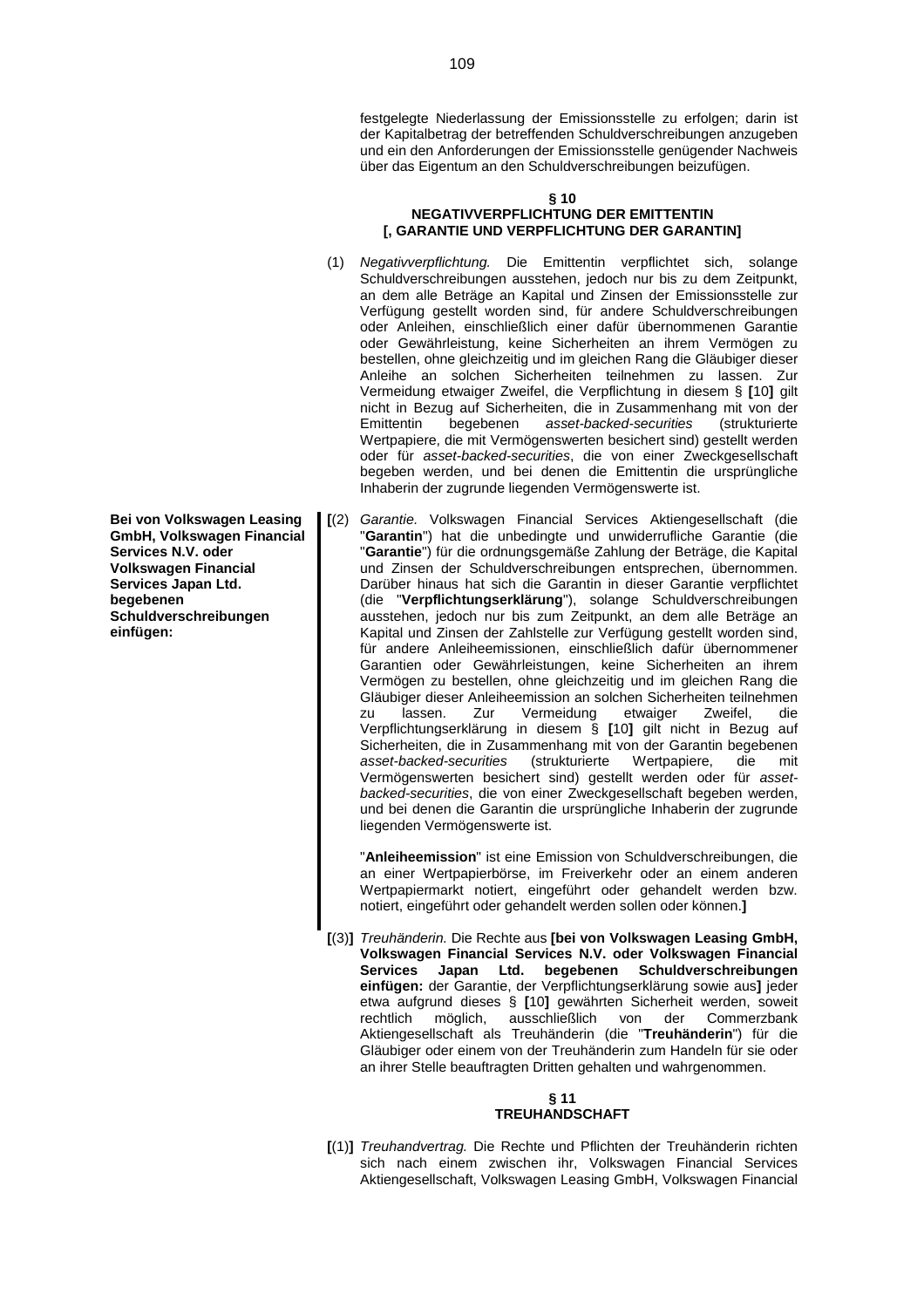Services N.V. und Volkswagen Financial Services Japan Ltd. abgeschlossenen Treuhandvertrag, der bei der Hauptniederlassung der Treuhänderin in Frankfurt am Main eingesehen werden kann. Dieser sieht u.a. folgendes vor:

- (a) Die Treuhänderin ist zu einem Tätigwerden nur verpflichtet, wenn und soweit sie (i) einen angemessenen, sie zufriedenstellenden Kostenvorschuss für eigene Auslagen und Kosten der Beauftragung Dritter, einschließlich der Kosten der Einschaltung von Rechtsberatern oder anderen Sachverständigen, erhalten hat oder (ii) von der Emittentin **[bei von Volkswagen Leasing GmbH, Volkswagen Financial Services N.V. oder Volkswagen Financial Services Japan Ltd. begebenen Schuldverschreibungen einfügen:** oder der Garantin**]** über die beabsichtigte Bestellung einer Sicherheit für die Anleihe benachrichtigt wird.
- (b) Die Treuhänderin ist berechtigt, Kosten, die ihr oder dem von ihr beauftragten Dritten bei der Wahrnehmung der für Rechnung der Gläubiger gehaltenen Rechte etwa entstanden sind, den Gläubigern im Verhältnis ihrer Forderungen auf die Schuldverschreibungen in Rechnung zu stellen.
- (c) Die Treuhänderin haftet daraus, dass sie im Zusammenhang mit den Schuldverschreibungen oder Zinsscheinen Erklärungen abgibt, nicht abgibt oder entgegennimmt und Maßnahmen trifft oder unterlässt, nur, wenn und soweit sie die Sorgfalt eines ordentlichen Kaufmanns verletzt hat. Von den Beschränkungen des § 181 BGB oder einer entsprechenden Beschränkung aufgrund der gesetzlichen Vorschriften eines anderen Landes ist sie befreit.
- (d) Die Treuhänderin ist jederzeit und ohne Angabe von Gründen berechtigt, von ihrer Verpflichtung als Treuhänderin zurückzutreten, indem sie dies unter Einhaltung einer Frist von mindestens drei Monaten der Emittentin **[bei von Volkswagen Leasing GmbH, Volkswagen Financial Services N.V. oder Volkswagen Financial Services Japan Ltd. begebenen Schuldverschreibungen einfügen:** und der Garantin**]** mitteilt, und eine andere allgemein anerkannte Bank oder Treuhandgesellschaft zu ihrem Nachfolger zu bestellen. Sollte die Treuhänderin zu der Bestellung außerstande sein, so wird die Emittentin diese vornehmen. Eine solche Nachfolgerbestellung ist unverzüglich gemäß § **[**18**]** bekanntzumachen.
- (e) Änderungen des Treuhandvertrages können ohne Zustimmung der Gläubiger erfolgen, sofern sie deren Interessen nicht wesentlich beeinträchtigen.
- (2) *Fällig und zahlbar erklärte Schuldverschreibungen*. Wenn die Treuhänderin oder gegebenenfalls der von ihr beauftragte Dritte nach Eintritt eines der in § 9 aufgeführten Kündigungsgründe wegen des Kapitals von nicht schon aus anderen Gründen fälligen Schuldverschreibungen **[bei von Volkswagen Leasing GmbH, Volkswagen Financial Services N.V. oder Volkswagen Financial Services Japan Ltd. begebenen Schuldverschreibungen einfügen:** die Garantie oder**]** eine für die Schuldverschreibungen erteilte Sicherheit in Anspruch nimmt, gelten die betreffenden Schuldverschreibungen in jeder Beziehung als zur Rückzahlung zum vorzeitigen Rückzahlungsbetrag (wie in § 5 Absatz **[**4**]** definiert) zahlbar und fällig.

#### **§ 12 ERSETZUNG DER EMITTENTIN**

(1) *Ersetzung.* Die Emittentin ist jederzeit berechtigt, ohne Zustimmung der Gläubiger, **[bei von Volkswagen Leasing GmbH, Volkswagen**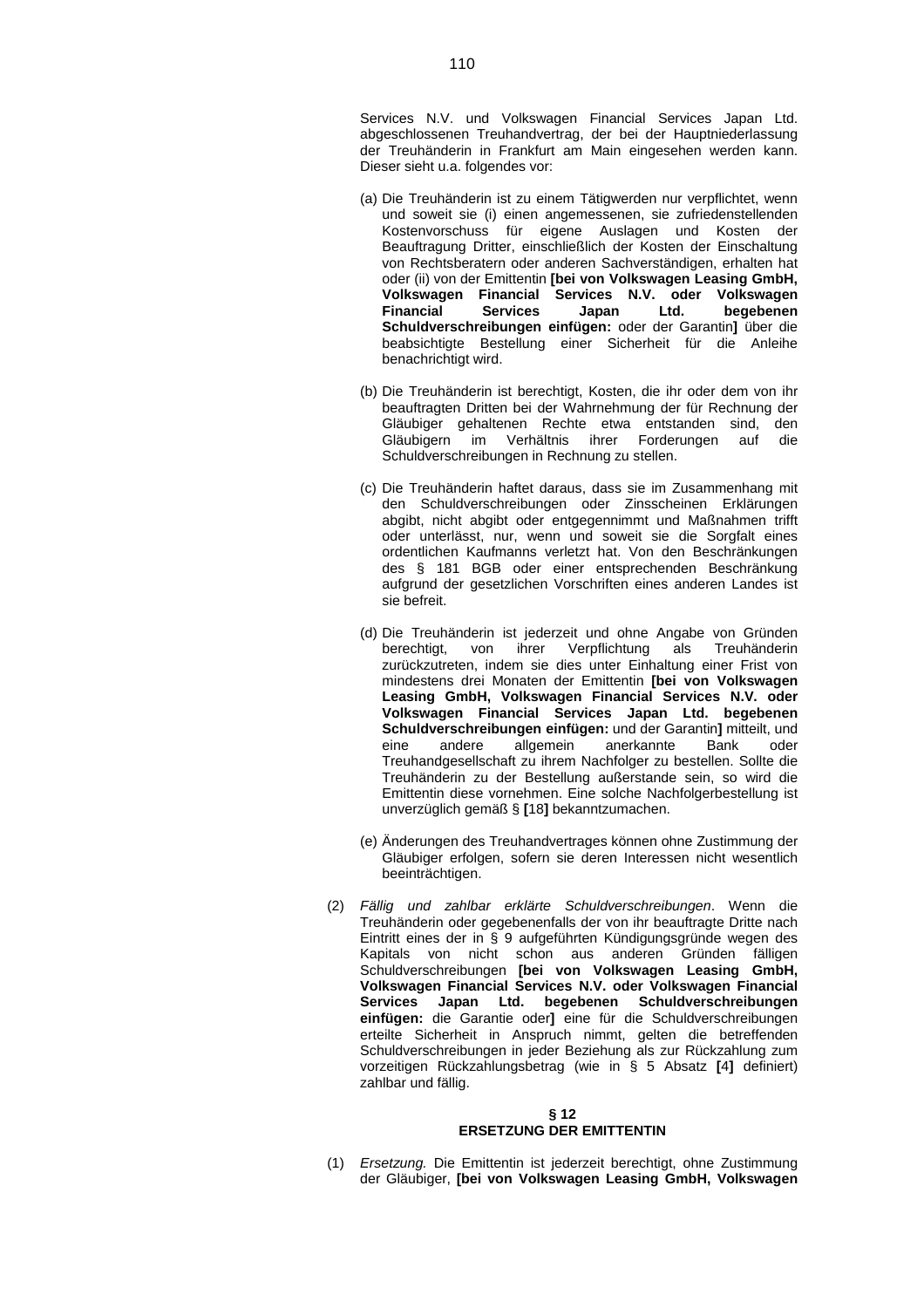**Financial Services N.V. oder Volkswagen Financial Services Japan Ltd. begebenen Schuldverschreibungen einfügen:** entweder die Garantin oder**]** eine andere Gesellschaft, deren stimmberechtigte Aktien oder andere Anteilsrechte direkt oder indirekt zu mehr als 90% von **[bei von Volkswagen Financial Services Aktiengesellschaft begebenen Schuldverschreibungen einfügen:** ihr**] [bei von Volkswagen Leasing GmbH, Volkswagen Financial Services N.V. oder Volkswagen Financial Services Japan Ltd. begebenen Schuldverschreibungen einfügen:** der Garantin**]** gehalten werden, als Hauptschuldnerin für alle Verpflichtungen aus oder im Zusammenhang mit den Schuldverschreibungen **[**und Zinsscheinen**] [**und Rückzahlungsscheinen**]** an ihre Stelle zu setzen (die "**Nachfolgeschuldnerin**"), sofern die Nachfolgeschuldnerin in der Lage ist, alle Zahlungsverpflichtungen aus oder im Zusammenhang mit den Schuldverschreibungen **[**und Zinsscheinen**] [**und Rückzahlungsscheinen**]** ohne die Notwendigkeit einer Einbehaltung von irgendwelchen Steuern oder Abgaben an der Quelle zu erfüllen sowie die hierzu erforderlichen Beträge ohne Beschränkungen an die Emissionsstelle zu transferieren. Eine solche Ersetzung ist gemäß § **[**18**]** zu veröffentlichen.

Die Emittentin garantiert unwiderruflich und unbedingt gegenüber den Gläubigern die Zahlung aller von der Nachfolgeschuldnerin auf die Schuldverschreibungen zahlbaren Beträge zu Bedingungen, die den Bedingungen des Musters der nicht nachrangigen Garantie der Emittentin hinsichtlich der nicht nachrangigen Schuldverschreibungen, das im Agency Agreement enthalten ist, entsprechen.

- (2) *Bezugnahmen auf die Emittentin.* Im Falle einer solchen Ersetzung gilt jede Nennung der Emittentin in diesen Anleihebedingungen als auf die Nachfolgeschuldnerin bezogen und jede Nennung des Landes, in dem die Emittentin ihren Sitz hat, als auf das Land bezogen, in dem die Nachfolgeschuldnerinihren Sitz hat.
- (3) *Negativerklärung.* **[bei von Volkswagen Leasing GmbH, Volkswagen Financial Services N.V. oder Volkswagen Financial Services Japan Ltd. begebenen Schuldverschreibungen einfügen:** Sofern die Garantin die Nachfolgeschuldnerin wird, findet § **[**10**]** Absatz 2 keine Anwendung mehr, die Verpflichtungserklärung der Garantin bleibt jedoch für diese bindend.**][bei von Volkswagen Financial Services Aktiengesellschaft begebenen Schuldverschreibungen einfügen:** Wird die Emittentin in ihrer Eigenschaft als Emittentin ersetzt, so bleibt ihre in ihrer Eigenschaft als Emittentin gemäß § **[**10**]** Absatz 1 erteilte Negativerklärung für sie bindend.**]**

### **[§ 13**

# **BESCHLÜSSE DER GLÄUBIGER; GEMEINSAMER VERTRETER**

- **[**(1) *Änderungen der Anleihebedingungen durch Beschluss der Gläubiger.* Diese Anleihebedingungen können durch die Emittentin mit Zustimmung der Gläubiger aufgrund Mehrheitsbeschlusses nach Maßgabe der §§ 5 ff. des Gesetzes über Schuldverschreibungen aus Gesamtemissionen (Schuldverschreibungsgesetz - "SchVG") in seiner jeweiligen gültigen Fassung geändert werden. Die Gläubiger können insbesondere einer Änderung wesentlicher Inhalte der Anleihebedingungen zustimmen, einschließlich der in § 5 Absatz 3 SchVG vorgesehenen Maßnahmen. Ein ordnungsgemäß gefasster Mehrheitsbeschluss ist für alle Gläubiger verbindlich.
- (2) *Mehrheitserfordernisse.* Vorbehaltlich der Erreichung der erforderlichen Beschlussfähigkeit, entscheiden die Gläubiger mit den in § 5 Absatz 4 Satz 1 und Satz 2 SchVG genannten Mehrheiten .
- (3) *Verfahren*. Beschlüsse der Gläubiger werden im Wege der

**Im Fall von Schuldverschreibungen, die Beschlüsse der Gläubiger vorsehen, einfügen (außer bei Schuldverschreibungen, die anfänglich durch eine vorläufige Globalurkunde verbrieft sind, welche gegen Einzelurkunden ausgetauscht werden kann):**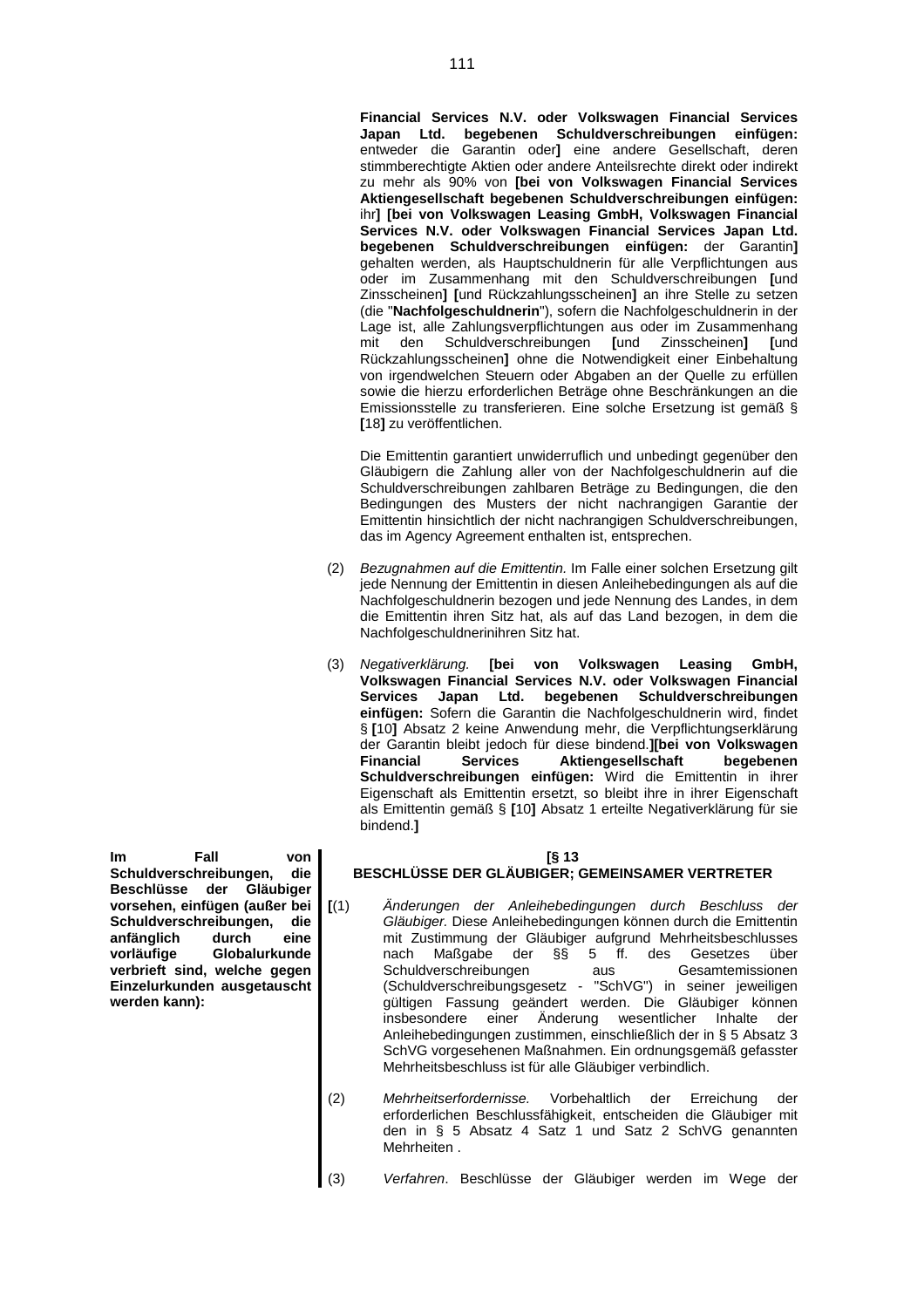Abstimmung ohne Versammlung nach § 18 SchVG) getroffen. Gläubiger, deren Schuldverschreibungen zusammen 5 % des<br>ieweils ausstehenden Gesamtnennbetrags der ausstehenden Gesamtnennbetrags der Schuldverschreibungen erreichen, können schriftlich die Durchführung einer Abstimmung ohne Versammlung nach Maßgabe von § 9 i.V.m. § 18 SchVG verlangen. Die Aufforderung zur Stimmabgabe durch den Abstimmungsleiter regelt die weiteren Einzelheiten der Beschlussfassung und der Abstimmung. Mit der Aufforderung zur Stimmabgabe werden die Beschlussgegenstände Beschlussfassung den Gläubigern bekannt gegeben.

- (4) *Teilnahmeberechtigung*. Gläubiger haben die Berechtigung zur Teilnahme an der Abstimmung zum Zeitpunkt der Stimmabgabe durch besonderen Nachweis ihrer Depotbank, welche (a) den vollständigen Namen und die vollständige Adresse des Gläubigers enthält, (b) den Gesamtnennbetrag der Schuldverschreibungen bezeichnet, die unter dem Datum der Bestätigung auf dem Wertpapierdepot verbucht sind, und (c) bestätigt, dass die Depotbank (wie in § **[**17**][**(5)**]** definiert) gegenüber dem Clearing System eine schriftliche Erklärung abgegeben hat, die die vorstehend unter (a) und (b) bezeichneten Informationen enthält, und die Vorlage eines Sperrvermerks ihrer Depotbank zugunsten der Zahlstelle als Hinterlegungsstelle für den Abstimmungszeitraum nachzuweisen.
- (5) *Gemeinsamer Vertreter*.

**[**Die Gläubiger können durch Mehrheitsbeschluss die Bestellung und Abberufung eines gemeinsamen Vertreters, die Aufgaben und Befugnisse des gemeinsamen Vertreters, die Ausübung von Rechten der Gläubiger auf den gemeinsamen Vertreter und eine Beschränkung der Haftung des gemeinsamen Vertreters bestimmen. Die Bestellung eines gemeinsamen Vertreters bedarf einer qualifizierten Mehrheit im Sinne des § 5 Abs. 4 Satz 2 SchVG, wenn er ermächtigt wird, Änderungen wesentlicher Inhalte der Anleihebedingungen, deren Beschluss einer qualifizierten Mehrheit erfordern, zuzustimmen.**]**

### **[[Name, Adresse, Kontaktdaten einfügen]**

wird hiermit zum gemeinsamen Vertreter der Gläubiger gemäß §§ 7 und 8 SchVG ernannt.**]**

Der gemeinsame Vertreter hat die Aufgaben und Befugnisse, welche ihm durch Gesetz oder von den Gläubigern durch Mehrheitsbeschluss eingeräumt wurden.

**[**Zusätzlich, hat der gemeinsame Vertreter die folgenden Aufgaben und Befugnisse:

### **[Aufgaben und Befugnisse einfügen]**.**]**

**[**Die Haftung des gemeinsamen Vertreters ist auf das **[**Zehnfache**][höheren Wert einfügen]** seiner jährlichen Vergütung begrenzt, es sei denn, er handelt vorsätzlich oder grob fahrlässig.**]**

(6) *Bekanntmachungen*. Bekanntmachungen betreffend diesen § 13(1) bis (5) erfolgen gemäß den §§ 5ff. SchVG sowie nach § **[**16**]** dieser Anleihebedingungen.**]**

### **[abweichende oder weitere Bestimmungen zu Beschlüssen der Gläubiger einfügen]]**

**Falls kein Gemeinsamer Vertreter in den Anleihebedingungen bestellt wird und die Gläubiger einen Gemeinsamen Vertreter durch Mehrheitsbeschluss bestellen können, einfügen:**

**Im Fall der Bestellung des Gemeinsamen Vertreters in den Anleihebedingungen, einfügen**

**Gegebenenfalls weitere Aufgaben und Befugnisse sowie Bestimmung zur Haftung des Gemeinsamen Vertreters einfügen:**

**Im Fall von abweichenden Bestimmungen zu Gläubigerbeschlüssen einfügen:**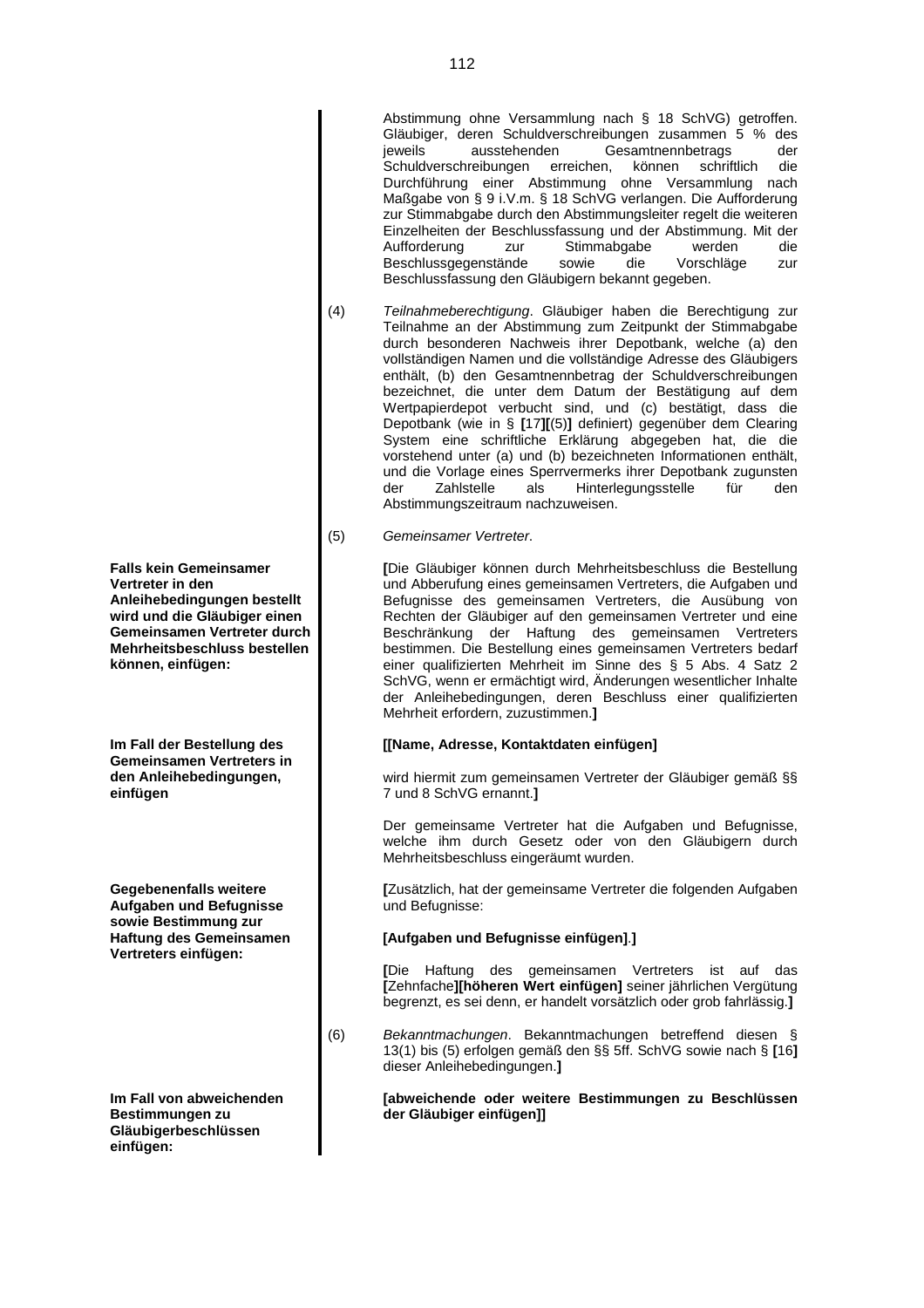### **§ [14] VORLEGUNGSFRIST**

Die in § 801 Absatz 1 Satz 1 BGB bestimmte Vorlegungsfrist wird für die Schuldverschreibungen auf zehn Jahre abgekürzt. **[Im Falle von Schuldverschreibungen, die in effektiven Urkunden verbrieft sind und die keine Nullkupon-Schuldverschreibungen sind, einfügen:** Die Vorlegungsfrist für die Zinsscheine beträgt gemäß § 801 Absatz 2 BGB vier Jahre beginnend mit dem Ende des Kalenderjahres, in dem der betreffende Zinsschein fällig wird. Der Anspruch gemäß § 804 Absatz 1 Satz 1 BGB wegen abhandengekommener oder vernichteter Zinsscheine ist wegen abhandengekommener oder ausgeschlossen (§ 804 Absatz 2 BGB).**]**

### **§ [15]**

### **BEGEBUNG WEITERER SCHULDVERSCHREIBUNGEN, ANKAUF UND ENTWERTUNG**

- (1) *Begebung weiterer Schuldverschreibungen.* Die Emittentin behält sich vor, jederzeit ohne Zustimmung der Gläubiger weitere Schuldverschreibungen mit gleicher Ausstattung (gegebenenfalls mit Ausnahme des Ausgabetages, des anfänglichen Zinszahlungstages und/oder des Ausgabepreises) in der Weise zu begeben, dass sie mit diesen Schuldverschreibungen eine einheitliche Serie bilden.
- (2 *Ankauf.* Die Emittentin ist jederzeit berechtigt, Schuldverschreibungen im Markt oder anderweitig zu jedem beliebigen Preis zu kaufen. Die von der Emittentin erworbenen Schuldverschreibungen können nach ihrer Wahl von ihr gehalten, weiterverkauft oder bei einer Zahlstelle zwecks Entwertung eingereicht werden. Sofern diese Käufe durch öffentliches Angebot erfolgen, muss dieses Angebot allen Gläubigern gemacht werden.
- (3) *Entwertung.* Sämtliche vollständig getilgten Schuldverschreibungen werden unverzüglich **[**zusammen mit allen noch nicht fälligen, mit eingereichten oder beigefügten Zinsscheinen**]** entwertet und dürfen nicht wiederbegeben oder weiterverkauft werden.

### **§ [16] MITTEILUNGEN**

**[**(1) *Bekanntmachung.* Alle die Schuldverschreibungen betreffenden Mitteilungen sind **[falls Deutschland der Herkunftsstaat ist, einfügen:** im Bundesanzeiger zu veröffentlichen.**][falls die Veröffentlichung aufgrund gesetzlicher Bestimmungen zusätzlich in einer von den Börsen in Luxemburg akzeptierten Zeitung vorzunehmen ist, einfügen:** , soweit gesetzlich gefordert, in einer führenden Tageszeitung mit allgemeiner Verbreitung im Großherzogtum Luxemburg zu veröffentlichen. Diese Zeitung[en] **[**ist**][**sind**]** voraussichtlich **[**das *Tageblatt***] [** *Luxemburger Wort***] [andere Zeitung mit allgemeiner Verbreitung einfügen]**.**]** Jede derartige Mitteilung gilt am Tag der Veröffentlichung (oder bei mehreren Veröffentlichungen am Tag der ersten solchen Veröffentlichung) als wirksam erfolgt.**]**

**[andere Bestimmungen gemäß den relevanten gesetzlichen Anforderungen einfügen]**

- **[**(**[**2**]**)*Elektronische Bekanntmachung.* Alle die Schuldverschreibungen betreffenden Mitteilungen erfolgen **[**zusätzlich**]** durch elektronische Publikation auf der Website der **[**Luxemburger Börse**] [betreffende Börse einfügen]** (**[**www.bourse.lu**]**, **[Internetadresse einfügen]**). Jede derartige Mitteilung gilt am Tag der Veröffentlichung (oder bei mehreren Veröffentlichungen am Tag der ersten solchen Veröffentlichung) als wirksam erfolgt.**]**
- (**[**2**]**) *Mitteilungen an das Clearingsystem.*

**Im Fall von Schuldverschreibungen, die an einer Börse notiert sind, einfügen:**

**Sofern eine Mitteilung durch elektronische Publikation auf der Website der betreffenden Börse möglich ist, einfügen:**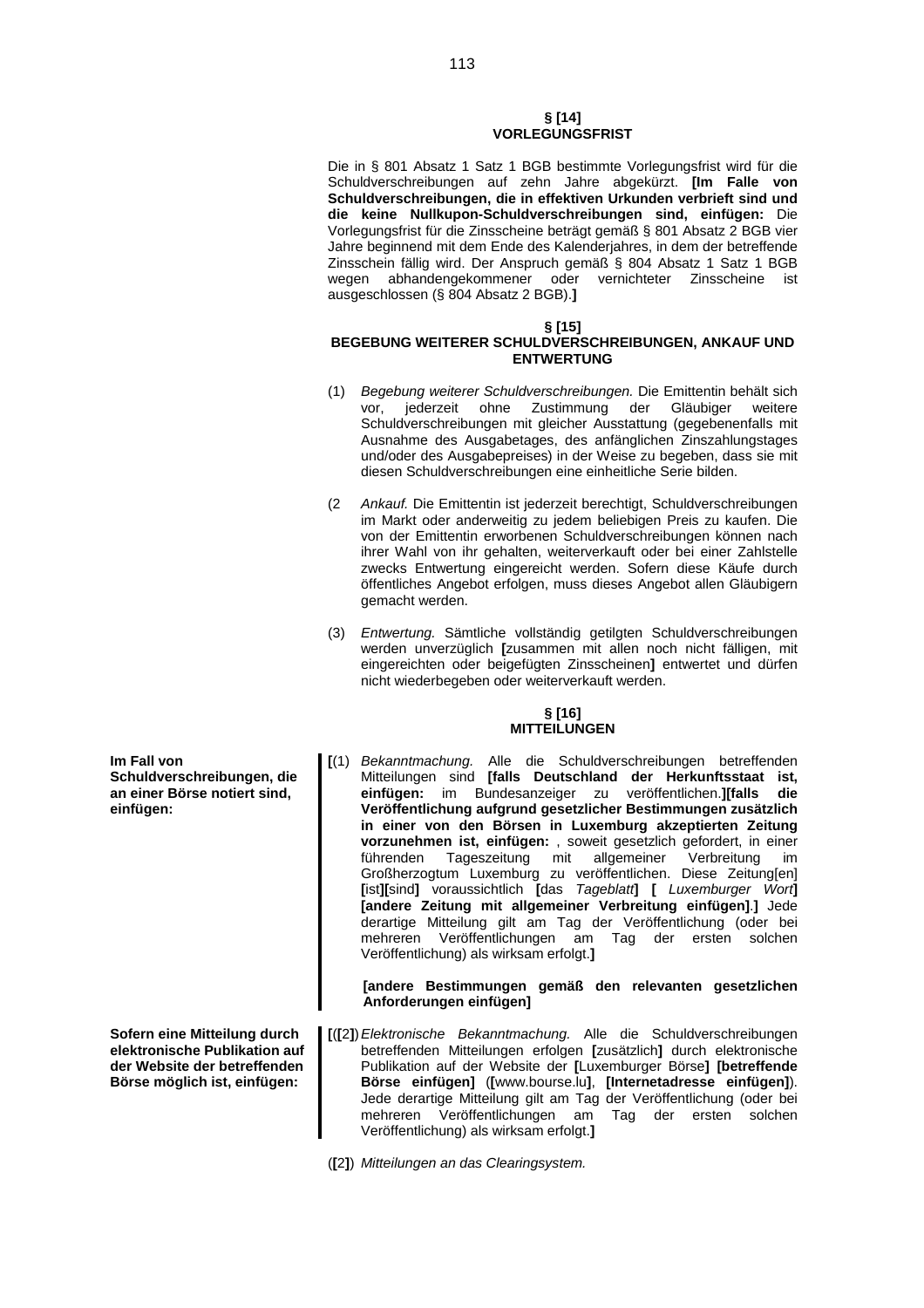**Im Fall von Schuldverschreibungen, die nicht börsennotiert sind, einfügen:**

**Im Fall von Schuldverschreibungen, die an einer Börse notiert sind, einfügen:**

**[**Die Emittentin wird alle die Schuldverschreibungen betreffenden Mitteilungen an das Clearingsystem zur Weiterleitung an die Gläubiger übermitteln. Jede derartige Mitteilung gilt am siebten Tag nach dem Tag der Mitteilung an das Clearingsystem als den Gläubigern mitgeteilt.**]**

**[**Soweit dies die Regeln der **[maßgebliche Börse einfügen]** zulassen, kann die Emittentin eine Veröffentlichung nach Absatz 1 durch eine Mitteilung an das Clearingsystem zur Weiterleitung an die Gläubiger ersetzen oder diese Mitteilung zusätzlich zur Veröffentlichung nach Absatz 1 vornehmen; jede derartige Mitteilung gilt am siebten Tag nach dem Tag der Mitteilung an das Clearingsystem als den Gläubigern mitgeteilt.**]**

(**[**3**]**) *Form der Mitteilung.* Mitteilungen, die von einem Gläubiger gemacht werden, müssen schriftlich erfolgen und zusammen mit der oder den betreffenden Schuldverschreibung(en) per Kurier oder per Einschreiben an die Emissionsstelle geleitet werden. Solange Schuldverschreibungen durch eine Globalurkunde verbrieft sind, kann eine solche Mitteilung von einem Gläubiger an die Emissionsstelle über das Clearingsystem in der von der Emissionsstelle und dem Clearingsystem dafür vorgesehenen Weise erfolgen.

**§ [17]**

### **ANWENDBARES RECHT, ERFÜLLUNGSORT, GERICHTSSTAND, UND GERICHTLICHE GELTENDMACHUNG**

- (1) *Anwendbares Recht.* Form und Inhalt der Schuldverschreibungen**[**,**] [**und**] [**Zinsscheine**][**,**] [**und**] [**Talons**][**,**] [**und**] [**Rückzahlungsscheine**]** sowie die Rechte und Pflichten der Emittentin und der Gläubiger bestimmen sich in jeder Hinsicht nach deutschem Recht. In Bezug auf die Rechte und Pflichten der **[bei von Volkswagen Leasing GmbH, Volkswagen Financial Services N.V. oder Volkswagen Financial Services Japan Ltd. begebenen Schuldverschreibungen einfügen:** Garantin,**]** Treuhänderin und der Zahlstellen ist vereinbart worden, dass ebenfalls deutsches Recht anzuwenden ist.
- (2) *Erfüllungsort.* Erfüllungsort ist Frankfurt am Main.
- (3) *Gerichtsbarkeit.* Gerichtsstand für alle Rechtsstreitigkeiten aus oder im  $\text{mit}$  den Schuldverschreibungen **[**oder**][**,] **[**Zinsscheinen**] [**oder Talons**] [**oder Rückzahlungsscheinen**]** ist Frankfurt am Main. Die Gläubiger können ihre Ansprüche jedoch auch vor Gerichten in jedem anderen Land, in dem Vermögen der Emittentin belegen ist, geltend machen. Die deutschen Gerichte sind zuständig für die Kraftloserklärung abhanden gekommener oder vernichteter Schuldverschreibungen. Die Emittentin unterwirft sich hiermit der Gerichtsbarkeit der nach diesem Absatz zuständigen Gerichte.
- **[**(4) *Ernennung von Zustellungsbevollmächtigten.* Für etwaige Rechtsstreitigkeiten oder sonstige Verfahren vor deutschen Gerichten, bestellt die Emittentin Volkswagen Financial Services Aktiengesellschaft, Gifhorner Straße 57, 38112 Braunschweig, Bundesrepublik Deutschland, zu ihrem Zustellungsbevollmächtigten.**]**
- **[**(5)**]** *Gerichtliche Geltendmachung.* Jeder Gläubiger von Schuldverschreibungen **[**und Zinsscheinen**] [**und Rückzahlungsscheinen**]**, der die Schuldverschreibungen **[**oder Zinsscheine**] [**oder Rückzahlungsscheine**]** über ein Clearingsystem hält, kann in jedem Rechtsstreit gegen die Emittentin oder in jedem Rechtsstreit, in dem der Gläubiger und die Emittentin Partei sind, seine Rechte aus den Schuldverschreibungen **[**und Zinsscheinen**] [**und Rückzahlungsscheinen**]** im eigenen Namen auf folgender Grundlage wahrnehmen: (i) Er bringt eine Bescheinigung der Depotbank bei, bei der er für die Schuldverschreibungen ein
- **Bei von Volkswagen Financial Services N.V. oder Volkswagen Financial Services Japan Ltd. begebenen Schuldverschreibungen:**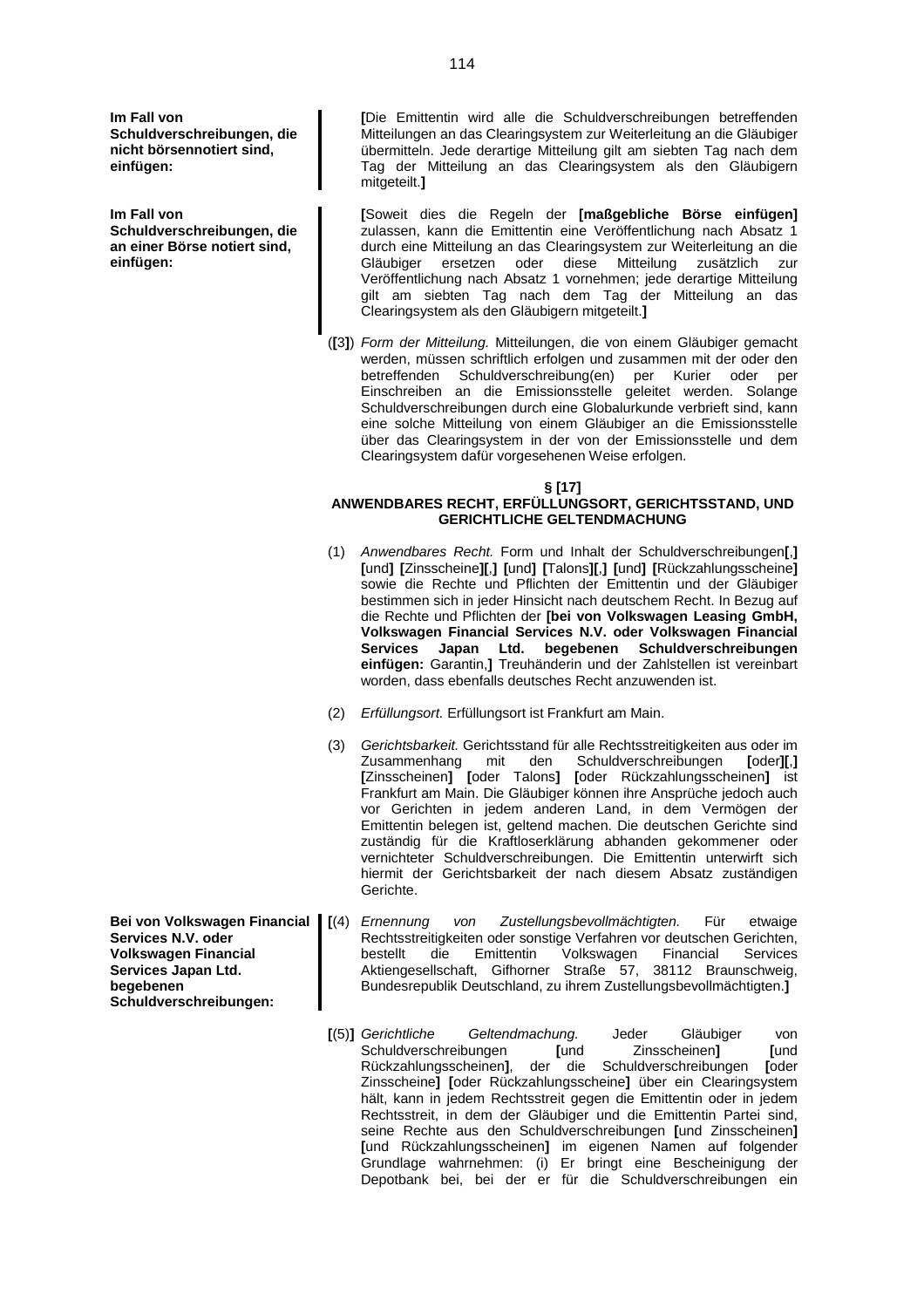Wertpapierdepot unterhält, welche (a) den vollständigen Namen und die vollständige Adresse des Gläubigers enthält, (b) den Gesamtnennbetrag der Schuldverschreibungen bezeichnet, die unter dem Datum der Bestätigung auf dem Wertpapierdepot verbucht sind und (c) bestätigt, dass die Depotbank gegenüber dem Clearingsystem eine schriftliche Erklärung abgegeben hat, die die vorstehend unter (a) und (b) bezeichneten Informationen enthält; und (ii) er legt eine Kopie der betreffenden Globalurkunde oder der Einzelurkunden vor, deren Übereinstimmung mit dem Original eine vertretungsberechtigte Person des Clearingsystems oder der Verwahrbank des Clearingsystems bescheinigt hat, ohne dass eine Vorlage der Originalbelege oder der Globalurkunde oder der Einzelurkunden erforderlich wäre. "**Depotbank**" im Sinne des Vorstehenden ist jedes Kreditinstitut oder jedes anerkannte Finanzinstitut, das berechtigt ist, das Wertpapierverwahrgeschäft zu betreiben, und bei dem der Gläubiger ein Wertpapierdepot für die Schuldverschreibungen unterhält; hierin eingeschlossen ist das Clearingsystem. Unbeschadet des Vorstehenden kann jeder Gläubiger seine Rechte aus den Schuldverschreibungen auch auf jede andere Weise schützen oder geltend machen, die im Land des Rechtsstreits prozessual zulässig ist.

#### **§ [18] SPRACHE**

**[**Diese Anleihebedingungen sind ausschließlich in deutscher Sprache abgefasst.**]**

**[**Diese Anleihebedingungen sind in **[**englischer**] [**deutscher**]** Sprache abgefasst und mit einer Übersetzung in die **[**englische**] [**deutsche**]** Sprache versehen. Der **[**englische**] [**deutsche**]** Text ist bindend und maßgeblich. Die Übersetzung in die **[**deutsche**] [**englische**]** Sprache ist unverbindlich.**]**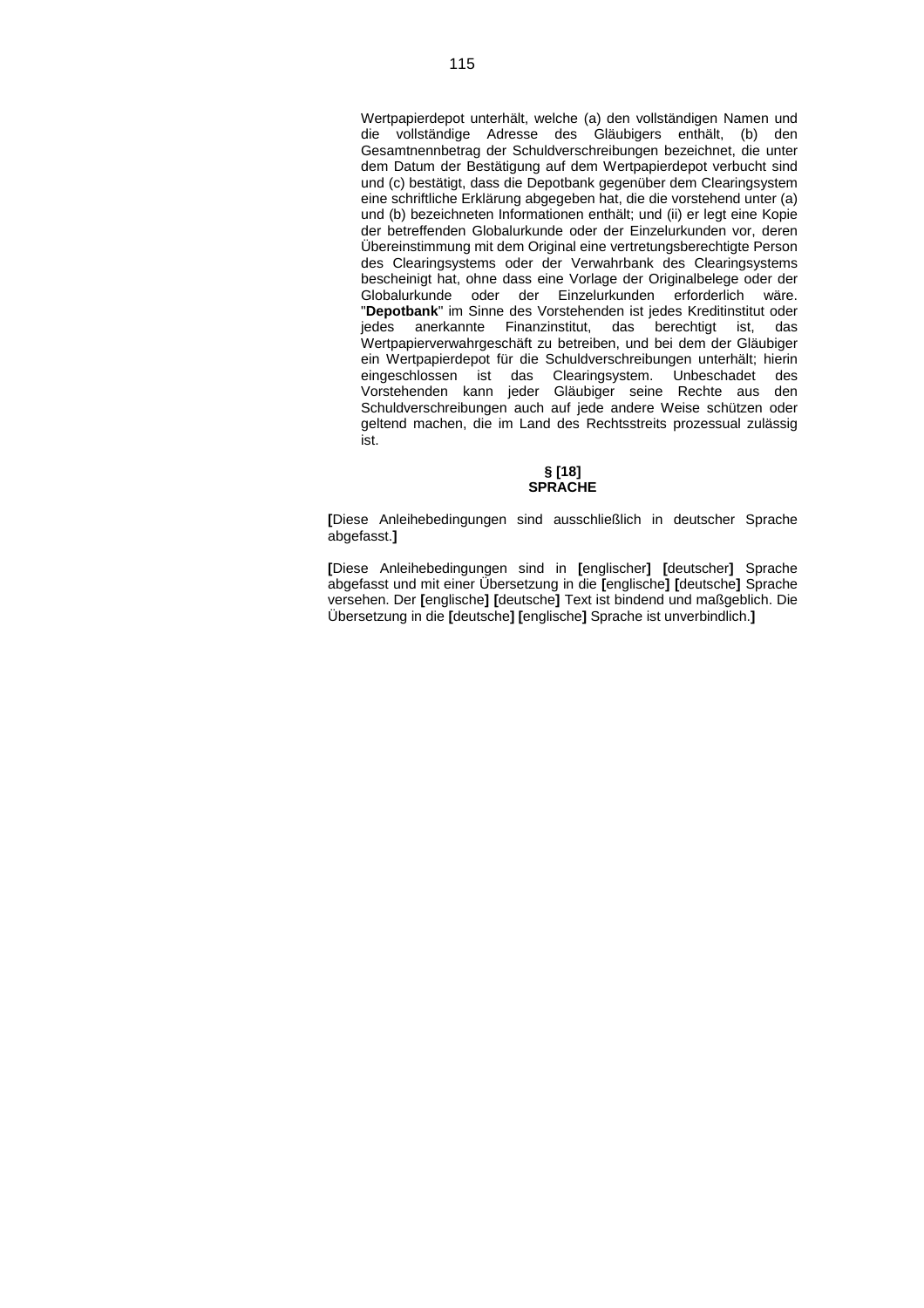### **Guarantee**

### **(Non-binding translation)**

by

Volkswagen Financial Services Aktiengesellschaft, Braunschweig, Federal Republic of Germany (the "**Guarantor**"), in favour of the holders (the "**Holders**") of notes (the "**Notes**") issued by Volkswagen Leasing GmbH, Braunschweig, Federal Republic of Germany, Volkswagen Financial Services N.V., Amsterdam, The Netherlands, or Volkswagen Financial Services Japan Ltd., Tokyo, Japan (each an "**Issuer**") under the Debt Issuance Programme in the amount of up to EUR 18,000,000,000 (the "**Programme**").

The Guarantor hereby unconditionally and irrevocably guarantees to Commerzbank Aktiengesellschaft as fiduciary for the Holders (the "**Fiduciary**") the due payment of all amounts payable as principal or interest on the respective Notes which were issued by the Issuer after 6 June 2012 in accordance with the respective Terms applicable to such Notes. Payments may not be effected to or via the Fiduciary or any successor.

The intent and purpose of this Guarantee is to ensure that the Holders under all circumstances, whether factual or legal, and regardless of the motives or considerations by reason of which the Issuer (or any company that may have been substituted for the same or for Volkswagen Financial Services Aktiengesellschaft in its capacity as issuer of Notes under the Programme, pursuant to the Terms and Conditions of the respective Notes) may fail to effect payment, shall receive all amounts payable on the dates provided for in the Terms and Conditions applicable to the respective Notes.

If the Guarantor should be required by law to deduct or withhold from any payment under this Guarantee any taxes, duties or governmental charges whatsoever, imposed or levied by or on behalf of the Federal Republic of Germany or any taxing authority therein, then, except as otherwise provided in Condition 8 of the Terms and Conditions of the Notes, the Guarantor shall pay such Additional Amounts as may be necessary in order that the net Amounts after such deduction or withholding shall equal the amounts of interest and principal that would have been payable if no such deduction or withholding had been made.

The Guarantor further undertakes with the Fiduciary, as long as Notes under the Programme are outstanding, but only up to the time all amounts payable have been placed at the disposal of the Paying Agent, not to provide any security upon its assets for any other Bond Issue, including any guarantee or indemnity in respect thereof, without at the same time having the Holders of the aforesaid Notes share equally and rateably in such security. For the avoidance of doubt, this undertaking shall not apply to security provided in connection with asset backed securities issued by the Guarantor, or by a special purpose vehicle where the Guarantor is the originator of the underlying assets. For purposes of this Guarantee, "**Bond Issue**" shall mean an issue of debt securities which is, or is intended to be, or is capable of being, quoted, listed or dealt in on any stock exchange, over-the counter or other securities market.

The rights arising from this Guarantee as well as from any security which may have been given pursuant to the aforesaid undertaking shall, to the extent legally possible, be held and exercised exclusively by the Fiduciary for the Holders, or any person commissioned by the Fiduciary to act on its behalf or in its stead. The Guarantor shall at any time upon the Fiduciary's written demand and without any other requirement promptly pay all amounts requisite under this Guarantee.

If Notes provide that the provisions regarding Resolutions of Holders and the Common Representative apply to such Notes, such provisions shall be applicable *mutatis mutandis* also to this Guarantee.

The rights and obligations arising from this Guarantee shall in all respects be determined in accordance with German law. Place of performance and non-exclusive place of jurisdiction shall be Frankfurt am Main.

This Guarantee is written in the German language and provided with an English language translation. Only the German text shall be controlling and binding.

Braunschweig, 6 June 2012

## **VOLKSWAGEN FINANCIAL SERVICES AKTIENGESELLSCHAFT**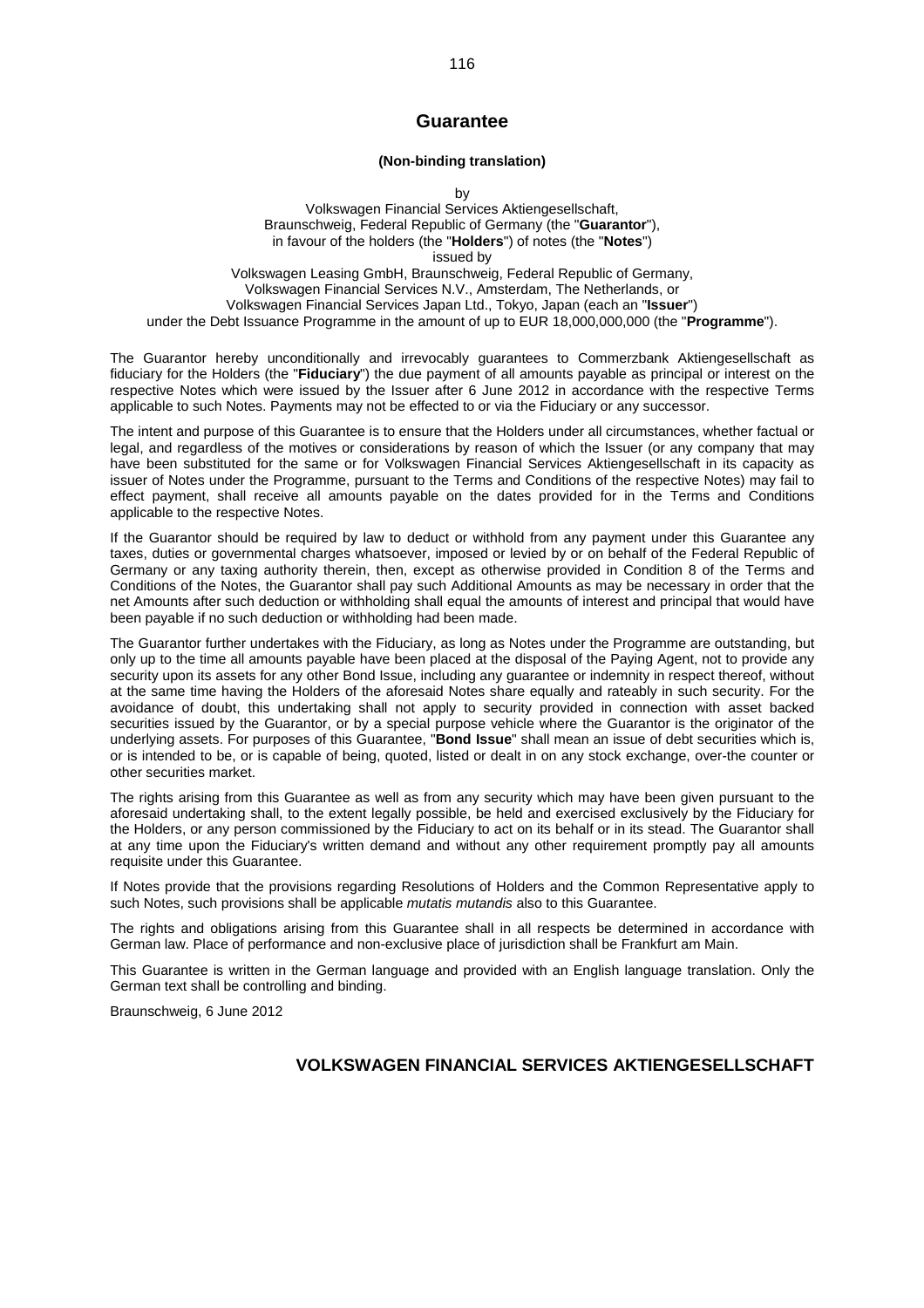# **Garantie**

#### der

Volkswagen Financial Services Aktiengesellschaft, Braunschweig, Bundesrepublik Deutschland (die "**Garantin**"), zugunsten der Schuldverschreibungsgläubiger (die "**Gläubiger**") der von

Volkswagen Leasing GmbH, Braunschweig, Bundesrepublik Deutschland, Volkswagen Financial Services N.V., Amsterdam, Niederlande, oder Volkswagen Financial Services Japan Ltd., Tokio, Japan (jeweils eine "**Emittentin**") im Rahmen des Debt Issuance Programmes über einen Betrag bis zu EUR 18.000.000.000 (das "**Programm**") begebenen Schuldverschreibungen (die "**Schuldverschreibungen**").

Die Garantin gewährleistet hiermit der Commerzbank Aktiengesellschaft als Sicherheitenverwahrerin (die "**Sicherheitenverwahrerin**") der Gläubiger unwiderruflich und unbedingt die ordnungsgemäße Zahlung der Beträge, die seit dem 6. Juni 2012 von der Emittentin nach Maßgabe der für die Schuldverschreibungen jeweils geltenden Bedingungen als Kapital oder Zinsen zahlbar sind. Zahlungen dürfen nicht an oder über die Sicherheitenverwahrerin oder eine Rechtsnachfolgerin erfolgen.

Sinn und Zweck dieser Garantie ist es sicherzustellen, dass die Gläubiger unter allen tatsächlichen oder rechtlichen Umständen und ungeachtet der Beweggründe oder Erwägungen, aus denen eine Zahlung durch die Emittentin (oder der gemäß der für die jeweiligen Schuldverschreibungen geltenden Anleihebedingungen an ihre Stelle oder an die Stelle der Volkswagen Financial Services Aktiengesellschaft in ihrer Eigenschaft als Schuldverschreibungsemittentin unter dem Programm getretenen Gesellschaft) unterbleiben mag, alle zu zahlenden Beträge zu den in den für die jeweiligen Schuldverschreibungen geltenden Anleihebedingungen vorgesehenen Terminen erhalten.

Falls die Garantin kraft Gesetzes verpflichtet sein sollte, von einer Zahlung unter dieser Garantie Steuern, Abgaben oder behördliche Gebühren irgendwelcher Art, die durch oder für die Bundesrepublik Deutschland oder irgendeine dort zur Steuererhebung ermächtigte Stelle auferlegt oder erhoben werden, abzuziehen oder einzubehalten, dann wird die Garantin vorbehaltlich der Ausnahmen gemäß § 8 der Anleihebedingungen diejenigen zusätzlichen Beträge zahlen, die dazu erforderlich sind, dass der nach einem solchen Abzug oder Einbehalt verbleibende Nettobetrag denjenigen Beträgen entspricht, die ohne solchen Abzug oder Einbehalt zu zahlen gewesen wären.

Die Garantin verpflichtet sich gegenüber der Sicherheitenverwahrerin ferner, solange Schuldverschreibungen unter dem Programm ausstehen, jedoch nur bis zu dem Zeitpunkt, an dem alle zahlbaren Beträge an Kapital und etwaigen Zinsen der Zahlstelle zur Verfügung gestellt worden sind, für andere Anleihen, einschließlich dafür übernommener Garantien und Gewährleistungen, keine Sicherheiten an ihrem Vermögen zu bestellen, ohne gleichzeitig und im gleichen Rang die Gläubiger der oben genannten Schuldverschreibungen an solchen Sicherheiten teilnehmen zu lassen. Zur Vermeidung etwaiger Zweifel: Die Verpflichtung gilt nicht in Bezug auf Sicherheiten, die in Zusammenhang mit von der Garantin begebenen asset-backed-securities (strukturierte Wertpapiere, die mit Vermögenswerten besichert sind) gestellt werden oder für asset-backed-securities, die von einer Zweckgesellschaft begeben werden, und bei denen die Garantin die ursprüngliche Inhaberin der zugrunde liegenden Vermögenswerte ist. Im Sinne dieser Garantie ist eine "**Anleiheemission**" eine Emission von Schuldverschreibungen, die an einer Wertpapierbörse, im Freiverkehr oder einem anderen Wertpapiermarkt notiert, eingeführt oder gehandelt werden bzw. notiert, eingeführt oder gehandelt werden sollen oder können.

Die Rechte aus dieser Garantie sowie jeder etwa aufgrund der vorstehenden Verpflichtung gewährten Sicherheit werden, soweit rechtlich möglich, ausschließlich von der Sicherheitenverwahrerin für die Gläubiger oder von einem von der Sicherheitenverwahrerin zum Handeln für sie oder an ihrer Stelle beauftragten Dritten gehalten und wahrgenommen. Die Garantin wird auf schriftliche Anforderung der Sicherheitenverwahrerin ohne weiteres und unverzüglich alle unter dieser Garantie erforderlichen Beträge zahlen.

Sofern auf Schuldverschreibungen die Bestimmungen über Beschlüsse der Gläubiger oder den Gemeinsamen Vertreter der Gläubiger Anwendung finden, gelten diese Bestimmungen sinngemäß auch für diese Garantie.

Die Rechte und Pflichten aus dieser Garantie bestimmen sich in jeder Hinsicht nach deutschem Recht. Erfüllungsort und nicht-ausschließlicher Gerichtsstand ist Frankfurt am Main.

Diese Garantie ist in deutscher Sprache abgefasst und mit einer Übersetzung in die englische Sprache versehen. Allein der deutsche Text soll bindend und maßgeblich sein.

Braunschweig, 6. Juni 2012

### **VOLKSWAGEN FINANCIAL SERVICES AKTIENGESELLSCHAFT**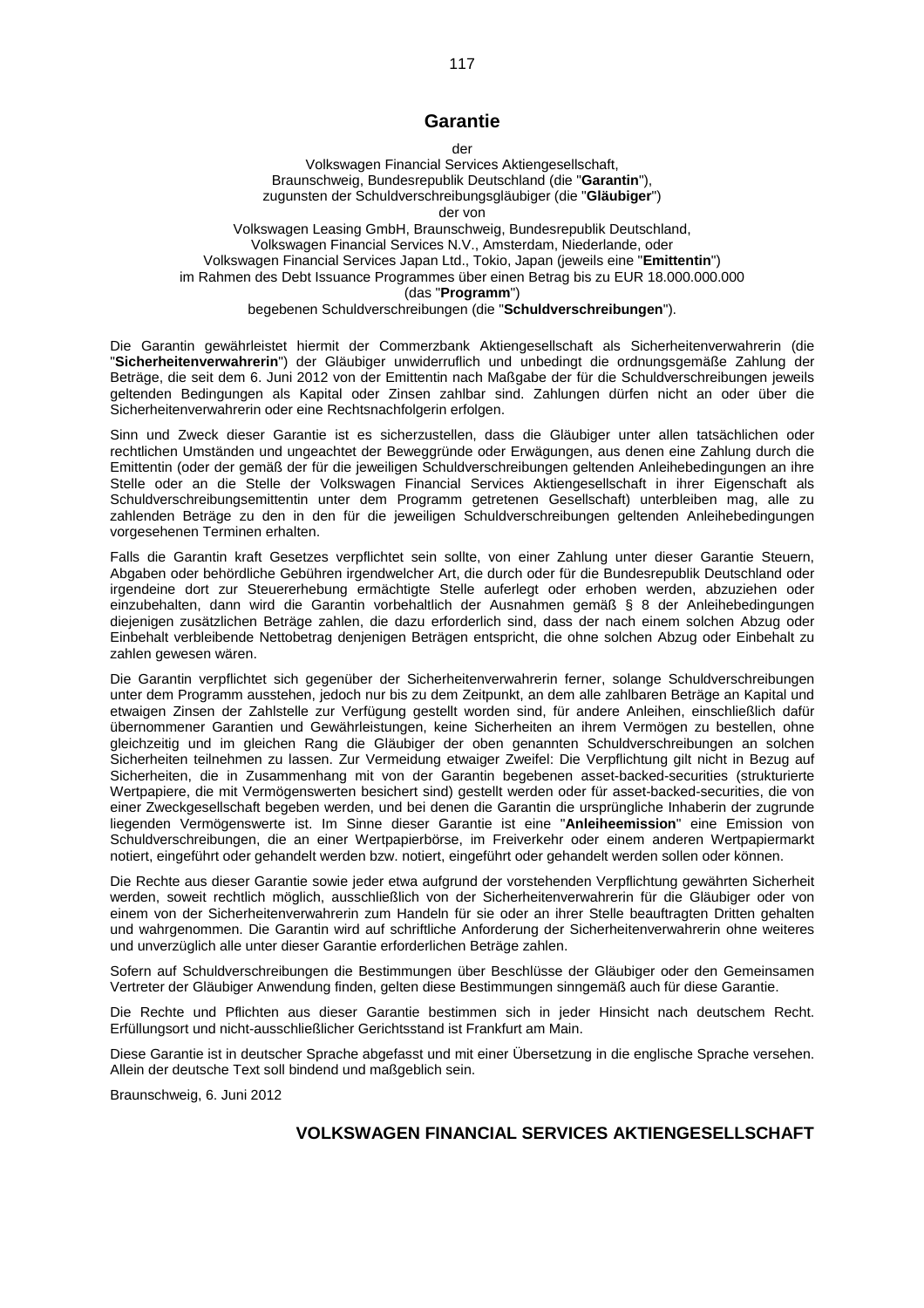**In case of Notes listed on the official list of the and admitted to trading on the regulated market of the Luxembourg Stock Exchange or publicly offered in the Grand Duchy of Luxembourg, the Final Terms will be displayed on the website of the Luxembourg Stock Exchange (www.bourse.lu). In case of Notes listed and admitted to trading on any other stock exchange, or publicly offered in member states of the European Economic Area excluding the Grand Duchy of Luxembourg, the Final Terms will be displayed on the following website: www.vwfs.com**

# **FORM OF FINAL TERMS** *MUSTER – ENDGÜLTIGE BEDINGUNGEN*

**[Date]** *[Datum]*

Final Terms *Endgültige Bedingungen*

**[**Title of relevant Series of Notes**]** *[Bezeichnung der betreffenden Serie der Schuldverschreibungen]*

> issued pursuant to the *begeben aufgrund des*

#### **EUR 18,000,000,000 Debt Issuance Programme**

of *der*

**Volkswagen Financial Services Aktiengesellschaft** as Issuer and/or Guarantor *als Emittentin und/oder Garantin*

**Volkswagen Leasing GmbH Volkswagen Financial Services N.V. Volkswagen Financial Services Japan Ltd.** as Issuer *als Emittentin*

> dated 6 June 2012 *vom 6. Juni 2012*

Issue Price: **[ ]** per cent. *Ausgabepreis:* **[ ]***%´*

Issue Date: **[ [\]](#page-117-0)<sup>1</sup>** *Tag der Begebung:* **[ ]**

> Series No: **[ ]** Serien Nr.: **[ ]**

These are the Final Terms of an issue of Notes under the EUR 18,000,000,000 Debt Issuance Programme of Volkswagen Financial Services Aktiengesellschaft, Volkswagen Leasing GmbH, Volkswagen Financial Services N.V. and Volkswagen Financial Services Japan Ltd. (the "**Programme**"). Full information on **[**Volkswagen Financial Services Aktiengesellschaft**] [**Volkswagen Leasing GmbH**] [**Volkswagen Financial Services N.V.**] [**Volkswagen Financial Services Japan Ltd.**]** and the offer of Notes is only available on the basis of the combination of the Debt Issuance Programme Prospectus pertaining to the Programme dated 6 June 2012 as supplemented from time to time (the "**Prospectus**") and these Final Terms. The Prospectus is available for viewing in electronic form on the website of the Luxembourg Stock Exchange (www.bourse.lu) and the website of Volkswagen Financial Services Aktiengesellschaft (www.vwfs.com) and copies may be obtained free of charge from Volkswagen Financial Services Aktiengesellschaft, Gifhorner Straße 57, 38112 Braunschweig, Federal Republic of Germany and at the office of the Paying Agent in the Grand Duchy of Luxembourg.

<span id="page-117-0"></span><sup>1</sup> The Issue Date is the date of payment and settlement of the Notes. In the case of free delivery, the Issue Date is the delivery date. *Der Tag der Begebung ist der Tag, an dem die Schuldverschreibungen begeben und bezahlt werden. Bei freier Lieferung ist der Tag der Begebung der Tag der Lieferung.*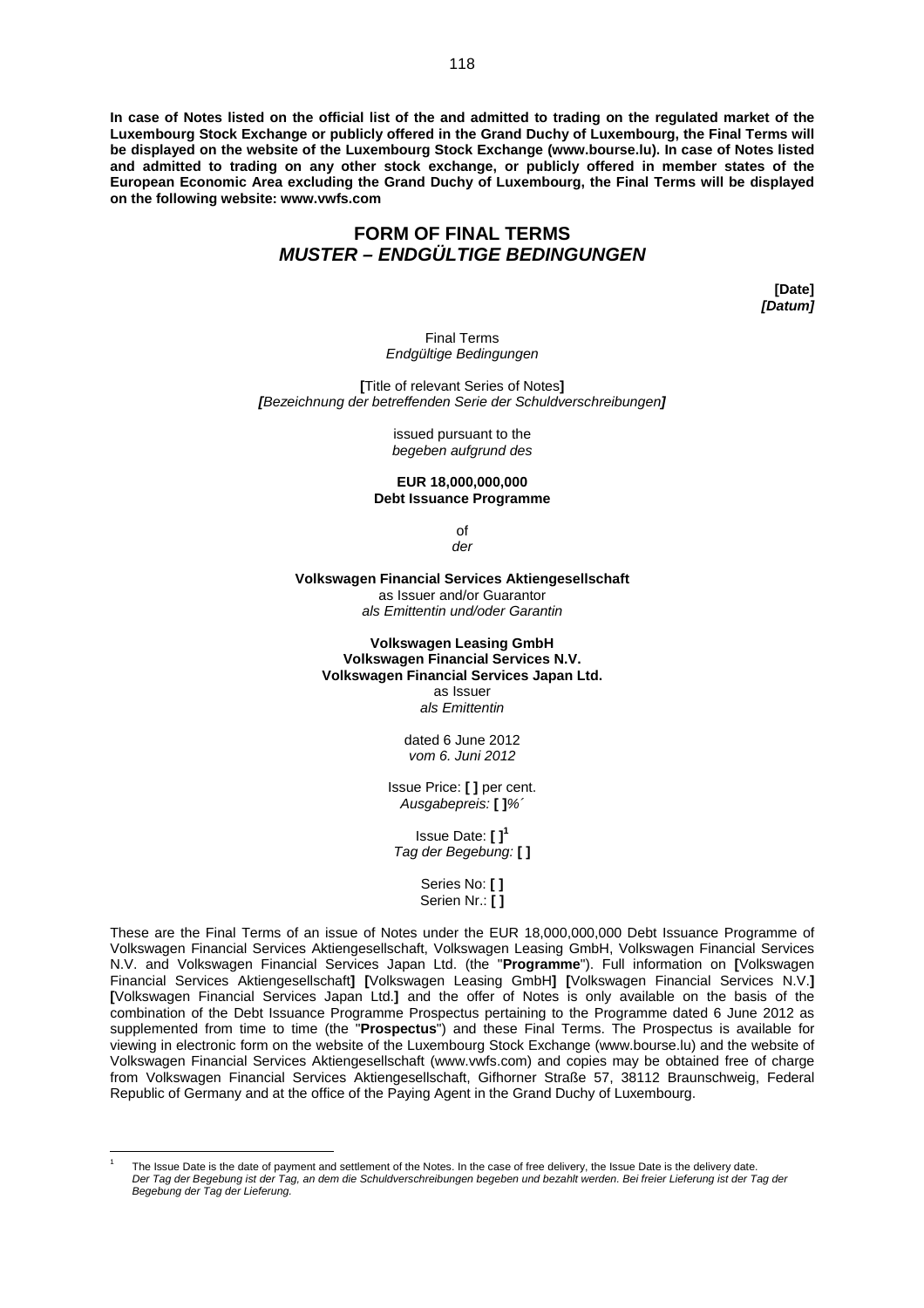*Dies sind die Endgültigen Bedingungen einer Emission von Schuldverschreibungen unter dem EUR 18.000.000.000 Debt Issuance Programme der Volkswagen Financial Services Aktiengesellschaft, Volkswagen Leasing GmbH, Volkswagen Financial Services N.V. and Volkswagen Financial Services Japan Ltd. (das* "*Programm*"*). Vollständige Informationen über die [Volkswagen Financial Services Aktiengesellschaft] [Volkswagen Leasing GmbH] [Volkswagen Financial Services N.V.] [Volkswagen Financial Services Japan Ltd.] und das Angebot der Schuldverschreibungen sind nur verfügbar, wenn die Endgültigen Bedingungen und der Debt Issuance Programme Prospekt vom 6. Juni 2012 sowie etwaigen Nachträgen hierzu (der "Prospekt") zusammengenommen werden. Der Prospekt kann eingesehen werden auf der Internetseite der Luxemburger Börse (www.bourse.lu) und der Internetseite der Volkswagen Financial Services Aktiengesellschaft (www.vwfs.com). Kopien des Prospekts sind gebührenfrei bei der Volkswagen Financial Services Aktiengesellschaft, Gifhorner Straße 57, 38112 Braunschweig, Bundesrepublik Deutschland, und den Geschäftsräumen der Zahlstelle im Großherzogtum Luxemburg erhältlich.*

### **Part I.: TERMS AND CONDITIONS** *Teil I.: ANLEIHEBEDINGUNGEN*

### **[In case of Long-Form Conditions, insert:** *Im Fall von nicht konsolidierten Bedingungen einfügen:*

This Part I. of the Final Terms is to be read in conjunction with the Terms and Conditions of the Notes (the "**Terms and Conditions**") set forth in the Prospectus **[**dated **]** [2](#page-118-0) . Capitalised Terms not otherwise defined herein shall have the meanings specified in the Terms and Conditions.

*Dieser Teil I. der Endgültigen Bedingungen ist in Verbindung mit den Anleihebedingungen der Schuldverschreibungen (die "Anleihebedingungen") zu lesen, die im Prospekt [vom ] 2 enthalten sind. Begriffe, die in den Anleihebedingungen definiert sind, haben, falls die Endgültigen Bedingungen nicht etwas anderes bestimmen, die gleiche Bedeutung, wenn sie in diesen Endgültigen Bedingungen verwendet werden.*

All references in this part of the Final Terms to numbered paragraphs and subparagraphs are to paragraphs and subparagraphs of the Terms and Conditions.

*Bezugnahmen in diesem Teil der Endgültigen Bedingungen auf Paragraphen und Absätze beziehen sich auf die Paragraphen und Absätze der Anleihebedingungen.*

All provisions in the Terms and Conditions corresponding to items in the Final Terms which are either not selected or completed or which are deleted shall be deemed to be deleted from the terms and conditions applicable to the Notes (the "**Conditions**").

*Sämtliche Bestimmungen der Anleihebedingungen, die sich auf Variablen dieser Endgültigen Bedingungen beziehen und die weder angekreuzt noch ausgefüllt werden oder die gestrichen werden, gelten als in den auf die Schuldverschreibungen anwendbaren Anleihebedingungen (die "Bedingungen") gestrichen.***]**

### **[In case of Integrated Conditions, insert:** *Im Fall von konsolidierten Bedingungen einfügen:*

The Integrated Conditions applicable to the Notes (the "**Conditions**") and the German or English language translation thereof, if any, are attached hereto. They replace in full the Terms and Conditions of the Notes as set out in the Prospectus **[dated**  $\bullet$ **]**<sup>2</sup> and take precedence over any conflicting provisions set forth in Part I. of the Final Terms.

*Die für die Schuldverschreibungen geltenden konsolidierten Bedingungen (die "Bedingungen") und eine etwaige deutsch- oder englischsprachige Übersetzung sind diesen Endgültigen Bedingungen beigefügt. Die Bedingungen* ersetzen in vollem Umfang die im Prospekt *[vom*  $\bullet$ *]* abgedruckten Anleihebedingungen und gehen etwaigen *abweichenden Bestimmungen in Teil I. der Endgültigen Bedingungen vor.]*

### **Issuer** *Emittentin*

Volkswagen Financial Services Aktiengesellschaft

Volkswagen Leasing GmbH

Volkswagen Financial Services N.V.

<span id="page-118-0"></span><sup>2</sup> In case of an increase of an issue of Notes which were originally issued prior to the date of this Prospectus, insert date of the Prospectus under which the original tranche was issued.

*Im Fall einer Aufstockung einer Emission von Schuldverschreibungen, die ursprünglich vor dem Datum dieses Prospekts begeben wurden, Datum des ursprünglichen Prospekts einfügen.*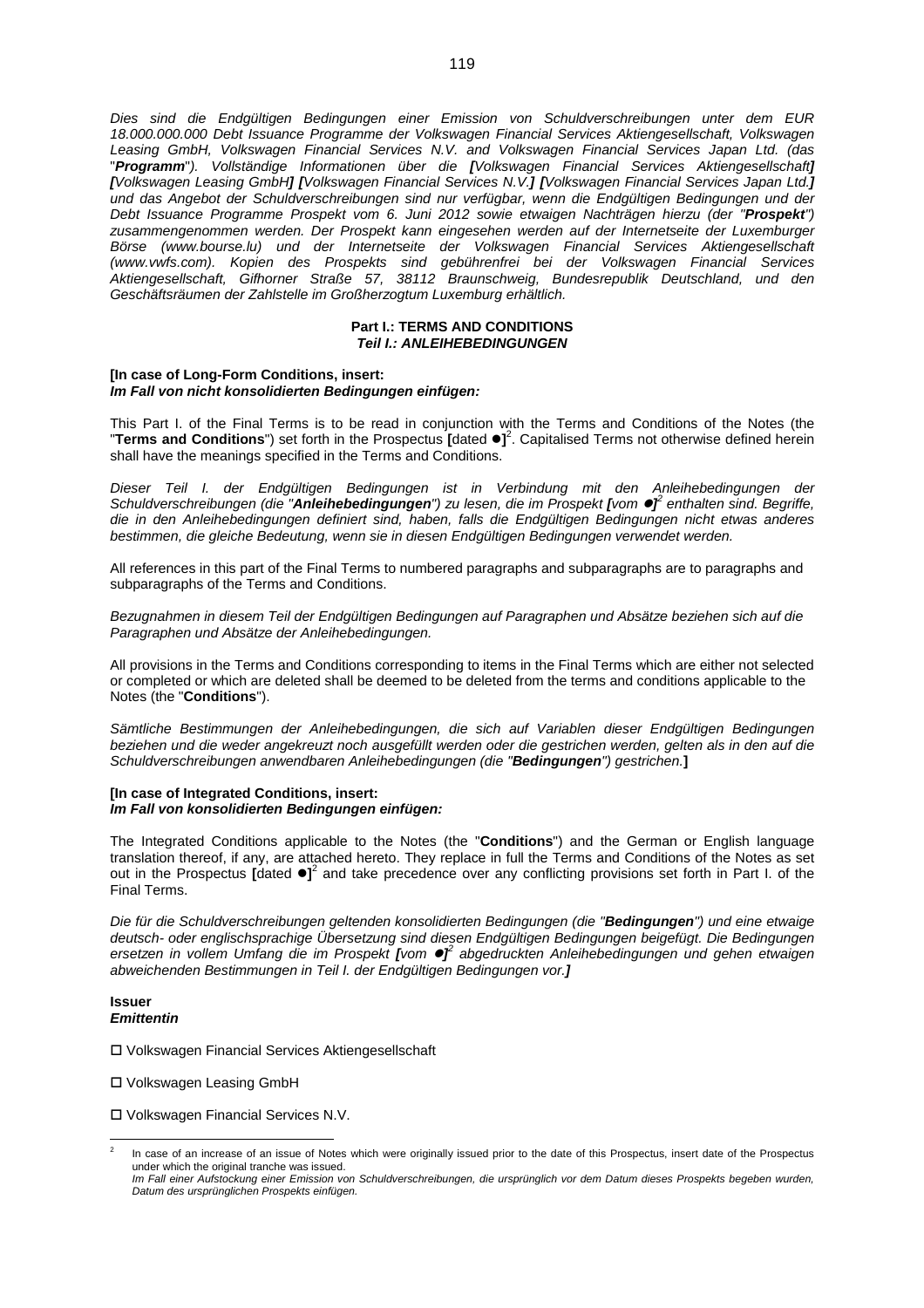Volkswagen Financial Services Japan Ltd.

### **Form of Condition[s](#page-119-0)**<sup>3</sup> *Form der Bedingungen*

- □ Long-Form *Nicht-konsolidierte Bedingungen*
- $\Pi$  Integrated *Konsolidierte Bedingungen*

### **Language of Conditions**[4](#page-119-1) *Sprache der Bedingungen*

- □ German only *ausschließlich Deutsch*
- □ English only *ausschließlich Englisch*
- English and German (English binding) *Englisch und Deutsch (englischer Text maßgeblich)*
- German and English (German binding) *Deutsch und Englisch (deutscher Text maßgeblich)*

### **CURRENCY, DENOMINATION, FORM, CERTAIN DEFINITIONS (§ 1)** *WÄHRUNG, STÜCKELUNG, FORM, DEFINITIONEN (§ 1)*

### **Currency and Denomination**[5](#page-119-2) *Währung und Stückelung*

| <b>Specified Currency</b><br>Festgelegte Währung        |  |
|---------------------------------------------------------|--|
| Aggregate Principal Amount<br>Gesamtnennbetrag          |  |
| Specified Denomination(s)<br>Festgelegte Stückelung(en) |  |

<span id="page-119-0"></span>3 To be determined in consultation with the Issuer. Integrated Conditions will be required where the Notes are to be publicly offered, in whole or in part, or to be initially distributed, in whole or in part, to non-qualified investors. In all other cases, the Issuer may elect to use Long-Form Conditions or Integrated Conditions.

*In Abstimmung mit der Emittentin festzulegen. Konsolidierte Bedingungen sind erforderlich, wenn die Schuldverschreibungen anfangs insgesamt oder teilweise an nicht qualifizierte Anleger verkauft werden. In allen anderen Fällen kann die Emittentin entweder konsolidierte oder nicht-konsolidierte Bedingungen wählen.*

<span id="page-119-1"></span>4 To be determined in consultation with the Issuer. It is anticipated that, subject to any stock exchange or legal requirements applicable from time to time, and unless otherwise agreed, in the case of Notes in bearer form publicly offered, in whole or in part, in the Federal Republic of Germany, or distributed, in whole or in part, to non-qualified investors in the Federal Republic of Germany, German will be the controlling language. If, in the event of such public offer or distribution to non- qualified investors, however, English is chosen as the controlling language, a German language translation of the Conditions will be available from the office of Volkswagen Financial Services Aktiengesellschaft. *In Abstimmung mit der Emittentin festzulegen. Es wird erwartet, dass vorbehaltlich geltender Börsen- oder anderer Bestimmungen und soweit nicht anders vereinbart, die deutsche Sprache für Inhaberschuldverschreibungen maßgeblich sein wird, die insgesamt oder teilweise öffentlich zum Verkauf in der Bundesrepublik Deutschland angeboten oder an nicht qualifizierte Anleger in der Bundesrepublik Deutschland verkauft werden, wird die deutsche Sprache maßgeblich sein. Falls bei einem solchen öffentlichen Verkaufsangebot oder Verkauf an nicht qualifizierte Anleger die englische Sprache als maßgeblich bestimmt wird, wird eine deutschsprachige Übersetzung der Bedingungen bei der Geschäftsstelle der Volkswagen Financial Services Aktiengesellschaft erhältlich sein.*

<span id="page-119-2"></span>5 In case of Notes, issued by Volkswagen Financial Services Aktiengesellschaft, Volkswagen Leasing GmbH and Volkswagen Financial Services N.V., the minimum denomination of the Notes will be, if in euro, EUR 1,000, and if in any currency other than euro, an amount in such other currency nearly equivalent to EUR 1,000 at the time of the issue of the Notes. In case of Notes issued by Volkswagen Financial Services Japan Ltd., the minimum denomination of the Notes will be, if in euro, EUR 100,000 and, if in any currency other than euro, an amount in such other currency nearly equivalent to EUR 100,000 at the time of the issue of Notes. *Die Mindeststückelung der Schuldverschreibungen beträgt im Falle von Schuldverschreibungen, die von der Volkswagen Financial Services Aktiengesellschaft, der Volkswagen Leasing GmbH und der Volkswagen Financial Services N.V. begeben werden, EUR 1.000, bzw. falls die Schuldverschreibungen in einer anderen Währung als Euro begeben werden, einem Betrag in dieser anderen Währung, der zur Zeit der Begebung der Schuldverschreibungen annähernd dem Gegenwert von EUR 1.000 entspricht. Im Fall von Schuldverschreibungen, die von der Volkswagen Financial Services Japan Ltd. begeben werden, beträgt die Mindeststückelung EUR 100.000, bzw., wenn die Schuldverschreibungen auf eine andere Währung als Euro lauten, einen Betrag in dieser anderen Währung, der zur Zeit der Begebung der Schuldverschreibungen annähernd dem Gegenwert von EUR 100.000 entspricht.*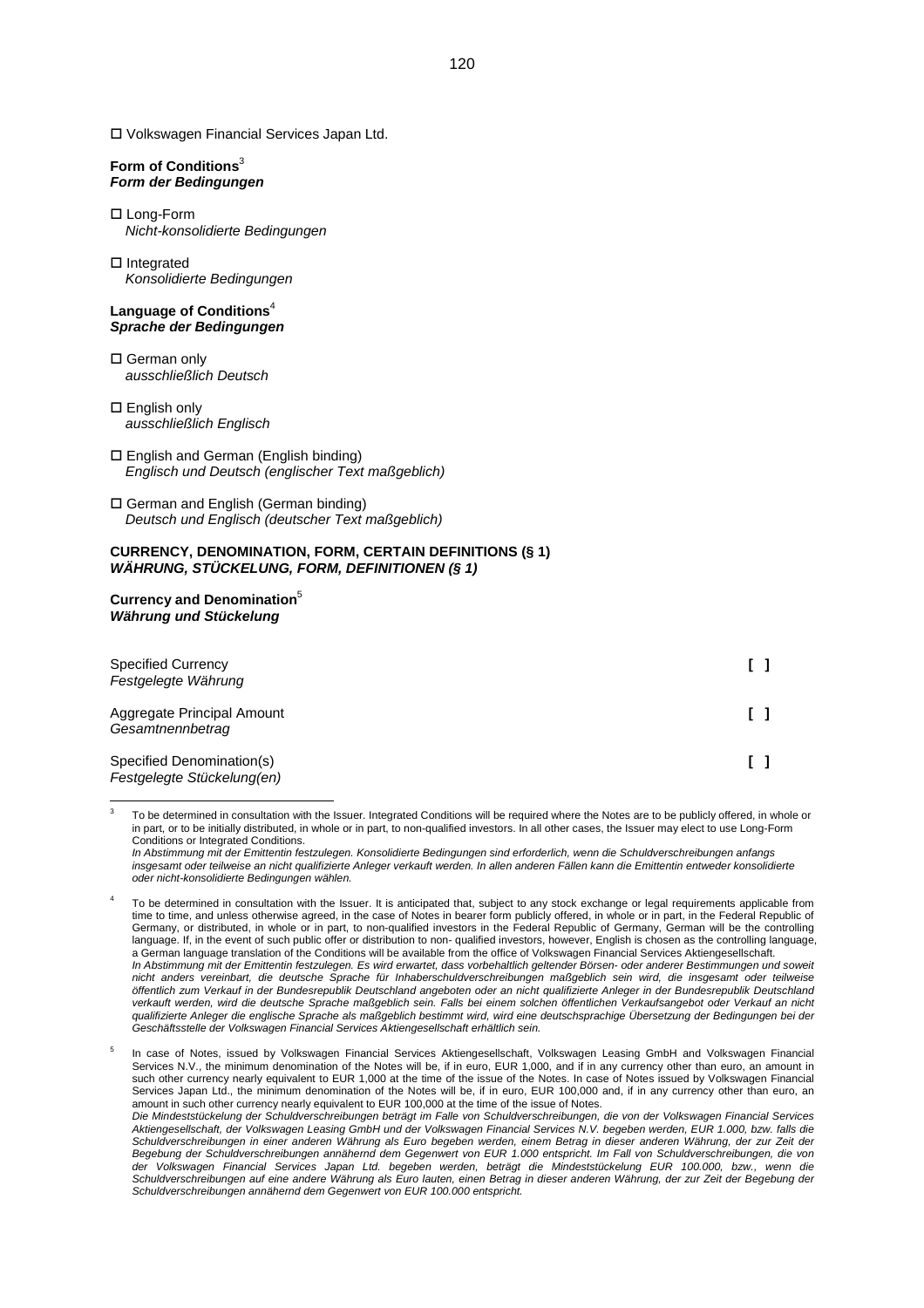Number of Notes to be issued in each Specified Denomination **[ ]** *Anzahl der in jeder festgelegten Stückelung auszugebenden Schuldverschreibungen* Minimum Principal Amount for Transfers (specify) **[ ]**

*Mindestnennbetrag für Übertragungen (angeben)*

### **New Global Note** [Yes/No**]**<br> **New Global Note** [Ja/Nein] *New Global Note* **[***Ja/Nein***]**

### **TEFRA C Rules** *TEFRA C Regeln*

- □ Permanent Global Note *Dauerglobalurkunde*
- Temporary Global Note exchangeable for Definitive Notes *Vorläufige Globalurkunde austauschbar gegen Einzelurkunden*

#### **TEFRA D Rules** *TEFRA D Regeln*

Temporary Global Note exchangeable for: *Vorläufige Globalurkunde austauschbar gegen:*

- Permanent Global Note *Dauerglobalurkunde*
- □ Definitive Notes *Einzelurkunden*

### **Neither TEFRA D Rules nor TEFRA C Rules** *Weder TEFRA D Regeln noch TEFRA C Regeln*

- □ Permanent Global Note *Dauerglobalurkunde*
- □ Temporary Global Note exchangeable for Definitive Notes *Vorläufige Globalurkunde austauschbar gegen Einzelurkunden*

### **Definitive Notes** [Yes/No] *Einzelurkunden* **[***Ja/Nein***]**

□ Coupons *Zinsscheine*

- $\square$  Talons *Talons*
- □ Receipts *Rückzahlungsscheine*

### **Certain Definitions** *Definitionen*

Clearing System *Clearingsystem*

- Clearstream Banking AG Mergenthalerallee 61 65760 Eschborn Federal Republic of Germany
- Clearstream Banking, société anonyme 42 Avenue JF Kennedy 1855 Luxembourg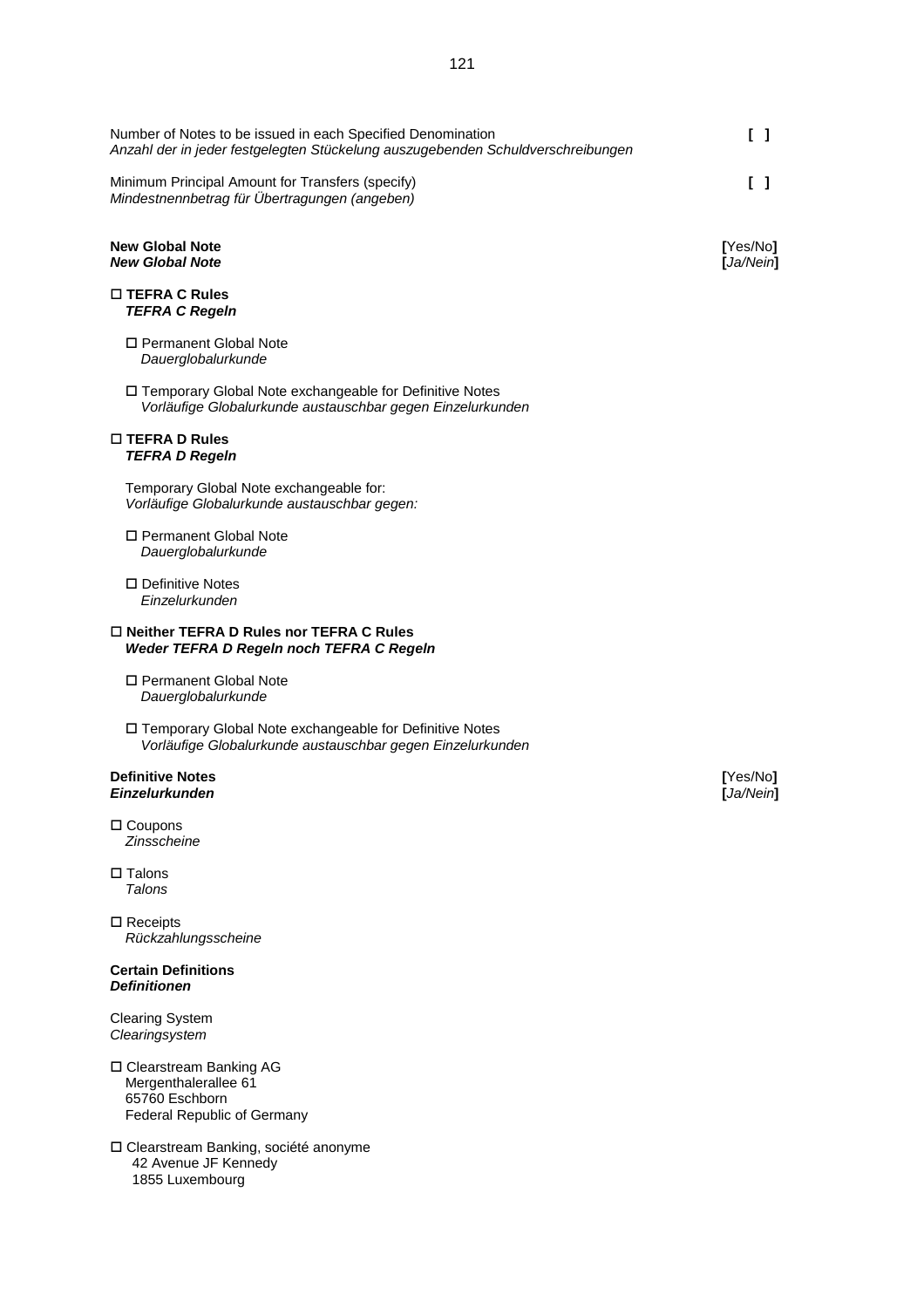Grand Duchy of Luxembourg

- Euroclear Bank SA/NV 1 Boulevard du Roi Albert II 1210 Brussels Belgium
- $\Box$  Other specify *Sonstige (angeben)*

Calculation Agent **[**Yes/No**]** *Berechnungsstelle* **[***Ja/Nein***]**

□ Paying Agent *Zahlstelle*

 $\Box$  Other (specify)  $\Box$ *Sonstige (angeben)*

### **INTEREST (§ 3)** *ZINSEN (§ 3)*

 **Fixed Rate Notes[6](#page-121-0)** *Festverzinsliche Schuldverschreibungen*

### **Rate of Interest and Interest Payment Dates** *Zinssatz und Zinszahlungstage*

| $\Box$ Rate of Interest<br>Zinssatz                                                                                                         | 1 per cent. <i>per annum</i><br>1 % per annum |
|---------------------------------------------------------------------------------------------------------------------------------------------|-----------------------------------------------|
| Interest Commencement Date<br>Verzinsungsbeginn                                                                                             |                                               |
| Fixed Interest Date(s)<br>Festzinstermin(e)                                                                                                 | $\begin{bmatrix} \end{bmatrix}$               |
| <b>First Interest Payment Date</b><br>Erster Zinszahlungstag                                                                                | I 1                                           |
| Initial Broken Amount(s) (per Specified Denomination)<br>Anfängliche(r) Bruchteilzinsbetrag (-beträge)<br>(für jede festgelegte Stückelung) | I 1                                           |
| Fixed Interest Date preceding the Maturity Date<br>Festzinstermin, der dem Fälligkeitstag vorangeht                                         | I 1                                           |
| Final Broken Amount(s) (per Specified Denomination)<br>Abschließende(r) Bruchteilzinsbetrag (-beträge)<br>(für jede festgelegte Stückelung) |                                               |
| Determination Date(s) <sup>7</sup><br>Feststellungstermin(e)                                                                                | [ ] in each year<br>] in jedem Jahr           |
|                                                                                                                                             |                                               |

 **Floating Rate Notes**<sup>6</sup> *Variabel verzinsliche Schuldverschreibungen*

<span id="page-121-0"></span><sup>6</sup> If not applicable, the following items may be deleted.

<span id="page-121-1"></span>*Falls nicht anwendbar, können die folgenden Angaben gelöscht werden.*

<sup>7</sup> Insert regular interest dates ignoring issue date or maturity date in the case of a long or short first or last coupon. N.B. only relevant where the Specified Currency is euro and the Day Count Fraction is Actual/Actual (ICMA). *Einzusetzen sind die festen Zinstermine, wobei im Falle eines langen oder kurzen ersten oder letzten Koupons der Tag der Begebung bzw.*

*der Fälligkeitstag nicht zu berücksichtigen sind. N.B. nur einschlägig, falls die Festgelegte Währung Euro ist und der Zinstagequotient Actual/Actual (ICMA) anwendbar ist.*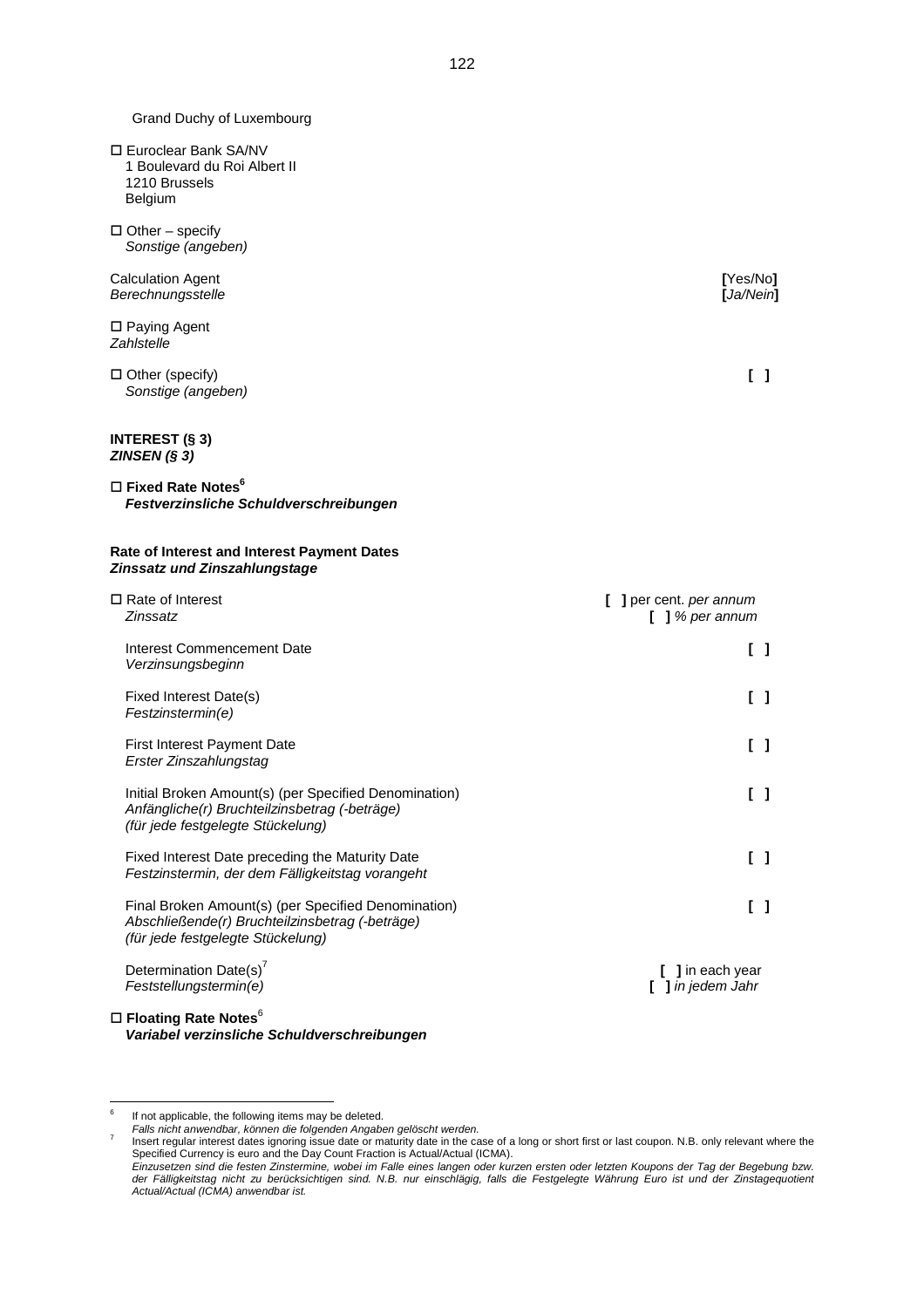| <b>Interest Payment Dates</b><br>Zinszahlungstage                                                                                                                                                  |                                                                                        |
|----------------------------------------------------------------------------------------------------------------------------------------------------------------------------------------------------|----------------------------------------------------------------------------------------|
| <b>Interest Commencement Date</b><br>Verzinsungsbeginn                                                                                                                                             | $\begin{smallmatrix} \end{smallmatrix}$                                                |
| <b>Specified Interest Payment Dates</b><br>Festgelegte Zinszahlungstage                                                                                                                            | $\begin{bmatrix} 1 \end{bmatrix}$                                                      |
| Specified Interest Period(s)<br>Festgelegte Zinsperiode(n)                                                                                                                                         | $\left[\right]$ [weeks/months/other – specify]<br>[ ] [Wochen/Monate/andere - angeben] |
| <b>Business Day Convention</b><br>Geschäftstagskonvention                                                                                                                                          |                                                                                        |
| □ Modified Following Business Day Convention<br>Modifizierte-Folgender-Geschäftstag-Konvention                                                                                                     |                                                                                        |
| $\Box$ FRN Convention (specify period(s))<br>FRN Konvention (Zeitraum angeben)                                                                                                                     | $[$ ] [months/other – specify]<br>$[$ ] [Monate/andere - angeben]                      |
| □ Following Business Day Convention<br>Folgender-Geschäftstag-Konvention                                                                                                                           |                                                                                        |
| □ Preceding Business Day Convention<br>Vorangegangener-Geschäftstag-Konvention                                                                                                                     |                                                                                        |
| <b>Relevant Financial Centres</b><br><b>Relevante Finanzzentren</b>                                                                                                                                | $\begin{bmatrix} 1 \end{bmatrix}$                                                      |
| <b>Rate of Interest</b><br><b>Zinssatz</b>                                                                                                                                                         |                                                                                        |
| □ Screen Rate Determination<br>Bildschirmfeststellung                                                                                                                                              |                                                                                        |
| □ EURIBOR (11.00 a.m. Brussels time/TARGET Business Day/<br>Interbank Market in the Euro-Zone)<br>EURIBOR (11.00 Uhr Brüsseler Ortszeit/TARGET Geschäftstag/<br>Interbankenmarkt in der Euro-Zone) |                                                                                        |
| Screen page<br>Bildschirmseite                                                                                                                                                                     | $\begin{bmatrix} \end{bmatrix}$                                                        |
| □ LIBOR (London time/London Business Day/<br>London Interbank Market)                                                                                                                              |                                                                                        |
| LIBOR (Londoner Ortszeit/Londoner Geschäftstag/<br>Londoner Interbankenmarkt)                                                                                                                      |                                                                                        |
| Screen page<br><b>Bildschirmseite</b>                                                                                                                                                              | $\begin{bmatrix} 1 \end{bmatrix}$                                                      |
| $\Box$ Other (specify)<br>Sonstige (angeben)                                                                                                                                                       | [ ]                                                                                    |
| Screen page<br><b>Bildschirmseite</b>                                                                                                                                                              | I 1                                                                                    |
| $\Box$ Other applicable rounding provision (specify)<br>Andere anwendbare Rundungsbestimmung (angeben)                                                                                             | $\begin{smallmatrix} \end{smallmatrix}$                                                |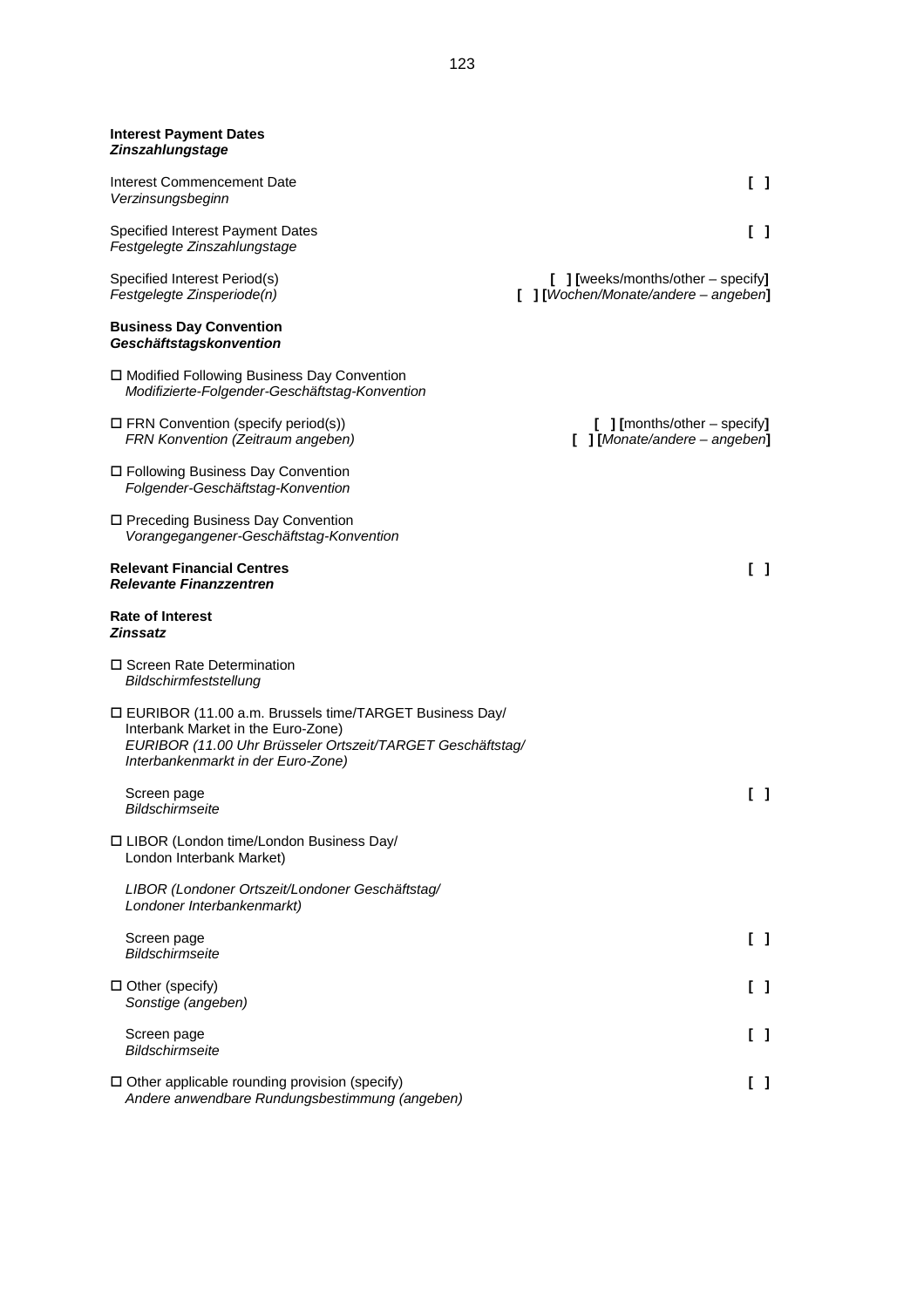| Margin<br>Marge                                                                                                                                                                                                                                                                                                                                                                                          | [ ] per cent. per annum<br>$[$ ]% per annum |
|----------------------------------------------------------------------------------------------------------------------------------------------------------------------------------------------------------------------------------------------------------------------------------------------------------------------------------------------------------------------------------------------------------|---------------------------------------------|
| $\square$ plus<br>plus                                                                                                                                                                                                                                                                                                                                                                                   |                                             |
| $\square$ minus<br>minus                                                                                                                                                                                                                                                                                                                                                                                 |                                             |
| Interest Determination Date<br>Zinsfestlegungstag                                                                                                                                                                                                                                                                                                                                                        |                                             |
| □ second Business Day prior to commencement of Interest Period<br>zweiter Geschäftstag vor Beginn der jeweiligen Zinsperiode                                                                                                                                                                                                                                                                             |                                             |
| □ first day of each Interest Period<br>erster Tag der jeweiligen Zinsperiode                                                                                                                                                                                                                                                                                                                             |                                             |
| $\Box$ other (specify)<br>sonstige (angeben)                                                                                                                                                                                                                                                                                                                                                             | $\mathsf{L}$                                |
| Reference Banks (if other than as specified in $\S$ 3(2)) (specify)<br>Referenzbanken (sofern abweichend von § 3 Absatz 2) (angeben)                                                                                                                                                                                                                                                                     | $\begin{smallmatrix} \end{smallmatrix}$     |
| $\Box$ ISDA Determination <sup>8</sup><br><b>ISDA-Feststellung</b>                                                                                                                                                                                                                                                                                                                                       | [specify details]<br>[Details einfügen]     |
| $\Box$ Other Method of Determination (insert details<br>(including Margin, Interest Determination Date, Reference Banks,<br>fall-back provisions))<br>Andere Methoden der Bestimmung (Einzelheiten angeben<br>(einschließlich Zinsfestlegungstag, Marge, Referenzbanken,<br>Ausweichungsbestimmungen))                                                                                                   | $\mathsf{L}$                                |
| Minimum and Maximum Rate of Interest<br>Mindest- und Höchstzinssatz                                                                                                                                                                                                                                                                                                                                      |                                             |
| $\Box$ Minimum Rate of Interest<br>Mindestzinssatz                                                                                                                                                                                                                                                                                                                                                       | [ ] per cent. per annum<br>$[$ ]% per annum |
| $\Box$ Maximum Rate of Interest<br>Höchstzinssatz                                                                                                                                                                                                                                                                                                                                                        | [ ] per cent. per annum<br>$[$ ]% per annum |
| □ Zero Coupon Notes<br>Nullkupon-Schuldverschreibungen                                                                                                                                                                                                                                                                                                                                                   |                                             |
| Accrual of Interest<br>Auflaufende Zinsen                                                                                                                                                                                                                                                                                                                                                                |                                             |
| <b>Amortisation Yield</b><br>Emissionsrendite                                                                                                                                                                                                                                                                                                                                                            | $\begin{bmatrix} 1 \end{bmatrix}$           |
| □ Dual Currency Notes<br>Doppelwährungs-Schuldverschreibungen<br>(set forth details in full here (including exchange rate(s)<br>or basis for calculating exchange rate(s) to determine<br>interest/fall-back provisions))<br>(Einzelheiten einfügen (einschließlich Wechselkurs(e) oder Grundlage<br>für die Berechnung des/der Wechselkurs(e) zur Bestimmung<br>von Zinsbeträgen/Ausweichbestimmungen)) | ſΙ                                          |

<span id="page-123-0"></span><sup>8</sup> ISDA Determination should only be applied in the case of Notes permanently represented by a Global Note because the ISDA Agreement and the ISDA Definitions have to be attached to the relevant Notes. *ISDA-Feststellung sollte nur dann gewählt werden, wenn die betreffenden Schuldverschreibungen durch eine Dauerglobalurkunde verbrieft*

*werden, weil das ISDA-Agreement und die ISDA Definitionen den Schuldverschreibungen beizufügen sind.*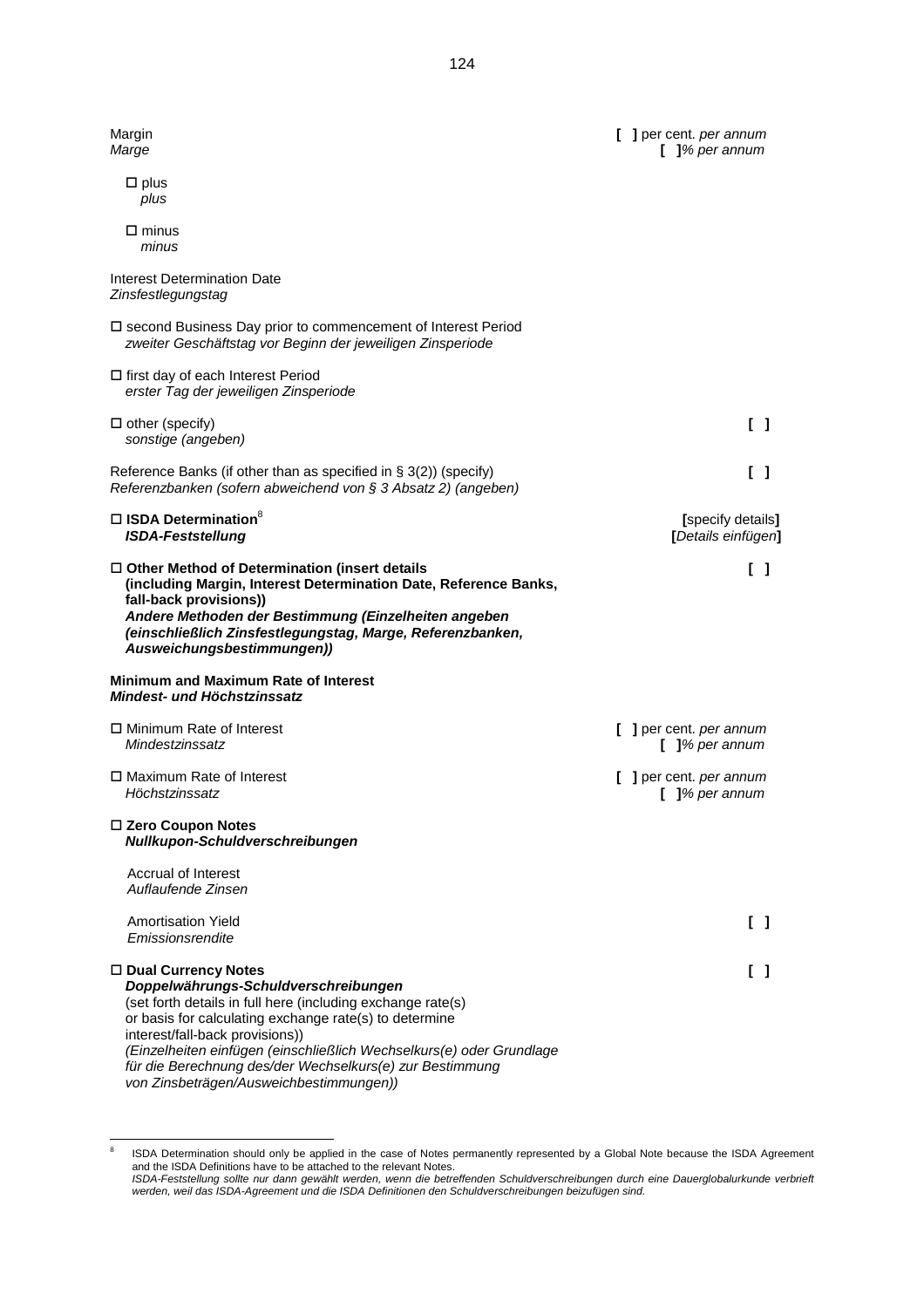| $\Box$ Instalment Notes<br>Raten-Schuldverschreibungen<br>(set forth details in full here)                                                                                                                                                                                                                                                                                                                                                                                                                                                     | $\mathsf{L}$                            |  |
|------------------------------------------------------------------------------------------------------------------------------------------------------------------------------------------------------------------------------------------------------------------------------------------------------------------------------------------------------------------------------------------------------------------------------------------------------------------------------------------------------------------------------------------------|-----------------------------------------|--|
| (Einzelheiten einfügen)<br>$\Box$ Index Linked Interest Notes                                                                                                                                                                                                                                                                                                                                                                                                                                                                                  | $\begin{smallmatrix} \end{smallmatrix}$ |  |
| Indexierte Schuldverschreibungen<br>(set forth details in full here or in an attachment, including any market disruption or settlement disruption<br>events affecting the index and adjustment rules with relation to events concerning the index)<br>(Einzelheiten hier oder in einer Anlage einfügen, einschließlich der Beschreibung etwaiger Vorfälle, die<br>eine Marktzerrüttung oder eine Unterbrechung der Abrechnung bewirken und die sich auf den Index<br>auswirken und Anpassungsregeln bei Vorfällen, die den Index beeinflussen) |                                         |  |
| $\Box$ Other Structured Notes<br>Andere strukturierte Schuldverschreibungen<br>(set forth details in full here (including possible fall back provisions))<br>(Einzelheiten einfügen (einschließlich möglicher Ausweichbestimmungen))                                                                                                                                                                                                                                                                                                           | $\Box$                                  |  |
| Day Count Fraction <sup>9</sup><br><b>Zinstageguotient</b>                                                                                                                                                                                                                                                                                                                                                                                                                                                                                     |                                         |  |
| □ Actual/Actual (ICMA)                                                                                                                                                                                                                                                                                                                                                                                                                                                                                                                         |                                         |  |
| [Deemed Interest Commencement Date]<br>[Fiktiver Verzinsungsbeginn]                                                                                                                                                                                                                                                                                                                                                                                                                                                                            | $\mathsf{L}$                            |  |
| [Deemed Interest Payment Date(s)]<br>[Fiktive(r) Zinszahlungstag(e)]                                                                                                                                                                                                                                                                                                                                                                                                                                                                           | I 1                                     |  |
| $\Box$ Actual/365 (Fixed)                                                                                                                                                                                                                                                                                                                                                                                                                                                                                                                      |                                         |  |
| $\Box$ Actual/360                                                                                                                                                                                                                                                                                                                                                                                                                                                                                                                              |                                         |  |
| $\Box$ 30/360 or 360/360 (Bond Basis)                                                                                                                                                                                                                                                                                                                                                                                                                                                                                                          |                                         |  |
| $\square$ 30E/360 (Eurobond Basis)                                                                                                                                                                                                                                                                                                                                                                                                                                                                                                             |                                         |  |
| REDEMPTION $(\S 4, \S 5)$<br>RÜCKZAHLUNG (§ 4, § 5)                                                                                                                                                                                                                                                                                                                                                                                                                                                                                            |                                         |  |
| <b>Final Redemption</b><br>Rückzahlung bei Endfälligkeit                                                                                                                                                                                                                                                                                                                                                                                                                                                                                       |                                         |  |
| <b>Maturity Date</b><br>Fälligkeitstag                                                                                                                                                                                                                                                                                                                                                                                                                                                                                                         | $\begin{bmatrix} 1 \end{bmatrix}$       |  |
| <b>Redemption Month</b><br>Rückzahlungsmonat                                                                                                                                                                                                                                                                                                                                                                                                                                                                                                   | $\mathsf{L}$                            |  |
| <b>Final Redemption Amount</b><br>Rückzahlungsbetrag                                                                                                                                                                                                                                                                                                                                                                                                                                                                                           |                                         |  |
| Final Redemption Amount (per Specified Denomination)<br>Rückzahlungsbetrag (für jede festgelegte Stückelung)                                                                                                                                                                                                                                                                                                                                                                                                                                   | $\mathsf{L}$                            |  |
| <b>Instalment Notes</b><br>Raten-Schuldverschreibungen                                                                                                                                                                                                                                                                                                                                                                                                                                                                                         |                                         |  |
| Instalment Date(s)<br>Ratenzahlungstermin(e)                                                                                                                                                                                                                                                                                                                                                                                                                                                                                                   | $\begin{bmatrix} 1 \end{bmatrix}$       |  |
| Instalment Amount(s)                                                                                                                                                                                                                                                                                                                                                                                                                                                                                                                           | $\begin{bmatrix} 1 \end{bmatrix}$       |  |

<span id="page-124-0"></span><sup>9</sup> Complete for all Notes. *Für alle Schuldverschreibungen auszufüllen.*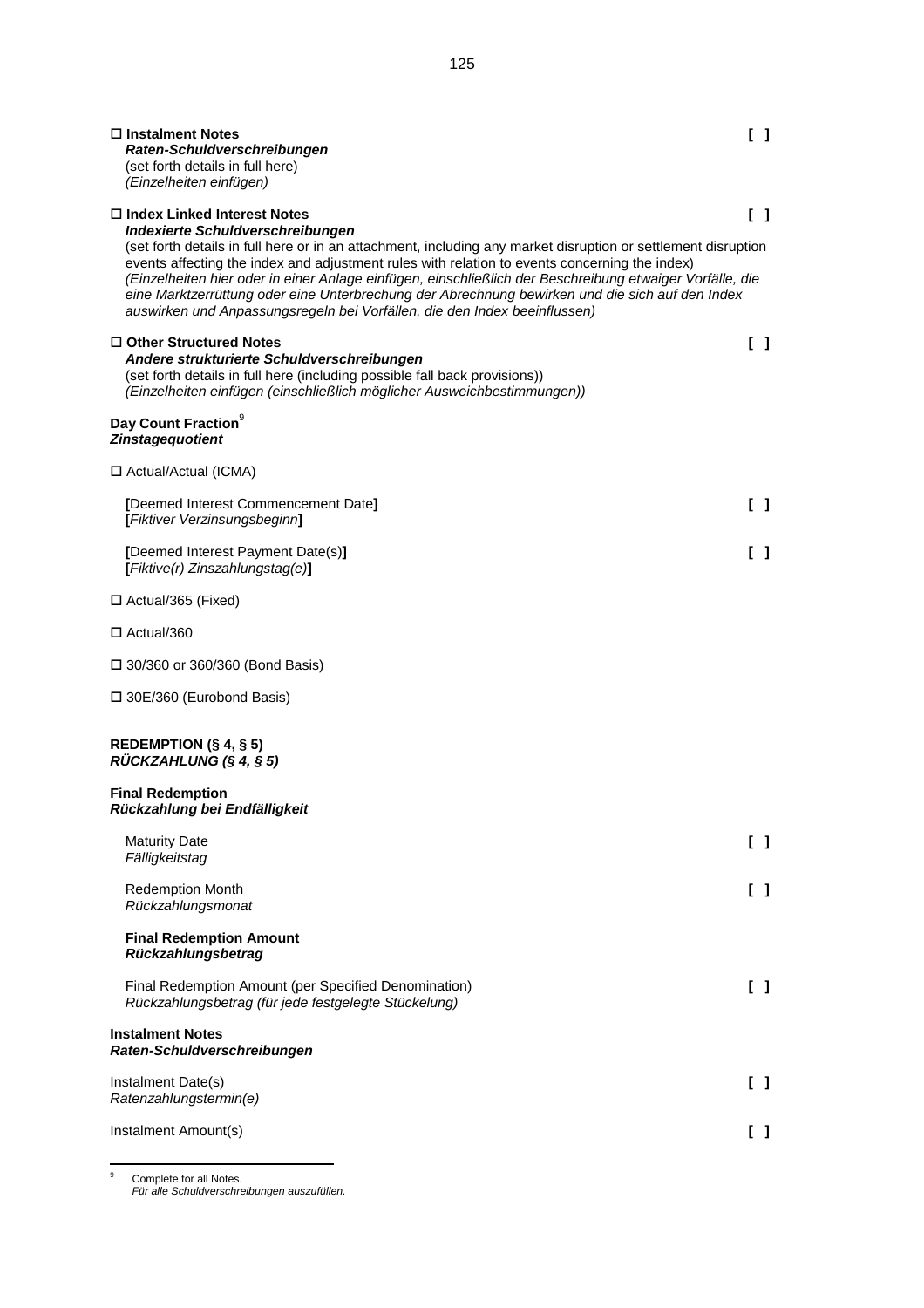*Rate(n)*

### **Early Redemption** *Vorzeitige Rückzahlung*

| Early Redemption at the Option of the Issuer<br>Vorzeitige Rückzahlung nach Wahl der Emittentin                                                                                                                       | [Yes/No]<br>[Ja/Nein]               |  |  |
|-----------------------------------------------------------------------------------------------------------------------------------------------------------------------------------------------------------------------|-------------------------------------|--|--|
| Minimum Redemption Amount<br>Mindestrückzahlungsbetrag                                                                                                                                                                | $\begin{bmatrix} 1 \end{bmatrix}$   |  |  |
| <b>Higher Redemption Amount</b><br>Höherer Rückzahlungsbetrag                                                                                                                                                         | $\begin{bmatrix} 1 \end{bmatrix}$   |  |  |
| Call Redemption Date(s)<br>Wahlrückzahlungstag(e) (Call)                                                                                                                                                              | $\begin{bmatrix} 1 \end{bmatrix}$   |  |  |
| Call Redemption Amount(s)<br>Wahlrückzahlungsbetrag/-beträge (Call)                                                                                                                                                   | $\begin{bmatrix} 1 \end{bmatrix}$   |  |  |
| Minimum Notice to Holders <sup>10</sup><br>Mindestkündigungsfrist                                                                                                                                                     | $\begin{bmatrix} 1 \end{bmatrix}$   |  |  |
| Maximum Notice to Holders<br>Höchstkündigungsfrist                                                                                                                                                                    | $\begin{bmatrix} 1 \end{bmatrix}$   |  |  |
| Early Redemption at the Option of a Holder<br>Vorzeitige Rückzahlung nach Wahl des Gläubigers                                                                                                                         | [Yes/No]<br>[Ja/Nein]               |  |  |
| Put Redemption Date(s)<br>Wahlrückzahlungstag(e) (Put)                                                                                                                                                                | $\begin{bmatrix} 1 \end{bmatrix}$   |  |  |
| Put Redemption Amount(s)<br>Wahlrückzahlungsbetrag/-beträge (Put)                                                                                                                                                     | $\begin{bmatrix} 1 \end{bmatrix}$   |  |  |
| Minimum Notice to Issuer <sup>11</sup><br>Mindestkündigungsfrist                                                                                                                                                      | $\blacksquare$ ] days<br>$[$ ] Tage |  |  |
| Maximum Notice to Issuer (never more than 60 days)<br>Höchstkündigungsfrist (nie mehr als 60 Tage)                                                                                                                    | ] days<br>$[$ ] Tage                |  |  |
| <b>Early Redemption Amount</b><br>Vorzeitiger Rückzahlungsbetrag                                                                                                                                                      |                                     |  |  |
| $\Box$ Notes other than Zero Coupon Notes<br>Andere als Nullkupon-Schuldverschreibungen                                                                                                                               | $\begin{bmatrix} 1 \end{bmatrix}$   |  |  |
| <b>Final Redemption Amount</b><br>Rückzahlungsbetrag                                                                                                                                                                  | $\begin{bmatrix} 1 \end{bmatrix}$   |  |  |
| <b>Other Redemption Amount</b><br>(set forth details in full here (including possible fall back provisions))<br>Anderer Rückzahlungsbetrag<br>(Einzelheiten einfügen (einschließlich möglicher Ausweichbestimmungen)) | $\begin{bmatrix} 1 \end{bmatrix}$   |  |  |
| □ Zero Coupon Notes<br>Nullkupon-Schuldverschreibungen                                                                                                                                                                |                                     |  |  |
| <b>Reference Price</b><br>Referenzpreis                                                                                                                                                                               | $\begin{bmatrix} 1 \end{bmatrix}$   |  |  |

<span id="page-125-0"></span> $10$  Euroclear requires a minimum notice period of 5 business days.

<span id="page-125-1"></span>*Euroclear verlangt eine Mindestkündigungsfrist von 5 Geschäftstagen.* <sup>11</sup> Euroclear requires a minimum notice period of 15 business days.

*Euroclear verlangt eine Mindestkündigungsfrist von 15 Geschäftstagen.*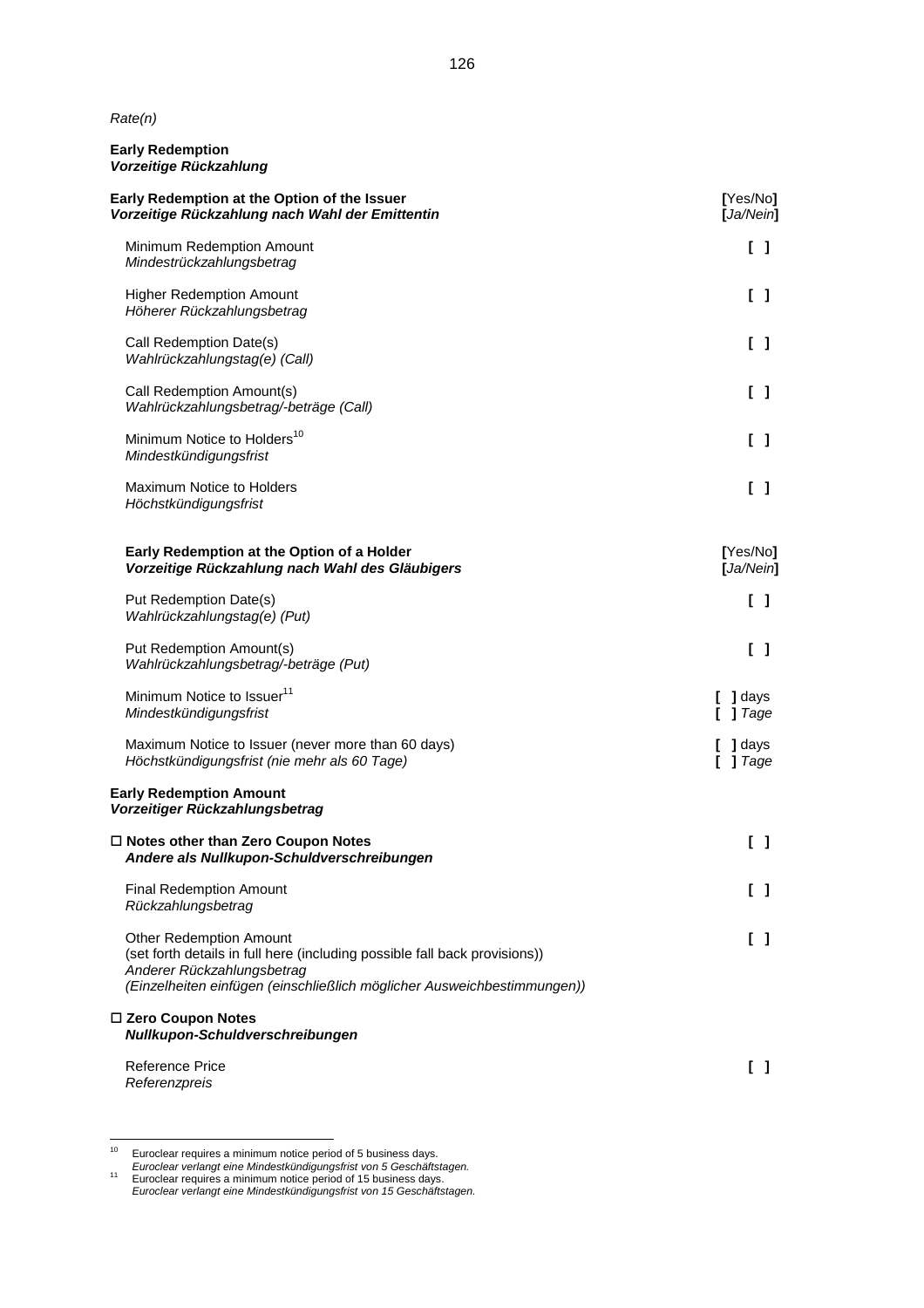| $\Box$ Other Structured Notes<br>Andere strukturierte Schuldverschreibungen<br>(set forth details in full here (including possible fall back provisions))<br>(Einzelheiten einfügen (einschließlich möglicher Ausweichbestimmungen))                                                                   | ſΙ                                         |
|--------------------------------------------------------------------------------------------------------------------------------------------------------------------------------------------------------------------------------------------------------------------------------------------------------|--------------------------------------------|
| <b>PAYMENTS (§ 6)</b><br>ZAHLUNGEN (§ 6)                                                                                                                                                                                                                                                               |                                            |
| <b>Payment Business Day</b><br><b>Zahlungstag</b>                                                                                                                                                                                                                                                      |                                            |
| Relevant Financial Centre(s) (specify all)<br>Relevante Finanzzentren (alle angeben)                                                                                                                                                                                                                   | $\begin{bmatrix} 1 \end{bmatrix}$          |
| <b>ISSUING AGENT [,] [AND] PAYING AGENT[S]</b><br>[AND CALCULATION AGENT] (§ 7)<br>DIE EMISSIONSSTELLE [,] [UND] [DIE ZAHLSTELLE[N]]<br>[UND DIE BERECHNUNGSSTELLE] (§ 7)                                                                                                                              |                                            |
| Calculation Agent/specified office <sup>12</sup><br>Berechnungsstelle/bezeichnete Geschäftsstelle                                                                                                                                                                                                      | $\begin{bmatrix} 1 \end{bmatrix}$          |
| Required location of Calculation Agent (specify)<br>Vorgeschriebener Ort für Berechnungsstelle (angeben)                                                                                                                                                                                               | I 1                                        |
| □ Paying Agents<br>Zahlstellen                                                                                                                                                                                                                                                                         |                                            |
| $\Box$ Additional Paying Agent(s)/specified office(s)<br>Zahlstelle(n)/bezeichnete Geschäftsstelle(n)                                                                                                                                                                                                  | $\begin{bmatrix} 1 \end{bmatrix}$          |
| RESOLUTIONS OF HOLDERS; COMMON REPRESENTATIVE (§ 13) <sup>13</sup><br><b>BESCHLÜSSE DER GLÄUBIGER; GEMEINSAMER VERTRETER (§ 13)</b>                                                                                                                                                                    |                                            |
| <b>Common Representative</b><br>Gemeinsamer Vertreter                                                                                                                                                                                                                                                  |                                            |
| $\Box$ No Common Representative is designated in the Terms and Conditions but the Holders may<br>appoint a Common Representative<br>Es wird kein Gemeinsamer Vertreter in den Anleihebedingungen bestellt, die Gläubiger<br>können aber einen Gemeinsamen Vertreter durch Mehrheitsbeschluss bestellen |                                            |
| □ Common Representative is appointed in the Terms and Conditions (specify)<br>Gemeinsamer Vertreter wird in den Anleihebedingungen bestellt (angeben)                                                                                                                                                  | $\Box$                                     |
| Further duties and powers of the Common Representative<br>and provision on liability (specify, if any)<br>Weitere Aufgaben und Befugnisse sowie Bestimmung zur<br>Haftung des Gemeinsamen Vertreters (angeben, falls vorhanden)                                                                        | $\begin{smallmatrix}1\\1\end{smallmatrix}$ |
| Further/other provisions for Resolutions of Holders (specify, if any)<br>Weitere/abweichende Bestimmungen zu Beschlüssen der Gläubiger (angeben, falls vorhanden)                                                                                                                                      |                                            |

<span id="page-126-0"></span> $12$  Not to be completed if Issuing Agent is to be appointed as Calculation Agent. *Nicht auszufüllen, falls Issuing Agent als Berechnungsstelle bestellt werden soll.* <sup>13</sup> If not applicable, delete this paragraph.

<span id="page-126-1"></span>*Falls nicht anwendbar, entfällt dieser Absatz.*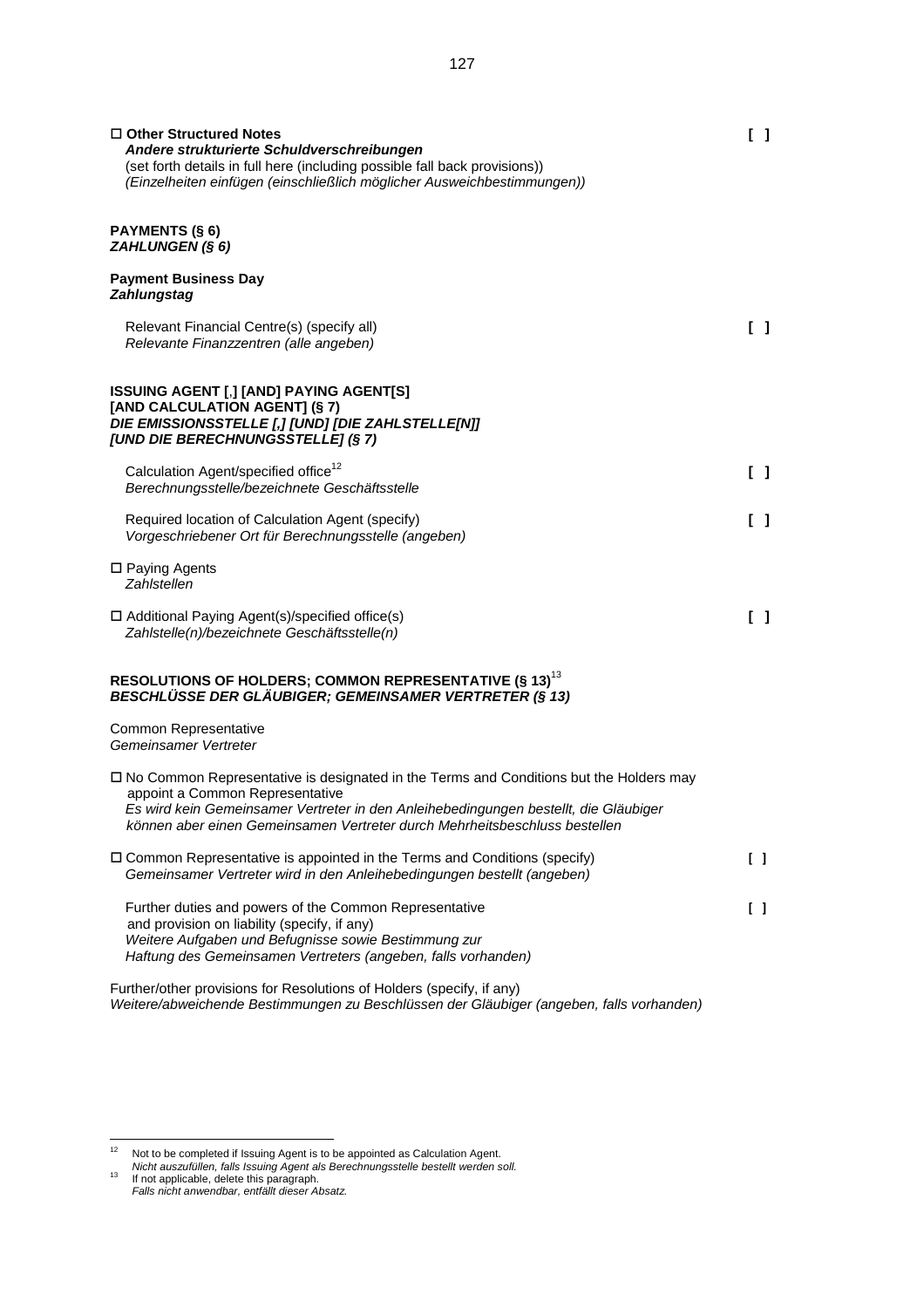### **NOTICES (§ [16])** *MITTEILUNGEN (§ [16])*

### **Place and medium of publication** *Ort und Medium der Bekanntmachung*

- □ Federal Gazette *Bundesanzeiger*
- **Luxembourg (Tageblatt)** *Luxemburg (Tageblatt)*
- **Luxembourg (Luxemburger Wort)** *Luxemburg (Luxemburger Wort)*
- Website of the stock exchange **[**www.bourse.lu**][**other specify**]**

*Website der Börse [www.bourse.lu][andere – angeben]*

 Other (specify) **[ ]** *sonstige (angeben)*

### **APPLICABLE LAW, PLACE OF PERFORMANCE, PLACE OF JURISDICTION AND ENFORCEMENT (§ [17])** *ANWENDBARES RECHT, ERFÜLLUNGSORT, GERICHTSSTAND UND GERICHTLICHE GELTENDMACHUNG (§ [17])*

**Governing Law German Law Construction Construction Construction Construction Construction Construction Construction**<br>Anwendbares Recht **Construction Construction Construction Construction Construction Construction Constru** *Anwendbares Recht Deutsches Recht*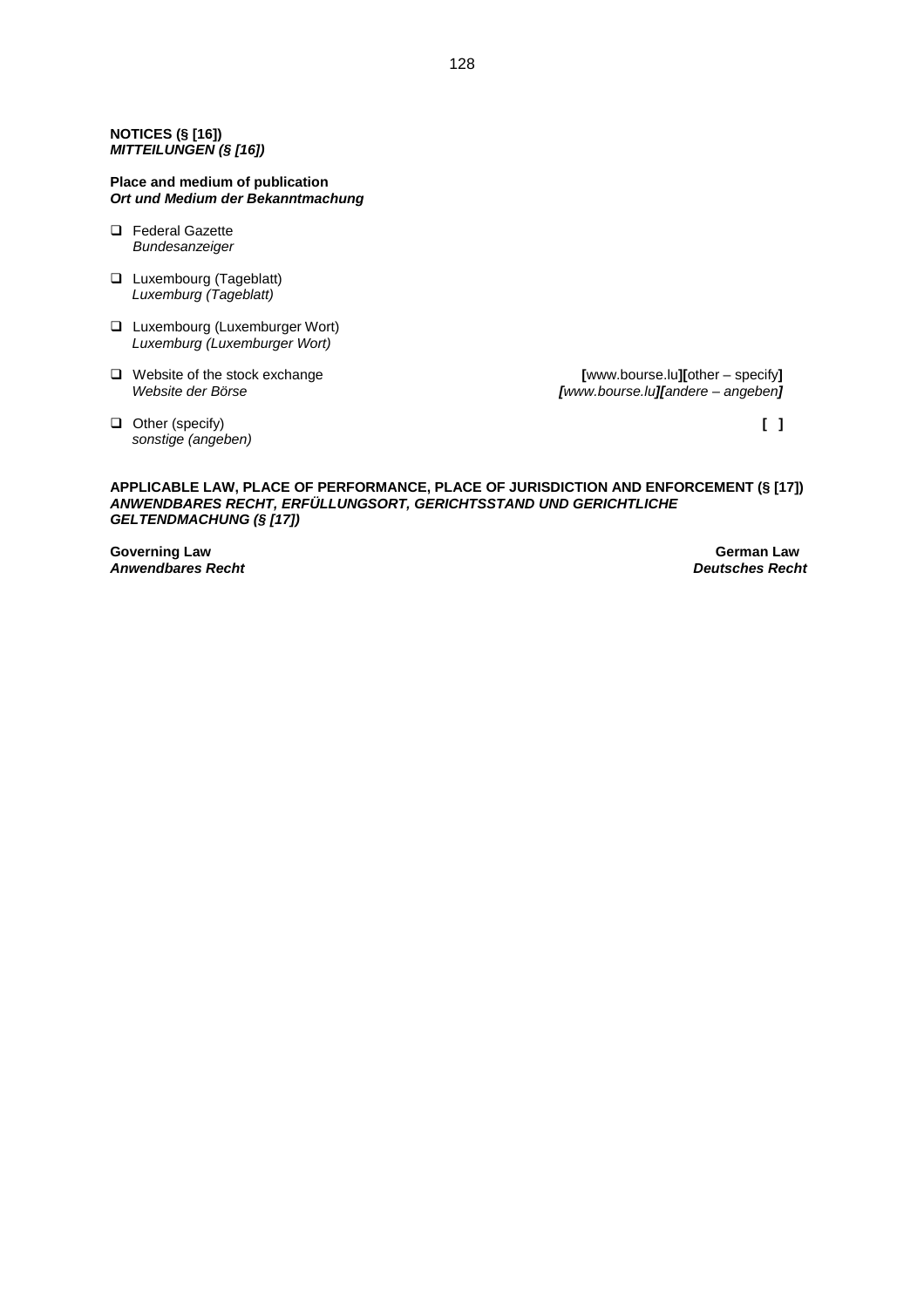### **Part II.: ADDITIONAL INFORMATION**<sup>14</sup> *Teil II.: ZUSÄTZLICHE INFORMATIONEN*

**[Additional Risk Factors**[15](#page-128-0) *Zusätzliche Risikofaktoren]*

**[**specify details**]** *[Einzelheiten einfügen]*

**Interests of natural and legal persons involved in the issue/offer** *Interessen von Seiten natürlicher und juristischer Personen, die an der Emission/dem Angebot beteiligt sind*

 Save as discussed in the Prospectus under "*Interest of Natural and Legal Persons involved in the Issue/Offer*", so far as the Issuer is aware, no person involved in the offer of the Notes has an interest material to the offer. *Mit Ausnahme der im Prospekt im Abschnitt "Interest of Natural and Legal Persons involved in the Issue/Offer" angesprochenen Interessen, bestehen bei den an der Emission beteiligten Personen nach Kenntnis der Emittentin keine wesentlichen Interessen an dem Angebot.*

 $\Box$  Other interest (specify) *Andere Interessen (angeben)*

### **[Reasons for the offer**[16](#page-128-1) *Gründe für das Angebot*

**[**specify details**] [***Einzelheiten einfügen***]]**

| Estimated net proceeds <sup>17</sup><br>Geschätzter Nettobetrag der Erträge   |  |
|-------------------------------------------------------------------------------|--|
| Estimated total expenses of the issue<br>Geschätzte Gesamtkosten der Emission |  |

### **Eurosystem eligibility**[18](#page-128-3) *EZB-Fähigkeit*

| Intended to be held in a manner which would allow Eurosystem eligibility | [Yes/No]  |
|--------------------------------------------------------------------------|-----------|
| Soll in EZB-fähiger Weise gehalten werden                                | [Ja/Nein] |

<span id="page-128-0"></span><sup>15</sup> Include only issue specific risk factors which are not covered under "Risk Factors" in the Prospectus. *Nur emissionsbezogene Risikofaktoren aufnehmen, die nicht bereits im Abschnitt "Risk Factors" des Prospekts enthalten sind.*

There is no obligation to complete Part II of the Final Terms in its entirety in case of Notes with a Specified Denomination of at least EUR 100,000 or its equivalent in any other currency, provided that such Notes will not be listed on any regulated market within the European Economic Area. To be completed in consultation with the Issuer.

*Es besteht keine Verpflichtung, Teil II der Endgültigen Bedingungen bei Schuldverschreibungen mit einer Festgelegten Stückelung von mindestens EUR 100.000 oder dem Gegenwert in einer anderen Währung vollständig auszufüllen, sofern diese Schuldverschreibungen nicht an einem geregelten Markt innerhalb des Europäischen Wirtschaftsraums zum Handel zugelassen werden. In Absprache mit der Emittentin auszufüllen.*

<span id="page-128-1"></span>See "Use of Proceeds" wording in the Prospectus. If reasons for the offer are different from making profit and/or hedging certain risks include those reasons here. Not to be completed in case of Notes with a Specified Denomination of at least EUR 100,000. *Siehe "Use of Proceeds" im Prospekt. Sofern die Gründe für das Angebot nicht in der Gewinnerzielung und/oder der Absicherung bestimmter Risiken bestehen, sind die Gründe hier anzugeben. Nicht auszufüllen bei Schuldverschreibungen mit einer Festgelegten Stückelung von mindestens EUR 100.000.*

<span id="page-128-2"></span><sup>17</sup> If proceeds are intended for more than one use will need to split out and present in order of priority. *Sofern die Erträge für verschiedene Verwendungszwecke bestimmt sind, diese aufzuschlüsseln und nach der Priorität der Verwendungszwecke darzustellen.*

<span id="page-128-3"></span><sup>18</sup> Complete e.g. if the Notes are issued in NGN form and to be kept in custody by a common safekeeper on behalf of the ICSDs. *Auszufüllen, z.B. falls die Schuldverschreibungen als NGN begeben werden und von einem common safekeeper im Namen der ICSDs gehalten werden sollen.*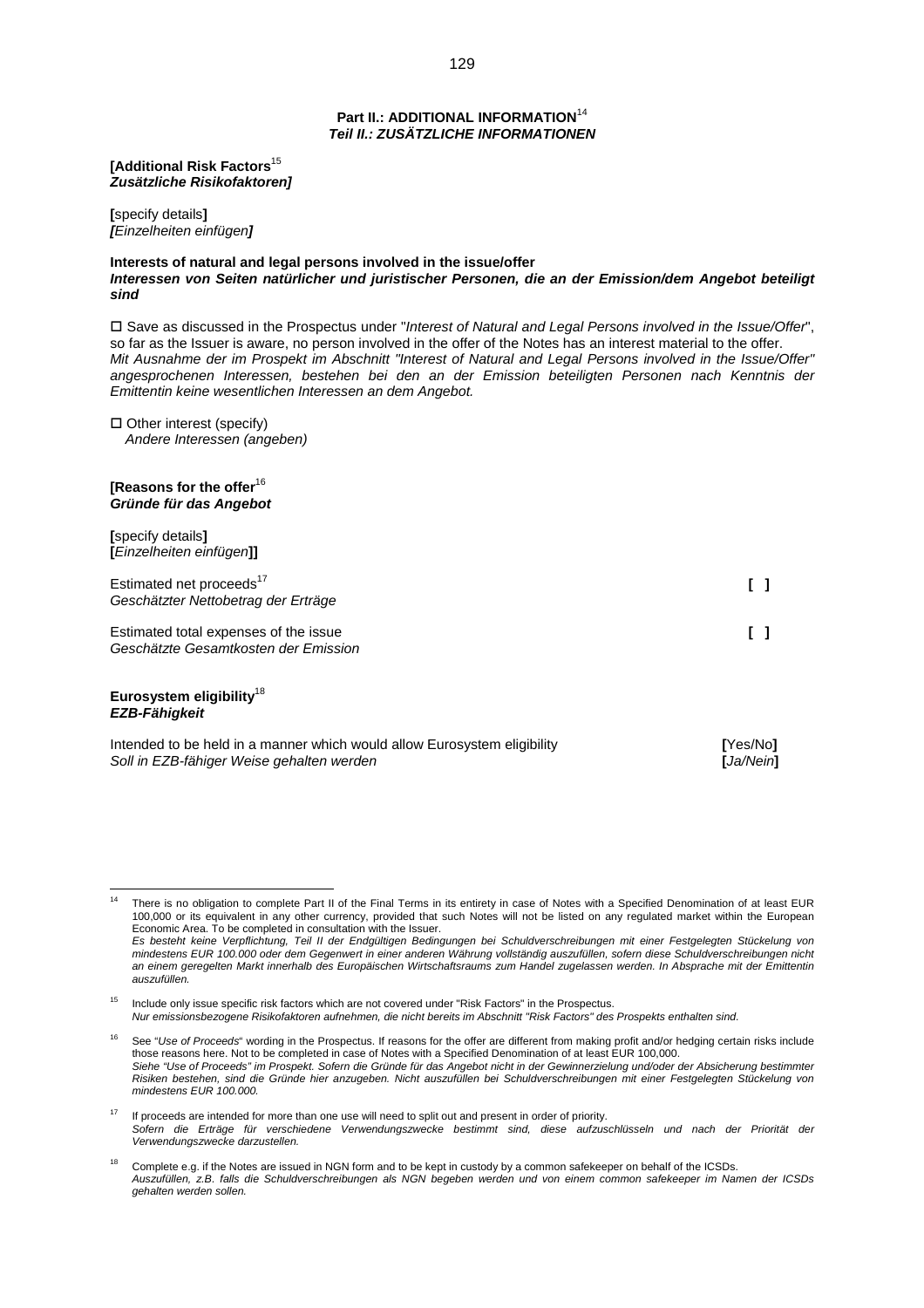#### **Securities Identification Numbers** *Wertpapier-Kenn-Nummern*

| Common Code<br>Common Code                                                      |                                                                                                                                  |     |
|---------------------------------------------------------------------------------|----------------------------------------------------------------------------------------------------------------------------------|-----|
| <b>ISIN</b><br><b>ISIN</b>                                                      |                                                                                                                                  | [ ] |
| <b>German Securities Code</b>                                                   | Deutsche Wertpapier-Kenn-Nummer (WKN)                                                                                            | [ ] |
| Any other securities number<br>Sonstige Wertpapier-Kenn-Nummer                  |                                                                                                                                  | I 1 |
| Yield <sup>19</sup><br><b>Rendite</b>                                           |                                                                                                                                  |     |
| Yield<br>Rendite                                                                |                                                                                                                                  | ΓI  |
| Method of calculating the yield <sup>20</sup><br>Berechnungsmethode der Rendite |                                                                                                                                  |     |
| □ ICMA method:                                                                  | The ICMA method determines the effective interest rate of notes taking into account<br>accrued interest on a daily basis.        |     |
| ICMA Methode:                                                                   | Die ICMA Methode ermittelt die Effektivverzinsung von Schuldverschreibungen unter<br>Berücksichtigung der täglichen Stückzinsen. |     |
| $\Box$ Other method (specify)<br>Andere Methoden (angeben)                      |                                                                                                                                  |     |

**Historic Interest Rates**<sup>[21](#page-129-2)</sup> *Zinssätze der Vergangenheit*

Details of historic **[**EURIBOR**][**LIBOR**][**OTHER**]** rates can be obtained from **[***insert relevant Screen Page***]** *Einzelheiten der Entwicklung der [EURIBOR][LIBOR][ANDERE] Sätze in der Vergangenheit können abgerufen werden unter [relevante Bildschirmseite einfügen]*

### **Details Relating to the past and future Performance of the [Index] [Formula] [Other Variable]. Explanation of Effect on Value of Investment and Associated Risks and other Information concerning the Underlying**<sup>2</sup>

*Einzelheiten hinsichtlich der Entwicklung des [Index] [der Formel] [einer anderen Variablen] in der Vergangenheit und Zukunft. Erläuterung der Auswirkungen auf den Wert der Anlage sowie verbundene Risiken und andere Informationen betreffend die Basiswerte*

**[**specify details here**] [***Einzelheiten hier angeben***]**

<span id="page-129-0"></span><sup>&</sup>lt;sup>19</sup> Only applicable for Fixed Rate Notes. *Gilt nur für festverzinsliche Schuldverschreibungen.*

<span id="page-129-1"></span><sup>&</sup>lt;sup>20</sup> Only applicable for Fixed Rate Notes with a Specified Denomination of less than EUR 100,000. *Gilt nur für festverzinsliche Schuldverschreibungen mit einer Festgelegten Stückelung von weniger als EUR 100.000.*

<span id="page-129-2"></span><sup>&</sup>lt;sup>21</sup> Only applicable for Floating Rate Notes with a Specified Denomination of less than EUR 100,000. *Nur bei variabel verzinslichen Schuldverschreibungen anwendbar mit einer Festgelegten Stückelung von weniger als EUR 100.000.*

<span id="page-129-3"></span><sup>22</sup> Only applicable for Index Linked or other Variable Linked Notes: Need to include details of where information relating to past and further performance and volatility of the index/formula/other variable can be obtained. In case of Notes with a Specified Denomination of less than EUR 100,000 need to include a clear and comprehensive explanation of how the value of the investment is affected by the underlying especially when the risks are most evident.

*Nur bei Indexierten und anderen an eine Variable gebundenen Schuldverschreibungen anwendbar. Angaben darüber erforderlich, wo Informationen über die vergangene und künftige Wertentwicklung sowie die Volatilität des Index/der Formel/einer anderen Variablen eingeholt werden können. Bei Schuldverschreibungen mit einer Festgelegten Stückelung von weniger als EUR 100.000 ist eine umfassende Erläuterung vorzunehmen, wie der Wert der Anlage durch den Wert des Basiswerts beeinflusst wird, insbesondere in Fällen, in denen die Risiken offensichtlich sind.*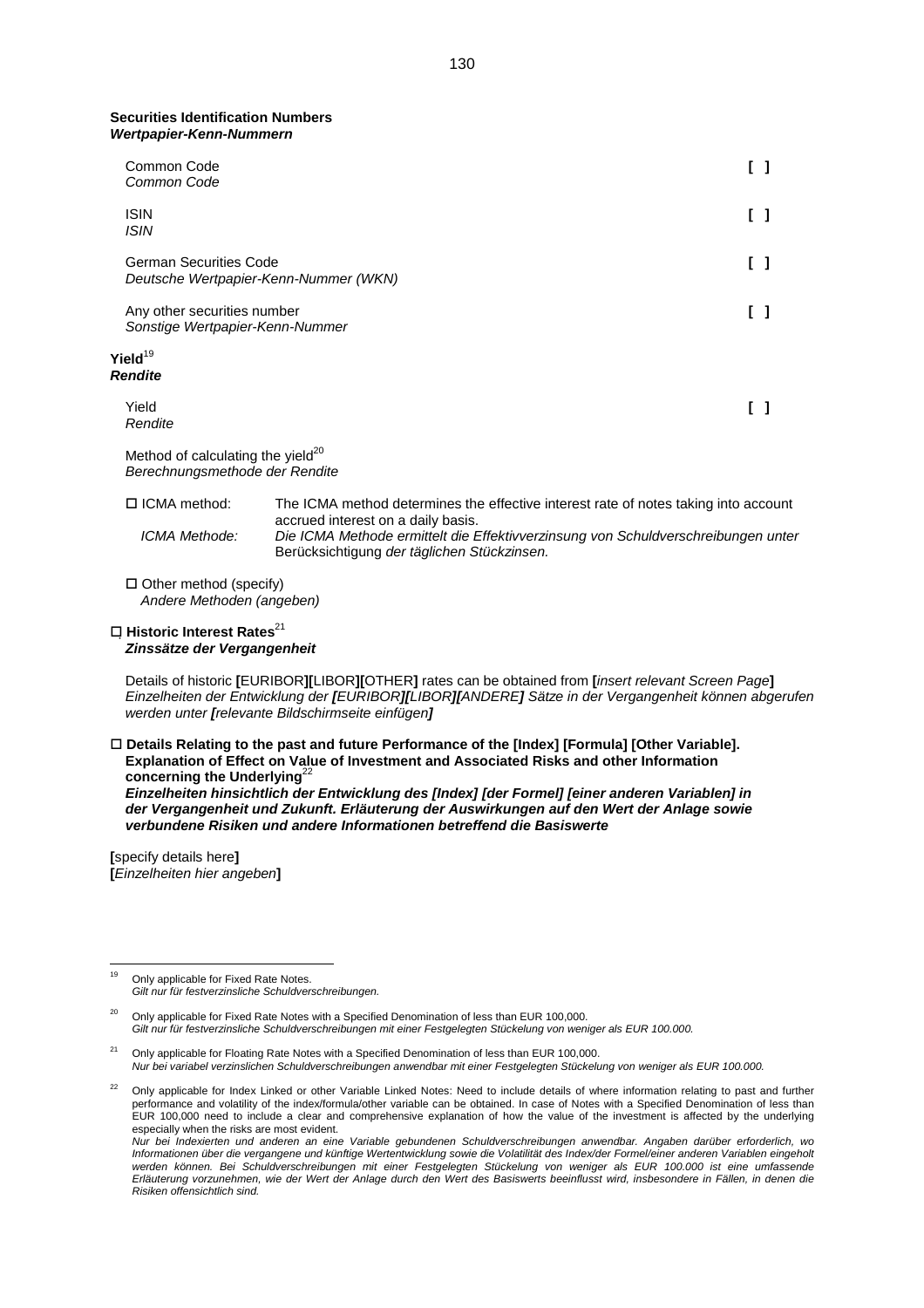### **Selling Restrictions** *Verkaufsbeschränkungen*

The Selling Restrictions set out in the Prospectus shall apply. *Es gelten die im Prospekt wiedergegebenen Verkaufsbeschränkungen.*

- TEFRA C Rules *TEFRA C Regeln*
- □ TEFRA D Rules *TEFRA D Regeln*
- Neither TEFRA C Rules nor TEFRA D Rules *Weder TEFRA C Regeln noch TEFRA D Regeln*

Non-exempt Offer<sup>[23](#page-130-0)</sup> *Nicht-befreites Angebot*

Additional Selling Restrictions (specify) **[ ]** *Zusätzliche Verkaufsbeschränkungen (angeben)*

### **Restrictions on the free transferability of the Notes** *Beschränkungen der freien Übertragbarkeit der Wertpapiere*

**[**None**] [**Specify details**] [***Keine***] [***Einzelheiten angeben***]**

**[Terms and Conditions of the Offer**[24](#page-130-1) *Bedingungen und Konditionen des Angebots*

Conditions to which the offer is subject. *Bedingungen, denen das Angebot unterliegt.*

- $\square$  Not applicable *Nicht anwendbar*
- □ Specify Details *Einzelheiten einfügen*

Time period, including any possible amendments, during which the offer will be open. *Frist – einschließlich etwaiger Änderungen – während der das Angebot vorliegt.*

- $\square$  Not applicable *Nicht anwendbar*
- □ Specify Details *Einzelheiten einfügen*

Description of the application process. *Beschreibung des Prozesses für die Umsetzung des Angebots.*

- $\square$  Not applicable *Nicht anwendbar*
- □ Specify Details *Einzelheiten einfügen*

<span id="page-130-0"></span><sup>23</sup> Not applicable under German law. If applicable in the relevant jurisdiction, insert: "An offer of the Notes may be made by the Dealers **[**and **[***specify, if applicable***]]** other than pursuant to Article 3(2) of the Prospectus Directive in **[***specify relevant Member State(s) – which must be jurisdictions where the Prospectus and any supplements have been passported***]** during the period from **[ ]** until **[ ]**". *Nicht anwendbar nach deutschem Recht. Wenn anwendbar in der jeweiligen Jurisdiktion, einfügen: "Die Schuldverschreibungen können von den Platzeuren [und [angeben falls anwendbar]] anders als gemäß Artikel 3(2) der Prospektrichtlinie in [die jeweiligen Mitgliedstaaten angeben, die den Jurisdiktionen entsprechen müssen, in die der Prospekt und etwaige Nachträge notifiziert wurden] im Zeitraum von [ ] bis [ ] angeboten werden".*

<span id="page-130-1"></span><sup>24</sup> Only applicable for Notes with a Specified Denomination of less than EUR 100,000. *Nur bei Schuldverschreibungen mit einer Festgelegten Stückelung von weniger als EUR 100.000 anwendbar.*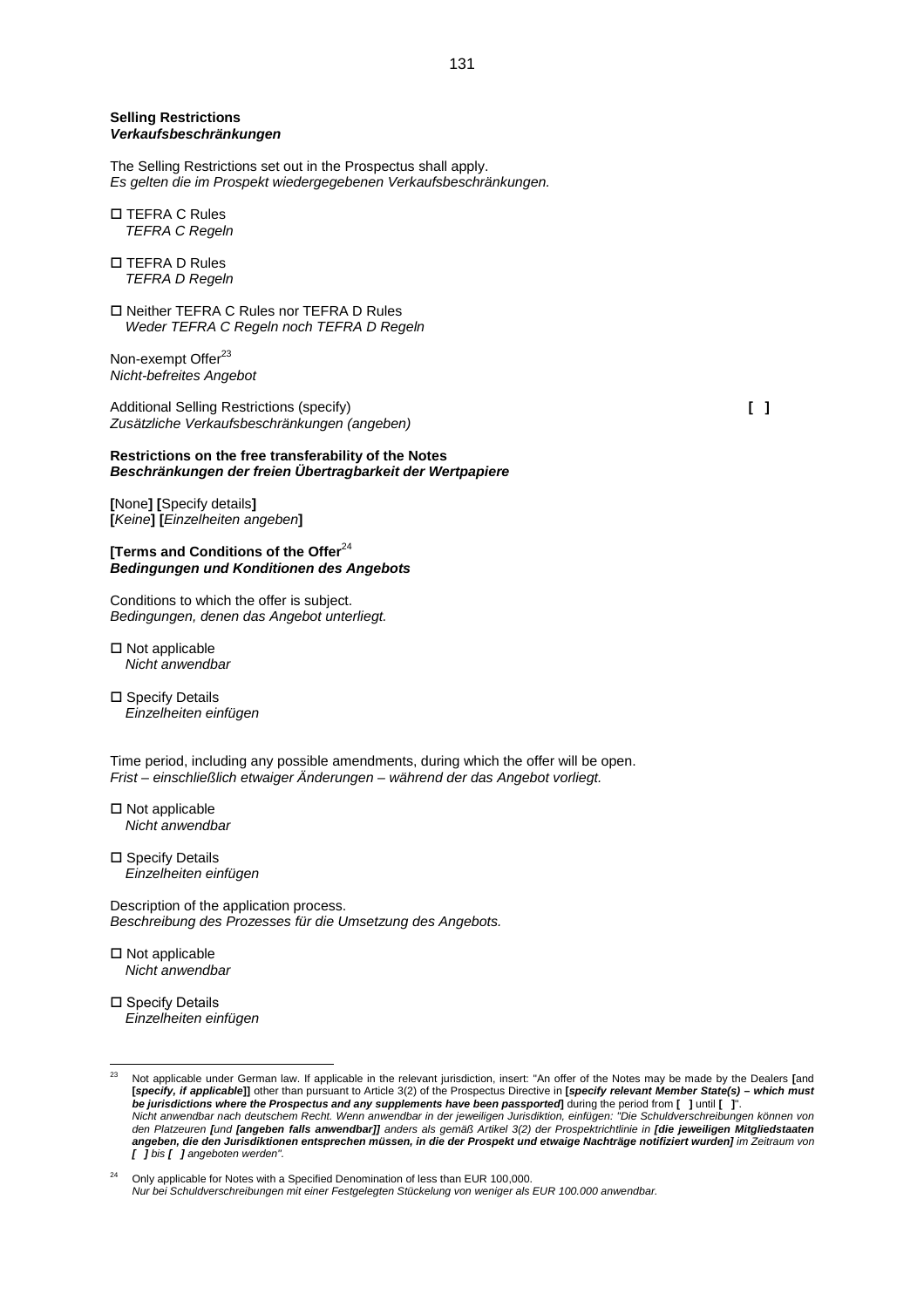A description of the possibility to reduce subscriptions and the manner for refunding excess amount paid by applicants.

*Beschreibung der Möglichkeit zur Reduzierung der Zeichnungen und der Art und Weise der Erstattung des zu viel gezahlten Betrags an die Zeichner.*

- $\square$  Not applicable *Nicht anwendbar*
- □ Specify Details *Einzelheiten einfügen*

Details of the minimum and/or maximum amount of application, (whether in number of notes or aggregate amount to invest).

*Einzelheiten zum Mindest- und/oder Höchstbetrag der Zeichnung (entweder in Form der Anzahl der Schuldverschreibungen oder des aggregierten zu investierenden Betrags).*

 $\square$  Not applicable *Nicht anwendbar*

 $\square$  Specify Details *Einzelheiten einfügen*

Method and time limits for paying up the notes and for delivery of the notes. *Methode und Fristen für die Bezahlung der Wertpapiere und ihre Lieferung.*

- $\square$  Not applicable *Nicht anwendbar*
- □ Specify Details *Einzelheiten einfügen*

Manner and date in which results of the offer are to be made public. *Art und Weise und Termin, auf die bzw. an dem die Ergebnisse des Angebots offen zu legen sind.*

 $\square$  Not applicable *Nicht anwendbar*

 $\square$  Specify Details *Einzelheiten einfügen*

The procedure for the exercise of any right of pre-emption, the negotiability of subscription rights and the treatment of subscription rights not exercised.

*Verfahren für die Ausübung eines etwaigen Vorzugsrechts, die Marktfähigkeit der Zeichnungsrechte und die Behandlung der nicht ausgeübten Zeichnungsrechte.*

- $\square$  Not applicable *Nicht anwendbar*
- □ Specify Details *Einzelheiten einfügen*

Various categories of potential investors to which the notes are offered. *Angabe der verschiedenen Kategorien der potentiellen Investoren, denen die Schuldverschreibungen angeboten werden.*

- □ Qualified Investors *Qualifizierte Anleger*
- □ Non-Qualified Investors *Nicht-Qualifizierte Anleger*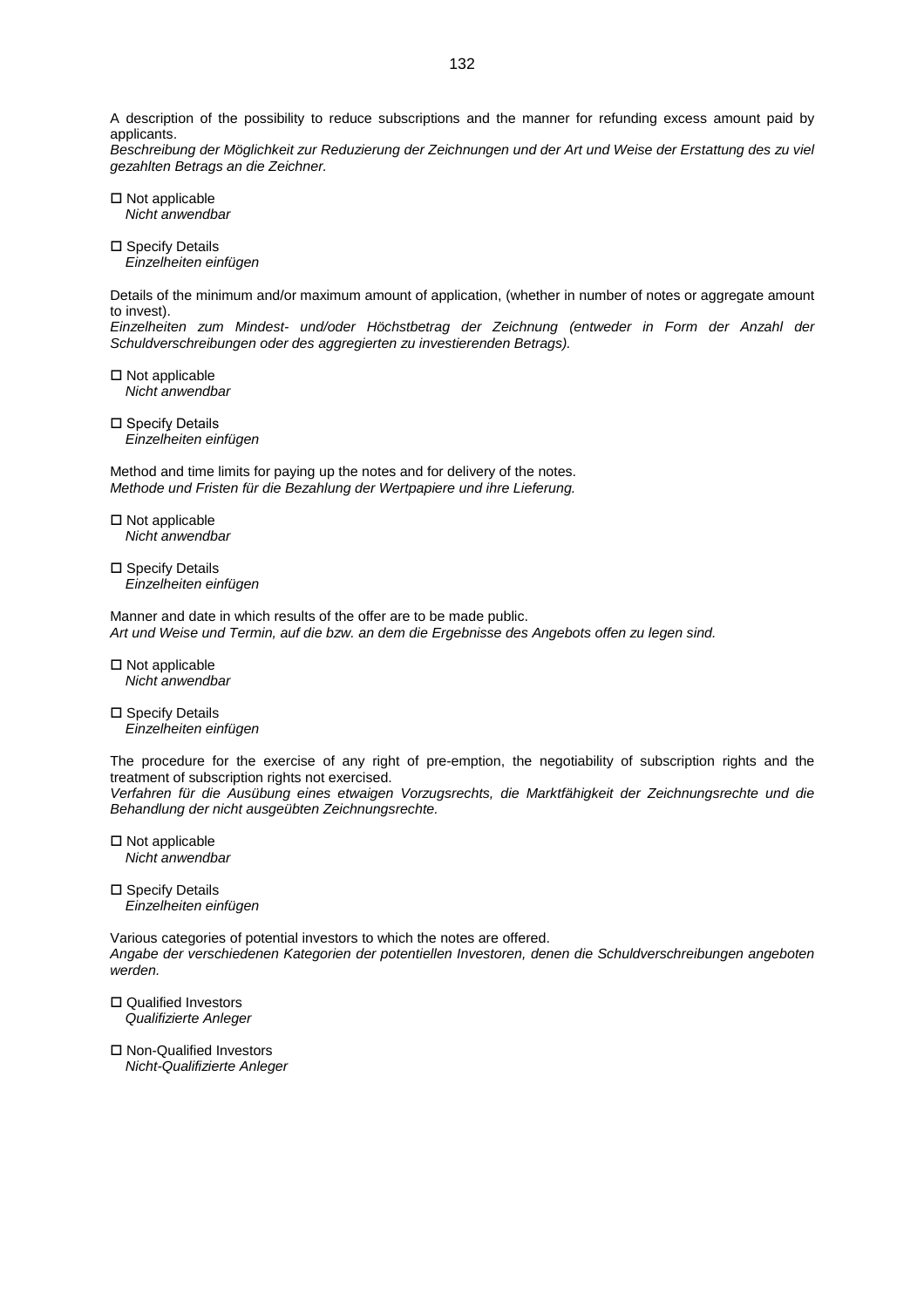Process for notification to applicants of the amount allotted and indication whether dealing may begin before notification is made.

*Verfahren zur Meldung des den Zeichnern zugeteilten Betrags und Angabe, ob eine Aufnahme des Handels vor dem Meldeverfahren möglich ist.*

 $\square$  Not applicable *Nicht anwendbar*

□ Specify Details *Einzelheiten einfügen*

Method of determining the offered price and the process for its disclosure. Indicate the amount of any expenses and taxes specifically charged to the subscriber or dealer.

*Methode, mittels derer der Angebotskurs festgelegt wird und Verfahren der Offenlegung. Angabe der Kosten und Steuern, die speziell dem Zeichner oder Käufer in Rechnung gestellt werden.*

 $\square$  Not applicable *Nicht anwendbar*

□ Specify Details *Einzelheiten einfügen*

Name and address of the co-ordinator(s) of the global offer and of single parts of the offer and, to the extent known to the Issuer or the offeror, of the placers in the various countries where the offer takes place.<sup>[25](#page-132-0)</sup> *Name und Anschrift des Koordinators/der Koordinatoren des globalen Angebots oder einzelner Teile des Angebots und – sofern dem Emittenten oder dem Bieter bekannt – Angaben zu den Platzeuren in den einzelnen Ländern des Angebots.*

 $\square$  Not applicable *Nicht anwendbar*

□ Specify Details *Einzelheiten einfügen***]**

### **Method of distribution** *i***nsert details]** *Vertriebsmethode* **[***Einzelheiten einfügen***]**

 Non-syndicated *Nicht syndiziert*

□ Syndicated *Syndiziert*

### **Management Details including form of commitment** *Einzelheiten bezüglich des Bankenkonsortiums einschließlich der Art der Übernahme*

| Management Group or Dealer (specify name(s) and address(es))<br>Bankenkonsortium oder Platzeur (Name(n) und Anschrift(en) angeben) |                                                      |
|------------------------------------------------------------------------------------------------------------------------------------|------------------------------------------------------|
| - firm commitment<br>feste Zusage                                                                                                  |                                                      |
| - no firm commitment / best efforts arrangements<br>Keine feste Zusage / zu den bestmöglichen Bedingungen                          |                                                      |
| Consent to use the Prospectus <sup>26</sup><br>Einwilliauna zur Nutzuna des Prospekts                                              | linsert details]<br><b>l</b> Einzelheiten einfügen l |

<span id="page-132-0"></span><sup>25</sup> Only applicable for Notes with a Specified Denomination of less than EUR 100,000.

<span id="page-132-1"></span>*Nur anwendbar für Schuldverschreibungen mit einer Festgelegten Stückelung von weniger als EUR 100.000.*

<sup>26</sup> Only relevant after implementation of the 2010 PD Amending Directive into national law and subject to the grandfathering provisions applicable.

*Nur relevant nach Umsetzung der 2010 Prospektrichtlinie Änderungsrichtlinie in nationales Recht und abhängig von den jeweils anwendbaren Übergangsbestimmungen.*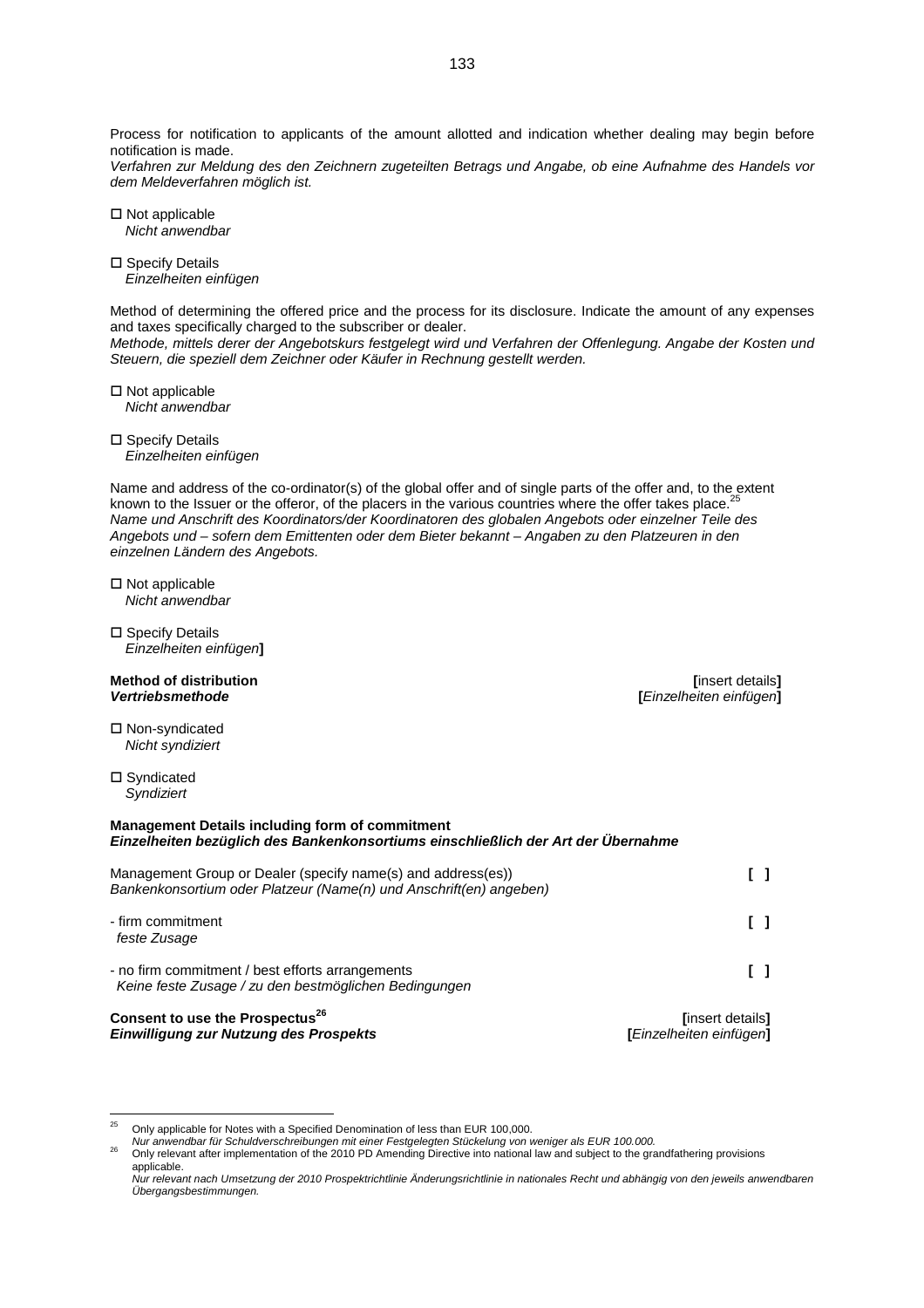#### **Commissions** *Provisionen*

| Management/Underwriting Commission (specify)<br>Management- und Übernahmeprovision (angeben)                                         | $\begin{bmatrix} 1 \end{bmatrix}$                       |
|--------------------------------------------------------------------------------------------------------------------------------------|---------------------------------------------------------|
| Selling Concession (specify)<br>Verkaufsprovision (angeben)                                                                          | I 1                                                     |
| Listing Commission (specify)<br>Börsenzulassungsprovision (angeben)                                                                  |                                                         |
| Other (specify)<br>Andere (angeben)                                                                                                  |                                                         |
| <b>Stabilising Dealer/Manager</b><br>Kursstabilisierender Dealer/Manager                                                             | [insert details/None]<br>[Einzelheiten einfügen/keiner] |
| [Subscription Agreement <sup>27</sup><br>Übernahmevertrag]                                                                           |                                                         |
| Date of Subscription Agreement<br>Datum des Übernahmevertrags                                                                        | $\begin{bmatrix} 1 \end{bmatrix}$                       |
| General features of the Subscription Agreement<br>Angabe der Hauptmerkmale des Übernahmevertrags                                     |                                                         |
| Listing(s) and admission to trading<br>Börsenzulassung(en) und Zulassung zum Handel                                                  | [Yes/No]<br>[Ja/Nein]                                   |
| $\Box$ Luxembourg                                                                                                                    |                                                         |
| □ Regulated Market "Bourse de Luxembourg"<br>Regulierter Markt "Bourse de Luxembourg"                                                |                                                         |
| □ Euro MTF<br>Euro MTF                                                                                                               |                                                         |
| $\Box$ Other (insert details)<br>Sonstige (Einzelheiten einfügen)                                                                    | I 1                                                     |
| Estimate of the total expenses related to admission to trading <sup>28</sup><br>Geschätzte Gesamtkosten für die Zulassung zum Handel | -1                                                      |

### **Date of admission** [ ] *Termin der Zulassung*

All regulated markets or equivalent markets on which, to the knowledge of the Issuer, notes of the same class of the notes to be offered or admitted to trading are already admitted to trading.<sup>[29](#page-133-2)</sup>

*Angabe sämtlicher regulierter oder gleichwertiger Märkte, auf denen nach Kenntnis der Emittentin Schuldverschreibungen der gleichen Wertpapierkategorie, die zum Handel angeboten oder zugelassen werden sollen, bereits zum Handel zugelassen sind.*

 Regulated Market "*Bourse de Luxembourg*" *Regulierter Markt "Bourse de Luxembourg"*

<span id="page-133-0"></span> $27$  Only applicable for Notes with a Specified Denomination of less than EUR 100,000. *Nur bei Schuldverschreibungen mit einer Festgelegten Stückelung von weniger als EUR 100.000 anwendbar.*

<span id="page-133-1"></span><sup>&</sup>lt;sup>28</sup> Not required for Notes with a Specified Denomination of less than EUR 100,000. *Nicht erforderlich bei Schuldverschreibungen mit einer Festgelegten Stückelung von weniger als EUR 100.000.*

<span id="page-133-2"></span><sup>29</sup> Only applicable in case of an increase. In case of a fungible issue, need to indicate that the original notes are already admitted to trading. Not required in case of Notes with a Specified Denomination of less than EUR 100,000. *Nur anwendbar im Falle einer Aufstockung. Im Falle einer Aufstockung, die mit einer vorangegangenen Emission fungibel ist, ist die Angabe erforderlich, dass die ursprünglichen Schuldverschreibungen bereits zum Handel zugelassen sind. Nicht erforderlich bei Schuldverschreibungen mit einer Festgelegten Stückelung von weniger als EUR 100.000.*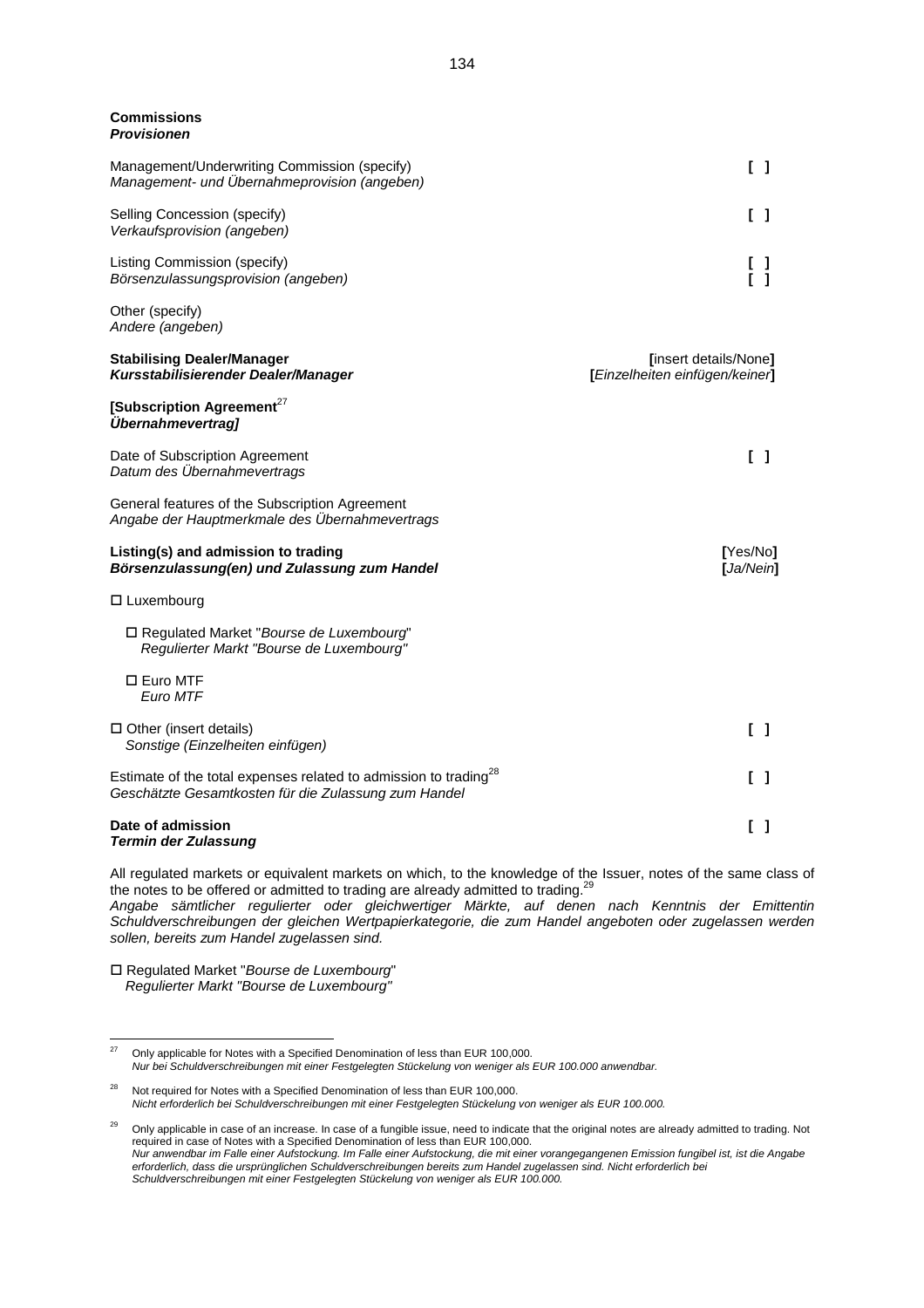| $\Box$ Other (insert details)<br>Sonstige (Einzelheiten einfügen) | $\Box$ |
|-------------------------------------------------------------------|--------|
| Rating $30$<br><b>Rating</b>                                      | I 1    |

**[**specify whether the relevant rating agency is established in the European Community and is registered pursuant to Regulation (EC) No 1060/2009 of the European Parliament and of the Council of 16 September 2009 on credit rating agencies, as amended by Regulation (EU) No. 513/2011 and is included in the list of registered credit rating agencies published on the website of the European Securities and Markets Authority at <http://www.esma.europa.eu/page/List-registered-and-certified-CRAs>.**]**

**[***Angeben, ob die jeweilige Ratingagentur ihren Sitz in der Europäischen Gemeinschaft hat und gemäß Verordnung (EG) Nr. 1060/2009 des Europäischen Parlaments und des Rates vom 16. September 2009 über Ratingagenturen abgeändert durch die Verordnung (EU) No. 513/2011 registriert und in der Liste der registrierten Ratingagenturen der Europäische Wertpapier- und Marktaufsichtsbehörde unter <http://www.esma.europa.eu/page/List-registered-and-certified-CRAs> aufgeführt ist.***]**

### **Other relevant terms and conditions (specify) example 20 and 20 and 20 and 20 and 20 and 20 and 20 and 20 and 20 and 20 and 20 and 20 and 20 and 20 and 20 and 20 and 20 and 20 and 20 and 20 and 20 and 20 and 20 and 20 and** *Andere relevante Bestimmungen (einfügen)*

**[Listing:**[31](#page-134-1) *Börsenzulassung:*

The above Final Terms comprise the details required to list this issue of Notes (as from **[insert Issue Date for the Notes]**) pursuant to the EUR 18,000,000,000 Debt Issuance Programme of Volkswagen Financial Services Aktiengesellschaft, Volkswagen Leasing GmbH, Volkswagen Financial Services N.V. and Volkswagen Financial Services Japan Ltd.

*Die vorstehenden Endgültigen Bedingungen enthalten die Angaben, die für die Zulassung dieser Emission von Schuldverschreibungen gemäß dem EUR 18.000.000.000 Debt Issuance Programme der Volkswagen Financial Services Aktiengesellschaft, Volkswagen Leasing GmbH, Volkswagen Financial Services N.V. und Volkswagen Financial Services Japan Ltd. (ab dem* **[***Tag der Begebung der Schuldverschreibungen einfügen***]***)* erforderlich sind.**]**

The Issuer accepts responsibility for the information contained in the Final Terms as set out in the Responsibility Statement on page three of the Prospectus provided that, with respect to any information included herein and specified to be sourced from a third party (i) the Issuer confirms that any such information has been accurately reproduced and as far as the Issuer is aware and is able to ascertain from information published by such third party, no facts have been omitted which would render the reproduced information inaccurate or misleading and (ii) the Issuer has not independently verified any such information and accepts no responsibility for the accuracy thereof.

*Die Emittentin übernimmt die Verantwortung für die in diesen Endgültigen Bedingungen enthaltenen Informationen, wie im Responsibility Statement auf Seite drei des Prospekts bestimmt. Hinsichtlich der hierin enthaltenen und als solche gekennzeichneten Informationen von Seiten Dritter gilt Folgendes: (i) Die Emittentin bestätigt, dass diese Informationen korrekt wiedergegeben worden sind und dass – soweit es der Emittentin bekannt ist und sie aus den von diesen dritten Parteien veröffentlichten Informationen ableiten konnte –keine Tatsachen unterschlagen wurden, die die wiedergegebenen Informationen unkorrekt oder irreführend gestalten würden; (ii) die Emittentin hat diese Informationen nicht selbständig überprüft und übernimmt keine Verantwortung für ihre Richtigkeit.*

**[Volkswagen Financial Services Aktiengesellschaft** (as Issuer) *(als Emittentin)***]**

**[Volkswagen Leasing GmbH** (as Issuer) *(als Emittentin)***]**

<span id="page-134-0"></span><sup>&</sup>lt;sup>30</sup> Include rating of the Issuer and/or the Notes (if any). In case of Notes with a Specified Denomination of less than EUR 100,000, need to include a brief explanation of the meaning of the ratings if this has been previously published by the rating provider. *Rating der Emittentin und/oder der Schuldverschreibungen, falls vorhanden, einfügen. Bei Schuldverschreibungen mit einer Festgelegten Stückelung von weniger als EUR 100.000, kurze Erläuterung der Bedeutung des Ratings wenn dieses unlängst von der Ratingagentur erstellt wurde.*

<span id="page-134-1"></span>Include only in the version of the Final Terms which are submitted to the relevant stock exchange in the case of Notes to be listed on such stock exchange.

*Nur in derjenigen Fassung der Endgültigen Bedingungen einzufügen, die der betreffenden Börse, bei der die Schuldverschreibungen zugelassen werden sollen, vorgelegt wird.*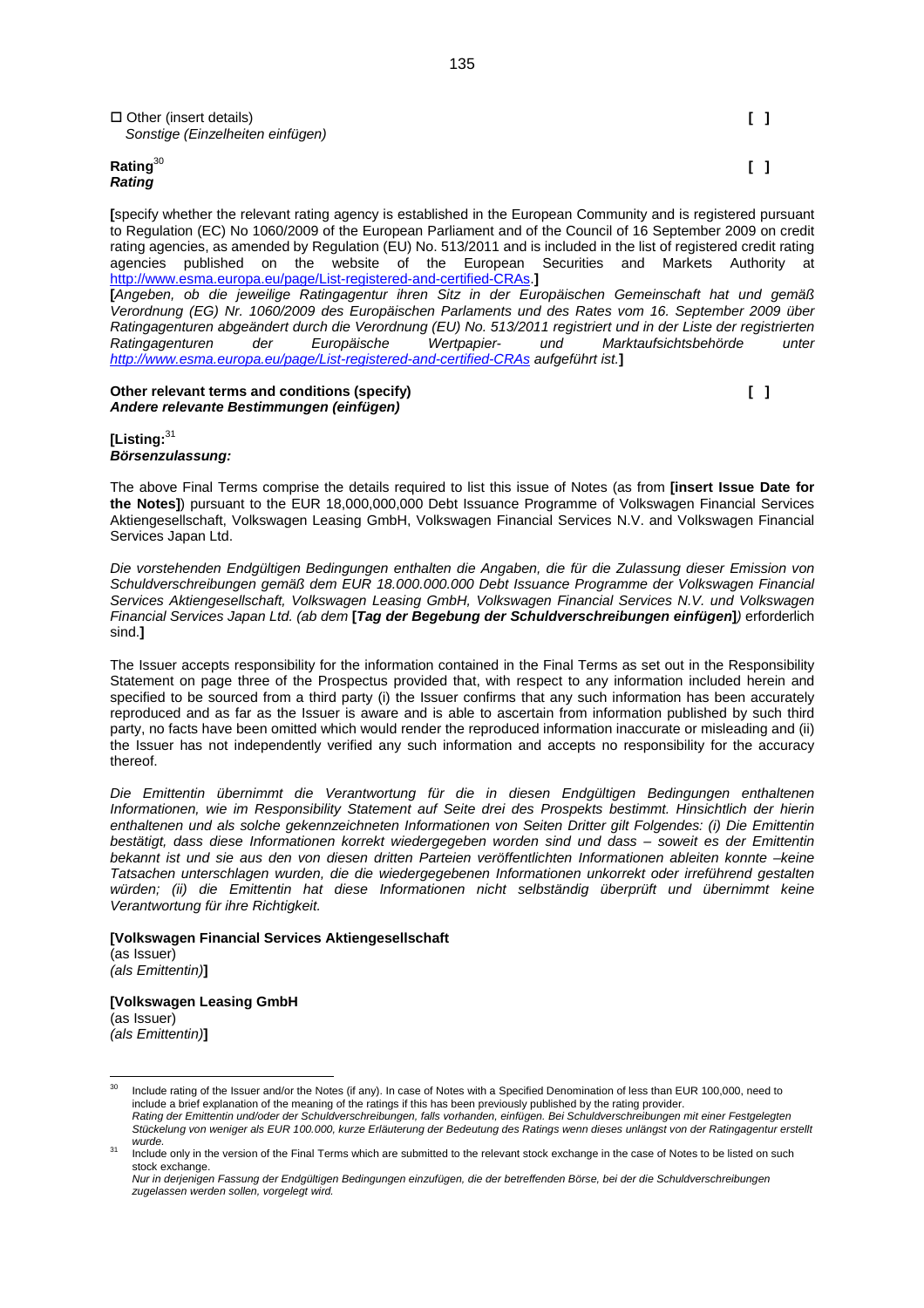**[Volkswagen Financial Services N.V.** (as Issuer) *(als Emittentin)***]**

**[Volkswagen Financial Services Japan Ltd.** (as Issuer) *(als Emittentin)***]**

\_\_\_\_\_\_\_\_\_\_\_\_\_\_\_\_\_\_\_\_\_\_\_\_\_\_\_\_\_\_\_\_\_\_\_\_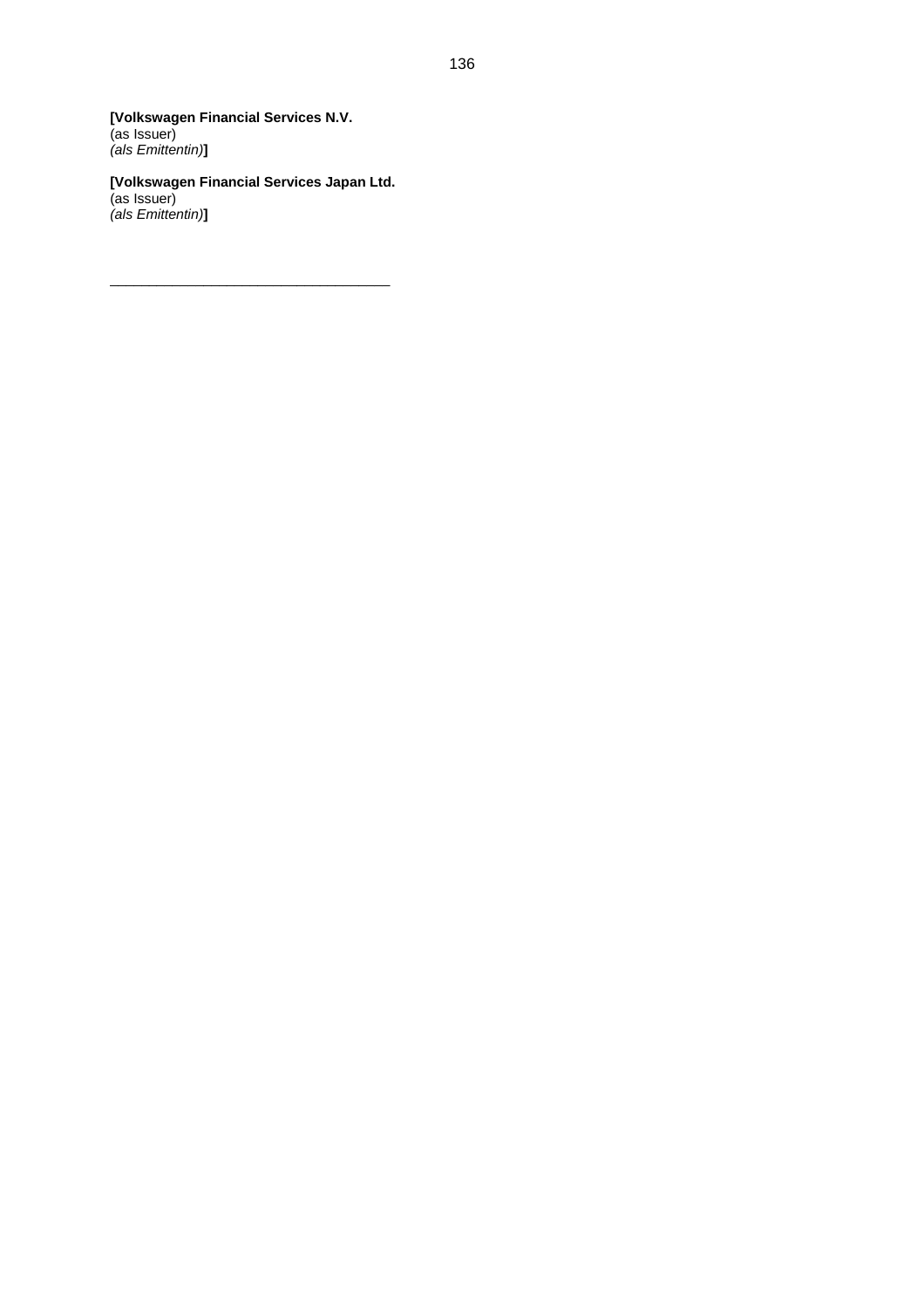# **Use of Proceeds**

The net proceeds from each issue of Notes will be primarily used for core business activities of VWFSAG Group.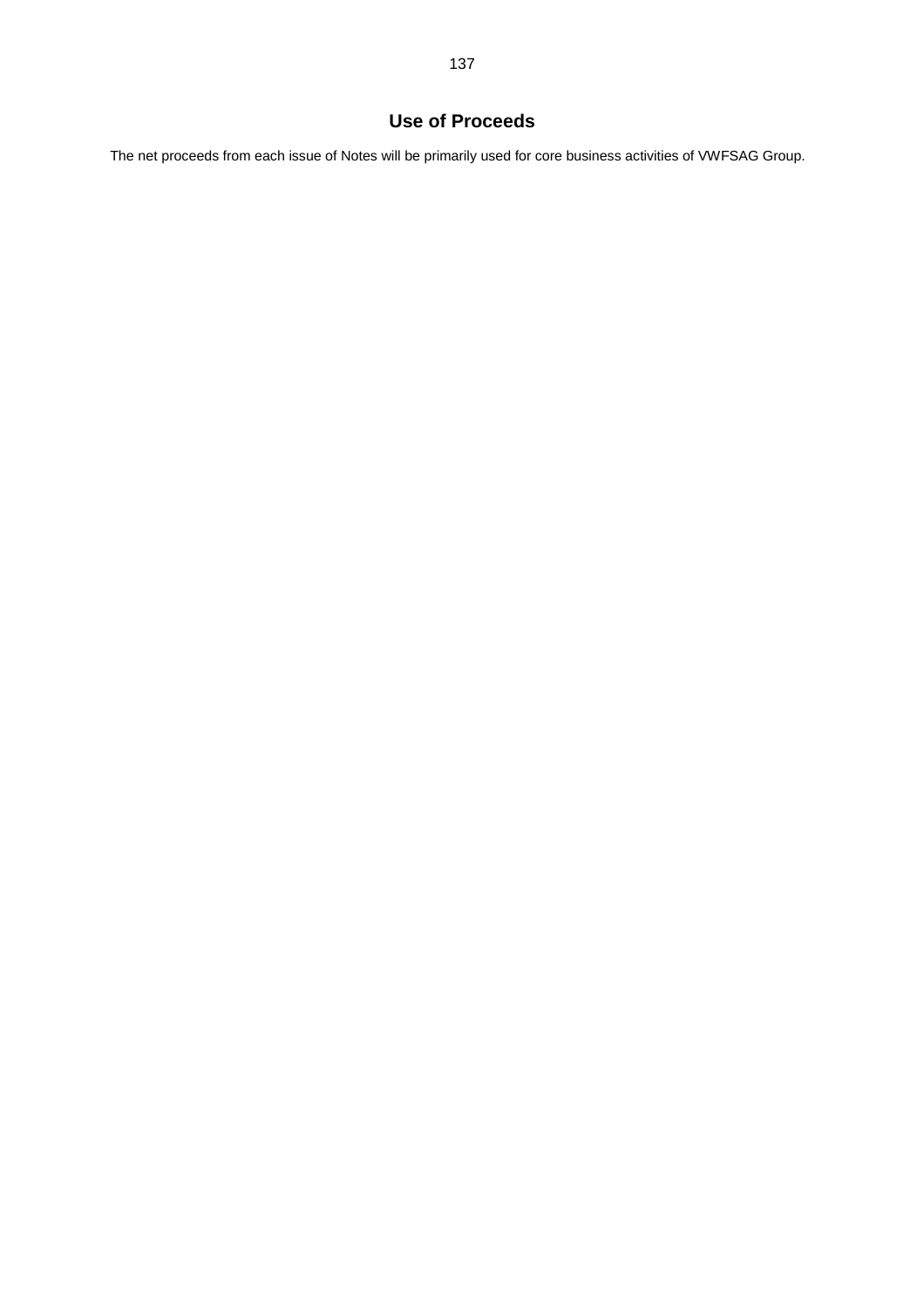# **Taxation**

*The following is a general discussion of certain German, Dutch, Luxembourg, United Kingdom and Japanese tax consequences of the acquisition and ownership of Notes. This discussion does not purport to be a comprehensive description of all tax considerations which may be relevant to a decision to purchase Notes. In particular, this discussion does not consider any specific facts or circumstances that may apply to a particular purchaser. This summary is based on the laws of the Federal Republic of Germany ("Germany"), The Netherlands, the Grand Duchy of Luxembourg, the United Kingdom of Great Britain and Northern Ireland and Japan currently in force and as applied on the date of this Prospectus. These laws are subject to change, possibly with retroactive or retrospective effect.*

**PROSPECTIVE PURCHASERS OF NOTES ARE ADVISED TO CONSULT THEIR OWN TAX ADVISORS AS TO THE TAX CONSEQUENCES OF THE PURCHASE, OWNERSHIP AND DISPOSITION OF NOTES, INCLUDING THE EFFECT OF ANY STATE OR LOCAL TAXES, UNDER THE TAX LAWS OF GERMANY, THE NETHERLANDS, THE GRAND DUCHY OF LUXEMBOURG, THE UNITED KINGDOM OF GREAT BRITAIN AND NORTHERN IRELAND, JAPAN AND EACH COUNTRY OF WHICH THEY ARE RESIDENTS.**

### **1. Taxation in the Federal Republic of Germany**

#### **Income tax**

*Notes held by private individuals tax resident in Germany as private assets*

- Taxation of interest

Payments of interest on the Notes to Holders who are private individuals tax resident in Germany *(i.e.,* persons whose residence or habitual abode is located in Germany) are subject to German income tax. In each case where German income tax arises, a solidarity surcharge *(Solidaritätszuschlag)* is levied in addition. Furthermore, church tax may be levied, if applicable. If coupons or interest claims are disposed of separately (*i.e.,* without the Notes), the proceeds from the disposition are subject to income tax. The same applies to proceeds from the redemption of coupons or interest claims if the Note is disposed of separately.

On payments of interest on the Notes to private individuals tax resident in Germany income tax is generally levied as a flat rate withholding tax at a rate of 25 per cent. (plus solidarity surcharge in an amount of 5.5 per cent. of such tax, resulting in a total tax charge of 26.375 per cent.; plus church tax if applicable). The total investment income of an individual will be decreased by a lump sum deduction (*Sparer-Pauschbetrag*) of EUR 801 (EUR 1,602 for married couples filing jointly), not by a deduction of expenses actually incurred.

If the Notes are held in a custodial account which the Holder maintains with a German branch of a German or non-German bank or financial services institution or with a securities trading business or a securities trading bank in Germany (the "**Disbursing Agent**") the flat rate withholding tax will be levied by way of withholding at the aforementioned rate from the gross interest payment to be made by the Disbursing Agent.

If the Notes are not kept in a custodial account with a Disbursing Agent and interest or proceeds from the disposition of Coupons are paid or credited upon delivery of the Coupons to the Holder of the Coupons (other than a non-German bank or financial services institution), Withholding Tax at the aforementioned rate must also be levied by the Disbursing Agent upon the gross amount of the interest or the proceeds.

In general, no Withholding Tax will be levied if the Holder is an individual (i) whose Note does not form part of the property of a trade or business and (ii) who filed a withholding exemption certificate *(Freistellungsauftrag)* with the Disbursing Agent but only to the extent the interest income derived from the Note together with other investment income does not exceed the maximum exemption amount shown on the withholding exemption certificate. Similarly, no Withholding Tax will be deducted if the Holder has submitted to the Disbursing Agent a certificate of non-assessment *(Nichtveranlagungs-Bescheinigung)* issued by the relevant local tax office.

If no Disbursing Agent is involved in the payment process the Holder will have to include its income on the Notes in its tax return and the flat rate withholding tax of 25 per cent. plus solidarity surcharge (and if applicable church tax) will be collected by way of assessment.

Payment of the flat rate withholding tax will generally satisfy any income tax liability of the Holder in respect of such investment income. Holders may apply for a tax assessment on the basis of general rules applicable to them if the resulting income tax burden is lower than 25 per cent.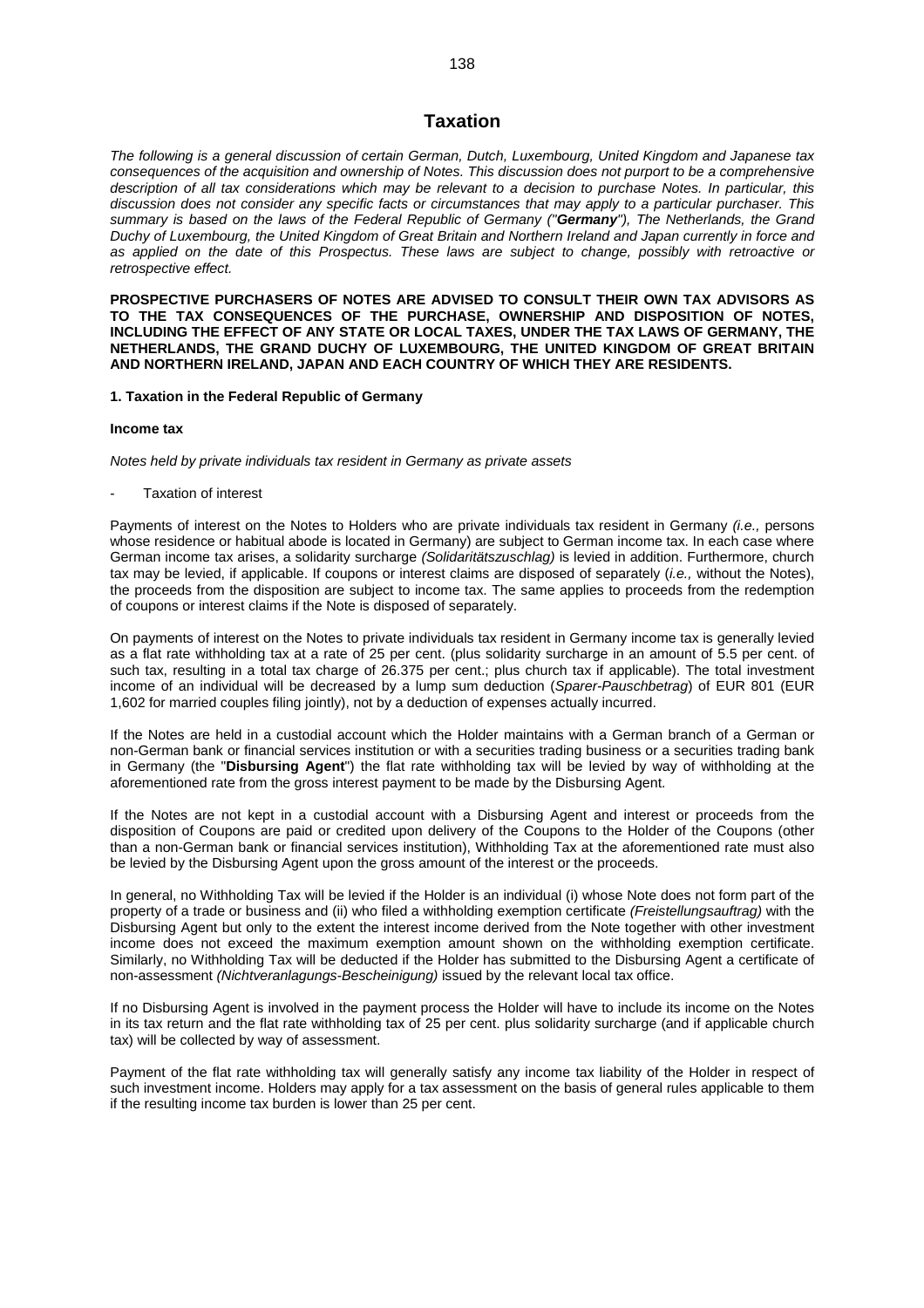### Taxation of capital gains

Also capital gains realised by individual tax residents of the Federal Republic of Germany from the disposition or redemption of the Notes will be subject to the flat rate withholding tax on investment income at a rate of 25 per cent. (plus solidarity surcharge in an amount of 5.5 per cent. of such tax, resulting in a total tax charge of 26.375 per cent. plus church tax if applicable), irrespective of any holding period. This will also apply to Notes on which the principal is effectively repaid in whole or in part although the repayment was not guaranteed.

If the Notes are held in a custodial account which the Holder maintains with a Disbursing Agent the flat rate withholding tax will be levied by way of withholding from the difference between the redemption amount (or the proceeds from the disposition) and the issue price (or the purchase price) of the Notes. If the Notes have been transferred into the custodial account of the Disbursing Agent only after their acquisition, and no evidence on the acquisition data has been provided to the new Disbursing Agent by the Disbursing Agent which previously kept the Notes in its custodial account, Withholding Tax will be levied on 30 per cent. of the proceeds from the disposition or redemption of the Notes.

If the Notes are not kept in a custodial account with a Disbursing Agent and proceeds from the disposition or redemption of the Notes are paid or credited upon delivery of the Notes to the Holder of such Notes (other than a non-German bank or financial services institution), Withholding Tax at the aforementioned rate must also be levied by the Disbursing Agent upon 30 per cent. of the gross amount of the proceeds.

If no Disbursing Agent is involved in the payment process the Holder will have to include capital gains from the disposition or redemption of the Notes in its tax return and the flat rate withholding tax of 25 per cent. plus solidarity surcharge (and church tax if applicable) will be collected by way of assessment.

Payment of the flat rate withholding tax will generally satisfy any income tax liability of the Holder in respect of such investment income. Holders may apply for a tax assessment on the basis of general rules applicable to them if the resulting income tax burden is lower than 25 per cent.

### *Notes held by tax residents as business assets*

Payments of interest on Notes and capital gains from the disposition or redemption of Notes held as business assets by German tax resident individuals or corporations (including via a partnership, as the case may be), are generally subject to German income tax or corporate income tax (in each case plus solidarity surcharge; if tax payer is not a corporation church tax may apply). The interest and capital gain will also be subject to trade tax if the Notes form part of the property of a German trade or business.

If the Notes are held in a custodial account which the Holder maintains with a Disbursing Agent tax at a rate of 25 per cent. (plus a solidarity surcharge of 5.5 per cent. of such tax) will also be withheld from interest payments on Notes and generally also from capital gains from the disposition or redemption of Notes held as business assets. In these cases the Withholding Tax does not satisfy the income tax liability of the Holder from the respective investment income, as in the case of the flat rate withholding tax, but will be credited as advance payment against the personal income or corporate income tax liability and the solidarity surcharge liability of the Holder.

With regard to capital gains no withholding will generally be required in the case of Notes held by corporations resident in Germany provided that in the case of corporations of certain legal forms the status of corporation has been evidenced by a certificate of the competent tax office, and upon application in the case of Notes held by individuals or partnerships as business assets.

### *Notes held by non-residents*

Interest and capital gains are not subject to German taxation in the case of non-residents, *i.e.,* persons having neither their residence nor their habitual abode nor legal domicile nor place of effective management in Germany, unless the Notes form part of the business property of a permanent establishment maintained in Germany. Interest may, however, also be subject to a limited German income tax liability if it otherwise constitutes income taxable in Germany, such as distributions payable under debt-like jouissance rights, profit participating loans, income from the letting and leasing of certain German-situs property or income from certain capital investments directly or indirectly secured by German situs real estate.

Non-residents of Germany are in general exempt from German Withholding Tax on interest and capital gains and from solidarity surcharge thereon. However, if the interest or capital gain is subject to German taxation as set forth in the preceding paragraph and the Notes are held in a custodial account with a Disbursing Agent, Withholding Tax will be levied as explained above at "*Notes held by tax residents as business assets*" or at "*Notes held by tax residents as private assets*", respectively.

If the Notes are not kept in a custodial account with a Disbursing Agent and interest or proceeds from the disposition of Coupons are paid or credited by a German branch of a German or non-German bank or financial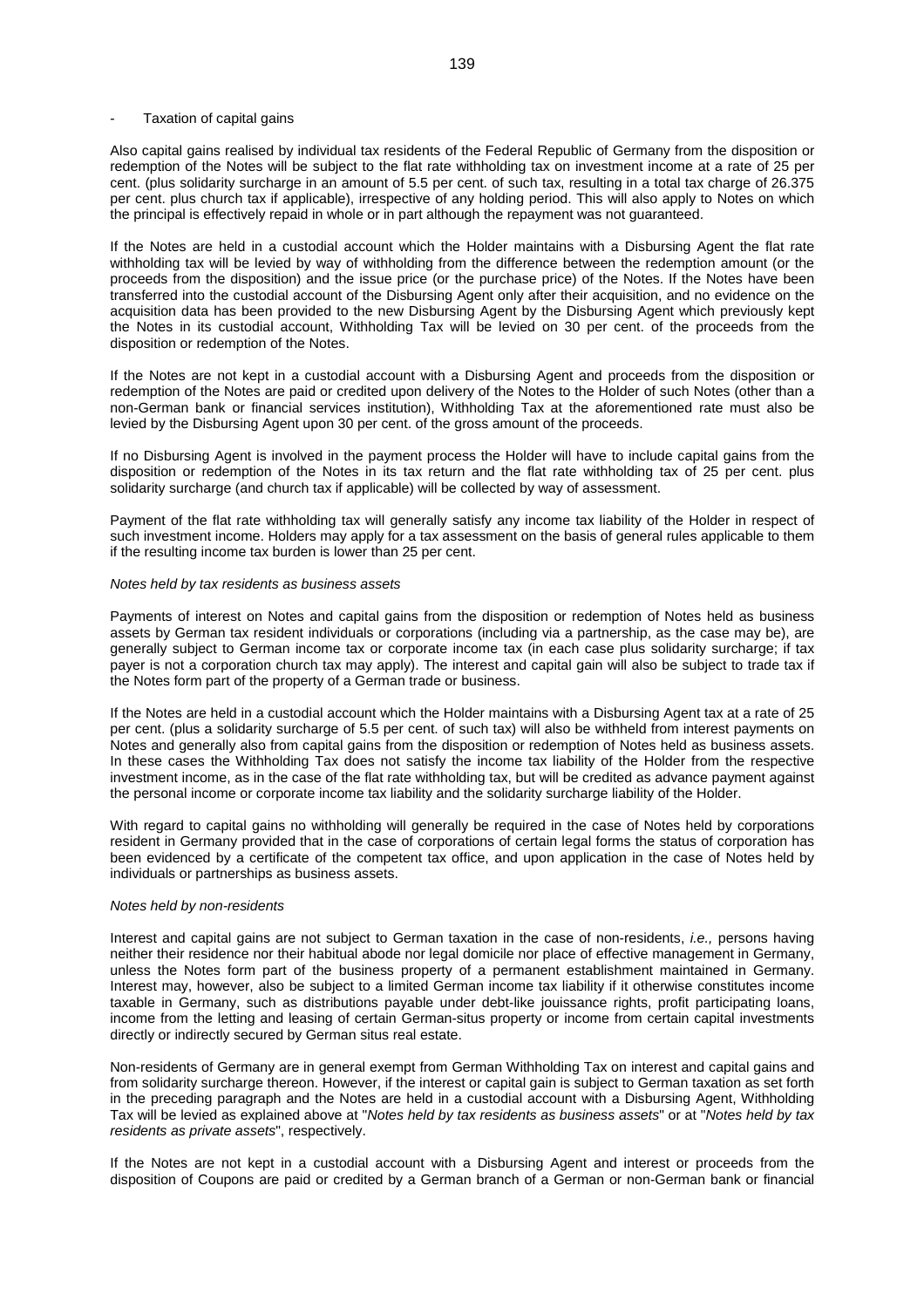services institution to a non-resident of Germany (other than a non-German bank or financial services institution) upon delivery of the Coupons, such payments will also be subject to Withholding Tax to the extent and at a rate as explained above at "*Notes held by tax residents as private assets*".

### **Inheritance and Gift Tax**

No inheritance or gift taxes with respect to any Note will generally arise under the laws of Germany, if, in the case of inheritance tax, neither the decedent nor the beneficiary, or, in the case of gift tax, neither the donor nor the donee, is a resident of Germany and such Note is not attributable to a German trade or business for which a permanent establishment is maintained, or a permanent representative has been appointed, in Germany. Exceptions from this rule apply to certain German citizens who previously maintained a residence in Germany.

### **Other Taxes**

No stamp, issue, registration or similar taxes or duties will be payable in Germany in connection with the issuance, delivery or execution of the Notes. Currently, net assets tax (*Vermögensteuer*) is not levied in Germany.

### **2. Taxation in The Netherlands**

The following only gives a general overview of the most important Dutch tax issues of the Debt Issuance Programme. This summary does not purport to be a comprehensive description of all Dutch tax considerations that may be relevant to a decision to acquire, to hold, and to dispose of Notes, Receipts or Coupons (for the purposes of this Section 2. only, together "**Notes**"). Each Holder should consult his or her own advisors with respect to the tax consequences of an investment in the Notes. This discussion of certain Dutch taxes set forth below is included for general information purposes only. No conclusions may be drawn from the summary with regard to aspects, which it does not discuss. Where in this summary the terms "The Netherlands" and "Dutch" are used, these references are restricted to the part of the Kingdom of the Netherlands that is situated in Europe.

VWFSNV has been advised that under Dutch tax legislation, published case law, and other regulations in force and in effect as at the date hereof, without prejudice to any amendments introduced at a later date and implemented with or without retroactive effect:

### *Withholding Tax*

All payments under the Notes can be made free of withholding or deduction of, for or on account of any taxes of whatever nature imposed, levied, withheld or assessed by The Netherlands or any political subdivision or taxing authority thereof or therein.

### *Taxes on Income and Capital Gains*

A company being holder of Notes ("Noteholder") will not be subject to any Dutch taxes on income or capital gains in respect of any payment under the Notes or in respect of any gain realised on the disposition or the redemption of the Notes provided that:

(a) such Noteholder is not a resident nor deemed to be a resident of The Netherlands; and

(b) such Noteholder does not have and did not have an enterprise or an interest in an enterprise that is, in whole or in part, carried on through a permanent establishment or a permanent representative in The Netherlands to which enterprise or part of an enterprise the Notes are attributable; and

(c) such Noteholder is not entitled to a share in the profit or is jointly entitled to the equity of an enterprise that has its place of management in The Netherlands and to which enterprise the Notes are attributable, unless such profit share or joint entitlement arises out of the holding of securities; and

(d) such Noteholder does not have a substantial interest, as defined in Dutch tax law, in the share capital of the company.

An individual being a Noteholder, will not be subject to any Dutch taxes on income or capital gains in respect of any payment under the Notes or in respect of any gain realised on the disposition or the redemption of the Notes provided that the conditions as mentioned under (a), (b) and (d) above are met and also provided that:

(e) such individual Noteholder has not elected to be taxed as a resident of The Netherlands; and

(f) such individual Noteholder is not entitled to a share in the profit of an enterprise that has its place of management in The Netherlands and to which enterprise the Notes are attributable, unless such profit share arises out of employment or the holding of securities; and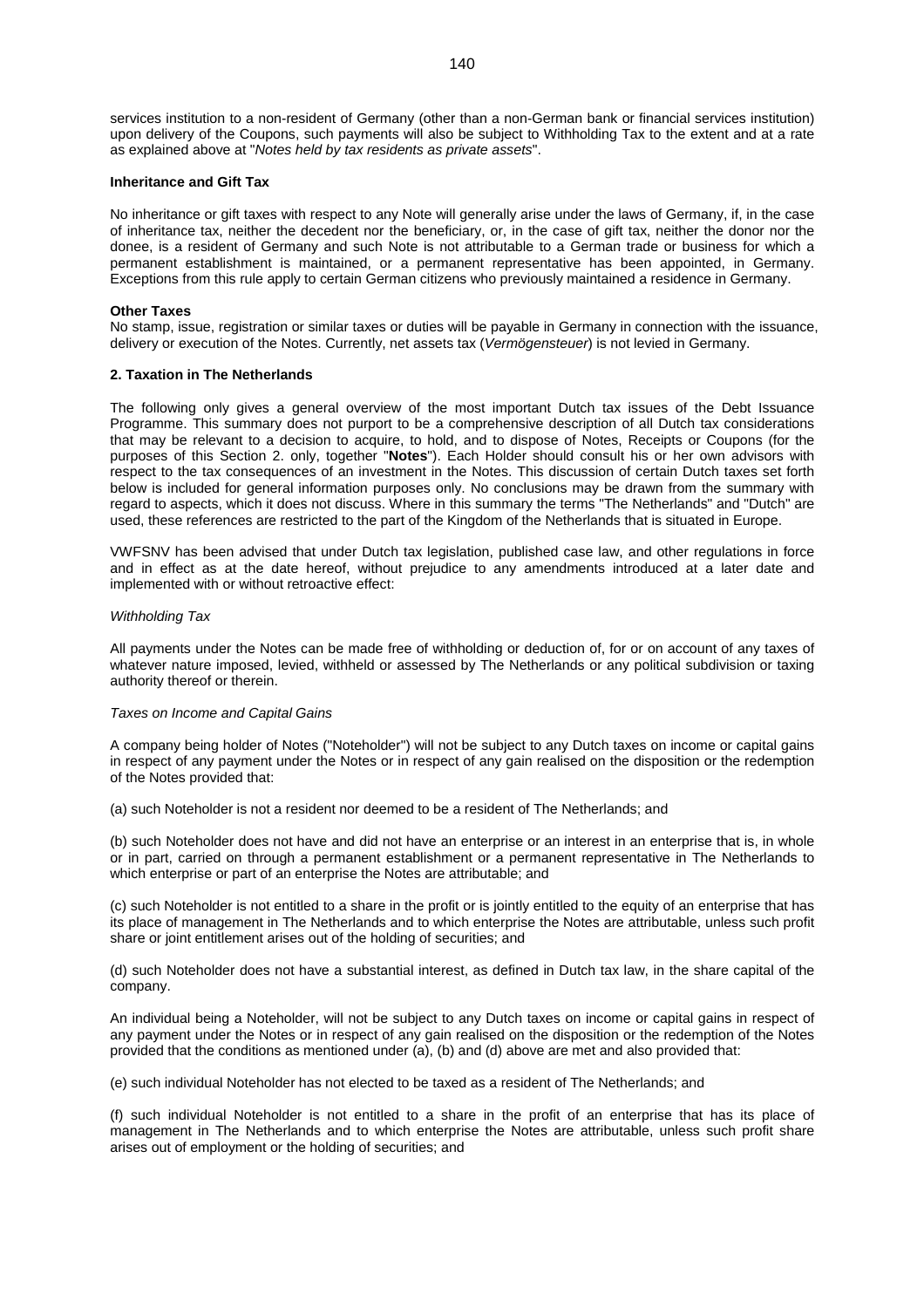(g) such income or gain does not form income derived from employment or deemed employment and does not form "results from other activities performed in The Netherlands" ("resultaat uit overige werkzaamheden") as defined in the Personal Income Tax Act 2001. The afore-mentioned definition includes but is not limited to the case where such individual Noteholder, alone or together with his or her partner (statutory defined term) or certain other related person, directly or indirectly, has a substantial interest, as defined in Dutch tax law, in the share capital of the Company.

A Noteholder will not be subject to Dutch taxation on income and capital gains merely by reason of the execution, delivery and/or enforcement of the documents relating to the Programme or the performance by the company of its obligations under the Notes.

### *Gift and Inheritance Taxes*

No gift, estate or inheritance taxes will arise in The Netherlands in respect of the transfer or deemed transfer of a Note by way of a gift by, or on the death of, a Noteholder who is not a resident or deemed resident of The Netherlands, provided that:

(i) the transfer is not construed as an inheritance or bequest or as a gift made by or on behalf of a person who, at the time of the gift or death, is or is deemed to be a resident of The Netherlands for the purpose of the relevant provisions, and

(ii) in the case of a gift of Notes by an individual holder who at the date of the gift was neither resident nor deemed to be resident in The Netherlands, such individual holder does not die within 180 days after the date of the gift, while being resident or deemed to be resident of The Netherlands.

In case a gift of Notes only takes place if certain conditions are met, no gift tax will arise if the Noteholder is neither (i) a resident or deemed resident of The Netherlands nor (ii) a resident or deemed resident within 180 days after the date on which the conditions are fulfilled.

For purposes of Dutch gift and inheritance tax, an individual who is of Dutch nationality will be deemed to be a resident of The Netherlands if he has been a resident in The Netherlands at any time during the 10 years preceding the date of the gift or his death. For purposes of Dutch gift tax, an individual will, irrespective of his nationality, be deemed to be resident of The Netherlands if he has been a resident in The Netherlands at any time during the 12 months preceding the date of the gift.

For gift and inheritance tax purposes, a gift by a third party such as a trustee, foundation or similar entity or arrangement, will be construed as a gift by the settlor, and upon the death of the settlor, as a rule, his/her beneficiaries, will be deemed to have inherited directly from the settlor. Subsequently, the beneficiaries will be deemed the settlor, grantor or similar originator of the separated private assets ("afgezonderd particulier vermogen") for purposes of the Dutch gift and inheritance tax in case of subsequent gifts or inheritances.

### *Other Taxes and Duties*

There are no registration taxes, stamp duties, capital taxes, transfer taxes, sales taxes, value added taxes or other taxes, levies, imposts or charges of a similar nature of The Netherlands or any political subdivision or taxing authority thereof or therein, payable on or in connection with the execution, performance or enforcement of the documents or in connection with the arrangements contemplated thereby, or on the issue, subscription, initial distribution, or the disposition and transfer of the Notes, other than value added tax on the fees payable for services which are not expressly exempt from Netherlands value added tax, such as management, administrative and similar activities, safekeeping of the Notes and the handling and verifying of documents.

### **2. Taxation in the Grand Duchy of Luxembourg ("Luxembourg")**

### *Non-Residents*

Under the Luxembourg tax law currently in effect and subject to the application of the Luxembourg laws dated 21 June 2005 (the "**Laws**") implementing the EU Savings Tax Directive and several agreements concluded between Luxembourg and certain dependant territories of the European Union, there is no withholding tax on payments of interest (including accrued but unpaid interest) made to a Luxembourg non-resident holder. There is also no Luxembourg withholding tax upon repayment of the principal, or subject to the application of the Laws, upon redemption or exchange of the Notes.

Under the Laws, a Luxembourg based paying agent (within the meaning of the EU Savings Tax Directive) is required, since 1 July 2005, to withhold tax on interest and other similar income (including reimbursement premium received at maturity) paid by it to (or under certain circumstances, to the benefit of) an individual or a residual entity (a "**Residual Entity**") in the sense of article 4.2. of the EU Savings Tax Directive (i.e. an entity without legal personality except for (i) a Finnish *avoin yhtiö and kommandiittiyhtiö* / *öppet bolag and*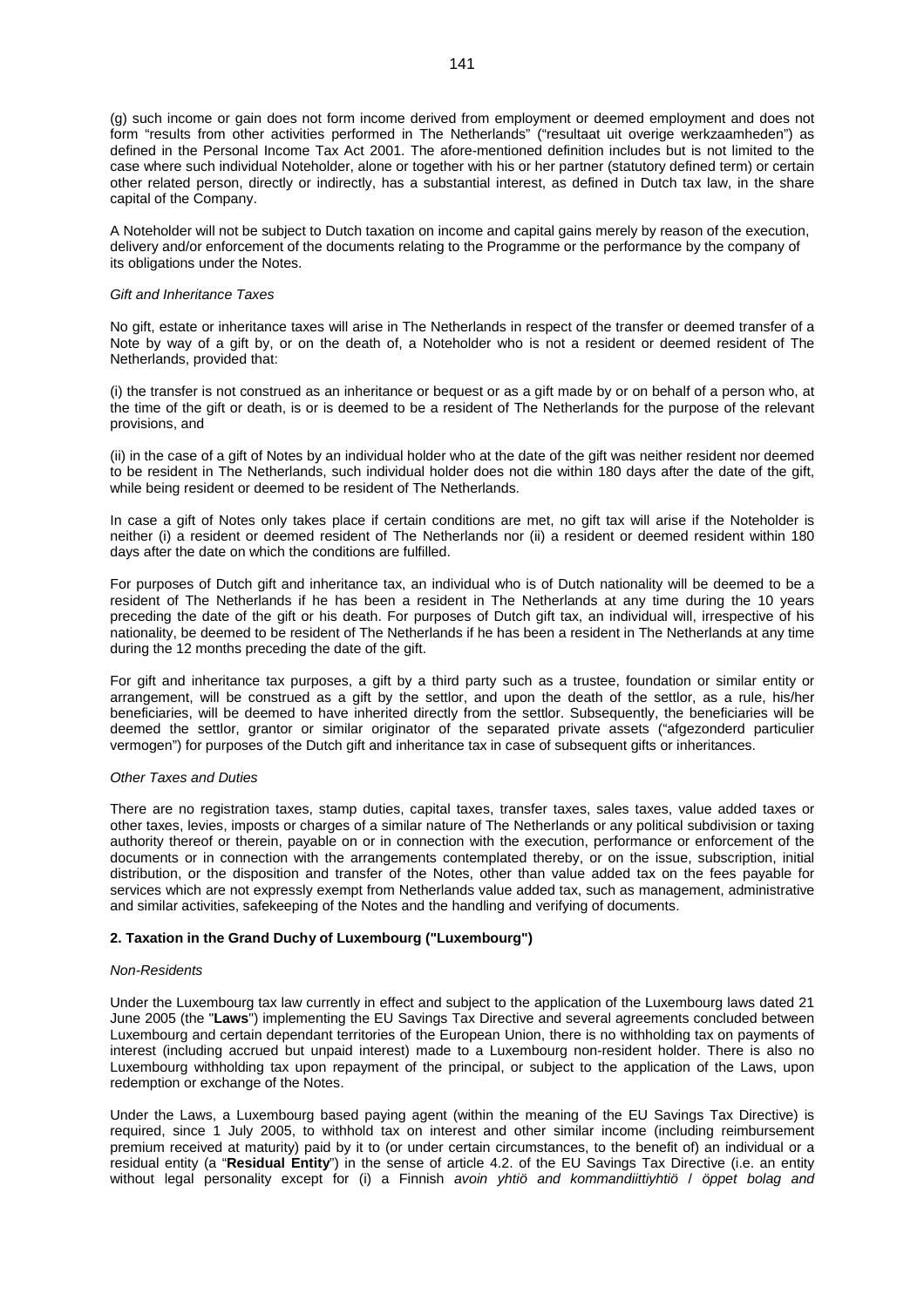*kommanditbolag* and (ii) a Swedish *handelsbolag and kommanditbolag*, and whose profits are not taxed under the general arrangements for the business taxation and that is not, or has not opted to be considered as, a UCITS recognised in accordance with Council Directive 85/611/EEC, as replaced by Council Directive 2009/65/EC), resident or established in another Member State of the European Union, unless the beneficiary of the interest payment elects for an exchange of information. The same regime applies to payments to individuals or Residual Entities resident in any of the following territories: Aruba, the British Virgin Islands, Guernsey, the Isle of Man, Jersey, Montserrat and the former Netherlands Antilles, i.e. Bonaire, Curacao, Saba, Sint Eustatius and Sint Maarten.

The withholding tax is currently 35%.

### *Residents*

Under the Luxembourg law dated 23 December 2005, as amended (the "**Law**"), a 10% withholding tax is levied as of 1 January 2006 on interest payments (or similar income) made by a Luxembourg paying agent to or for the immediate benefit of a Luxembourg resident individual. This withholding tax also applies on accrued interest received upon disposal, redemption or repurchase of the Notes. Such withholding tax will be in full discharge of income tax if the beneficial owner is an individual acting in the course of the management of his/her private wealth.

Further, a Luxembourg resident individual who acts in the course of the management of his/her private wealth and who is the beneficial owner of an interest payment made by a paying agent established outside Luxembourg in a Member State of the European Union or of the European Economic Area or in a jurisdiction having concluded an agreement with Luxembourg in connection with the EU Savings Tax Directive, may also opt for a final 10% levy. In such case, the 10% levy is calculated on the same amounts as for the payments made by Luxembourg resident paying agents. The option for the 10% levy must cover all interest payments made by the paying agent to the Luxembourg resident beneficial owner during the entire civil year.

In each case described here above, responsibility for the withholding tax will be assumed by the Luxembourg paying agent.

### **3. EU Savings Tax Directive**

Under the EU Council Directive 2003/48/EC dated 3 June 2003 on taxation of savings income in the form of interest payments (the "**EU Savings Tax Directive**") each EU Member State must require paying agents (within the meaning of the EU Savings Tax Directive) established within its territory to provide to the competent authority of this state details of the payment of interest made to any individual resident in another EU Member State as the beneficial owner of the interest. The competent authority of the EU Member State of the paying agent is then required to communicate this information to the competent authority of the EU Member State of which the beneficial owner of the interest is a resident.

For a transitional period, Republic of Austria and the Grand Duchy of Luxembourg may opt instead to withhold tax from interest payments within the meaning of the EU Savings Tax Directive at a rate of 35 per cent. from 1 July 2011.

In conformity with the prerequisites for the application of the EU Savings Tax Directive, a number of non-EU countries and territories, including Switzerland, have agreed to apply measures equivalent to those contained in such directive (a withholding system in the case of Switzerland).

In Germany, provisions for implementing the EU Savings Tax Directive were enacted by legislative regulations of the Federal Government. These provisions apply since 1 July 2005.

Holders who are individuals should note that the Issuer will not pay additional amounts under § 8(5) of the Terms and Conditions of the Notes in respect of any withholding tax imposed as a result of the EU Savings Tax Directive.

### **4. Taxation in Japan**

*The following is a general description of certain Japanese tax aspects of the Notes and does not purport to be a comprehensive description of the tax aspects of the Notes. Prospective purchasers should note that, although the general tax information on Japanese taxation is described hereunder for convenience, the statements below are general in nature and not exhaustive. Prospective purchasers are advised to consult their own legal, tax, accountancy or other professional advisers in order to ascertain their particular circumstances regarding taxation.*

*Prospective purchasers should note that the Japanese tax treatment with respect to certain types of Notes, including but not limited to Index Linked Interest Notes, is not clear. Accordingly the actual Japanese tax treatment of certain types of Notes may be different from the treatment described below. Further, the statements below are based on current tax laws and regulations in Japan and current tax treaties executed by Japan all as in effect on the date hereof and all of which are subject to change or differing interpretations (possibly with*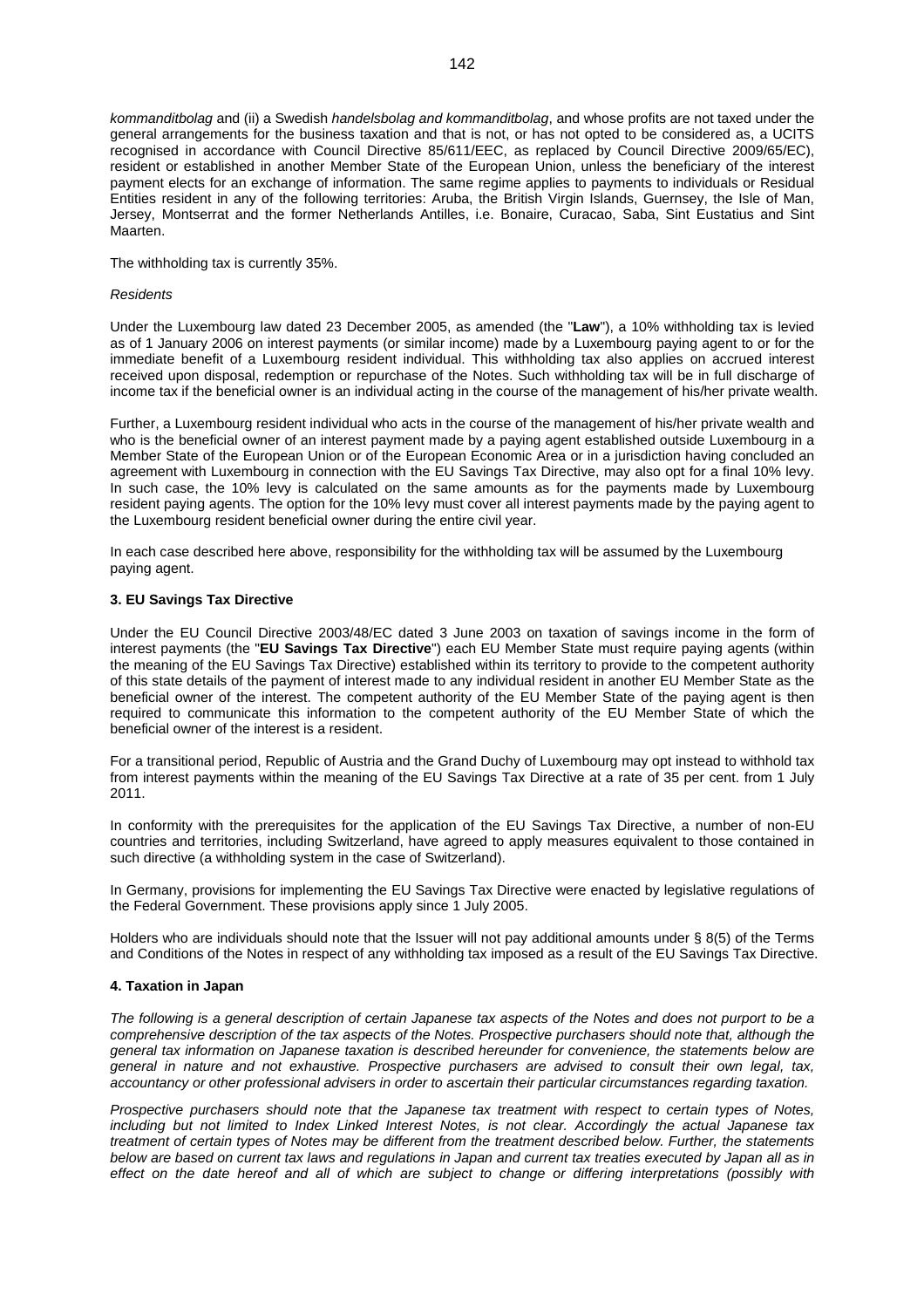*retroactive effect). Neither such statements nor any other statements in this Prospectus are to be regarded as advice on the tax position of any beneficial owner of the Notes or any person purchasing, selling or otherwise dealing in the Notes or any tax implication arising from the purchase, sale or other dealings in respect of the Notes.*

### **Capital Gains, Inheritance and Gift Taxes, Stamp Tax and Other Similar Taxes**

Gains derived from the sale outside Japan of Notes (whether issued by VWFSJ or other Issuers) by a nonresident of Japan or a non-Japanese corporation, or from sale within Japan of Notes by a non-resident of Japan or a non-Japanese corporation not having a permanent establishment in Japan are in general not subject to Japanese income or corporate taxes.

Japanese inheritance tax or gift tax at progressive rates may be payable by an individual, wherever resident, who has acquired Notes issued by VWFSJ as legatee, heir or donee from an individual.

No stamp, issue, registration or similar taxes or duties will, under present Japanese law, be payable in Japan by Holders in connection with the issue of the Notes.

### **Interest with respect to Notes issued by the Issuers other than VWFSJ**

Under Japanese tax laws currently in effect the payment of interest in respect of Notes issued by the Issuers other than VWFSJ to a non-resident of Japan or to a non-Japanese corporation in accordance with the terms and conditions of Notes will not be subject to any Japanese income or corporation taxes payable by withholding. Furthermore, such payment will not be subject to any other Japanese income or corporation taxes otherwise than by way of withholding unless such non-resident or non-Japanese corporation has a permanent establishment in Japan and payment of the interest is attributable to the business of the non-resident or non-Japanese corporation carried on in Japan through such permanent establishment.

### **Interest and Issue Differential with respect to Notes issued by VWFSJ**

*The following description of Japanese taxation (limited to national taxes) applies exclusively to interest and the difference between the issue price of the Notes bearing interest and the amount which the Holder receives upon redemption of such interest-bearing Notes (the "issue differential"), where such Notes are issued by VWFSJ outside Japan and payable outside Japan ("VWFSJ Notes"). It is not intended to be exhaustive and Holders of VWFSJ Notes and prospective investors are recommended to consult their tax advisers as to their exact tax position.*

Interest payments on VWFSJ Notes to an individual resident of Japan, to a Japanese corporation (except for a Japanese designated financial institution described in Article 6, paragraph 9 of the Special Taxation Measures Law of Japan (the "**Special Taxation Measures Law**") which has complied with the requirements under that paragraph), or to an individual non-resident of Japan or a non-Japanese corporation that in either case is a person having a special relationship (as described in Article 6, paragraph 4 of the Special Taxation Measures Law) with VWFSJ (a "**specially-related person of VWFSJ**") will be subject to deduction in respect of Japanese income tax at a rate of 15 per cent. of the amount specified in sub-paragraph (a) or (b) below, as applicable:

- (a) If interest is paid to an individual resident of Japan, to a Japanese corporation, or to an individual nonresident of Japan or a non-Japanese corporation that in either case is a specially-related person of VWFSJ (except as provided in sub-paragraph (b) below), the amount of such interest; or
- (b) If interest is paid to a public corporation, a financial institution or a financial instruments business operator, etc. through its payment handling agent in Japan, as provided in Article 3-3, paragraph 6 of the Special Taxation Measures Law in compliance with requirement for tax exemption under that paragraph, the amount of such interest minus the amount provided in the cabinet order relating to said paragraph 6.

If the recipient of interest on VWFSJ Notes is a non-Japanese individual resident or a non-Japanese corporation with no permanent establishment within Japan, or a non-Japanese individual resident or a non-Japanese corporation with a permanent establishment within Japan but where the receipt of the interest under VWFSJ Notes is not attributable to the business carried on within Japan by the recipient through such permanent establishment, no Japanese income tax or corporate tax is payable with respect to such interest whether by way of withholding or otherwise, if such recipient complies with certain requirements, *inter alia*:

(i) if the relevant VWFSJ Notes are held through a certain participant in an international clearing organisation such as DTC, Euroclear and Clearstream, Luxembourg or a certain financial intermediary prescribed by the Special Taxation Measures Law and the relevant cabinet order thereunder (together with the relevant ministerial ordinance and other regulation thereunder, the "**Law**") (each, a "**Participant**"), the requirement to provide certain information prescribed by the Law to enable the Participant to establish that the recipient is exempt from the requirement for Japanese tax to be withheld or deducted (the "**Interest Recipient Information**"); and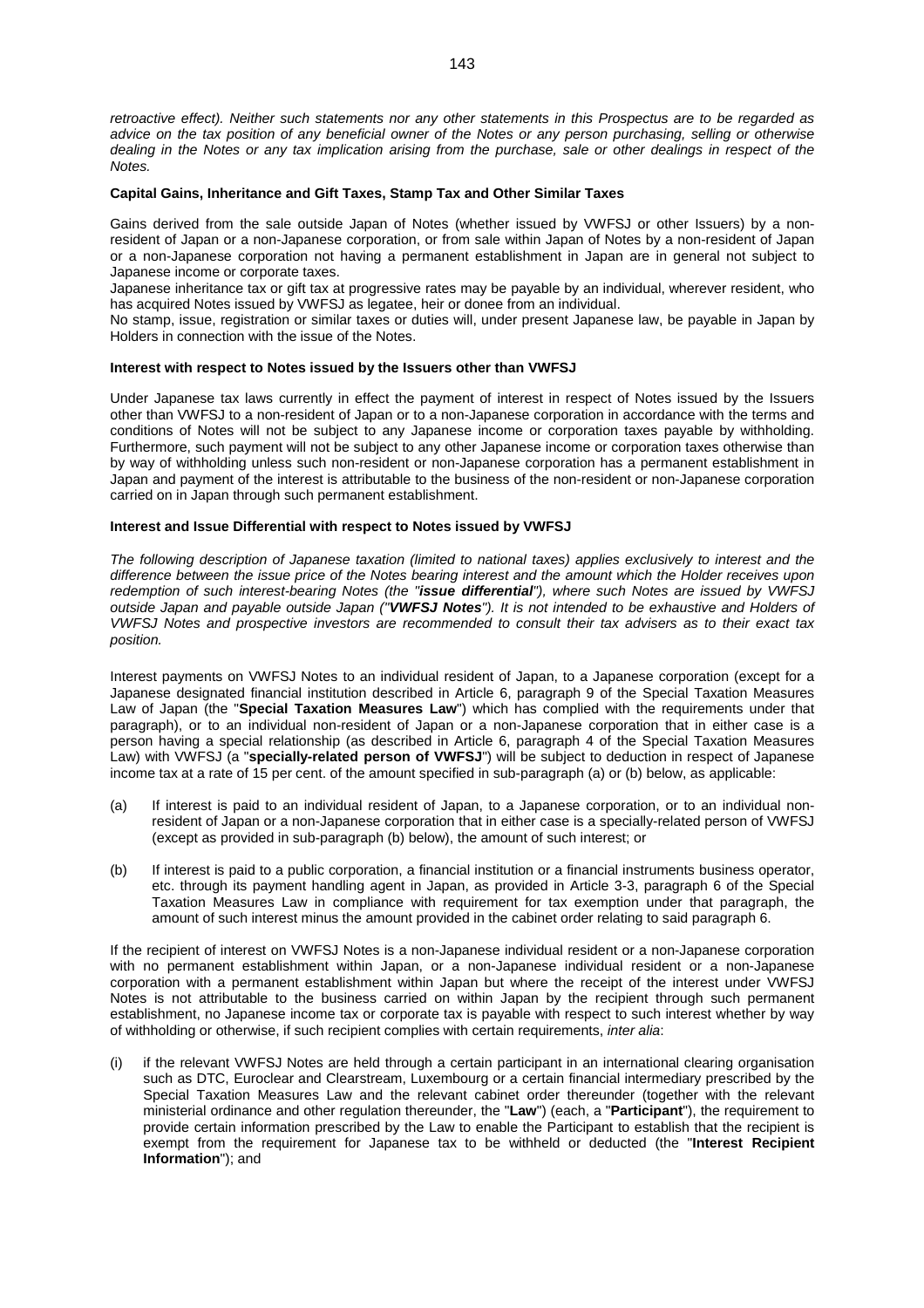(ii) if the relevant VWFSJ Notes are not held by a Participant, the requirement to submit to the relevant paying agent a written application for tax exemption from withholding tax (*Hikazei Tekiyo Shinkokusho*) (a "**Written Application for Tax Exemption**"), together with certain documentary evidence.

However, such payment of interest will be subject to Japanese withholding tax, if:

- (a) the amount of interest on VWFSJ Notes is calculated or determined on the basis of or by reference to certain indications including the amount of profit, revenue, assets and distribution of surplus, distribution of profit and other similar distributions of VWFSJ or of any of its specially-related persons as provided in Article 3-2-2, Paragraph 8 of the cabinet order (such VWFSJ Notes being referred to as the **"Taxable Linked Notes"**); or
- (b) the recipient of interest on VWFSJ Notes is an individual non-resident of Japan or a non-Japanese corporation who or which is a specially-related person of VWFSJ.

Failure to comply with such requirements described above will result in the withholding by VWFSJ of income tax at the rate of 15 per cent. unless any lower rate is applicable under the relevant tax treaty between Japan and another country. Japan has income treaties, conventions or agreements whereby the above-mentioned withholding tax rate is reduced, generally to 10 per cent., with, *inter alia*, Australia, Austria, Belgium, Canada, Denmark, Finland, France, Germany, Ireland, Italy, Luxembourg, The Netherlands, Norway, Singapore, Spain, Sweden, Switzerland, the United Kingdom and the United States of America. Under the tax treaty between Japan and the United States of America, which entered into force on 30 March 2004, certain limited categories of qualified United States residents receiving interest on VWFSJ Notes may be, subject to compliance with certain procedural requirements under Japanese law, fully exempt from Japanese withholding tax for interest on VWFSJ Notes. In order to avail themselves of such reduced rate of, or exemption from, Japanese withholding tax, non-Japanese individual residents of Japan or non-Japanese corporations which are entitled under the applicable tax treaty to a reduced rate of, or exemption from, Japanese withholding tax on payment of interest by VWFSJ are required to submit an Application Form for Income Tax Convention regarding Relief from Japanese Income Tax on Interest (as well as any other required form and documents) in advance through VWFSJ to the relevant tax authority before payment of interest.

If the recipient of interest on VWFSJ Notes is a non-Japanese individual resident or a non-Japanese corporation with a permanent establishment within Japan and the receipt of interest under VWFSJ Notes is attributable to the business of such non-Japanese individual resident or non-Japanese corporation carried on within Japan through such permanent establishment, such interest will not be subject to 15 per cent. withholding tax by VWFSJ; provided, however, that (i) VWFSJ Notes should not be Taxable Linked Notes, (ii) the recipient should not be a specially-related person of VWFSJ, and (iii) the recipient should provide the Interest Recipient Information or to submit the Written Application for Tax Exemption as set out above. Otherwise, it may result in the withholding by VWFSJ of income tax at the rate of 15 per cent. The amount of such interest will be aggregated with the recipient's other Japanese source income which is subject to Japanese taxation and will be subject to normal income tax or corporate tax, as appropriate.

If any recipient of interest on VWFSJ Notes who is an individual resident of Japan, or a Japanese corporation (other than Japanese banks, Japanese insurance companies, Japanese securities companies or other Japanese financial institutions falling under certain categories prescribed by the relevant cabinet order under Article 3-3, paragraph 6 of the Special Taxation Measures Law (each, a "**specified financial institution**") or a Japanese public corporations designated by the relevant law which comply with the requirement as referred to below), receives payments of interest through certain payment handling agents in Japan (each a "**Japanese payment handling agent**"), income tax at the rate of 15 per cent. will be withheld by the Japanese payment handling agent rather than VWFSJ. As VWFSJ is not in a position to know in advance the recipients' status, the recipient of interest falling within this category should inform VWFSJ through a paying agent of its status in a timely manner. Failure to so inform may result in double withholding. Individual Holders of VWFSJ Notes being residents of Japan who receive interest under VWFSJ Notes through a Japanese payment handling agent will be taxed in Japan on such interest separately from his/her other income and only by way of withholding of the foregoing withholding tax, as far as national level income taxes are concerned. In the case of other recipients who are individual residents of Japan (other than those referred to in the immediately preceding sentence) or Japanese corporations falling under this category, the amount of interest received by any such recipient will be included in such recipient's gross income and subject to normal income tax or corporate tax, as appropriate.

If the recipient of interest on VWFSJ Notes is a Japanese bank, a Japanese insurance company, a Japanese securities company, or any other Japanese financial institution falling under certain categories prescribed by the relevant cabinet order under Article 6, paragraph 9 of the Special Taxation Measures Law, (each, a "**designated financial institution**") and such recipient complies with the requirement, *inter alia*, to provide the Interest Recipient Information or to submit the Written Application for Tax Exemption, as the case may be, no income tax will be imposed, either by way of withholding or otherwise, but the recipient will be subject to normal corporate tax with respect to such interest.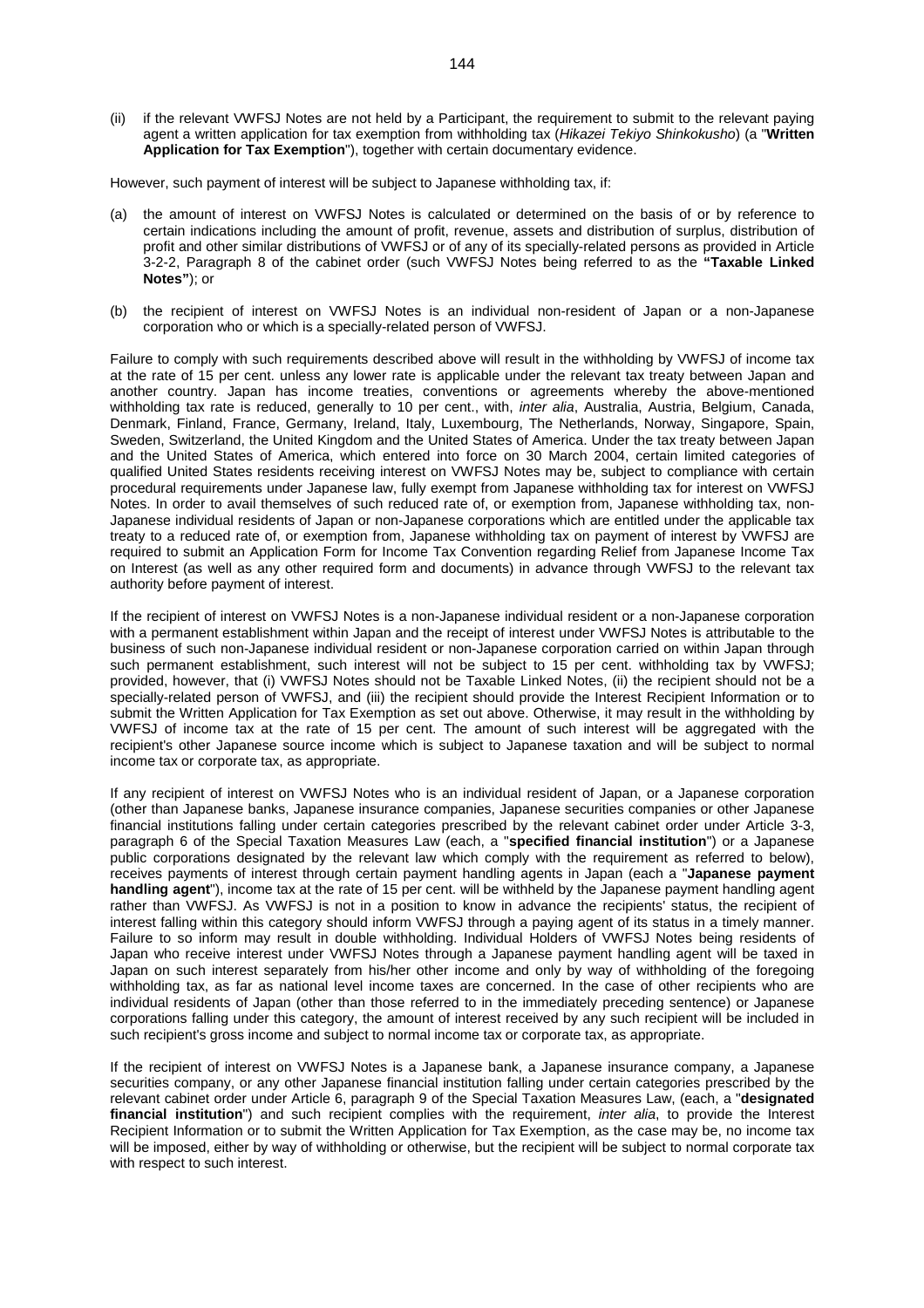If the recipient of interest on VWFSJ Notes is a Japanese pubic corporation, or a specified financial institution, that keeps its VWFSJ Notes deposited with, and receives the interest through, a Japanese payment handling agent with custody of VWFSJ Notes (the "**Japanese custodian**") and such recipient submits through such Japanese custodian to the competent tax authority the report prescribed by the Law, no income tax will be levied. by way of withholding or otherwise, on such portion of interest as is prescribed by the relevant cabinet order as that which corresponds to the period the VWFSJ Notes were held by such recipient but if the recipient is a specified financial institution, the recipient will be subject to normal corporation tax with respect to such interest. However, since VWFSJ is not in a position to know in advance the recipient's withholding tax exemption status, the recipient of interest falling within this category should inform VWFSJ through a paying agent of its status in a timely manner. Failure to so notify VWFSJ may result in the withholding by VWFSJ of 15 per cent. income tax. Any amount of interest received by such public corporation or specified financial institution in excess of the nontaxable portion described above is subject to 15 per cent. income tax to be withheld by the Japanese custodian.

If the recipient of interest who is an individual resident of Japan or a Japanese corporation (except for a designated financial institution which complies with the requirements described in paragraph above) receives interest not through a Japanese payment handling agent, income tax at the rate of 15 per cent. will be withheld by VWFSJ.

If the recipient of the issue differential with respect to VWFSJ Notes is an individual who is a resident of Japan or a Japanese corporation, such issue differential will not be subject to any withholding tax but will be included in the recipient's gross income and subject to normal income tax or corporate tax, as appropriate.

If the recipient of the issue differential with respect to interest-bearing VWFSJ Notes is not a specially-related person of VWFSJ and a non-Japanese individual resident or a non-Japanese corporation having no permanent establishment within Japan, or a non-Japanese individual resident or a non-Japanese corporation having a permanent establishment within Japan but the receipt of such issue differential is not attributable to the business carried on within Japan by such non-Japanese individual resident or non-Japanese corporation through such permanent establishment, no income tax or corporate tax is payable with respect to such issue differential. If the receipt of such issue differential with respect to interest-bearing VWFSJ Notes is attributable to the business of any such non-Japanese individual resident or non-Japanese corporation carried on within Japan through a permanent establishment maintained by it within Japan, such issue differential will not be subject to any withholding tax but will be aggregated with the recipient's other Japanese source income which is subject to Japanese taxation and subject to normal income tax or corporate tax, as appropriate.

#### **Special Additional Withholding Tax for Reconstruction from the Great East Japan Earthquake**

Where there is a reference to a withholding tax rate of 15 per cent. in the foregoing descriptions, for withholding tax due and payable during the period beginning on 1 January 2013 and ending on 31 December 2037, the applicable rate of withholding tax will be 15.315 per cent., due to the imposition of special additional withholding tax of 0.315 per cent. (or 2.1 per cent. of 15 per cent.) to secure funds for reconstruction from the Great East Japan Earthquake. There will also be a special additional tax imposed upon normal income tax and corporate tax, as referred to in the foregoing descriptions, for a certain period.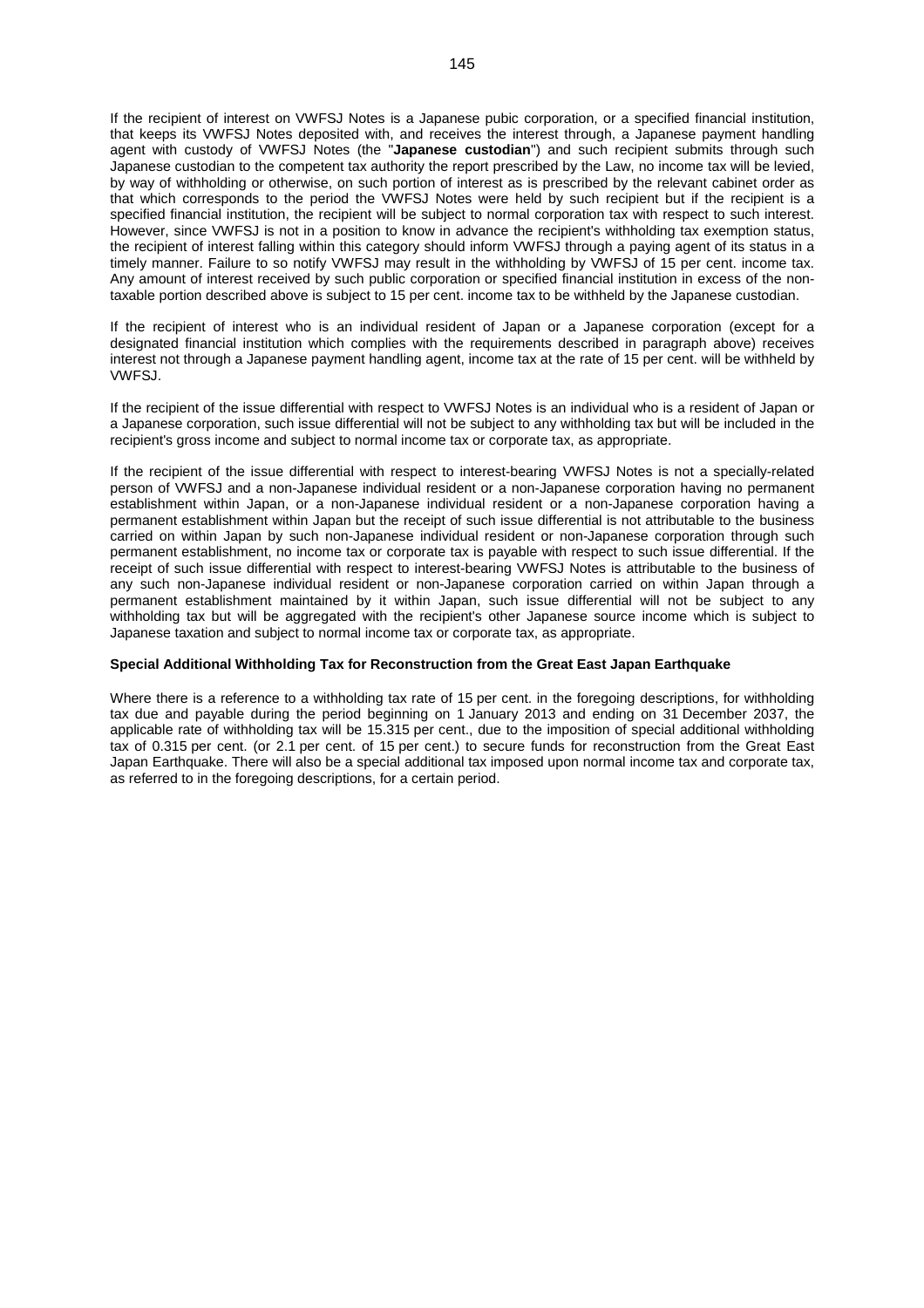## **Subscription and Sale**

The Dealers have in an amended and restated dealer agreement dated 6 June 2012 (the "**Dealer Agreement**"), agreed with the Issuers a basis upon which they or any of them may from time to time agree to purchase Notes. Any such agreement will extend to those matters stated under "Terms and Conditions of the Notes" above.

#### **Selling Restrictions**

#### **(1)** *United States of America*

(a) Each Dealer acknowledges that the Notes have not been and will not be registered under the Securities Act, and, except as provided in the relevant Final Terms with respect to Notes with a maturity on the issue date of one year or less, may not be offered or sold within the United States or to, or for the account or benefit of, U.S. persons except in accordance with Regulation S under the Securities Act or pursuant to an exemption from the registration requirements of the Securities Act.

Except as provided in the relevant Final Terms with respect to Notes with a maturity on the issue date of one year or less, each Dealer represents and agrees that it has offered and sold any Notes, and will offer and sell any Notes (i) constituting part of their distribution at any time and (ii) otherwise until 40 days after later of the commencement of the offering and the closing date, only in accordance with Rule 903 of Regulation S under the Securities Act.

Accordingly, each Dealer further represents and agrees that it, its affiliates or any persons acting on its or their behalf have not engaged and will not engage in any directed selling efforts with respect to any Note, and it and they have complied and will comply with the offering restrictions requirement of Regulation S.

(b) Each Dealer who has purchased Notes of a Tranche hereunder (or in the case of a sale of a Tranche of Notes issued to or through more than one Dealer, each of such Dealers as to the Notes of such Tranche purchased by or through it or, in the case of a syndicated issue, the relevant Lead Manager) shall determine and notify to the Principal Paying Agent the completion of the distribution of the Notes of such Tranche. On the basis of such notification or notifications, the Principal Paying Agent agrees to notify such Dealer/Lead Manager of the end of the distribution compliance period with respect to such Tranche. Each Dealer also agrees that, at or prior to confirmation of any sale of Notes, it will have sent to each distributor, Dealer or person receiving a selling concession, fee or other remuneration that purchases Notes from it during the distribution compliance period a confirmation or notice to substantially the following effect:

"The Securities covered hereby have not been registered under the U.S. Securities Act of 1933 (the "**Securities Act**") and no Dealer (or persons covered by Rule 903 (c)(2)(iv)) may offer or sell any Notes constituting part of its allotment within the United States or to, or for the account or benefit of, U.S. persons except in accordance with Rule 903 or Rule 904 Regulation S under the Securities Act. Terms used above have the meanings given to them by Regulation S."

Terms used in the above paragraph have the meanings given to them by Regulation S.

Each Dealer represents and agrees that it has not entered and will not enter into any contractual arrangement with respect to the distribution or delivery of Notes, except with its affiliates or with the prior written consent of the Issuer.

(c) Notes, other than Notes with an initial maturity of one year or less, including unilateral rollovers or extensions, will be issued in accordance with rules identical to those described in United States Treasury Regulation § 1.163-5(c)(2)(i)(D) (the "**TEFRA D Rules**"), or in accordance with rules identical to those described in United States Treasury Regulation § 1.163-5(c)(2)(i)(C) (the "**TEFRA C Rules**"), as specified in the applicable Final **Terms** 

In addition, in respect of Notes issued in accordance with the TEFRA D Rules, each Dealer represents and agrees that:

- (i) except to the extent permitted under the TEFRA D Rules, (x) it has not offered or sold, and during the restricted period will not offer or sell, Notes in bearer form to a person who is within the United States or its possessions or to a United States person, and (y) such Dealer has not delivered and will not deliver within the United States or its possessions definitive Notes in bearer form that are sold during the restricted period;
- (ii) it has and throughout the restricted period will have in effect procedures reasonably designed to ensure that its employees or agents who are directly engaged in selling Notes in bearer form are aware that such Notes may not be offered or sold during the restricted period to a person who is within the United States or its possessions or to a United States person, except as permitted by the TEFRA D Rules;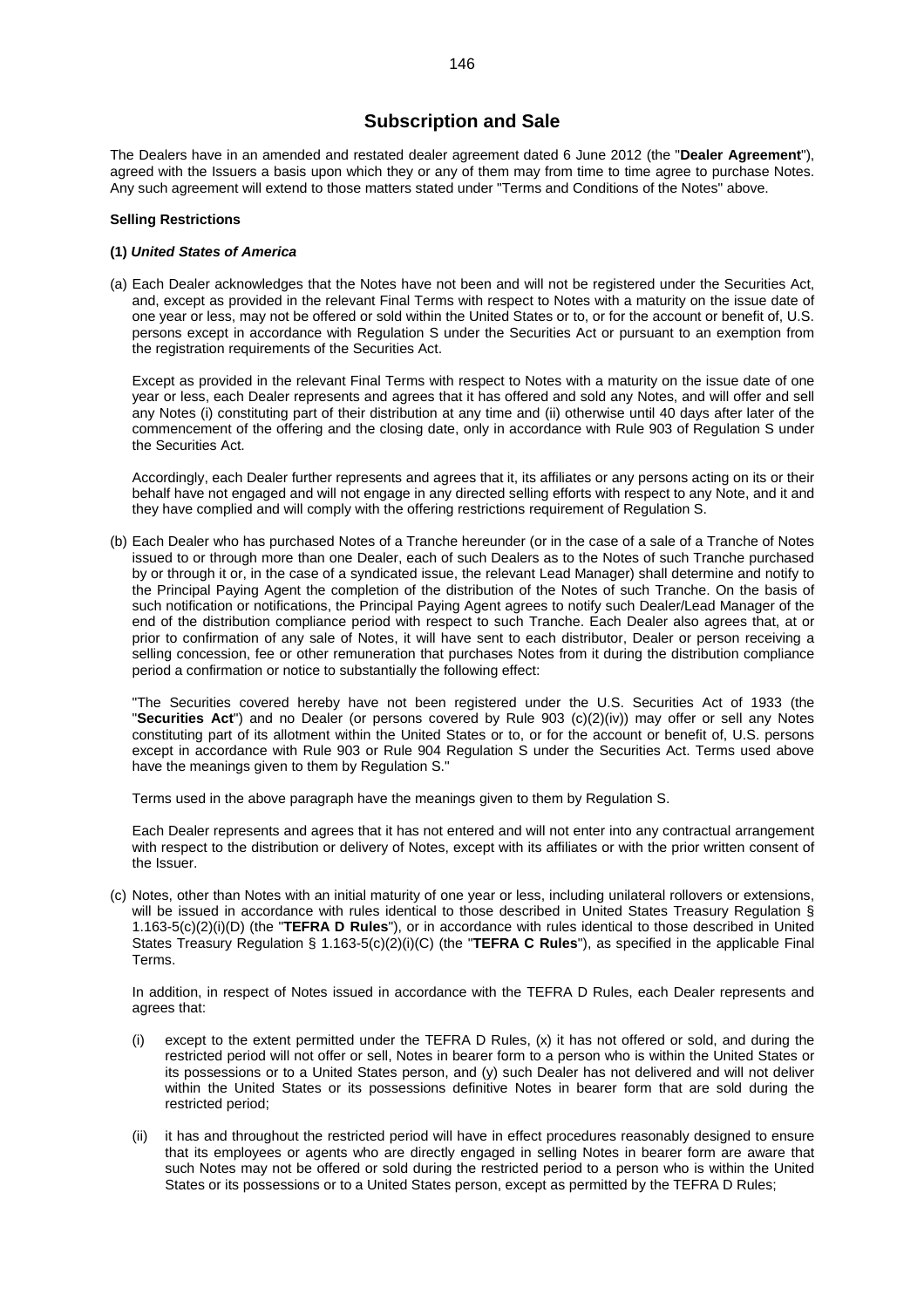- (iii) if such Dealer is a United States person, it represents that it is acquiring the Notes in bearer form for purposes of resale in connection with their original issuance and if such Dealer retains Notes in bearer form for its own account, it will only do so in accordance with rules identical to those described in U.S. Treas. Reg. Section 1.163-5(c)(2)(i)(D)(6); and
- (iv) with respect to each affiliate that acquires from such Dealer Notes in bearer form for the purposes of offering or selling such Notes during the restricted period, such Dealer either (x) repeats and confirms the agreements contained in sub-clauses (i), (ii) and (iii) on such affiliate's behalf or (y) agrees that it will obtain from such affiliate for the benefit of the Issuer the agreements contained in sub-clauses (i), (ii) and (iii).

Terms used in the above paragraph have the meanings given to them by the U.S. Internal Revenue Code and regulations thereunder, including the TEFRA D Rules.

In addition, where the TEFRA C Rules are specified in the relevant Final Terms as being applicable to any Tranche of Notes, Notes in bearer form must be issued and delivered outside the United States and its possessions in connection with their original issuance. Each Dealer represents and agrees that it has not offered sold or delivered and will not offer, sell or deliver, directly or indirectly, Notes in bearer form within the United States or its possessions in connection with their original issuance. Further, each Dealer represents and agrees in connection with the original issuance of Notes in bearer form, that it has not communicated, and will not communicate, directly or indirectly, with a prospective dealer if such dealer is within the United States or its possessions and will not otherwise involve its U.S. office in the offer or sale of Notes in bearer form. Terms used in this paragraph have the meanings given to them by the U.S. Internal Revenue Code and regulations thereunder, including the TEFRA C Rules.

Notes issued in bearer form complying with the TEFRA D Rules or TEFRA C Rules described above are intended to qualify as "foreign targeted obligations" for purposes of Section 4701 of the Code.

(d) Each issue of index-, commodity- or currency-linked Notes shall be subject to such additional U.S. selling restrictions as the Issuer and the relevant Dealer may agree as a term of the issue and purchase of such Notes, which additional selling restrictions shall be set out in the Final Terms. Each Dealer agrees that it shall offer, sell and deliver such Notes only in compliance with such additional U.S. selling restrictions.

#### **(2)** *European Economic Area*

In relation to each Member State of the European Economic Area which has implemented the Prospectus Directive (each, a "**Relevant Member State**"), each Dealer has represented and agreed, and each further Dealer appointed under the Programme will be required to represent and agree, that with effect from and including the date on which the Prospectus Directive is implemented in that Relevant Member State (the "**Relevant Implementation Date**") it has not made and will not make an offer of Notes which are the subject of the offering contemplated by this Prospectus as completed by the Final Terms in relation thereto to the public in that Relevant Member State, except that it may, with effect from and including the Relevant Implementation Date, make an offer of Notes to the public in that Relevant Member State:

- (i) if the Final Terms in relation to the Notes specify that an offer of those Notes may be made other than pursuant to Article 3(2) of the Prospectus Directive in that Relevant Member State (a "**Non-exempt Offer**"), following the date of publication of a prospectus in relation to such Notes which has been approved by the competent authority in that Relevant Member State or, where appropriate, approved in another Relevant Member State and notified to the competent authority in that Relevant Member State, provided that any such prospectus has subsequently been completed by the Final Terms contemplating such Non-exempt Offer, in accordance with the Prospectus Directive, in the period beginning and ending on the dates specified in such prospectus or final terms, as applicable, and the Issuer has consented in writing to its use for the purpose of that Non-exempt Offer;
- (ii) at any time to any legal entity which is a qualified investor as defined in the Prospectus Directive;
- (iii) at any time to fewer than 100 or, if the Relevant Member State has implemented the relevant provision of the 2010 PD Amending Directive, 150, natural or legal persons (other than qualified investors as defined in the Prospectus Directive) subject to obtaining the prior consent of the relevant Dealer or Dealers nominated by the Issuer for any such offer; or

(iv) at any time in any other circumstances falling within Article 3(2) of the Prospectus Directive,

provided that no such offer of Notes referred to in (ii) to (iv) above shall require the Issuer or any Dealer to publish a prospectus pursuant to Article 3 of the Prospectus Directive or supplement a prospectus pursuant to Article 16 of the Prospectus Directive.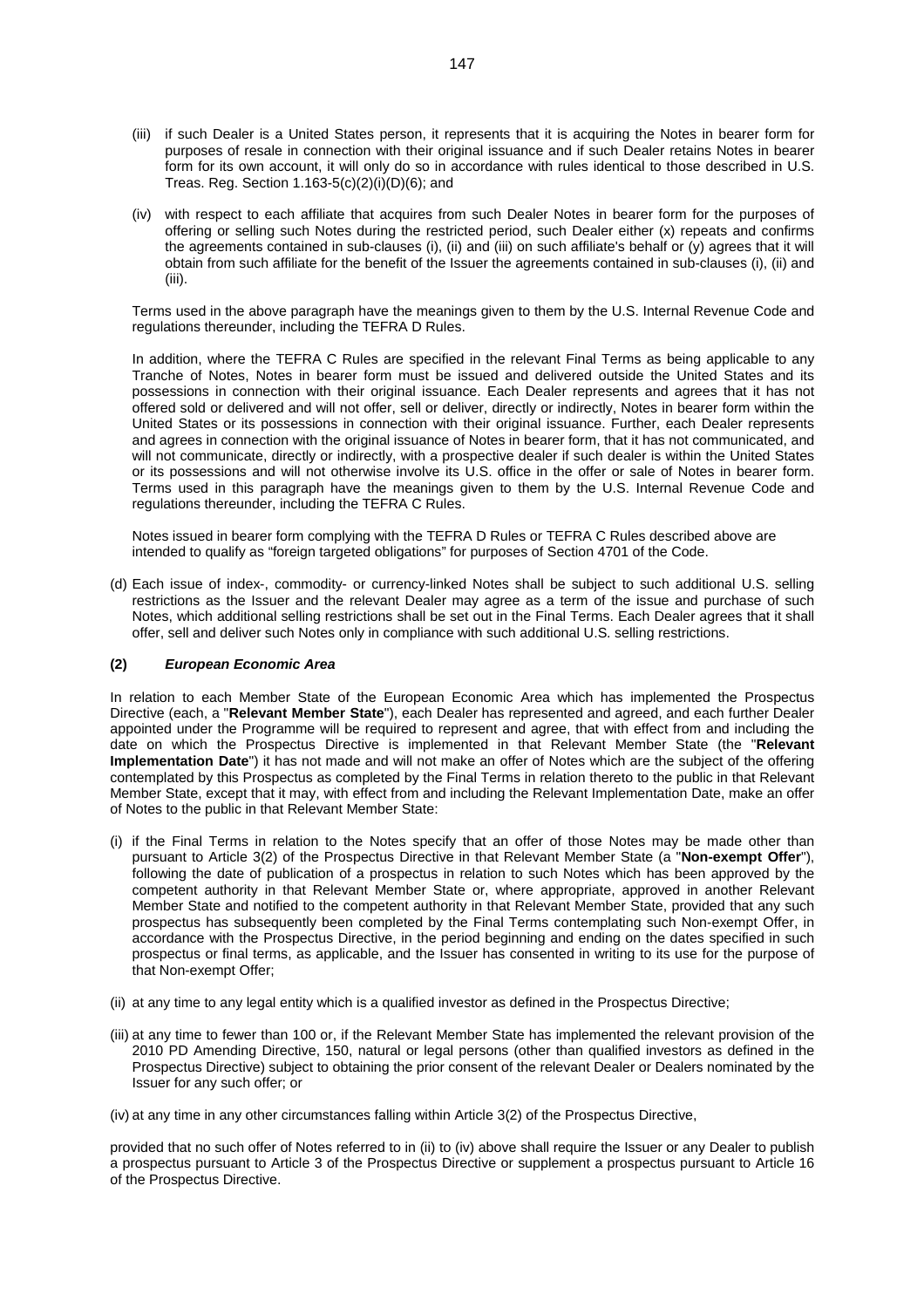For the purposes of this provision, the expression an "**offer of Notes to the public**" in relation to any Notes in any Relevant Member State means the communication in any form and by any means of sufficient information on the terms of the offer and the Notes to be offered so as to enable an investor to decide to purchase or subscribe the Notes, as the same may be varied in that Member State by any measure implementing the Prospectus Directive in that Member State and the expression "**Prospectus Directive**" means Directive 2003/71/EC (and amendments thereto, including the 2010 PD Amending Directive, to the extent implemented in the Relevant Member State) and includes any relevant implementing measure in each Relevant Member State and the expression "**2010 PD Amending Directive**" means Directive 2010/73/EU.

#### **(3)** *The Netherlands*

Each Dealer has represented and agreed with the relevant Issuer (and each further Dealer appointed under the Programme will be required to represent and agree with the relevant Issuer) that it has not and will not offer, sell or transfer any Notes except in accordance with the applicable laws and regulations of The Netherlands, which at the date of this Agreement require that:

- (a) in the case of Notes issued by VWLGMBH, Notes may only be offered in The Netherlands if they are offered to professional market parties as defined in the Financial Supervision Act (*Wet op het financieel toezicht*), as amended from time to time or if they have an individual denomination of at least EUR 100,000; and
- (b) it will not transfer or accept bearer Zero Coupon Notes or other Notes that qualify as savings certificates as defined in the Dutch Savings Certificates Act *(Wet inzake spaarbewijzen)* if such transfer or acceptance is not done through the mediation of either the Issuer or a member of Euronext Amsterdam by NYSE Euronext with due observance of the Savings Certificates Act and its implementing regulations, provided that no such mediation is required (i) in respect of the initial issue of such Notes to the first holders thereof, (ii) to the extent that such Notes are physically issued outside of The Netherlands and are not immediately thereafter distributed in The Netherlands in the course of primary trading or immediately thereafter or (iii) in respect of any transfer and delivery by individuals who do not act in the conduct of a profession or trade.

To the extent that the Dutch Savings Certificates Act is applicable, each transaction regarding the relevant Note must be effected through the mediation of the Issuer or a member of Euronext Amsterdam by NYSE Euronext and must be either:

- (i) between individuals or legal entities who or which trade or invest in securities in the conduct of a profession or trade (which includes banks, brokers, insurance companies, investment undertakings, pension funds, other institutional investors and commercial enterprises which regularly, as an ancillary activity, invest in securities); or
- (ii) in any other case, recorded in a transaction note, including the name and address of each party to the transaction, the nature of the transaction and the details and serial number of such Note.

#### **(4)** *United Kingdom*

Each Dealer represents and agrees and each further Dealer appointed under the Programme will be required to represent and agree that:

- (i) in relation to any Notes which must be redeemed before the first anniversary of the date of their issue, (a) it is a person whose ordinary activities involve it in acquiring, holding, managing or disposing of investments (as principal or agent) for the purposes of its business and (b) it has not offered or sold and will not offer or sell any Notes other than to persons whose ordinary activities involve them in acquiring, holding, managing or disposing of investments (as principal or agent) for the purposes of their businesses or who it is reasonable to expect will acquire, hold, manage or dispose of investments (as principal or agent) for the purposes of their businesses, where the issue of the Notes would otherwise constitute a contravention of Section 19 of the Financial Services and Markets Act 2000 ("**FSMA**") by the Issuer;
- (ii) it has only communicated or caused to be communicated and will only communicate or cause to be communicated an invitation or inducement to engage in investment activity (within the meaning of Section 21 of the FSMA) received by it in connection with the issue or sale of any Notes in circumstances in which Section 21 (1) of the FSMA does not apply to the Issuer or the Guarantor; and
- (iii) it has complied and will comply with all applicable provisions of the FSMA with respect to anything done by it in relation to any Notes in, from or otherwise involving the United Kingdom.

As used herein, "**United Kingdom**" means the United Kingdom of Great Britain and Northern Ireland.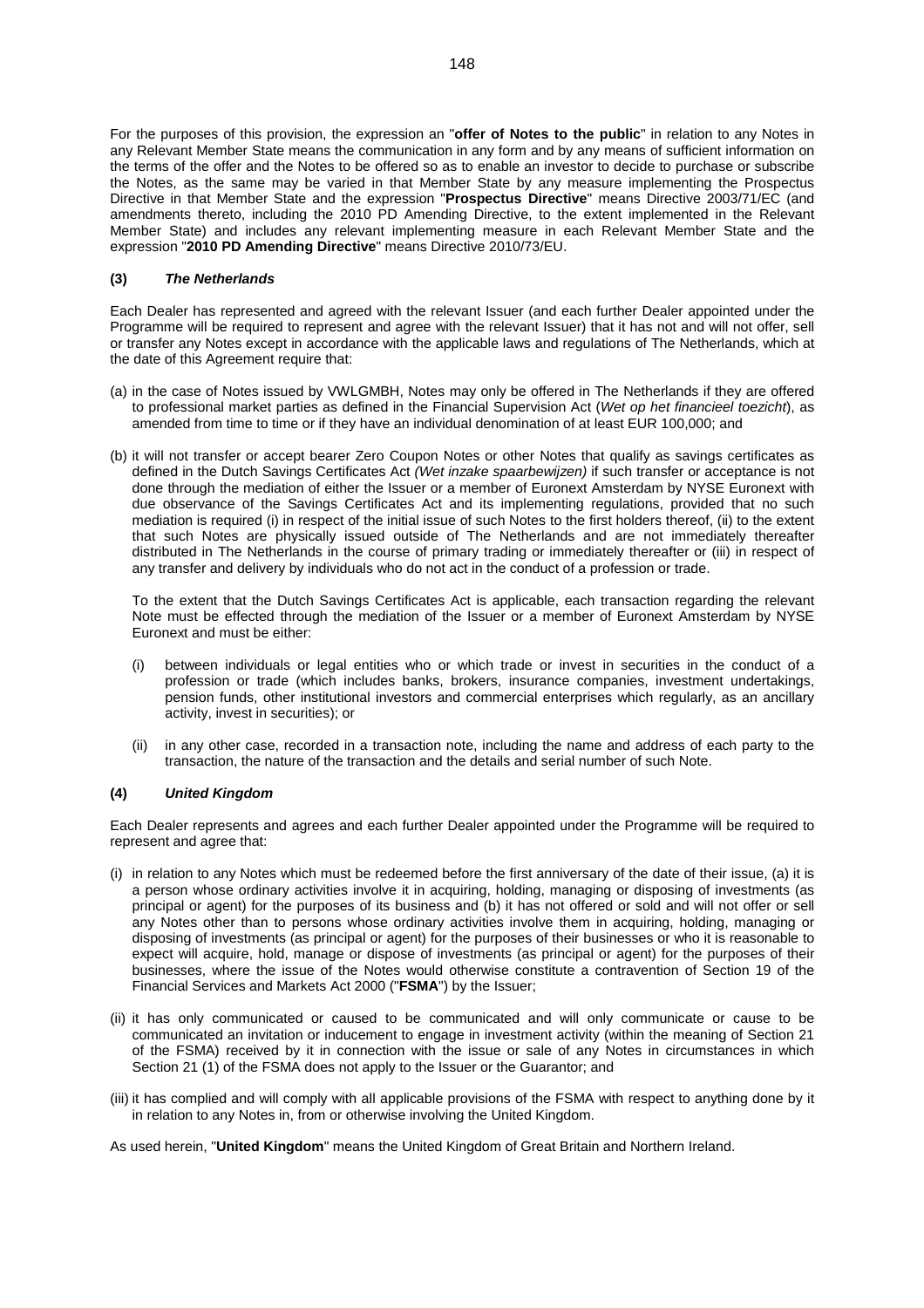#### **(5)** *Japan*

(i) In respect of Notes issued by VWFSJ:

The Notes have not been and will not be registered under the Financial Instruments and Exchange Act of Japan (Law No. 25 of 1948) (as amended) (the "**FIEA**"). Accordingly, each Dealer represents and agrees, and each further Dealer appointed under the Programme will be required to represent and agree, that it has not, directly or indirectly, offered or sold and will not, directly or indirectly, offer or sell any Notes in Japan or to, or for the benefit of, any resident of Japan (which term means any person resident in Japan, including any corporation or other entity organised under the laws of Japan) or to others for reoffering or re-sale, directly or indirectly, in Japan or to, or for the benefit of, a resident of Japan, except pursuant to an exemption from the registration requirements of, and otherwise in compliance with, the FIEA and any other relevant laws, regulations and ministerial guidelines of Japan.

In addition, the Notes will be subject to requirements under the Special Taxation Measures Law of Japan (the "**Special Taxation Measures Law**"). Accordingly, each Dealer represents and agrees, and each further Dealer appointed under the Programme will be required to represent and agree, that it has not, directly or indirectly, offered or sold and will not, (a) as part of its distribution at any time and (b) otherwise until 40 days after the closing date, directly or indirectly offer or sell any Notes in Japan or to, or for the benefit of, any resident of Japan (which term as used in this paragraph means any person resident in Japan or any Japanese corporation under the Special Taxation Measures Law excluding certain financial institutions defined in Article 6, paragraph 9 of the Special Taxation Measures Law and any other excluded category of persons, corporations or other entities under the Special Taxation Measures Law), or any individual non-resident of Japan or non-Japanese corporation that in either case is a person having a special relationship (as described in Article 6, paragraph 4 of the Special Taxation Measures Law) with VWFSJ (a "**specially-related person of VWFSJ**"), or to others for re-offering or re-sale, directly or indirectly, in Japan or to, or for the benefit of, any resident of Japan or any specially-related person of with VWFSJ, so as to satisfy the requirements for the tax exemption as provided for in Article 6 of the Special Taxation Measures Law and any other applicable laws, regulations and ministerial guidelines of Japan.

(ii) In respect of Notes issued by the Issuers other than VWFSJ:

The Notes have not been and will not be registered under the FIEA. Accordingly, each Dealer represents and agrees, and each further Dealer appointed under the Programme will be required to represent and agree, that it has not, directly or indirectly, offered or sold and will not, directly or indirectly, offer or sell any Notes in Japan or to, or for the benefit of, any resident of Japan (which term means any person resident in Japan, including any corporation or other entity organised under the laws of Japan) or to others for re-offering or re-sale, directly or indirectly, in Japan or to, or for the benefit of, a resident of Japan, except pursuant to an exemption from the registration requirements of, and otherwise in compliance with, the FIEA and any other relevant laws, regulations and ministerial guidelines of Japan.

#### **(6)** *General*

Each Dealer represents and agrees that it will comply with all applicable securities laws and regulations in force in any jurisdiction in which it purchases, offers, sells or delivers Notes or possesses or distributes the Prospectus and will obtain any consent, approval or permission required by it for the purchase, offer, sale or delivery by it of Notes under the laws and regulations in force in any jurisdiction to which it is subject or in which it makes such purchases, offers, sales or deliveries and neither any of the Issuers nor the Guarantor and any other Dealer shall have any responsibility therefor.

Neither any of the Issuers, the Guarantor nor any of the Dealers represent that Notes may at any time lawfully be sold in compliance with any applicable registration or other requirements in any jurisdiction, or pursuant to any exemption available thereunder, or assumes any responsibility for facilitating such sale.

With regard to each Tranche, the relevant Dealer will be required to comply with such other additional restrictions as the Issuer and the relevant Dealer shall agree and as shall be set out in the applicable Final Terms.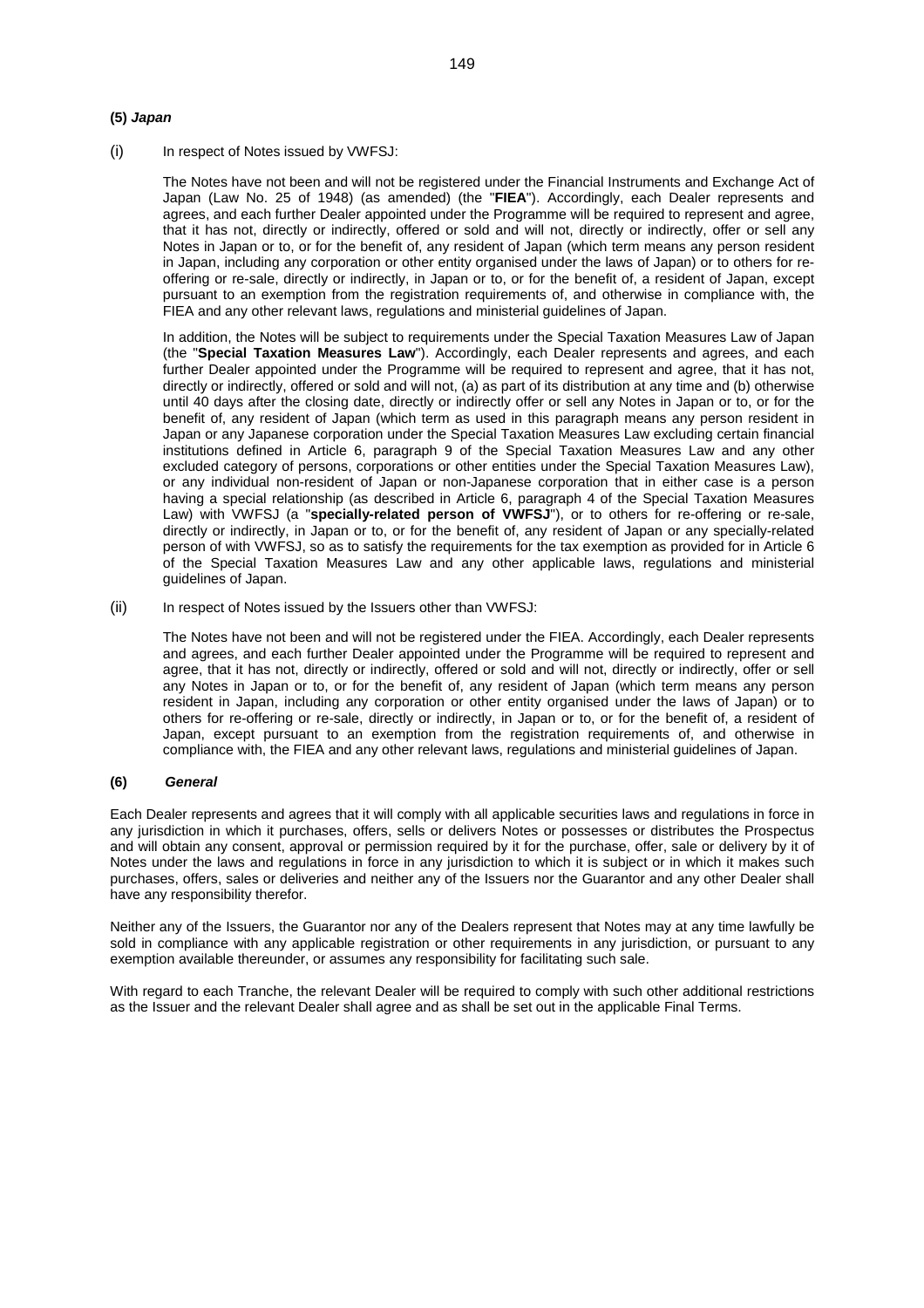# **General Information**

#### **1. Listing and Admission to Trading**

Application has been made to the Luxembourg Stock Exchange for Notes issued under this Prospectus to be admitted to trading on the regulated market of the Luxembourg Stock Exchange and to be listed on the official list of the Luxembourg Stock Exchange.

However, Notes may be issued pursuant to the Programme which will not be listed on the Luxembourg Stock Exchange or any other stock exchange or which will be listed on such stock exchange as the Issuer and the relevant Dealer(s) may agree.

#### **2. Interest of Natural and Legal Persons involved in the Issue/Offer**

Certain Dealers and their affiliates may be customers of, and borrowers from and creditors of the Issuers and its affiliates. In addition, certain Dealers and their affiliates have engaged, and may in the future engage, in investment banking and/or commercial banking transactions with, and may perform services for the Issuers and its affiliates in the ordinary course of business.

#### **3. Authorisations**

The increase of the Programme amount from EUR 10,000,000,000 to EUR 18,000,000,000 (in the case of VWLGMBH the implementation as an issuer under the Programme) has been duly authorised by resolutions of (a) the Supervisory Board of 15 November 2002 of VW AG, (b) the Board of Managing Directors of 6 August 2002 and the Supervisory Board of 21 November 2002 of VWFSAG, (c) the Board of Managing Directors of VWLGMBH of 6 August 2002 and (d) the Board of Directors of 27 November 2002 of VWFSNV. The implementation of VWFSJ as an issuer under the Programme has been duly authorised by resolutions of (a) the Supervisory Board of 14 November 2003 of VW AG, (b) the Board of Managing Directors of 7 October 2003 and the Supervisory Board of 20 November 2003 of VWSAG and (c) the Board of Management of 21 November 2003 of VWFSJ. In respect of the issuance of Notes under the Programme, no further resolutions, authorisations or approvals are required.

#### **4. Documents on Display**

For the life of the Prospectus, copies of the following documents are available for inspection, free of charge during normal business hours at the office of the relevant Issuer specified below:

- (i) the Articles of Association of the four issuers;
- (ii) the Annual Reports for the financial years ended 31 December 2010 and 2011 of VWFSAG and VWLGMBH;
- (iii) the audited financial statements for the financial years ended 31 December 2010 and 2011 of VWFSNV and VWFSJ;
- (iv) a copy of the Prospectus and any supplement thereto;
- (v) the Guarantee.

The copies may be inspected:

- (i) in case of VWFSAG and VWLGMBH, at: Volkswagen Financial Services AG, Investor Relations, Gifhorner Straße 57, 38112 Braunschweig, Federal Republic of Germany (e-mail: [ir@vwfs.com](mailto:ir@vwfs.com));
- (ii) in case of VWFSNV, at: Volkswagen Financial Services N.V., Herengracht 495, 1017 BT Amsterdam, The Netherlands;
- (iii) in case of VWFSJ, at: Volkswagen Financial Services Japan Ltd., Gotenyama Trust Tower 17F, 4-7-35 Kita-Shinagawa, Shinagawa-ku, Tokyo 140-0001, Japan.

VWFSJ does not produce interim financial statements. VWFSAG produces consolidated and non-consolidated annual financial statements.

#### **5. Clearing Systems**

The Notes have been accepted for clearance through Clearstream Banking AG and Clearstream Banking, société anonyme as well as through Euroclear Bank SA/NV.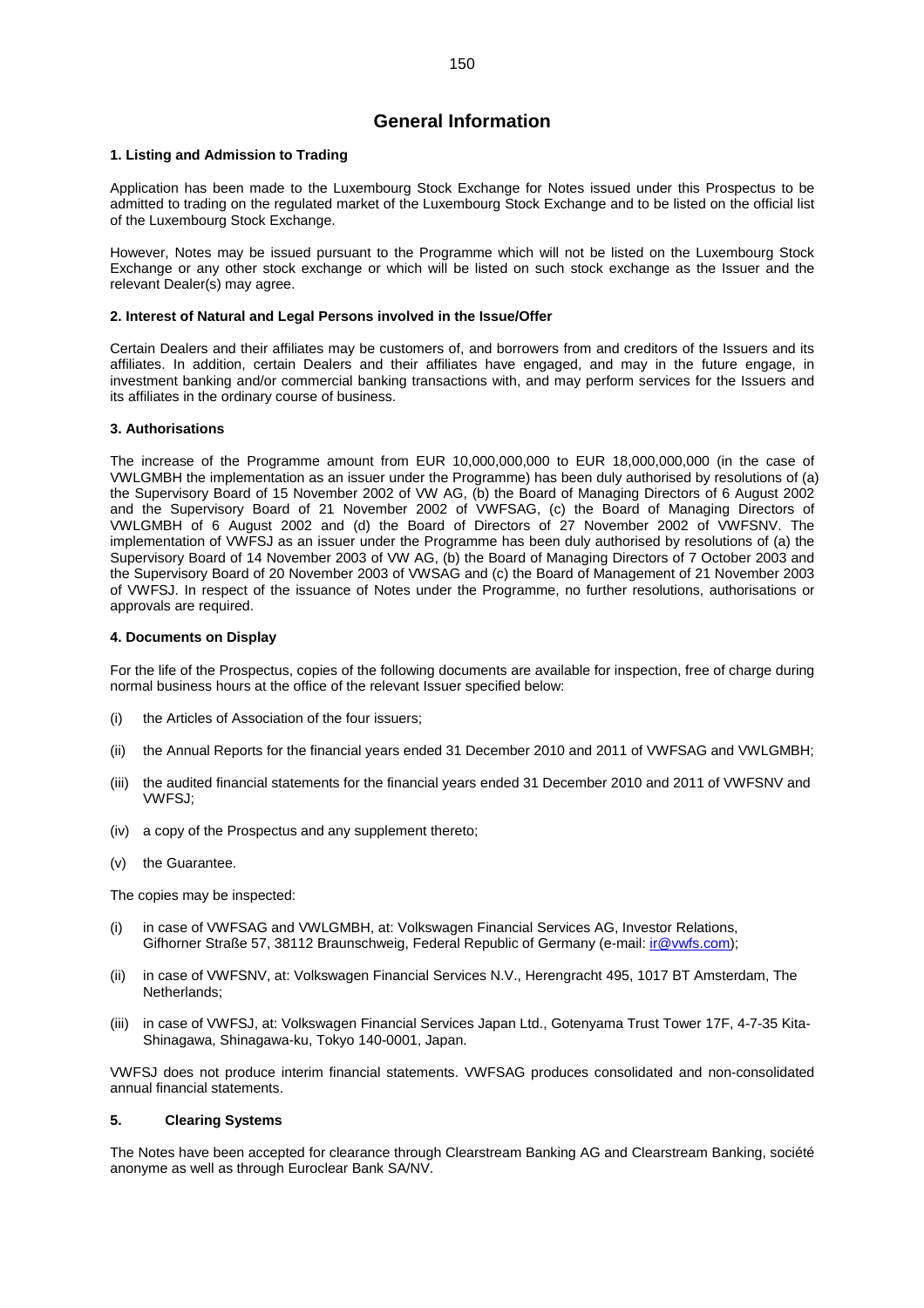# **Documents Incorporated by Reference**

#### **Documents incorporated by Reference**

The following documents which have been published or which are published simultaneously with this Prospectus and filed with the CSSF shall be incorporated in, and form part of, this Prospectus:

- (a) The Annual Reports of VWFSAG for the financial years ended 31 December 2010 and 31 December 2011.
- (b) The Annual Reports of VWLGMBH for the financial years ended 31 December 2010 and 31 December 2011.
- (c) The non-consolidated Financial Statements of VWFSNV for the financial years ended 31 December 2010 and 31 December 2011.
- (d) The non-consolidated Financial Statements of VWFSJ for the financial years ended 31 December 2010 and 31 December 2011.

#### **Comparative Table of Documents incorporated by Reference**

| Page | <b>Section of Prospectus</b>        | Document incorporated by reference                                                               |
|------|-------------------------------------|--------------------------------------------------------------------------------------------------|
| 50   | <b>VWFSAG, Historical Financial</b> | <b>Annual Report 2010 of VWFSAG</b>                                                              |
|      | <b>Information</b>                  | Management Report, (p. 38 - p. 75)                                                               |
|      |                                     | <b>Consolidated Financial Statements of the</b><br><b>Volkswagen Financial Services AG Group</b> |
|      |                                     | Income Statement, (p. 77)                                                                        |
|      |                                     | Statement of Comprehensive Income, (p. 78)                                                       |
|      |                                     | Balance Sheet, (p. 79)                                                                           |
|      |                                     | Statement of Changes in Equity, (p. 80)                                                          |
|      |                                     | Cash Flow Statement, (p. 81)                                                                     |
|      |                                     | Notes, (p. 82 – p. 139)                                                                          |
|      |                                     | Independent Auditors' Report, (p. 140)                                                           |
|      |                                     | Note regarding Forward-Looking Statements,<br>(p. 148)                                           |
|      |                                     | <b>Annual Report 2011 of VWFSAG</b>                                                              |
|      |                                     | Management Report, (p. 38 - p. 77)                                                               |
|      |                                     | <b>Consolidated Financial Statements of the</b><br><b>Volkswagen Financial Services AG Group</b> |
|      |                                     | Income Statement, (p. 79)                                                                        |
|      |                                     | Statement of Comprehensive Income, (p. 80)                                                       |
|      |                                     | Balance Sheet, (p. 81)                                                                           |
|      |                                     | Statement of Changes in Equity (p. 82)                                                           |
|      |                                     | Cash Flow Statement, (p. 83)                                                                     |
|      |                                     | Notes, (p. 84 – p. 145)                                                                          |
|      |                                     | Independent Auditors' Report, (p. 146)                                                           |
|      |                                     | Note regarding Forward-Looking Statements,<br>(p. 154)                                           |
|      |                                     |                                                                                                  |

| 54 | <b>VWLGMBH, Historical Financial</b> | <b>Annual Report 2010 of VWLGMBH</b> |
|----|--------------------------------------|--------------------------------------|
|    | Information                          | Management Report, $(p. 3 - p. 18)$  |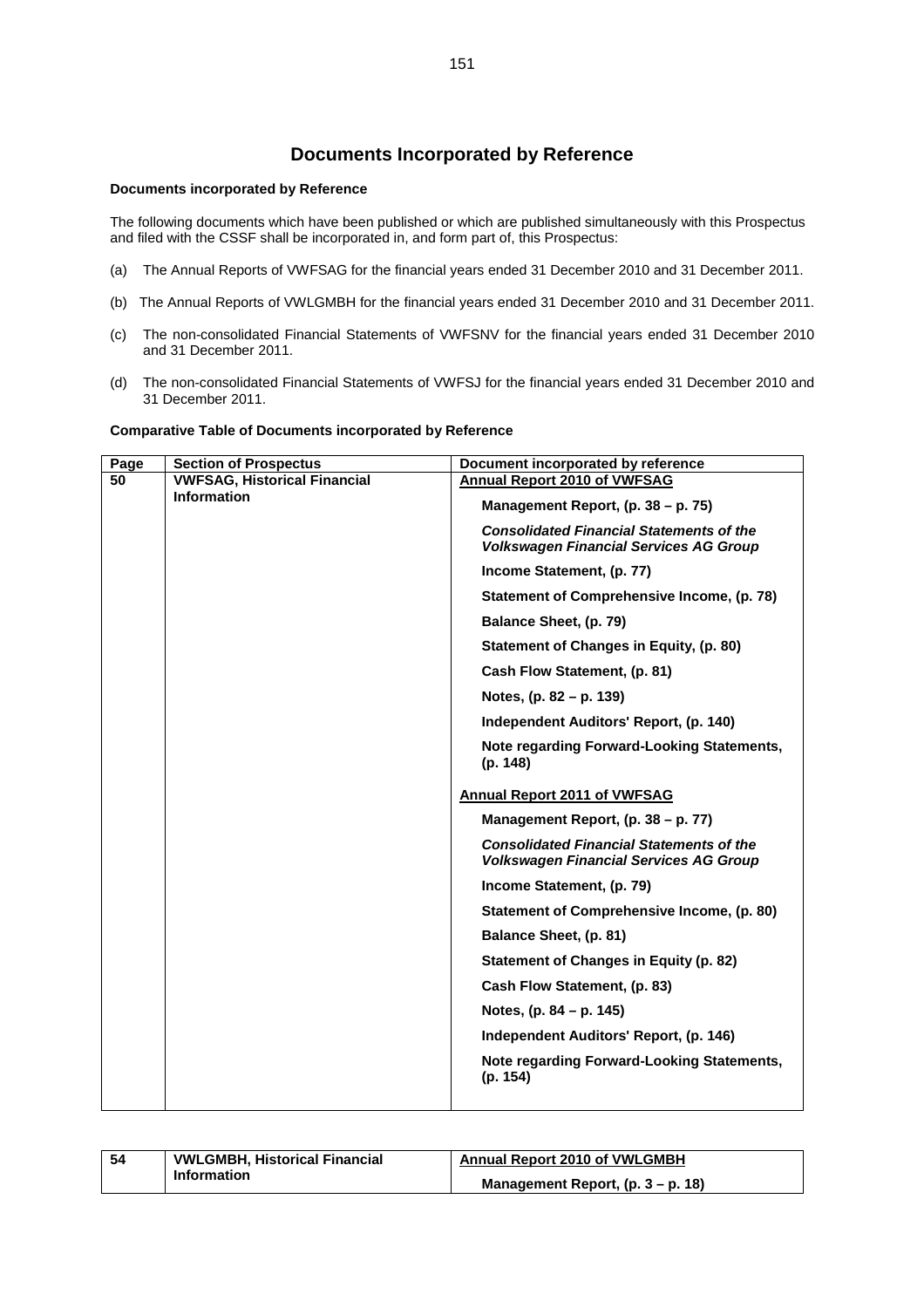|    |                                                | <b>Financial Statements</b>                                      |
|----|------------------------------------------------|------------------------------------------------------------------|
|    |                                                | <b>Balance Sheet, (p. 21)</b>                                    |
|    |                                                | Profit and Loss Account, (p. 22)                                 |
|    |                                                | Cash Flow Statement, (p. 23)                                     |
|    |                                                | <b>Statement of Changes in Equity, (p. 24)</b>                   |
|    |                                                | Notes, $(p. 25 - p. 33)$                                         |
|    |                                                | Independent Auditors' Report, (p. 34)                            |
|    |                                                | Note regarding Forward-Looking Statements,<br>(second last page) |
|    |                                                | <b>Annual Report 2011 of VWLGMBH</b>                             |
|    |                                                | Management Report, (p. 3 – p. 19)                                |
|    |                                                | <b>Financial Statements</b>                                      |
|    |                                                | Balance Sheet, (p. 21)                                           |
|    |                                                | Profit and Loss Account, (p. 22)                                 |
|    |                                                | Cash Flow Statement, (p. 23)                                     |
|    |                                                | Statement of Changes in Equity, (p. 24)                          |
|    |                                                | Notes, $(p. 25 - p. 33)$                                         |
|    |                                                | Independent Auditors' Report, (p. 34)                            |
|    |                                                | Note regarding Forward-Looking Statements,<br>(second last page) |
| 57 | <b>VWFSNV, Historical Financial</b>            | <b>Financial Statements 2010 of VWFSNV</b>                       |
|    | <b>Information</b>                             | Management Board Report, (p. 2)                                  |
|    |                                                | <b>Financial Statements</b>                                      |
|    |                                                | Balance Sheet, $(p. 4 - p. 5)$                                   |
|    |                                                | Income Statement, (p. 6)                                         |
|    |                                                | Cash Flow Statement, (p. 7)                                      |
|    |                                                | Notes, $(p. 8 - p. 24)$                                          |
|    |                                                | Other Information, (p. $25 - p$ . 26)                            |
|    |                                                | Independent Auditor's Report, (last two pages)                   |
|    |                                                | <b>Financial Statements 2011 of VWFSNV</b>                       |
|    |                                                | Management Board Report, (p. 2)                                  |
|    |                                                | <b>Financial Statements</b>                                      |
|    |                                                | Balance Sheet as at 31 December 2011, (p. 4 -                    |
|    |                                                | p. 5)                                                            |
|    |                                                | Income Statement 2011, (p. 6)                                    |
|    |                                                | Cash Flow Statement 2011, (p. 7)                                 |
|    |                                                | Notes to the Financial Statements, $(p. 8 - p. 26)$              |
|    |                                                | Other Information, (p. 27 - p. 28)                               |
|    |                                                | Independent Auditor's Report, (last two pages)                   |
| 59 | <b>VWFSJ, Historical Financial Information</b> | <b>Audit Report with Financial Report 2010 of VWFSJ</b>          |
|    |                                                | Independent Auditors' Report, (p. 2)                             |
|    |                                                | <b>Financial Report</b>                                          |
|    |                                                | Balance Sheet, (p. 4)                                            |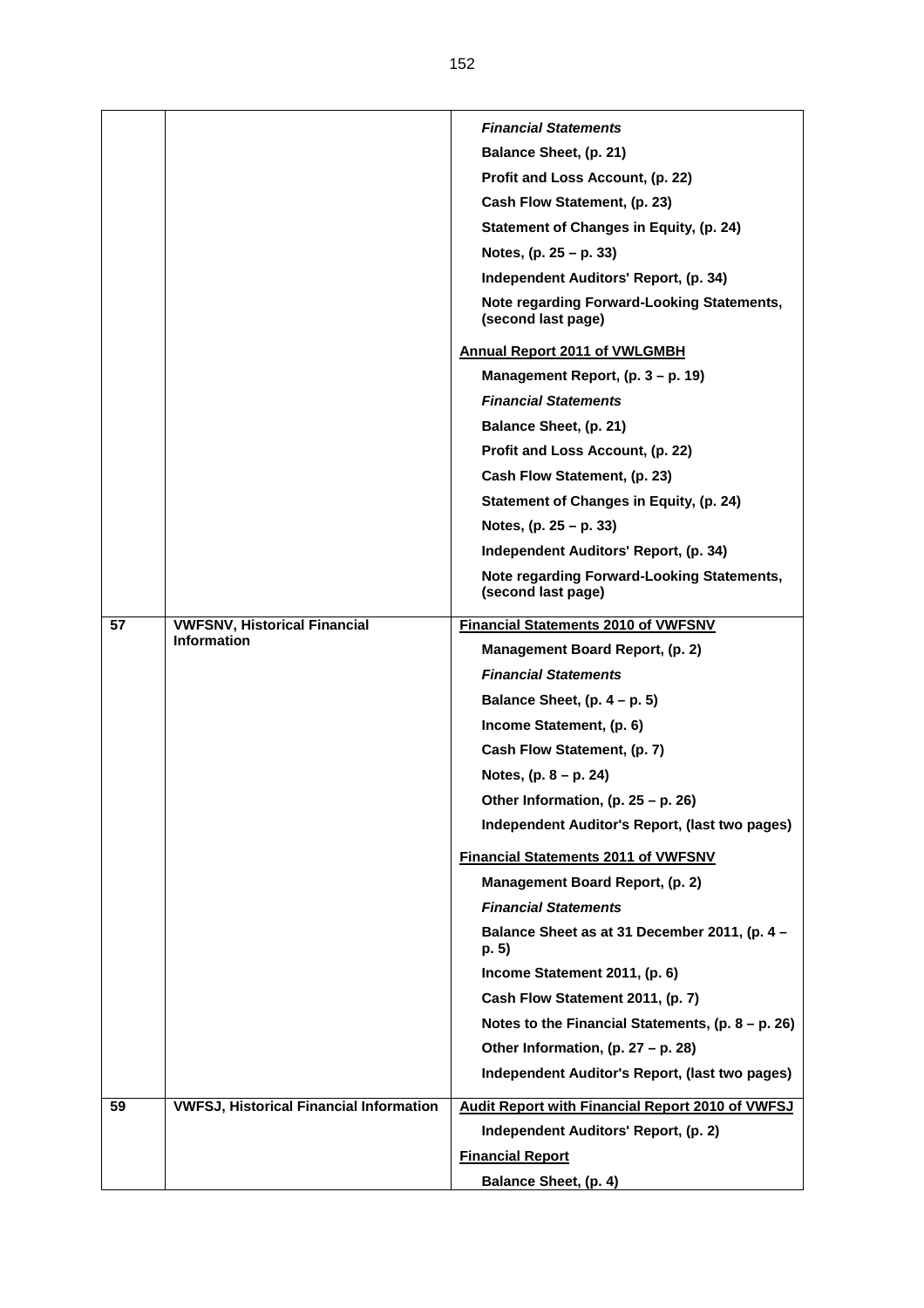|  | Income Statement, (p. 5)                                                            |
|--|-------------------------------------------------------------------------------------|
|  | Changes in Equity, (p. 6)                                                           |
|  | <b>Summary of Significant Accounting Policies,</b><br>$(p. 7 - p. 8)$               |
|  | Notes, $(p. 8 - p. 13)$                                                             |
|  | Supplementary Materials in relation to the<br>Financial Statements, (p. 14 – p. 17) |
|  | <b>Audit Report with Financial Report 2011 of VWFSJ</b>                             |
|  | Independent Auditors' Report, (p. 2)                                                |
|  | <b>Financial Report</b>                                                             |
|  | Balance Sheet, (p. 4)                                                               |
|  | Income Statement, (p. 5)                                                            |
|  | Changes in Equity, (p. 6)                                                           |
|  | <b>Summary of Significant Accounting Policies,</b><br>$(p. 7 - p. 8)$               |
|  | Notes, $(p. 8 - p. 13)$                                                             |
|  | Supplementary Materials in relation to the<br>Financial Statements, (p. 14 – p. 17) |
|  |                                                                                     |

Any information not listed in the above comparative table of documents incorporated by reference, but included in the documents incorporated by reference is given for information purpose only. The documents incorporated by reference contain information on the long-term and short-term rating of VWFSAG assigned by Moody's Investors Service and Standard & Poor's as well as on the long-term rating of LeasePlan Corporation N.V. assigned by Moody's Investors Service, Standard & Poor's and Fitch Ratings. All of these rating agencies are established in the European Union and are registered under Regulation (EC) No. 1060/2009 of the European Parliament and of the Council of September 16, 2009 on credit rating agencies, as amended by Regulation (EU) No. 513/2011 and are included in the list of registered credit rating agencies published on the website of the European Securities and Markets Authority at [http://www.esma.europa.eu/page/List-registered-and-certified-CRAs.](http://www.esma.europa.eu/page/List-registered-and-certified-CRAs)

#### **Availability of incorporated Documents**

Any document incorporated herein by reference can be obtained without charge at the specified offices of the relevant Issuer. Written or oral requests for such documents should be directed to Volkswagen Financial Services Aktiengesellschaft, Investor Relations, Gifhorner Straße 57, 38112 Braunschweig, Federal Republic of Germany (email: ir@vwfs.com). In addition, such documents will be published on the website of the Luxembourg Stock Exchange (www.bourse.lu) and are available free of charge at the offices of the Paying Agent in the Grand Duchy of Luxembourg.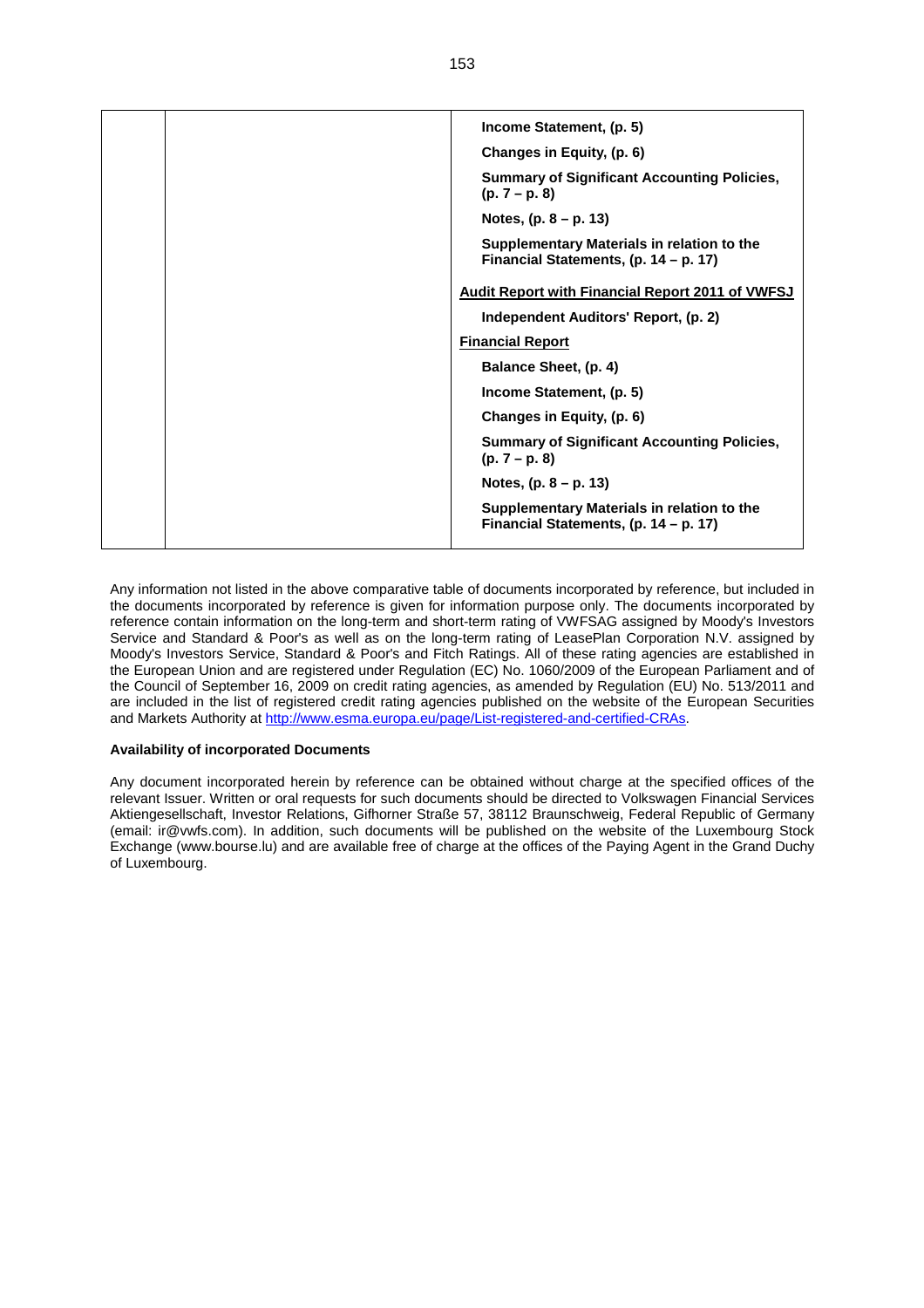### **Address List**

- 1. Volkswagen Financial Services Aktiengesellschaft (Issuer and/or Guarantor) Gifhorner Straße 57 38112 Braunschweig Federal Republic of Germany
- 2. Volkswagen Leasing GmbH (Issuer) Gifhorner Straße 57 38112 Braunschweig Federal Republic of Germany
- 3. Volkswagen Financial Services N.V. (Issuer) Herengracht 495 1017 BT Amsterdam The Netherlands
- 4. Volkswagen Financial Services Japan Ltd. (Issuer) Gotenyama Trust Tower 17F 4-7-35 Kita-Shinagawa Shinagawa-ku Tokyo 140-0001 Japan
- 5. Commerzbank Aktiengesellschaft (Arranger) Kaiserstraße 16 (Kaiserplatz) 60311 Frankfurt am Main Federal Republic of Germany
- 6. Barclays Bank PLC (Dealer) 5 The North Colonnade Canary Wharf London E14 4BB United Kingdom
- 7. Bayerische Landesbank (Dealer) Brienner Straße 18 80333 München Federal Republic of Germany
- 8. BNP Paribas (Dealer) 10 Harewood Avenue London NW1 6AA United Kingdom
- 9. Citigroup Global Markets Limited (Dealer) Citigroup Centre Canada Square Canary Wharf London E14 5LB United Kingdom
- 10. Commerzbank Aktiengesellschaft (Dealer) 30 Gresham Street London EC2P 2XY United Kingdom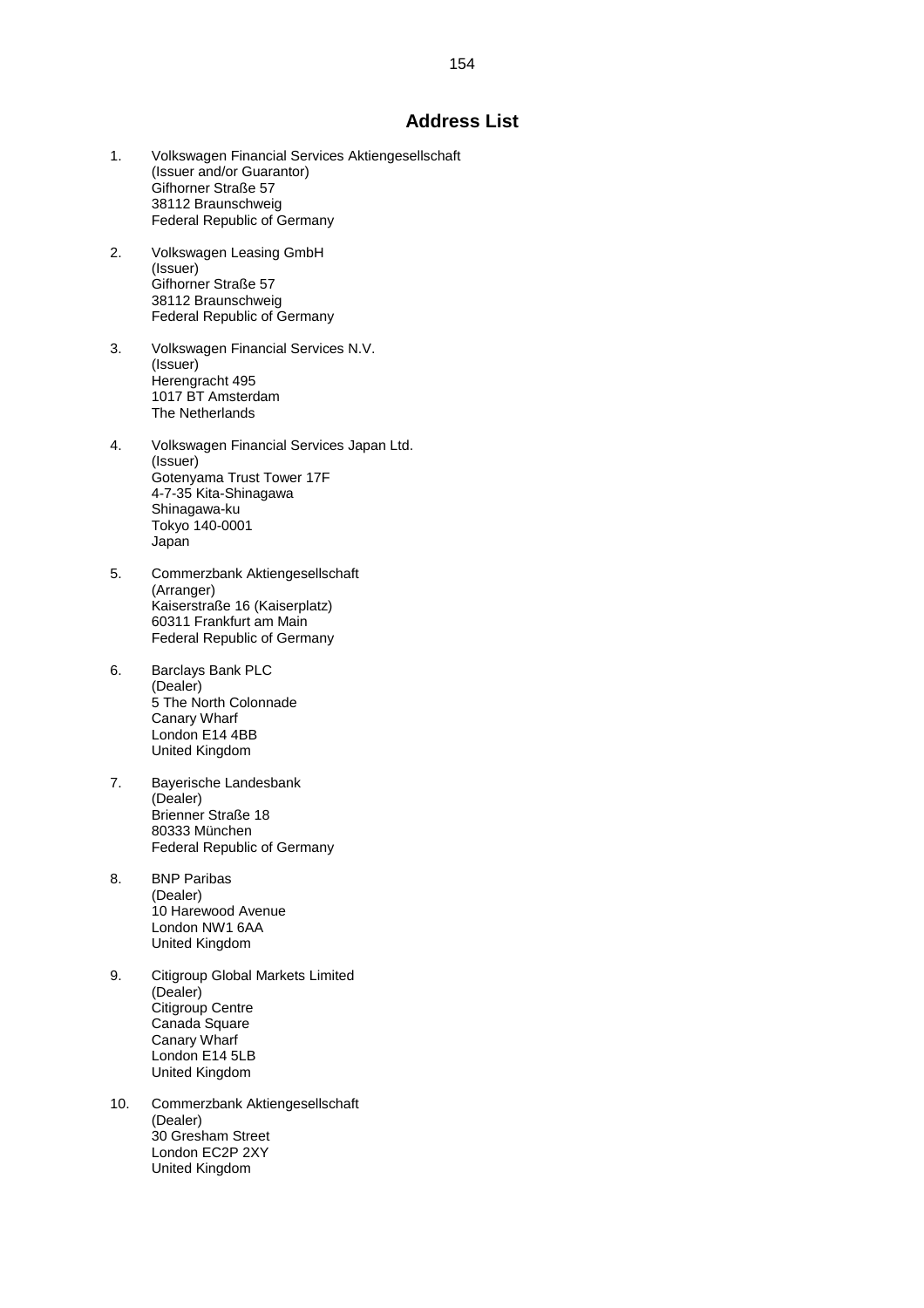- 11. Deutsche Bank Aktiengesellschaft (Dealer) Große Gallusstraße 10–14 60272 Frankfurt am Main Federal Republic of Germany
- 12. DZ BANK AG Deutsche Zentral-Genossenschaftsbank, Frankfurt am Main (Dealer) Platz der Republik 60265 Frankfurt am Main Federal Republic of Germany
- 13. HSBC Bank plc (Dealer) 8 Canada Square London E14 5HQ United Kingdom
- 14. J.P. Morgan Securities Ltd. (Dealer) 125 London Wall London EC2Y 5AJ United Kingdom
- 15. Landesbank Baden-Württemberg (Dealer) Am Hauptbahnhof 2 70173 Stuttgart Federal Republic of Germany
- 16. Merrill Lynch International (Dealer) 2 King Edward Street London EC1A 1HQ United Kingdom
- 17. Société Générale (Dealer) 29 Boulevard Haussmann 75009 Paris France
- 18. The Royal Bank of Scotland plc (Dealer) 135 Bishopsgate London EC2M 3UR United Kingdom
- 19. UniCredit Bank AG (Dealer) Arabellastraße 12 81925 München Federal Republic of Germany
- 20. PricewaterhouseCoopers Aktiengesellschaft Wirtschaftsprüfungsgesellschaft (Auditors to VWFSAG and VWLGMBH) Fuhrberger Straße 5 30625 Hannover Federal Republic of Germany
- 21. PricewaterhouseCoopers Accountants N.V. (Auditors to VWFSNV) Fascinatio Boulevard 350